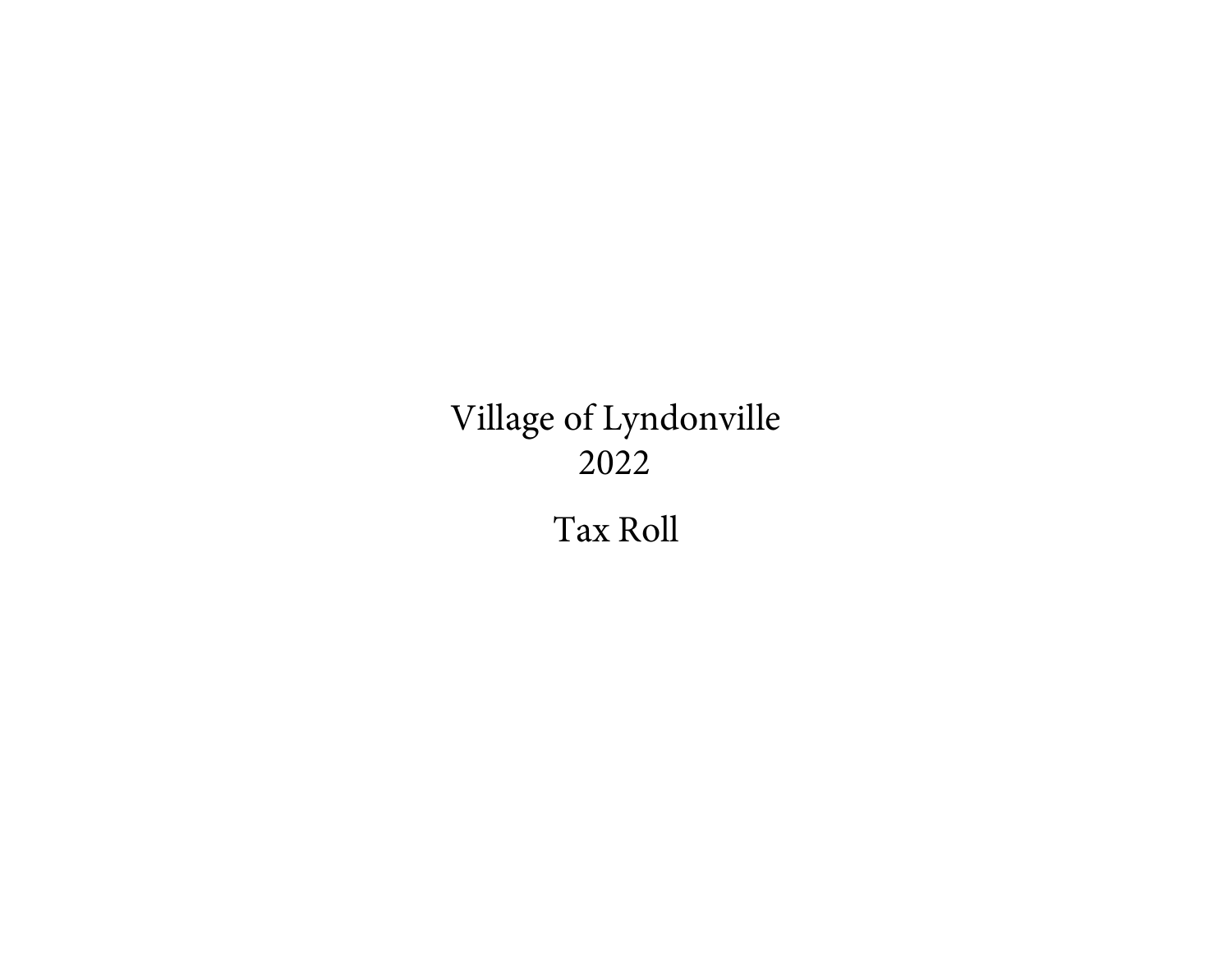SWIS - 343801

## STATE OF NEW YORK SALL STATE OF NEW YORK STATE OF NEW YORK STATE OF NEW YORK STATE OF NEW YORK SALL STATES OF D COUNTY - Orleans T A X A B L E SECTION OF THE ROLL - 1 VALUATION DATE-JUL 01, 2020 TOWN - Yates **The State of the September COWNERS NAME SEQUENCE** TAXABLE STATUS DATE-MAR 01, 2021 VILLAGE - Lyndonville UNIFORM PERCENT OF VALUE IS 097.00

| TAX MAP PARCEL NUMBER                     | PROPERTY LOCATION & CLASS ASSESSMENT |          | EXEMPTION CODE------------------VILLAGE------ |               |                                        |
|-------------------------------------------|--------------------------------------|----------|-----------------------------------------------|---------------|----------------------------------------|
| CURRENT OWNERS NAME                       | SCHOOL DISTRICT                      | LAND     | TAX DESCRIPTION                               | TAXABLE VALUE |                                        |
| CURRENT OWNERS ADDRESS                    | PARCEL SIZE/GRID COORD               | TOTAL    | SPECIAL DISTRICTS                             |               | TAX AMOUNT                             |
| ***********************                   | ***********************************  |          |                                               |               |                                        |
|                                           | 100 Housel Ave                       |          |                                               |               | BILL 1                                 |
| $24.16 - 1 - 2$                           | 710 Manufacture                      | $\circ$  | Village Tax                                   | 0.00          | 0.00                                   |
| 100 Housel Avenue LLC<br>1027 Archbald Rd | Lyndonville<br>343801<br>Hc $2-16-4$ | $\Omega$ |                                               |               |                                        |
| Waterport, NY 14571                       | Monroe Electronics                   |          |                                               |               |                                        |
|                                           | ACRES 10.10                          |          |                                               |               |                                        |
|                                           | EAST-1198128 NRTH-1211424            |          |                                               |               |                                        |
|                                           | DEED BOOK 843<br>$PG-619$            |          |                                               |               |                                        |
|                                           | FULL MARKET VALUE                    | $\circ$  |                                               |               |                                        |
|                                           |                                      |          | TOTAL TAX ---                                 |               | $0.00**$                               |
|                                           |                                      |          |                                               |               |                                        |
|                                           | 210 N Main St                        |          |                                               |               | $\sim$ 2<br>BILL                       |
| $25.9 - 1 - 17$                           | 210 1 Family Res                     |          | Village Tax                                   | 119,900       | 1,973.56                               |
| Acree Lindsay                             | Lyndonville<br>343801                | 25,700   |                                               |               |                                        |
| 210 N Main St                             | $Hc$ $1-8-16-3$                      | 119,900  |                                               |               |                                        |
| Lyndonville, NY 14098                     | ACRES<br>8.80                        |          |                                               |               |                                        |
|                                           | EAST-1201054 NRTH-1212537            |          |                                               |               |                                        |
| PRIOR OWNER ON 3/01/2021                  | DEED BOOK 867<br>PG-3345             |          |                                               |               |                                        |
| Decker Casey                              | FULL MARKET VALUE                    | 123,600  | TOTAL TAX ---                                 |               | $1,973.56**$                           |
|                                           |                                      |          |                                               | DATE #1       | 06/30/22                               |
|                                           |                                      |          |                                               | AMT DUE       | 1,973.56                               |
|                                           |                                      |          |                                               |               |                                        |
|                                           | 223 N Main St                        |          |                                               |               | <b>BILL</b><br>$\overline{\mathbf{3}}$ |
| $24.12 - 1 - 21$                          | 210 1 Family Res                     |          | VET COM CT 41131                              | 20,000        |                                        |
| Albone John F                             | Lyndonville<br>343801                |          | 11,600 VET DIS CT 41141                       | 28,980        |                                        |
| Albone Elvira C                           | $Hc \t3-16-4$                        |          | 82,800 Village Tax                            | 33,820        | 556.68                                 |
| 223 N Main St                             | FRNT 73.00 DPTH 198.00               |          |                                               |               |                                        |
| Lyndonville, NY 14098                     | EAST-1199936 NRTH-1212754            |          |                                               |               |                                        |
|                                           | DEED BOOK 824<br>PG-7630             |          |                                               |               |                                        |
|                                           | FULL MARKET VALUE                    | 85,400   |                                               |               |                                        |
|                                           |                                      |          | TOTAL TAX ---                                 |               | $556.68**$                             |
|                                           |                                      |          |                                               | DATE #1       | 06/30/22                               |
|                                           |                                      |          |                                               | AMT DUE       | 556.68                                 |
|                                           | 82 West Ave                          |          |                                               |               | BILL 4                                 |
| $24.12 - 1 - 9$                           | 210 1 Family Res                     |          | Village Tax                                   | 30,000        | 493.80                                 |
| Albone Steven T                           | Lyndonville<br>343801                | 10,500   |                                               |               |                                        |
| 82 West Ave                               | $Hc - 0003 - 0000 - 16 - 0004$       | 30,000   |                                               |               |                                        |
| Lyndonville, NY 14098                     | FRNT 66.00 DPTH 173.25               |          |                                               |               |                                        |
|                                           | BANK CORE                            |          |                                               |               |                                        |
|                                           | EAST-1198990 NRTH-1212252            |          |                                               |               |                                        |
|                                           | DEED BOOK 864<br>PG-2639             |          |                                               |               |                                        |
|                                           | FULL MARKET VALUE                    | 30,900   |                                               |               |                                        |
|                                           |                                      |          | TOTAL TAX ---                                 |               | 493.80**                               |
|                                           |                                      |          |                                               | DATE #1       | 06/30/22                               |
|                                           |                                      |          |                                               | AMT DUE       | 493.80                                 |
|                                           |                                      |          |                                               |               | *********                              |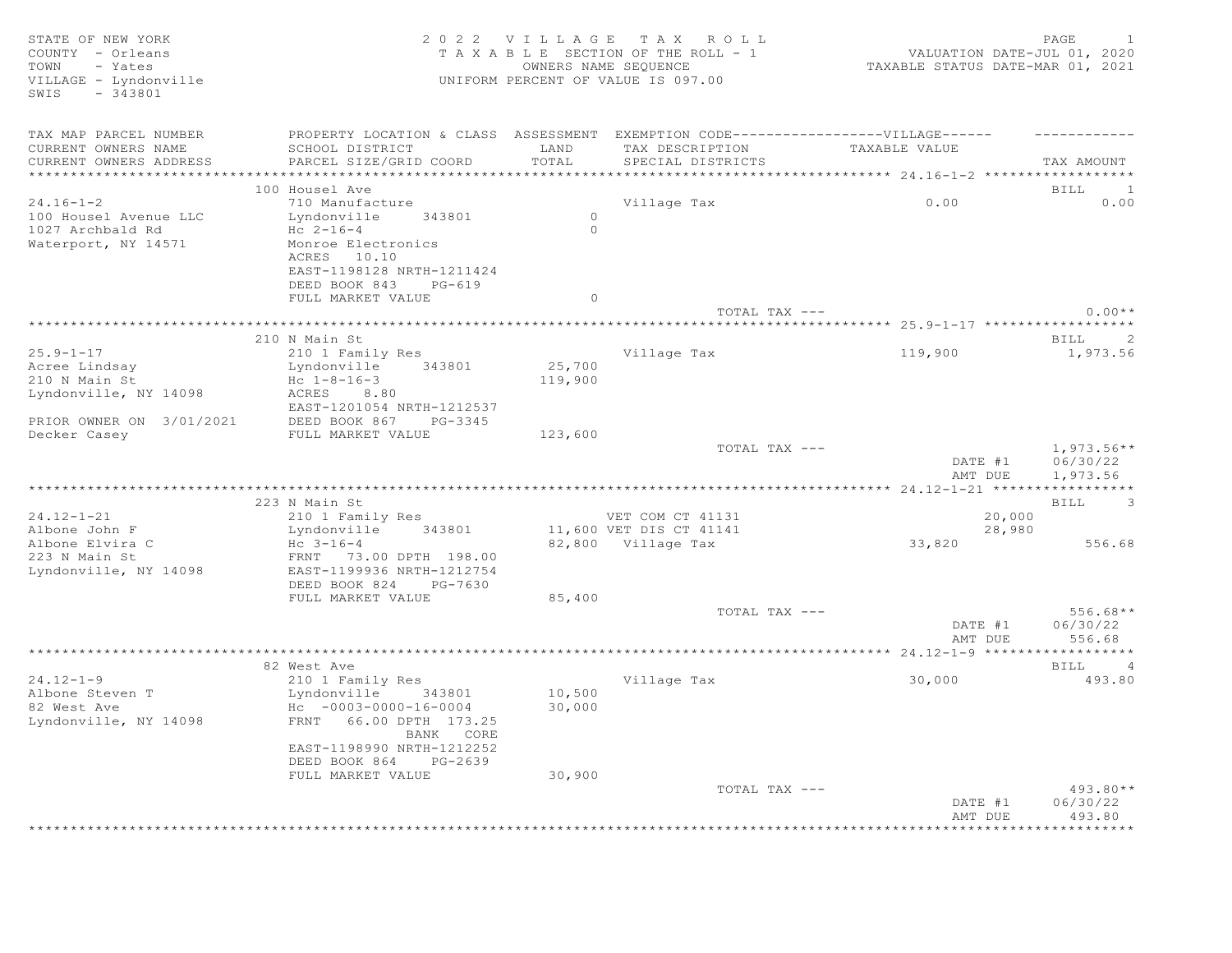| STATE OF NEW YORK<br>COUNTY - Orleans<br>TOWN<br>- Yates<br>VILLAGE - Lyndonville<br>$-343801$<br>SWIS              |                                                                                                                                                                                                  |                            | 2022 VILLAGE TAX ROLL<br>TAXABLE SECTION OF THE ROLL - 1<br>OWNERS NAME SEQUENCE<br>UNIFORM PERCENT OF VALUE IS 097.00 | VALUATION DATE-JUL 01, 2020<br>TAXABLE STATUS DATE-MAR 01, 2021 | PAGE<br>-2                           |
|---------------------------------------------------------------------------------------------------------------------|--------------------------------------------------------------------------------------------------------------------------------------------------------------------------------------------------|----------------------------|------------------------------------------------------------------------------------------------------------------------|-----------------------------------------------------------------|--------------------------------------|
| TAX MAP PARCEL NUMBER<br>CURRENT OWNERS NAME<br>CURRENT OWNERS ADDRESS                                              | PROPERTY LOCATION & CLASS ASSESSMENT EXEMPTION CODE-----------------VILLAGE------<br>SCHOOL DISTRICT<br>PARCEL SIZE/GRID COORD                                                                   | LAND<br>TOTAL              | TAX DESCRIPTION<br>SPECIAL DISTRICTS                                                                                   | TAXABLE VALUE                                                   | TAX AMOUNT                           |
|                                                                                                                     | 218 N Main St                                                                                                                                                                                    |                            |                                                                                                                        |                                                                 | BILL<br>-5                           |
| $25.9 - 1 - 2$<br>Alexander Darryl M<br>Alexander Crystal<br>218 North Main St<br>Lyndonville, NY 14098             | 210 1 Family Res<br>Lyndonville<br>343801<br>$Hc - 0001 - 0008 - 16 - 0003$<br>FRNT 69.00 DPTH 189.50<br>BANK CORE<br>EAST-1200194 NRTH-1212677<br>DEED BOOK 849<br>PG-1332<br>FULL MARKET VALUE | 11,100<br>91,200<br>94,000 | Village Tax                                                                                                            | 91,200                                                          | 1,501.16                             |
|                                                                                                                     |                                                                                                                                                                                                  |                            | TOTAL TAX ---                                                                                                          | DATE #1<br>AMT DUE                                              | $1,501.16**$<br>06/30/22<br>1,501.16 |
|                                                                                                                     |                                                                                                                                                                                                  |                            |                                                                                                                        |                                                                 |                                      |
|                                                                                                                     | 173 S Main St                                                                                                                                                                                    |                            |                                                                                                                        |                                                                 | BILL<br>-6                           |
| $25.17 - 2 - 21$<br>Allen Pamela J<br>173 South Main St<br>Lyndonville, NY 14098                                    | 210 1 Family Res<br>Lyndonville<br>343801<br>$Hc-2-7-16-3$<br>82.50 DPTH 165.00<br>FRNT<br>BANK CORE<br>EAST-1200179 NRTH-1208245<br>DEED BOOK 851<br>PG-3664                                    | 11,700<br>98,400           | Village Tax                                                                                                            | 98,400                                                          | 1,619.67                             |
|                                                                                                                     | FULL MARKET VALUE                                                                                                                                                                                | 101,400                    | TOTAL TAX ---                                                                                                          | DATE #1                                                         | $1,619.67**$<br>06/30/22             |
|                                                                                                                     |                                                                                                                                                                                                  |                            |                                                                                                                        | AMT DUE                                                         | 1,619.67<br>***********              |
|                                                                                                                     | 44 West Ave                                                                                                                                                                                      |                            |                                                                                                                        |                                                                 | BILL<br>$\overline{7}$               |
| $24.12 - 1 - 15$<br>Allen Richard W<br>Allen Trisha L<br>44 West Ave<br>Lyndonville, NY 14098                       | 210 1 Family Res<br>Lyndonville<br>343801<br>$Hc - 0003 - 0000 - 16 - 0004$<br>FRNT 82.50 DPTH 173.25<br>BANK CORE<br>EAST-1199502 NRTH-1212265<br>DEED BOOK 859<br>PG-5493<br>FULL MARKET VALUE | 11,900<br>65,900<br>67,900 | Village Tax<br>TOTAL TAX ---                                                                                           | 65,900                                                          | 1,084.72<br>$1,084.72**$             |
|                                                                                                                     |                                                                                                                                                                                                  |                            |                                                                                                                        | DATE #1                                                         | 06/30/22                             |
|                                                                                                                     |                                                                                                                                                                                                  |                            |                                                                                                                        | AMT DUE                                                         | 1,084.72                             |
|                                                                                                                     | ******************************                                                                                                                                                                   |                            |                                                                                                                        |                                                                 |                                      |
| $24.16 - 1 - 8$<br>Anderson Gertrude M<br>Anderson Harley W<br>129 N Main St<br>PO Box 425<br>Lyndonville, NY 14098 | 129 N Main St<br>210 1 Family Res<br>Lyndonville<br>343801<br>$Hc - 0002 - 0000 - 16 - 0004$<br>3 16 4<br>FRNT 98.00 DPTH 167.00<br>EAST-1199953 NRTH-1211572<br>DEED BOOK 00397 PG-00557        | 83,600                     | VET COM CT 41131<br>13,100 Village Tax                                                                                 | 20,000<br>63,600                                                | BILL<br>-8<br>1,046.86               |
|                                                                                                                     | FULL MARKET VALUE                                                                                                                                                                                | 86,200                     | TOTAL TAX ---                                                                                                          | DATE #1<br>AMT DUE                                              | $1,046.86**$<br>06/30/22<br>1,046.86 |
| *****************                                                                                                   |                                                                                                                                                                                                  |                            |                                                                                                                        |                                                                 | ****************                     |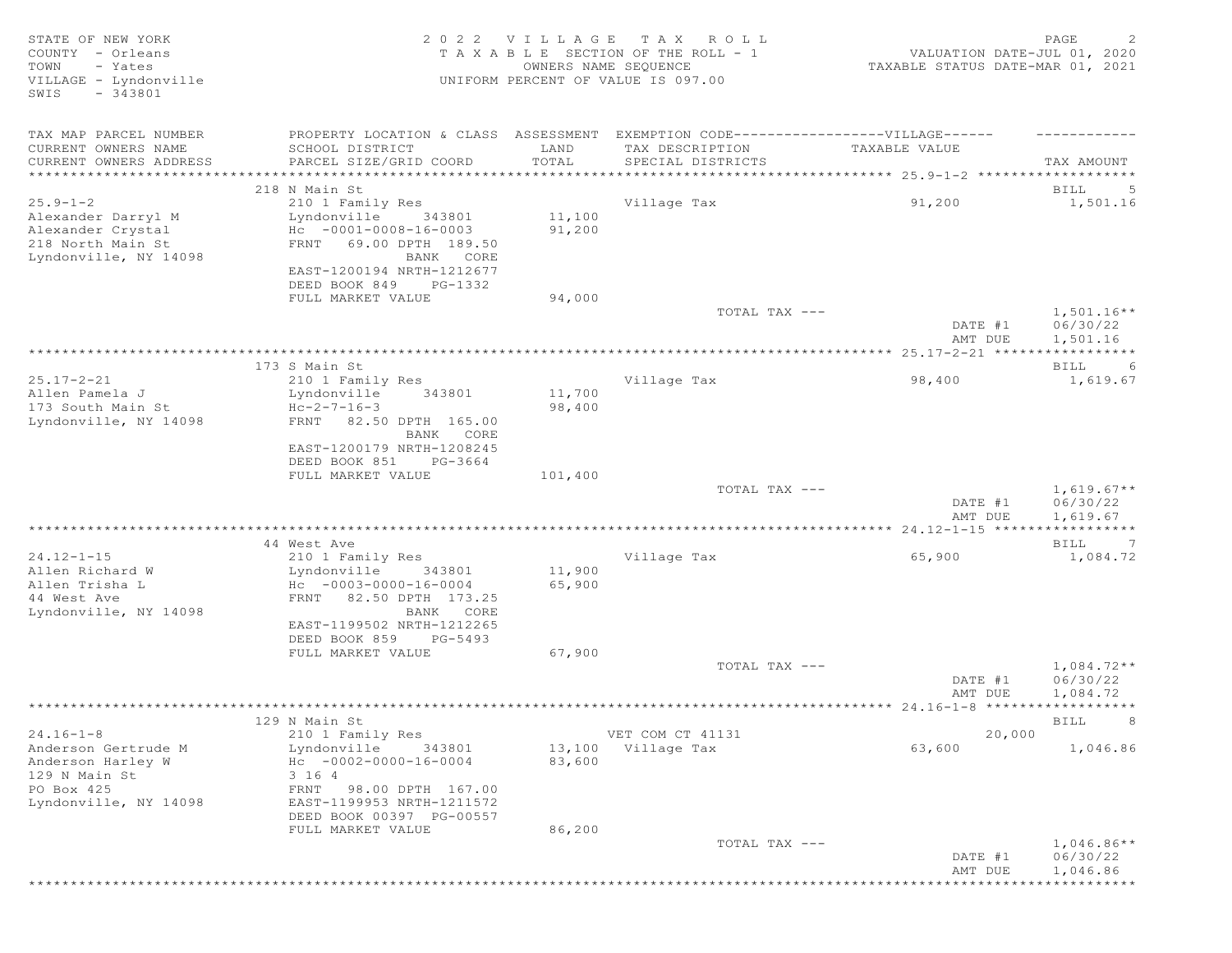SWIS - 343801

## STATE OF NEW YORK SALL RESOLUTION OF A SALL A G EXAMPLE A SALL CHARGE STATE OF NEW YORK SALL PAGE SALL PAGE SA COUNTY - Orleans T A X A B L E SECTION OF THE ROLL - 1 VALUATION DATE-JUL 01, 2020 TOWN - Yates OWNERS NAME SEQUENCE TAXABLE STATUS DATE-MAR 01, 2021 VILLAGE - Lyndonville UNIFORM PERCENT OF VALUE IS 097.00

| TOTAL<br>PARCEL SIZE/GRID COORD<br>TAX AMOUNT<br>CURRENT OWNERS ADDRESS<br>SPECIAL DISTRICTS<br>266 N Main St<br>BILL<br>- 9<br>$25.9 - 1 - 20$<br>210 1 Family Res<br>Village Tax<br>95,100<br>1,565.35<br>Arlington Chad<br>343801<br>14,400<br>Lyndonville<br>Arlington Shannon<br>95,100<br>Hc $1 - 8 - 16 - 3$<br>266 N Main St<br>Irregular Lot<br>Lyndonville, NY 14098<br>FRNT 54.00 DPTH 318.00<br>0.54 BANK CORE<br>ACRES<br>EAST-1200257 NRTH-1213440<br>DEED BOOK 834<br>PG-6511<br>FULL MARKET VALUE<br>98,000<br>$1,565.35**$<br>TOTAL TAX ---<br>DATE #1<br>06/30/22<br>AMT DUE<br>1,565.35<br>256 N Main St<br>BILL 10<br>$25.9 - 1 - 22$<br>Village Tax<br>210 1 Family Res<br>67,000<br>1,102.82<br>Austin Walter R<br>Lyndonville<br>343801<br>11,800<br>67,000<br>Austin Rose Mary<br>Hc $1 - 8 - 16 - 3$<br>256 N Main St<br>FRNT 82.50 DPTH 165.00<br>Lyndonville, NY 14098<br>EAST-1200181 NRTH-1213290<br>DEED BOOK 00378 PG-00558<br>FULL MARKET VALUE<br>69,100<br>$1,102.82**$<br>TOTAL TAX ---<br>06/30/22<br>DATE #1<br>AMT DUE<br>1,102.82<br>99 N Main St<br>BILL 11<br>$24.16 - 1 - 14$<br>Village Tax<br>210 1 Family Res<br>41,000<br>674.86<br>Avery George P<br>Lyndonville 343801<br>5,000<br>Avery Amy C<br>$Hc 2-16-4$<br>41,000<br>FRNT 36.00 DPTH 92.00<br>99 N Main St<br>Lyndonville, NY 14098<br>BANK CORE<br>EAST-1199991 NRTH-1211210<br>DEED BOOK 836<br>PG-489<br>42,300<br>FULL MARKET VALUE<br>$674.86**$<br>TOTAL TAX ---<br>DATE #1<br>06/30/22<br>AMT DUE<br>674.86<br>114 S Main St<br>BILL 12<br>$24.20 - 1 - 6$<br>220 2 Family Res<br>VET COM CT 41131<br>20,000<br>11,700 Village Tax<br>343801<br>68,900<br>1,134.10<br>Avery George P<br>Lyndonville<br>$Hc 2-7-16-4$<br>88,900<br>Avery Amy C<br>FRNT 82.50 DPTH 165.00<br>114 S Main St<br>EAST-1199952 NRTH-1208988<br>Lyndonville, NY 14098<br>DEED BOOK 866<br>PG-9796<br>PRIOR OWNER ON 3/01/2021<br>FULL MARKET VALUE<br>91,600<br>Dack Marian<br>TOTAL TAX ---<br>$1,134.10**$<br>DATE #1<br>06/30/22<br>AMT DUE<br>1,134.10 | TAX MAP PARCEL NUMBER<br>CURRENT OWNERS NAME | PROPERTY LOCATION & CLASS ASSESSMENT EXEMPTION CODE----------------VILLAGE------<br>SCHOOL DISTRICT | LAND | TAX DESCRIPTION | TAXABLE VALUE |  |
|--------------------------------------------------------------------------------------------------------------------------------------------------------------------------------------------------------------------------------------------------------------------------------------------------------------------------------------------------------------------------------------------------------------------------------------------------------------------------------------------------------------------------------------------------------------------------------------------------------------------------------------------------------------------------------------------------------------------------------------------------------------------------------------------------------------------------------------------------------------------------------------------------------------------------------------------------------------------------------------------------------------------------------------------------------------------------------------------------------------------------------------------------------------------------------------------------------------------------------------------------------------------------------------------------------------------------------------------------------------------------------------------------------------------------------------------------------------------------------------------------------------------------------------------------------------------------------------------------------------------------------------------------------------------------------------------------------------------------------------------------------------------------------------------------------------------------------------------------------------------------------------------------------------------------------------------------------------------------------------------------------------------------------------------------|----------------------------------------------|-----------------------------------------------------------------------------------------------------|------|-----------------|---------------|--|
|                                                                                                                                                                                                                                                                                                                                                                                                                                                                                                                                                                                                                                                                                                                                                                                                                                                                                                                                                                                                                                                                                                                                                                                                                                                                                                                                                                                                                                                                                                                                                                                                                                                                                                                                                                                                                                                                                                                                                                                                                                                  |                                              |                                                                                                     |      |                 |               |  |
|                                                                                                                                                                                                                                                                                                                                                                                                                                                                                                                                                                                                                                                                                                                                                                                                                                                                                                                                                                                                                                                                                                                                                                                                                                                                                                                                                                                                                                                                                                                                                                                                                                                                                                                                                                                                                                                                                                                                                                                                                                                  |                                              |                                                                                                     |      |                 |               |  |
|                                                                                                                                                                                                                                                                                                                                                                                                                                                                                                                                                                                                                                                                                                                                                                                                                                                                                                                                                                                                                                                                                                                                                                                                                                                                                                                                                                                                                                                                                                                                                                                                                                                                                                                                                                                                                                                                                                                                                                                                                                                  |                                              |                                                                                                     |      |                 |               |  |
|                                                                                                                                                                                                                                                                                                                                                                                                                                                                                                                                                                                                                                                                                                                                                                                                                                                                                                                                                                                                                                                                                                                                                                                                                                                                                                                                                                                                                                                                                                                                                                                                                                                                                                                                                                                                                                                                                                                                                                                                                                                  |                                              |                                                                                                     |      |                 |               |  |
|                                                                                                                                                                                                                                                                                                                                                                                                                                                                                                                                                                                                                                                                                                                                                                                                                                                                                                                                                                                                                                                                                                                                                                                                                                                                                                                                                                                                                                                                                                                                                                                                                                                                                                                                                                                                                                                                                                                                                                                                                                                  |                                              |                                                                                                     |      |                 |               |  |
|                                                                                                                                                                                                                                                                                                                                                                                                                                                                                                                                                                                                                                                                                                                                                                                                                                                                                                                                                                                                                                                                                                                                                                                                                                                                                                                                                                                                                                                                                                                                                                                                                                                                                                                                                                                                                                                                                                                                                                                                                                                  |                                              |                                                                                                     |      |                 |               |  |
|                                                                                                                                                                                                                                                                                                                                                                                                                                                                                                                                                                                                                                                                                                                                                                                                                                                                                                                                                                                                                                                                                                                                                                                                                                                                                                                                                                                                                                                                                                                                                                                                                                                                                                                                                                                                                                                                                                                                                                                                                                                  |                                              |                                                                                                     |      |                 |               |  |
|                                                                                                                                                                                                                                                                                                                                                                                                                                                                                                                                                                                                                                                                                                                                                                                                                                                                                                                                                                                                                                                                                                                                                                                                                                                                                                                                                                                                                                                                                                                                                                                                                                                                                                                                                                                                                                                                                                                                                                                                                                                  |                                              |                                                                                                     |      |                 |               |  |
|                                                                                                                                                                                                                                                                                                                                                                                                                                                                                                                                                                                                                                                                                                                                                                                                                                                                                                                                                                                                                                                                                                                                                                                                                                                                                                                                                                                                                                                                                                                                                                                                                                                                                                                                                                                                                                                                                                                                                                                                                                                  |                                              |                                                                                                     |      |                 |               |  |
|                                                                                                                                                                                                                                                                                                                                                                                                                                                                                                                                                                                                                                                                                                                                                                                                                                                                                                                                                                                                                                                                                                                                                                                                                                                                                                                                                                                                                                                                                                                                                                                                                                                                                                                                                                                                                                                                                                                                                                                                                                                  |                                              |                                                                                                     |      |                 |               |  |
|                                                                                                                                                                                                                                                                                                                                                                                                                                                                                                                                                                                                                                                                                                                                                                                                                                                                                                                                                                                                                                                                                                                                                                                                                                                                                                                                                                                                                                                                                                                                                                                                                                                                                                                                                                                                                                                                                                                                                                                                                                                  |                                              |                                                                                                     |      |                 |               |  |
|                                                                                                                                                                                                                                                                                                                                                                                                                                                                                                                                                                                                                                                                                                                                                                                                                                                                                                                                                                                                                                                                                                                                                                                                                                                                                                                                                                                                                                                                                                                                                                                                                                                                                                                                                                                                                                                                                                                                                                                                                                                  |                                              |                                                                                                     |      |                 |               |  |
|                                                                                                                                                                                                                                                                                                                                                                                                                                                                                                                                                                                                                                                                                                                                                                                                                                                                                                                                                                                                                                                                                                                                                                                                                                                                                                                                                                                                                                                                                                                                                                                                                                                                                                                                                                                                                                                                                                                                                                                                                                                  |                                              |                                                                                                     |      |                 |               |  |
|                                                                                                                                                                                                                                                                                                                                                                                                                                                                                                                                                                                                                                                                                                                                                                                                                                                                                                                                                                                                                                                                                                                                                                                                                                                                                                                                                                                                                                                                                                                                                                                                                                                                                                                                                                                                                                                                                                                                                                                                                                                  |                                              |                                                                                                     |      |                 |               |  |
|                                                                                                                                                                                                                                                                                                                                                                                                                                                                                                                                                                                                                                                                                                                                                                                                                                                                                                                                                                                                                                                                                                                                                                                                                                                                                                                                                                                                                                                                                                                                                                                                                                                                                                                                                                                                                                                                                                                                                                                                                                                  |                                              |                                                                                                     |      |                 |               |  |
|                                                                                                                                                                                                                                                                                                                                                                                                                                                                                                                                                                                                                                                                                                                                                                                                                                                                                                                                                                                                                                                                                                                                                                                                                                                                                                                                                                                                                                                                                                                                                                                                                                                                                                                                                                                                                                                                                                                                                                                                                                                  |                                              |                                                                                                     |      |                 |               |  |
|                                                                                                                                                                                                                                                                                                                                                                                                                                                                                                                                                                                                                                                                                                                                                                                                                                                                                                                                                                                                                                                                                                                                                                                                                                                                                                                                                                                                                                                                                                                                                                                                                                                                                                                                                                                                                                                                                                                                                                                                                                                  |                                              |                                                                                                     |      |                 |               |  |
|                                                                                                                                                                                                                                                                                                                                                                                                                                                                                                                                                                                                                                                                                                                                                                                                                                                                                                                                                                                                                                                                                                                                                                                                                                                                                                                                                                                                                                                                                                                                                                                                                                                                                                                                                                                                                                                                                                                                                                                                                                                  |                                              |                                                                                                     |      |                 |               |  |
|                                                                                                                                                                                                                                                                                                                                                                                                                                                                                                                                                                                                                                                                                                                                                                                                                                                                                                                                                                                                                                                                                                                                                                                                                                                                                                                                                                                                                                                                                                                                                                                                                                                                                                                                                                                                                                                                                                                                                                                                                                                  |                                              |                                                                                                     |      |                 |               |  |
|                                                                                                                                                                                                                                                                                                                                                                                                                                                                                                                                                                                                                                                                                                                                                                                                                                                                                                                                                                                                                                                                                                                                                                                                                                                                                                                                                                                                                                                                                                                                                                                                                                                                                                                                                                                                                                                                                                                                                                                                                                                  |                                              |                                                                                                     |      |                 |               |  |
|                                                                                                                                                                                                                                                                                                                                                                                                                                                                                                                                                                                                                                                                                                                                                                                                                                                                                                                                                                                                                                                                                                                                                                                                                                                                                                                                                                                                                                                                                                                                                                                                                                                                                                                                                                                                                                                                                                                                                                                                                                                  |                                              |                                                                                                     |      |                 |               |  |
|                                                                                                                                                                                                                                                                                                                                                                                                                                                                                                                                                                                                                                                                                                                                                                                                                                                                                                                                                                                                                                                                                                                                                                                                                                                                                                                                                                                                                                                                                                                                                                                                                                                                                                                                                                                                                                                                                                                                                                                                                                                  |                                              |                                                                                                     |      |                 |               |  |
|                                                                                                                                                                                                                                                                                                                                                                                                                                                                                                                                                                                                                                                                                                                                                                                                                                                                                                                                                                                                                                                                                                                                                                                                                                                                                                                                                                                                                                                                                                                                                                                                                                                                                                                                                                                                                                                                                                                                                                                                                                                  |                                              |                                                                                                     |      |                 |               |  |
|                                                                                                                                                                                                                                                                                                                                                                                                                                                                                                                                                                                                                                                                                                                                                                                                                                                                                                                                                                                                                                                                                                                                                                                                                                                                                                                                                                                                                                                                                                                                                                                                                                                                                                                                                                                                                                                                                                                                                                                                                                                  |                                              |                                                                                                     |      |                 |               |  |
|                                                                                                                                                                                                                                                                                                                                                                                                                                                                                                                                                                                                                                                                                                                                                                                                                                                                                                                                                                                                                                                                                                                                                                                                                                                                                                                                                                                                                                                                                                                                                                                                                                                                                                                                                                                                                                                                                                                                                                                                                                                  |                                              |                                                                                                     |      |                 |               |  |
|                                                                                                                                                                                                                                                                                                                                                                                                                                                                                                                                                                                                                                                                                                                                                                                                                                                                                                                                                                                                                                                                                                                                                                                                                                                                                                                                                                                                                                                                                                                                                                                                                                                                                                                                                                                                                                                                                                                                                                                                                                                  |                                              |                                                                                                     |      |                 |               |  |
|                                                                                                                                                                                                                                                                                                                                                                                                                                                                                                                                                                                                                                                                                                                                                                                                                                                                                                                                                                                                                                                                                                                                                                                                                                                                                                                                                                                                                                                                                                                                                                                                                                                                                                                                                                                                                                                                                                                                                                                                                                                  |                                              |                                                                                                     |      |                 |               |  |
|                                                                                                                                                                                                                                                                                                                                                                                                                                                                                                                                                                                                                                                                                                                                                                                                                                                                                                                                                                                                                                                                                                                                                                                                                                                                                                                                                                                                                                                                                                                                                                                                                                                                                                                                                                                                                                                                                                                                                                                                                                                  |                                              |                                                                                                     |      |                 |               |  |
|                                                                                                                                                                                                                                                                                                                                                                                                                                                                                                                                                                                                                                                                                                                                                                                                                                                                                                                                                                                                                                                                                                                                                                                                                                                                                                                                                                                                                                                                                                                                                                                                                                                                                                                                                                                                                                                                                                                                                                                                                                                  |                                              |                                                                                                     |      |                 |               |  |
|                                                                                                                                                                                                                                                                                                                                                                                                                                                                                                                                                                                                                                                                                                                                                                                                                                                                                                                                                                                                                                                                                                                                                                                                                                                                                                                                                                                                                                                                                                                                                                                                                                                                                                                                                                                                                                                                                                                                                                                                                                                  |                                              |                                                                                                     |      |                 |               |  |
|                                                                                                                                                                                                                                                                                                                                                                                                                                                                                                                                                                                                                                                                                                                                                                                                                                                                                                                                                                                                                                                                                                                                                                                                                                                                                                                                                                                                                                                                                                                                                                                                                                                                                                                                                                                                                                                                                                                                                                                                                                                  |                                              |                                                                                                     |      |                 |               |  |
|                                                                                                                                                                                                                                                                                                                                                                                                                                                                                                                                                                                                                                                                                                                                                                                                                                                                                                                                                                                                                                                                                                                                                                                                                                                                                                                                                                                                                                                                                                                                                                                                                                                                                                                                                                                                                                                                                                                                                                                                                                                  |                                              |                                                                                                     |      |                 |               |  |
|                                                                                                                                                                                                                                                                                                                                                                                                                                                                                                                                                                                                                                                                                                                                                                                                                                                                                                                                                                                                                                                                                                                                                                                                                                                                                                                                                                                                                                                                                                                                                                                                                                                                                                                                                                                                                                                                                                                                                                                                                                                  |                                              |                                                                                                     |      |                 |               |  |
|                                                                                                                                                                                                                                                                                                                                                                                                                                                                                                                                                                                                                                                                                                                                                                                                                                                                                                                                                                                                                                                                                                                                                                                                                                                                                                                                                                                                                                                                                                                                                                                                                                                                                                                                                                                                                                                                                                                                                                                                                                                  |                                              |                                                                                                     |      |                 |               |  |
|                                                                                                                                                                                                                                                                                                                                                                                                                                                                                                                                                                                                                                                                                                                                                                                                                                                                                                                                                                                                                                                                                                                                                                                                                                                                                                                                                                                                                                                                                                                                                                                                                                                                                                                                                                                                                                                                                                                                                                                                                                                  |                                              |                                                                                                     |      |                 |               |  |
|                                                                                                                                                                                                                                                                                                                                                                                                                                                                                                                                                                                                                                                                                                                                                                                                                                                                                                                                                                                                                                                                                                                                                                                                                                                                                                                                                                                                                                                                                                                                                                                                                                                                                                                                                                                                                                                                                                                                                                                                                                                  |                                              |                                                                                                     |      |                 |               |  |
|                                                                                                                                                                                                                                                                                                                                                                                                                                                                                                                                                                                                                                                                                                                                                                                                                                                                                                                                                                                                                                                                                                                                                                                                                                                                                                                                                                                                                                                                                                                                                                                                                                                                                                                                                                                                                                                                                                                                                                                                                                                  |                                              |                                                                                                     |      |                 |               |  |
|                                                                                                                                                                                                                                                                                                                                                                                                                                                                                                                                                                                                                                                                                                                                                                                                                                                                                                                                                                                                                                                                                                                                                                                                                                                                                                                                                                                                                                                                                                                                                                                                                                                                                                                                                                                                                                                                                                                                                                                                                                                  |                                              |                                                                                                     |      |                 |               |  |
|                                                                                                                                                                                                                                                                                                                                                                                                                                                                                                                                                                                                                                                                                                                                                                                                                                                                                                                                                                                                                                                                                                                                                                                                                                                                                                                                                                                                                                                                                                                                                                                                                                                                                                                                                                                                                                                                                                                                                                                                                                                  |                                              |                                                                                                     |      |                 |               |  |
|                                                                                                                                                                                                                                                                                                                                                                                                                                                                                                                                                                                                                                                                                                                                                                                                                                                                                                                                                                                                                                                                                                                                                                                                                                                                                                                                                                                                                                                                                                                                                                                                                                                                                                                                                                                                                                                                                                                                                                                                                                                  |                                              |                                                                                                     |      |                 |               |  |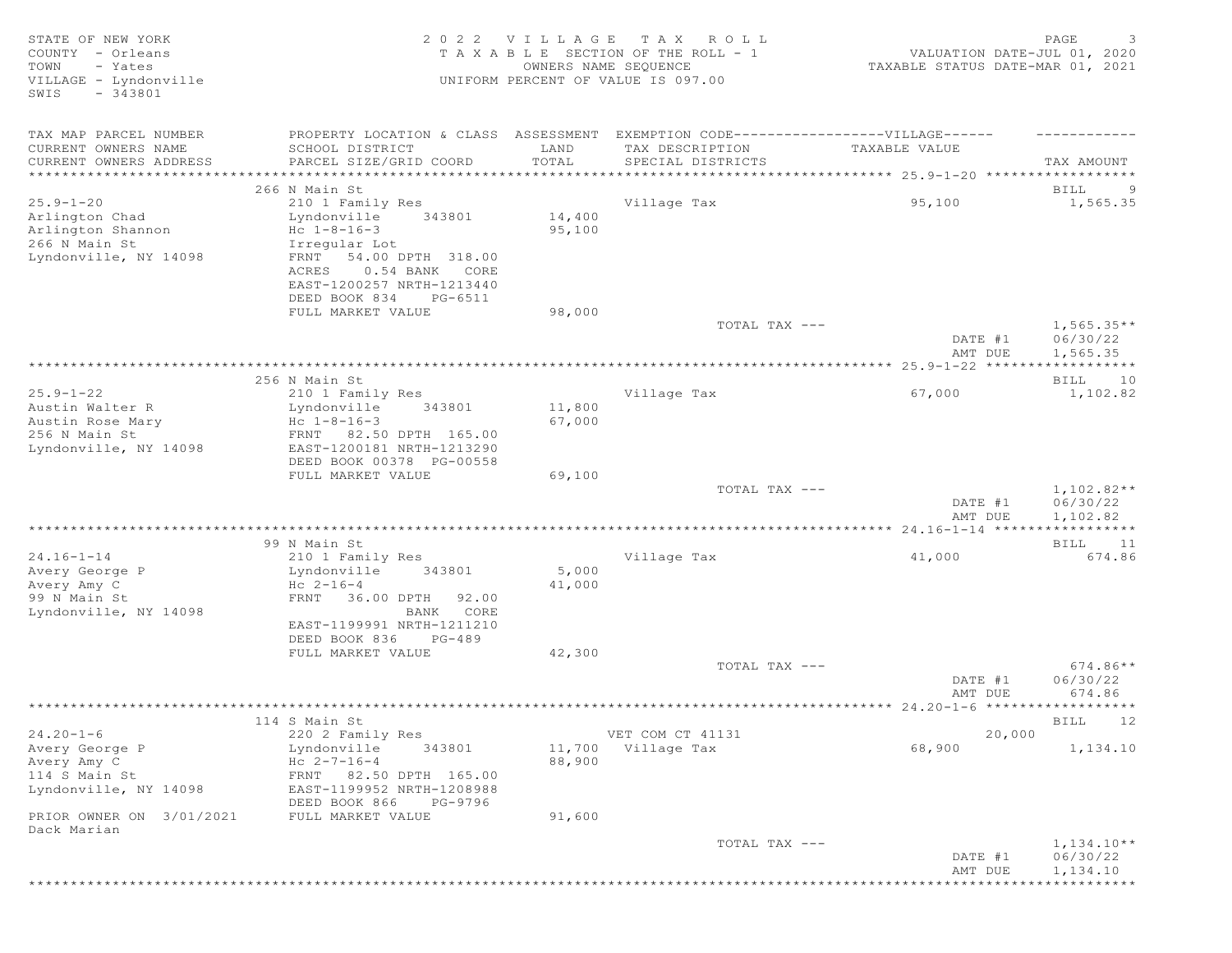STATE OF NEW YORK 2 0 2 2 V I L L A G E T A X R O L L PAGE 4 COUNTY - Orleans T A X A B L E SECTION OF THE ROLL - 1 VALUATION DATE-JUL 01, 2020 TOWN - Yates OWNERS NAME SEQUENCE TAXABLE STATUS DATE-MAR 01, 2021 UNIFORM PERCENT OF VALUE IS 097.00 SWIS - 343801 TAX MAP PARCEL NUMBER PROPERTY LOCATION & CLASS ASSESSMENT EXEMPTION CODE-----------------VILLAGE------ -----------CURRENT OWNERS NAME SCHOOL DISTRICT LAND TAX DESCRIPTION TAXABLE VALUE CURRENT OWNERS ADDRESS PARCEL SIZE/GRID COORD TOTAL SPECIAL DISTRICTS TAX AMOUNT \*\*\*\*\*\*\*\*\*\*\*\*\*\*\*\*\*\*\*\*\*\*\*\*\*\*\*\*\*\*\*\*\*\*\*\*\*\*\*\*\*\*\*\*\*\*\*\*\*\*\*\*\*\*\*\*\*\*\*\*\*\*\*\*\*\*\*\*\*\*\*\*\*\*\*\*\*\*\*\*\*\*\*\*\*\*\*\*\*\*\*\*\*\*\*\*\*\*\*\*\*\*\* 25.17-2-2 \*\*\*\*\*\*\*\*\*\*\*\*\*\*\*\*\*\* 100 Maple Ave BILL 13 25.17-2-2 210 1 Family Res Village Tax 85,200 1,402.40 Babcock Carl M III Lyndonville 343801 11,800 Manning Sherri P  $HC$   $2-7-16-3$   $85,200$ 100 Maple Ave FRNT 115.00 DPTH 112.86 PO Box 133 EAST-1201338 NRTH-1210159 Lyndonville, NY 14098-0133 DEED BOOK 472 PG-350 87,800 FULL MARKET VALUE TOTAL TAX  $---$  1,402.40\*\* DATE #1 06/30/22 AMT DUE 1,402.40 \*\*\*\*\*\*\*\*\*\*\*\*\*\*\*\*\*\*\*\*\*\*\*\*\*\*\*\*\*\*\*\*\*\*\*\*\*\*\*\*\*\*\*\*\*\*\*\*\*\*\*\*\*\*\*\*\*\*\*\*\*\*\*\*\*\*\*\*\*\*\*\*\*\*\*\*\*\*\*\*\*\*\*\*\*\*\*\*\*\*\*\*\*\*\*\*\*\*\*\*\*\*\* 25.17-1-9 \*\*\*\*\*\*\*\*\*\*\*\*\*\*\*\*\*\* 46 Maple Ave BILL 14 25.17-1-9 220 2 Family Res Village Tax 70,000 1,152.20 Bane Bradley L Lyndonville 343801 9,500 Bane Ruth A  $C$  2 16 3 7 70,000 60 Lake Ave FRNT 60.00 DPTH 148.50 Lyndonville, NY 14098 BANK CORE EAST-1200651 NRTH-1210127 DEED BOOK 864 PG-5353 FULL MARKET VALUE 72,200 TOTAL TAX  $---$  1,152.20\*\*<br>DATE #1 06/30/22  $06/30/22$  AMT DUE 1,152.20 \*\*\*\*\*\*\*\*\*\*\*\*\*\*\*\*\*\*\*\*\*\*\*\*\*\*\*\*\*\*\*\*\*\*\*\*\*\*\*\*\*\*\*\*\*\*\*\*\*\*\*\*\*\*\*\*\*\*\*\*\*\*\*\*\*\*\*\*\*\*\*\*\*\*\*\*\*\*\*\*\*\*\*\*\*\*\*\*\*\*\*\*\*\*\*\*\*\*\*\*\*\*\* 25.17-2-40 \*\*\*\*\*\*\*\*\*\*\*\*\*\*\*\*\* 60 Lake Ave BILL 15 25.17-2-40 210 1 Family Res Village Tax 91,700 1,509.39 Bane Bradley L Charles and Lyndonville 343801 12,800 Bane Ruth W  $He$  2 16 3 7 91,700 60 Lake Ave FRNT 135.00 DPTH 117.15 Lyndonville, NY 14098 EAST-1201346 NRTH-1209128 DEED BOOK 00393 PG-00907 FULL MARKET VALUE 94,500 TOTAL TAX --- 1,509.39\*\* DATE #1 06/30/22 AMT DUE 1,509.39 \*\*\*\*\*\*\*\*\*\*\*\*\*\*\*\*\*\*\*\*\*\*\*\*\*\*\*\*\*\*\*\*\*\*\*\*\*\*\*\*\*\*\*\*\*\*\*\*\*\*\*\*\*\*\*\*\*\*\*\*\*\*\*\*\*\*\*\*\*\*\*\*\*\*\*\*\*\*\*\*\*\*\*\*\*\*\*\*\*\*\*\*\*\*\*\*\*\*\*\*\*\*\* 25.13-1-10.12 \*\*\*\*\*\*\*\*\*\*\*\*\*\* 14 Lynwood Dr BILL 16 25.13-1-10.12 210 1 Family Res 20 VET WAR CT 41121 25.13-1-10.12 25.000 Bane Wirt E Lyndonville 343801 16,700 Village Tax 106,300 1,749.70 Bane Ann M Pt Lt2 S7 T16 R3 Hlc 118,300 Bane Wirt E<br>
Bane Ann M<br>
14 Lynwood Dr<br>
14 Lynwood Dr<br>
14 Lynwood Dr<br>
14 Lynwood Dr<br>
14 EXST-1201304 NRTH-1211133 Lyndonville, NY 14098 EAST-1201304 NRTH-1211133 DEED BOOK 00129 PG-00341 FULL MARKET VALUE 122,000 TOTAL TAX  $-- 1,749.70**$  DATE #1 06/30/22 AMT DUE 1,749.70 \*\*\*\*\*\*\*\*\*\*\*\*\*\*\*\*\*\*\*\*\*\*\*\*\*\*\*\*\*\*\*\*\*\*\*\*\*\*\*\*\*\*\*\*\*\*\*\*\*\*\*\*\*\*\*\*\*\*\*\*\*\*\*\*\*\*\*\*\*\*\*\*\*\*\*\*\*\*\*\*\*\*\*\*\*\*\*\*\*\*\*\*\*\*\*\*\*\*\*\*\*\*\*\*\*\*\*\*\*\*\*\*\*\*\*\*\*\*\*\*\*\*\*\*\*\*\*\*\*\*\*\*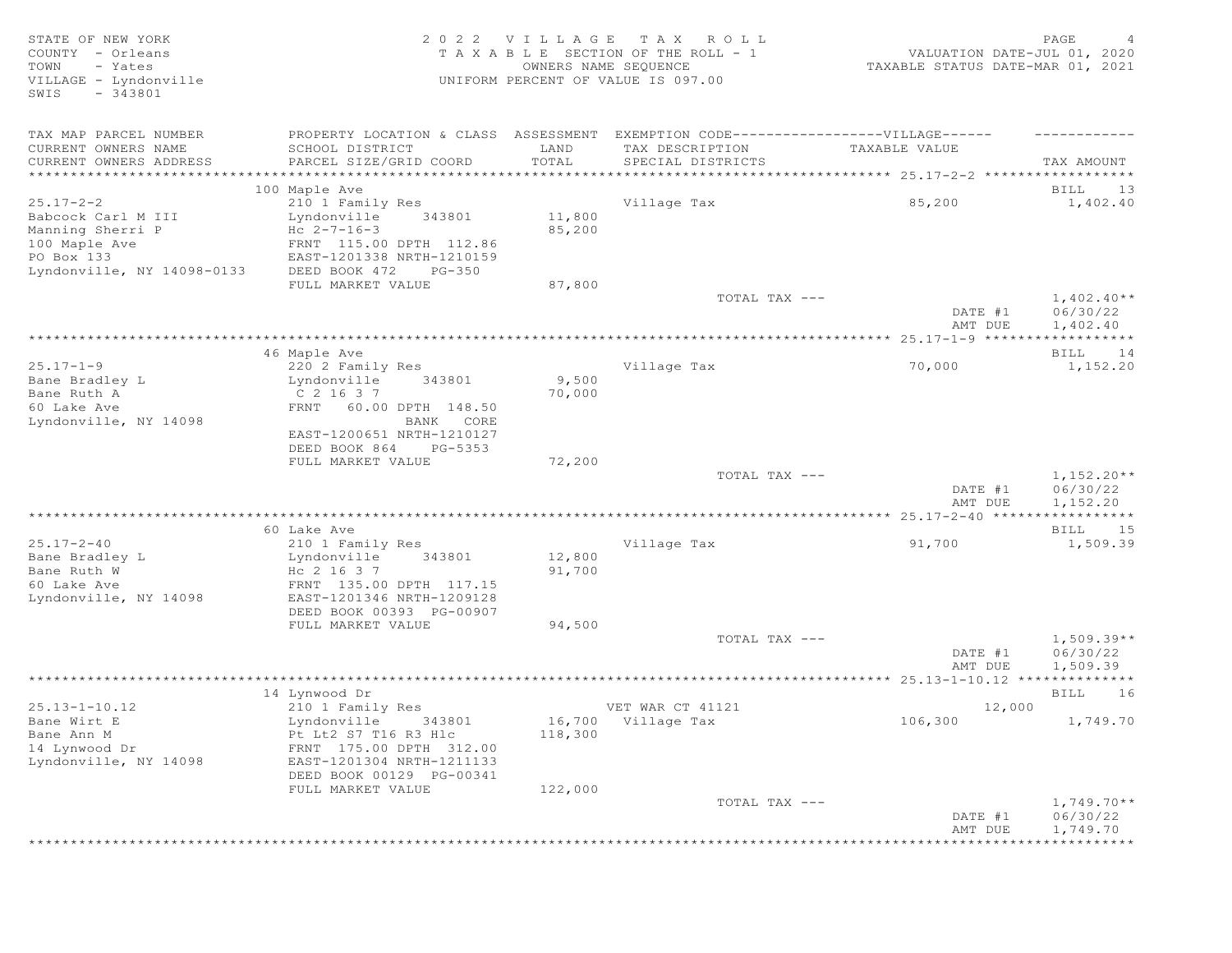| STATE OF NEW YORK<br>COUNTY - Orleans<br>TOWN<br>- Yates<br>VILLAGE - Lyndonville<br>$-343801$<br>SWIS | 2 0 2 2<br>TAXABLE         | VILLAGE    | T A X<br>ROLL<br>SECTION OF THE ROLL - 1<br>OWNERS NAME SEQUENCE<br>UNIFORM PERCENT OF VALUE IS 097.00 | VALUATION DATE-JUL 01, 2020<br>TAXABLE STATUS DATE-MAR 01, 2021 | PAGE<br>-5             |
|--------------------------------------------------------------------------------------------------------|----------------------------|------------|--------------------------------------------------------------------------------------------------------|-----------------------------------------------------------------|------------------------|
| TAX MAP PARCEL NUMBER                                                                                  | PROPERTY LOCATION & CLASS  | ASSESSMENT | EXEMPTION CODE-------------------VILLAGE------                                                         |                                                                 |                        |
| CURRENT OWNERS NAME                                                                                    | SCHOOL DISTRICT            | LAND       | TAX DESCRIPTION                                                                                        | TAXABLE VALUE                                                   |                        |
| CURRENT OWNERS ADDRESS                                                                                 | PARCEL SIZE/GRID COORD     | TOTAL      | SPECIAL DISTRICTS                                                                                      |                                                                 | TAX AMOUNT             |
| ***************************                                                                            |                            |            |                                                                                                        |                                                                 |                        |
|                                                                                                        | 5 Willowbrook Dr           |            |                                                                                                        |                                                                 | BILL<br>17             |
| $25.17 - 2 - 45$                                                                                       | 210 1 Family Res           |            | VET COM CT 41131                                                                                       | 20,000                                                          |                        |
| Barhite David M                                                                                        | 343801<br>Lyndonville      |            | 14,300 Village Tax                                                                                     | 80,900                                                          | 1,331.62               |
| Barhite Veronica J                                                                                     | $Hc-2-7-16-3$              | 100,900    |                                                                                                        |                                                                 |                        |
| 5 Willowbrook Dr                                                                                       | FRNT 100.00 DPTH 263.82    |            |                                                                                                        |                                                                 |                        |
| Lyndonville, NY 14098                                                                                  | EAST-1202196 NRTH-1209806  |            |                                                                                                        |                                                                 |                        |
|                                                                                                        | DEED BOOK 861<br>PG-3171   |            |                                                                                                        |                                                                 |                        |
|                                                                                                        | FULL MARKET VALUE          | 104,000    | TOTAL TAX ---                                                                                          |                                                                 | $1,331.62**$           |
|                                                                                                        |                            |            |                                                                                                        | DATE #1<br>AMT DUE                                              | 06/30/22<br>1,331.62   |
|                                                                                                        |                            |            |                                                                                                        |                                                                 |                        |
|                                                                                                        | 74 Maple Ave               |            |                                                                                                        |                                                                 | 18<br>BILL             |
| $25.17 - 1 - 14$                                                                                       | 210 1 Family Res           |            | Village Tax                                                                                            | 57,400                                                          | 944.81                 |
| Barnum Michael V                                                                                       | 343801<br>Lyndonville      | 11,200     |                                                                                                        |                                                                 |                        |
| Barnum Alice D                                                                                         | $Hc 2-7-16-3$              | 57,400     |                                                                                                        |                                                                 |                        |
| 74 Maple Ave                                                                                           | FRNT 92.07 DPTH 128.04     |            |                                                                                                        |                                                                 |                        |
| Lyndonville, NY 14098                                                                                  | BANK CORE                  |            |                                                                                                        |                                                                 |                        |
|                                                                                                        | EAST-1201022 NRTH-1210133  |            |                                                                                                        |                                                                 |                        |
|                                                                                                        | DEED BOOK 828<br>PG-2151   |            |                                                                                                        |                                                                 |                        |
|                                                                                                        | FULL MARKET VALUE          | 59,200     |                                                                                                        |                                                                 |                        |
|                                                                                                        |                            |            | TOTAL TAX ---                                                                                          |                                                                 | $944.81**$             |
|                                                                                                        |                            |            |                                                                                                        | DATE #1                                                         | 06/30/22               |
|                                                                                                        |                            |            |                                                                                                        | AMT DUE                                                         | 944.81                 |
|                                                                                                        |                            |            |                                                                                                        |                                                                 | ***********            |
| $25.17 - 2 - 37$                                                                                       | 40 Lake Ave                |            |                                                                                                        | 89,800                                                          | BILL<br>19<br>1,478.11 |
|                                                                                                        | 210 1 Family Res<br>343801 | 10,600     | Village Tax                                                                                            |                                                                 |                        |
| Barry Bernard N<br>Barry Jane M                                                                        | Lyndonville<br>Hc 2 16 3 7 | 89,800     |                                                                                                        |                                                                 |                        |
| 40 Lake Ave                                                                                            | FRNT 90.00 DPTH 117.15     |            |                                                                                                        |                                                                 |                        |
| Lyndonville, NY 14098                                                                                  | EAST-1200963 NRTH-1209120  |            |                                                                                                        |                                                                 |                        |
|                                                                                                        | DEED BOOK 855<br>PG-120    |            |                                                                                                        |                                                                 |                        |
|                                                                                                        | FULL MARKET VALUE          | 92,600     |                                                                                                        |                                                                 |                        |
|                                                                                                        |                            |            | TOTAL TAX ---                                                                                          |                                                                 | $1,478.11**$           |
|                                                                                                        |                            |            |                                                                                                        | DATE #1                                                         | 06/30/22               |
|                                                                                                        |                            |            |                                                                                                        | AMT DUE                                                         | 1,478.11               |
|                                                                                                        |                            |            |                                                                                                        |                                                                 | ***********            |
|                                                                                                        | 167 Maple Ave              |            |                                                                                                        |                                                                 | BILL<br>20             |
| $25.13 - 1 - 16$                                                                                       | 210 1 Family Res           |            | Village Tax                                                                                            | 62,200                                                          | 1,023.81               |
| Barry Cathie J                                                                                         | Lyndonville<br>343801      | 11,900     |                                                                                                        |                                                                 |                        |
| 167 Maple Ave                                                                                          | $Hc 2-7-16-3$              | 62,200     |                                                                                                        |                                                                 |                        |
| Lyndonville, NY 14098                                                                                  | FRNT 85.00 DPTH 163.00     |            |                                                                                                        |                                                                 |                        |
|                                                                                                        | EAST-1202220 NRTH-1210371  |            |                                                                                                        |                                                                 |                        |
|                                                                                                        | DEED BOOK 847<br>PG-2300   |            |                                                                                                        |                                                                 |                        |
|                                                                                                        | FULL MARKET VALUE          | 64,100     |                                                                                                        |                                                                 |                        |
|                                                                                                        |                            |            | TOTAL TAX ---                                                                                          |                                                                 | $1,023.81**$           |
|                                                                                                        |                            |            |                                                                                                        | DATE #1                                                         | 06/30/22               |
|                                                                                                        |                            |            |                                                                                                        | AMT DUE                                                         | 1,023.81               |
|                                                                                                        |                            |            |                                                                                                        |                                                                 | ***********            |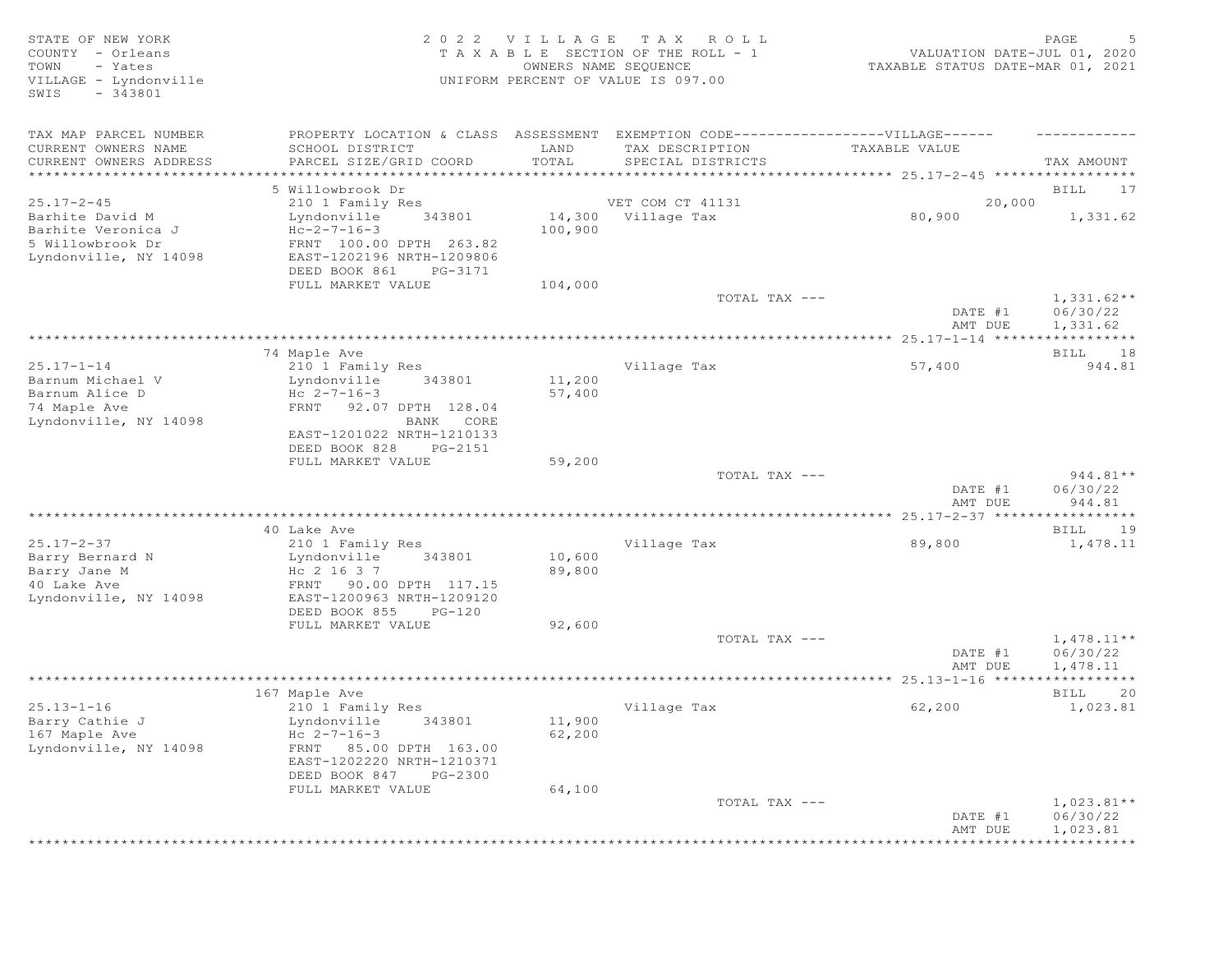STATE OF NEW YORK 2 0 2 2 V I L L A G E T A X R O L L PAGE 6 COUNTY - Orleans T A X A B L E SECTION OF THE ROLL - 1<br>TOWN - Yates COUNTER DATE: DESCRIPTION OF THE ROLL - 1 TOWN - Yates OWNERS NAME SEQUENCE TAXABLE STATUS DATE-MAR 01, 2021 UNIFORM PERCENT OF VALUE IS 097.00 SWIS - 343801 TAX MAP PARCEL NUMBER PROPERTY LOCATION & CLASS ASSESSMENT EXEMPTION CODE------------------VILLAGE------ ------------ CURRENT OWNERS NAME SCHOOL DISTRICT LAND TAX DESCRIPTION TAXABLE VALUE PARCEL SIZE/GRID COORD TOTAL SPECIAL DISTRICTS TAX AMOUNT \*\*\*\*\*\*\*\*\*\*\*\*\*\*\*\*\*\*\*\*\*\*\*\*\*\*\*\*\*\*\*\*\*\*\*\*\*\*\*\*\*\*\*\*\*\*\*\*\*\*\*\*\*\*\*\*\*\*\*\*\*\*\*\*\*\*\*\*\*\*\*\*\*\*\*\*\*\*\*\*\*\*\*\*\*\*\*\*\*\*\*\*\*\*\*\*\*\*\*\*\*\*\* 25.17-1-11 \*\*\*\*\*\*\*\*\*\*\*\*\*\*\*\*\* 54 Maple Ave BILL 21 25.17-1-11 210 1 Family Res Village Tax 52,400 862.51 Baumgart Henry A Jr Lyndonville 343801 11,500 Baumgart Barbara A  $He$   $2-7-16-3$  52,400 54 Maple Ave FRNT 85.47 DPTH 148.50 Lyndonville, NY 14098 EAST-1200792 NRTH-1210129 DEED BOOK 570 PG-141<br>FULL MARKET VALUE 54,000 FULL MARKET VALUE 54,000<br>TOTAL TAX --- $TOTAL$   $TAX$   $---$  862.51\*\* DATE #1 06/30/22 AMT DUE  $862.51$ \*\*\*\*\*\*\*\*\*\*\*\*\*\*\*\*\*\*\*\*\*\*\*\*\*\*\*\*\*\*\*\*\*\*\*\*\*\*\*\*\*\*\*\*\*\*\*\*\*\*\*\*\*\*\*\*\*\*\*\*\*\*\*\*\*\*\*\*\*\*\*\*\*\*\*\*\*\*\*\*\*\*\*\*\*\*\*\*\*\*\*\*\*\*\*\*\*\*\*\*\*\*\* 25.17-2-22 \*\*\*\*\*\*\*\*\*\*\*\*\*\*\*\*\* 163 South Main St **BILL 22** 25.17-2-22 210 1 Family Res Village Tax 70,400 1,158.79 Lyndonville 343801 11,700<br>Hc 2 16 3 7 70,400 Baxter Peggy<br>163 South Main St 163 South Main St FRNT 82.50 DPTH 165.00 Lyndonville, NY 14098 EAST-1200179 NRTH-1208329 DEED BOOK 858 PG-8331 FULL MARKET VALUE 72,600<br>TOTAL TAX --- $T$ OTAL TAX  $---$  1,158.79\*\* DATE #1 06/30/22<br>AMT DUE 1.158.79 AMT DUE 1, 158.79 \*\*\*\*\*\*\*\*\*\*\*\*\*\*\*\*\*\*\*\*\*\*\*\*\*\*\*\*\*\*\*\*\*\*\*\*\*\*\*\*\*\*\*\*\*\*\*\*\*\*\*\*\*\*\*\*\*\*\*\*\*\*\*\*\*\*\*\*\*\*\*\*\*\*\*\*\*\*\*\*\*\*\*\*\*\*\*\*\*\*\*\*\*\*\*\*\*\*\*\*\*\*\* 25.17-1-62 \*\*\*\*\*\*\*\*\*\*\*\*\*\*\*\*\* 53 Lake Ave BILL 23 25.17-1-62 210 1 Family Res 210 1 Family Res 210 1 Family Res 25.17-1-62 32,000 1,514.32 Eyndonville 343801 12,500<br>Hc 2 16 3 7 92,000 Belson Laura W<br>194 S Main St FRNT 120.00 DPTH 123.75 Lyndonville, NY 14098 EAST-1201168 NRTH-1209295 DEED BOOK 868 PG-220 PRIOR OWNER ON  $3/01/2021$  FULL MARKET VALUE 94,800 Belson John  $T$ OTAL TAX  $---$  1,514.32\*\* DATE #1 06/30/22<br>AMT DUE 1,514.32 AMT DUE 1, 514.32 \*\*\*\*\*\*\*\*\*\*\*\*\*\*\*\*\*\*\*\*\*\*\*\*\*\*\*\*\*\*\*\*\*\*\*\*\*\*\*\*\*\*\*\*\*\*\*\*\*\*\*\*\*\*\*\*\*\*\*\*\*\*\*\*\*\*\*\*\*\*\*\*\*\*\*\*\*\*\*\*\*\*\*\*\*\*\*\*\*\*\*\*\*\*\*\*\*\*\*\*\*\*\* 25.9-1-18.11 \*\*\*\*\*\*\*\*\*\*\*\*\*\*\* 292 N Main St Bill 24 25.9-1-18.11 210 1 Family Res Village Tax 98,900 1,627.90 Lyndonville 343801 21,100<br>Hc 1-8-16-3 98,900 Bentley Tammy J $_{\rm HC}$  1-8-16-3  $_{\rm HC}$  98,900 292 N Main St **ACRES** 2.50 Lyndonville, NY 14098 EAST-1200484 NRTH-1213928 DEED BOOK 842 PG-7273<br>FULL MARKET VALUE 102.000 FULL MARKET VALUE  $\texttt{TOTAL TAX}$   $-- \texttt{1,627.90**}$  DATE #1 06/30/22 AMT DUE 1, 627.90 \*\*\*\*\*\*\*\*\*\*\*\*\*\*\*\*\*\*\*\*\*\*\*\*\*\*\*\*\*\*\*\*\*\*\*\*\*\*\*\*\*\*\*\*\*\*\*\*\*\*\*\*\*\*\*\*\*\*\*\*\*\*\*\*\*\*\*\*\*\*\*\*\*\*\*\*\*\*\*\*\*\*\*\*\*\*\*\*\*\*\*\*\*\*\*\*\*\*\*\*\*\*\*\*\*\*\*\*\*\*\*\*\*\*\*\*\*\*\*\*\*\*\*\*\*\*\*\*\*\*\*\*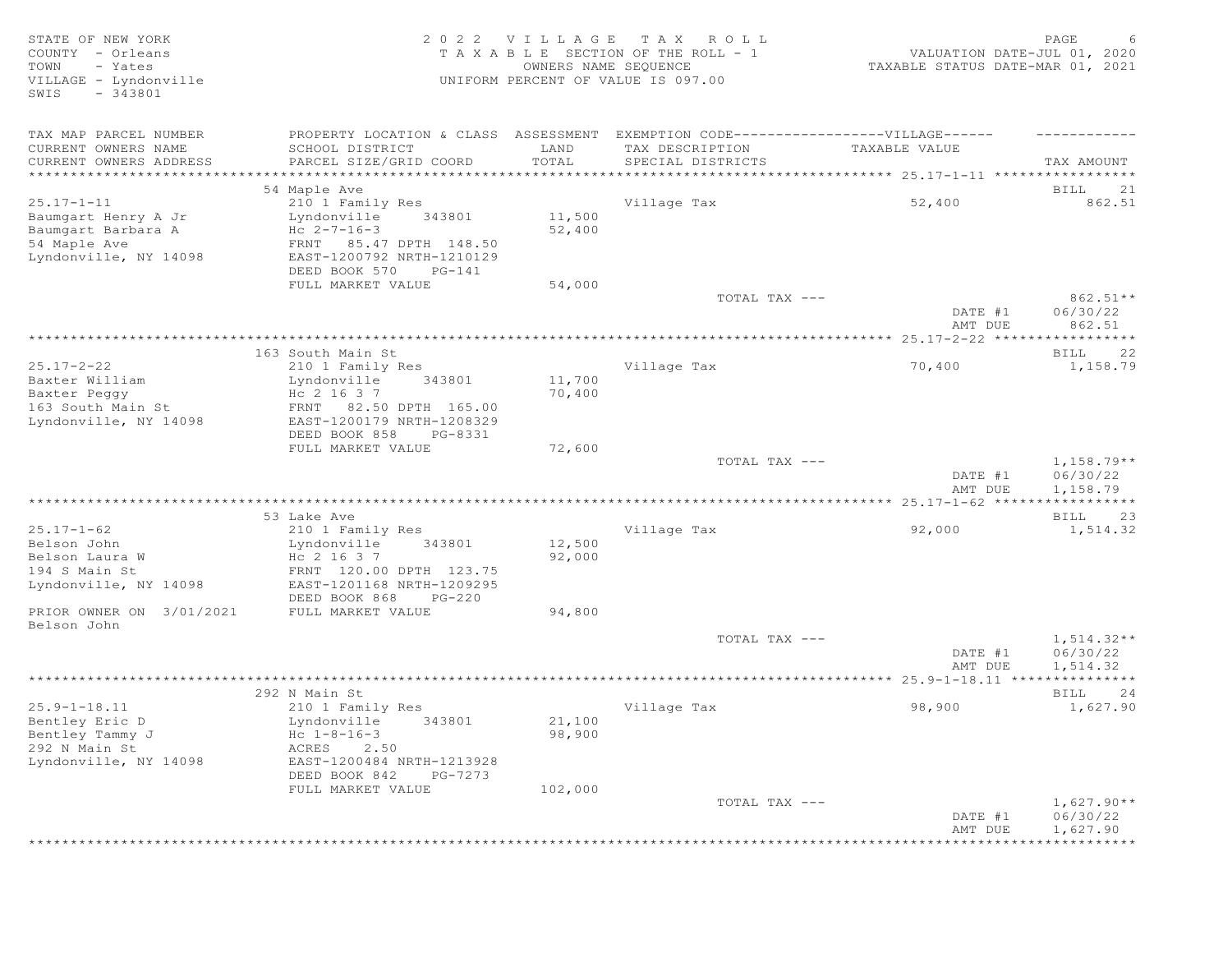STATE OF NEW YORK 2 0 2 2 V I L L A G E T A X R O L L PAGE 7 COUNTY - Orleans T A X A B L E SECTION OF THE ROLL - 1 VALUATION DATE-JUL 01, 2020 TOWN - Yates OWNERS NAME SEQUENCE TAXABLE STATUS DATE-MAR 01, 2021 VILLAGE - Lyndonville UNIFORM PERCENT OF VALUE IS 097.00 SWIS - 343801 TAX MAP PARCEL NUMBER PROPERTY LOCATION & CLASS ASSESSMENT EXEMPTION CODE-------------------VILLAGE------ ----------CURRENT OWNERS NAME SCHOOL DISTRICT LAND TAX DESCRIPTION TAXABLE VALUE CURRENT OWNERS ADDRESS PARCEL SIZE/GRID COORD TOTAL SPECIAL DISTRICTS TAX AMOUNT \*\*\*\*\*\*\*\*\*\*\*\*\*\*\*\*\*\*\*\*\*\*\*\*\*\*\*\*\*\*\*\*\*\*\*\*\*\*\*\*\*\*\*\*\*\*\*\*\*\*\*\*\*\*\*\*\*\*\*\*\*\*\*\*\*\*\*\*\*\*\*\*\*\*\*\*\*\*\*\*\*\*\*\*\*\*\*\*\*\*\*\*\*\*\*\*\*\*\*\*\*\*\* 24.12-1-50 \*\*\*\*\*\*\*\*\*\*\*\*\*\*\*\*\* 285 N Main St Bill 25 and the state of the state of the state of the state of the state of the state of the state of the state of the state of the state of the state of the state of the state of the state of the state of t 24.12-1-50 210 1 Family Res AGDIST COF 41720 12,900 Bentley Russell F Lyndonville 343801 36,200 Village Tax 163,100 2,684.63 Bentley Lynette J  $\overline{H}$  Hc 3-16-4  $\overline{176,000}$ 285 N Main St **ACRES** 9.80 Lyndonville, NY 14098 EAST-1199651 NRTH-1213706 DEED BOOK 763 PG-285 MAY BE SUBJECT TO PAYMENT FULL MARKET VALUE UNDER AGDIST LAW TIL 2025  $\texttt{TOTAL TAX}$   $- \texttt{2,684.63**}$ DATE #1 06/30/22<br>AMT DUE 2,684.63 AMT DUE 2, 684.63 \*\*\*\*\*\*\*\*\*\*\*\*\*\*\*\*\*\*\*\*\*\*\*\*\*\*\*\*\*\*\*\*\*\*\*\*\*\*\*\*\*\*\*\*\*\*\*\*\*\*\*\*\*\*\*\*\*\*\*\*\*\*\*\*\*\*\*\*\*\*\*\*\*\*\*\*\*\*\*\*\*\*\*\*\*\*\*\*\*\*\*\*\*\*\*\*\*\*\*\*\*\*\* 24.16-1-5.1 \*\*\*\*\*\*\*\*\*\*\*\*\*\*\*\* Railroad Ave BILL 26 24.16-1-5.1 449 Other Storag Village Tax 50,500 831.23 Bentley Russell F Lyndonville 343801 29,000 Bentley Lynette J Pt Lt2 T16 R4 Hlc 50,500 285 N Main St **ACRES** 2.40 Lyndonville, NY 14098 EAST-1199538 NRTH-1211698 DEED BOOK 763 PG-298<br>FULL MARKET VALUE 52,100 FULL MARKET VALUE 52,100<br>TOTAL TAX --- $T$ OTAL TAX  $---$  831.23\*\* DATE #1 06/30/22<br>AMT DUE 831.23 AMT DUE 831.23 \*\*\*\*\*\*\*\*\*\*\*\*\*\*\*\*\*\*\*\*\*\*\*\*\*\*\*\*\*\*\*\*\*\*\*\*\*\*\*\*\*\*\*\*\*\*\*\*\*\*\*\*\*\*\*\*\*\*\*\*\*\*\*\*\*\*\*\*\*\*\*\*\*\*\*\*\*\*\*\*\*\*\*\*\*\*\*\*\*\*\*\*\*\*\*\*\*\*\*\*\*\*\* 25.9-1-4.1 \*\*\*\*\*\*\*\*\*\*\*\*\*\*\*\*\* Railroad Ave BILL 27<br>105 Vac farmland Ave BILL 27<br>Bontlow Bussall E 17,500 25.9-1-4.1 105 Vac farmland agDIST COF 41720 17,500<br>
24,200 Village Tax 6,700 110.28<br>
24,200 Dentley Lynette J Hc -0001-0008-16-0003 24,200 24,200 Bentley Russell F Lyndonville 343801 24,200 Village Tax 6,700 110.28 Bentley Lynette J Hc -0001-0008-16-0003 24,200 285 N Main St **ACRES** 10.65 Lyndonville, NY 14098 EAST-1202290 NRTH-1212191 DEED BOOK 834 PG-2517 MAY BE SUBJECT TO PAYMENT FULL MARKET VALUE  $24,900$ UNDER AGDIST LAW TIL 2025  $T$ OTAL TAX  $---$  110.28\*\* DATE #1 06/30/22 **AMT DUE** 110.28 \*\*\*\*\*\*\*\*\*\*\*\*\*\*\*\*\*\*\*\*\*\*\*\*\*\*\*\*\*\*\*\*\*\*\*\*\*\*\*\*\*\*\*\*\*\*\*\*\*\*\*\*\*\*\*\*\*\*\*\*\*\*\*\*\*\*\*\*\*\*\*\*\*\*\*\*\*\*\*\*\*\*\*\*\*\*\*\*\*\*\*\*\*\*\*\*\*\*\*\*\*\*\* 25.13-1-82 \*\*\*\*\*\*\*\*\*\*\*\*\*\*\*\*\* 37 Garland St 28 and 2012 12:30 and 2012 12:30 and 2012 12:30 and 2012 12:30 and 2012 12:30 and 2012 12:30 and 2013 12:30 and 2013 12:30 and 2013 12:30 and 2013 12:30 and 2013 12:30 and 2013 12:30 and 2013 12:30 and 2013 1 25.13-1-82 210 1 Family Res Village Tax 61,400 1,010.65 Bentley Russell F Lyndonville 343801 10,700 Bentley Lynnette J  $HC$  2 16 3 7 61,400 Bentley Lynnette J<br>
285 North Main St<br>
285 North Main St<br>
285 North Main St<br>
285 Tuyndonville, NY 14098<br>
285T-1200511 NRTH-1211190 EAST-1200511 NRTH-1211190 DEED BOOK 862 PG-260 FULL MARKET VALUE 63,300<br>TOTAL TAX --- $\texttt{TOTAL TAX}$   $-- \texttt{1,010.65**}$ DATE #1 06/30/22<br>AMT DUE 1,010.65 AMT DUE 1,010.65 \*\*\*\*\*\*\*\*\*\*\*\*\*\*\*\*\*\*\*\*\*\*\*\*\*\*\*\*\*\*\*\*\*\*\*\*\*\*\*\*\*\*\*\*\*\*\*\*\*\*\*\*\*\*\*\*\*\*\*\*\*\*\*\*\*\*\*\*\*\*\*\*\*\*\*\*\*\*\*\*\*\*\*\*\*\*\*\*\*\*\*\*\*\*\*\*\*\*\*\*\*\*\*\*\*\*\*\*\*\*\*\*\*\*\*\*\*\*\*\*\*\*\*\*\*\*\*\*\*\*\*\*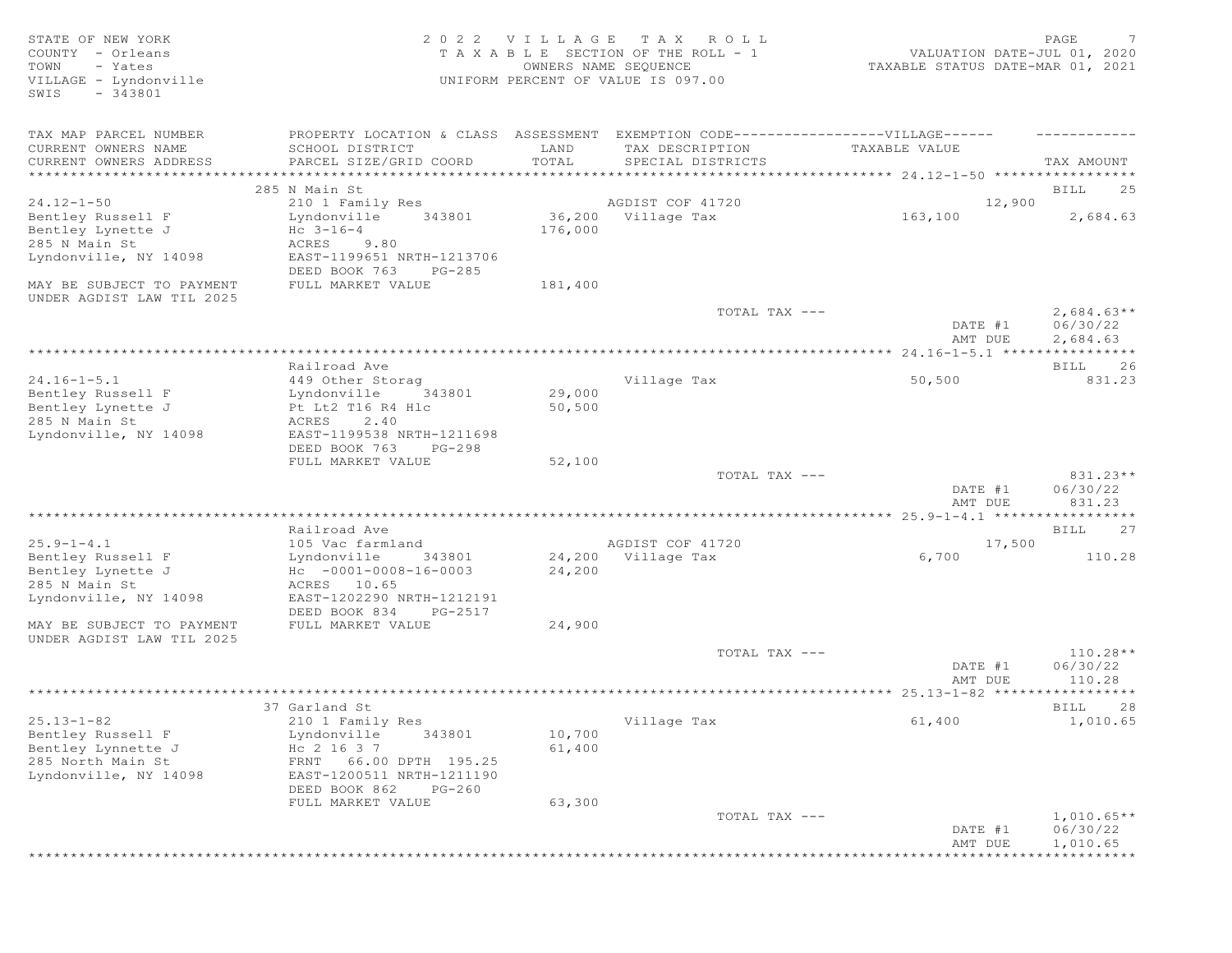| STATE OF NEW YORK<br>COUNTY - Orleans<br>TOWN<br>- Yates<br>VILLAGE - Lyndonville<br>$-343801$<br>SWIS |                                                                                   | 2022 VILLAGE<br>OWNERS NAME SEQUENCE | TAX ROLL<br>TAXABLE SECTION OF THE ROLL - 1<br>UNIFORM PERCENT OF VALUE IS 097.00 | VALUATION DATE-JUL 01, 2020<br>TAXABLE STATUS DATE-MAR 01, 2021 | PAGE<br>8                            |
|--------------------------------------------------------------------------------------------------------|-----------------------------------------------------------------------------------|--------------------------------------|-----------------------------------------------------------------------------------|-----------------------------------------------------------------|--------------------------------------|
| TAX MAP PARCEL NUMBER                                                                                  | PROPERTY LOCATION & CLASS ASSESSMENT EXEMPTION CODE-----------------VILLAGE------ |                                      |                                                                                   |                                                                 |                                      |
| CURRENT OWNERS NAME<br>CURRENT OWNERS ADDRESS                                                          | SCHOOL DISTRICT<br>PARCEL SIZE/GRID COORD                                         | LAND<br>TOTAL                        | TAX DESCRIPTION<br>SPECIAL DISTRICTS                                              | TAXABLE VALUE                                                   | TAX AMOUNT                           |
|                                                                                                        |                                                                                   |                                      |                                                                                   |                                                                 |                                      |
|                                                                                                        | 169 N Main St                                                                     |                                      |                                                                                   |                                                                 | 29<br>BILL                           |
| $24.12 - 1 - 31$                                                                                       | 210 1 Family Res                                                                  |                                      | Village Tax                                                                       | 84,800                                                          | 1,395.81                             |
| Bittner David R<br>McCarthy Krystie D                                                                  | Lyndonville<br>343801<br>$Hc 2-16-4$                                              | 13,500<br>84,800                     |                                                                                   |                                                                 |                                      |
| 169 N Main St                                                                                          | FRNT 90.75 DPTH 231.00                                                            |                                      |                                                                                   |                                                                 |                                      |
| Lyndonville, NY 14098                                                                                  | BANK CORE                                                                         |                                      |                                                                                   |                                                                 |                                      |
|                                                                                                        | EAST-1199920 NRTH-1212092                                                         |                                      |                                                                                   |                                                                 |                                      |
|                                                                                                        | DEED BOOK 837<br>PG-65<br>FULL MARKET VALUE                                       | 87,400                               |                                                                                   |                                                                 |                                      |
|                                                                                                        |                                                                                   |                                      | TOTAL TAX ---                                                                     |                                                                 | $1,395.81**$                         |
|                                                                                                        |                                                                                   |                                      |                                                                                   | DATE #1                                                         | 06/30/22                             |
|                                                                                                        |                                                                                   |                                      |                                                                                   | AMT DUE                                                         | 1,395.81                             |
|                                                                                                        | 18 Lake Ave                                                                       |                                      |                                                                                   |                                                                 | BILL<br>30                           |
| $25.17 - 2 - 32$                                                                                       | 210 1 Family Res                                                                  |                                      | Village Tax                                                                       | 70,800                                                          | 1,165.37                             |
| Blanchard Benjamin                                                                                     | 343801<br>Lyndonville                                                             | 10,100                               |                                                                                   |                                                                 |                                      |
| 18 Lake Ave                                                                                            | $Hc-2-7-16-3$                                                                     | 70,800                               |                                                                                   |                                                                 |                                      |
| Lyndonville, NY 14098                                                                                  | 80.00 DPTH 121.00<br>FRNT<br>BANK CORE                                            |                                      |                                                                                   |                                                                 |                                      |
|                                                                                                        | EAST-1200303 NRTH-1209111                                                         |                                      |                                                                                   |                                                                 |                                      |
|                                                                                                        | DEED BOOK 858<br>PG-2197                                                          |                                      |                                                                                   |                                                                 |                                      |
|                                                                                                        | FULL MARKET VALUE                                                                 | 73,000                               |                                                                                   |                                                                 |                                      |
|                                                                                                        |                                                                                   |                                      | TOTAL TAX ---                                                                     | DATE #1<br>AMT DUE                                              | $1,165.37**$<br>06/30/22<br>1,165.37 |
|                                                                                                        |                                                                                   |                                      |                                                                                   |                                                                 | * * * * * * * * * * *                |
|                                                                                                        | 20 Garland St                                                                     |                                      |                                                                                   |                                                                 | BILL<br>31                           |
| $25.13 - 1 - 67$                                                                                       | 210 1 Family Res                                                                  |                                      | Village Tax                                                                       | 63,700                                                          | 1,048.50                             |
| Blount Sarah<br>20 Garland St                                                                          | 343801<br>Lyndonville<br>Hc $2 - 7 - 16 - 3$                                      | 11,400<br>63,700                     |                                                                                   |                                                                 |                                      |
| Lyndonville, NY 14098                                                                                  | 70.00 DPTH 200.25<br>FRNT                                                         |                                      |                                                                                   |                                                                 |                                      |
|                                                                                                        | EAST-1200718 NRTH-1210925                                                         |                                      |                                                                                   |                                                                 |                                      |
|                                                                                                        | DEED BOOK 860<br>PG-2217                                                          |                                      |                                                                                   |                                                                 |                                      |
|                                                                                                        | FULL MARKET VALUE                                                                 | 65,700                               |                                                                                   |                                                                 |                                      |
|                                                                                                        |                                                                                   |                                      | TOTAL TAX ---                                                                     | DATE #1                                                         | $1,048.50**$<br>06/30/22             |
|                                                                                                        |                                                                                   |                                      |                                                                                   | AMT DUE                                                         | 1,048.50                             |
|                                                                                                        |                                                                                   |                                      |                                                                                   |                                                                 | * * * * * * * * * * *                |
|                                                                                                        | 112 N Main St                                                                     |                                      |                                                                                   |                                                                 | BILL<br>32                           |
| $25.13 - 1 - 54$<br>Bogan & Tuttle                                                                     | 471 Funeral home<br>Lyndonville<br>343801                                         | 29,300                               | Village Tax                                                                       | 87,600                                                          | 1,441.90                             |
| Funeral Home, LLC                                                                                      | Hc 2 16 3 7                                                                       | 87,600                               |                                                                                   |                                                                 |                                      |
| 226 Pearl St                                                                                           | FRNT 69.96 DPTH 218.00                                                            |                                      |                                                                                   |                                                                 |                                      |
| Medina, NY 14103                                                                                       | BANK LERETA                                                                       |                                      |                                                                                   |                                                                 |                                      |
|                                                                                                        | EAST-1200211 NRTH-1211381                                                         |                                      |                                                                                   |                                                                 |                                      |
|                                                                                                        | DEED BOOK 852<br>PG-709<br>FULL MARKET VALUE                                      | 90,300                               |                                                                                   |                                                                 |                                      |
|                                                                                                        |                                                                                   |                                      | TOTAL TAX ---                                                                     |                                                                 | $1,441.90**$                         |
|                                                                                                        |                                                                                   |                                      |                                                                                   | DATE #1                                                         | 06/30/22                             |
|                                                                                                        |                                                                                   |                                      |                                                                                   | AMT DUE                                                         | 1,441.90                             |
|                                                                                                        |                                                                                   |                                      |                                                                                   |                                                                 | ***********                          |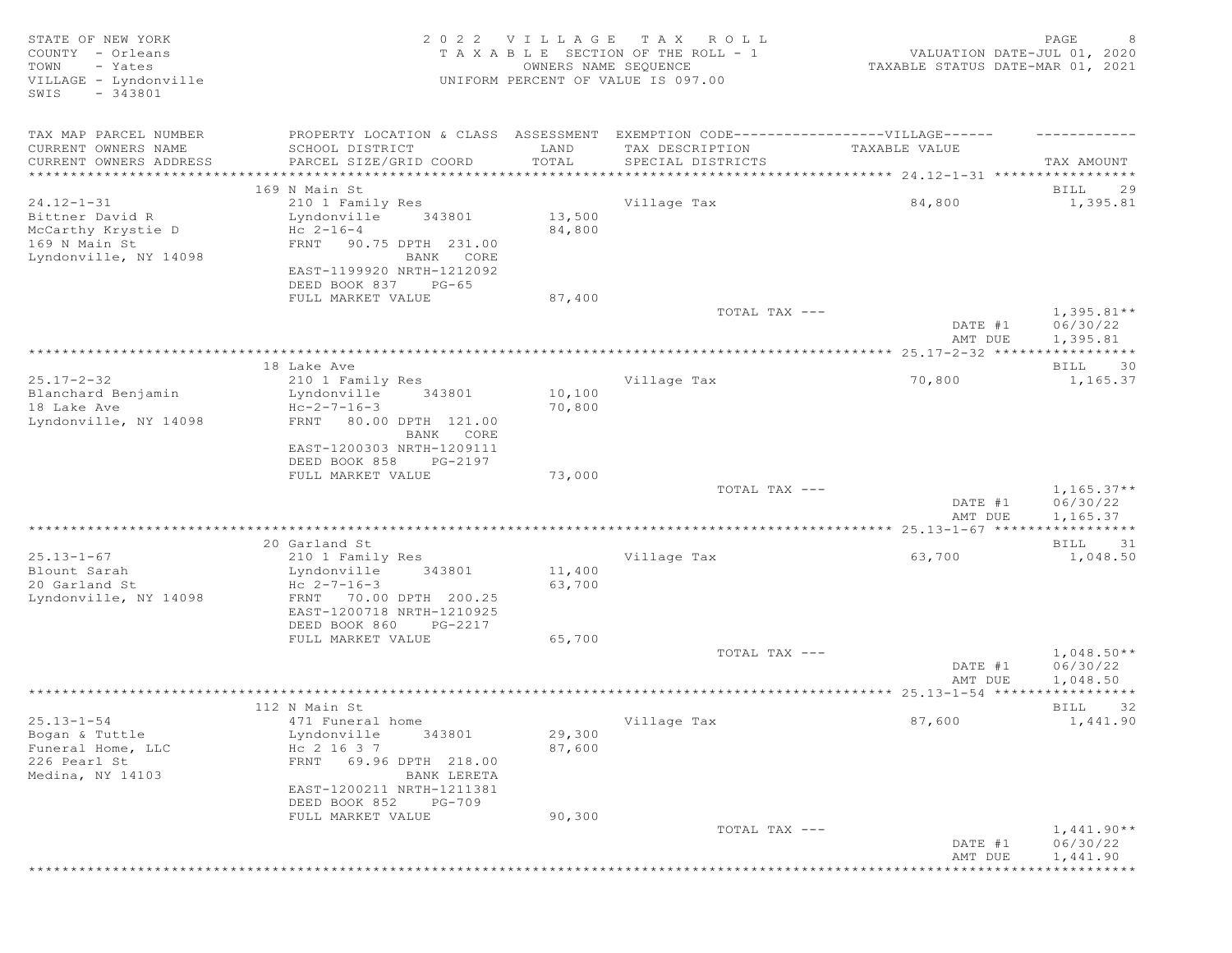STATE OF NEW YORK 2 0 2 2 V I L L A G E T A X R O L L PAGE 9 COUNTY - Orleans T A X A B L E SECTION OF THE ROLL - 1<br>TOWN - Yates COUNTRIS NAME SECUENCE TOWN - Yates OWNERS NAME SEQUENCE TAXABLE STATUS DATE-MAR 01, 2021 VILLAGE - Lyndonville UNIFORM PERCENT OF VALUE IS 097.00 SWIS - 343801 TAX MAP PARCEL NUMBER PROPERTY LOCATION & CLASS ASSESSMENT EXEMPTION CODE-------------------VILLAGE------ ----------CURRENT OWNERS NAME SCHOOL DISTRICT LAND TAX DESCRIPTION TAXABLE VALUE CURRENT OWNERS ADDRESS PARCEL SIZE/GRID COORD TOTAL SPECIAL DISTRICTS TAX AMOUNT \*\*\*\*\*\*\*\*\*\*\*\*\*\*\*\*\*\*\*\*\*\*\*\*\*\*\*\*\*\*\*\*\*\*\*\*\*\*\*\*\*\*\*\*\*\*\*\*\*\*\*\*\*\*\*\*\*\*\*\*\*\*\*\*\*\*\*\*\*\*\*\*\*\*\*\*\*\*\*\*\*\*\*\*\*\*\*\*\*\*\*\*\*\*\*\*\*\*\*\*\*\*\* 25.13-1-61 \*\*\*\*\*\*\*\*\*\*\*\*\*\*\*\*\* 50 Garland St BILL 33 25.13-1-61 210 1 Family Res Village Tax 60,000 987.60 Bogue Jean L<br>Bogue Ninandre R<br>Bogue Ninandre R<br>Bogue Sofarland St<br>Bogue Rent 66.00 DPTH 200.25<br>Bogue Contract Contract Contract Contract Contract Contract Contract Contract Contract Contract Contract Contract Contract Cont  $H_C$  2 16 3 7 50 Garland St FRNT 66.00 DPTH 200.25 Lyndonville, NY 14098 EAST-1200771 NRTH-1211324 DEED BOOK 00106 PG-00217 FULL MARKET VALUE 61,900<br>TOTAL TAX --- TOTAL TAX --- 987.60\*\* DATE #1 06/30/22 AMT DUE 987.60 \*\*\*\*\*\*\*\*\*\*\*\*\*\*\*\*\*\*\*\*\*\*\*\*\*\*\*\*\*\*\*\*\*\*\*\*\*\*\*\*\*\*\*\*\*\*\*\*\*\*\*\*\*\*\*\*\*\*\*\*\*\*\*\*\*\*\*\*\*\*\*\*\*\*\*\*\*\*\*\*\*\*\*\*\*\*\*\*\*\*\*\*\*\*\*\*\*\*\*\*\*\*\* 25.13-1-10.4 \*\*\*\*\*\*\*\*\*\*\*\*\*\*\* 2 Lynwood Dr BILL 34 25.13-1-10.4 210 1 Family Res VET WAR CT 41121 21,000 Bohnet Herbert Frederick III Lyndonville 343801 15,200 Village Tax 143,700 2,365.31  $Joy$  Sue  $Hc$   $2-7-16-3$   $155,700$ 2 Lynwood Dr FRNT 117.34 DPTH 243.00 Lyndonville, NY 14098 EAST-1200981 NRTH-1210539 DEED BOOK 468 PG-348 FULL MARKET VALUE  $160,500$ <br>TOTAL TAX --- $T$ OTAL TAX  $---$  2,365.31\*\* DATE #1 06/30/22<br>AMT DUE 2,365.31 AMT DUE 2, 365.31 \*\*\*\*\*\*\*\*\*\*\*\*\*\*\*\*\*\*\*\*\*\*\*\*\*\*\*\*\*\*\*\*\*\*\*\*\*\*\*\*\*\*\*\*\*\*\*\*\*\*\*\*\*\*\*\*\*\*\*\*\*\*\*\*\*\*\*\*\*\*\*\*\*\*\*\*\*\*\*\*\*\*\*\*\*\*\*\*\*\*\*\*\*\*\*\*\*\*\*\*\*\*\* 25.13-1-10.112 \*\*\*\*\*\*\*\*\*\*\*\*\* 10 Lynwood Dr BILL 35 25.13-1-10.112 210 1 Family Res Village Tax 164,000 2,699.45 Bouquin David K Lyndonville 343801 17,700 Bouquin Carol S  $Hc$  2 16 3 7 164,000 10 Lynwood Dr ACRES 1.10 Lyndonville, NY 14098 EAST-1201214 NRTH-1210841 DEED BOOK 863 PG-216 FULL MARKET VALUE 169,100<br>TOTAL TAX --- $\overline{\text{TOTAL TAX}}$   $---$  2,699.45\*\* DATE #1 06/30/22 AMT DUE 2, 699.45 \*\*\*\*\*\*\*\*\*\*\*\*\*\*\*\*\*\*\*\*\*\*\*\*\*\*\*\*\*\*\*\*\*\*\*\*\*\*\*\*\*\*\*\*\*\*\*\*\*\*\*\*\*\*\*\*\*\*\*\*\*\*\*\*\*\*\*\*\*\*\*\*\*\*\*\*\*\*\*\*\*\*\*\*\*\*\*\*\*\*\*\*\*\*\*\*\*\*\*\*\*\*\* 24.12-1-43 \*\*\*\*\*\*\*\*\*\*\*\*\*\*\*\*\* er by the set of the set of the set of the set of the set of the set of the set of the set of the set of the set of the set of the set of the set of the set of the set of the set of the set of the set of the set of the set 24.12-1-43 210 1 Family Res Village Tax 39,500 650.17 Bowie Janette D Lyndonville 343801 7,800 67 West Ave Hc -0003-0000-16-0004 39,500 Lyndonville, NY 14098 FRNT 170.00 DPTH 154.25 EAST-1199236 NRTH-1212045 DEED BOOK 839 PG-8314<br>FULL MARKET VALUE 40,700 FULL MARKET VALUE  $40,700$  TOTAL TAX --- $T$ OTAL TAX  $---$  650.17\*\* DATE #1 06/30/22 AMT DUE 650.17 \*\*\*\*\*\*\*\*\*\*\*\*\*\*\*\*\*\*\*\*\*\*\*\*\*\*\*\*\*\*\*\*\*\*\*\*\*\*\*\*\*\*\*\*\*\*\*\*\*\*\*\*\*\*\*\*\*\*\*\*\*\*\*\*\*\*\*\*\*\*\*\*\*\*\*\*\*\*\*\*\*\*\*\*\*\*\*\*\*\*\*\*\*\*\*\*\*\*\*\*\*\*\*\*\*\*\*\*\*\*\*\*\*\*\*\*\*\*\*\*\*\*\*\*\*\*\*\*\*\*\*\*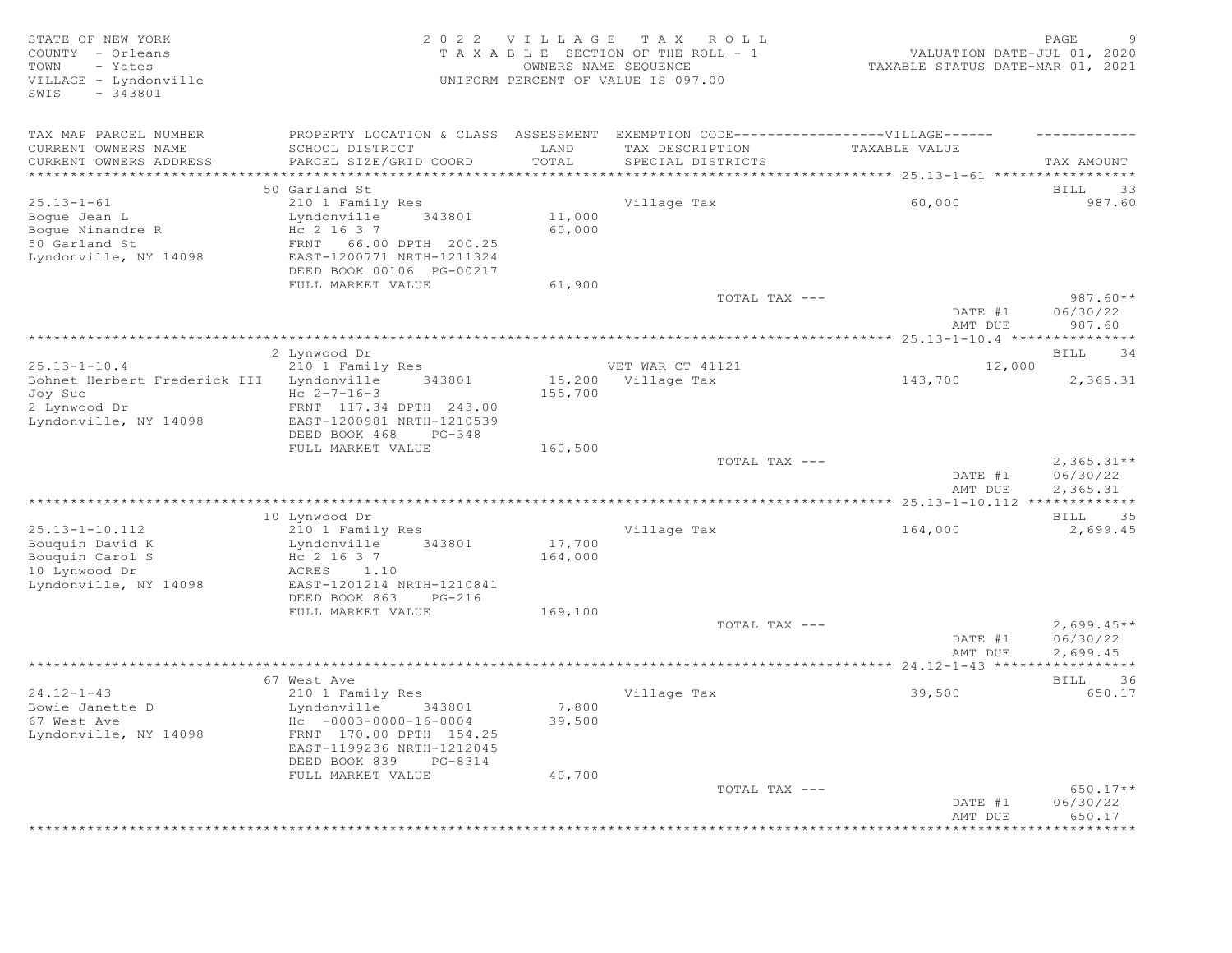| STATE OF NEW YORK<br>COUNTY - Orleans<br>TOWN<br>- Yates<br>VILLAGE - Lyndonville<br>$-343801$<br>SWIS                         | 2 0 2 2                                                                                                                                                                                     | VILLAGE                    | TAX ROLL<br>TAXABLE SECTION OF THE ROLL - 1<br>OWNERS NAME SEQUENCE<br>UNIFORM PERCENT OF VALUE IS 097.00 | VALUATION DATE-JUL 01, 2020<br>TAXABLE STATUS DATE-MAR 01, 2021 | PAGE<br>10                           |
|--------------------------------------------------------------------------------------------------------------------------------|---------------------------------------------------------------------------------------------------------------------------------------------------------------------------------------------|----------------------------|-----------------------------------------------------------------------------------------------------------|-----------------------------------------------------------------|--------------------------------------|
| TAX MAP PARCEL NUMBER<br>CURRENT OWNERS NAME<br>CURRENT OWNERS ADDRESS                                                         | PROPERTY LOCATION & CLASS ASSESSMENT EXEMPTION CODE----------------VILLAGE------<br>SCHOOL DISTRICT<br>PARCEL SIZE/GRID COORD                                                               | LAND<br>TOTAL              | TAX DESCRIPTION<br>SPECIAL DISTRICTS                                                                      | TAXABLE VALUE                                                   | TAX AMOUNT                           |
|                                                                                                                                | 140 Maple Ave                                                                                                                                                                               |                            |                                                                                                           |                                                                 | 37<br>BILL                           |
| $25.17 - 2 - 7$<br>Boyce Cari A<br>140 Maple Ave<br>Lyndonville, NY 14098                                                      | 210 1 Family Res<br>Lyndonville<br>343801<br>Hc 2 16 3 7<br>96.69 DPTH 112.86<br>FRNT<br>BANK CORE<br>EAST-1201879 NRTH-1210168<br>DEED BOOK 864<br>PG-6021<br>FULL MARKET VALUE            | 10,900<br>90,600<br>93,400 | Village Tax                                                                                               | 90,600                                                          | 1,491.28                             |
|                                                                                                                                |                                                                                                                                                                                             |                            | TOTAL TAX ---                                                                                             | DATE #1<br>AMT DUE                                              | $1,491.28**$<br>06/30/22<br>1,491.28 |
|                                                                                                                                |                                                                                                                                                                                             |                            |                                                                                                           |                                                                 |                                      |
|                                                                                                                                | 44 Garland St                                                                                                                                                                               |                            |                                                                                                           |                                                                 | BILL<br>38                           |
| $25.13 - 1 - 62$<br>Boyd Ralph<br>Boyd Jenelle<br>44 Garland St<br>Lyndonville, NY 14098                                       | 210 1 Family Res<br>Lyndonville<br>343801<br>Hc 2 16 3 7<br>66.00 DPTH 200.25<br>FRNT<br>BANK CORE<br>EAST-1200762 NRTH-1211257<br>DEED BOOK 501<br>$PG-25$                                 | 11,000<br>81,600           | Village Tax                                                                                               | 81,600                                                          | 1,343.14                             |
|                                                                                                                                | FULL MARKET VALUE                                                                                                                                                                           | 84,100                     | TOTAL TAX ---                                                                                             | DATE #1<br>AMT DUE                                              | $1,343.14**$<br>06/30/22<br>1,343.14 |
|                                                                                                                                |                                                                                                                                                                                             |                            |                                                                                                           |                                                                 |                                      |
|                                                                                                                                | Garland St                                                                                                                                                                                  |                            |                                                                                                           |                                                                 | BILL<br>39                           |
| $25.13 - 1 - 70.2$<br>Boyd Ralph R III<br>Boyd Jenelle L<br>44 Garland St<br>Lyndonville, NY 14098<br>PRIOR OWNER ON 3/01/2021 | 311 Res vac land<br>Lyndonville<br>343801<br>PT LT2 S7 T16 R3 HLC<br>FRNT 132.00 DPTH 214.00<br>EAST-1200973 NRTH-1211277<br>DEED BOOK 865<br>PG-7939<br>FULL MARKET VALUE                  | 1,600<br>1,600<br>1,600    | Village Tax                                                                                               | 1,600                                                           | 26.34                                |
| Heideman Randy                                                                                                                 |                                                                                                                                                                                             |                            |                                                                                                           |                                                                 |                                      |
|                                                                                                                                |                                                                                                                                                                                             |                            | TOTAL TAX ---                                                                                             | DATE #1<br>AMT DUE                                              | $26.34**$<br>06/30/22<br>26.34       |
|                                                                                                                                |                                                                                                                                                                                             |                            |                                                                                                           |                                                                 |                                      |
| $25.17 - 1 - 5$<br>Boyle Brooks F<br>138 N Main St<br>Lyndonville, NY 14098                                                    | 20 Maple Ave<br>210 1 Family Res<br>Lyndonville<br>343801<br>$Hc 2-7-16-3$<br>FRNT<br>82.00 DPTH 142.00<br>0.28 BANK CORE<br>ACRES<br>EAST-1200333 NRTH-1210121<br>DEED BOOK 856<br>PG-6894 | 11,400<br>60,700           | Village Tax<br>RW340 Reassessed Water                                                                     | 60,700<br>180.70 MT                                             | BILL<br>40<br>999.12<br>180.70       |
|                                                                                                                                | FULL MARKET VALUE                                                                                                                                                                           | 62,600                     | TOTAL TAX ---                                                                                             | DATE #1<br>AMT DUE                                              | $1,179.82**$<br>06/30/22<br>1,179.82 |
| ***************                                                                                                                |                                                                                                                                                                                             |                            |                                                                                                           |                                                                 | ****************                     |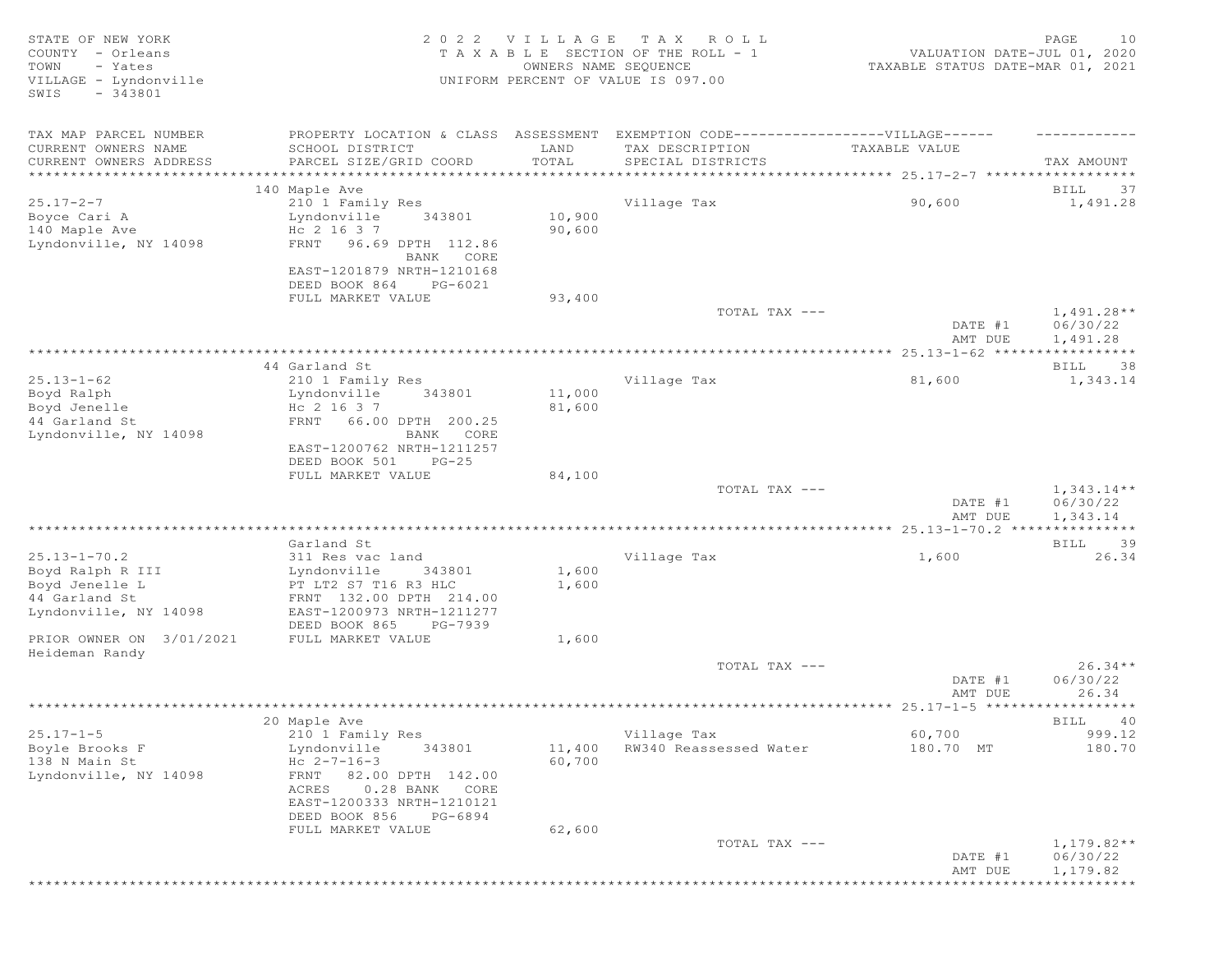| STATE OF NEW YORK<br>COUNTY - Orleans<br>- Yates<br>TOWN<br>VILLAGE - Lyndonville |                                                                                  | 2022 VILLAGE<br>OWNERS NAME SEQUENCE | TAX ROLL<br>T A X A B L E SECTION OF THE ROLL - 1<br>UNIFORM PERCENT OF VALUE IS 097.00 | VALUATION DATE-JUL 01, 2020<br>TAXABLE STATUS DATE-MAR 01, 2021 | PAGE<br>11             |
|-----------------------------------------------------------------------------------|----------------------------------------------------------------------------------|--------------------------------------|-----------------------------------------------------------------------------------------|-----------------------------------------------------------------|------------------------|
| $-343801$<br>SWIS                                                                 |                                                                                  |                                      |                                                                                         |                                                                 |                        |
| TAX MAP PARCEL NUMBER                                                             | PROPERTY LOCATION & CLASS ASSESSMENT EXEMPTION CODE----------------VILLAGE------ |                                      |                                                                                         |                                                                 |                        |
| CURRENT OWNERS NAME                                                               | SCHOOL DISTRICT                                                                  | LAND                                 | TAX DESCRIPTION                                                                         | TAXABLE VALUE                                                   |                        |
| CURRENT OWNERS ADDRESS                                                            | PARCEL SIZE/GRID COORD                                                           | TOTAL                                | SPECIAL DISTRICTS                                                                       |                                                                 | TAX AMOUNT             |
| ***********************                                                           | 134 N Main St                                                                    |                                      |                                                                                         |                                                                 | BILL<br>41             |
| $25.13 - 1 - 2$                                                                   | 210 1 Family Res                                                                 |                                      | Village Tax                                                                             | 89,000                                                          | 1,464.94               |
| Boyle Richard E                                                                   | Lyndonville<br>343801                                                            | 7,500                                |                                                                                         |                                                                 |                        |
| Boyle Robin B                                                                     | $HC -0002 -0007 -16 -0003$                                                       | 89,000                               |                                                                                         |                                                                 |                        |
| 134 North Main St                                                                 | FRNT 39.00 DPTH 200.00                                                           |                                      |                                                                                         |                                                                 |                        |
| Lyndonville, NY 14098                                                             | BANK CORE                                                                        |                                      |                                                                                         |                                                                 |                        |
|                                                                                   | EAST-1200202 NRTH-1211669<br>DEED BOOK 546<br>$PG-74$                            |                                      |                                                                                         |                                                                 |                        |
|                                                                                   | FULL MARKET VALUE                                                                | 91,800                               |                                                                                         |                                                                 |                        |
|                                                                                   |                                                                                  |                                      | TOTAL TAX ---                                                                           |                                                                 | $1,464.94**$           |
|                                                                                   |                                                                                  |                                      |                                                                                         | DATE #1                                                         | 06/30/22               |
|                                                                                   |                                                                                  |                                      |                                                                                         | AMT DUE                                                         | 1,464.94               |
|                                                                                   | 49 Garland St                                                                    |                                      |                                                                                         |                                                                 |                        |
| $25.13 - 1 - 84.1$                                                                | 210 1 Family Res                                                                 |                                      | Village Tax                                                                             | 89,900                                                          | BILL 42<br>1,479.76    |
| Brabon Cathleen M                                                                 | Lyndonville<br>343801                                                            | 10,200                               |                                                                                         |                                                                 |                        |
| Brabon Alton A                                                                    | $Hc 2-7-16-3$                                                                    | 89,900                               |                                                                                         |                                                                 |                        |
| 49 Garland St                                                                     | FRNT 80.00 DPTH 145.00                                                           |                                      |                                                                                         |                                                                 |                        |
| Lyndonville, NY 14098                                                             | EAST-1200551 NRTH-1211323                                                        |                                      |                                                                                         |                                                                 |                        |
|                                                                                   | DEED BOOK 00316 PG-00029<br>FULL MARKET VALUE                                    | 92,700                               |                                                                                         |                                                                 |                        |
|                                                                                   |                                                                                  |                                      | TOTAL TAX ---                                                                           |                                                                 | $1,479.76**$           |
|                                                                                   |                                                                                  |                                      |                                                                                         | DATE #1                                                         | 06/30/22               |
|                                                                                   |                                                                                  |                                      |                                                                                         | AMT DUE                                                         | 1,479.76               |
|                                                                                   |                                                                                  |                                      |                                                                                         |                                                                 | * * * * * * * * * * *  |
| $25.17 - 2 - 41$                                                                  | 62 Lake Ave<br>210 1 Family Res                                                  |                                      | Village Tax                                                                             | 92,800                                                          | BILL<br>43<br>1,527.49 |
| Brabon Darcy F                                                                    | 343801<br>Lyndonville                                                            | 12,800                               |                                                                                         |                                                                 |                        |
| 62 Lake Ave                                                                       | Hc 2 16 3 7                                                                      | 92,800                               |                                                                                         |                                                                 |                        |
| Lyndonville, NY 14098                                                             | FRNT 135.00 DPTH 117.15                                                          |                                      |                                                                                         |                                                                 |                        |
|                                                                                   | BANK WFTS                                                                        |                                      |                                                                                         |                                                                 |                        |
|                                                                                   | EAST-1201481 NRTH-1209131                                                        |                                      |                                                                                         |                                                                 |                        |
|                                                                                   | DEED BOOK 839<br>PG-4656                                                         |                                      |                                                                                         |                                                                 |                        |
|                                                                                   | FULL MARKET VALUE                                                                | 95,700                               | TOTAL TAX ---                                                                           |                                                                 | $1,527.49**$           |
|                                                                                   |                                                                                  |                                      |                                                                                         | DATE #1                                                         | 06/30/22               |
|                                                                                   |                                                                                  |                                      |                                                                                         | AMT DUE                                                         | 1,527.49               |
|                                                                                   |                                                                                  |                                      |                                                                                         |                                                                 | ***********            |
|                                                                                   | 102 West Ave                                                                     |                                      |                                                                                         |                                                                 | BILL<br>44             |
| $24.12 - 1 - 6$<br>Brabon-Mack Jolynn G                                           | 210 1 Family Res<br>Lyndonville<br>343801                                        | 11,900                               | Village Tax                                                                             | 77,100                                                          | 1,269.07               |
| 102 West Ave                                                                      | $Hc \t3-16-4$                                                                    | 77,100                               |                                                                                         |                                                                 |                        |
| Lyndoville, NY 14098                                                              | FRNT 82.50 DPTH 173.25                                                           |                                      |                                                                                         |                                                                 |                        |
|                                                                                   | BANK LERETA                                                                      |                                      |                                                                                         |                                                                 |                        |
|                                                                                   | EAST-1198785 NRTH-1212247                                                        |                                      |                                                                                         |                                                                 |                        |
|                                                                                   | DEED BOOK 853<br>PG-7365                                                         |                                      |                                                                                         |                                                                 |                        |
|                                                                                   | FULL MARKET VALUE                                                                | 79,500                               |                                                                                         |                                                                 |                        |
|                                                                                   |                                                                                  |                                      | TOTAL TAX ---                                                                           | DATE #1                                                         | $1,269.07**$           |
|                                                                                   |                                                                                  |                                      |                                                                                         | AMT DUE                                                         | 06/30/22<br>1,269.07   |
|                                                                                   |                                                                                  |                                      |                                                                                         |                                                                 | ***********            |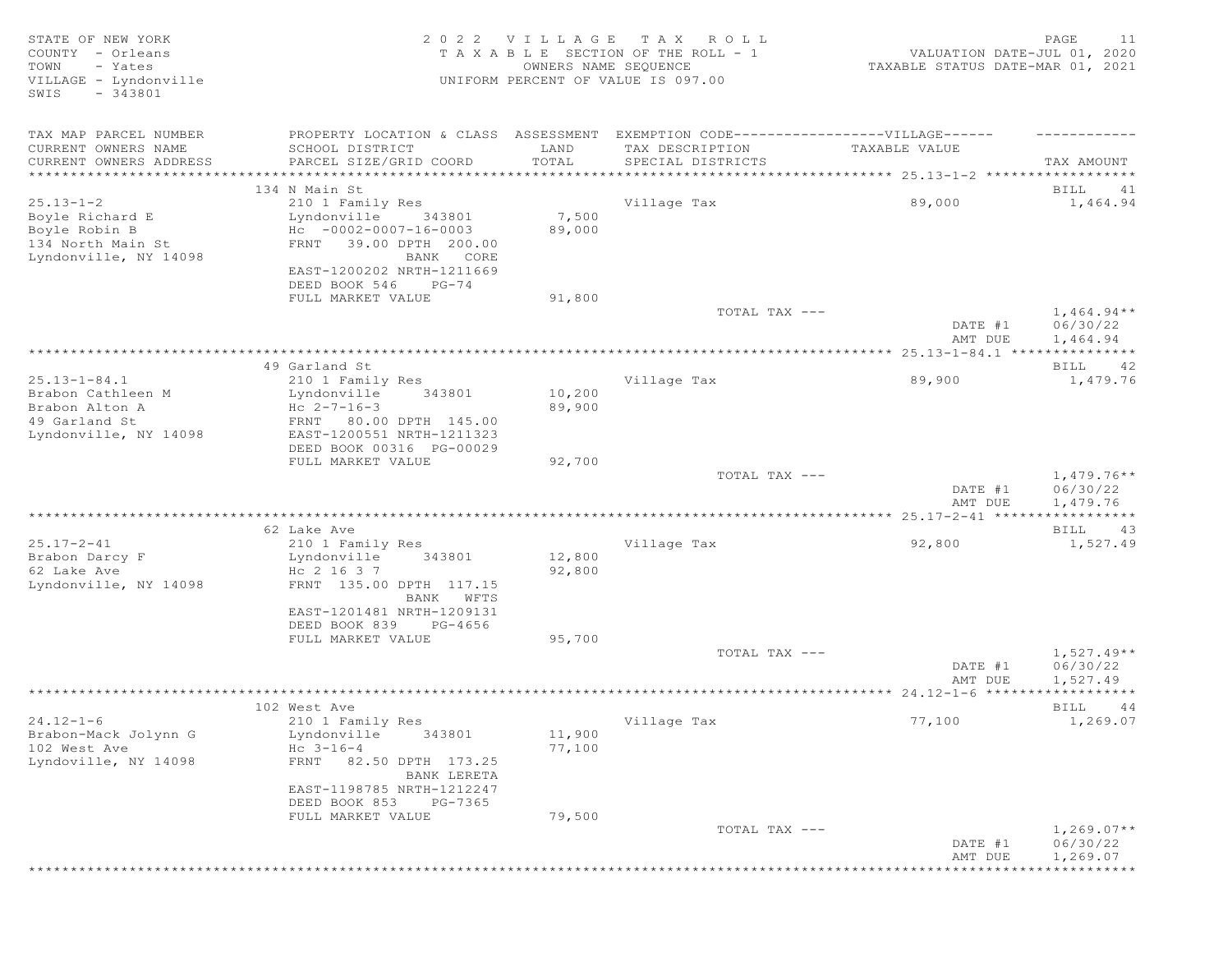STATE OF NEW YORK 2 0 2 2 V I L L A G E T A X R O L L PAGE 12 COUNTY - Orleans T A X A B L E SECTION OF THE ROLL - 1 VALUATION DATE-JUL 01, 2020 TOWN - Yates OWNERS NAME SEQUENCE TAXABLE STATUS DATE-MAR 01, 2021 VILLAGE - Lyndonville UNIFORM PERCENT OF VALUE IS 097.00 SWIS - 343801 TAX MAP PARCEL NUMBER PROPERTY LOCATION & CLASS ASSESSMENT EXEMPTION CODE-------------------VILLAGE------ ----------CURRENT OWNERS NAME SCHOOL DISTRICT LAND TAX DESCRIPTION TAXABLE VALUE CURRENT OWNERS ADDRESS PARCEL SIZE/GRID COORD TOTAL SPECIAL DISTRICTS TAX AMOUNT \*\*\*\*\*\*\*\*\*\*\*\*\*\*\*\*\*\*\*\*\*\*\*\*\*\*\*\*\*\*\*\*\*\*\*\*\*\*\*\*\*\*\*\*\*\*\*\*\*\*\*\*\*\*\*\*\*\*\*\*\*\*\*\*\*\*\*\*\*\*\*\*\*\*\*\*\*\*\*\*\*\*\*\*\*\*\*\*\*\*\*\*\*\*\*\*\*\*\*\*\*\*\* 25.17-2-53.1 \*\*\*\*\*\*\*\*\*\*\*\*\*\*\* and the state of the state of the state of the state of the state of the state of the state of the state of the state of the state of the state of the state of the state of the state of the state of the state of the state 25.17-2-53.1 210 1 Family Res Village Tax 87,500 1,440.25 Bradley Wesley R Man and Lyndonville 343801 13,900 Bradley Laurie  $HC$   $2-7-16-3$   $87,500$ Bradley Wesley R<br>
Bradley Laurie Hc 2-7-16-3<br>
113 Eagle St<br>
Lyndonyille, NY 14098<br>
EAST-1201476 NRTH-1210049 Lyndonville, NY 14098 DEED BOOK 00395 PG-00780 FULL MARKET VALUE 90,200<br>TOTAL TAX --- $T$ OTAL TAX  $---$  1,440.25\*\* DATE #1 06/30/22<br>AMT DUE 1,440.25 AMT DUE 1, 440.25 \*\*\*\*\*\*\*\*\*\*\*\*\*\*\*\*\*\*\*\*\*\*\*\*\*\*\*\*\*\*\*\*\*\*\*\*\*\*\*\*\*\*\*\*\*\*\*\*\*\*\*\*\*\*\*\*\*\*\*\*\*\*\*\*\*\*\*\*\*\*\*\*\*\*\*\*\*\*\*\*\*\*\*\*\*\*\*\*\*\*\*\*\*\*\*\*\*\*\*\*\*\*\* 25.17-1-74 \*\*\*\*\*\*\*\*\*\*\*\*\*\*\*\*\* 55 S Main St Bill and St Bill and St Bill and St Bill and St Bill and St Bill and St Bill and St Bill and St Bill and St Bill and St Bill and St Bill and St Bill and St Bill and St Bill and St Bill and St Bill and St Bill 25.17-1-74 220 2 Family Res Village Tax 87,800 1,445.19 Braley Mark Lyndonville 343801 14,300 Braley Kelley  $HC$   $2-7-16-3$   $87,800$ 12324 Alps Rd FRNT 116.00 DPTH 247.50 Lyndonville, NY 14098 EAST-1200227 NRTH-1209727 DEED BOOK 844 PG-7450 FULL MARKET VALUE 90,500<br>TOTAL TAX --- $T$ OTAL TAX  $---$  1,445.19\*\* DATE #1 06/30/22<br>AMT DUE 1,445.19 AMT DUE 1, 445.19 \*\*\*\*\*\*\*\*\*\*\*\*\*\*\*\*\*\*\*\*\*\*\*\*\*\*\*\*\*\*\*\*\*\*\*\*\*\*\*\*\*\*\*\*\*\*\*\*\*\*\*\*\*\*\*\*\*\*\*\*\*\*\*\*\*\*\*\*\*\*\*\*\*\*\*\*\*\*\*\*\*\*\*\*\*\*\*\*\*\*\*\*\*\*\*\*\*\*\*\*\*\*\* 25.13-1-23 \*\*\*\*\*\*\*\*\*\*\*\*\*\*\*\*\* 109 Maple Ave BILL 47 25.13-1-23 210 1 Family Res Village Tax 83,800 1,379.35 Breeze Michael M Lyndonville 343801 11,700 109 Maple Ave  $\text{Hc}$   $2-7-16-3$  83,800 Lyndonville, NY 14098 FRNT 77.50 DPTH 190.44 EAST-1201450 NRTH-1210371 DEED BOOK 518 PG-8<br>FULL MARKET VALUE 86,400 FULL MARKET VALUE 86,400<br>TOTAL TAX --- $T$ OTAL TAX  $---$  1,379.35\*\* DATE #1 06/30/22 AMT DUE 1, 379.35 \*\*\*\*\*\*\*\*\*\*\*\*\*\*\*\*\*\*\*\*\*\*\*\*\*\*\*\*\*\*\*\*\*\*\*\*\*\*\*\*\*\*\*\*\*\*\*\*\*\*\*\*\*\*\*\*\*\*\*\*\*\*\*\*\*\*\*\*\*\*\*\*\*\*\*\*\*\*\*\*\*\*\*\*\*\*\*\*\*\*\*\*\*\*\*\*\*\*\*\*\*\*\* 25.17-1-60 \*\*\*\*\*\*\*\*\*\*\*\*\*\*\*\*\* 61 Lake Ave BILL 48 25.17-1-60 210 1 Family Res Village Tax 105,000 1,728.30 Bruno James D Lyndonville 343801 12,100 Rose Nancy Louise  $He$   $2-7-16-3$   $105,000$ 61 Lake Ave FRNT 110.00 DPTH 123.00 Lyndonville, NY 14098 EAST-1201405 NRTH-1209300 DEED BOOK 853 PG-6717 FULL MARKET VALUE  $108,200$ <br>TOTAL TAX --- $\texttt{TOTAL TAX}$   $\texttt{--}$   $\texttt{--}$   $\texttt{1,728.30**}$ DATE #1 06/30/22<br>AMT DUE 1,728.30 AMT DUE 1, 728.30 \*\*\*\*\*\*\*\*\*\*\*\*\*\*\*\*\*\*\*\*\*\*\*\*\*\*\*\*\*\*\*\*\*\*\*\*\*\*\*\*\*\*\*\*\*\*\*\*\*\*\*\*\*\*\*\*\*\*\*\*\*\*\*\*\*\*\*\*\*\*\*\*\*\*\*\*\*\*\*\*\*\*\*\*\*\*\*\*\*\*\*\*\*\*\*\*\*\*\*\*\*\*\*\*\*\*\*\*\*\*\*\*\*\*\*\*\*\*\*\*\*\*\*\*\*\*\*\*\*\*\*\*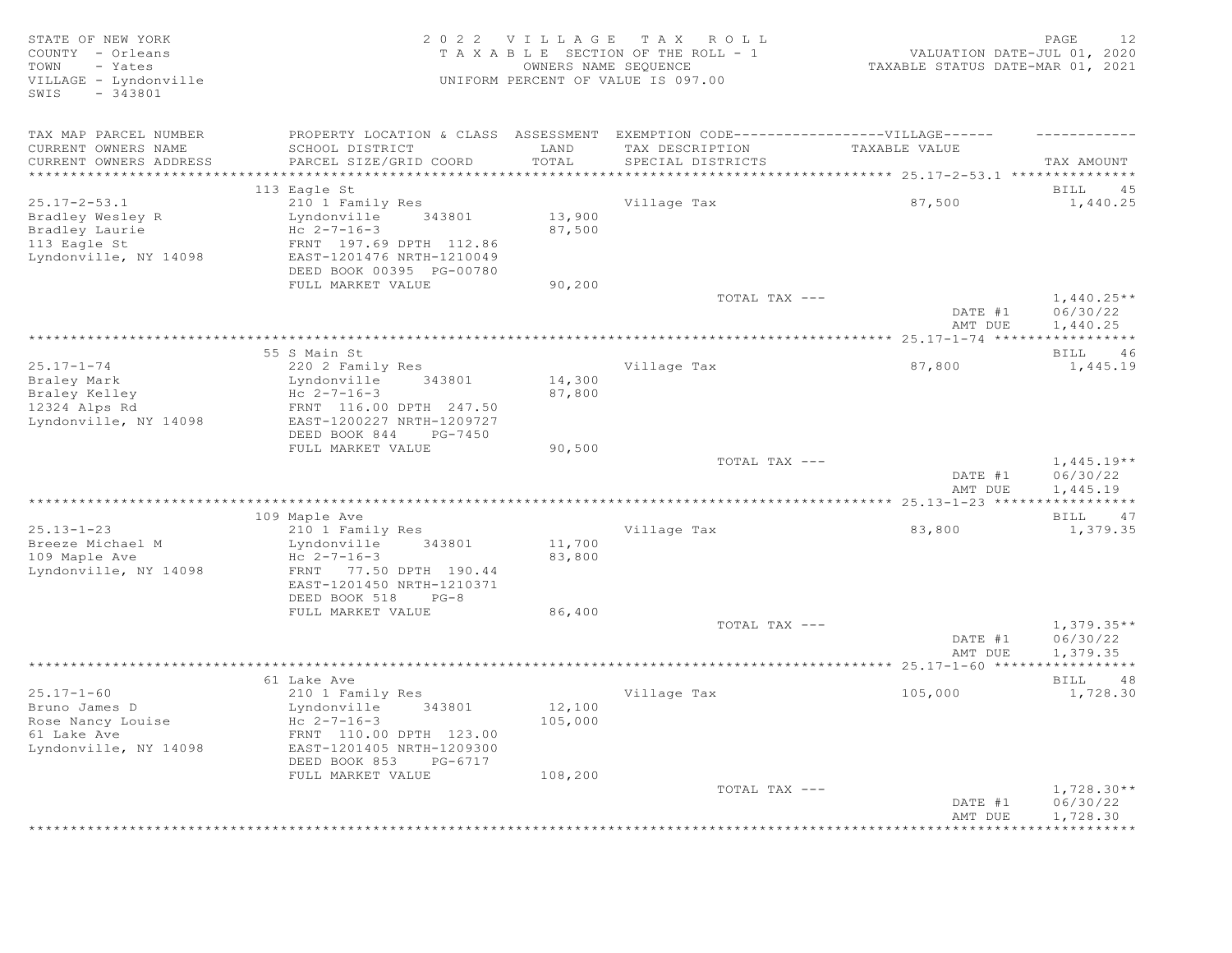STATE OF NEW YORK 2 0 2 2 V I L L A G E T A X R O L L PAGE 13 COUNTY - Orleans T A X A B L E SECTION OF THE ROLL - 1<br>TOWN - Yates COUNTRIS NAME SECUENCE TOWN - Yates OWNERS NAME SEQUENCE TAXABLE STATUS DATE-MAR 01, 2021 UNIFORM PERCENT OF VALUE IS 097.00 SWIS - 343801 TAX MAP PARCEL NUMBER PROPERTY LOCATION & CLASS ASSESSMENT EXEMPTION CODE-------------------VILLAGE------ ----------CURRENT OWNERS NAME SCHOOL DISTRICT LAND TAX DESCRIPTION TAXABLE VALUE CURRENT OWNERS ADDRESS PARCEL SIZE/GRID COORD TOTAL SPECIAL DISTRICTS TAX AMOUNT \*\*\*\*\*\*\*\*\*\*\*\*\*\*\*\*\*\*\*\*\*\*\*\*\*\*\*\*\*\*\*\*\*\*\*\*\*\*\*\*\*\*\*\*\*\*\*\*\*\*\*\*\*\*\*\*\*\*\*\*\*\*\*\*\*\*\*\*\*\*\*\*\*\*\*\*\*\*\*\*\*\*\*\*\*\*\*\*\*\*\*\*\*\*\*\*\*\*\*\*\*\*\* 24.16-1-15.2 \*\*\*\*\*\*\*\*\*\*\*\*\*\*\* 15 Housel Ave BILL 49 24.16-1-15.2 210 1 Family Res Village Tax 67,000 1,102.82 Buckland Michael J Lyndonville 343801 10,200 Buckland Kelly J Hc -0002-0000-16-0004 67,000 15 Housel Ave FRNT 132.00 DPTH 76.00 Lyndonville, NY 14098 EAST-1199837 NRTH-1211102 DEED BOOK 00254 PG-00004<br>FULL MARKET VALUE 69,100 FULL MARKET VALUE 69,100<br>TOTAL TAX --- $T$ OTAL TAX  $---$  1,102.82\*\* DATE #1 06/30/22<br>AMT DUE 1,102.82 AMT DUE 1, 102.82 \*\*\*\*\*\*\*\*\*\*\*\*\*\*\*\*\*\*\*\*\*\*\*\*\*\*\*\*\*\*\*\*\*\*\*\*\*\*\*\*\*\*\*\*\*\*\*\*\*\*\*\*\*\*\*\*\*\*\*\*\*\*\*\*\*\*\*\*\*\*\*\*\*\*\*\*\*\*\*\*\*\*\*\*\*\*\*\*\*\*\*\*\*\*\*\*\*\*\*\*\*\*\* 25.13-1-33 \*\*\*\*\*\*\*\*\*\*\*\*\*\*\*\*\* 43 Maple Ave BILL 50 25.13-1-33 210 1 Family Res Village Tax 51,300 844.40 Exprediction 11,200<br>Buckling 2 16 3 7 1,300 Bucklin Linda<br>43 Maple Ave 43 Maple Ave FRNT 66.00 DPTH 276.00 Lyndonville, NY 14098 EAST-1200621 NRTH-1210389 DEED BOOK 405 PG-796 FULL MARKET VALUE 52,900<br>TOTAL TAX ---TOTAL TAX  $---$  844.40\*\* DATE #1 06/30/22<br>AMT DUE 844.40 AMT DUE 844.40 \*\*\*\*\*\*\*\*\*\*\*\*\*\*\*\*\*\*\*\*\*\*\*\*\*\*\*\*\*\*\*\*\*\*\*\*\*\*\*\*\*\*\*\*\*\*\*\*\*\*\*\*\*\*\*\*\*\*\*\*\*\*\*\*\*\*\*\*\*\*\*\*\*\*\*\*\*\*\*\*\*\*\*\*\*\*\*\*\*\*\*\*\*\*\*\*\*\*\*\*\*\*\* 25.9-1-16 \*\*\*\*\*\*\*\*\*\*\*\*\*\*\*\*\*\* 198 N Main St Bill Storm (1988) and the set of the set of the set of the set of the set of the set of the set of the set of the set of the set of the set of the set of the set of the set of the set of the set of the set of 25.9-1-16 210 1 Family Res Village Tax 79,800 1,313.51 Burgess Paul **Example 19** Lyndonville 343801 11,800 Burgess Cheryl Hc 1-8-16-3 79,800 198 N Main St FRNT 75.30 DPTH 198.00 Lyndonville, NY 14098 EAST-1200200 NRTH-1212448 DEED BOOK 667 PG-346 FULL MARKET VALUE 82,300<br>TOTAL TAX --- $T$ OTAL TAX  $---$  1, 313.51\*\* DATE #1 06/30/22 AMT DUE 1, 313.51 \*\*\*\*\*\*\*\*\*\*\*\*\*\*\*\*\*\*\*\*\*\*\*\*\*\*\*\*\*\*\*\*\*\*\*\*\*\*\*\*\*\*\*\*\*\*\*\*\*\*\*\*\*\*\*\*\*\*\*\*\*\*\*\*\*\*\*\*\*\*\*\*\*\*\*\*\*\*\*\*\*\*\*\*\*\*\*\*\*\*\*\*\*\*\*\*\*\*\*\*\*\*\* 25.17-1-52 \*\*\*\*\*\*\*\*\*\*\*\*\*\*\*\*\* 152 Eagle St BILL 52 25.17-1-52 210 1 Family Res Village Tax 54,700 900.36 210 1 Family Res<br>Lyndonville 343801 10,000<br>Hc 2-7-16-3 54,700 Burgess Ross A<br>152 Eagle St<br>Lyndonville, NY 14098 Lyndonville, NY 14098 FRNT 73.62 DPTH 132.00 BANK CORE EAST-1201981 NRTH-1209898 DEED BOOK 849 PG-834<br>FULL MARKET VALUE 56,400 FULL MARKET VALUE  $TOTAL$   $TAX$   $---$  900.36\*\* DATE #1 06/30/22 AMT DUE 900.36 \*\*\*\*\*\*\*\*\*\*\*\*\*\*\*\*\*\*\*\*\*\*\*\*\*\*\*\*\*\*\*\*\*\*\*\*\*\*\*\*\*\*\*\*\*\*\*\*\*\*\*\*\*\*\*\*\*\*\*\*\*\*\*\*\*\*\*\*\*\*\*\*\*\*\*\*\*\*\*\*\*\*\*\*\*\*\*\*\*\*\*\*\*\*\*\*\*\*\*\*\*\*\*\*\*\*\*\*\*\*\*\*\*\*\*\*\*\*\*\*\*\*\*\*\*\*\*\*\*\*\*\*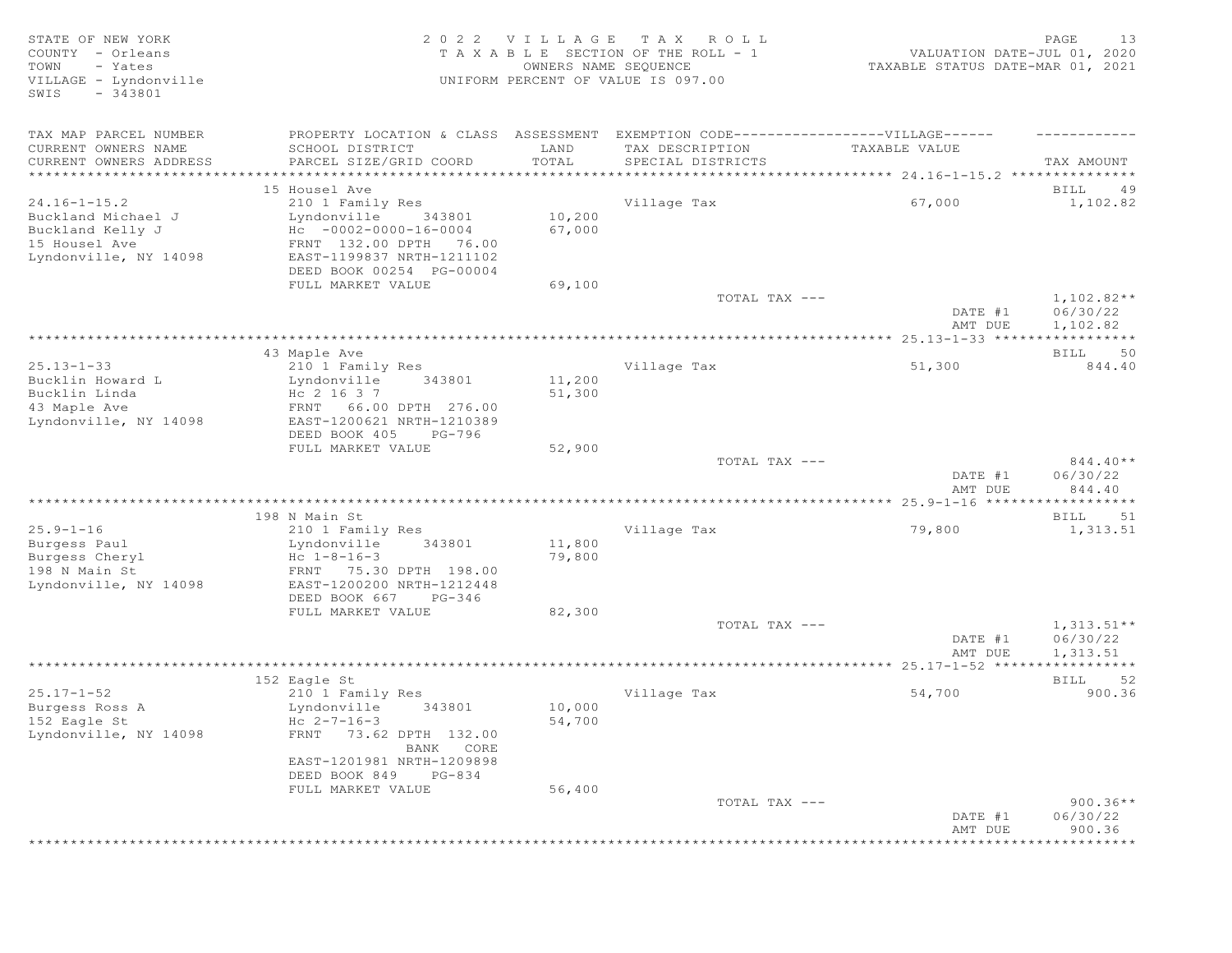| STATE OF NEW YORK<br>COUNTY - Orleans                         |                                                                                  | 2022 VILLAGE         | TAX ROLL<br>T A X A B L E SECTION OF THE ROLL - 1 | VALUATION DATE-JUL 01, 2020      | PAGE<br>14            |
|---------------------------------------------------------------|----------------------------------------------------------------------------------|----------------------|---------------------------------------------------|----------------------------------|-----------------------|
| - Yates<br>TOWN<br>VILLAGE - Lyndonville<br>$-343801$<br>SWIS |                                                                                  | OWNERS NAME SEQUENCE | UNIFORM PERCENT OF VALUE IS 097.00                | TAXABLE STATUS DATE-MAR 01, 2021 |                       |
| TAX MAP PARCEL NUMBER                                         | PROPERTY LOCATION & CLASS ASSESSMENT EXEMPTION CODE----------------VILLAGE------ |                      |                                                   |                                  |                       |
| CURRENT OWNERS NAME                                           | SCHOOL DISTRICT                                                                  | LAND                 | TAX DESCRIPTION                                   | TAXABLE VALUE                    |                       |
| CURRENT OWNERS ADDRESS                                        | PARCEL SIZE/GRID COORD                                                           | TOTAL                | SPECIAL DISTRICTS                                 |                                  | TAX AMOUNT            |
| ************************                                      |                                                                                  |                      |                                                   |                                  |                       |
|                                                               | 108 Maple Ave                                                                    |                      |                                                   |                                  | 53<br>BILL            |
| $25.17 - 2 - 3.1$                                             | 210 1 Family Res                                                                 |                      | Village Tax                                       | 88,700                           | 1,460.01              |
| Burke Jacqueline B                                            | Lyndonville<br>343801                                                            | 11,200               |                                                   |                                  |                       |
| 108 Maple Ave                                                 | Hc 2 16 3 7                                                                      | 88,700               |                                                   |                                  |                       |
| Lyndonville, NY 14098                                         | FRNT 83.00 DPTH 142.00<br>BANK CORE<br>EAST-1201437 NRTH-1210145                 |                      |                                                   |                                  |                       |
|                                                               | DEED BOOK 829<br>PG-8534                                                         |                      |                                                   |                                  |                       |
|                                                               | FULL MARKET VALUE                                                                | 91,400               |                                                   |                                  |                       |
|                                                               |                                                                                  |                      | TOTAL TAX ---                                     |                                  | $1,460.01**$          |
|                                                               |                                                                                  |                      |                                                   | DATE #1                          | 06/30/22              |
|                                                               |                                                                                  |                      |                                                   | AMT DUE                          | 1,460.01              |
|                                                               |                                                                                  |                      |                                                   |                                  |                       |
|                                                               | 28 S Main St                                                                     |                      |                                                   |                                  | BILL 54               |
| $24.16 - 1 - 27$                                              | 220 2 Family Res                                                                 |                      | Village Tax                                       | 75,700                           | 1,246.02              |
| Butcher John D                                                | Lyndonville<br>343801<br>$Hc 2-16-4$                                             | 13,200<br>75,700     |                                                   |                                  |                       |
| Butcher Dorothy E<br>13493 Route 31                           | FRNT 99.00 DPTH 175.00                                                           |                      |                                                   |                                  |                       |
| Albion, NY 14411                                              | EAST-1199910 NRTH-1209972                                                        |                      |                                                   |                                  |                       |
|                                                               | DEED BOOK 842<br>PG-8580                                                         |                      |                                                   |                                  |                       |
|                                                               | FULL MARKET VALUE                                                                | 78,000               |                                                   |                                  |                       |
|                                                               |                                                                                  |                      | TOTAL TAX ---                                     |                                  | $1,246.02**$          |
|                                                               |                                                                                  |                      |                                                   | DATE #1<br>AMT DUE               | 06/30/22<br>1,246.02  |
|                                                               |                                                                                  |                      |                                                   |                                  | * * * * * * * * * * * |
|                                                               | 32 Maple Ave                                                                     |                      |                                                   |                                  | BILL 55               |
| $25.17 - 1 - 7$                                               | 280 Res Multiple                                                                 |                      | Village Tax                                       | 57,300                           | 943.16                |
| Cain Steve L<br>8 Francis St                                  | 343801<br>Lyndonville<br>$Hc 2-7-16-3$                                           | 12,600<br>57,300     |                                                   |                                  |                       |
| Middleport, NY 14105-1206                                     | FRNT 74.25 DPTH 140.00                                                           |                      |                                                   |                                  |                       |
|                                                               | EAST-1200494 NRTH-1210125                                                        |                      |                                                   |                                  |                       |
|                                                               | DEED BOOK 00338 PG-00469                                                         |                      |                                                   |                                  |                       |
|                                                               | FULL MARKET VALUE                                                                | 59,100               |                                                   |                                  |                       |
|                                                               |                                                                                  |                      | TOTAL TAX ---                                     |                                  | $943.16**$            |
|                                                               |                                                                                  |                      |                                                   | DATE #1                          | 06/30/22              |
|                                                               |                                                                                  |                      |                                                   | AMT DUE                          | 943.16                |
|                                                               |                                                                                  |                      |                                                   |                                  |                       |
|                                                               | S Main St                                                                        |                      |                                                   |                                  | 56<br>BILL            |
| $24.20 - 1 - 19$                                              | 120 Field crops                                                                  |                      | AGDIST COF 41720                                  | 83,800                           |                       |
| Call Farms Inc<br>8127 Lewiston Rd                            | 343801<br>Lyndonville<br>$Hlc 1-16-4$                                            | 123,000              | 121,000 Village Tax                               | 39,200                           | 645.23                |
| Batavia, NY 14020                                             | ACRES 43.20                                                                      |                      |                                                   |                                  |                       |
|                                                               | EAST-1198640 NRTH-1207962                                                        |                      |                                                   |                                  |                       |
| MAY BE SUBJECT TO PAYMENT                                     | FULL MARKET VALUE                                                                | 126,800              |                                                   |                                  |                       |
| UNDER AGDIST LAW TIL 2025                                     |                                                                                  |                      |                                                   |                                  |                       |
|                                                               |                                                                                  |                      | TOTAL TAX ---                                     |                                  | $645.23**$            |
|                                                               |                                                                                  |                      |                                                   | DATE #1                          | 06/30/22              |
|                                                               |                                                                                  |                      |                                                   | AMT DUE                          | 645.23                |
|                                                               |                                                                                  |                      |                                                   |                                  | ********              |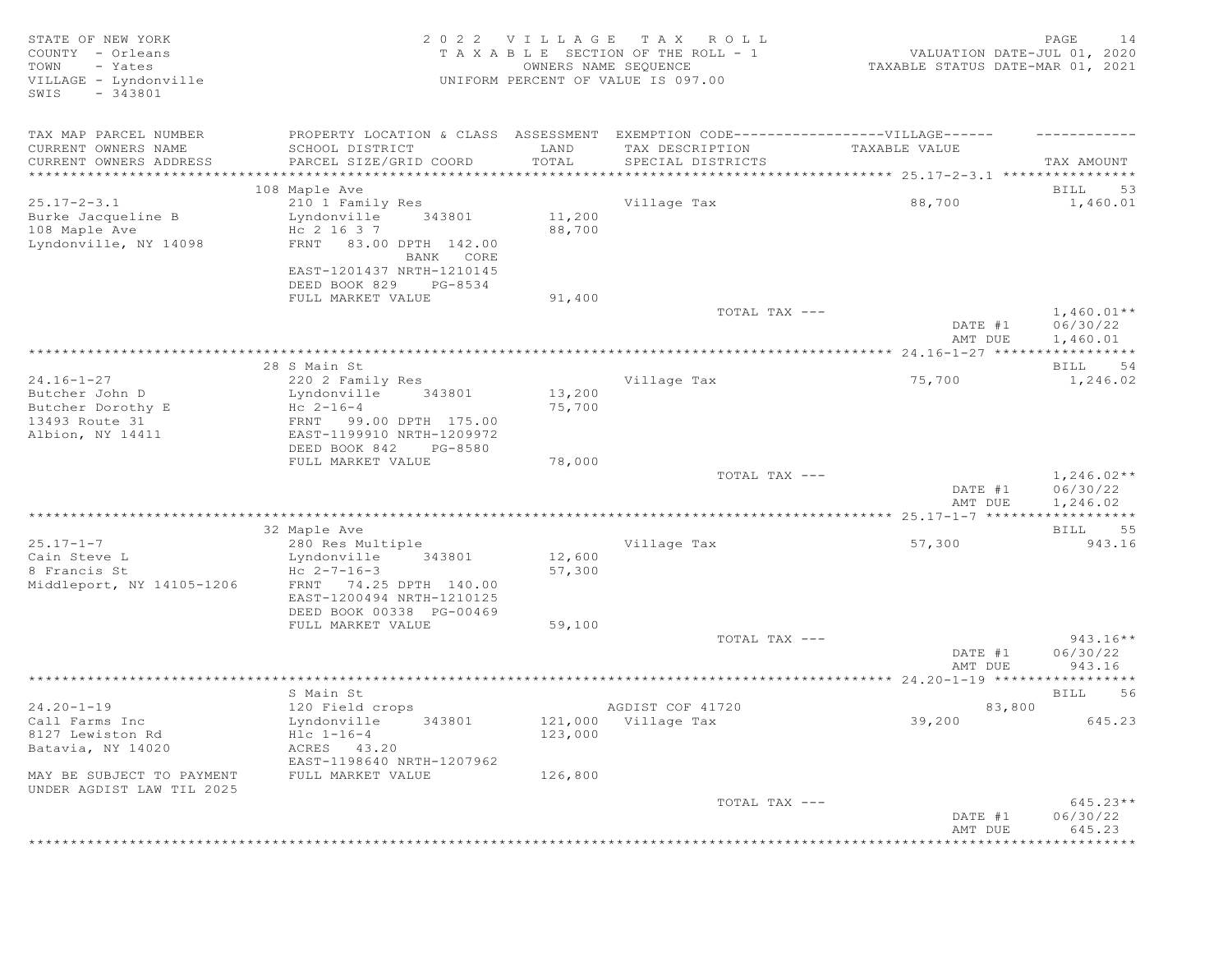| STATE OF NEW YORK<br>COUNTY - Orleans<br>TOWN<br>- Yates<br>VILLAGE - Lyndonville<br>$-343801$<br>SWIS | 2 0 2 2                                                                                                                                       |                   | VILLAGE TAX ROLL<br>T A X A B L E SECTION OF THE ROLL - 1<br>OWNERS NAME SEQUENCE<br>UNIFORM PERCENT OF VALUE IS 097.00 | VALUATION DATE-JUL 01, 2020<br>TAXABLE STATUS DATE-MAR 01, 2021 | 15<br>PAGE                     |
|--------------------------------------------------------------------------------------------------------|-----------------------------------------------------------------------------------------------------------------------------------------------|-------------------|-------------------------------------------------------------------------------------------------------------------------|-----------------------------------------------------------------|--------------------------------|
| TAX MAP PARCEL NUMBER                                                                                  | PROPERTY LOCATION & CLASS ASSESSMENT                                                                                                          |                   | EXEMPTION CODE-----------------VILLAGE------                                                                            |                                                                 |                                |
| CURRENT OWNERS NAME<br>CURRENT OWNERS ADDRESS                                                          | SCHOOL DISTRICT<br>PARCEL SIZE/GRID COORD                                                                                                     | LAND<br>TOTAL     | TAX DESCRIPTION<br>SPECIAL DISTRICTS                                                                                    | TAXABLE VALUE                                                   | TAX AMOUNT                     |
|                                                                                                        | 21 Garland St                                                                                                                                 |                   |                                                                                                                         |                                                                 | 57<br>BILL                     |
| $25.13 - 1 - 79$                                                                                       | 210 1 Family Res                                                                                                                              |                   | VET WAR CT 41121                                                                                                        | 8,940                                                           |                                |
| Campbell Harvey<br>Campbell Susan<br>21 Garland St                                                     | Lyndonville<br>343801<br>Hc 2 16 3 7<br>FRNT 66.00 DPTH 195.25                                                                                | 59,600            | 10,900 Village Tax                                                                                                      | 50,660                                                          | 833.87                         |
| Lyndonville, NY 14098-2928                                                                             | BANK CORE<br>EAST-1200481 NRTH-1210994<br>DEED BOOK 00245 PG-00129                                                                            |                   |                                                                                                                         |                                                                 |                                |
|                                                                                                        | FULL MARKET VALUE                                                                                                                             | 61,400            |                                                                                                                         |                                                                 |                                |
|                                                                                                        |                                                                                                                                               |                   | TOTAL TAX ---                                                                                                           | DATE #1<br>AMT DUE                                              | 833.87**<br>06/30/22<br>833.87 |
|                                                                                                        |                                                                                                                                               |                   |                                                                                                                         |                                                                 |                                |
|                                                                                                        | 224 N Main St                                                                                                                                 |                   |                                                                                                                         |                                                                 | BILL<br>58                     |
| $25.9 - 1 - 3$<br>Canne Kristopher<br>Canne Alyssa                                                     | 210 1 Family Res<br>Lyndonville<br>343801<br>Hc $1 - 8 - 16 - 3$                                                                              | 7,900<br>50,000   | Village Tax                                                                                                             | 50,000                                                          | 823.00                         |
| 224 N Main St<br>Lyndonville, NY 14098                                                                 | 78.00 DPTH 120.00<br>FRNT<br>BANK CORE                                                                                                        |                   |                                                                                                                         |                                                                 |                                |
|                                                                                                        | EAST-1200348 NRTH-1212682<br>DEED BOOK 863<br>PG-6716<br>FULL MARKET VALUE                                                                    | 51,500            |                                                                                                                         |                                                                 |                                |
|                                                                                                        |                                                                                                                                               |                   | TOTAL TAX ---                                                                                                           | DATE #1<br>AMT DUE                                              | 823.00**<br>06/30/22<br>823.00 |
|                                                                                                        |                                                                                                                                               |                   |                                                                                                                         |                                                                 |                                |
|                                                                                                        | 22 West Ave                                                                                                                                   |                   |                                                                                                                         |                                                                 | BILL<br>59                     |
| $24.12 - 1 - 18$<br>Carroll Christopher T<br>22 West Ave<br>Lyndonville, NY 14098                      | 210 1 Family Res<br>Lyndonville<br>343801<br>$Hc \t3-16-4$<br>FRNT 118.00 DPTH 173.25<br>0.53 BANK CORE<br>ACRES<br>EAST-1199767 NRTH-1212287 | 14,400<br>101,000 | Village Tax                                                                                                             | 101,000                                                         | 1,662.46                       |
|                                                                                                        | DEED BOOK 838<br>PG-6612                                                                                                                      |                   |                                                                                                                         |                                                                 |                                |
|                                                                                                        | FULL MARKET VALUE                                                                                                                             | 104,100           |                                                                                                                         |                                                                 |                                |
|                                                                                                        |                                                                                                                                               |                   | TOTAL TAX ---                                                                                                           |                                                                 | $1,662.46**$                   |
|                                                                                                        |                                                                                                                                               |                   |                                                                                                                         | DATE #1                                                         | 06/30/22                       |
|                                                                                                        |                                                                                                                                               |                   |                                                                                                                         | AMT DUE                                                         | 1,662.46                       |
|                                                                                                        | N Main St                                                                                                                                     |                   |                                                                                                                         |                                                                 | 60<br><b>BILL</b>              |
| $25.13 - 1 - 43$                                                                                       | 330 Vacant comm                                                                                                                               |                   | Village Tax                                                                                                             | 3,500                                                           | 57.61                          |
| Casabel, LLC                                                                                           | Lyndonville<br>343801                                                                                                                         | 3,500             |                                                                                                                         |                                                                 |                                |
| c/o Louise Pfister                                                                                     | Hc 2 16 3 7                                                                                                                                   | 3,500             |                                                                                                                         |                                                                 |                                |
| 214 East 12th St Apt 1<br>New York, NY 10003                                                           | 42.00 DPTH 124.74<br>FRNT<br>EAST-1200265 NRTH-1210466<br>DEED BOOK 867<br>PG-1057                                                            |                   |                                                                                                                         |                                                                 |                                |
| PRIOR OWNER ON 3/01/2021<br>PCM Real Estate, LLC                                                       | FULL MARKET VALUE                                                                                                                             | 3,600             |                                                                                                                         |                                                                 |                                |
|                                                                                                        |                                                                                                                                               |                   | TOTAL TAX ---                                                                                                           | DATE #1<br>AMT DUE                                              | $57.61**$<br>06/30/22<br>57.61 |
| * * * * * * * * * * * * * * * * *                                                                      |                                                                                                                                               |                   |                                                                                                                         |                                                                 | ***************                |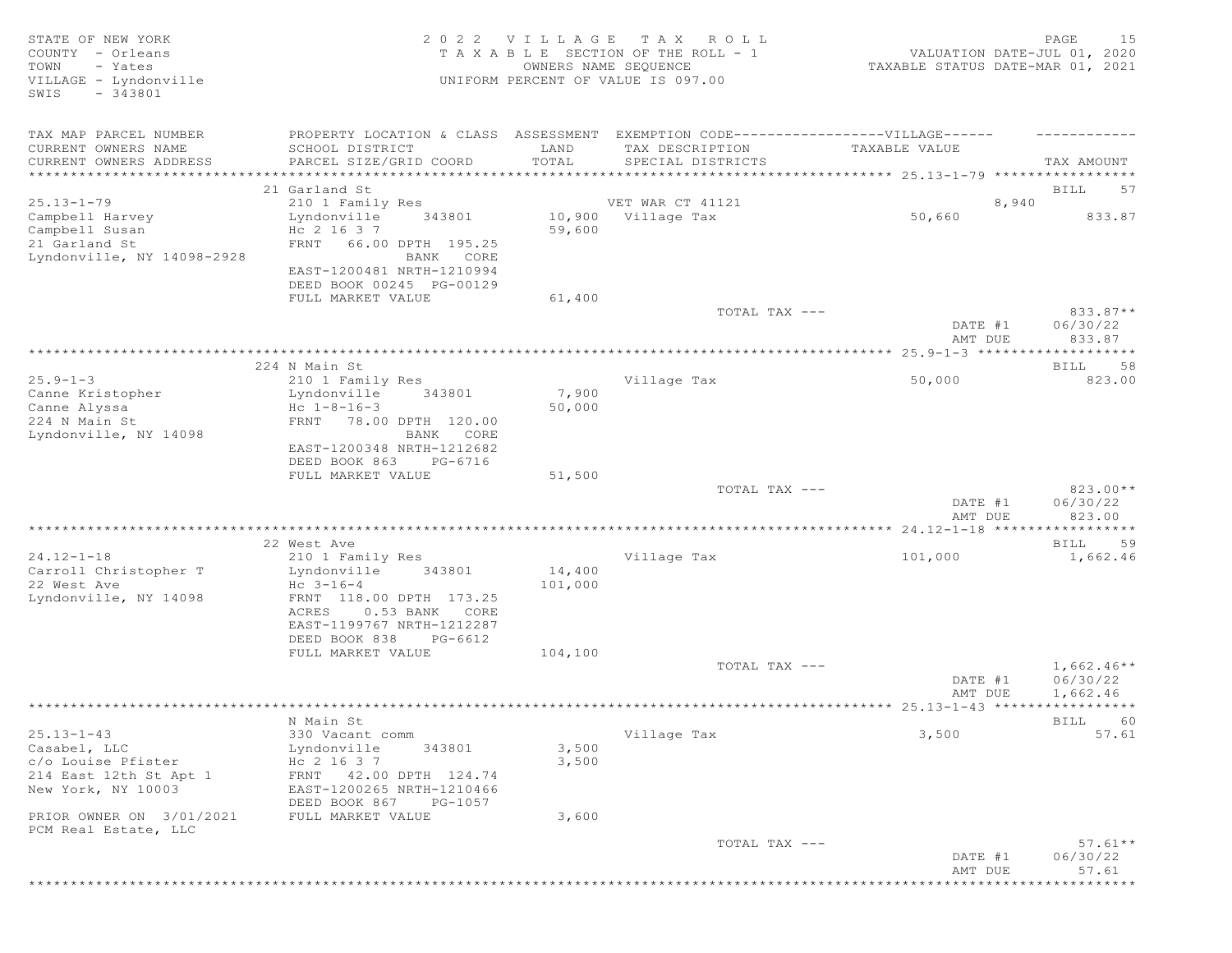STATE OF NEW YORK SALL RESOLUTION OF A SALL AND RESOLUTION OF A SALL CHARGE TO A LA G E T A X R O L L C LOCAL PAGE 26 COUNTY - Orleans T A X A B L E SECTION OF THE ROLL - 1 VALUATION DATE-JUL 01, 2020 TOWN - Yates OWNERS NAME SEQUENCE TAXABLE STATUS DATE-MAR 01, 2021 VILLAGE - Lyndonville UNIFORM PERCENT OF VALUE IS 097.00 SWIS - 343801 TAX MAP PARCEL NUMBER PROPERTY LOCATION & CLASS ASSESSMENT EXEMPTION CODE-------------------VILLAGE------ ----------CURRENT OWNERS NAME SCHOOL DISTRICT LAND TAX DESCRIPTION TAXABLE VALUE CURRENT OWNERS ADDRESS PARCEL SIZE/GRID COORD TOTAL SPECIAL DISTRICTS TAX AMOUNT \*\*\*\*\*\*\*\*\*\*\*\*\*\*\*\*\*\*\*\*\*\*\*\*\*\*\*\*\*\*\*\*\*\*\*\*\*\*\*\*\*\*\*\*\*\*\*\*\*\*\*\*\*\*\*\*\*\*\*\*\*\*\*\*\*\*\*\*\*\*\*\*\*\*\*\*\*\*\*\*\*\*\*\*\*\*\*\*\*\*\*\*\*\*\*\*\*\*\*\*\*\*\* 25.13-1-44 \*\*\*\*\*\*\*\*\*\*\*\*\*\*\*\*\* 30 N Main St Bill and the study of the study of the study of the study of the study of the study of the study of the study of the study of the study of the study of the study of the study of the study of the study of the s 25.13-1-44 449 Other Storag Village Tax 122,300 2,013.06 Casabel, LLC Lyndonville 343801 30,600  $c$  /  $\alpha$  Louise Pfister Hc 2 16 3 7 122,300 214 East 12th St Apt 1 FRNT 111.00 DPTH 124.74 New York, NY 10003 EAST-1200164 NRTH-1210503 DEED BOOK 867 PG-1057 PRIOR OWNER ON 3/01/2021 FULL MARKET VALUE 126,100 PCM Real Estate, LLC  $\texttt{TOTAL TAX}$   $---$  2,013.06\*\* DATE #1 06/30/22<br>AMT DUE 2,013.06 AMT DUE 2, 013.06 \*\*\*\*\*\*\*\*\*\*\*\*\*\*\*\*\*\*\*\*\*\*\*\*\*\*\*\*\*\*\*\*\*\*\*\*\*\*\*\*\*\*\*\*\*\*\*\*\*\*\*\*\*\*\*\*\*\*\*\*\*\*\*\*\*\*\*\*\*\*\*\*\*\*\*\*\*\*\*\*\*\*\*\*\*\*\*\*\*\*\*\*\*\*\*\*\*\*\*\*\*\*\* 25.17-2-14 \*\*\*\*\*\*\*\*\*\*\*\*\*\*\*\*\* 188 Maple Ave BILL 62 25.17-2-14 210 1 Family Res Village Tax 72,800 1,198.29 Castor Christina Lyndonville 343801 17,200 188 Maple Ave Hc 2-7-16-3 72,800 Lyndonville, NY 14098 ACRES 1.00 BANK WFTS EAST-1202477 NRTH-1210102 DEED BOOK 837 PG-900 FULL MARKET VALUE 75,100<br>TOTAL TAX --- $T$ OTAL TAX  $---$  1,198.29\*\* DATE #1 06/30/22 AMT DUE 1, 198.29 \*\*\*\*\*\*\*\*\*\*\*\*\*\*\*\*\*\*\*\*\*\*\*\*\*\*\*\*\*\*\*\*\*\*\*\*\*\*\*\*\*\*\*\*\*\*\*\*\*\*\*\*\*\*\*\*\*\*\*\*\*\*\*\*\*\*\*\*\*\*\*\*\*\*\*\*\*\*\*\*\*\*\*\*\*\*\*\*\*\*\*\*\*\*\*\*\*\*\*\*\*\*\* 25.17-1-75.2 \*\*\*\*\*\*\*\*\*\*\*\*\*\*\* 15 Miller Dr BILL 63 25.17-1-75.2 210 1 Family Res Village Tax 128,600 2,116.76 Cebula Emily G Lyndonville 343801 12,100 15 Miller Dr Hc 2 16 3 7 128,600 Lyndonville, NY 14098 FRNT 125.00 DPTH 195.00 BANK WFTS EAST-1200934 NRTH-1209452 DEED BOOK 829 PG-8862 FULL MARKET VALUE 132,600  $T$ OTAL TAX  $---$  2,116.76\*\* DATE #1 06/30/22 AMT DUE 2, 116.76 \*\*\*\*\*\*\*\*\*\*\*\*\*\*\*\*\*\*\*\*\*\*\*\*\*\*\*\*\*\*\*\*\*\*\*\*\*\*\*\*\*\*\*\*\*\*\*\*\*\*\*\*\*\*\*\*\*\*\*\*\*\*\*\*\*\*\*\*\*\*\*\*\*\*\*\*\*\*\*\*\*\*\*\*\*\*\*\*\*\*\*\*\*\*\*\*\*\*\*\*\*\*\* 25.13-1-21.1 \*\*\*\*\*\*\*\*\*\*\*\*\*\*\* 125 Maple Ave BILL 64 25.13-1-21.1 210 1 Family Res VET COM CT 41131 20,000 Chaffee Terry Jr. Lyndonville 343801 17,400 VET DIS CT 41141 40,000 Chaffee Aimee Hc 2 16 3 7 145,000 Village Tax 85,000 1,399.10 Chaffee Terry Jr.<br>
Chaffee Aimee Horney Horney Horney Horney Horney Horney Horney Horney Horney Horney Horney Horney Horney Horney Horney Horney Horney Horney Horney Horney Horney Horney Horney Horney Horney Horney Horney Lyndonville, NY 14098 EAST-1201601 NRTH-1210375 DEED BOOK 854 PG-719 FULL MARKET VALUE 149,500<br>TOTAL TAX --- $\texttt{TOTAL TAX}$   $\texttt{--}$   $\texttt{--}$   $\texttt{1,399.10**}$ DATE #1 06/30/22 AMT DUE 1, 399.10 \*\*\*\*\*\*\*\*\*\*\*\*\*\*\*\*\*\*\*\*\*\*\*\*\*\*\*\*\*\*\*\*\*\*\*\*\*\*\*\*\*\*\*\*\*\*\*\*\*\*\*\*\*\*\*\*\*\*\*\*\*\*\*\*\*\*\*\*\*\*\*\*\*\*\*\*\*\*\*\*\*\*\*\*\*\*\*\*\*\*\*\*\*\*\*\*\*\*\*\*\*\*\*\*\*\*\*\*\*\*\*\*\*\*\*\*\*\*\*\*\*\*\*\*\*\*\*\*\*\*\*\*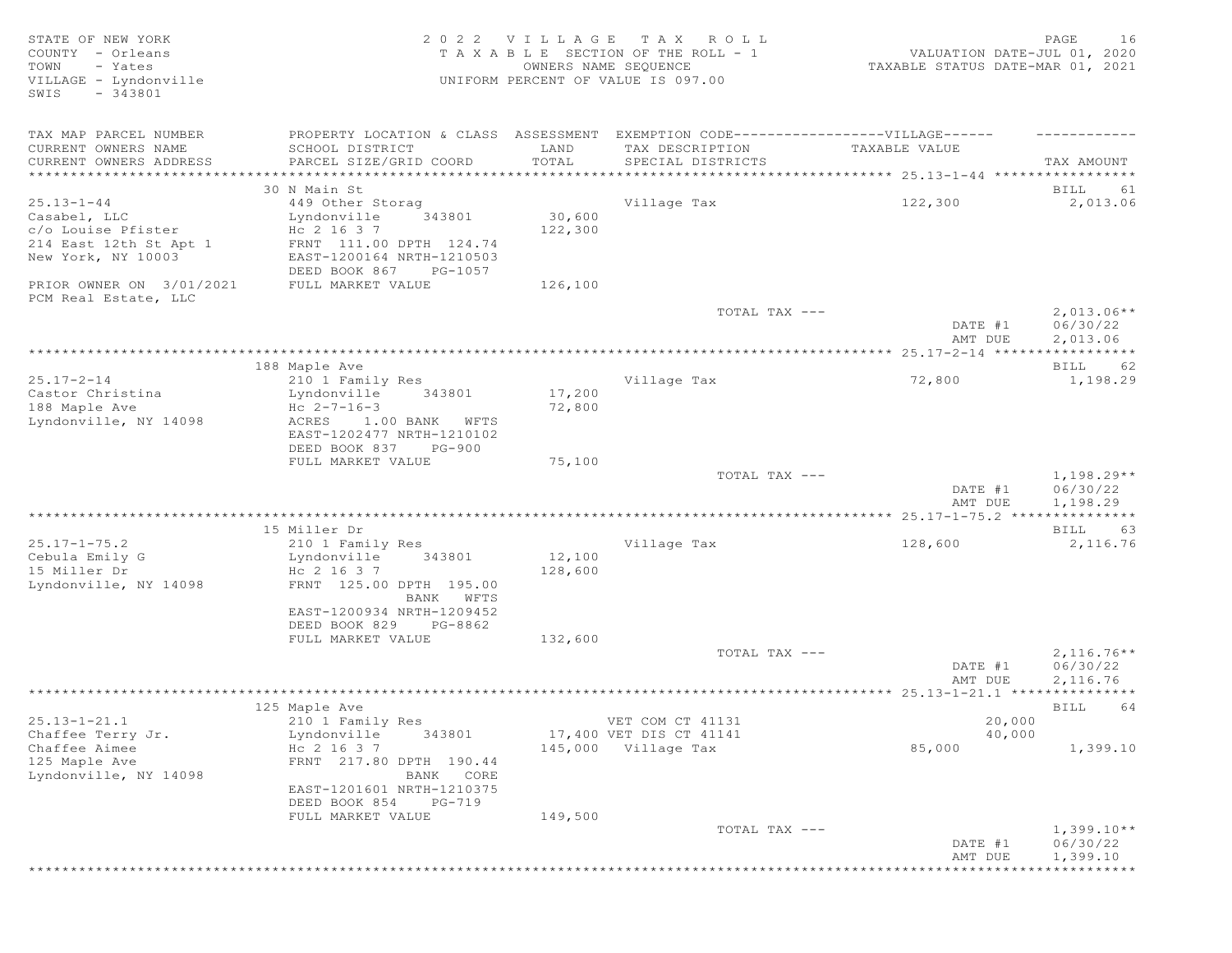STATE OF NEW YORK SALL RESOLUTION OF A SALL RESOLUTION OF A SALL CHARGE TRANSPORT OF A SALL PAGE TRANSPORT OF A SALL PAGE OF A VALUE OF A VALUE OF A VALUE OF A VALUE OF A VALUE OF A VALUE OF A VALUE OF A VALUE OF A VALUE O COUNTY - Orleans T A X A B L E SECTION OF THE ROLL - 1 VALUATION DATE-JUL 01, 2020 TOWN - Yates OWNERS NAME SEQUENCE TAXABLE STATUS DATE-MAR 01, 2021 TOWN - Yates<br>
VILLAGE - Lyndonville<br>
VILLAGE - Lyndonville<br>
UNIFORM PERCENT OF VALUE IS 097.00 SWIS - 343801 TAX MAP PARCEL NUMBER PROPERTY LOCATION & CLASS ASSESSMENT EXEMPTION CODE------------------VILLAGE------ ------------ CURRENT OWNERS NAME SCHOOL DISTRICT LAND TAX DESCRIPTION TAXABLE VALUE CURRENT OWNERS ADDRESS PARCEL SIZE/GRID COORD TOTAL SPECIAL DISTRICTS TAX AMOUNT \*\*\*\*\*\*\*\*\*\*\*\*\*\*\*\*\*\*\*\*\*\*\*\*\*\*\*\*\*\*\*\*\*\*\*\*\*\*\*\*\*\*\*\*\*\*\*\*\*\*\*\*\*\*\*\*\*\*\*\*\*\*\*\*\*\*\*\*\*\*\*\*\*\*\*\*\*\*\*\*\*\*\*\*\*\*\*\*\*\*\*\*\*\*\*\*\*\*\*\*\*\*\* 25.13-1-57 \*\*\*\*\*\*\*\*\*\*\*\*\*\*\*\*\* 32 Church St Bill and the set of the set of the set of the set of the set of the set of the set of the set of the set of the set of the set of the set of the set of the set of the set of the set of the set of the set of th 25.13-1-57 210 1 Family Res Village Tax 84,600 1,392.52 Chizick Joyce A Lyndonville 343801 14,200 32 Church St Hc 2 16 3 7 84,600 Lyndonville, NY 14098 FRNT 132.00 DPTH 148.17 EAST-1200460 NRTH-1211429 DEED BOOK 00360 PG-00413 ELLE LOOK 00000 IT 00113 87,200<br>FULL MARKET VALUE 87,200 TOTAL TAX --- $T$ OTAL TAX  $---$  1,392.52\*\* DATE #1 06/30/22<br>AMT DUE 1,392.52 AMT DUE 1, 392.52 \*\*\*\*\*\*\*\*\*\*\*\*\*\*\*\*\*\*\*\*\*\*\*\*\*\*\*\*\*\*\*\*\*\*\*\*\*\*\*\*\*\*\*\*\*\*\*\*\*\*\*\*\*\*\*\*\*\*\*\*\*\*\*\*\*\*\*\*\*\*\*\*\*\*\*\*\*\*\*\*\*\*\*\*\*\*\*\*\*\*\*\*\*\*\*\*\*\*\*\*\*\*\* 25.13-1-18 \*\*\*\*\*\*\*\*\*\*\*\*\*\*\*\*\* 151 Maple Ave BILL 66 25.13-1-18 210 1 Family Res Village Tax 104,000 1,711.84 Choate Brittany C Lyndonville 343801 11,600 151 Maple Ave C 2-7-16-3 104,000 Lyndonville, NY 14098 FRNT 82.50 DPTH 161.07 BANK CORE EAST-1201974 NRTH-1210366 DEED BOOK 850 PG-8994 FULL MARKET VALUE 107,200<br>TOTAL TAX --- $T$ OTAL TAX  $---$  1,711.84\*\* DATE #1 06/30/22<br>AMT DUE 1,711.84 AMT DUE 1, 711.84 \*\*\*\*\*\*\*\*\*\*\*\*\*\*\*\*\*\*\*\*\*\*\*\*\*\*\*\*\*\*\*\*\*\*\*\*\*\*\*\*\*\*\*\*\*\*\*\*\*\*\*\*\*\*\*\*\*\*\*\*\*\*\*\*\*\*\*\*\*\*\*\*\*\*\*\*\*\*\*\*\*\*\*\*\*\*\*\*\*\*\*\*\*\*\*\*\*\*\*\*\*\*\* 24.12-1-14 \*\*\*\*\*\*\*\*\*\*\*\*\*\*\*\*\* 50 West Ave 2008 and the set of the set of the set of the set of the set of the set of the set of the set of the set of the set of the set of the set of the set of the set of the set of the set of the set of the set of the 24.12-1-14 210 1 Family Res Village Tax 31,100 511.91 Ciliberto Dominick L Lyndonville 343801 11,900 4321 Bolton Rd Hc 3 16 4 31,100 Gasport, NY 14067 FRNT 82.50 DPTH 173.25 EAST-1199419 NRTH-1212263 PRIOR OWNER ON 3/01/2021 DEED BOOK 866 PG-1903 PRIOR OWNER ON 3/01/2021 <br>Beyer Charles A III FULL MARKET VALUE 32,100<br>TOTAL TAX --- TOTAL TAX --- 511.91\*\* DATE #1 06/30/22<br>AMT DUE 511.91 AMT DUE 511.91 \*\*\*\*\*\*\*\*\*\*\*\*\*\*\*\*\*\*\*\*\*\*\*\*\*\*\*\*\*\*\*\*\*\*\*\*\*\*\*\*\*\*\*\*\*\*\*\*\*\*\*\*\*\*\*\*\*\*\*\*\*\*\*\*\*\*\*\*\*\*\*\*\*\*\*\*\*\*\*\*\*\*\*\*\*\*\*\*\*\*\*\*\*\*\*\*\*\*\*\*\*\*\* 24.16-1-34.1 \*\*\*\*\*\*\*\*\*\*\*\*\*\*\* 44 S Main St and the set of the set of the set of the set of the set of the set of the set of the set of the set of the set of the set of the set of the set of the set of the set of the set of the set of the set of the set 24.16-1-34.1 210 1 Family Res VET COM CT 41131 20,000 Clemons Nicholas J Lyndonville 343801 11,200 VET DIS CT 41141 40,000 44 S Main St Hg-2-16-4 109,500 Village Tax 49,500 814.77 Lyndonville, NY 14098 FRNT 66.00 DPTH 250.00 BANK CORE EAST-1199874 NRTH-1209826 DEED BOOK 859 PG-8383 FULL MARKET VALUE  $112,900$  TOTAL TAX --- $T$ OTAL TAX  $---$  814.77\*\* DATE #1 06/30/22 AMT DUE 814.77 \*\*\*\*\*\*\*\*\*\*\*\*\*\*\*\*\*\*\*\*\*\*\*\*\*\*\*\*\*\*\*\*\*\*\*\*\*\*\*\*\*\*\*\*\*\*\*\*\*\*\*\*\*\*\*\*\*\*\*\*\*\*\*\*\*\*\*\*\*\*\*\*\*\*\*\*\*\*\*\*\*\*\*\*\*\*\*\*\*\*\*\*\*\*\*\*\*\*\*\*\*\*\*\*\*\*\*\*\*\*\*\*\*\*\*\*\*\*\*\*\*\*\*\*\*\*\*\*\*\*\*\*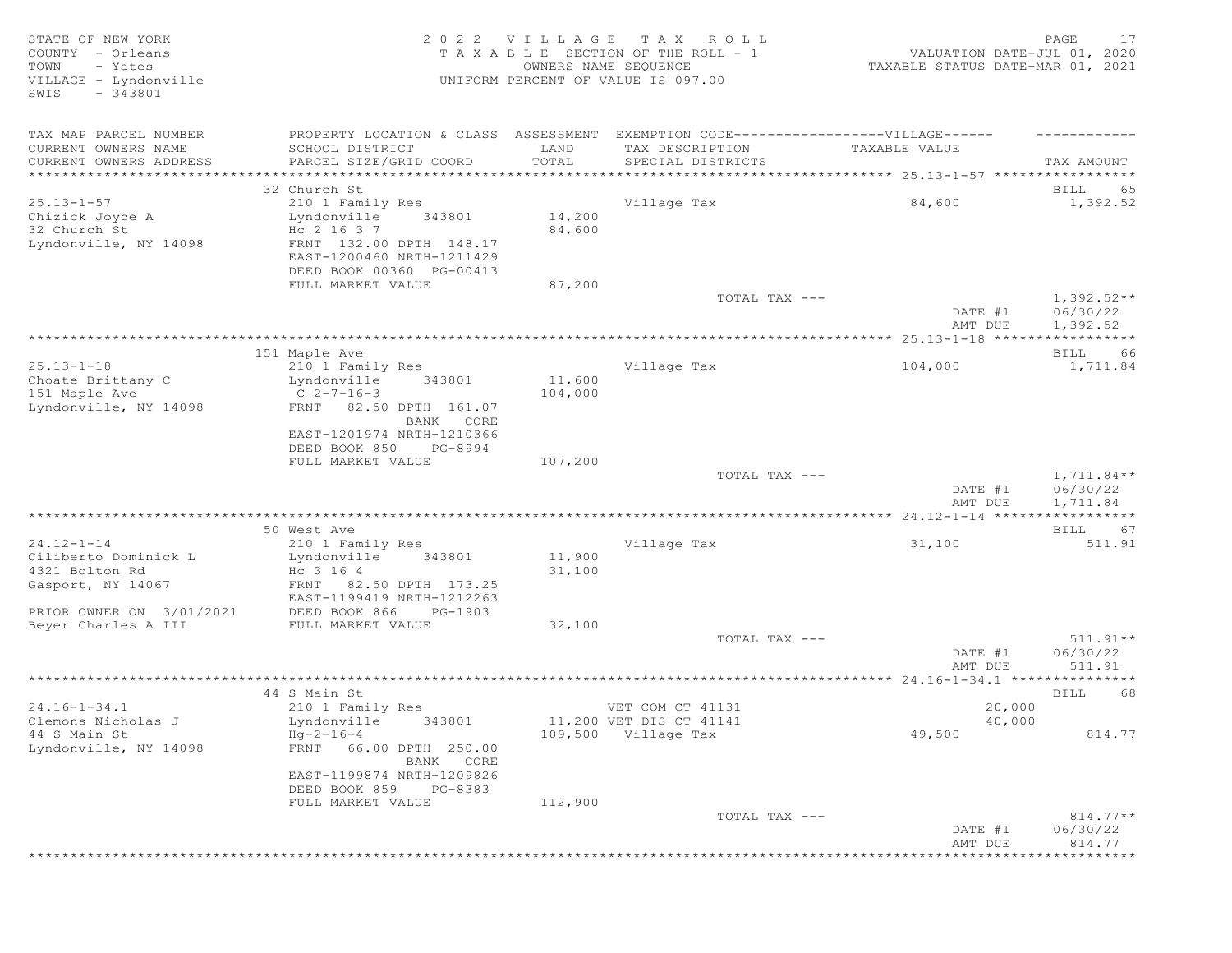STATE OF NEW YORK SALL RESOLUTION OF A SALL AND RESOLUTION OF A SALL CHARGE TO A LA G E T A X R O L L CHARGE TO COUNTY - Orleans T A X A B L E SECTION OF THE ROLL - 1 VALUATION DATE-JUL 01, 2020 TOWN - Yates OWNERS NAME SEQUENCE TAXABLE STATUS DATE-MAR 01, 2021 VILLAGE - Lyndonville UNIFORM PERCENT OF VALUE IS 097.00 SWIS - 343801 TAX MAP PARCEL NUMBER PROPERTY LOCATION & CLASS ASSESSMENT EXEMPTION CODE-------------------VILLAGE------ ----------CURRENT OWNERS NAME SCHOOL DISTRICT LAND TAX DESCRIPTION TAXABLE VALUE CURRENT OWNERS ADDRESS PARCEL SIZE/GRID COORD TOTAL SPECIAL DISTRICTS TAX AMOUNT \*\*\*\*\*\*\*\*\*\*\*\*\*\*\*\*\*\*\*\*\*\*\*\*\*\*\*\*\*\*\*\*\*\*\*\*\*\*\*\*\*\*\*\*\*\*\*\*\*\*\*\*\*\*\*\*\*\*\*\*\*\*\*\*\*\*\*\*\*\*\*\*\*\*\*\*\*\*\*\*\*\*\*\*\*\*\*\*\*\*\*\*\*\*\*\*\*\*\*\*\*\*\* 25.17-1-68 \*\*\*\*\*\*\*\*\*\*\*\*\*\*\*\*\* er of the state of the state of the state of the state of the state of the state of the state of the state of the state of the state of the state of the state of the state of the state of the state of the state of the stat 25.17-1-68 220 2 Family Res Village Tax 84,200 1,385.94 Coke Lori Lyndonville 343801 11,200 RS340 Reassessed Sewer 85.59 MT 85.59 91 S Main St Hc 2-7-16-3 84,200 RW340 Reassessed Water 87.57 MT 87.57 Lyndonville, NY 14098 FRNT 82.00 DPTH 144.00 BANK CORE EAST-1200170 NRTH-1209248 DEED BOOK 830 PG-2384 FULL MARKET VALUE 86,800<br>TOTAL TAX --- $\texttt{TOTAL TAX}$   $\texttt{--}$   $\texttt{--}$   $\texttt{1,559.10**}$ DATE #1 06/30/22<br>AMT DUE 1,559.10 AMT DUE 1, 559.10 \*\*\*\*\*\*\*\*\*\*\*\*\*\*\*\*\*\*\*\*\*\*\*\*\*\*\*\*\*\*\*\*\*\*\*\*\*\*\*\*\*\*\*\*\*\*\*\*\*\*\*\*\*\*\*\*\*\*\*\*\*\*\*\*\*\*\*\*\*\*\*\*\*\*\*\*\*\*\*\*\*\*\*\*\*\*\*\*\*\*\*\*\*\*\*\*\*\*\*\*\*\*\* 24.16-1-15.1 \*\*\*\*\*\*\*\*\*\*\*\*\*\*\* extending the Main St and St and St and St and St and St and St and St and St and St and St and St and St and St and St and St and St and St and St and St and St and St and St and St and St and St and St and St and St and 24.16-1-15.1 210 1 Family Res Village Tax 92,900 1,529.14 Colon Steven Lyndonville 343801 10,200 Dayton Lynda Hc -0002-0000-16-0004 92,900 Dayton Lynda<br>
91 N Main St<br>
132.00<br>
199970 NRTH-1211104<br>
200711104<br>
EAST-1199970 NRTH-1211104 Lyndonville, NY 14098 EAST-1199970 NRTH-1211104 DEED BOOK 832 PG-6027 FULL MARKET VALUE 95,800<br>TOTAL TAX --- $T$ OTAL TAX  $---$  1,529.14\*\* DATE #1 06/30/22 AMT DUE 1, 529.14 \*\*\*\*\*\*\*\*\*\*\*\*\*\*\*\*\*\*\*\*\*\*\*\*\*\*\*\*\*\*\*\*\*\*\*\*\*\*\*\*\*\*\*\*\*\*\*\*\*\*\*\*\*\*\*\*\*\*\*\*\*\*\*\*\*\*\*\*\*\*\*\*\*\*\*\*\*\*\*\*\*\*\*\*\*\*\*\*\*\*\*\*\*\*\*\*\*\*\*\*\*\*\* 25.17-1-86 \*\*\*\*\*\*\*\*\*\*\*\*\*\*\*\*\* 9 Miller Dr BILL 71 25.17-1-86 210 1 Family Res Village Tax 106,700 1,756.29 Corser Paula Corser Constant Lyndonville 343801 15,200 Menz Karin 1988 (No. 2 16 3 7 106,700  $\mu$  m  $\mu$  106,700  $\mu$ 9 Miller Dr FRNT 125.00 DPTH 195.00 Lyndonville, NY 14098 EAST-1201314 NRTH-1209460 DEED BOOK 868 PG-110 PRIOR OWNER ON 3/01/2021 FULL MARKET VALUE 110,000 Corser Paula  $T$ OTAL TAX  $---$  1,756.29\*\* DATE #1 06/30/22 AMT DUE 1, 756.29 \*\*\*\*\*\*\*\*\*\*\*\*\*\*\*\*\*\*\*\*\*\*\*\*\*\*\*\*\*\*\*\*\*\*\*\*\*\*\*\*\*\*\*\*\*\*\*\*\*\*\*\*\*\*\*\*\*\*\*\*\*\*\*\*\*\*\*\*\*\*\*\*\*\*\*\*\*\*\*\*\*\*\*\*\*\*\*\*\*\*\*\*\*\*\*\*\*\*\*\*\*\*\* 25.17-1-73 \*\*\*\*\*\*\*\*\*\*\*\*\*\*\*\*\* 61 S Main St Bill Books and the set of the set of the set of the set of the set of the set of the set of the set of the set of the set of the set of the set of the set of the set of the set of the set of the set of the set 25.17-1-73 210 1 Family Res Village Tax 179,100 2,947.99 Cousins Andrew J Lyndonville 343801 15,200 Cousins Kelly  $J.P.$  Hc  $2-7-16-3$  179,100 Cousins Andrew J<br>
Cousins Kelly J.P. Hc 2-7-16-3<br>
61 S Main St FRNT 108.50 DPTH 467.53<br>
Lyndonville, NY 14098 ACRES 1.17 BANK CORE ACRES 1.17 BANK CORE EAST-1200334 NRTH-1209615 DEED BOOK 827 PG-7127 FULL MARKET VALUE  $184,600$ <br>TOTAL TAX --- $\overline{\text{TOTAL TAX}}$   $---$  2,947.99\*\* DATE #1 06/30/22 AMT DUE 2, 947.99 \*\*\*\*\*\*\*\*\*\*\*\*\*\*\*\*\*\*\*\*\*\*\*\*\*\*\*\*\*\*\*\*\*\*\*\*\*\*\*\*\*\*\*\*\*\*\*\*\*\*\*\*\*\*\*\*\*\*\*\*\*\*\*\*\*\*\*\*\*\*\*\*\*\*\*\*\*\*\*\*\*\*\*\*\*\*\*\*\*\*\*\*\*\*\*\*\*\*\*\*\*\*\*\*\*\*\*\*\*\*\*\*\*\*\*\*\*\*\*\*\*\*\*\*\*\*\*\*\*\*\*\*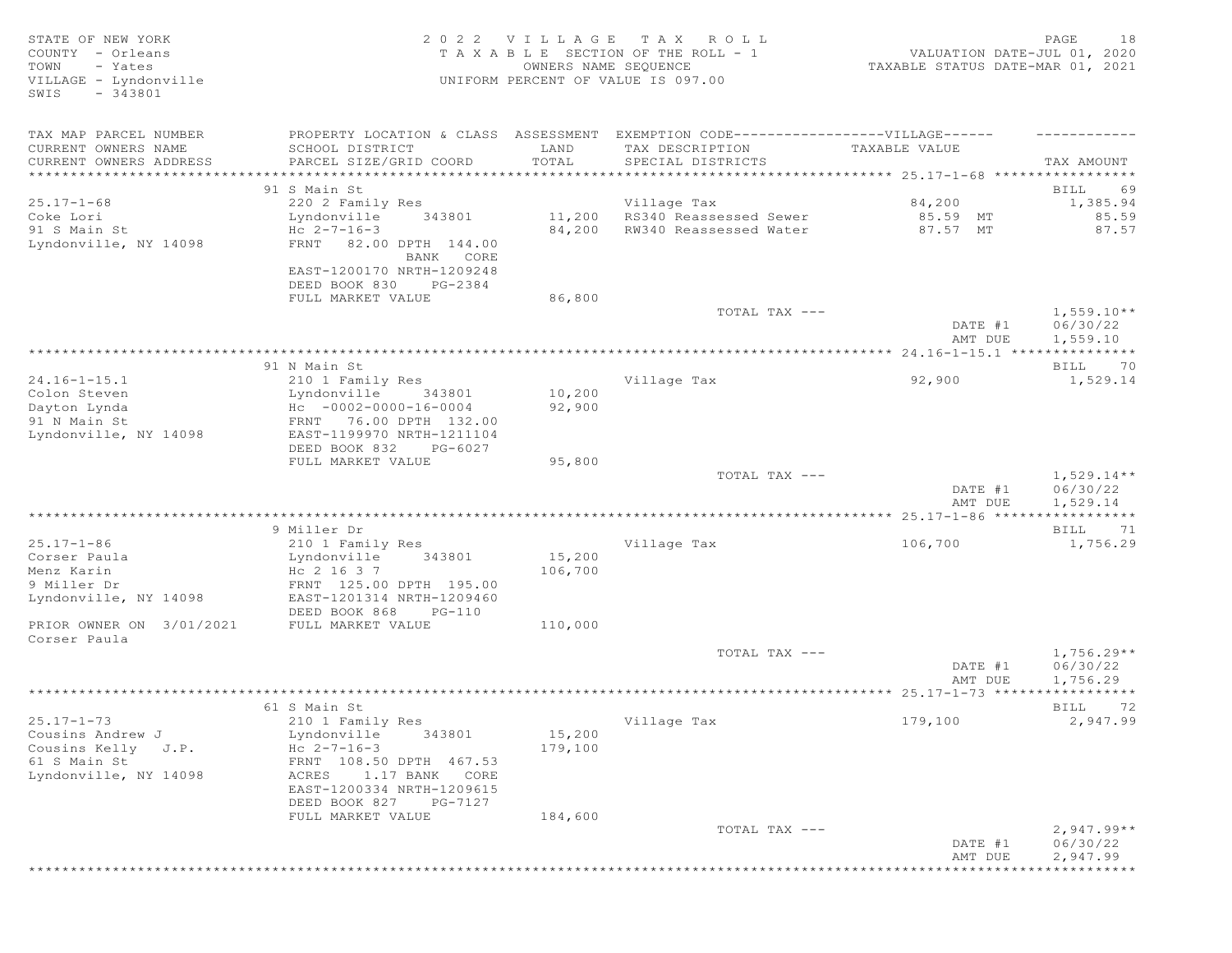STATE OF NEW YORK SALL RESOLUTION OF A SALL AND RESOLUTION OF A SALL CHARGE TRACK SALL CHARGE STATE OF A SALL PAGE TRACK OF A SALL CHARGE OF A SALL CHARGE OF A SALL CHARGE OF A SALL CHARGE OF A SALL CHARGE OF A SALL CHARGE COUNTY - Orleans T A X A B L E SECTION OF THE ROLL - 1 VALUATION DATE-JUL 01, 2020 TOWN - Yates OWNERS NAME SEQUENCE TAXABLE STATUS DATE-MAR 01, 2021 TOWN - Yates<br>
VILLAGE - Lyndonville UNIFORM PERCENT OF VALUE IS 097.00 SWIS - 343801 TAX MAP PARCEL NUMBER PROPERTY LOCATION & CLASS ASSESSMENT EXEMPTION CODE-------------------VILLAGE------ ----------CURRENT OWNERS NAME SCHOOL DISTRICT LAND TAX DESCRIPTION TAXABLE VALUE CURRENT OWNERS ADDRESS PARCEL SIZE/GRID COORD TOTAL SPECIAL DISTRICTS TAX AMOUNT \*\*\*\*\*\*\*\*\*\*\*\*\*\*\*\*\*\*\*\*\*\*\*\*\*\*\*\*\*\*\*\*\*\*\*\*\*\*\*\*\*\*\*\*\*\*\*\*\*\*\*\*\*\*\*\*\*\*\*\*\*\*\*\*\*\*\*\*\*\*\*\*\*\*\*\*\*\*\*\*\*\*\*\*\*\*\*\*\*\*\*\*\*\*\*\*\*\*\*\*\*\*\* 24.12-1-41.1 \*\*\*\*\*\*\*\*\*\*\*\*\*\*\* 39 West Ave 2008 and the set of the set of the set of the set of the set of the set of the set of the set of the set of the set of the set of the set of the set of the set of the set of the set of the set of the set of the 24.12-1-41.1 210 1 Family Res VET WAR CT 41121 22.000 Covell Charles L Lyndonville 343801 17,900 Village Tax 94,400 1,553.83 Covell Dorothy J Hc -0003-0000-16-0004 106,400 1 Oceans West Blvd Apt 14A2 FRNT 185.00 DPTH Dayton Beach Shores, FL 32118 ACRES 1.17<br>EAST-1199491 NRTH-1211973 EAST-1199491 NRTH-1211973 PRIOR OWNER ON 3/01/2021 DEED BOOK 498 PG-1 Covell Charles L FULL MARKET VALUE 109,700  $\texttt{TOTAL TAX}$   $- \texttt{1,553.83**}$  DATE #1 06/30/22 AMT DUE 1, 553.83 \*\*\*\*\*\*\*\*\*\*\*\*\*\*\*\*\*\*\*\*\*\*\*\*\*\*\*\*\*\*\*\*\*\*\*\*\*\*\*\*\*\*\*\*\*\*\*\*\*\*\*\*\*\*\*\*\*\*\*\*\*\*\*\*\*\*\*\*\*\*\*\*\*\*\*\*\*\*\*\*\*\*\*\*\*\*\*\*\*\*\*\*\*\*\*\*\*\*\*\*\*\*\* 25.17-1-4 \*\*\*\*\*\*\*\*\*\*\*\*\*\*\*\*\*\* 16 Maple Ave BILL 74 25.17-1-4 210 1 Family Res Village Tax 32,600 536.60 Crandall Christopher P Lyndonville 343801 6,800 Crandall Debbie L  $_{\rm HC}$  2 16 3 7  $_{\rm 32,600}$ PO Box 244 FRNT 53.46 DPTH 84.00 Lyndonville, NY 14098 EAST-1200264 NRTH-1210149 DEED BOOK 832 PG-7836 FULL MARKET VALUE 33,600<br>TOTAL TAX --- $TOTAL$   $TAX$   $---$  536.60\*\* DATE #1 06/30/22 AMT DUE 536.60 \*\*\*\*\*\*\*\*\*\*\*\*\*\*\*\*\*\*\*\*\*\*\*\*\*\*\*\*\*\*\*\*\*\*\*\*\*\*\*\*\*\*\*\*\*\*\*\*\*\*\*\*\*\*\*\*\*\*\*\*\*\*\*\*\*\*\*\*\*\*\*\*\*\*\*\*\*\*\*\*\*\*\*\*\*\*\*\*\*\*\*\*\*\*\*\*\*\*\*\*\*\*\* 25.13-1-27 \*\*\*\*\*\*\*\*\*\*\*\*\*\*\*\*\* 79 Maple Ave BILL 75 25.13-1-27 210 1 Family Res Village Tax 85,000 1,399.10 Crawford Aaron J Lyndonville 343801 9,800 79 Maple Ave Hc 2 16 3 7 85,000 Lyndonville, NY 14098 FRNT 53.60 DPTH 190.44 BANK CORE EAST-1201083 NRTH-1210363 DEED BOOK 856 PG-2242 FULL MARKET VALUE 87,600  $\texttt{TOTAL TAX}$   $\texttt{--}$   $\texttt{--}$   $\texttt{1,399.10**}$ DATE #1 06/30/22 AMT DUE 1, 399.10 \*\*\*\*\*\*\*\*\*\*\*\*\*\*\*\*\*\*\*\*\*\*\*\*\*\*\*\*\*\*\*\*\*\*\*\*\*\*\*\*\*\*\*\*\*\*\*\*\*\*\*\*\*\*\*\*\*\*\*\*\*\*\*\*\*\*\*\*\*\*\*\*\*\*\*\*\*\*\*\*\*\*\*\*\*\*\*\*\*\*\*\*\*\*\*\*\*\*\*\*\*\*\* 25.13-1-45 \*\*\*\*\*\*\*\*\*\*\*\*\*\*\*\*\* 58 N Main St Bill and the set of the set of the set of the set of the set of the set of the set of the set of the set of the set of the set of the set of the set of the set of the set of the set of the set of the set of th 25.13-1-45 482 Det row bldg Village Tax 58,300 959.62 Creekside Laundry LLC Lyndonville 343801 19,800 9447 Rochester Rd Hc 2-7-16-3 58,300 Middleport, NY 14015 FRNT 69.00 DPTH 84.00 EAST-1200138 NRTH-1210668 PRIOR OWNER ON 3/01/2021 DEED BOOK 867 PG-2769 PRIOR OWNER ON 3/01/2021 DEED BOOK 867 PG-2769<br>Covell Stacey FULL MARKET VALUE 60,100 TOTAL TAX --- $TOTAL$  tax  $---$  959.62\*\* DATE #1 06/30/22 AMT DUE 959.62 \*\*\*\*\*\*\*\*\*\*\*\*\*\*\*\*\*\*\*\*\*\*\*\*\*\*\*\*\*\*\*\*\*\*\*\*\*\*\*\*\*\*\*\*\*\*\*\*\*\*\*\*\*\*\*\*\*\*\*\*\*\*\*\*\*\*\*\*\*\*\*\*\*\*\*\*\*\*\*\*\*\*\*\*\*\*\*\*\*\*\*\*\*\*\*\*\*\*\*\*\*\*\*\*\*\*\*\*\*\*\*\*\*\*\*\*\*\*\*\*\*\*\*\*\*\*\*\*\*\*\*\*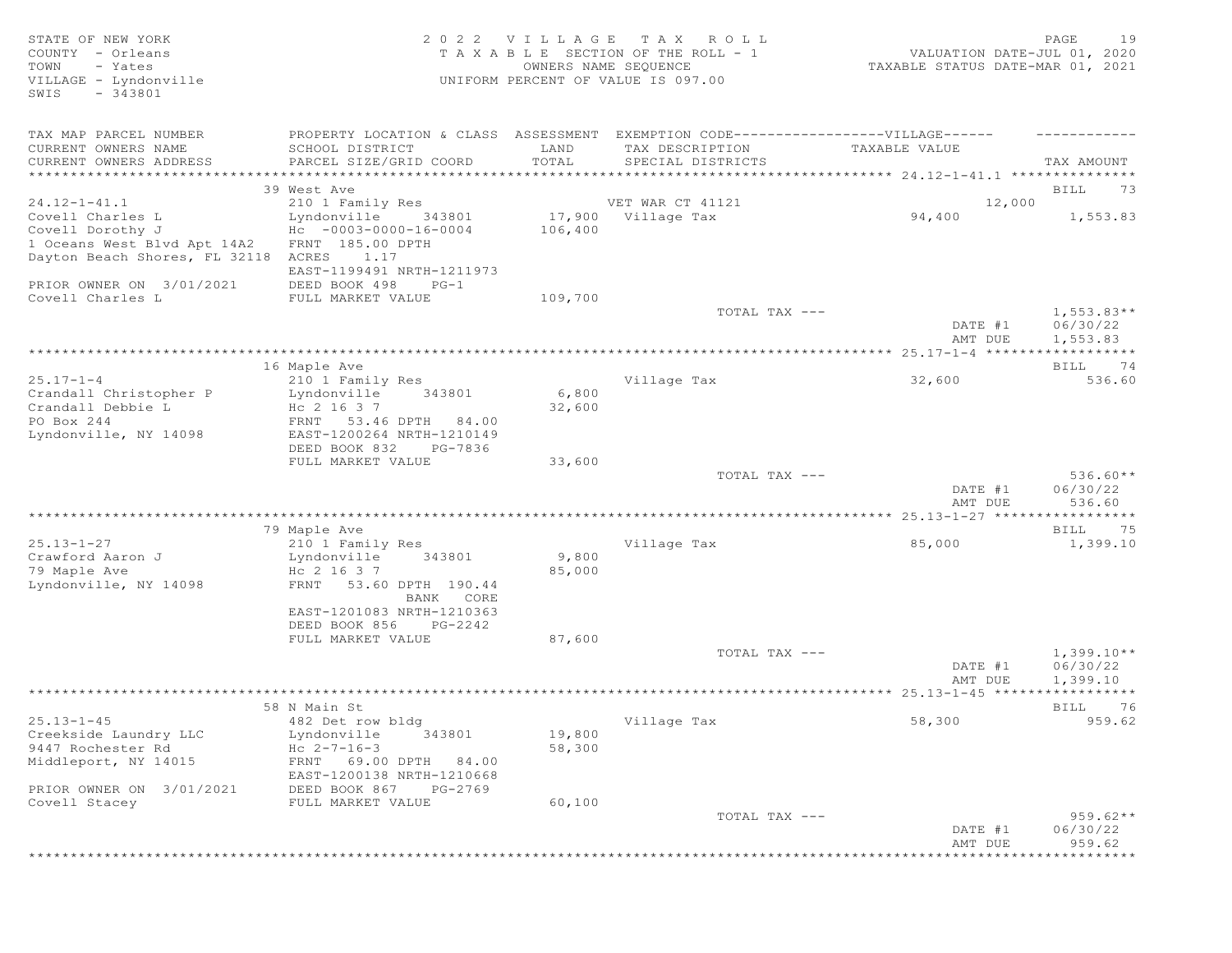SWIS - 343801

## STATE OF NEW YORK SALL STATE OF NEW YORK STATE OF NEW YORK SALL SERVICE SERVICE SERVICE SERVICE SERVICE SERVICE COUNTY - Orleans T A X A B L E SECTION OF THE ROLL - 1 VALUATION DATE-JUL 01, 2020 TOWN - Yates OWNERS NAME SEQUENCE TAXABLE STATUS DATE-MAR 01, 2021 VILLAGE - Lyndonville UNIFORM PERCENT OF VALUE IS 097.00

| TAX MAP PARCEL NUMBER<br>CURRENT OWNERS NAME           | PROPERTY LOCATION & CLASS ASSESSMENT EXEMPTION CODE-----------------VILLAGE------<br>SCHOOL DISTRICT | LAND   | TAX DESCRIPTION         | TAXABLE VALUE      |                      |
|--------------------------------------------------------|------------------------------------------------------------------------------------------------------|--------|-------------------------|--------------------|----------------------|
| CURRENT OWNERS ADDRESS<br>**************************** | PARCEL SIZE/GRID COORD                                                                               | TOTAL  | SPECIAL DISTRICTS       |                    | TAX AMOUNT           |
|                                                        |                                                                                                      |        |                         |                    |                      |
| $25.13 - 1 - 46$                                       | Riverside St                                                                                         |        | Village Tax             | 2,900              | BILL 77<br>47.73     |
| Creekside Laundry LLC                                  | 330 Vacant comm<br>343801                                                                            | 2,900  |                         |                    |                      |
| 9447 Rochester Rd                                      | Lyndonville<br>$Hc 2-7-16-3$                                                                         | 2,900  |                         |                    |                      |
| Middleport, NY 14015                                   | FRNT 55.00 DPTH 58.00                                                                                |        |                         |                    |                      |
|                                                        | EAST-1200198 NRTH-1210675                                                                            |        |                         |                    |                      |
| PRIOR OWNER ON 3/01/2021                               | DEED BOOK 867<br>PG-2769                                                                             |        |                         |                    |                      |
| Covell Stacey                                          | FULL MARKET VALUE                                                                                    | 3,000  |                         |                    |                      |
|                                                        |                                                                                                      |        | TOTAL TAX ---           |                    | $47.73**$            |
|                                                        |                                                                                                      |        |                         | DATE #1            | 06/30/22             |
|                                                        |                                                                                                      |        |                         | AMT DUE            | 47.73                |
|                                                        |                                                                                                      |        |                         |                    |                      |
|                                                        | 126 S Main St                                                                                        |        |                         |                    | BILL 78              |
| $24.20 - 1 - 8$                                        | 210 1 Family Res                                                                                     |        | VET WAR CT 41121        | 12,000             |                      |
| Dagobert Donald M                                      | Lyndonville<br>343801                                                                                |        | 10,400 CW 15 VET/ 41167 | 12,000             |                      |
| Dagobert Donna                                         | $Hc 2-16-4$                                                                                          |        | 93,500 Village Tax      | 69,500             | 1,143.97             |
| 126 S Main St                                          | FRNT 66.00 DPTH 165.00                                                                               |        |                         |                    |                      |
| Lyndonville, NY 14098                                  | EAST-1199952 NRTH-1208831                                                                            |        |                         |                    |                      |
|                                                        | DEED BOOK 458<br>$PG-122$                                                                            |        |                         |                    |                      |
|                                                        | FULL MARKET VALUE                                                                                    | 96,400 |                         |                    |                      |
|                                                        |                                                                                                      |        | TOTAL TAX ---           |                    | $1,143.97**$         |
|                                                        |                                                                                                      |        |                         | DATE #1            | 06/30/22             |
|                                                        |                                                                                                      |        |                         | AMT DUE            | 1,143.97             |
|                                                        |                                                                                                      |        |                         |                    |                      |
|                                                        | 132 N Main St                                                                                        |        |                         |                    | BILL 79              |
| $25.13 - 1 - 3$                                        | 210 1 Family Res                                                                                     |        | Village Tax             | 62,400             | 1,027.11             |
| Daigler Kelly L                                        | Lyndonville<br>343801                                                                                | 6,900  |                         |                    |                      |
| Daigler Paul L                                         | $Hc - 0002 - 0007 - 16 - 0003$                                                                       | 62,400 |                         |                    |                      |
| 132 North Main St                                      | FRNT 36.00 DPTH 201.30                                                                               |        |                         |                    |                      |
| Lyndonville, NY 14098                                  | EAST-1200202 NRTH-1211630                                                                            |        |                         |                    |                      |
|                                                        | DEED BOOK 850<br>$PG-555$                                                                            |        |                         |                    |                      |
|                                                        | FULL MARKET VALUE                                                                                    | 64,300 |                         |                    |                      |
|                                                        |                                                                                                      |        | TOTAL TAX ---           |                    | $1,027.11**$         |
|                                                        |                                                                                                      |        |                         | DATE #1            | 06/30/22             |
|                                                        |                                                                                                      |        |                         | AMT DUE            | 1,027.11             |
|                                                        |                                                                                                      |        |                         |                    |                      |
|                                                        | 23 Riverside St                                                                                      |        |                         |                    | BILL 80              |
| $25.13 - 1 - 74$                                       | 210 1 Family Res                                                                                     |        | Village Tax             | 72,800             | 1,198.29             |
| Davis Henry Jr                                         | Lyndonville<br>343801                                                                                | 12,100 |                         |                    |                      |
| 23 Riverside St                                        | Hc 2 16 3 7                                                                                          | 72,800 |                         |                    |                      |
| Lyndonville, NY 14098                                  | FRNT 66.00 DPTH 140.25                                                                               |        |                         |                    |                      |
|                                                        | BANK WFTS                                                                                            |        |                         |                    |                      |
|                                                        | EAST-1200366 NRTH-1210826<br>DEED BOOK 533<br>$PG-200$                                               |        |                         |                    |                      |
|                                                        |                                                                                                      |        |                         |                    |                      |
|                                                        |                                                                                                      |        |                         |                    |                      |
|                                                        | FULL MARKET VALUE                                                                                    | 75,100 |                         |                    |                      |
|                                                        |                                                                                                      |        | TOTAL TAX ---           |                    | $1,198.29**$         |
|                                                        |                                                                                                      |        |                         | DATE #1<br>AMT DUE | 06/30/22<br>1,198.29 |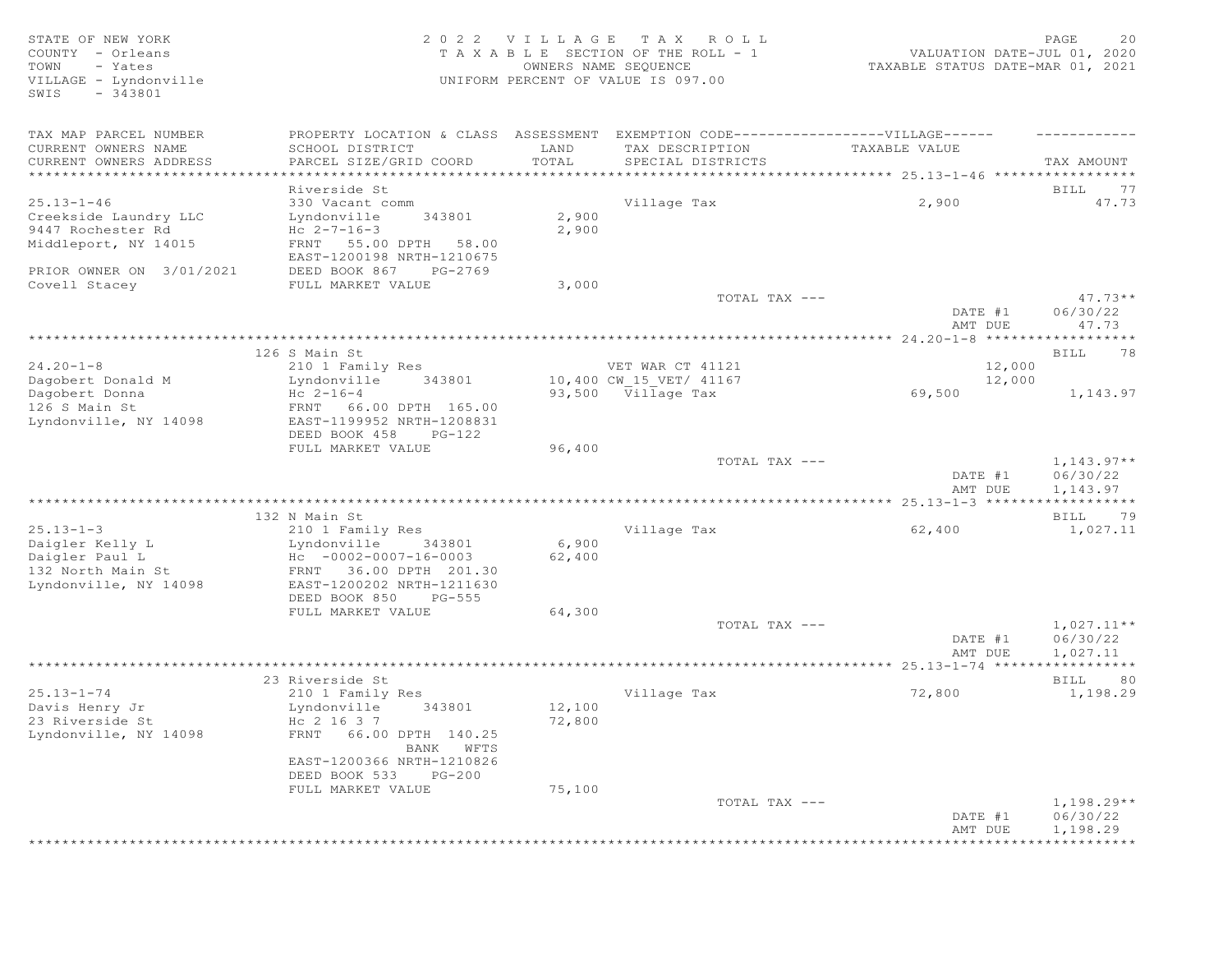| STATE OF NEW YORK<br>COUNTY - Orleans<br>TOWN<br>- Yates<br>VILLAGE - Lyndonville<br>$-343801$<br>SWIS |                                                                                   |        | 2022 VILLAGE TAX ROLL<br>TAXABLE SECTION OF THE ROLL - 1<br>OWNERS NAME SEQUENCE<br>UNIFORM PERCENT OF VALUE IS 097.00 | VALUATION DATE-JUL 01, 2020<br>TAXABLE STATUS DATE-MAR 01, 2021 | 21<br>PAGE                           |
|--------------------------------------------------------------------------------------------------------|-----------------------------------------------------------------------------------|--------|------------------------------------------------------------------------------------------------------------------------|-----------------------------------------------------------------|--------------------------------------|
| TAX MAP PARCEL NUMBER                                                                                  | PROPERTY LOCATION & CLASS ASSESSMENT EXEMPTION CODE-----------------VILLAGE------ |        |                                                                                                                        |                                                                 |                                      |
| CURRENT OWNERS NAME                                                                                    | SCHOOL DISTRICT                                                                   | LAND   | TAX DESCRIPTION                                                                                                        | TAXABLE VALUE                                                   |                                      |
| CURRENT OWNERS ADDRESS                                                                                 | PARCEL SIZE/GRID COORD                                                            | TOTAL  | SPECIAL DISTRICTS                                                                                                      |                                                                 | TAX AMOUNT                           |
|                                                                                                        |                                                                                   |        |                                                                                                                        |                                                                 |                                      |
| $25.17 - 2 - 52$                                                                                       | 123 Eagle St<br>210 1 Family Res                                                  |        | Village Tax                                                                                                            | 81,700                                                          | BILL<br>81<br>1,344.79               |
| Davis James P                                                                                          | Lyndonville<br>343801                                                             | 11,000 |                                                                                                                        |                                                                 |                                      |
| Davis Natasha L                                                                                        | $Hc-2-7-16-3$                                                                     | 81,700 |                                                                                                                        |                                                                 |                                      |
| 123 Eagle St                                                                                           | FRNT 97.00 DPTH 112.86                                                            |        |                                                                                                                        |                                                                 |                                      |
| Lyndonville, NY 14098                                                                                  | BANK CORE                                                                         |        |                                                                                                                        |                                                                 |                                      |
|                                                                                                        | EAST-1201624 NRTH-1210052                                                         |        |                                                                                                                        |                                                                 |                                      |
|                                                                                                        | DEED BOOK 00404 PG-00332                                                          |        |                                                                                                                        |                                                                 |                                      |
|                                                                                                        | FULL MARKET VALUE                                                                 | 84,227 |                                                                                                                        |                                                                 |                                      |
|                                                                                                        |                                                                                   |        | TOTAL TAX ---                                                                                                          | DATE #1<br>AMT DUE                                              | $1,344.79**$<br>06/30/22<br>1,344.79 |
|                                                                                                        |                                                                                   |        |                                                                                                                        |                                                                 |                                      |
|                                                                                                        | 30 West Ave                                                                       |        |                                                                                                                        |                                                                 | BILL<br>82                           |
| $24.12 - 1 - 17$                                                                                       | 210 1 Family Res                                                                  |        | VET COM CT 41131                                                                                                       | 15,650                                                          |                                      |
| DeMallie Robert S Jr                                                                                   | 343801<br>Lyndonville                                                             |        | 11,900 VET DIS CT 41141                                                                                                | 18,780                                                          |                                      |
| DeMallie Vickie L                                                                                      | $Hc \t3-16-4$                                                                     |        | 62,600 Village Tax                                                                                                     | 28,170                                                          | 463.68                               |
| 30 West Ave                                                                                            | FRNT 82.50 DPTH 173.25                                                            |        |                                                                                                                        |                                                                 |                                      |
| Lyndonville, NY 14098                                                                                  | BANK WFTS<br>EAST-1199668 NRTH-1212269                                            |        |                                                                                                                        |                                                                 |                                      |
|                                                                                                        | DEED BOOK 838<br>PG-2134                                                          |        |                                                                                                                        |                                                                 |                                      |
|                                                                                                        | FULL MARKET VALUE                                                                 | 64,500 |                                                                                                                        |                                                                 |                                      |
|                                                                                                        |                                                                                   |        | TOTAL TAX ---                                                                                                          |                                                                 | $463.68**$                           |
|                                                                                                        |                                                                                   |        |                                                                                                                        | DATE #1<br>AMT DUE                                              | 06/30/22<br>463.68                   |
|                                                                                                        |                                                                                   |        |                                                                                                                        |                                                                 |                                      |
|                                                                                                        | 141 N Main St                                                                     |        |                                                                                                                        |                                                                 | BILL 83                              |
| $24.16 - 1 - 6.1$                                                                                      | 210 1 Family Res                                                                  |        | Village Tax                                                                                                            | 63,700                                                          | 1,048.50                             |
| Dent Gary C                                                                                            | 343801<br>Lyndonville                                                             | 13,700 |                                                                                                                        |                                                                 |                                      |
| Sheri Ann<br>141 N Main St                                                                             | Pt Lot2 T16 R4 Hlc<br>FRNT 106.00 DPTH 175.00                                     | 63,700 |                                                                                                                        |                                                                 |                                      |
| Lyndonville, NY 14098                                                                                  | EAST-1199954 NRTH-1211742                                                         |        |                                                                                                                        |                                                                 |                                      |
|                                                                                                        | DEED BOOK 424<br>PG-00177                                                         |        |                                                                                                                        |                                                                 |                                      |
|                                                                                                        | FULL MARKET VALUE                                                                 | 65,700 |                                                                                                                        |                                                                 |                                      |
|                                                                                                        |                                                                                   |        | TOTAL TAX ---                                                                                                          |                                                                 | $1,048.50**$                         |
|                                                                                                        |                                                                                   |        |                                                                                                                        | DATE #1                                                         | 06/30/22                             |
|                                                                                                        |                                                                                   |        |                                                                                                                        | AMT DUE                                                         | 1,048.50                             |
|                                                                                                        |                                                                                   |        |                                                                                                                        |                                                                 | ***********                          |
| $24.16 - 1 - 7$                                                                                        | 135 N Main St<br>210 1 Family Res                                                 |        | Village Tax                                                                                                            | 73,200                                                          | BILL<br>84<br>1,204.87               |
| Dent Joel S                                                                                            | Lyndonville<br>343801                                                             | 11,100 |                                                                                                                        |                                                                 |                                      |
| 135 N Main St                                                                                          | Hc 2 16 4                                                                         | 73,200 |                                                                                                                        |                                                                 |                                      |
| PO Box 74                                                                                              | FRNT 78.00 DPTH 167.00                                                            |        |                                                                                                                        |                                                                 |                                      |
| Lyndonville, NY 14098                                                                                  | BANK CORE                                                                         |        |                                                                                                                        |                                                                 |                                      |
|                                                                                                        | EAST-1199953 NRTH-1211654                                                         |        |                                                                                                                        |                                                                 |                                      |
|                                                                                                        | DEED BOOK 00440 PG-00051                                                          |        |                                                                                                                        |                                                                 |                                      |
|                                                                                                        | FULL MARKET VALUE                                                                 | 75,500 |                                                                                                                        |                                                                 |                                      |
|                                                                                                        |                                                                                   |        | TOTAL TAX ---                                                                                                          | DATE #1                                                         | $1,204.87**$<br>06/30/22             |
|                                                                                                        |                                                                                   |        |                                                                                                                        |                                                                 |                                      |
|                                                                                                        |                                                                                   |        |                                                                                                                        | AMT DUE                                                         | 1,204.87                             |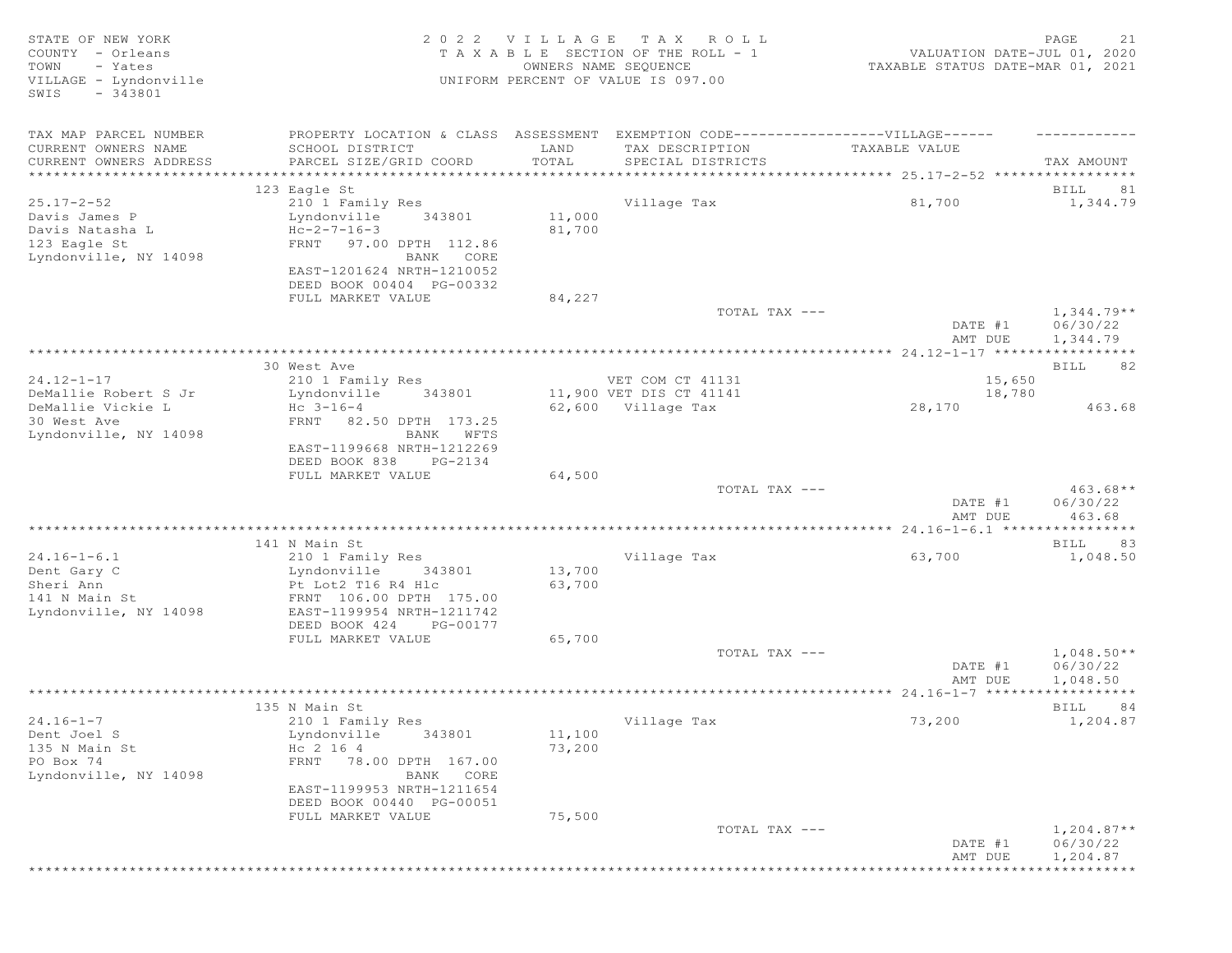| STATE OF NEW YORK<br>COUNTY - Orleans<br>TOWN<br>- Yates<br>VILLAGE - Lyndonville<br>$-343801$<br>SWIS |                                                                                   | OWNERS NAME SEQUENCE | 2022 VILLAGE TAX ROLL<br>T A X A B L E SECTION OF THE ROLL - 1<br>UNIFORM PERCENT OF VALUE IS 097.00 | VALUATION DATE-JUL 01, 2020<br>TAXABLE STATUS DATE-MAR 01, 2021 | PAGE<br>22                        |
|--------------------------------------------------------------------------------------------------------|-----------------------------------------------------------------------------------|----------------------|------------------------------------------------------------------------------------------------------|-----------------------------------------------------------------|-----------------------------------|
| TAX MAP PARCEL NUMBER                                                                                  | PROPERTY LOCATION & CLASS ASSESSMENT EXEMPTION CODE-----------------VILLAGE------ |                      |                                                                                                      |                                                                 |                                   |
| CURRENT OWNERS NAME<br>CURRENT OWNERS ADDRESS                                                          | SCHOOL DISTRICT<br>PARCEL SIZE/GRID COORD                                         | LAND<br>TOTAL        | TAX DESCRIPTION<br>SPECIAL DISTRICTS                                                                 | TAXABLE VALUE                                                   | TAX AMOUNT                        |
|                                                                                                        |                                                                                   |                      |                                                                                                      |                                                                 |                                   |
|                                                                                                        | 87 S Main St                                                                      |                      |                                                                                                      |                                                                 | 85<br>BILL                        |
| $25.17 - 1 - 69$                                                                                       | 210 1 Family Res                                                                  |                      | Village Tax                                                                                          | 82,000                                                          | 1,349.72                          |
| Dent Shannon L                                                                                         | Lyndonville<br>343801                                                             | 9,800                |                                                                                                      |                                                                 |                                   |
| 87 South Main St                                                                                       | Hc 2 16 3 7                                                                       | 82,000               |                                                                                                      |                                                                 |                                   |
| Lyndonville, NY 14098                                                                                  | FRNT 49.00 DPTH 330.00                                                            |                      |                                                                                                      |                                                                 |                                   |
|                                                                                                        | BANK CORE<br>EAST-1200265 NRTH-1209316<br>DEED BOOK 850<br>PG-1945                |                      |                                                                                                      |                                                                 |                                   |
|                                                                                                        | FULL MARKET VALUE                                                                 | 84,500               |                                                                                                      |                                                                 |                                   |
|                                                                                                        |                                                                                   |                      | TOTAL TAX ---                                                                                        |                                                                 | $1,349.72**$                      |
|                                                                                                        |                                                                                   |                      |                                                                                                      | DATE #1<br>AMT DUE                                              | 06/30/22<br>1,349.72              |
|                                                                                                        |                                                                                   |                      |                                                                                                      |                                                                 |                                   |
|                                                                                                        | 49 Lake Ave                                                                       |                      |                                                                                                      |                                                                 | BILL<br>86                        |
| $25.17 - 1 - 63$                                                                                       | 210 1 Family Res                                                                  |                      | Senior V 41807                                                                                       | 30,760                                                          |                                   |
| Dill Carolyn B                                                                                         | 343801<br>Lyndonville                                                             |                      | 12,500 Village Tax                                                                                   | 46,140                                                          | 759.47                            |
| Wells Valerie D                                                                                        | Hc $2 - 7 - 16 - 3$                                                               | 76,900               |                                                                                                      |                                                                 |                                   |
| 49 Lake Ave                                                                                            | FRNT 120.00 DPTH 123.75                                                           |                      |                                                                                                      |                                                                 |                                   |
| Lyndonville, NY 14098                                                                                  | BANK CORE                                                                         |                      |                                                                                                      |                                                                 |                                   |
|                                                                                                        | EAST-1201050 NRTH-1209293                                                         |                      |                                                                                                      |                                                                 |                                   |
| PRIOR OWNER ON 3/01/2021                                                                               | DEED BOOK 867<br>PG-3407                                                          |                      |                                                                                                      |                                                                 |                                   |
| Dill Carolyn B                                                                                         | FULL MARKET VALUE                                                                 | 79,300               |                                                                                                      |                                                                 |                                   |
|                                                                                                        |                                                                                   |                      | TOTAL TAX ---                                                                                        | DATE #1<br>AMT DUE                                              | $759.47**$<br>06/30/22<br>759.47  |
|                                                                                                        |                                                                                   |                      |                                                                                                      |                                                                 |                                   |
|                                                                                                        | 11 Miller Dr                                                                      |                      |                                                                                                      |                                                                 | BILL 87                           |
| $25.17 - 1 - 87.1$                                                                                     | 210 1 Family Res                                                                  |                      | Village Tax                                                                                          | 124,400                                                         | 2,047.63                          |
| Dillenbeck Alan L                                                                                      | 343801<br>Lyndonville                                                             | 18,000               |                                                                                                      |                                                                 |                                   |
| Dillenbeck Michelle L                                                                                  | Hc 2 16 3 7                                                                       | 124,400              |                                                                                                      |                                                                 |                                   |
| 11 Miller Dr                                                                                           | FRNT 250.00 DPTH 195.00                                                           |                      |                                                                                                      |                                                                 |                                   |
| Lyndonville, NY 14098                                                                                  | EAST-1201125 NRTH-1209456                                                         |                      |                                                                                                      |                                                                 |                                   |
|                                                                                                        | DEED BOOK 839<br>PG-9145                                                          |                      |                                                                                                      |                                                                 |                                   |
|                                                                                                        | FULL MARKET VALUE                                                                 | 128,200              |                                                                                                      |                                                                 |                                   |
|                                                                                                        |                                                                                   |                      | TOTAL TAX ---                                                                                        |                                                                 | $2,047.63**$                      |
|                                                                                                        |                                                                                   |                      |                                                                                                      | DATE #1                                                         | 06/30/22                          |
|                                                                                                        |                                                                                   |                      |                                                                                                      | AMT DUE                                                         | 2,047.63<br>* * * * * * * * * * * |
|                                                                                                        |                                                                                   |                      |                                                                                                      |                                                                 |                                   |
| $25.17 - 1 - 10$                                                                                       | 50 Maple Ave                                                                      |                      |                                                                                                      | 53,700                                                          | BILL<br>88<br>883.90              |
| DiPassio Joe J                                                                                         | 210 1 Family Res<br>Lyndonville<br>343801                                         | 10,300               | Village Tax                                                                                          |                                                                 |                                   |
| DiPassio Patricia                                                                                      | Hc 2 16 3 7                                                                       | 53,700               |                                                                                                      |                                                                 |                                   |
| 19 Whittier Rd                                                                                         | FRNT 67.90 DPTH 145.20                                                            |                      |                                                                                                      |                                                                 |                                   |
| Rochester, NY 14624                                                                                    | EAST-1200716 NRTH-1210128                                                         |                      |                                                                                                      |                                                                 |                                   |
|                                                                                                        | DEED BOOK 861<br>PG-2577                                                          |                      |                                                                                                      |                                                                 |                                   |
|                                                                                                        | FULL MARKET VALUE                                                                 | 55,400               |                                                                                                      |                                                                 |                                   |
|                                                                                                        |                                                                                   |                      | TOTAL TAX ---                                                                                        |                                                                 | 883.90**                          |
|                                                                                                        |                                                                                   |                      |                                                                                                      | DATE #1                                                         | 06/30/22                          |
|                                                                                                        |                                                                                   |                      |                                                                                                      | AMT DUE                                                         | 883.90                            |
|                                                                                                        |                                                                                   |                      |                                                                                                      | *****************************                                   |                                   |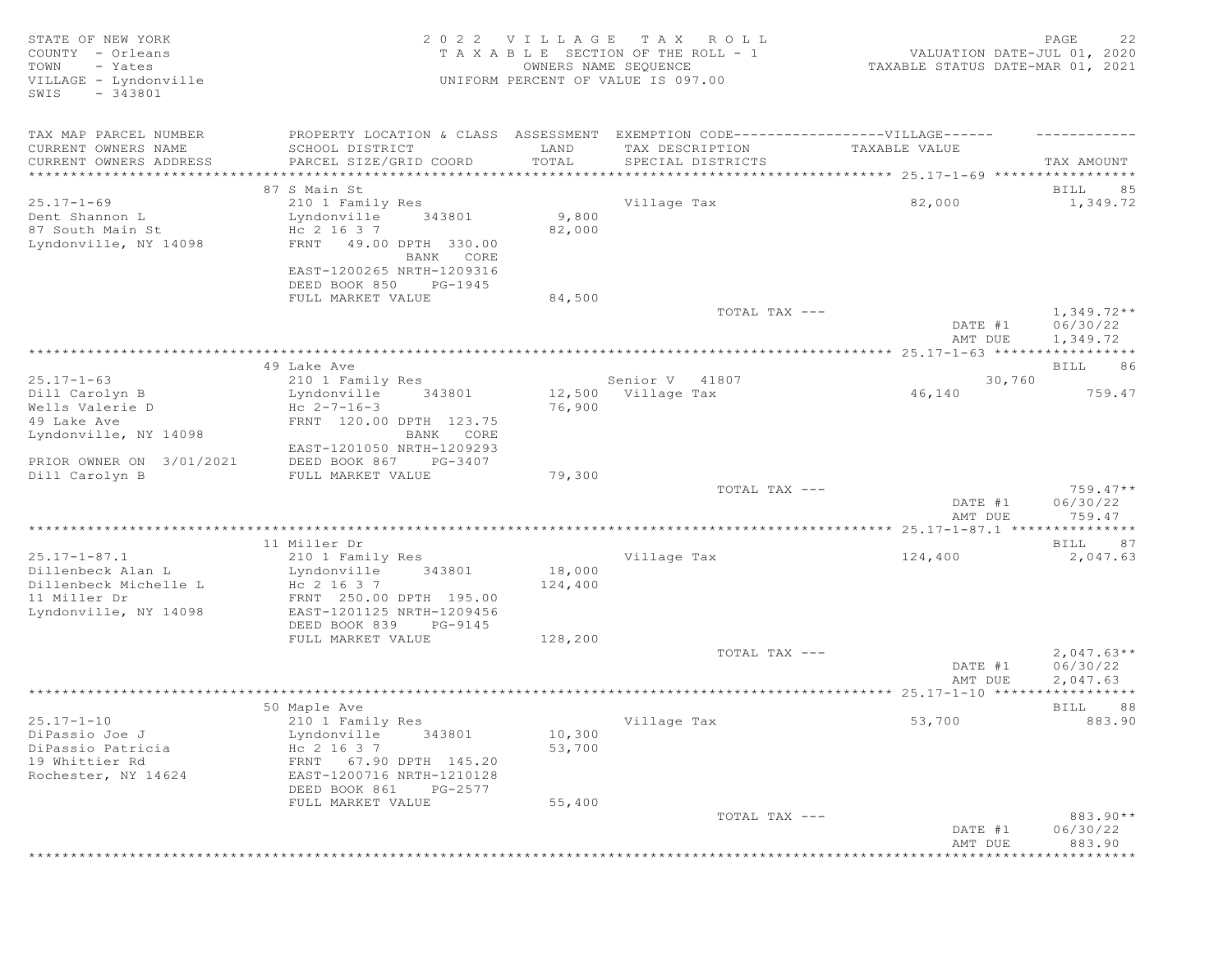STATE OF NEW YORK 2 0 2 2 V I L L A G E T A X R O L L PAGE 23 COUNTY - Orleans T A X A B L E SECTION OF THE ROLL - 1 VALUATION DATE-JUL 01, 2020 TOWN - Yates OWNERS NAME SEQUENCE TAXABLE STATUS DATE-MAR 01, 2021 VILLAGE - Lyndonville UNIFORM PERCENT OF VALUE IS 097.00 SWIS - 343801 TAX MAP PARCEL NUMBER PROPERTY LOCATION & CLASS ASSESSMENT EXEMPTION CODE-------------------VILLAGE------ ----------CURRENT OWNERS NAME SCHOOL DISTRICT LAND TAX DESCRIPTION TAXABLE VALUE CURRENT OWNERS ADDRESS PARCEL SIZE/GRID COORD TOTAL SPECIAL DISTRICTS TAX AMOUNT \*\*\*\*\*\*\*\*\*\*\*\*\*\*\*\*\*\*\*\*\*\*\*\*\*\*\*\*\*\*\*\*\*\*\*\*\*\*\*\*\*\*\*\*\*\*\*\*\*\*\*\*\*\*\*\*\*\*\*\*\*\*\*\*\*\*\*\*\*\*\*\*\*\*\*\*\*\*\*\*\*\*\*\*\*\*\*\*\*\*\*\*\*\*\*\*\*\*\*\*\*\*\* 24.20-1-16.22 \*\*\*\*\*\*\*\*\*\*\*\*\*\* 200 S Main St BILL 89 24.20-1-16.22 210 1 Family Res 210 Village Tax 70,400 1,158.79<br>
Dix Harold R Lyndonville 343801 15,900 Dix Harold R Lyndonville 343801 15,900<br>Dix Carol A Hc Lot Ut 16R4 70,400 Dix Carol A and He Lot Ut 16R4<br>200 South Main St FRNT 160.00 DPTH 167.00 200 South Main St FRNT 160.00 DPTH 167.00 Lyndonville, NY 14098 EAST-1199945 NRTH-1207885 DEED BOOK 473 PG-26 FULL MARKET VALUE 72,600<br>TOTAL TAX --- $\texttt{TOTAL TAX}$   $\texttt{--}$   $\texttt{--}$   $\texttt{1,158.79**}$ DATE #1 06/30/22<br>AMT DUE 1,158.79 AMT DUE 1, 158.79 \*\*\*\*\*\*\*\*\*\*\*\*\*\*\*\*\*\*\*\*\*\*\*\*\*\*\*\*\*\*\*\*\*\*\*\*\*\*\*\*\*\*\*\*\*\*\*\*\*\*\*\*\*\*\*\*\*\*\*\*\*\*\*\*\*\*\*\*\*\*\*\*\*\*\*\*\*\*\*\*\*\*\*\*\*\*\*\*\*\*\*\*\*\*\*\*\*\*\*\*\*\*\* 24.16-1-35.2 \*\*\*\*\*\*\*\*\*\*\*\*\*\*\* West Ave and the set of the set of the set of the set of the set of the set of the set of the set of the set of the set of the set of the set of the set of the set of the set of the set of the set of the set of the set of 24.16-1-35.2 340 Vacant indus Village Tax 1,500 24.69 Dobbins HH Inc Lyndonville 343801 1,500 PO Box 503 FRNT 688.27 DPTH 20.00 1,500 Lyndonville, NY 14098 ACRES 0.31 EAST-1199111 NRTH-1211793 DEED BOOK 479 PG-160<br>FULL MARKET VALUE FULL MARKET VALUE  $1,500$ <br>TOTAL TAX --- $T$ OTAL TAX  $---$  24.69\*\* DATE #1 06/30/22<br>AMT DUE 24.69 AMT DUE  $24.69$ \*\*\*\*\*\*\*\*\*\*\*\*\*\*\*\*\*\*\*\*\*\*\*\*\*\*\*\*\*\*\*\*\*\*\*\*\*\*\*\*\*\*\*\*\*\*\*\*\*\*\*\*\*\*\*\*\*\*\*\*\*\*\*\*\*\*\*\*\*\*\*\*\*\*\*\*\*\*\*\*\*\*\*\*\*\*\*\*\*\*\*\*\*\*\*\*\*\*\*\*\*\*\* 24.16-1-35.3 \*\*\*\*\*\*\*\*\*\*\*\*\*\*\* West Ave and the set of the set of the set of the set of the set of the set of the set of the set of the set of the set of the set of the set of the set of the set of the set of the set of the set of the set of the set of 24.16-1-35.3 340 Vacant indus village Tax 34.00 39.50<br>Dobbins HH Inc 39.50 Lyndonville 343801 2.400 Dobbins HH Inc Lyndonville 343801 2,400 Pt Lot 2, T.16 R4<br>ACRES 0.94 Lyndonville, NY 14098 EAST-1199079 NRTH-1211753 DEED BOOK 485 PG-68 FULL MARKET VALUE  $2,500$ <br>TOTAL TAX --- $TOTAL$   $TAX$   $---$  39.50\*\* DATE #1 06/30/22 AMT DUE 39.50 \*\*\*\*\*\*\*\*\*\*\*\*\*\*\*\*\*\*\*\*\*\*\*\*\*\*\*\*\*\*\*\*\*\*\*\*\*\*\*\*\*\*\*\*\*\*\*\*\*\*\*\*\*\*\*\*\*\*\*\*\*\*\*\*\*\*\*\*\*\*\*\*\*\*\*\*\*\*\*\*\*\*\*\*\*\*\*\*\*\*\*\*\*\*\*\*\*\*\*\*\*\*\* 25.17-2-48 \*\*\*\*\*\*\*\*\*\*\*\*\*\*\*\*\* 151 Eagle St BILL 92 25.17-2-48 210 1 Family Res VET WAR CT 41121 5,250 Draper Arthur D Lyndonville 343801 8,400 AGED C/T/S 41800 14,875 Draper Mariette Hc 2-7-16-3 35,000 Village Tax 14,875 244.84 FRNT 60.00 DPTH 113.00<br>BANK Lereta Lyndonville, NY 14098 EAST-1201996 NRTH-1210057 DEED BOOK 516 PG-183<br>FULL MARKET VALUE 36.100 FULL MARKET VALUE TOTAL TAX  $---$  244.84\*\* DATE #1 06/30/22 AMT DUE 244.84 \*\*\*\*\*\*\*\*\*\*\*\*\*\*\*\*\*\*\*\*\*\*\*\*\*\*\*\*\*\*\*\*\*\*\*\*\*\*\*\*\*\*\*\*\*\*\*\*\*\*\*\*\*\*\*\*\*\*\*\*\*\*\*\*\*\*\*\*\*\*\*\*\*\*\*\*\*\*\*\*\*\*\*\*\*\*\*\*\*\*\*\*\*\*\*\*\*\*\*\*\*\*\*\*\*\*\*\*\*\*\*\*\*\*\*\*\*\*\*\*\*\*\*\*\*\*\*\*\*\*\*\*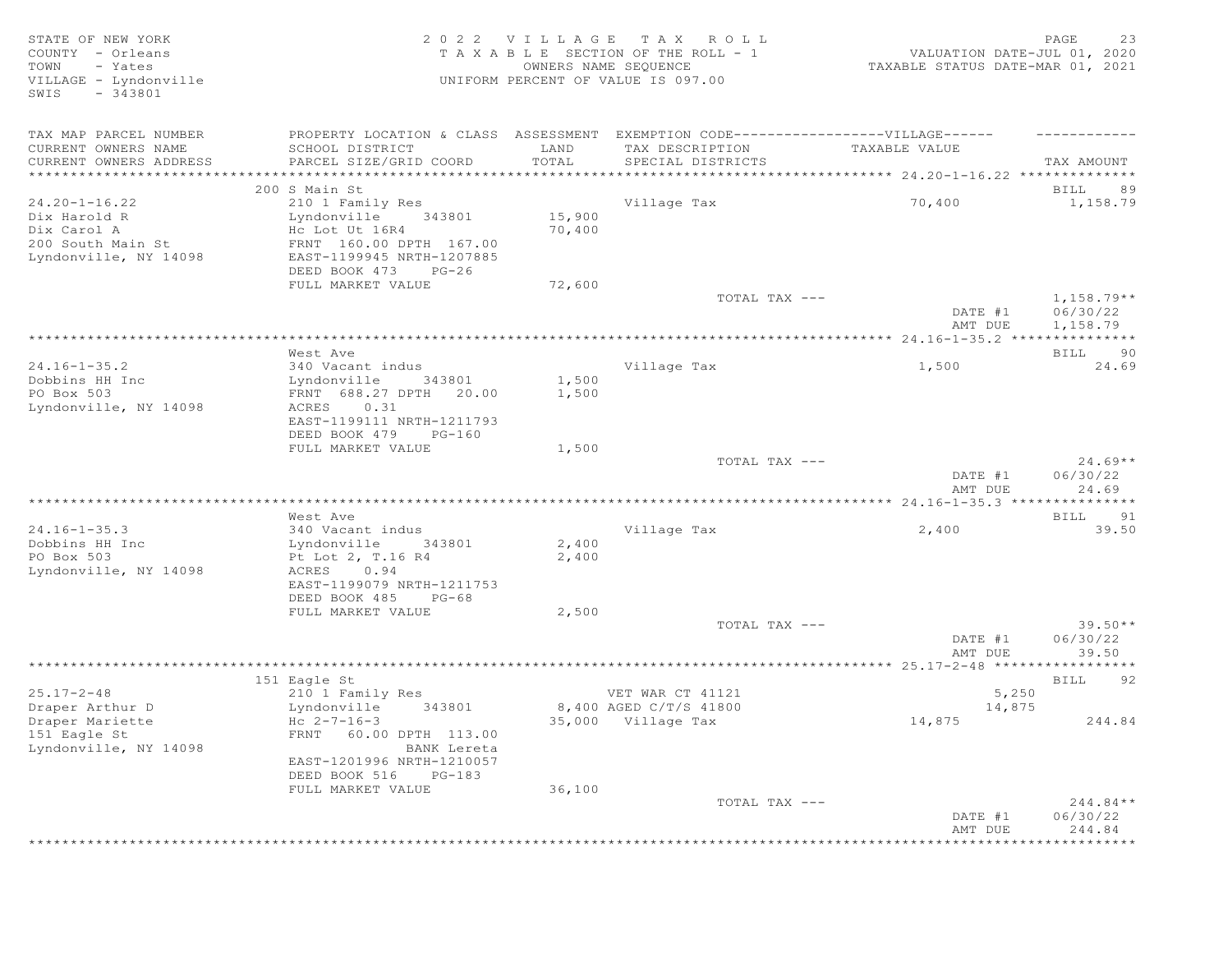STATE OF NEW YORK 2 0 2 2 V I L L A G E T A X R O L L PAGE 24 COUNTY - Orleans T A X A B L E SECTION OF THE ROLL - 1<br>TOWN - Yates COUNTRIS NAME SECUENCE TOWN - Yates OWNERS NAME SEQUENCE TAXABLE STATUS DATE-MAR 01, 2021 VILLAGE - Lyndonville UNIFORM PERCENT OF VALUE IS 097.00 SWIS - 343801 TAX MAP PARCEL NUMBER PROPERTY LOCATION & CLASS ASSESSMENT EXEMPTION CODE-------------------VILLAGE------ ----------CURRENT OWNERS NAME SCHOOL DISTRICT LAND TAX DESCRIPTION TAXABLE VALUE CURRENT OWNERS ADDRESS PARCEL SIZE/GRID COORD TOTAL SPECIAL DISTRICTS TAX AMOUNT \*\*\*\*\*\*\*\*\*\*\*\*\*\*\*\*\*\*\*\*\*\*\*\*\*\*\*\*\*\*\*\*\*\*\*\*\*\*\*\*\*\*\*\*\*\*\*\*\*\*\*\*\*\*\*\*\*\*\*\*\*\*\*\*\*\*\*\*\*\*\*\*\*\*\*\*\*\*\*\*\*\*\*\*\*\*\*\*\*\*\*\*\*\*\*\*\*\*\*\*\*\*\* 24.16-1-11 \*\*\*\*\*\*\*\*\*\*\*\*\*\*\*\*\* 24 Housel Ave BILL 93 24.16-1-11 210 1 Family Res Village Tax 70,000 1,152.20 Draper Timothy L Lyndonville 343801 15,800 Draper Katelyn G  $HC$   $2-16-4$   $70,000$ 24 Housel Ave Irregular Lot Lyndonville, NY 14098 FRNT 132.00 DPTH 212.50 EAST-1199722 NRTH-1211285 DEED BOOK 852 PG-2676 FULL MARKET VALUE 72,200  $T$ OTAL TAX  $---$  1,152.20\*\* DATE #1 06/30/22<br>AMT DUE 1,152.20 AMT DUE 1, 152.20 \*\*\*\*\*\*\*\*\*\*\*\*\*\*\*\*\*\*\*\*\*\*\*\*\*\*\*\*\*\*\*\*\*\*\*\*\*\*\*\*\*\*\*\*\*\*\*\*\*\*\*\*\*\*\*\*\*\*\*\*\*\*\*\*\*\*\*\*\*\*\*\*\*\*\*\*\*\*\*\*\*\*\*\*\*\*\*\*\*\*\*\*\*\*\*\*\*\*\*\*\*\*\* 25.13-1-37 \*\*\*\*\*\*\*\*\*\*\*\*\*\*\*\*\* 21 Maple Ave BILL 94 25.13-1-37 210 1 Family Res Village Tax 65,400 1,076.49 Duchnick Robert Lyndonville 343801 17,300 21 Maple Ave Hc 2 16 3 7 65,400 Lyndonville, NY 14098 ACRES 0.93 BANK CORE EAST-1200352 NRTH-1210414 DEED BOOK 747 PG-254<br>FULL MARKET VALUE 67,400 FULL MARKET VALUE 67,400<br>
TOTAL TAX --- $T$ OTAL TAX  $---$  1,076.49\*\* DATE #1 06/30/22 AMT DUE 1, 076.49 \*\*\*\*\*\*\*\*\*\*\*\*\*\*\*\*\*\*\*\*\*\*\*\*\*\*\*\*\*\*\*\*\*\*\*\*\*\*\*\*\*\*\*\*\*\*\*\*\*\*\*\*\*\*\*\*\*\*\*\*\*\*\*\*\*\*\*\*\*\*\*\*\*\*\*\*\*\*\*\*\*\*\*\*\*\*\*\*\*\*\*\*\*\*\*\*\*\*\*\*\*\*\* 25.17-2-24 \*\*\*\*\*\*\*\*\*\*\*\*\*\*\*\*\* 153 S Main St BILL 95 25.17-2-24 210 1 Family Res Village Tax 94,400 1,553.83 Dunham William J Lyndonville 343801 11,700 Dunham Debra L  $Hc$   $2-7-16-3$  94,400 Punham Debra L<br>
PO Box 156 FRNT 82.50 DPTH 165.00<br>
Lyndonville, NY 14098 EAST-1200180 NRTH-1208496 Lyndonville, NY 14098 EAST-1200180 NRTH-1208496 DEED BOOK 838 PG-6491 FULL MARKET VALUE 97,300<br>TOTAL TAX --- $\texttt{TOTAL TAX}$   $\texttt{--}$   $\texttt{--}$   $\texttt{1,553.83**}$ DATE #1 06/30/22<br>AMT DUE 1,553.83 AMT DUE 1, 553.83 \*\*\*\*\*\*\*\*\*\*\*\*\*\*\*\*\*\*\*\*\*\*\*\*\*\*\*\*\*\*\*\*\*\*\*\*\*\*\*\*\*\*\*\*\*\*\*\*\*\*\*\*\*\*\*\*\*\*\*\*\*\*\*\*\*\*\*\*\*\*\*\*\*\*\*\*\*\*\*\*\*\*\*\*\*\*\*\*\*\*\*\*\*\*\*\*\*\*\*\*\*\*\* 25.17-1-49 \*\*\*\*\*\*\*\*\*\*\*\*\*\*\*\*\* 130 Eagle St BILL 96 25.17-1-49 210 1 Family Res Village Tax 61,700 1,015.58 Dunn Deborah A Lyndonville 343801 14,500 130 Eagle St Hc 2 16 3 7 61,700 Lyndonville, NY 14098 FRNT 165.00 DPTH 132.00 EAST-1201700 NRTH-1209893 DEED BOOK 831 PG-8112<br>FULL MARKET VALUE 63,600 FULL MARKET VALUE  $\texttt{TOTAL TAX}$   $- \texttt{1,015.58**}$  DATE #1 06/30/22 AMT DUE 1, 015.58 \*\*\*\*\*\*\*\*\*\*\*\*\*\*\*\*\*\*\*\*\*\*\*\*\*\*\*\*\*\*\*\*\*\*\*\*\*\*\*\*\*\*\*\*\*\*\*\*\*\*\*\*\*\*\*\*\*\*\*\*\*\*\*\*\*\*\*\*\*\*\*\*\*\*\*\*\*\*\*\*\*\*\*\*\*\*\*\*\*\*\*\*\*\*\*\*\*\*\*\*\*\*\*\*\*\*\*\*\*\*\*\*\*\*\*\*\*\*\*\*\*\*\*\*\*\*\*\*\*\*\*\*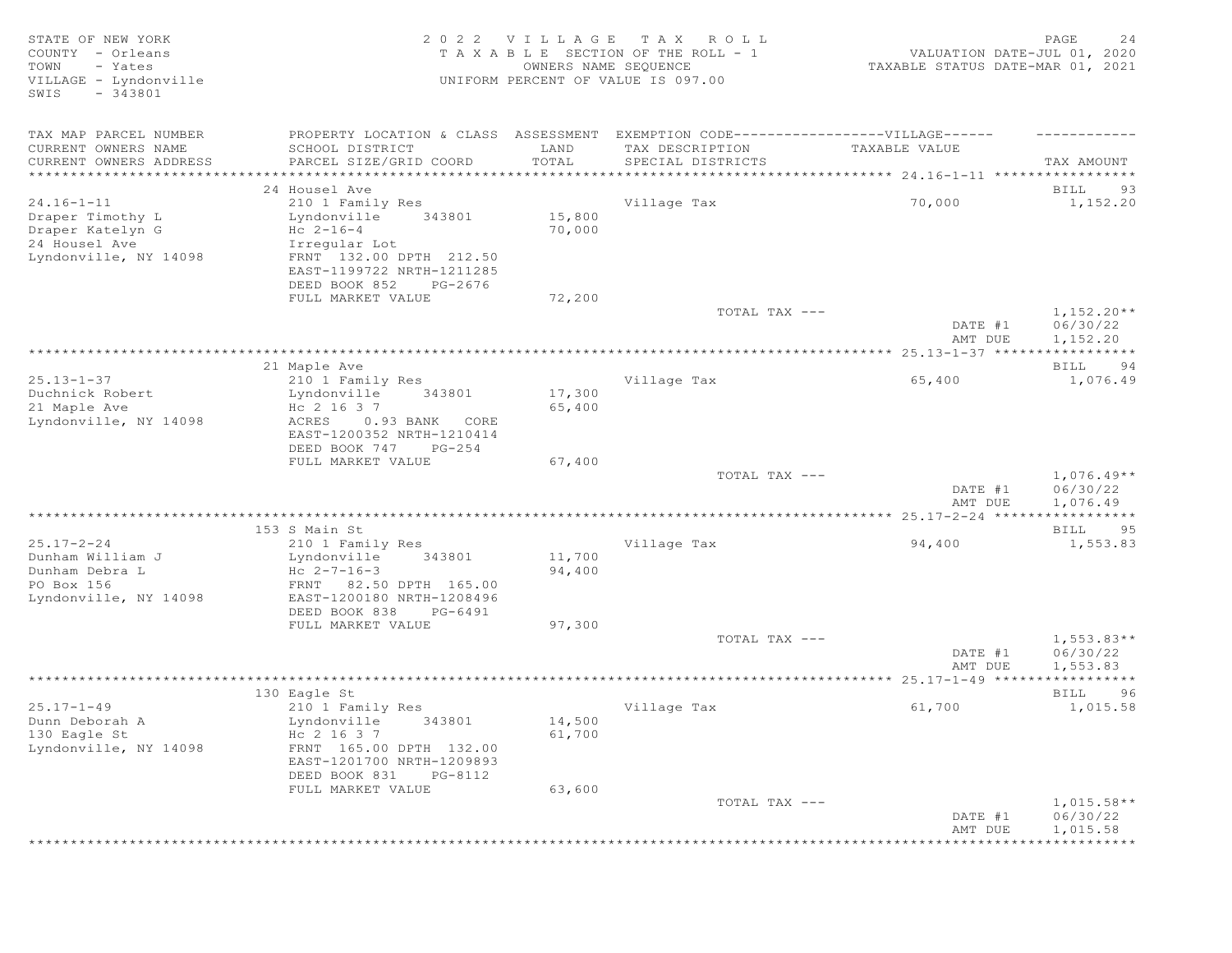STATE OF NEW YORK<br>COUNTY - Orleans and the state of the SECTION OF THE ROLL - 1 (2020)<br>TOWN - Yates and the section of the ROLL - 1 (2021)<br>TOWN - Yates and the SEQUENCE owners NAME SEQUENCE (2021) COUNTY - Orleans T A X A B L E SECTION OF THE ROLL - 1<br>TOWN - Yates COUNTY - Yates COUNERS NAME SEOUENCE TOWN - Yates OWNERS NAME SEQUENCE TAXABLE STATUS DATE-MAR 01, 2021 VILLAGE - Lyndonville UNIFORM PERCENT OF VALUE IS 097.00 SWIS - 343801 TAX MAP PARCEL NUMBER PROPERTY LOCATION & CLASS ASSESSMENT EXEMPTION CODE-------------------VILLAGE------ ----------CURRENT OWNERS NAME SCHOOL DISTRICT LAND TAX DESCRIPTION TAXABLE VALUE CURRENT OWNERS ADDRESS PARCEL SIZE/GRID COORD TOTAL SPECIAL DISTRICTS TAX AMOUNT \*\*\*\*\*\*\*\*\*\*\*\*\*\*\*\*\*\*\*\*\*\*\*\*\*\*\*\*\*\*\*\*\*\*\*\*\*\*\*\*\*\*\*\*\*\*\*\*\*\*\*\*\*\*\*\*\*\*\*\*\*\*\*\*\*\*\*\*\*\*\*\*\*\*\*\*\*\*\*\*\*\*\*\*\*\*\*\*\*\*\*\*\*\*\*\*\*\*\*\*\*\*\* 25.17-1-85 \*\*\*\*\*\*\*\*\*\*\*\*\*\*\*\*\*  $\,$  7 Miller Dr  $\,$  BILL 97  $\,$  BILL 97  $\,$ 25.17-1-85 210 1 Family Res Village Tax 104,900 1,726.66 Dunn Douglas L Sr. Lyndonville 343801 15,200 Dunn Karen M  $\text{Hc}$  2 16 3 7 104,900 7 Miller Dr FRNT 125.00 DPTH 195.00 Lyndonville, NY 14098 EAST-1201438 NRTH-1209462 DEED BOOK 833 PG-2972 FULL MARKET VALUE  $108,100$ <br>TOTAL TAX --- $\texttt{TOTAL TAX}$   $\texttt{--}$   $\texttt{--}$   $\texttt{1,726.66**}$ DATE #1 06/30/22<br>AMT DUE 1,726.66 AMT DUE 1, 726.66 \*\*\*\*\*\*\*\*\*\*\*\*\*\*\*\*\*\*\*\*\*\*\*\*\*\*\*\*\*\*\*\*\*\*\*\*\*\*\*\*\*\*\*\*\*\*\*\*\*\*\*\*\*\*\*\*\*\*\*\*\*\*\*\*\*\*\*\*\*\*\*\*\*\*\*\*\*\*\*\*\*\*\*\*\*\*\*\*\*\*\*\*\*\*\*\*\*\*\*\*\*\*\* 24.16-1-21 \*\*\*\*\*\*\*\*\*\*\*\*\*\*\*\*\* 5 Creekview Dr BILL 98 24.16-1-21 210 1 Family Res Village Tax 58,400 58,400 961.27<br>
Dunn Karen A 13yndonville 343801 13,100 Dunn Karen A Lyndonville 343801 13,100 ..<br>11 Creekview Dr<br>Lyndonville, NY 14098 Lyndonville, NY 14098 FRNT 56.00 DPTH 119.00 EAST-1199872 NRTH-1210260 DEED BOOK 699 PG-190<br>FULL MARKET VALUE 60,200 FULL MARKET VALUE 60,200<br>TOTAL TAX --- $T$ OTAL TAX  $---$  961.27\*\* DATE #1 06/30/22<br>AMT DUE 961.27 AMT DUE 961.27 \*\*\*\*\*\*\*\*\*\*\*\*\*\*\*\*\*\*\*\*\*\*\*\*\*\*\*\*\*\*\*\*\*\*\*\*\*\*\*\*\*\*\*\*\*\*\*\*\*\*\*\*\*\*\*\*\*\*\*\*\*\*\*\*\*\*\*\*\*\*\*\*\*\*\*\*\*\*\*\*\*\*\*\*\*\*\*\*\*\*\*\*\*\*\*\*\*\*\*\*\*\*\* 24.16-1-22 \*\*\*\*\*\*\*\*\*\*\*\*\*\*\*\*\* 11 Creekview Dr BILL 99 24.16-1-22 210 1 Family Res Village Tax 97,700 1,608.15 Dunn Karen A Lyndonville 343801 10,000 11 Creekview Dr Hc 2-16-4 97,700 Lyndonville, NY 14098 FRNT 52.20 DPTH 230.40 EAST-1199824 NRTH-1210206 DEED BOOK 00547 PG-00045 FULL MARKET VALUE  $100,700$  TOTAL TAX --- $\texttt{TOTAL TAX}$   $\texttt{--}$   $\texttt{--}$   $\texttt{1,608.15**}$  DATE #1 06/30/22 AMT DUE 1, 608.15 \*\*\*\*\*\*\*\*\*\*\*\*\*\*\*\*\*\*\*\*\*\*\*\*\*\*\*\*\*\*\*\*\*\*\*\*\*\*\*\*\*\*\*\*\*\*\*\*\*\*\*\*\*\*\*\*\*\*\*\*\*\*\*\*\*\*\*\*\*\*\*\*\*\*\*\*\*\*\*\*\*\*\*\*\*\*\*\*\*\*\*\*\*\*\*\*\*\*\*\*\*\*\* 25.13-1-41 \*\*\*\*\*\*\*\*\*\*\*\*\*\*\*\*\* 8 N Main St Bill and the set of the set of the set of the set of the set of the set of the set of the set of the set of the set of the set of the set of the set of the set of the set of the set of the set of the set of the 25.13-1-41 423 Snack bar Village Tax 47,000 773.62 Dunn Karen A Lyndonville 343801 6,300 11 Creekview Dr Hc 2-7-16-3 47,000 Lyndonville, NY 14098 FRNT 20.50 DPTH 70.74 EAST-1200142 NRTH-1210289 DEED BOOK 826 PG-5980<br>FULL MARKET VALUE 48,500 FULL MARKET VALUE  $48,500$  TOTAL TAX --- TOTAL TAX --- 773.62\*\* DATE #1 06/30/22 **AMT DUE** 773.62 \*\*\*\*\*\*\*\*\*\*\*\*\*\*\*\*\*\*\*\*\*\*\*\*\*\*\*\*\*\*\*\*\*\*\*\*\*\*\*\*\*\*\*\*\*\*\*\*\*\*\*\*\*\*\*\*\*\*\*\*\*\*\*\*\*\*\*\*\*\*\*\*\*\*\*\*\*\*\*\*\*\*\*\*\*\*\*\*\*\*\*\*\*\*\*\*\*\*\*\*\*\*\*\*\*\*\*\*\*\*\*\*\*\*\*\*\*\*\*\*\*\*\*\*\*\*\*\*\*\*\*\*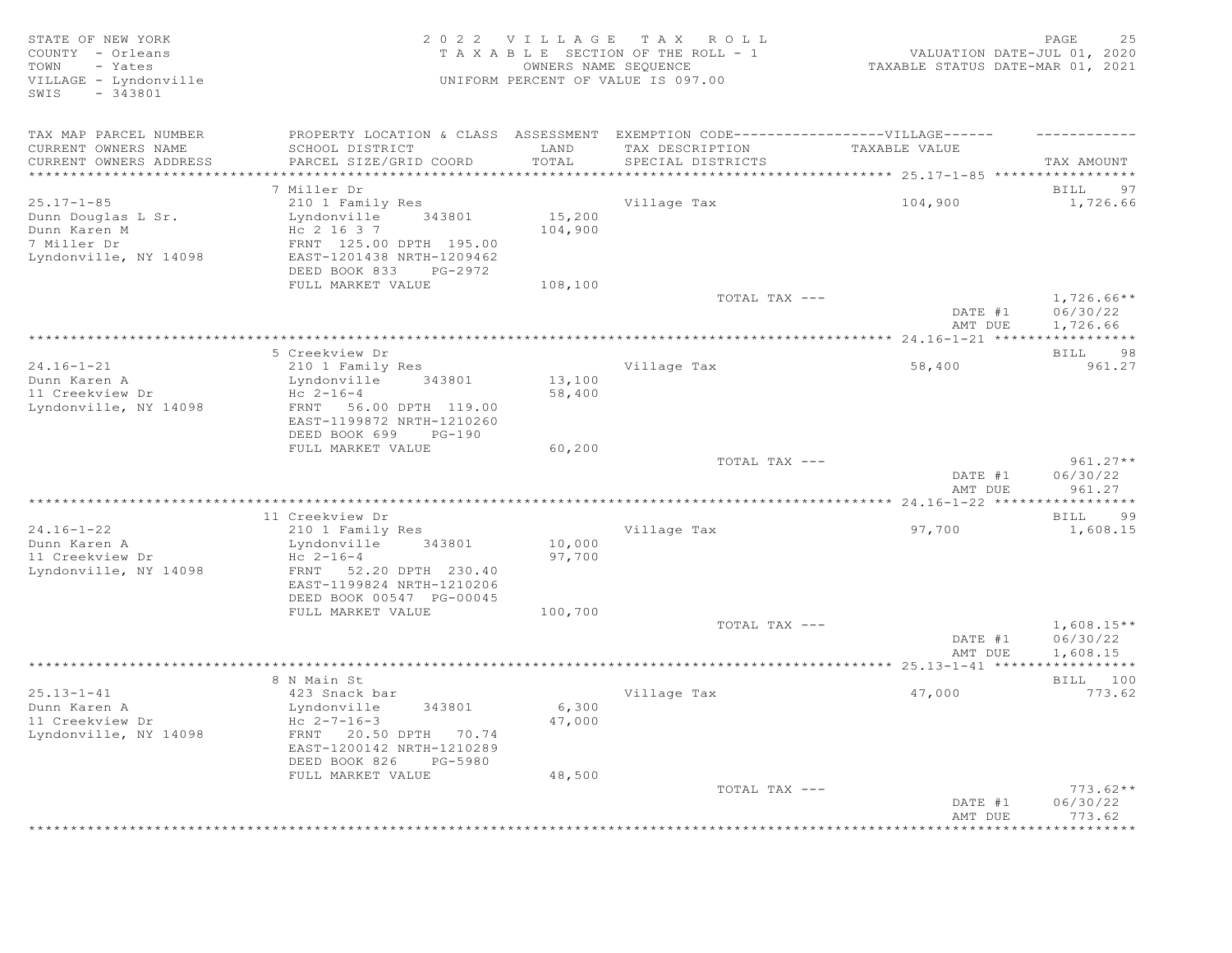| STATE OF NEW YORK<br>COUNTY - Orleans<br>TOWN<br>- Yates<br>VILLAGE - Lyndonville<br>$-343801$<br>SWIS | 2 0 2 2<br>TAXABLE                                                             | VILLAGE          | T A X<br>ROLL<br>SECTION OF THE ROLL - 1<br>OWNERS NAME SEQUENCE<br>UNIFORM PERCENT OF VALUE IS 097.00 | VALUATION DATE-JUL 01, 2020<br>TAXABLE STATUS DATE-MAR 01, 2021 | 26<br>PAGE                           |
|--------------------------------------------------------------------------------------------------------|--------------------------------------------------------------------------------|------------------|--------------------------------------------------------------------------------------------------------|-----------------------------------------------------------------|--------------------------------------|
| TAX MAP PARCEL NUMBER                                                                                  | PROPERTY LOCATION & CLASS ASSESSMENT                                           |                  | EXEMPTION CODE-----------------VILLAGE------                                                           |                                                                 |                                      |
| CURRENT OWNERS NAME<br>CURRENT OWNERS ADDRESS                                                          | SCHOOL DISTRICT<br>PARCEL SIZE/GRID COORD                                      | LAND<br>TOTAL    | TAX DESCRIPTION<br>SPECIAL DISTRICTS                                                                   | TAXABLE VALUE                                                   | TAX AMOUNT                           |
| ***********************************                                                                    |                                                                                |                  |                                                                                                        |                                                                 |                                      |
|                                                                                                        | 114 Maple Ave                                                                  |                  |                                                                                                        |                                                                 | BILL 101                             |
| $25.17 - 2 - 4$                                                                                        | 210 1 Family Res                                                               |                  | Village Tax                                                                                            | 79,400                                                          | 1,306.93                             |
| Dunn Katie L<br>114 Maple Ave                                                                          | 343801<br>Lyndonville<br>Hc 2 16 3 7                                           | 9,900<br>79,400  |                                                                                                        |                                                                 |                                      |
| Yates, NY 14098                                                                                        | FRNT 82.50 DPTH 112.86<br>BANK CORE<br>EAST-1201520 NRTH-1210162               |                  |                                                                                                        |                                                                 |                                      |
|                                                                                                        | DEED BOOK 859<br>PG-8842                                                       |                  |                                                                                                        |                                                                 |                                      |
|                                                                                                        | FULL MARKET VALUE                                                              | 81,900           |                                                                                                        |                                                                 |                                      |
|                                                                                                        |                                                                                |                  | TOTAL TAX ---                                                                                          | DATE #1<br>AMT DUE                                              | $1,306.93**$<br>06/30/22<br>1,306.93 |
|                                                                                                        |                                                                                |                  |                                                                                                        | $24.12 - 1 - 5$ ******************                              |                                      |
|                                                                                                        | 104 West Ave                                                                   |                  |                                                                                                        |                                                                 | BILL 102                             |
| $24.12 - 1 - 5$<br>Durow Pamela M                                                                      | 210 1 Family Res<br>Lyndonville                                                |                  | Village Tax                                                                                            | 75,100                                                          | 1,236.15                             |
| 104 West Ave                                                                                           | 343801<br>$Hc$ 3-16-4                                                          | 13,500<br>75,100 |                                                                                                        |                                                                 |                                      |
| Lyndonville, NY 14098                                                                                  | FRNT 103.00 DPTH 173.25                                                        |                  |                                                                                                        |                                                                 |                                      |
|                                                                                                        | BANK CORE                                                                      |                  |                                                                                                        |                                                                 |                                      |
|                                                                                                        | EAST-1198691 NRTH-1212244                                                      |                  |                                                                                                        |                                                                 |                                      |
|                                                                                                        | DEED BOOK 865<br>PG-1199                                                       |                  |                                                                                                        |                                                                 |                                      |
|                                                                                                        | FULL MARKET VALUE                                                              | 77,400           | TOTAL TAX ---                                                                                          |                                                                 | $1,236.15**$                         |
|                                                                                                        |                                                                                |                  |                                                                                                        | DATE #1<br>AMT DUE                                              | 06/30/22<br>1,236.15                 |
|                                                                                                        |                                                                                |                  |                                                                                                        |                                                                 | ***********                          |
|                                                                                                        | 46 Eagle St                                                                    |                  |                                                                                                        |                                                                 | BILL 103                             |
| $25.17 - 1 - 38$<br>Echlin Kevin B                                                                     | 210 1 Family Res<br>Lyndonville<br>343801                                      | 8,300            | Village Tax                                                                                            | 51,100                                                          | 841.11                               |
| 46 Eagle St                                                                                            | Hc $2 - 7 - 16 - 3$                                                            | 51,100           |                                                                                                        |                                                                 |                                      |
| Lyndonville, NY 14098                                                                                  | FRNT 50.00 DPTH 134.12                                                         |                  |                                                                                                        |                                                                 |                                      |
| PRIOR OWNER ON 3/01/2021                                                                               | EAST-1200666 NRTH-1209877<br>DEED BOOK 867<br>PG-9312                          |                  |                                                                                                        |                                                                 |                                      |
| Hyde Amanda                                                                                            | FULL MARKET VALUE                                                              | 52,700           |                                                                                                        |                                                                 |                                      |
|                                                                                                        |                                                                                |                  | TOTAL TAX ---                                                                                          | DATE #1<br>AMT DUE                                              | 841.11**<br>06/30/22<br>841.11       |
|                                                                                                        |                                                                                |                  |                                                                                                        |                                                                 |                                      |
|                                                                                                        | 33 Riverside St                                                                |                  |                                                                                                        |                                                                 | BILL 104                             |
| $25.13 - 1 - 76$<br>Ehrenreich David Everett                                                           | 210 1 Family Res<br>Lyndonville<br>343801                                      | 7,900            | VET WAR CT 41121<br>Village Tax                                                                        | 8,475<br>48,025                                                 | 790.49                               |
| Ehrenreich Mary<br>33 Riverside St<br>Lyndonville, NY 14098                                            | Hc 2 16 3 7<br>FRNT 72.50 DPTH 82.50<br>BANK CORE<br>EAST-1200508 NRTH-1210796 | 56,500           |                                                                                                        |                                                                 |                                      |
|                                                                                                        | DEED BOOK 00382 PG-00155<br>FULL MARKET VALUE                                  | 58,200           |                                                                                                        |                                                                 |                                      |
|                                                                                                        |                                                                                |                  | TOTAL TAX ---                                                                                          | DATE #1                                                         | $790.49**$<br>06/30/22               |
|                                                                                                        |                                                                                |                  |                                                                                                        | AMT DUE                                                         | 790.49<br>* * * * * * * * * * *      |
|                                                                                                        |                                                                                |                  |                                                                                                        |                                                                 |                                      |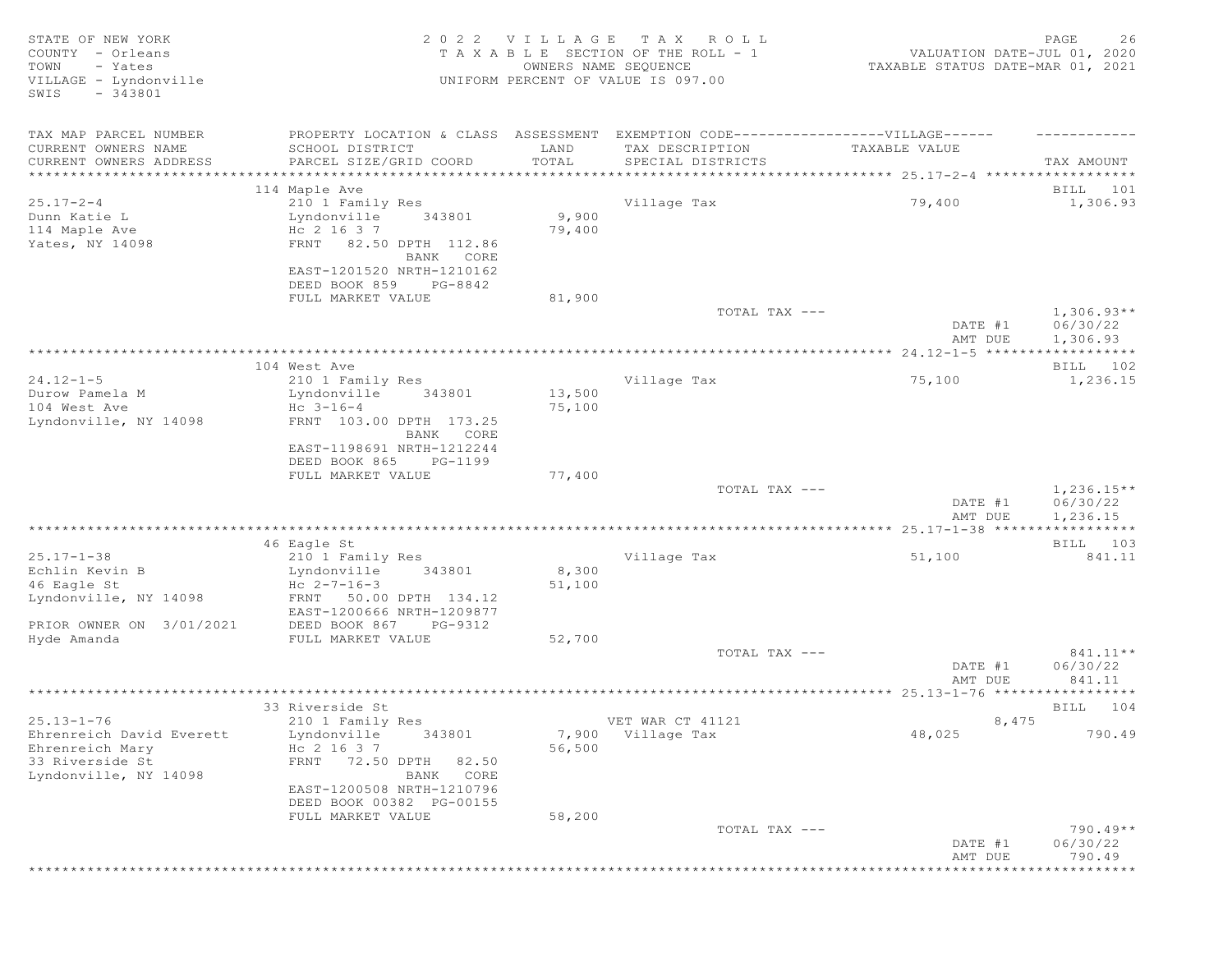STATE OF NEW YORK 2 0 2 2 V I L L A G E T A X R O L L PAGE 27 COUNTY - Orleans T A X A B L E SECTION OF THE ROLL - 1 TOWN - Yates OWNERS NAME SEQUENCE TAXABLE STATUS DATE-MAR 01, 2021 UNIFORM PERCENT OF VALUE IS 097.00 SWIS - 343801 TAX MAP PARCEL NUMBER PROPERTY LOCATION & CLASS ASSESSMENT EXEMPTION CODE-------------------VILLAGE------ ----------CURRENT OWNERS NAME SCHOOL DISTRICT LAND TAX DESCRIPTION TAXABLE VALUE CURRENT OWNERS ADDRESS PARCEL SIZE/GRID COORD TOTAL SPECIAL DISTRICTS TAX AMOUNT \*\*\*\*\*\*\*\*\*\*\*\*\*\*\*\*\*\*\*\*\*\*\*\*\*\*\*\*\*\*\*\*\*\*\*\*\*\*\*\*\*\*\*\*\*\*\*\*\*\*\*\*\*\*\*\*\*\*\*\*\*\*\*\*\*\*\*\*\*\*\*\*\*\*\*\*\*\*\*\*\*\*\*\*\*\*\*\*\*\*\*\*\*\*\*\*\*\*\*\*\*\*\* 25.17-2-38 \*\*\*\*\*\*\*\*\*\*\*\*\*\*\*\*\* 44 Lake Ave BILL 105 25.17-2-38 210 1 Family Res Village Tax 99,700 1,641.07 Lyndonville 343801 12,800<br>Hc-2-7-16-3 99.700 44 Lake Ave<br>Lyndonville, NY 14098 Lyndonville, NY 14098 FRNT 135.00 DPTH 117.15 EAST-1201076 NRTH-1209122 DEED BOOK 853 PG-2999<br>FULL MARKET VALUE 102,800 FULL MARKET VALUE  $102,800$ <br>TOTAL TAX --- $T$ OTAL TAX  $---$  1,641.07\*\* DATE #1 06/30/22<br>AMT DUE 1,641.07 AMT DUE 1, 641.07 \*\*\*\*\*\*\*\*\*\*\*\*\*\*\*\*\*\*\*\*\*\*\*\*\*\*\*\*\*\*\*\*\*\*\*\*\*\*\*\*\*\*\*\*\*\*\*\*\*\*\*\*\*\*\*\*\*\*\*\*\*\*\*\*\*\*\*\*\*\*\*\*\*\*\*\*\*\*\*\*\*\*\*\*\*\*\*\*\*\*\*\*\*\*\*\*\*\*\*\*\*\*\* 24.12-1-47.1 \*\*\*\*\*\*\*\*\*\*\*\*\*\*\* 129 West Ave and the set of the set of the set of the set of the set of the set of the set of the set of the set of the set of the set of the set of the set of the set of the set of the set of the set of the set of the set 24.12-1-47.1 710 Manufacture Village Tax 1161,000 19,110.11<br>
Empire Fruit, LLC Lyndonville 343801 63,600<br>
99 West Ave Pt Lt2 T16 R4 Hlc 1161,000 Lyndonville 343801 63,600<br>Pt Lt2 T16 R4 Hlc 1161,000 Pt Lt2 T16 R4 Hlc<br>ACRES 1.56 Lyndonville, NY 14098 EAST-1198627 NRTH-1211948 DEED BOOK 851 PG-5687 FULL MARKET VALUE  $1196,900$ <br>TOTAL TAX --- $\texttt{TOTAL TAX}$   $---$  19,110.11\*\* DATE #1 06/30/22<br>AMT DUE 19.110.11 AMT DUE 19,110.11 \*\*\*\*\*\*\*\*\*\*\*\*\*\*\*\*\*\*\*\*\*\*\*\*\*\*\*\*\*\*\*\*\*\*\*\*\*\*\*\*\*\*\*\*\*\*\*\*\*\*\*\*\*\*\*\*\*\*\*\*\*\*\*\*\*\*\*\*\*\*\*\*\*\*\*\*\*\*\*\*\*\*\*\*\*\*\*\*\*\*\*\*\*\*\*\*\*\*\*\*\*\*\* 25.17-1-39 \*\*\*\*\*\*\*\*\*\*\*\*\*\*\*\*\* 50 Eagle St BILL 107 25.17-1-39 210 1 Family Res Village Tax 45,500 748.93 Eyndonville 343801 11,100<br>Hc 2 16 3 7 45,500 Erdle Alyssa R<br>50 Eagle St 50 Eagle St FRNT 86.46 DPTH 134.12 Lyndonville, NY 14098 EAST-1200734 NRTH-1209878 DEED BOOK 857 PG-4967<br>FULL MARKET VALUE 646,900 FULL MARKET VALUE  $46,900$ <br>TOTAL TAX --- TOTAL TAX --- 748.93\*\* DATE #1 06/30/22 AMT DUE 748.93 \*\*\*\*\*\*\*\*\*\*\*\*\*\*\*\*\*\*\*\*\*\*\*\*\*\*\*\*\*\*\*\*\*\*\*\*\*\*\*\*\*\*\*\*\*\*\*\*\*\*\*\*\*\*\*\*\*\*\*\*\*\*\*\*\*\*\*\*\*\*\*\*\*\*\*\*\*\*\*\*\*\*\*\*\*\*\*\*\*\*\*\*\*\*\*\*\*\*\*\*\*\*\* 24.12-1-44 \*\*\*\*\*\*\*\*\*\*\*\*\*\*\*\*\* 77 West Ave BILL 108 24.12-1-44 210 1 Family Res Village Tax 62,600 1,030.40<br>Everage Rayne E Lyndonville 343801 13,700 Eyndonville 343801 13,700<br>He 2-16-4 62,600 Everage Chance<br>77 West Ave Prop Abuts 2C Dump Site<br>FRNT 118.00 DPTH 154.25 Lyndonville, NY 14098 BANK CORE EAST-1199092 NRTH-1212041 DEED BOOK 850 PG-7899<br>FULL MARKET VALUE 64,500 FULL MARKET VALUE 64,500<br>TOTAL TAX --- $\begin{array}{ccc} {\tt TOTA} & {\tt TAX} & \text{---} & \end{array}$  and  $\begin{array}{ccc} 1 \,,\,0\,3\,0 \,\,.\,4\,0\, * \end{array}$ DATE #1 06/30/22 AMT DUE 1,030.40 \*\*\*\*\*\*\*\*\*\*\*\*\*\*\*\*\*\*\*\*\*\*\*\*\*\*\*\*\*\*\*\*\*\*\*\*\*\*\*\*\*\*\*\*\*\*\*\*\*\*\*\*\*\*\*\*\*\*\*\*\*\*\*\*\*\*\*\*\*\*\*\*\*\*\*\*\*\*\*\*\*\*\*\*\*\*\*\*\*\*\*\*\*\*\*\*\*\*\*\*\*\*\*\*\*\*\*\*\*\*\*\*\*\*\*\*\*\*\*\*\*\*\*\*\*\*\*\*\*\*\*\*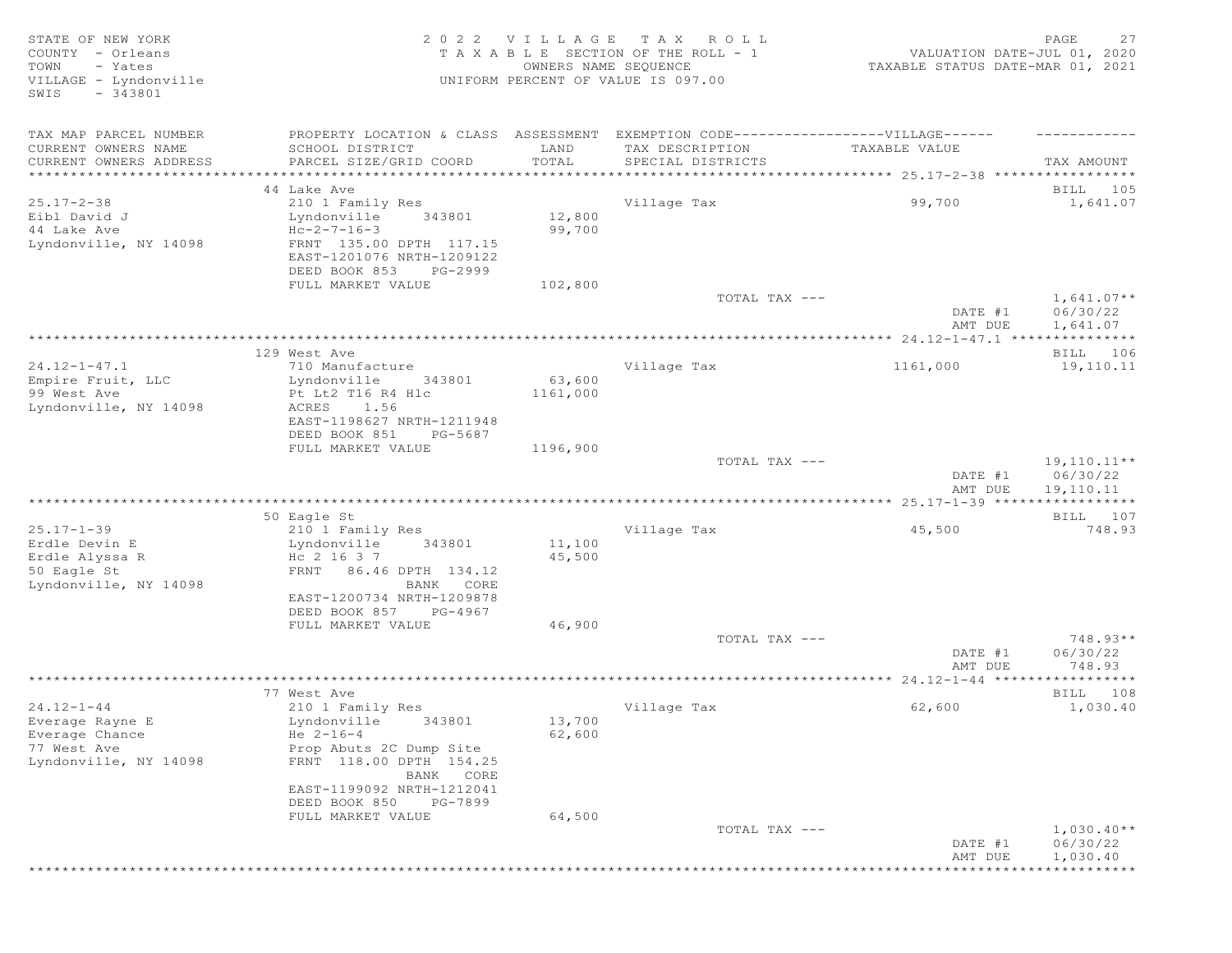STATE OF NEW YORK<br>COUNTY - Orleans and the state of the section of the ROLL - 1 waluation date-jul 01, 2020<br>TOWN - Yates and the section of the ROLL - 1 waluation date-jul 01, 2020<br>TOWN - Yates and the section of the SEQUE COUNTY - Orleans T A X A B L E SECTION OF THE ROLL - 1<br>TOWN - Yates COUNTY - Yates COUNERS NAME SEOUENCE TOWN - Yates OWNERS NAME SEQUENCE TAXABLE STATUS DATE-MAR 01, 2021 VILLAGE - Lyndonville UNIFORM PERCENT OF VALUE IS 097.00 SWIS - 343801 TAX MAP PARCEL NUMBER FROPERTY LOCATION & CLASS ASSESSMENT EXEMPTION CODE--------------------VILLAGE------ ---------CURRENT OWNERS NAME SCHOOL DISTRICT LAND TAX DESCRIPTION TAXABLE VALUE CURRENT OWNERS ADDRESS PARCEL SIZE/GRID COORD TOTAL SPECIAL DISTRICTS TAX AMOUNT \*\*\*\*\*\*\*\*\*\*\*\*\*\*\*\*\*\*\*\*\*\*\*\*\*\*\*\*\*\*\*\*\*\*\*\*\*\*\*\*\*\*\*\*\*\*\*\*\*\*\*\*\*\*\*\*\*\*\*\*\*\*\*\*\*\*\*\*\*\*\*\*\*\*\*\*\*\*\*\*\*\*\*\*\*\*\*\*\*\*\*\*\*\*\*\*\*\*\*\*\*\*\* 24.12-1-39.1 \*\*\*\*\*\*\*\*\*\*\*\*\*\*\* 29 West Ave 20 Note that the set of the set of the set of the set of the set of the set of the set of the set of the set of the set of the set of the set of the set of the set of the set of the set of the set of the set of 24.12-1-39.1 433 Auto body Village Tax 44,900 739.06 Feitshans Kimberly L Lyndonville 343801 36,900 29 West Ave  $AC 2-16-4$   $AC 2-16-4$   $44,900$ Lyndonville, NY 14098 FRNT 110.00 DPTH 213.55 EAST-1199638 NRTH-1212026 DEED BOOK 836 PG-8645<br>FULL MARKET VALUE 46,300 FULL MARKET VALUE  $46,300$ <br>TOTAL TAX --- TOTAL TAX --- 739.06\*\* DATE #1 06/30/22<br>AMT DUE 739.06 AMT DUE 739.06 \*\*\*\*\*\*\*\*\*\*\*\*\*\*\*\*\*\*\*\*\*\*\*\*\*\*\*\*\*\*\*\*\*\*\*\*\*\*\*\*\*\*\*\*\*\*\*\*\*\*\*\*\*\*\*\*\*\*\*\*\*\*\*\*\*\*\*\*\*\*\*\*\*\*\*\*\*\*\*\*\*\*\*\*\*\*\*\*\*\*\*\*\*\*\*\*\*\*\*\*\*\*\* 25.17-1-47 \*\*\*\*\*\*\*\*\*\*\*\*\*\*\*\*\* 100 Eagle St and the state of the state of the state of the state of the state of the state of the state of the state of the state of the state of the state of the state of the state of the state of the state of the state 25.17-1-47 210 1 Family Res Village Tax 91,500 1,506.09 Floyd Marilyn Lyndonville 343801 9,800 100 Eagle St Hc 2 16 3 7 91,500 Lyndonville, NY 14098 FRNT 89.38 DPTH 136.76 EAST-1201435 NRTH-1209888 DEED BOOK 863 PG-3448 FULL MARKET VALUE 94,300<br>TOTAL TAX --- $\begin{array}{ccc} {\tt TOTA} & {\tt TAX} & \text{---} & \end{array}$  and  $\begin{array}{ccc} {\tt I,506.09**} \end{array}$ DATE #1 06/30/22<br>AMT DUE 1,506.09 AMT DUE 1, 506.09 \*\*\*\*\*\*\*\*\*\*\*\*\*\*\*\*\*\*\*\*\*\*\*\*\*\*\*\*\*\*\*\*\*\*\*\*\*\*\*\*\*\*\*\*\*\*\*\*\*\*\*\*\*\*\*\*\*\*\*\*\*\*\*\*\*\*\*\*\*\*\*\*\*\*\*\*\*\*\*\*\*\*\*\*\*\*\*\*\*\*\*\*\*\*\*\*\*\*\*\*\*\*\* 25.13-1-20 \*\*\*\*\*\*\*\*\*\*\*\*\*\*\*\*\* 133 Maple Ave BILL 111 25.13-1-20 210 1 Family Res Village Tax 126,400 2,080.55<br>
Flynn Daniel I. Lyndonville 343801 11,100 Lyndonville 343801 11,100<br>Hc 2 16 3 7 126,400 Flynn Daniel L<br>133 Maple Ave<br>Lyndonville, NY 14098 Lyndonville, NY 14098 FRNT 64.20 DPTH 242.50 BANK CORE EAST-1201741 NRTH-1210401 DEED BOOK 688 PG-31<br>FULL MARKET VALUE 130,300 FULL MARKET VALUE  $130,300$ <br>TOTAL TAX --- $\begin{array}{ccc} {\tt TOTA} & {\tt TAX} & \text{---} \end{array}$   $\begin{array}{ccc} & 2\text{, }080\text{, }55\text{**} \end{array}$ DATE #1 06/30/22<br>AMT DUE 2,080.55 AMT DUE 2, 080.55 \*\*\*\*\*\*\*\*\*\*\*\*\*\*\*\*\*\*\*\*\*\*\*\*\*\*\*\*\*\*\*\*\*\*\*\*\*\*\*\*\*\*\*\*\*\*\*\*\*\*\*\*\*\*\*\*\*\*\*\*\*\*\*\*\*\*\*\*\*\*\*\*\*\*\*\*\*\*\*\*\*\*\*\*\*\*\*\*\*\*\*\*\*\*\*\*\*\*\*\*\*\*\* 25.17-1-83 \*\*\*\*\*\*\*\*\*\*\*\*\*\*\*\*\* 1 Miller Dr Bill 112 and the Bill 112 state of the Bill 112 state of the Bill 112 state of the Bill 112 state of the Bill 112 state of the Bill 112 state of the Bill 112 state of the Bill 112 state of the Bill 112 state of 25.17-1-83 210 1 Family Res Village Tax 213,900 3,520.80 Fonda Vernon V Lyndonville 343801 17,700 Fonda Kristen M Hc 2-7-16-3 213,900 1 Miller Dr FRNT 227.12 DPTH 195.00 Lyndonville, NY 14098 EAST-1201771 NRTH-1209462 DEED BOOK 846 PG-2727 FULL MARKET VALUE 220,500<br>TOTAL TAX --- $\texttt{TOTAL TAX}$   $---$  3,520.80\*\* DATE #1 06/30/22<br>AMT DUE 3,520.80

AMT DUE 3, 520.80 \*\*\*\*\*\*\*\*\*\*\*\*\*\*\*\*\*\*\*\*\*\*\*\*\*\*\*\*\*\*\*\*\*\*\*\*\*\*\*\*\*\*\*\*\*\*\*\*\*\*\*\*\*\*\*\*\*\*\*\*\*\*\*\*\*\*\*\*\*\*\*\*\*\*\*\*\*\*\*\*\*\*\*\*\*\*\*\*\*\*\*\*\*\*\*\*\*\*\*\*\*\*\*\*\*\*\*\*\*\*\*\*\*\*\*\*\*\*\*\*\*\*\*\*\*\*\*\*\*\*\*\*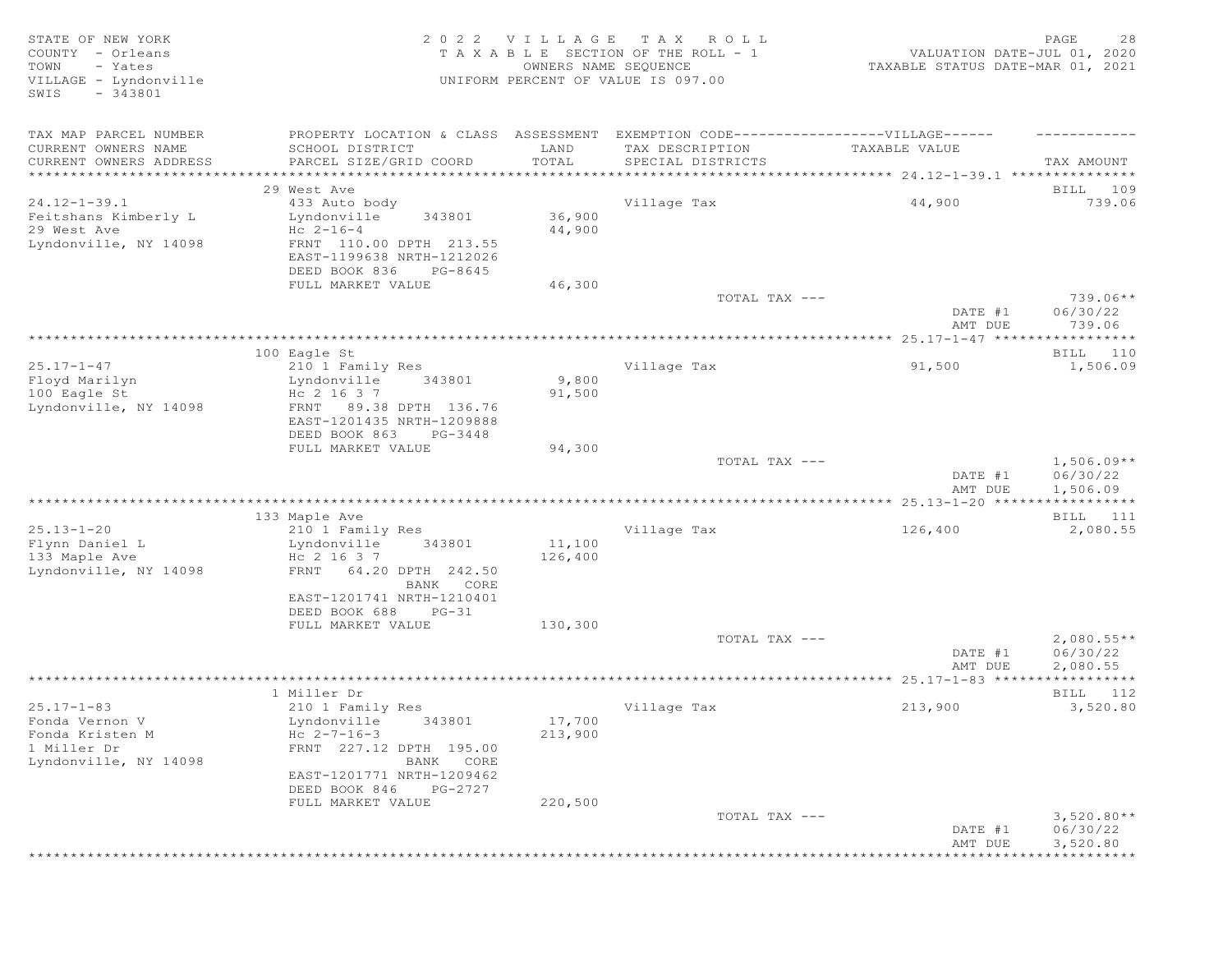STATE OF NEW YORK<br>COUNTY - Orleans and the state of the SECTION OF THE ROLL - 1 (2020)<br>TOWN - Yates and the section of the ROLL - 1 (2021)<br>TOWN - Yates and the SEQUENCE owners NAME SEQUENCE (2021) COUNTY - Orleans T A X A B L E SECTION OF THE ROLL - 1<br>TOWN - Yates COUNTRIS NAME SECUENCE TOWN - Yates OWNERS NAME SEQUENCE TAXABLE STATUS DATE-MAR 01, 2021 VILLAGE - Lyndonville UNIFORM PERCENT OF VALUE IS 097.00 SWIS - 343801 TAX MAP PARCEL NUMBER PROPERTY LOCATION & CLASS ASSESSMENT EXEMPTION CODE------------------VILLAGE------ ------------ CURRENT OWNERS NAME SCHOOL DISTRICT LAND TAX DESCRIPTION TAXABLE VALUE CURRENT OWNERS ADDRESS PARCEL SIZE/GRID COORD TOTAL SPECIAL DISTRICTS TAX AMOUNT \*\*\*\*\*\*\*\*\*\*\*\*\*\*\*\*\*\*\*\*\*\*\*\*\*\*\*\*\*\*\*\*\*\*\*\*\*\*\*\*\*\*\*\*\*\*\*\*\*\*\*\*\*\*\*\*\*\*\*\*\*\*\*\*\*\*\*\*\*\*\*\*\*\*\*\*\*\*\*\*\*\*\*\*\*\*\*\*\*\*\*\*\*\*\*\*\*\*\*\*\*\*\* 25.13-1-19 \*\*\*\*\*\*\*\*\*\*\*\*\*\*\*\*\* 141 Maple Ave BILL 113 25.13-1-19 210 1 Family Res Village Tax 112,700 1,855.05 Fraser Thomas J Lyndonville 343801 17,500 141 Maple Ave Hc 2 16 3 7 112,700 Lyndonville, NY 14098 ACRES 1.00 EAST-1201854 NRTH-1210404 DEED BOOK 00254 PG-00055 FULL MARKET VALUE  $116,200$ <br>TOTAL TAX --- $\begin{array}{ccc} {\tt TOTA} & {\tt TAX} & \text{---} \end{array}$  and  $\begin{array}{ccc} {\tt I,855.05**} \end{array}$  DATE #1 06/30/22 AMT DUE 1,855.05 \*\*\*\*\*\*\*\*\*\*\*\*\*\*\*\*\*\*\*\*\*\*\*\*\*\*\*\*\*\*\*\*\*\*\*\*\*\*\*\*\*\*\*\*\*\*\*\*\*\*\*\*\*\*\*\*\*\*\*\*\*\*\*\*\*\*\*\*\*\*\*\*\*\*\*\*\*\*\*\*\*\*\*\*\*\*\*\*\*\*\*\*\*\*\*\*\*\*\*\*\*\*\* 25.13-1-25 \*\*\*\*\*\*\*\*\*\*\*\*\*\*\*\*\* er of the state of the state of the state of the state of the state of the state of the state of the state of the state of the state of the state of the state of the state of the state of the state of the state of the stat 25.13-1-25 210 1 Family Res 210 1 Family Res 210 1 210 1 Family Res 2 210 1 210 1 210 1 210 1 210 1,968.62 21<br>  $25.13 - 1 - 25$  1,968.62 Frasier Jonathan G Lyndonville 343801 13,600 95 Maple Ave Hc 2 16 3 7 119,600 Lyndonville, NY 14098 FRNT 99.00 DPTH 190.44 BANK CORE EAST-1201306 NRTH-1210368 DEED BOOK 816 PG-84<br>FULL MARKET VALUE 123,300 FULL MARKET VALUE 123,300<br>TOTAL TAX --- $\texttt{TOTAL TAX}$   $\texttt{--}$   $\texttt{--}$   $\texttt{1,968.62**}$ DATE #1 06/30/22 AMT DUE 1, 968.62 \*\*\*\*\*\*\*\*\*\*\*\*\*\*\*\*\*\*\*\*\*\*\*\*\*\*\*\*\*\*\*\*\*\*\*\*\*\*\*\*\*\*\*\*\*\*\*\*\*\*\*\*\*\*\*\*\*\*\*\*\*\*\*\*\*\*\*\*\*\*\*\*\*\*\*\*\*\*\*\*\*\*\*\*\*\*\*\*\*\*\*\*\*\*\*\*\*\*\*\*\*\*\* 25.17-1-13 \*\*\*\*\*\*\*\*\*\*\*\*\*\*\*\*\* 66-68 Maple Ave BILL 115 25.17-1-13 220 2 Family Res Village Tax 85,100 1,400.75 French Margaret M Lyndonville 343801 10,700 Brabon Michelle R  $He$   $2-7-16-3$  85,100 66-68 Maple Ave FRNT 74.25 DPTH 149.82 Lyndonville, NY 14098 EAST-1200938 NRTH-1210132 DEED BOOK 845 PG-3023 FULL MARKET VALUE 87,700<br>TOTAL TAX --- $\begin{array}{ccc}\n & & \text{Total } \text{TAX} & \text{---} \\
 & & & \text{---} \\
 & & & \text{---} \\
 & & & & \text{---} \\
 & & & & \text{---} \\
 & & & & & \text{---} \\
 & & & & & \text{---} \\
 & & & & & & \text{---} \\
 & & & & & & \text{---} \\
 & & & & & & \text{---} \\
 & & & & & & & \text{---} \\
 & & & & & & & \text{---} \\
 & & & & & & & \text{---} \\
 & & & & & & & \text{---} \\
 & & & & & & & & \text{---} \\
 & & & & & & & & \text{---} \\
 & & & & & & & & \text{---} \\
 & &$ DATE #1 06/30/22<br>AMT DUE 1,400.75 AMT DUE 1, 400.75 \*\*\*\*\*\*\*\*\*\*\*\*\*\*\*\*\*\*\*\*\*\*\*\*\*\*\*\*\*\*\*\*\*\*\*\*\*\*\*\*\*\*\*\*\*\*\*\*\*\*\*\*\*\*\*\*\*\*\*\*\*\*\*\*\*\*\*\*\*\*\*\*\*\*\*\*\*\*\*\*\*\*\*\*\*\*\*\*\*\*\*\*\*\*\*\*\*\*\*\*\*\*\* 25.17-1-46 \*\*\*\*\*\*\*\*\*\*\*\*\*\*\*\*\* er of the state of the state of the state of the state of the state of the state of the state of the state of the state of the state of the state of the state of the state of the state of the state of the state of the stat 25.17-1-46 210 1 Family Res Village Tax 81,800 1,346.43 Frost Katherine H Lyndonville 343801 14,600 94 Eagle St Hc 2 16 3 7 81,800 Lyndonville, NY 14098 FRNT 153.00 DPTH 136.50 EAST-1201313 NRTH-1209886 DEED BOOK 511 PG-198<br>FULL MARKET VALUE 84,300 FULL MARKET VALUE TOTAL TAX  $---$  1, 346.43\*\* DATE #1 06/30/22 AMT DUE 1, 346.43 \*\*\*\*\*\*\*\*\*\*\*\*\*\*\*\*\*\*\*\*\*\*\*\*\*\*\*\*\*\*\*\*\*\*\*\*\*\*\*\*\*\*\*\*\*\*\*\*\*\*\*\*\*\*\*\*\*\*\*\*\*\*\*\*\*\*\*\*\*\*\*\*\*\*\*\*\*\*\*\*\*\*\*\*\*\*\*\*\*\*\*\*\*\*\*\*\*\*\*\*\*\*\*\*\*\*\*\*\*\*\*\*\*\*\*\*\*\*\*\*\*\*\*\*\*\*\*\*\*\*\*\*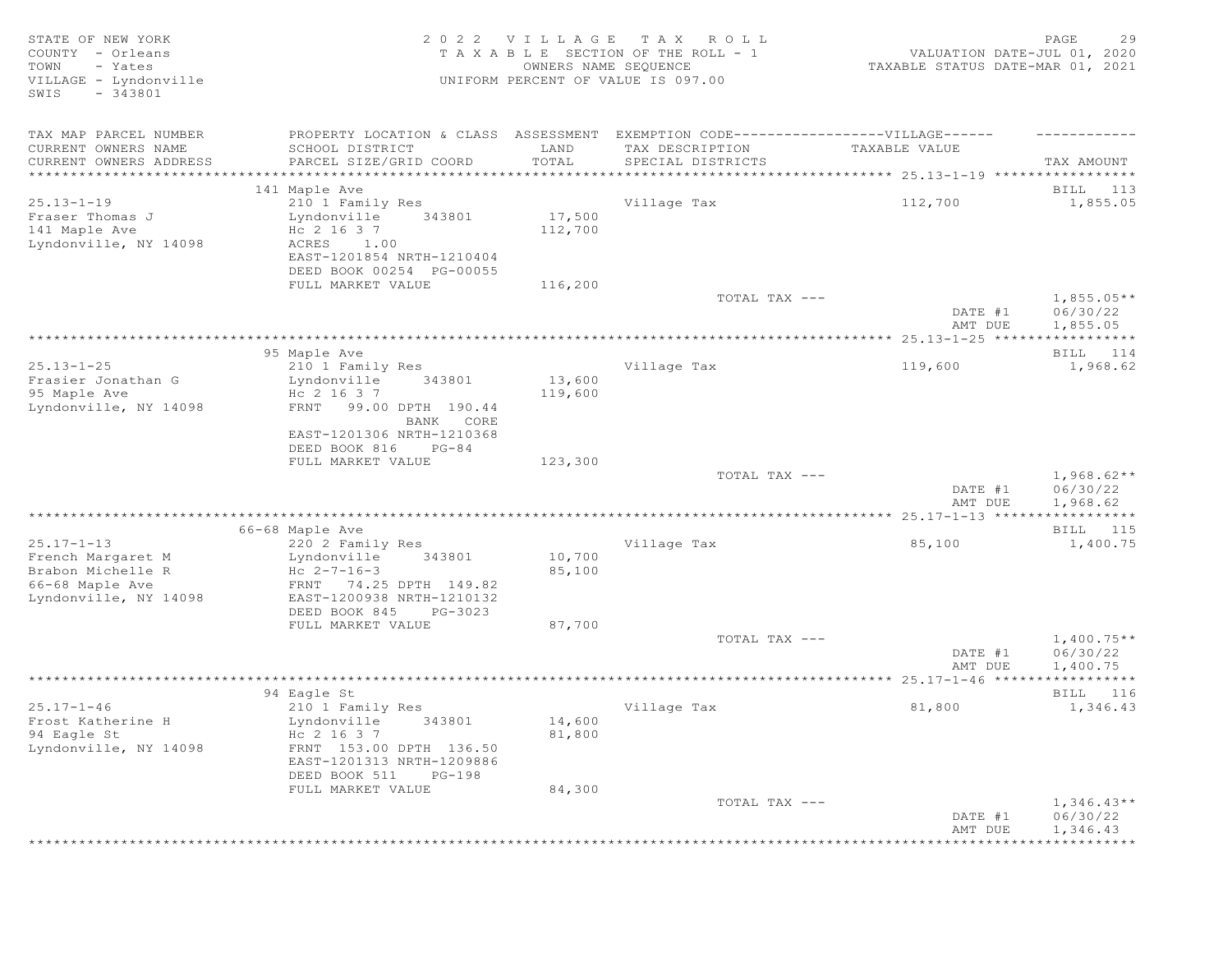| STATE OF NEW YORK<br>COUNTY - Orleans<br>TOWN<br>- Yates<br>VILLAGE - Lyndonville<br>$-343801$<br>SWIS | 2 0 2 2<br>TAXABLE                                     | VILLAGE<br>OWNERS NAME SEQUENCE | T A X<br>ROLL<br>SECTION OF THE ROLL - 1<br>UNIFORM PERCENT OF VALUE IS 097.00 | VALUATION DATE-JUL 01, 2020<br>TAXABLE STATUS DATE-MAR 01, 2021 | 30<br>PAGE                           |
|--------------------------------------------------------------------------------------------------------|--------------------------------------------------------|---------------------------------|--------------------------------------------------------------------------------|-----------------------------------------------------------------|--------------------------------------|
| TAX MAP PARCEL NUMBER                                                                                  | PROPERTY LOCATION & CLASS ASSESSMENT                   |                                 | EXEMPTION CODE------------------VILLAGE------                                  |                                                                 |                                      |
| CURRENT OWNERS NAME                                                                                    | SCHOOL DISTRICT                                        | LAND                            | TAX DESCRIPTION                                                                | TAXABLE VALUE                                                   |                                      |
| CURRENT OWNERS ADDRESS                                                                                 | PARCEL SIZE/GRID COORD                                 | TOTAL                           | SPECIAL DISTRICTS                                                              |                                                                 | TAX AMOUNT                           |
| ***********************************                                                                    |                                                        |                                 |                                                                                |                                                                 |                                      |
|                                                                                                        | 159 S Main St                                          |                                 |                                                                                |                                                                 | BILL 117                             |
| $25.17 - 2 - 23$                                                                                       | 210 1 Family Res                                       |                                 | Village Tax                                                                    | 92,400                                                          | 1,520.91                             |
| Gaddis Michael                                                                                         | 343801<br>Lyndonville                                  | 11,700                          |                                                                                |                                                                 |                                      |
| 159 S Main St                                                                                          | Hc 2 16 3 7                                            | 92,400                          |                                                                                |                                                                 |                                      |
| Lyndonville, NY 14098                                                                                  | FRNT 82.50 DPTH 165.00<br>EAST-1200180 NRTH-1208413    |                                 |                                                                                |                                                                 |                                      |
|                                                                                                        | DEED BOOK 777<br>$PG-48$                               |                                 |                                                                                |                                                                 |                                      |
|                                                                                                        | FULL MARKET VALUE                                      | 95,300                          |                                                                                |                                                                 |                                      |
|                                                                                                        |                                                        |                                 | TOTAL TAX ---                                                                  | DATE #1                                                         | $1,520.91**$<br>06/30/22<br>1,520.91 |
|                                                                                                        |                                                        |                                 |                                                                                | AMT DUE                                                         |                                      |
|                                                                                                        | 22 Garland St                                          |                                 |                                                                                |                                                                 | BILL 118                             |
| $25.13 - 1 - 66$                                                                                       | 210 1 Family Res                                       |                                 | RPTL466 c 41693                                                                | 3,000                                                           |                                      |
| Gapa Glen B                                                                                            | 343801<br>Lyndonville                                  |                                 | 11,000 Village Tax                                                             | 75,200                                                          | 1,237.79                             |
| Gapa Sandra                                                                                            | Hc 2 16 3 7                                            | 78,200                          |                                                                                |                                                                 |                                      |
| 22 Garland St                                                                                          | FRNT 66.00 DPTH 200.25                                 |                                 |                                                                                |                                                                 |                                      |
| Lyndonville, NY 14098                                                                                  | BANK LERETA                                            |                                 |                                                                                |                                                                 |                                      |
|                                                                                                        | EAST-1200727 NRTH-1210996<br>DEED BOOK 00156 PG-00153  |                                 |                                                                                |                                                                 |                                      |
|                                                                                                        | FULL MARKET VALUE                                      | 80,600                          |                                                                                |                                                                 |                                      |
|                                                                                                        |                                                        |                                 | TOTAL TAX ---                                                                  |                                                                 | $1,237.79**$                         |
|                                                                                                        |                                                        |                                 |                                                                                | DATE #1<br>AMT DUE                                              | 06/30/22<br>1,237.79                 |
|                                                                                                        |                                                        |                                 |                                                                                |                                                                 | ***********                          |
|                                                                                                        | 21 West Ave                                            |                                 |                                                                                |                                                                 | BILL 119                             |
| $24.12 - 1 - 37$                                                                                       | 210 1 Family Res                                       |                                 | Village Tax                                                                    | 61,500                                                          | 1,012.29                             |
| Gawne Brian                                                                                            | 343801<br>Lyndonville                                  | 9,600                           |                                                                                |                                                                 |                                      |
| Gawne Patricia                                                                                         | $HC -0002 -0000 -16 -0004$                             | 61,500                          |                                                                                |                                                                 |                                      |
| 21 West Ave                                                                                            | FRNT 58.00 DPTH 161.25                                 |                                 |                                                                                |                                                                 |                                      |
| Lyndonville, NY 14098                                                                                  | EAST-1199777 NRTH-1212054                              |                                 |                                                                                |                                                                 |                                      |
|                                                                                                        | DEED BOOK 425<br>PG-00095<br>FULL MARKET VALUE         | 63,400                          |                                                                                |                                                                 |                                      |
|                                                                                                        |                                                        |                                 | TOTAL TAX ---                                                                  |                                                                 | $1,012.29**$                         |
|                                                                                                        |                                                        |                                 |                                                                                | DATE #1                                                         | 06/30/22                             |
|                                                                                                        |                                                        |                                 |                                                                                | AMT DUE                                                         | 1,012.29                             |
|                                                                                                        |                                                        |                                 |                                                                                |                                                                 | ***********                          |
|                                                                                                        | 36 West Ave                                            |                                 |                                                                                |                                                                 | BILL 120                             |
| $24.12 - 1 - 16$                                                                                       | 210 1 Family Res                                       |                                 | Village Tax                                                                    | 47,100                                                          | 775.27                               |
| Godlewski Michael                                                                                      | Lyndonville<br>343801                                  | 11,900                          |                                                                                |                                                                 |                                      |
| Godlewski KellyAnn Fisher                                                                              | $Hc \t3-16-4$                                          | 47,100                          |                                                                                |                                                                 |                                      |
| 36 West Ave<br>Lyndonville, NY 14098                                                                   | FRNT<br>82.50 DPTH 173.25<br>EAST-1199585 NRTH-1212267 |                                 |                                                                                |                                                                 |                                      |
|                                                                                                        | DEED BOOK 864<br>PG-7203                               |                                 |                                                                                |                                                                 |                                      |
|                                                                                                        | FULL MARKET VALUE                                      | 48,600                          |                                                                                |                                                                 |                                      |
|                                                                                                        |                                                        |                                 | TOTAL TAX ---                                                                  |                                                                 | $775.27**$                           |
|                                                                                                        |                                                        |                                 |                                                                                | DATE #1                                                         | 06/30/22                             |
|                                                                                                        |                                                        |                                 |                                                                                | AMT DUE                                                         | 775.27                               |
|                                                                                                        |                                                        |                                 | ****************************                                                   |                                                                 | **********                           |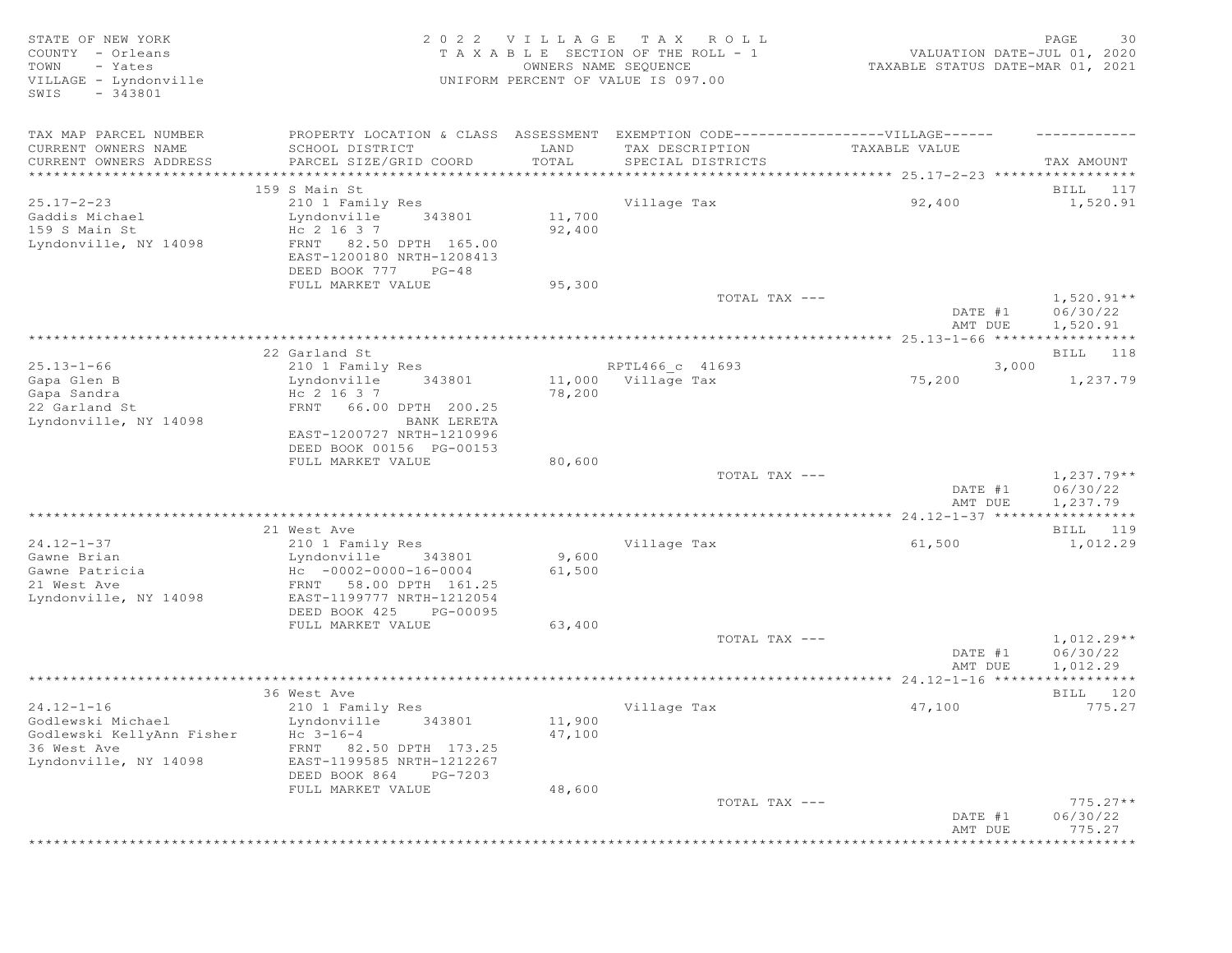| STATE OF NEW YORK<br>COUNTY - Orleans<br>TOWN<br>- Yates                                               | 2022 VILLAGE TAX ROLL<br>TAXABLE SECTION OF THE ROLL - 1<br>OWNERS NAME SEQUENCE                                                                                  |                   |                                      | PAGE<br>31<br>VALUATION DATE-JUL 01, 2020<br>TAXABLE STATUS DATE-MAR 01, 2021 |                                      |  |
|--------------------------------------------------------------------------------------------------------|-------------------------------------------------------------------------------------------------------------------------------------------------------------------|-------------------|--------------------------------------|-------------------------------------------------------------------------------|--------------------------------------|--|
| VILLAGE - Lyndonville<br>$-343801$<br>SWIS                                                             |                                                                                                                                                                   |                   | UNIFORM PERCENT OF VALUE IS 097.00   |                                                                               |                                      |  |
| TAX MAP PARCEL NUMBER                                                                                  | PROPERTY LOCATION & CLASS ASSESSMENT EXEMPTION CODE-----------------VILLAGE------                                                                                 |                   |                                      |                                                                               |                                      |  |
| CURRENT OWNERS NAME<br>CURRENT OWNERS ADDRESS                                                          | SCHOOL DISTRICT<br>PARCEL SIZE/GRID COORD                                                                                                                         | LAND<br>TOTAL     | TAX DESCRIPTION<br>SPECIAL DISTRICTS | TAXABLE VALUE                                                                 | TAX AMOUNT                           |  |
|                                                                                                        |                                                                                                                                                                   |                   |                                      |                                                                               |                                      |  |
|                                                                                                        | 5 Miller Dr                                                                                                                                                       |                   |                                      |                                                                               | BILL 121                             |  |
| $25.17 - 1 - 84$<br>Goetze Scott Allan<br>Goetze Jeanne w<br>18905 Interstate 35N<br>Schertz, TX 78154 | 210 1 Family Res<br>Lyndonville<br>343801<br>Hc $2 - 7 - 16 - 3$<br>FRNT 155.00 DPTH 195.00<br>BANK CORE<br>EAST-1201577 NRTH-1209465<br>DEED BOOK 860<br>PG-3715 | 16,500<br>119,800 | Village Tax                          | 119,800                                                                       | 1,971.91                             |  |
|                                                                                                        | FULL MARKET VALUE                                                                                                                                                 | 123,500           | TOTAL TAX ---                        |                                                                               | $1,971.91**$                         |  |
|                                                                                                        |                                                                                                                                                                   |                   |                                      | DATE #1<br>AMT DUE                                                            | 06/30/22<br>1,971.91                 |  |
|                                                                                                        |                                                                                                                                                                   |                   |                                      |                                                                               |                                      |  |
| $25.17 - 2 - 30$                                                                                       | 105 S Main St                                                                                                                                                     |                   |                                      |                                                                               | BILL 122                             |  |
| Gominiak Paul<br>105 South Main St<br>Lyndonville, NY 14098                                            | 210 1 Family Res<br>Lyndonville<br>343801<br>Hc $2 - 7 - 16 - 3$<br>FRNT 59.00 DPTH 165.00                                                                        | 9,800<br>79,800   | Village Tax                          | 79,800                                                                        | 1,313.51                             |  |
|                                                                                                        | BANK CORE<br>EAST-1200181 NRTH-1209079<br>DEED BOOK 466<br>PG-259                                                                                                 |                   |                                      |                                                                               |                                      |  |
|                                                                                                        | FULL MARKET VALUE                                                                                                                                                 | 82,300            |                                      |                                                                               |                                      |  |
|                                                                                                        |                                                                                                                                                                   |                   | TOTAL TAX ---                        | DATE #1<br>AMT DUE                                                            | $1,313.51**$<br>06/30/22<br>1,313.51 |  |
|                                                                                                        |                                                                                                                                                                   |                   |                                      |                                                                               | ***********                          |  |
|                                                                                                        | 21 Railroad Ave                                                                                                                                                   |                   |                                      |                                                                               | BILL 123                             |  |
| $25.9 - 1 - 7$<br>Gonzales Minerva P<br>21 Railroad Ave<br>Lyndonville, NY 14098                       | 220 2 Family Res<br>Lyndonville<br>343801<br>Hc $2-8-16-3$<br>FRNT 66.00 DPTH 100.00<br>BANK CORE<br>EAST-1200326 NRTH-1211998                                    | 8,100<br>52,400   | Village Tax                          | 52,400                                                                        | 862.51                               |  |
|                                                                                                        | DEED BOOK 864<br>PG-4216                                                                                                                                          |                   |                                      |                                                                               |                                      |  |
|                                                                                                        | FULL MARKET VALUE                                                                                                                                                 | 54,000            | TOTAL TAX ---                        |                                                                               | 862.51**                             |  |
|                                                                                                        |                                                                                                                                                                   |                   |                                      | DATE #1<br>AMT DUE                                                            | 06/30/22<br>862.51                   |  |
|                                                                                                        |                                                                                                                                                                   |                   |                                      |                                                                               |                                      |  |
|                                                                                                        | 20 Riverside St                                                                                                                                                   |                   |                                      |                                                                               | BILL 124                             |  |
| $25.13 - 1 - 73$                                                                                       | 220 2 Family Res                                                                                                                                                  |                   | CW_15_VET/ 41167                     | 6,525                                                                         |                                      |  |
| Gould Edward J<br>20 Riverside St<br>Lyndonville, NY 14098                                             | Lyndonville<br>343801<br>Hc 2 16 3 7<br>FRNT 50.00 DPTH<br>56.00<br>BANK CORE                                                                                     | 43,500            | 5,300 Village Tax                    | 36,975                                                                        | 608.61                               |  |
|                                                                                                        | EAST-1200329 NRTH-1210680<br>DEED BOOK 525<br>$PG-151$                                                                                                            |                   |                                      |                                                                               |                                      |  |
|                                                                                                        | FULL MARKET VALUE                                                                                                                                                 | 44,800            | TOTAL TAX ---                        |                                                                               | $608.61**$                           |  |
|                                                                                                        |                                                                                                                                                                   |                   |                                      | DATE #1<br>AMT DUE                                                            | 06/30/22<br>608.61                   |  |
|                                                                                                        |                                                                                                                                                                   |                   |                                      |                                                                               | *********                            |  |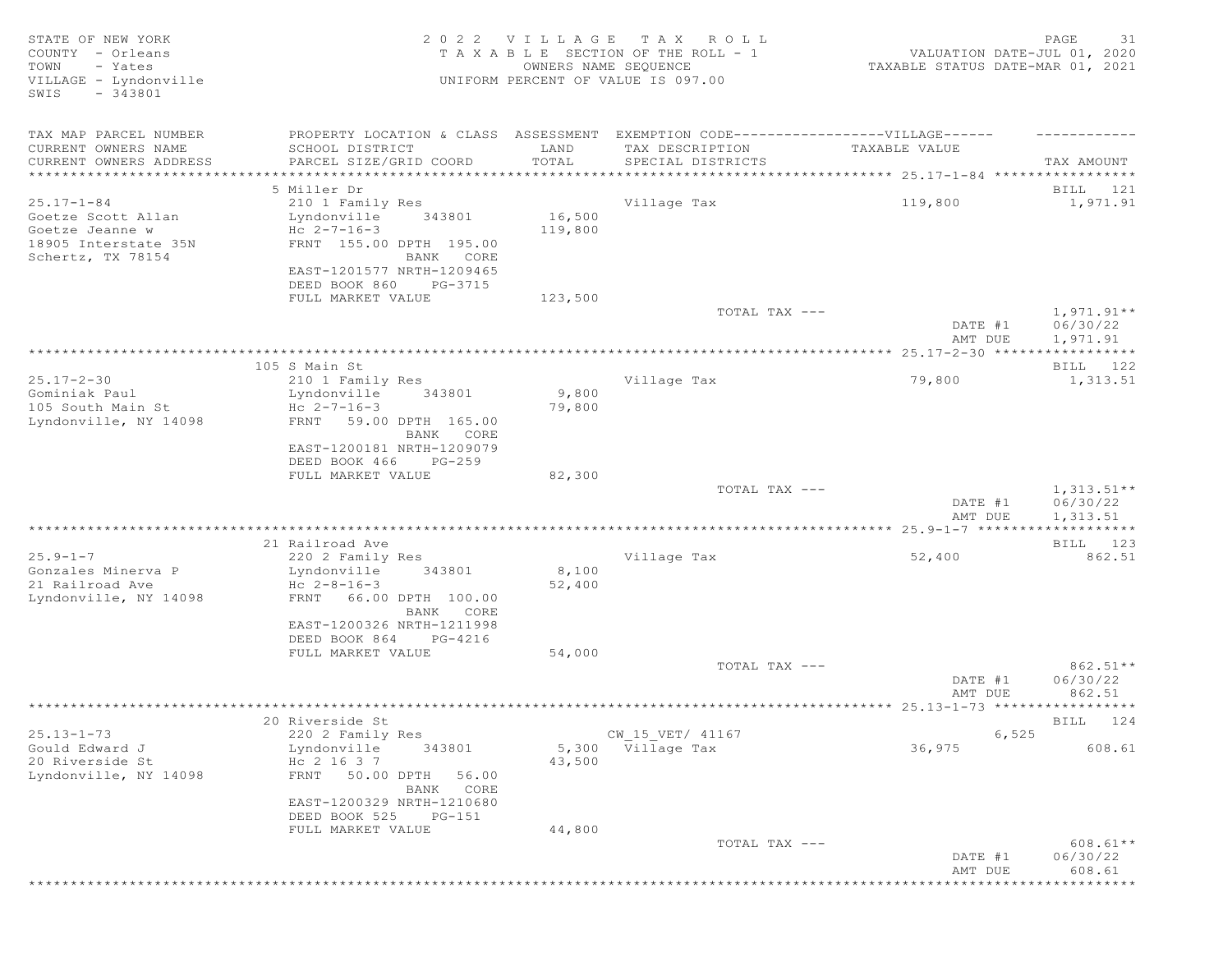STATE OF NEW YORK<br>COUNTY - Orleans and the state of the section of the ROLL - 1 waluation date-jul 01, 2020<br>TOWN - Yates and the section of the ROLL - 1 waluation date-jul 01, 2020<br>TOWN - Yates and the section of the SEQUE COUNTY - Orleans T A X A B L E SECTION OF THE ROLL - 1<br>TOWN - Yates COUNTY - Yates COUNTERS DAME-SEOUENCE TOWN - Yates OWNERS NAME SEQUENCE TAXABLE STATUS DATE-MAR 01, 2021 VILLAGE - Lyndonville UNIFORM PERCENT OF VALUE IS 097.00 SWIS - 343801 TAX MAP PARCEL NUMBER FROPERTY LOCATION & CLASS ASSESSMENT EXEMPTION CODE--------------------VILLAGE------ ---------CURRENT OWNERS NAME SCHOOL DISTRICT LAND TAX DESCRIPTION TAXABLE VALUE CURRENT OWNERS ADDRESS PARCEL SIZE/GRID COORD TOTAL SPECIAL DISTRICTS TAX AMOUNT \*\*\*\*\*\*\*\*\*\*\*\*\*\*\*\*\*\*\*\*\*\*\*\*\*\*\*\*\*\*\*\*\*\*\*\*\*\*\*\*\*\*\*\*\*\*\*\*\*\*\*\*\*\*\*\*\*\*\*\*\*\*\*\*\*\*\*\*\*\*\*\*\*\*\*\*\*\*\*\*\*\*\*\*\*\*\*\*\*\*\*\*\*\*\*\*\*\*\*\*\*\*\* 24.16-1-17 \*\*\*\*\*\*\*\*\*\*\*\*\*\*\*\*\* 79 N Main St BILL 125 24.16-1-17 210 1 Family Res Village Tax 86,600 1,425.44 Grabowski Jacqueline S Lyndonville 343801 9,200 Grabowski Steven David Hc -0002-0000-16-0004 86,600 79 N Main St FRNT 54.00 DPTH 124.00 Lyndonville, NY 14098 BANK CORE EAST-1199977 NRTH-1210945 PRIOR OWNER ON 3/01/2021 DEED BOOK 865 PG-8836 Grabowski Jacqueline S FULL MARKET VALUE 89,300  $T$ OTAL TAX  $---$  1,425.44\*\* DATE #1 06/30/22<br>AMT DUE 1,425.44 AMT DUE 1, 425.44 \*\*\*\*\*\*\*\*\*\*\*\*\*\*\*\*\*\*\*\*\*\*\*\*\*\*\*\*\*\*\*\*\*\*\*\*\*\*\*\*\*\*\*\*\*\*\*\*\*\*\*\*\*\*\*\*\*\*\*\*\*\*\*\*\*\*\*\*\*\*\*\*\*\*\*\*\*\*\*\*\*\*\*\*\*\*\*\*\*\*\*\*\*\*\*\*\*\*\*\*\*\*\* 25.17-2-28 \*\*\*\*\*\*\*\*\*\*\*\*\*\*\*\*\* 121 S Main St **BILL 126** 25.17-2-28 210 1 Family Res Village Tax 58,600 964.56 Lyndonville 343801 11,200<br>Hc 2-7-16-3 58.600 121 S Main St<br>Lyndonville, NY 14098 Lyndonville, NY 14098 FRNT 117.00 DPTH 165.00 BANK CORE EAST-1200181 NRTH-1208917 DEED BOOK 848 PG-4532 FULL MARKET VALUE 60,400<br>
TOTAL TAX --- $\texttt{TOTAL TAX}$   $\texttt{--}$   $\texttt{--}$  964.56\*\* DATE #1 06/30/22<br>AMT DUE 964.56 AMT DUE 964.56 \*\*\*\*\*\*\*\*\*\*\*\*\*\*\*\*\*\*\*\*\*\*\*\*\*\*\*\*\*\*\*\*\*\*\*\*\*\*\*\*\*\*\*\*\*\*\*\*\*\*\*\*\*\*\*\*\*\*\*\*\*\*\*\*\*\*\*\*\*\*\*\*\*\*\*\*\*\*\*\*\*\*\*\*\*\*\*\*\*\*\*\*\*\*\*\*\*\*\*\*\*\*\* 25.17-1-81 \*\*\*\*\*\*\*\*\*\*\*\*\*\*\*\*\* 4 Miller Dr Bill and the Second Communication of the Second Communication of the Bill and the Second Communication of the Second Communication of the Second Communication of the Second Communication of the Second Communica 25.17-1-81 210 1 Family Res Village Tax 119,600 1,968.62 Green James L III Lyndonville 343801 15,200 176 Berehaven Dr Hc 2 16 3 7 119,600 Amherst, NY 14428 FRNT 125.00 DPTH 195.00 BANK CORE EAST-1201687 NRTH-1209728 DEED BOOK 860 PG-6741 FULL MARKET VALUE 123,300  $\texttt{TOTAL TAX}$   $\texttt{--}$   $\texttt{--}$   $\texttt{1,968.62**}$ DATE #1 06/30/22<br>AMT DUE 1,968.62 AMT DUE 1, 968.62

\*\*\*\*\*\*\*\*\*\*\*\*\*\*\*\*\*\*\*\*\*\*\*\*\*\*\*\*\*\*\*\*\*\*\*\*\*\*\*\*\*\*\*\*\*\*\*\*\*\*\*\*\*\*\*\*\*\*\*\*\*\*\*\*\*\*\*\*\*\*\*\*\*\*\*\*\*\*\*\*\*\*\*\*\*\*\*\*\*\*\*\*\*\*\*\*\*\*\*\*\*\*\* 25.17-2-19.1 \*\*\*\*\*\*\*\*\*\*\*\*\*\*\* 203 S Main St Bill Books and the set of the set of the set of the set of the set of the set of the set of the set of the set of the set of the set of the set of the set of the set of the set of the set of the set of the se 25.17-2-19.1 210 1 Family Res Village Tax 129,700 2,134.87<br>2013 Groves Angela 129,000 26,400<br>203 S Main St Hc 2 16 3 7 129,700 Groves Angela Lyndonville 343801 26,400 203 S Main St Hc 2 16 3 7 129,700 Lyndonville, NY 14098 ACRES 4.70 BANK CORE EAST-1200312 NRTH-1207823 DEED BOOK 840 PG-7155 FULL MARKET VALUE 133,700<br>
TOTAL TAX --- $\texttt{TOTAL TAX}$   $---$  2,134.87\*\* DATE #1 06/30/22 AMT DUE 2, 134.87 \*\*\*\*\*\*\*\*\*\*\*\*\*\*\*\*\*\*\*\*\*\*\*\*\*\*\*\*\*\*\*\*\*\*\*\*\*\*\*\*\*\*\*\*\*\*\*\*\*\*\*\*\*\*\*\*\*\*\*\*\*\*\*\*\*\*\*\*\*\*\*\*\*\*\*\*\*\*\*\*\*\*\*\*\*\*\*\*\*\*\*\*\*\*\*\*\*\*\*\*\*\*\*\*\*\*\*\*\*\*\*\*\*\*\*\*\*\*\*\*\*\*\*\*\*\*\*\*\*\*\*\*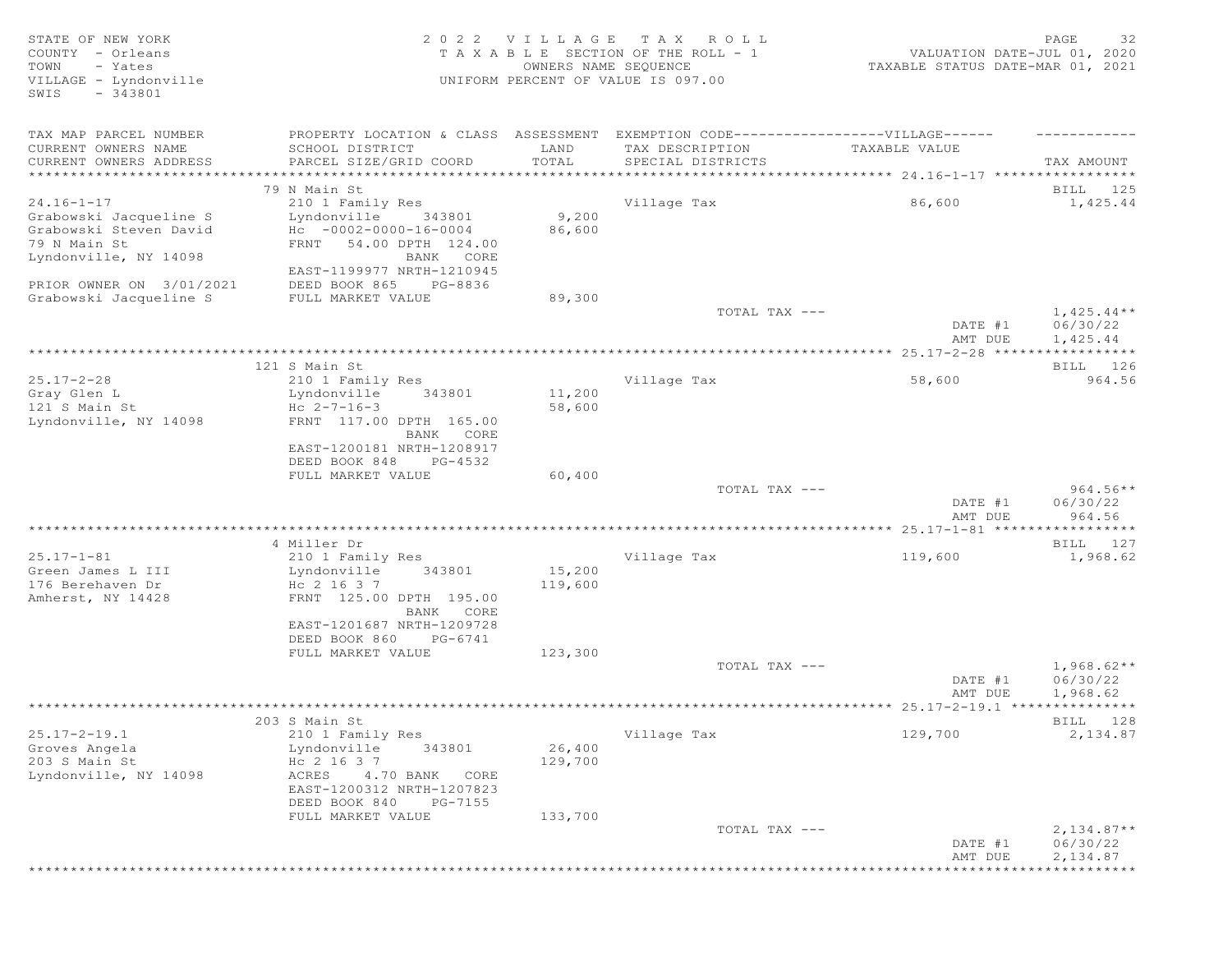SWIS - 343801

## STATE OF NEW YORK 2 0 2 2 V I L L A G E T A X R O L L PAGE 33 COUNTY - Orleans T A X A B L E SECTION OF THE ROLL - 1 VALUATION DATE-JUL 01, 2020 TOWN - Yates OWNERS NAME SEQUENCE TAXABLE STATUS DATE-MAR 01, 2021 VILLAGE - Lyndonville UNIFORM PERCENT OF VALUE IS 097.00

| TAX MAP PARCEL NUMBER<br>CURRENT OWNERS NAME<br>CURRENT OWNERS ADDRESS                                | PROPERTY LOCATION & CLASS ASSESSMENT<br>SCHOOL DISTRICT<br>PARCEL SIZE/GRID COORD                                                                        | LAND<br>TOTAL              | EXEMPTION CODE-----------------VILLAGE------<br>TAX DESCRIPTION<br>SPECIAL DISTRICTS | TAXABLE VALUE      | TAX AMOUNT                           |
|-------------------------------------------------------------------------------------------------------|----------------------------------------------------------------------------------------------------------------------------------------------------------|----------------------------|--------------------------------------------------------------------------------------|--------------------|--------------------------------------|
| ***********************                                                                               |                                                                                                                                                          |                            |                                                                                      |                    |                                      |
| $25.17 - 2 - 34$<br>Groves Christina Kari<br>Groves Cynthia D<br>30 Lake Ave<br>Lyndonville, NY 14098 | 30 Lake Ave<br>210 1 Family Res<br>Lyndonville<br>343801<br>Hc 2 16 3 7<br>FRNT 115.50 DPTH 116.49<br>EAST-1200482 NRTH-1209112                          | 12,000<br>39,000           | Village Tax                                                                          | 39,000             | BILL 129<br>641.94                   |
|                                                                                                       | DEED BOOK 848<br>PG-9843<br>FULL MARKET VALUE                                                                                                            | 40,200                     |                                                                                      |                    |                                      |
|                                                                                                       |                                                                                                                                                          |                            | TOTAL TAX ---                                                                        |                    | $641.94**$                           |
|                                                                                                       |                                                                                                                                                          |                            |                                                                                      | DATE #1<br>AMT DUE | 06/30/22<br>641.94                   |
|                                                                                                       |                                                                                                                                                          |                            |                                                                                      |                    |                                      |
|                                                                                                       | 120 S Main St                                                                                                                                            |                            |                                                                                      |                    | BILL 130                             |
| $24.20 - 1 - 7$<br>Guzman Salomon<br>Guzman Rita<br>608 W 2nd St<br>Leadville, CO 80461               | 210 1 Family Res<br>Lyndonville<br>343801<br>$Hc - 0000 - 0000 - 16 - 0004$<br>FRNT 82.50 DPTH 165.00<br>EAST-1199952 NRTH-1208906                       | 181,000                    | VET WAR CT 41121<br>11,700 Village Tax                                               | 12,000<br>169,000  | 2,781.75                             |
| PRIOR OWNER ON 3/01/2021<br>Lorenz James F                                                            | DEED BOOK 865<br>PG-9332<br>FULL MARKET VALUE                                                                                                            | 186,600                    |                                                                                      |                    |                                      |
|                                                                                                       |                                                                                                                                                          |                            | TOTAL TAX ---                                                                        | DATE #1<br>AMT DUE | $2,781.75**$<br>06/30/22<br>2,781.75 |
|                                                                                                       |                                                                                                                                                          |                            |                                                                                      |                    |                                      |
|                                                                                                       | 96 West Ave                                                                                                                                              |                            |                                                                                      |                    | BILL 131                             |
| $24.12 - 1 - 7$                                                                                       | 270 Mfg housing                                                                                                                                          |                            | Village Tax                                                                          | 17,500             | 288.05                               |
| H.H. Dobbins & Son, LLC<br>99 West Ave<br>Lyndonville, NY 14098                                       | Lyndonville<br>343801<br>$HC -0003-0000-16-0004$<br>FRNT 66.00 DPTH 173.25<br>EAST-1198860 NRTH-1212249<br>DEED BOOK 847<br>PG-9697<br>FULL MARKET VALUE | 10,500<br>17,500<br>18,000 |                                                                                      |                    |                                      |
|                                                                                                       |                                                                                                                                                          |                            | TOTAL TAX ---                                                                        | DATE #1<br>AMT DUE | $288.05**$<br>06/30/22<br>288.05     |
|                                                                                                       |                                                                                                                                                          |                            |                                                                                      |                    |                                      |
|                                                                                                       | N Main St                                                                                                                                                |                            |                                                                                      |                    | BILL 132                             |
| $25.9 - 1 - 4.21$                                                                                     | 105 Vac farmland                                                                                                                                         |                            | AGDIST COF 41720                                                                     | 13,000             |                                      |
| H.H. Dobbins & Son, LLC<br>99 West Ave<br>Lyndonville, NY 14098<br>MAY BE SUBJECT TO PAYMENT          | Lyndonville<br>343801<br>Hc 1 16 3 8<br>ACRES 7.70<br>EAST-1202313 NRTH-1212673<br>DEED BOOK 847<br>PG-9697                                              | 18,000                     | 18,000 Village Tax                                                                   | 5,000              | 82.30                                |
| UNDER AGDIST LAW TIL 2025                                                                             | FULL MARKET VALUE                                                                                                                                        | 18,600                     |                                                                                      |                    |                                      |
|                                                                                                       |                                                                                                                                                          |                            | TOTAL TAX ---                                                                        | DATE #1<br>AMT DUE | $82.30**$<br>06/30/22<br>82.30       |
|                                                                                                       |                                                                                                                                                          |                            |                                                                                      |                    | ********                             |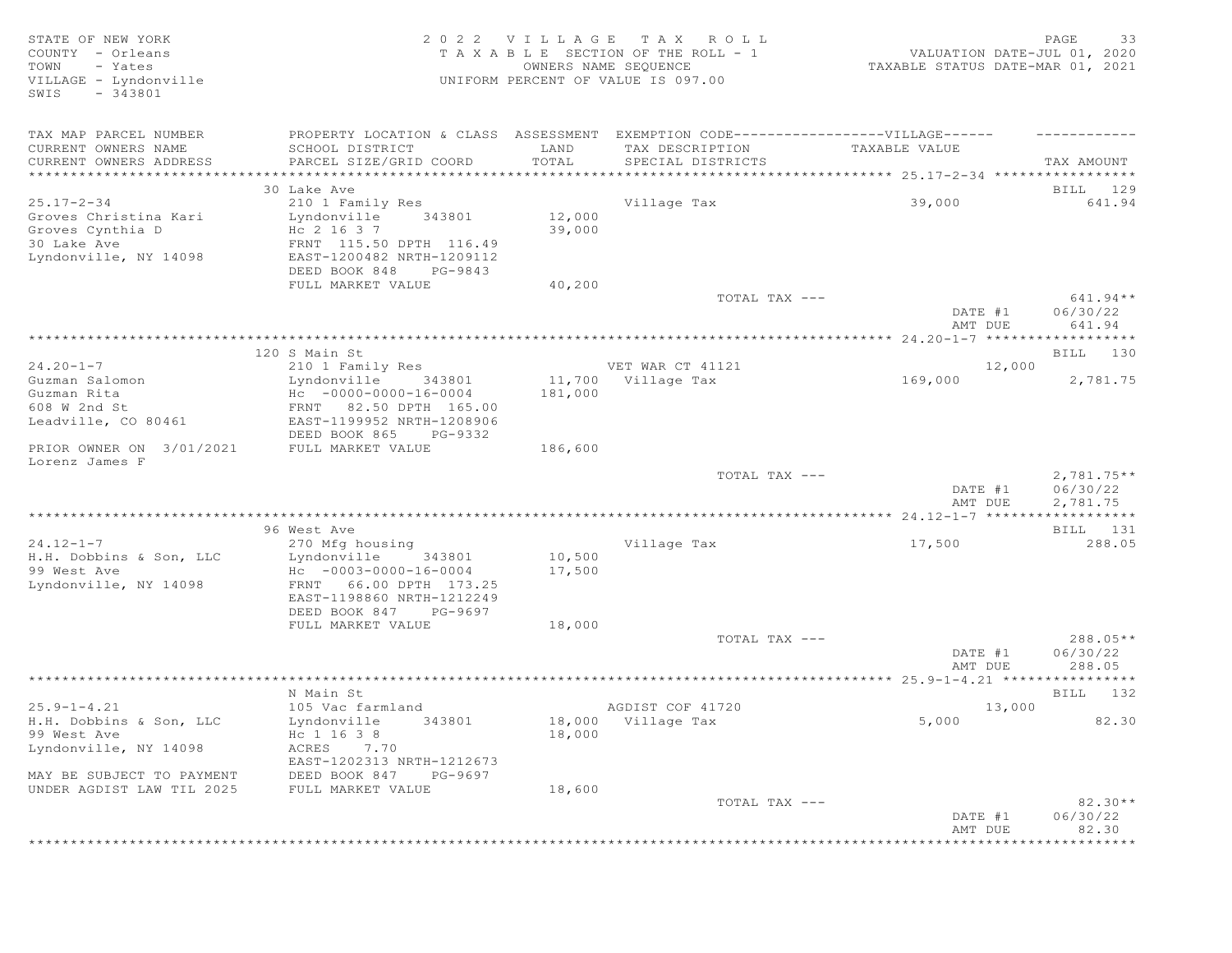| STATE OF NEW YORK<br>COUNTY - Orleans<br>TOWN<br>- Yates<br>VILLAGE - Lyndonville<br>$-343801$<br>SWIS |                                                                                   | OWNERS NAME SEQUENCE | 2022 VILLAGE TAX ROLL<br>T A X A B L E SECTION OF THE ROLL - 1<br>UNIFORM PERCENT OF VALUE IS 097.00 | VALUATION DATE-JUL 01, 2020<br>TAXABLE STATUS DATE-MAR 01, 2021 | PAGE<br>34               |
|--------------------------------------------------------------------------------------------------------|-----------------------------------------------------------------------------------|----------------------|------------------------------------------------------------------------------------------------------|-----------------------------------------------------------------|--------------------------|
| TAX MAP PARCEL NUMBER                                                                                  | PROPERTY LOCATION & CLASS ASSESSMENT EXEMPTION CODE-----------------VILLAGE------ |                      |                                                                                                      |                                                                 |                          |
| CURRENT OWNERS NAME<br>CURRENT OWNERS ADDRESS                                                          | SCHOOL DISTRICT<br>PARCEL SIZE/GRID COORD                                         | LAND<br>TOTAL        | TAX DESCRIPTION<br>SPECIAL DISTRICTS                                                                 | TAXABLE VALUE                                                   | TAX AMOUNT               |
|                                                                                                        |                                                                                   |                      |                                                                                                      |                                                                 |                          |
|                                                                                                        | 6 Miller Dr                                                                       |                      |                                                                                                      |                                                                 | BILL 133                 |
| $25.17 - 1 - 80$                                                                                       | 210 1 Family Res                                                                  |                      | Village Tax                                                                                          | 111,700                                                         | 1,838.59                 |
| Hagerty Gina                                                                                           | Lyndonville<br>343801                                                             | 15,200               |                                                                                                      |                                                                 |                          |
| 6 Miller Dr                                                                                            | Hc $2 - 7 - 16 - 3$                                                               | 111,700              |                                                                                                      |                                                                 |                          |
| Lyndonville, NY 14098                                                                                  | FRNT 125.00 DPTH 195.00                                                           |                      |                                                                                                      |                                                                 |                          |
|                                                                                                        | BANK CORE<br>EAST-1201561 NRTH-1209726<br>DEED BOOK 852<br>PG-2166                |                      |                                                                                                      |                                                                 |                          |
|                                                                                                        | FULL MARKET VALUE                                                                 | 115,200              | TOTAL TAX ---                                                                                        |                                                                 | $1,838.59**$             |
|                                                                                                        |                                                                                   |                      |                                                                                                      | DATE #1                                                         | 06/30/22                 |
|                                                                                                        |                                                                                   |                      |                                                                                                      | AMT DUE                                                         | 1,838.59                 |
|                                                                                                        |                                                                                   |                      |                                                                                                      |                                                                 |                          |
|                                                                                                        | 14 West Ave                                                                       |                      |                                                                                                      |                                                                 | BILL 134                 |
| $24.12 - 1 - 29$                                                                                       | 210 1 Family Res                                                                  |                      | Village Tax                                                                                          | 67,100                                                          | 1,104.47                 |
| Hamilton Kenneth                                                                                       | 343801<br>Lyndonville                                                             | 13,300               |                                                                                                      |                                                                 |                          |
| 14 West Ave                                                                                            | $Hc \t3-16-4$                                                                     | 67,100               |                                                                                                      |                                                                 |                          |
| Lyndonville, NY 14098                                                                                  | 99.00 DPTH 173.25<br>FRNT<br>BANK CORE                                            |                      |                                                                                                      |                                                                 |                          |
|                                                                                                        | EAST-1199872 NRTH-1212273<br>DEED BOOK 852<br>PG-5207                             |                      |                                                                                                      |                                                                 |                          |
|                                                                                                        | FULL MARKET VALUE                                                                 | 69,200               |                                                                                                      |                                                                 |                          |
|                                                                                                        |                                                                                   |                      | TOTAL TAX ---                                                                                        | DATE #1                                                         | $1,104.47**$<br>06/30/22 |
|                                                                                                        |                                                                                   |                      |                                                                                                      | AMT DUE                                                         | 1,104.47<br>***********  |
|                                                                                                        | 27 Garland St                                                                     |                      |                                                                                                      |                                                                 | BILL 135                 |
| $25.13 - 1 - 80$                                                                                       | 210 1 Family Res                                                                  |                      | Village Tax                                                                                          | 52,700                                                          | 867.44                   |
| Hardner Kathryn L                                                                                      | 343801<br>Lyndonville                                                             | 10,900               |                                                                                                      |                                                                 |                          |
| 27 Garland St                                                                                          | Hc 2 16 3 7                                                                       | 52,700               |                                                                                                      |                                                                 |                          |
| Lyndonville, NY 14098                                                                                  | 66.00 DPTH 195.25<br>FRNT                                                         |                      |                                                                                                      |                                                                 |                          |
|                                                                                                        | EAST-1200489 NRTH-1211061                                                         |                      |                                                                                                      |                                                                 |                          |
|                                                                                                        | DEED BOOK 00411 PG-00020                                                          |                      |                                                                                                      |                                                                 |                          |
|                                                                                                        | FULL MARKET VALUE                                                                 | 54,300               |                                                                                                      |                                                                 |                          |
|                                                                                                        |                                                                                   |                      | TOTAL TAX ---                                                                                        |                                                                 | $867.44**$               |
|                                                                                                        |                                                                                   |                      |                                                                                                      | DATE #1                                                         | 06/30/22                 |
|                                                                                                        |                                                                                   |                      |                                                                                                      | AMT DUE                                                         | 867.44                   |
|                                                                                                        | 11 S Main St                                                                      |                      |                                                                                                      |                                                                 | BILL 136                 |
| $25.17 - 1 - 28$                                                                                       | 481 Att row bldg                                                                  |                      | Village Tax                                                                                          | 58,600                                                          | 964.56                   |
| Hardner Kathryn L                                                                                      | Lyndonville<br>343801                                                             | 8,300                |                                                                                                      |                                                                 |                          |
| 27 Garland St                                                                                          | Hc 2 16 3 7                                                                       | 58,600               |                                                                                                      |                                                                 |                          |
| Lyndonville, NY 14098                                                                                  | FRNT 23.00 DPTH 93.00                                                             |                      |                                                                                                      |                                                                 |                          |
|                                                                                                        | EAST-1200147 NRTH-1210094                                                         |                      |                                                                                                      |                                                                 |                          |
|                                                                                                        | DEED BOOK 832<br>PG-4506                                                          |                      |                                                                                                      |                                                                 |                          |
|                                                                                                        | FULL MARKET VALUE                                                                 | 60,400               |                                                                                                      |                                                                 |                          |
|                                                                                                        |                                                                                   |                      | TOTAL TAX ---                                                                                        | DATE #1                                                         | $964.56**$<br>06/30/22   |
|                                                                                                        |                                                                                   |                      |                                                                                                      | AMT DUE                                                         | 964.56                   |
|                                                                                                        |                                                                                   |                      |                                                                                                      | *****************************                                   |                          |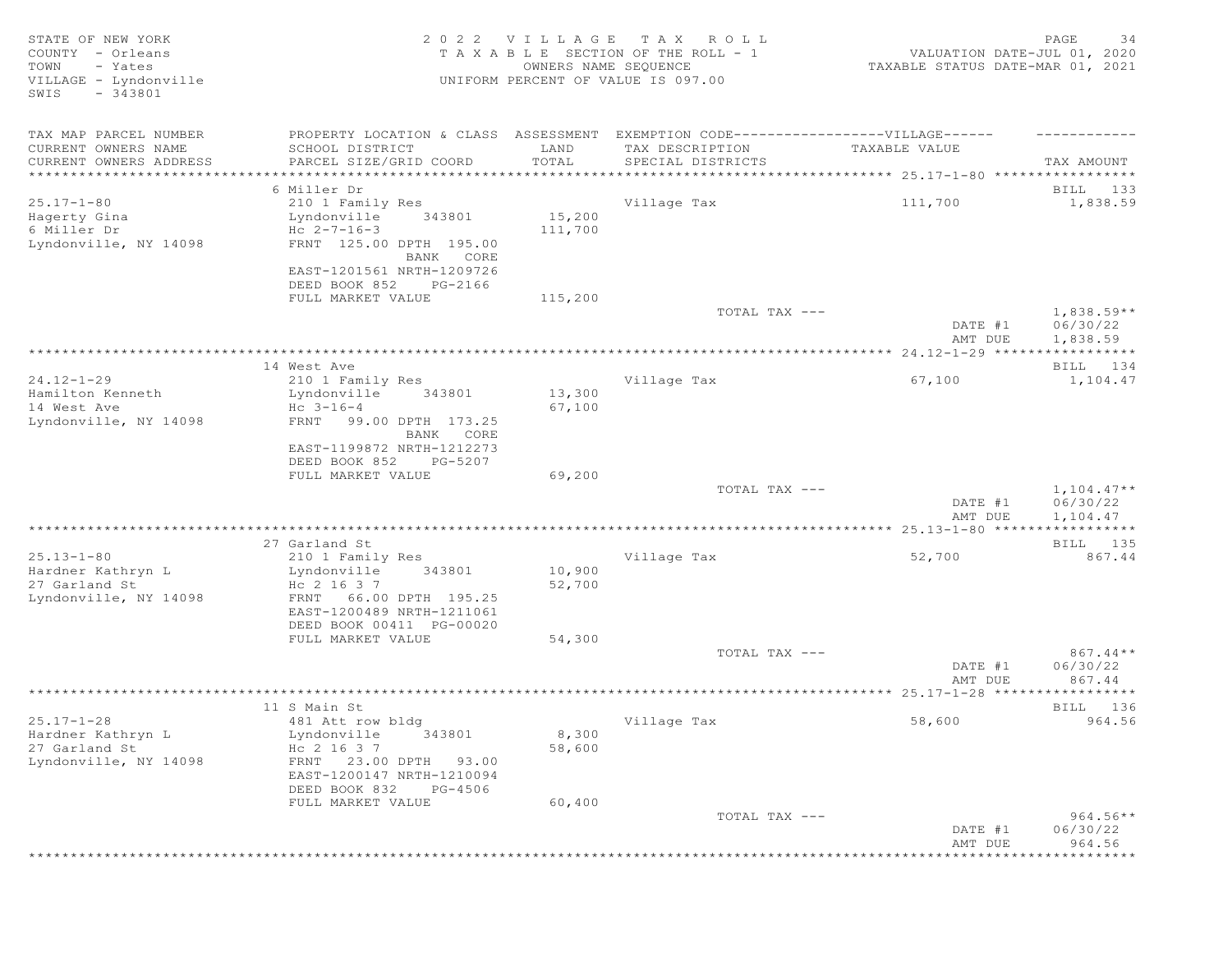| STATE OF NEW YORK<br>COUNTY - Orleans<br>TOWN<br>- Yates<br>VILLAGE - Lyndonville<br>$-343801$<br>SWIS | 2022 VILLAGE TAX ROLL<br>TAXABLE SECTION OF THE ROLL - 1<br>OWNERS NAME SEQUENCE<br>UNIFORM PERCENT OF VALUE IS 097.00 |         | 35<br>PAGE<br>VALUATION DATE-JUL 01, 2020<br>TAXABLE STATUS DATE-MAR 01, 2021 |                    |                                      |
|--------------------------------------------------------------------------------------------------------|------------------------------------------------------------------------------------------------------------------------|---------|-------------------------------------------------------------------------------|--------------------|--------------------------------------|
| TAX MAP PARCEL NUMBER                                                                                  | PROPERTY LOCATION & CLASS ASSESSMENT                                                                                   |         | EXEMPTION CODE------------------VILLAGE------                                 |                    |                                      |
| CURRENT OWNERS NAME                                                                                    | SCHOOL DISTRICT                                                                                                        | LAND    | TAX DESCRIPTION                                                               | TAXABLE VALUE      |                                      |
| CURRENT OWNERS ADDRESS                                                                                 | PARCEL SIZE/GRID COORD                                                                                                 | TOTAL   | SPECIAL DISTRICTS                                                             |                    | TAX AMOUNT                           |
|                                                                                                        |                                                                                                                        |         |                                                                               |                    |                                      |
| $24.20 - 1 - 12$                                                                                       | 156 S Main St                                                                                                          |         |                                                                               | 3,000              | BILL 137                             |
| Harrold Robert M                                                                                       | 210 1 Family Res<br>Lyndonville<br>343801                                                                              |         | RPTL466 c 41693<br>10,300 Village Tax                                         | 103,300            | 1,700.32                             |
| Harrold Ann J                                                                                          | $Hc - 0002 - 0000 - 16 - 0004$                                                                                         | 106,300 |                                                                               |                    |                                      |
| 156 S Main St                                                                                          | FRNT 65.00 DPTH 165.00                                                                                                 |         |                                                                               |                    |                                      |
| Lyndonville, NY 14098                                                                                  | EAST-1199947 NRTH-1208445                                                                                              |         |                                                                               |                    |                                      |
|                                                                                                        | DEED BOOK 00221 PG-00259                                                                                               |         |                                                                               |                    |                                      |
|                                                                                                        | FULL MARKET VALUE                                                                                                      | 109,600 |                                                                               |                    |                                      |
|                                                                                                        |                                                                                                                        |         | TOTAL TAX ---                                                                 | DATE #1<br>AMT DUE | $1,700.32**$<br>06/30/22<br>1,700.32 |
|                                                                                                        |                                                                                                                        |         |                                                                               |                    |                                      |
|                                                                                                        | 10 Garland St                                                                                                          |         |                                                                               |                    | BILL 138                             |
| $25.13 - 1 - 68$                                                                                       | 210 1 Family Res                                                                                                       |         | CW 15 VET/ 41167                                                              | 12,000             |                                      |
| Harrold William                                                                                        | Lyndonville<br>343801                                                                                                  |         | 11,700 RPTL466 c 41693                                                        | 3,000              |                                      |
| Harrold Patricia                                                                                       | Hc 2 16 3 7                                                                                                            |         | 87,400 Village Tax                                                            | 72,400             | 1,191.71                             |
| 10 Garland St<br>Lyndonville, NY 14098                                                                 | FRNT 82.50 DPTH 165.00<br>EAST-1200692 NRTH-1210852<br>DEED BOOK 00315 PG-00338                                        |         |                                                                               |                    |                                      |
|                                                                                                        | FULL MARKET VALUE                                                                                                      | 90,100  | TOTAL TAX ---                                                                 | DATE #1<br>AMT DUE | $1,191.71**$<br>06/30/22<br>1,191.71 |
|                                                                                                        |                                                                                                                        |         |                                                                               |                    |                                      |
|                                                                                                        | 103 Maple Ave                                                                                                          |         |                                                                               |                    | BILL 139                             |
| $25.13 - 1 - 24$                                                                                       | 210 1 Family Res                                                                                                       |         | Village Tax                                                                   | 62,500             | 1,028.75                             |
| Haven John J                                                                                           | Lyndonville<br>343801                                                                                                  | 9,800   |                                                                               |                    |                                      |
| 103 Maple Ave                                                                                          | Hc $2 - 7 - 16 - 3$                                                                                                    | 62,500  |                                                                               |                    |                                      |
| Lyndonville, NY 14098                                                                                  | FRNT<br>54.50 DPTH 190.44<br>BANK CORE                                                                                 |         |                                                                               |                    |                                      |
|                                                                                                        | EAST-1201383 NRTH-1210370                                                                                              |         |                                                                               |                    |                                      |
|                                                                                                        | DEED BOOK 854<br>PG-4949                                                                                               |         |                                                                               |                    |                                      |
|                                                                                                        | FULL MARKET VALUE                                                                                                      | 64,400  |                                                                               |                    |                                      |
|                                                                                                        |                                                                                                                        |         | TOTAL TAX ---                                                                 |                    | $1,028.75**$                         |
|                                                                                                        |                                                                                                                        |         |                                                                               | DATE #1            | 06/30/22                             |
|                                                                                                        |                                                                                                                        |         |                                                                               | AMT DUE            | 1,028.75                             |
|                                                                                                        |                                                                                                                        |         |                                                                               |                    |                                      |
|                                                                                                        | 183 N Main St                                                                                                          |         |                                                                               |                    | BILL 140                             |
| $24.12 - 1 - 26.1$                                                                                     | 486 Mini-mart<br>343801<br>Lyndonville                                                                                 | 31,100  | Village Tax                                                                   | 252,000            | 4,147.93                             |
| Hawley Developement Corp<br>PO Box 987                                                                 | $Hc \t3-16-4$                                                                                                          | 252,000 |                                                                               |                    |                                      |
| Lockport, NY 14095                                                                                     | FRNT 123.75 DPTH 115.50                                                                                                |         |                                                                               |                    |                                      |
|                                                                                                        | EAST-1199978 NRTH-1212251                                                                                              |         |                                                                               |                    |                                      |
|                                                                                                        | DEED BOOK 488<br>$PG-206$                                                                                              |         |                                                                               |                    |                                      |
|                                                                                                        | FULL MARKET VALUE                                                                                                      | 259,800 |                                                                               |                    |                                      |
|                                                                                                        |                                                                                                                        |         | TOTAL TAX ---                                                                 |                    | $4,147.93**$                         |
|                                                                                                        |                                                                                                                        |         |                                                                               | DATE #1            | 06/30/22                             |
|                                                                                                        |                                                                                                                        |         |                                                                               | AMT DUE            | 4,147.93                             |
|                                                                                                        |                                                                                                                        |         |                                                                               | *****************  | ***********                          |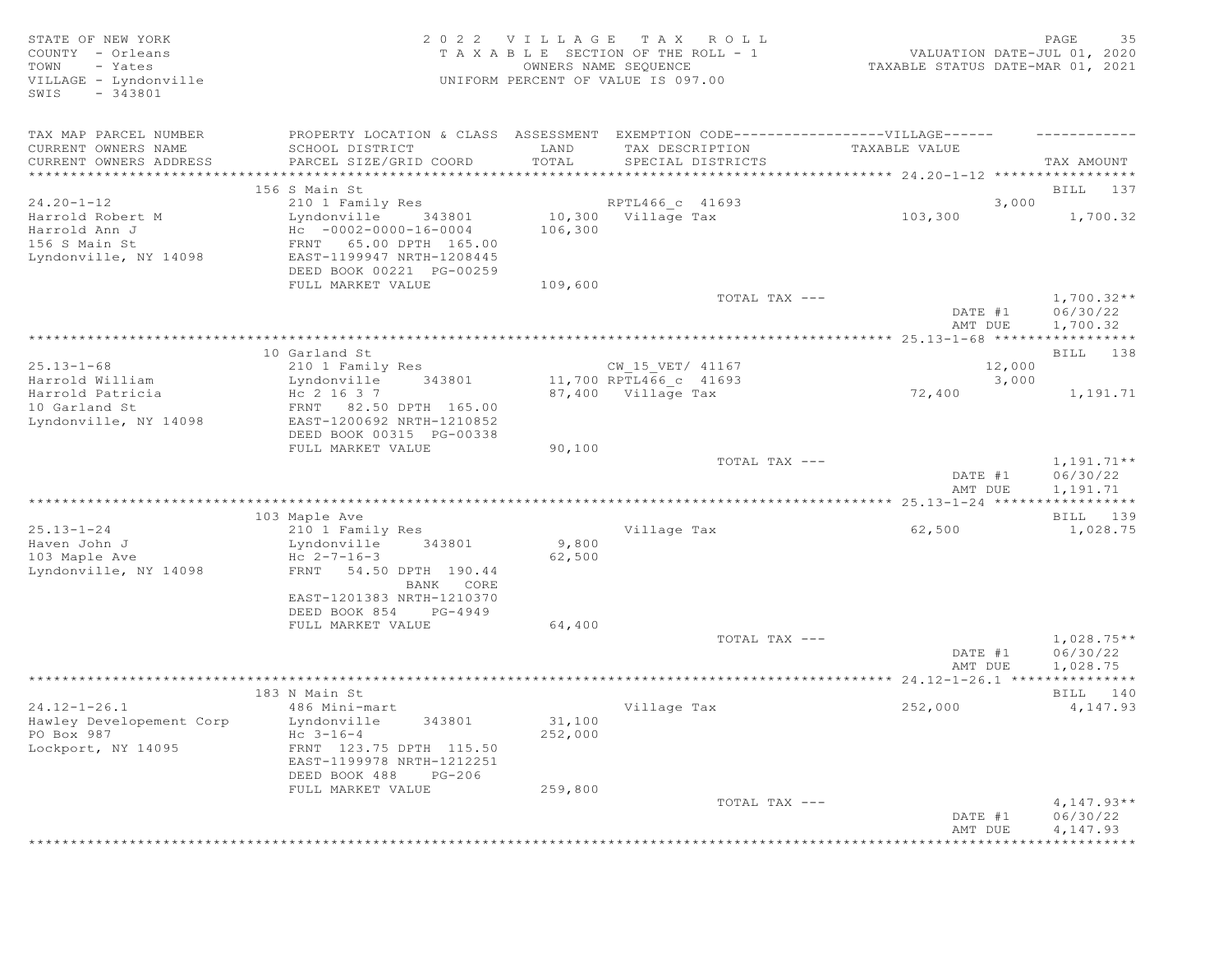STATE OF NEW YORK 2 0 2 2 V I L L A G E T A X R O L L PAGE 36 COUNTY - Orleans T A X A B L E SECTION OF THE ROLL - 1 VALUATION DATE-JUL 01, 2020 TOWN - Yates OWNERS NAME SEQUENCE TAXABLE STATUS DATE-MAR 01, 2021 TOWN - Yates<br>
VILLAGE - Lyndonville UNIFORM PERCENT OF VALUE IS 097.00 SWIS - 343801 TAX MAP PARCEL NUMBER PROPERTY LOCATION & CLASS ASSESSMENT EXEMPTION CODE-------------------VILLAGE------ ----------CURRENT OWNERS NAME SCHOOL DISTRICT LAND TAX DESCRIPTION TAXABLE VALUE CURRENT OWNERS ADDRESS PARCEL SIZE/GRID COORD TOTAL SPECIAL DISTRICTS TAX AMOUNT \*\*\*\*\*\*\*\*\*\*\*\*\*\*\*\*\*\*\*\*\*\*\*\*\*\*\*\*\*\*\*\*\*\*\*\*\*\*\*\*\*\*\*\*\*\*\*\*\*\*\*\*\*\*\*\*\*\*\*\*\*\*\*\*\*\*\*\*\*\*\*\*\*\*\*\*\*\*\*\*\*\*\*\*\*\*\*\*\*\*\*\*\*\*\*\*\*\*\*\*\*\*\* 25.17-2-56 \*\*\*\*\*\*\*\*\*\*\*\*\*\*\*\*\* er of the state of the state of the state of the state of the state of the state of the state of the state of the state of the state of the state of the state of the state of the state of the state of the state of the stat 25.17-2-56 210 1 Family Res Village Tax 106,600 1,754.64<br>
25.17-2-56 210 1 Family Res Village Tax 106,600<br>
2552 Lyndonville Rd FRNT 193.38 DPTH 112.86<br>
2552 Lyndonville Rd FRNT 193.38 DPTH 112.86<br>
2552 Lyndonville Rd FRNT Heideman Janice Lyndonville 343801 13,900 Heideman Randy Hc 2 16 3 7 106,600 2552 Lyndonville Rd FRNT 193.38 DPTH 112.86 Medina, NY 14103 EAST-1201282 NRTH-1210047 DEED BOOK 861 PG-1878 FULL MARKET VALUE  $109,900$ <br>TOTAL TAX --- $T$ OTAL TAX  $---$  1,754.64\*\* DATE #1 06/30/22<br>AMT DUE 1,754.64 AMT DUE 1, 754.64 \*\*\*\*\*\*\*\*\*\*\*\*\*\*\*\*\*\*\*\*\*\*\*\*\*\*\*\*\*\*\*\*\*\*\*\*\*\*\*\*\*\*\*\*\*\*\*\*\*\*\*\*\*\*\*\*\*\*\*\*\*\*\*\*\*\*\*\*\*\*\*\*\*\*\*\*\*\*\*\*\*\*\*\*\*\*\*\*\*\*\*\*\*\*\*\*\*\*\*\*\*\*\* 25.13-1-51 \*\*\*\*\*\*\*\*\*\*\*\*\*\*\*\*\* 74-76 N Main St **BILL 142** 25.13-1-51 220 2 Family Res VET WAR CT 41121 22,000 Helsdon Jeffrey W Lyndonville 343801 11,500 Village Tax 88,800 1,461.65  $H$ elsdon Nicole M  $H$ c 2 16 3 7 100,800 74 North Main St FRNT 69.00 DPTH 231.00 Lyndonville, NY 14098 BANK CORE EAST-1200219 NRTH-1210918 DEED BOOK 00552 PG-00147 FULL MARKET VALUE 103,900<br>TOTAL TAX --- $T$ OTAL TAX  $---$  1,461.65\*\* DATE #1 06/30/22<br>AMT DUE 1,461.65 AMT DUE 1, 461.65 \*\*\*\*\*\*\*\*\*\*\*\*\*\*\*\*\*\*\*\*\*\*\*\*\*\*\*\*\*\*\*\*\*\*\*\*\*\*\*\*\*\*\*\*\*\*\*\*\*\*\*\*\*\*\*\*\*\*\*\*\*\*\*\*\*\*\*\*\*\*\*\*\*\*\*\*\*\*\*\*\*\*\*\*\*\*\*\*\*\*\*\*\*\*\*\*\*\*\*\*\*\*\* 25.13-1-65 \*\*\*\*\*\*\*\*\*\*\*\*\*\*\*\*\* 28 Garland St BILL 143 25.13-1-65 280 Res Multiple VET WAR CT 41121 12,000 Herzog Mark A Lyndonville 343801 12,700 Village Tax 80,000 1,316.80  $Herzog Deborah B$  Hc  $2-7-16-3$  92,000 10218 Maremont Cir FRNT 66.00 DPTH 200.25 Henrico, VA 23238 EAST-1200736 NRTH-1211061 DEED BOOK 866 PG-8362 PRIOR OWNER ON 3/01/2021 FULL MARKET VALUE 94,800 Houseman Albert D  $\texttt{TOTAL TAX}$  ---  $\texttt{1,316.80**}$ DATE #1 06/30/22 AMT DUE 1, 316.80 \*\*\*\*\*\*\*\*\*\*\*\*\*\*\*\*\*\*\*\*\*\*\*\*\*\*\*\*\*\*\*\*\*\*\*\*\*\*\*\*\*\*\*\*\*\*\*\*\*\*\*\*\*\*\*\*\*\*\*\*\*\*\*\*\*\*\*\*\*\*\*\*\*\*\*\*\*\*\*\*\*\*\*\*\*\*\*\*\*\*\*\*\*\*\*\*\*\*\*\*\*\*\* 24.12-1-45 \*\*\*\*\*\*\*\*\*\*\*\*\*\*\*\*\* 99 West Ave 2008 and the Second Contract of the Second Contract of the Second Contract of the BILL 2014 and the Second Contract of the Second Contract of the Second Contract of the Second Contract of the Second Contract of 24.12-1-45 710 Manufacture Village Tax 510,500 8,402.85 HH Dobbins Inc Lyndonville 343801 163,200 PO Box 503 Hc 2-16-4 510,500 Lyndonville, NY 14098 ACRES 4.00 EAST-1198956 NRTH-1211946 DEED BOOK 00140 PG-00519 FULL MARKET VALUE 526,300<br>TOTAL TAX --- $\texttt{TOTAL TAX}$   $---$  8,402.85\*\* DATE #1 06/30/22 AMT DUE 8,402.85 \*\*\*\*\*\*\*\*\*\*\*\*\*\*\*\*\*\*\*\*\*\*\*\*\*\*\*\*\*\*\*\*\*\*\*\*\*\*\*\*\*\*\*\*\*\*\*\*\*\*\*\*\*\*\*\*\*\*\*\*\*\*\*\*\*\*\*\*\*\*\*\*\*\*\*\*\*\*\*\*\*\*\*\*\*\*\*\*\*\*\*\*\*\*\*\*\*\*\*\*\*\*\*\*\*\*\*\*\*\*\*\*\*\*\*\*\*\*\*\*\*\*\*\*\*\*\*\*\*\*\*\*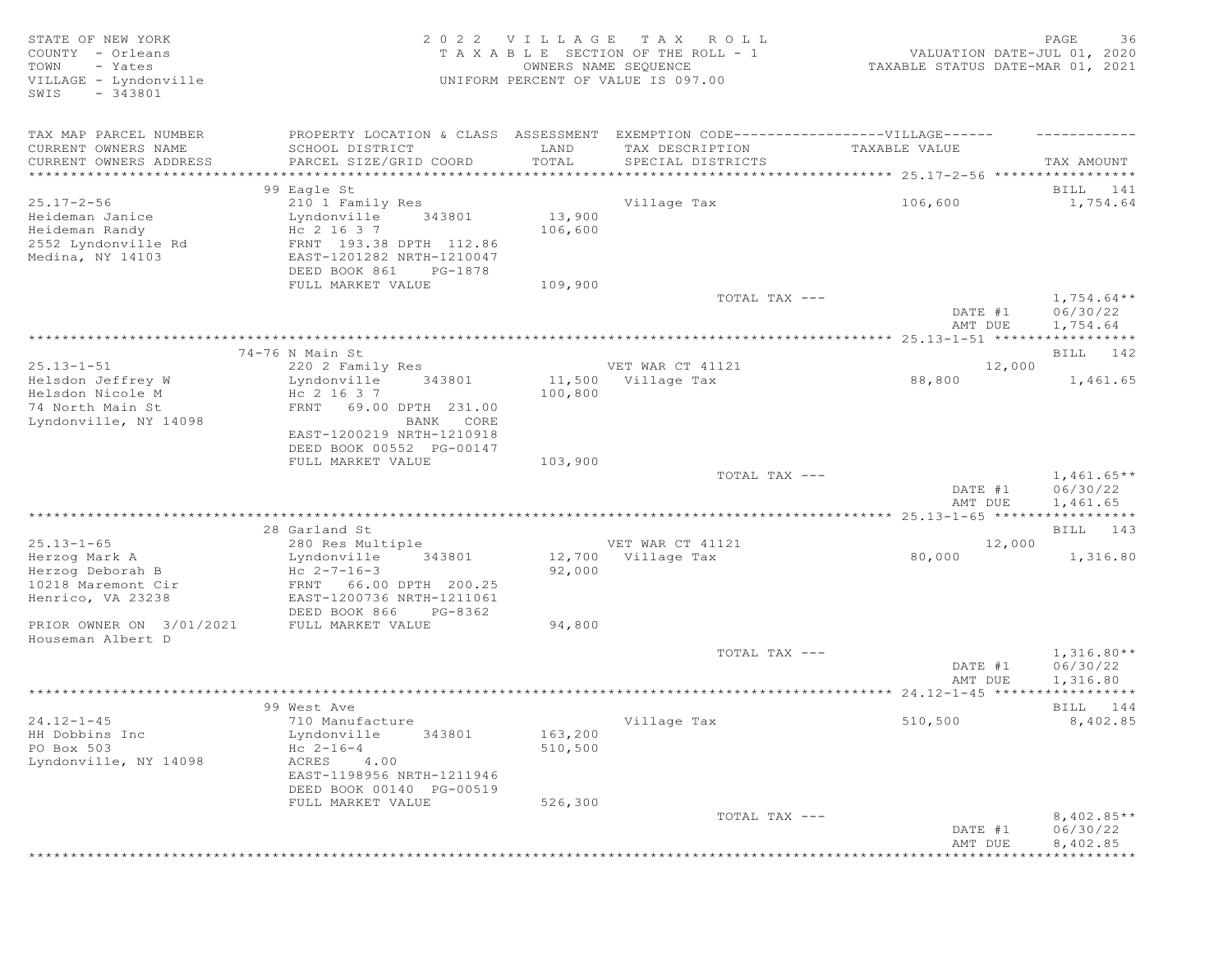| STATE OF NEW YORK<br>COUNTY - Orleans<br>TOWN<br>- Yates<br>VILLAGE - Lyndonville<br>$-343801$<br>SWIS |                                                                                                                                      |                   | 2022 VILLAGE TAX ROLL<br>TAXABLE SECTION OF THE ROLL - 1<br>OWNERS NAME SEQUENCE<br>UNIFORM PERCENT OF VALUE IS 097.00 | VALUATION DATE-JUL 01, 2020<br>TAXABLE STATUS DATE-MAR 01, 2021 | PAGE<br>37                           |
|--------------------------------------------------------------------------------------------------------|--------------------------------------------------------------------------------------------------------------------------------------|-------------------|------------------------------------------------------------------------------------------------------------------------|-----------------------------------------------------------------|--------------------------------------|
| TAX MAP PARCEL NUMBER<br>CURRENT OWNERS NAME<br>CURRENT OWNERS ADDRESS                                 | PROPERTY LOCATION & CLASS ASSESSMENT EXEMPTION CODE----------------VILLAGE------<br>SCHOOL DISTRICT<br>PARCEL SIZE/GRID COORD        | LAND<br>TOTAL     | TAX DESCRIPTION<br>SPECIAL DISTRICTS                                                                                   | TAXABLE VALUE                                                   | TAX AMOUNT                           |
| ***************************                                                                            |                                                                                                                                      |                   |                                                                                                                        |                                                                 |                                      |
|                                                                                                        | 70 West Ave                                                                                                                          |                   |                                                                                                                        |                                                                 | BILL 145                             |
| $24.12 - 1 - 11$                                                                                       | 210 1 Family Res                                                                                                                     |                   | VET WAR CT 41121                                                                                                       | 10,200                                                          |                                      |
| Hill John W                                                                                            | Lyndonville<br>343801                                                                                                                |                   | 10,500 Village Tax                                                                                                     | 57,800                                                          | 951.39                               |
| 70 West Ave<br>Lyndonville, NY 14098                                                                   | Hc 3 16 4<br>66.00 DPTH 173.25<br>FRNT<br>BANK CORE<br>EAST-1199162 NRTH-1212256<br>DEED BOOK 835<br>PG-7523                         | 68,000            |                                                                                                                        |                                                                 |                                      |
|                                                                                                        | FULL MARKET VALUE                                                                                                                    | 70,100            |                                                                                                                        |                                                                 |                                      |
|                                                                                                        |                                                                                                                                      |                   | TOTAL TAX ---                                                                                                          | DATE #1<br>AMT DUE                                              | $951.39**$<br>06/30/22<br>951.39     |
|                                                                                                        |                                                                                                                                      |                   |                                                                                                                        |                                                                 |                                      |
|                                                                                                        | 8 Lynwood Dr                                                                                                                         |                   |                                                                                                                        |                                                                 | BILL 146                             |
| $25.13 - 1 - 10.3$<br>Hogan Charles P                                                                  | 210 1 Family Res<br>Lyndonville<br>343801                                                                                            | 13,400            | Village Tax                                                                                                            | 129,700                                                         | 2,134.87                             |
| Hogan Cathrine                                                                                         | Hc $2 - 7 - 16 - 3$                                                                                                                  | 129,700           |                                                                                                                        |                                                                 |                                      |
| 8 Lynwood Dr                                                                                           | FRNT 90.00 DPTH 270.00                                                                                                               |                   |                                                                                                                        |                                                                 |                                      |
| Lyndonville, NY 14098                                                                                  | EAST-1201135 NRTH-1210743<br>DEED BOOK 411<br>PG-00441                                                                               |                   |                                                                                                                        |                                                                 |                                      |
|                                                                                                        | FULL MARKET VALUE                                                                                                                    | 133,700           |                                                                                                                        |                                                                 |                                      |
|                                                                                                        |                                                                                                                                      |                   | TOTAL TAX ---                                                                                                          | DATE #1<br>AMT DUE                                              | $2,134.87**$<br>06/30/22<br>2,134.87 |
|                                                                                                        |                                                                                                                                      |                   |                                                                                                                        |                                                                 |                                      |
|                                                                                                        | 28 Maple Ave                                                                                                                         |                   |                                                                                                                        |                                                                 | BILL 147                             |
| $25.17 - 1 - 6$                                                                                        | 210 1 Family Res                                                                                                                     |                   | Village Tax                                                                                                            | 82,600                                                          | 1,359.60                             |
| Holland Benjamin A<br>Holland Amanda L<br>28 Maple Ave<br>Lyndonville, NY 14098                        | Lyndonville<br>343801<br>Hc 2 16 3 7<br>FRNT 84.00 DPTH 140.00<br>BANK CORE<br>EAST-1200415 NRTH-1210123<br>DEED BOOK 850<br>PG-4347 | 11,200<br>82,600  |                                                                                                                        |                                                                 |                                      |
|                                                                                                        | FULL MARKET VALUE                                                                                                                    | 85,200            |                                                                                                                        |                                                                 |                                      |
|                                                                                                        |                                                                                                                                      |                   | TOTAL TAX ---                                                                                                          | DATE #1<br>AMT DUE                                              | $1,359.60**$<br>06/30/22<br>1,359.60 |
|                                                                                                        |                                                                                                                                      |                   |                                                                                                                        |                                                                 | * * * * * * * * * * *                |
|                                                                                                        | 71 Lake Ave                                                                                                                          |                   |                                                                                                                        |                                                                 | BILL 148                             |
| $25.17 - 1 - 57$                                                                                       | 210 1 Family Res                                                                                                                     |                   | Village Tax                                                                                                            | 110,600                                                         | 1,820.48                             |
| Holland Roy G Jr<br>Holland Anne Marie<br>71 Lake Ave<br>Lyndonville, NY 14098                         | 343801<br>Lyndonville<br>$Hc 2-7-16-3$<br>FRNT 220.00 DPTH 123.75<br>EAST-1201789 NRTH-1209308<br>DEED BOOK 00073 PG-00073           | 14,800<br>110,600 |                                                                                                                        |                                                                 |                                      |
|                                                                                                        | FULL MARKET VALUE                                                                                                                    | 114,000           | TOTAL TAX ---                                                                                                          | DATE #1                                                         | $1,820.48**$<br>06/30/22             |
|                                                                                                        |                                                                                                                                      |                   |                                                                                                                        | AMT DUE                                                         | 1,820.48                             |
|                                                                                                        |                                                                                                                                      |                   |                                                                                                                        |                                                                 | **********                           |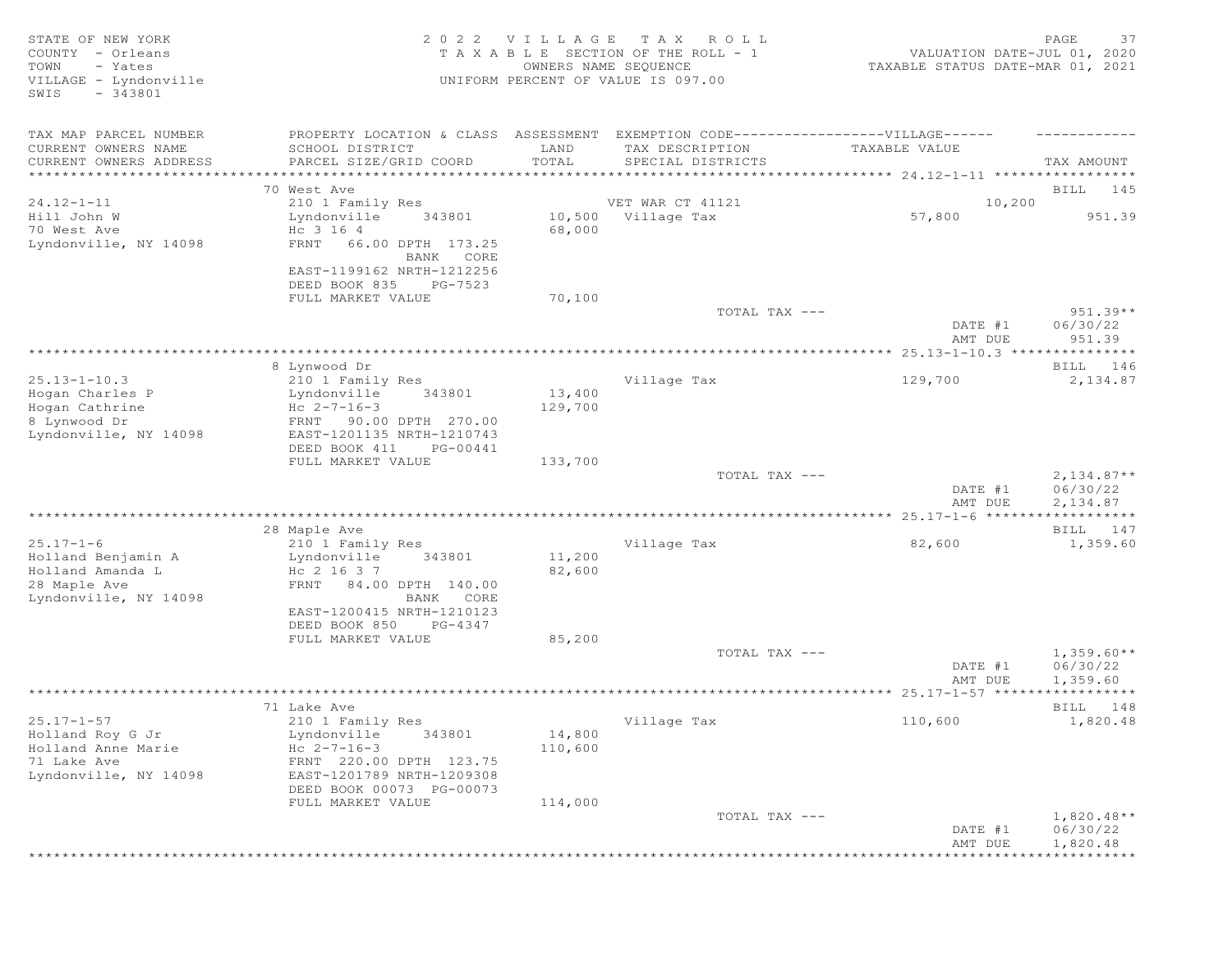# STATE OF NEW YORK 2 0 2 2 V I L L A G E T A X R O L L PAGE 38 COUNTY - Orleans T A X A B L E SECTION OF THE ROLL - 1 VALUATION DATE-JUL 01, 2020 TOWN - Yates OWNERS NAME SEQUENCE TAXABLE STATUS DATE-MAR 01, 2021 VILLAGE - Lyndonville UNIFORM PERCENT OF VALUE IS 097.00

| TAX MAP PARCEL NUMBER<br>CURRENT OWNERS NAME<br>CURRENT OWNERS ADDRESS                                   | PROPERTY LOCATION & CLASS ASSESSMENT<br>SCHOOL DISTRICT<br>PARCEL SIZE/GRID COORD                                                                                                   | LAND<br>TOTAL                | EXEMPTION CODE------------------VILLAGE------<br>TAX DESCRIPTION<br>SPECIAL DISTRICTS | TAXABLE VALUE      | TAX AMOUNT                           |
|----------------------------------------------------------------------------------------------------------|-------------------------------------------------------------------------------------------------------------------------------------------------------------------------------------|------------------------------|---------------------------------------------------------------------------------------|--------------------|--------------------------------------|
| *************************                                                                                |                                                                                                                                                                                     |                              |                                                                                       |                    |                                      |
| $24.12 - 1 - 55$<br>Horton Lisa<br>1100 S Main St<br>Lyndonville, NY 14098                               | 253 N Main St<br>210 1 Family Res<br>Lyndonville<br>343801<br>Hc 3 16 4<br>66.00 DPTH 165.00<br>FRNT<br>EAST-1199953 NRTH-1213173                                                   | 10,400<br>65,200             | Village Tax                                                                           | 65,200             | BILL 149<br>1,073.19                 |
| PRIOR OWNER ON 3/01/2021<br>Morgan Brenden                                                               | DEED BOOK 867<br>PG-6822<br>FULL MARKET VALUE                                                                                                                                       | 67,200                       |                                                                                       |                    |                                      |
|                                                                                                          |                                                                                                                                                                                     |                              | TOTAL TAX ---                                                                         | DATE #1<br>AMT DUE | $1,073.19**$<br>06/30/22<br>1,073.19 |
|                                                                                                          | 34 Eagle St                                                                                                                                                                         |                              |                                                                                       |                    | BILL 150                             |
| $25.17 - 1 - 36$<br>Hughes David<br>Hughes Kristine<br>34 Eagle St<br>Lyndonville, NY 14098              | 210 1 Family Res<br>Lyndonville<br>343801<br>$Hc 2-7-16-3$<br>FRNT 115.50 DPTH 134.12<br>BANK WFTS<br>EAST-1200518 NRTH-1209873                                                     | 12,800<br>66,300             | Village Tax                                                                           | 66,300             | 1,091.30                             |
|                                                                                                          | DEED BOOK 825<br>PG-1844                                                                                                                                                            |                              |                                                                                       |                    |                                      |
|                                                                                                          | FULL MARKET VALUE                                                                                                                                                                   | 68,400                       | TOTAL TAX ---                                                                         | DATE #1<br>AMT DUE | $1,091.30**$<br>06/30/22<br>1,091.30 |
|                                                                                                          |                                                                                                                                                                                     |                              |                                                                                       |                    | ***********                          |
| $25.9 - 1 - 19$<br>Hughes Mark<br>Hughes Virginia<br>272 North Main St<br>Lyndonville, NY 14098          | 272 N Main St<br>210 1 Family Res<br>Lyndonville<br>343801<br>$Hc$ $1-8-16-3$<br>ACRES<br>8.40<br>EAST-1200483 NRTH-1213600<br>FULL MARKET VALUE                                    | 33,300<br>123,800<br>127,600 | Village Tax                                                                           | 123,800            | BILL 151<br>2,037.75                 |
|                                                                                                          |                                                                                                                                                                                     |                              | TOTAL TAX ---                                                                         | DATE #1<br>AMT DUE | $2,037.75**$<br>06/30/22<br>2,037.75 |
|                                                                                                          |                                                                                                                                                                                     |                              |                                                                                       |                    |                                      |
| $25.13 - 1 - 69$<br>Humphrey William F<br>Hardner Heidi T<br>4857 Vincent Ave S<br>Minniapolis, MN 55410 | 6 Garland St<br>210 1 Family Res<br>Lyndonville<br>343801<br>$Hc 2-7-16-3$<br>FRNT 107.25 DPTH 165.00<br>EAST-1200680 NRTH-1210758<br>DEED BOOK 845<br>PG-6533<br>FULL MARKET VALUE | 13,500<br>62,300<br>64,200   | Village Tax                                                                           | 62,300             | BILL 152<br>1,025.46                 |
|                                                                                                          |                                                                                                                                                                                     |                              | TOTAL TAX ---                                                                         | DATE #1<br>AMT DUE | $1,025.46**$<br>06/30/22<br>1,025.46 |
|                                                                                                          |                                                                                                                                                                                     |                              |                                                                                       |                    |                                      |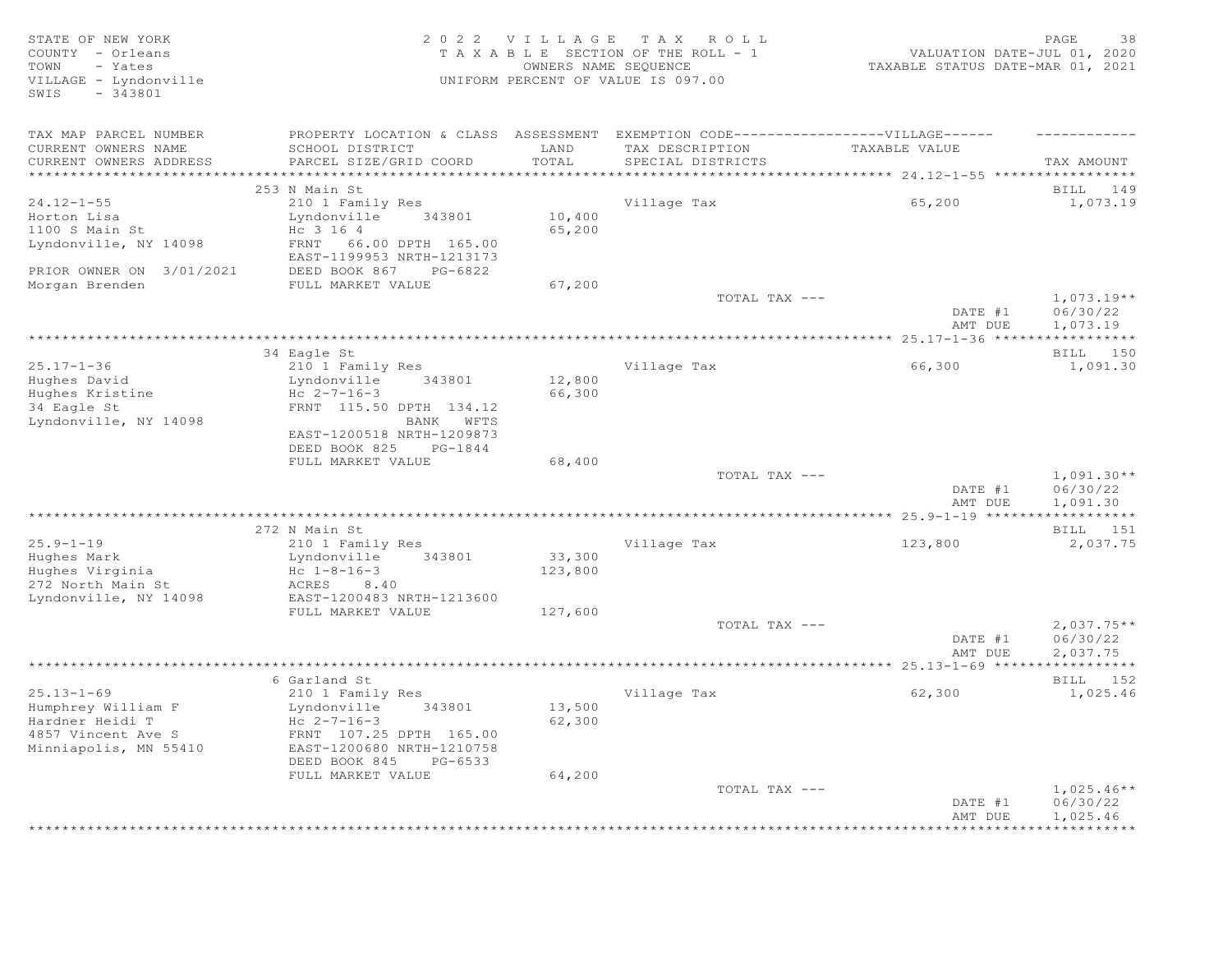STATE OF NEW YORK PAGE 2022 VILLAGE TAX ROLL PAGE 29 PAGE 39<br>COUNTY - Orleans TAXABLE SECTION OF THE ROLL - 1 VALUATION DATE-JUL 01, 2020<br>TOWN - Yates hand to minimal sequence of the section of the sequence of the sequence COUNTY - Orleans T A X A B L E SECTION OF THE ROLL - 1 TOWN - Yates OWNERS NAME SEQUENCE TAXABLE STATUS DATE-MAR 01, 2021 UNIFORM PERCENT OF VALUE IS 097.00 SWIS - 343801 TAX MAP PARCEL NUMBER FROPERTY LOCATION & CLASS ASSESSMENT EXEMPTION CODE-------------------VILLAGE------ ----------CURRENT OWNERS NAME SCHOOL DISTRICT LAND TAX DESCRIPTION TAXABLE VALUE CURRENT OWNERS ADDRESS PARCEL SIZE/GRID COORD TOTAL SPECIAL DISTRICTS TAX AMOUNT \*\*\*\*\*\*\*\*\*\*\*\*\*\*\*\*\*\*\*\*\*\*\*\*\*\*\*\*\*\*\*\*\*\*\*\*\*\*\*\*\*\*\*\*\*\*\*\*\*\*\*\*\*\*\*\*\*\*\*\*\*\*\*\*\*\*\*\*\*\*\*\*\*\*\*\*\*\*\*\*\*\*\*\*\*\*\*\*\*\*\*\*\*\*\*\*\*\*\*\*\*\*\* 25.17-1-45 \*\*\*\*\*\*\*\*\*\*\*\*\*\*\*\*\* er of the state of the state of the state of the state of the state of the state of the state of the state of the state of the state of the state of the state of the state of the state of the state of the state of the stat 25.17-1-45 210 1 Family Res Village Tax 71,600 1,178.54 Huntington Ashley Lyndonville 343801 10,000 Kwiatkowski Dawn M  $_{\rm HC}$  2 16 3 7  $_{\rm TC}$  71,600 90 Eagle St FRNT 71.00 DPTH 136.50 Lyndonville, NY 14098 EAST-1201201 NRTH-1209884 DEED BOOK 851 PG-1839 FULL MARKET VALUE 73,800<br>TOTAL TAX --- $\texttt{TOTAL TAX}$   $\texttt{--}$   $\texttt{--}$   $\texttt{1,178.54**}$ DATE #1 06/30/22<br>AMT DUE 1,178.54 AMT DUE 1, 178.54 \*\*\*\*\*\*\*\*\*\*\*\*\*\*\*\*\*\*\*\*\*\*\*\*\*\*\*\*\*\*\*\*\*\*\*\*\*\*\*\*\*\*\*\*\*\*\*\*\*\*\*\*\*\*\*\*\*\*\*\*\*\*\*\*\*\*\*\*\*\*\*\*\*\*\*\*\*\*\*\*\*\*\*\*\*\*\*\*\*\*\*\*\*\*\*\*\*\*\*\*\*\*\* 24.12-1-10 \*\*\*\*\*\*\*\*\*\*\*\*\*\*\*\*\* 76 West Ave BILL 154 24.12-1-10 210 1 Family Res Village Tax 69,000 1,135.74 Lyndonville 343801 13,700<br>Hc 3-16-4 69,000 Larkin Robert P<br>76 West Ave 76 West Ave FRNT 107.25 DPTH 173.25 Lyndonville, NY 14098 EAST-1199076 NRTH-1212254 DEED BOOK 846 PG-8727 FULL MARKET VALUE 71,100<br>TOTAL TAX --- $T$ OTAL TAX  $---$  1,135.74\*\* DATE #1 06/30/22 AMT DUE 1, 135.74 \*\*\*\*\*\*\*\*\*\*\*\*\*\*\*\*\*\*\*\*\*\*\*\*\*\*\*\*\*\*\*\*\*\*\*\*\*\*\*\*\*\*\*\*\*\*\*\*\*\*\*\*\*\*\*\*\*\*\*\*\*\*\*\*\*\*\*\*\*\*\*\*\*\*\*\*\*\*\*\*\*\*\*\*\*\*\*\*\*\*\*\*\*\*\*\*\*\*\*\*\*\*\* 25.17-1-22 \*\*\*\*\*\*\*\*\*\*\*\*\*\*\*\*\* 31 Eagle St BILL 155 25.17-1-22 210 1 Family Res Village Tax 33,100 544.83 Huzair LeyLah Lyndonville 343801 6,700 RS340 Reassessed Sewer 27.50 MT 27.50 PO Box 185 Hc 2-7-16-3 33,100 Waterport, NY 14571 FRNT 57.75 DPTH 76.04 EAST-1200489 NRTH-1210016 DEED BOOK 858 PG-28 FULL MARKET VALUE 34,100<br>TOTAL TAX --- $TOTAL$   $TAX$   $---$  572.33  $*$ DATE #1 06/30/22<br>AMT DUE 572.33 AMT DUE 572.33 \*\*\*\*\*\*\*\*\*\*\*\*\*\*\*\*\*\*\*\*\*\*\*\*\*\*\*\*\*\*\*\*\*\*\*\*\*\*\*\*\*\*\*\*\*\*\*\*\*\*\*\*\*\*\*\*\*\*\*\*\*\*\*\*\*\*\*\*\*\*\*\*\*\*\*\*\*\*\*\*\*\*\*\*\*\*\*\*\*\*\*\*\*\*\*\*\*\*\*\*\*\*\* 24.12-1-2.21 \*\*\*\*\*\*\*\*\*\*\*\*\*\*\* West Ave and the set of the set of the set of the set of the set of the set of the set of the set of the set of the set of the set of the set of the set of the set of the set of the set of the set of the set of the set of 24.12-1-2.21 330 Vacant comm <br>
24.12-1-2.21 330 Vacant comm village Tax 6.300 6,300 103.70 Lyndonville 343801 6,300<br>Hc -3-0-16-4 6,300 247 West Ave Books Hc -3-0-16-4<br>
Lyndoville, NY 14098 Barking Lot Lyndoville, NY 14098 FRNT 108.00 DPTH 250.47 ACRES 0.62 EAST-1197478 NRTH-1212344 DEED BOOK 00419 PG-00283<br>FULL MARKET VALUE 6,500 FULL MARKET VALUE 6,500<br>TOTAL TAX --- $TOTAL$   $TAX$   $---$  103.70\*\* DATE #1 06/30/22 **AMT DUE** 103.70

\*\*\*\*\*\*\*\*\*\*\*\*\*\*\*\*\*\*\*\*\*\*\*\*\*\*\*\*\*\*\*\*\*\*\*\*\*\*\*\*\*\*\*\*\*\*\*\*\*\*\*\*\*\*\*\*\*\*\*\*\*\*\*\*\*\*\*\*\*\*\*\*\*\*\*\*\*\*\*\*\*\*\*\*\*\*\*\*\*\*\*\*\*\*\*\*\*\*\*\*\*\*\*\*\*\*\*\*\*\*\*\*\*\*\*\*\*\*\*\*\*\*\*\*\*\*\*\*\*\*\*\*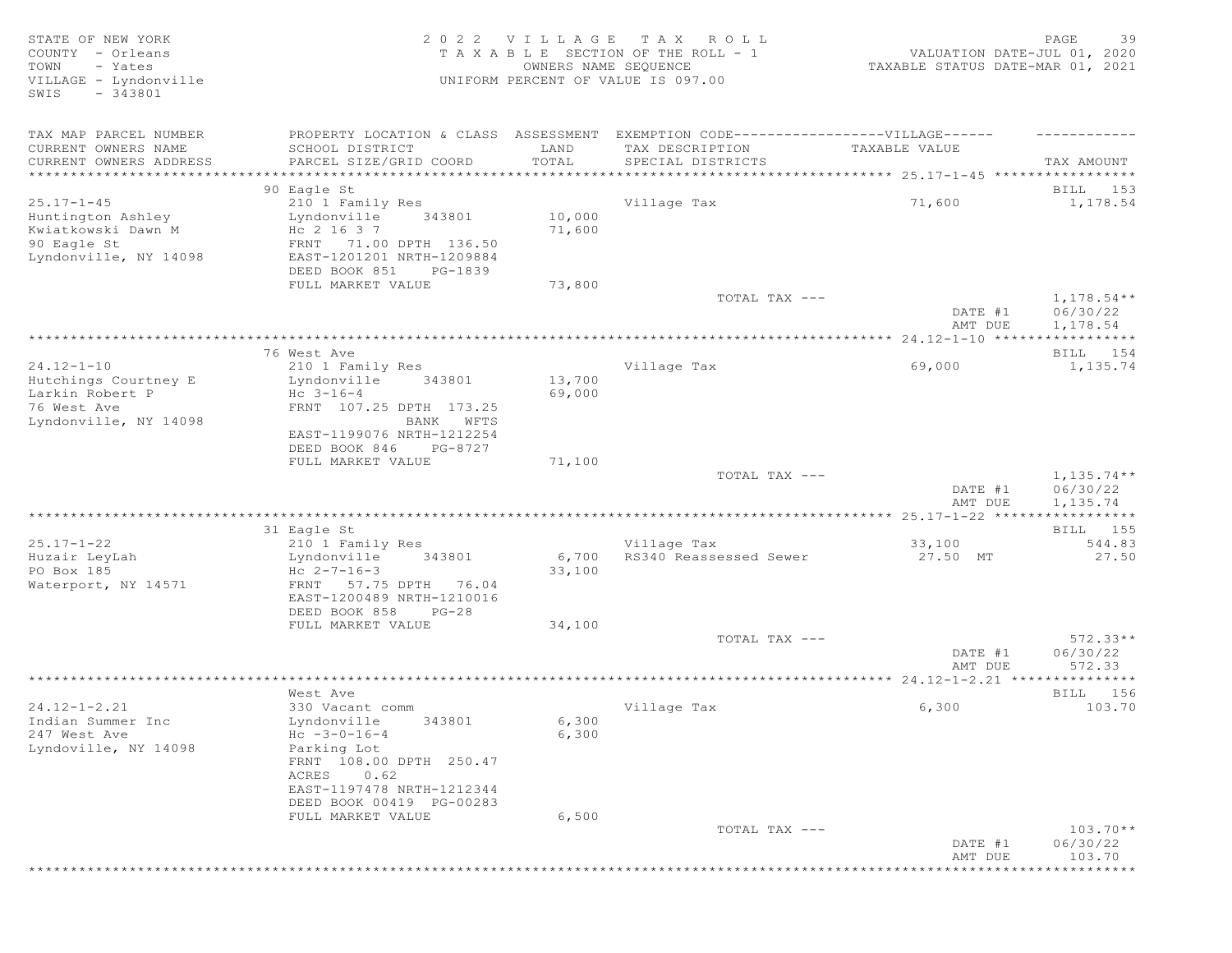STATE OF NEW YORK PAGE 2022 VILLAGE TAX ROLL PAGE PROFINE PAGE 40<br>COUNTY - Orleans TAXABLE SECTION OF THE ROLL - 1 VALUATION DATE-JUL 01, 2020<br>TOWN - Yates count owners name sequence that the status date-mar 01, 2021 COUNTY - Orleans T A X A B L E SECTION OF THE ROLL - 1 VALUATION DATE-JUL 01, 2020 TOWN - Yates OWNERS NAME SEQUENCE TAXABLE STATUS DATE-MAR 01, 2021 VILLAGE - Lyndonville UNIFORM PERCENT OF VALUE IS 097.00 SWIS - 343801 TAX MAP PARCEL NUMBER PROPERTY LOCATION & CLASS ASSESSMENT EXEMPTION CODE------------------VILLAGE------ ------------ CURRENT OWNERS NAME SCHOOL DISTRICT LAND TAX DESCRIPTION TAXABLE VALUE CURRENT OWNERS ADDRESS PARCEL SIZE/GRID COORD TOTAL SPECIAL DISTRICTS TAX AMOUNT \*\*\*\*\*\*\*\*\*\*\*\*\*\*\*\*\*\*\*\*\*\*\*\*\*\*\*\*\*\*\*\*\*\*\*\*\*\*\*\*\*\*\*\*\*\*\*\*\*\*\*\*\*\*\*\*\*\*\*\*\*\*\*\*\*\*\*\*\*\*\*\*\*\*\*\*\*\*\*\*\*\*\*\*\*\*\*\*\*\*\*\*\*\*\*\*\*\*\*\*\*\*\* 24.12-1-49 \*\*\*\*\*\*\*\*\*\*\*\*\*\*\*\*\* 247 West Ave 2008 and the BILL 157 method of the BILL 157 method of the BILL 157 method of the BILL 2008 and the BILL 157 method of the BILL 157 method of the BILL 157 method of the BILL 157 method of the BILL 157 method o 24.12-1-49 710 Manufacture Village Tax 684,000 11,258.67 Indian Summer Inc Lyndonville 343801 191,800 247 West Ave Hc 2-16-4 684,000 Lyndonville, NY 14098 ACRES 4.70 EAST-1197261 NRTH-1211907 DEED BOOK 00399 PG-00096 FULL MARKET VALUE 705,200<br>TOTAL TAX --- $\texttt{TOTAL TAX}$   $\texttt{--}$   $\texttt{--}$   $\texttt{11,258.67**}$ DATE #1 06/30/22<br>AMT DUE 11,258.67 AMT DUE 11, 258.67 \*\*\*\*\*\*\*\*\*\*\*\*\*\*\*\*\*\*\*\*\*\*\*\*\*\*\*\*\*\*\*\*\*\*\*\*\*\*\*\*\*\*\*\*\*\*\*\*\*\*\*\*\*\*\*\*\*\*\*\*\*\*\*\*\*\*\*\*\*\*\*\*\*\*\*\*\*\*\*\*\*\*\*\*\*\*\*\*\*\*\*\*\*\*\*\*\*\*\*\*\*\*\* 24.16-1-35.4 \*\*\*\*\*\*\*\*\*\*\*\*\*\*\* West Ave and the set of the set of the set of the set of the set of the set of the set of the set of the set of the set of the set of the set of the set of the set of the set of the set of the set of the set of the set of 24.16-1-35.4 340 Vacant indus village Tax 6,000 6,000 98.76<br>
198.76 1ndian Summer Inc Lyndonville 343801 6,000 Lyndonville 343801 6,000<br>2-7-16-3 6,000 247 West Ave 2-7-16-3<br>
Ivndonville, NY 14098 ACRES 2.50 Lyndonville, NY 14098 EAST-1198079 NRTH-1211729 DEED BOOK 514 PG-31<br>FULL MARKET VALUE ---<br>FULL MARKET VALUE 6,200<br>TOTAL TAX --- $\texttt{TOTAL TAX}$   $---$  98.76\*\* DATE #1 06/30/22 AMT DUE 98.76 \*\*\*\*\*\*\*\*\*\*\*\*\*\*\*\*\*\*\*\*\*\*\*\*\*\*\*\*\*\*\*\*\*\*\*\*\*\*\*\*\*\*\*\*\*\*\*\*\*\*\*\*\*\*\*\*\*\*\*\*\*\*\*\*\*\*\*\*\*\*\*\*\*\*\*\*\*\*\*\*\*\*\*\*\*\*\*\*\*\*\*\*\*\*\*\*\*\*\*\*\*\*\* 25.17-1-72 \*\*\*\*\*\*\*\*\*\*\*\*\*\*\*\*\* 69 S Main St BILL 159 25.17-1-72 210 1 Family Res Village Tax 95,400 1,570.29 Lyndonville 343801 12,300<br>Hc 2 16 3 7 95,400 Isaacson Craig A<br>69 S Main St<br>Lyndonville, NY 14098 Lyndonville, NY 14098 FRNT 75.90 DPTH 330.00 BANK ZCRETS EAST-1200265 NRTH-1209526 DEED BOOK 839 PG-8676 FULL MARKET VALUE 98,400<br>TOTAL TAX --- $T$ OTAL TAX  $---$  1,570.29\*\* DATE #1 06/30/22<br>AMT DUE 1,570.29 AMT DUE 1, 570.29 \*\*\*\*\*\*\*\*\*\*\*\*\*\*\*\*\*\*\*\*\*\*\*\*\*\*\*\*\*\*\*\*\*\*\*\*\*\*\*\*\*\*\*\*\*\*\*\*\*\*\*\*\*\*\*\*\*\*\*\*\*\*\*\*\*\*\*\*\*\*\*\*\*\*\*\*\*\*\*\*\*\*\*\*\*\*\*\*\*\*\*\*\*\*\*\*\*\*\*\*\*\*\* 24.12-1-35.1 \*\*\*\*\*\*\*\*\*\*\*\*\*\*\* 155 N Main St Bill Den Steaten and Den Steaten and Den Steaten and Den Steaten and Den Steaten and Den Steaten and Den Steaten and Den Steaten and Den Steaten and Den Steaten and Den Steaten and Den Steaten and Den Steaten 24.12-1-35.1 423 Snack bar Village Tax 66,900 1,101.18 J & B Land Company, LLC Lyndonville 343801 25,000 10635 Lake Shore Rd<br>Lyndonville, NY 14098 Lyndonville, NY 14098 FRNT 84.50 DPTH 192.00 ACRES 1.35 EAST-1199851 NRTH-1211897 DEED BOOK 834 PG-7127 FULL MARKET VALUE 69,000<br>TOTAL TAX --- $T$ OTAL TAX  $---$  1,101.18\*\* DATE #1 06/30/22 AMT DUE 1, 101.18 \*\*\*\*\*\*\*\*\*\*\*\*\*\*\*\*\*\*\*\*\*\*\*\*\*\*\*\*\*\*\*\*\*\*\*\*\*\*\*\*\*\*\*\*\*\*\*\*\*\*\*\*\*\*\*\*\*\*\*\*\*\*\*\*\*\*\*\*\*\*\*\*\*\*\*\*\*\*\*\*\*\*\*\*\*\*\*\*\*\*\*\*\*\*\*\*\*\*\*\*\*\*\*\*\*\*\*\*\*\*\*\*\*\*\*\*\*\*\*\*\*\*\*\*\*\*\*\*\*\*\*\*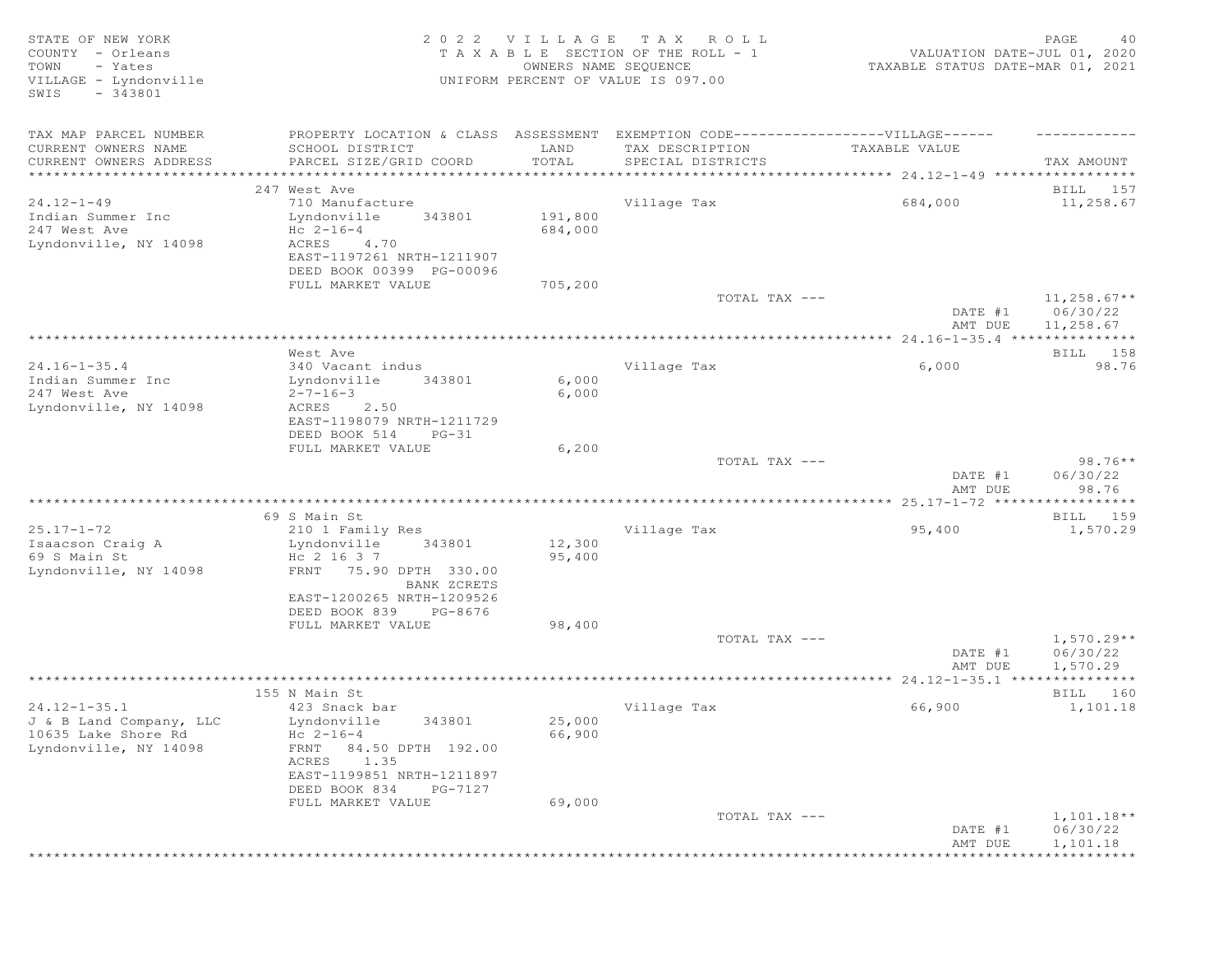# STATE OF NEW YORK SALL RESOLUTION OF A SALL AND RESOLUTION OF A SALL CHARGE A LIMIT AND RESOLUTION OF A SALL CH COUNTY - Orleans T A X A B L E SECTION OF THE ROLL - 1 VALUATION DATE-JUL 01, 2020 TOWN - Yates OWNERS NAME SEQUENCE TAXABLE STATUS DATE-MAR 01, 2021 VILLAGE - Lyndonville UNIFORM PERCENT OF VALUE IS 097.00

| TAX MAP PARCEL NUMBER<br>CURRENT OWNERS NAME<br>CURRENT OWNERS ADDRESS                               | PROPERTY LOCATION & CLASS ASSESSMENT<br>SCHOOL DISTRICT<br>PARCEL SIZE/GRID COORD                                                                                                 | LAND<br>TOTAL              | EXEMPTION CODE------------------VILLAGE------<br>TAX DESCRIPTION<br>SPECIAL DISTRICTS | TAXABLE VALUE      | TAX AMOUNT                       |
|------------------------------------------------------------------------------------------------------|-----------------------------------------------------------------------------------------------------------------------------------------------------------------------------------|----------------------------|---------------------------------------------------------------------------------------|--------------------|----------------------------------|
|                                                                                                      |                                                                                                                                                                                   |                            |                                                                                       |                    |                                  |
| $25.13 - 1 - 36$<br>Jackson Jeffrey C<br>Jackson Debra<br>27 Maple Ave<br>Lyndonville, NY 14098-5855 | 27 Maple Ave<br>210 1 Family Res<br>Lyndonville<br>343801<br>Hc 2 16 3 7<br>FRNT 55.00 DPTH 208.00<br>EAST-1200423 NRTH-1210355<br>DEED BOOK 421<br>PG-00125<br>FULL MARKET VALUE | 10,100<br>82,400<br>84,900 | Village Tax                                                                           | 82,400             | BILL 161<br>1,356.31             |
|                                                                                                      |                                                                                                                                                                                   |                            | TOTAL TAX ---                                                                         | DATE #1            | $1,356.31**$<br>06/30/22         |
|                                                                                                      |                                                                                                                                                                                   |                            |                                                                                       | AMT DUE            | 1,356.31                         |
|                                                                                                      | S Main St                                                                                                                                                                         |                            |                                                                                       |                    | BILL 162                         |
| $24.16 - 1 - 34.2$                                                                                   | 105 Vac farmland                                                                                                                                                                  |                            | AGDIST COF 41720                                                                      | 14,700             |                                  |
| John J Kasmer Farms, LLC<br>PO Box 91<br>Elba, NY 14058<br>MAY BE SUBJECT TO PAYMENT                 | Lyndonville<br>343801<br>Hc 2-0000-16-0004<br>ACRES 14.50<br>EAST-1198311 NRTH-1210007<br>DEED BOOK 831<br>PG-1375                                                                | 23,500                     | 23,500 Village Tax                                                                    | 8,800              | 144.85                           |
| UNDER AGDIST LAW TIL 2025                                                                            | FULL MARKET VALUE                                                                                                                                                                 | 24,200                     |                                                                                       |                    |                                  |
|                                                                                                      |                                                                                                                                                                                   |                            | TOTAL TAX ---                                                                         | DATE #1<br>AMT DUE | $144.85**$<br>06/30/22<br>144.85 |
|                                                                                                      |                                                                                                                                                                                   |                            |                                                                                       |                    |                                  |
| $24.20 - 1 - 17.2$<br>John J Kasmer Farms, LLC                                                       | S Main St<br>105 Vac farmland<br>343801<br>Lyndonville                                                                                                                            |                            | AGDIST COF 41720<br>71,400 Village Tax                                                | 50, 300<br>21,100  | BILL 163<br>347.31               |
| PO Box 91<br>Elba, NY 14058<br>MAY BE SUBJECT TO PAYMENT                                             | $HC -0002 -0000 -16 -0004$<br>ACRES 26.61<br>EAST-1198618 NRTH-1209533<br>DEED BOOK 831<br>PG-1375                                                                                | 71,400                     |                                                                                       |                    |                                  |
| UNDER AGDIST LAW TIL 2025                                                                            | FULL MARKET VALUE                                                                                                                                                                 | 73,600                     |                                                                                       |                    |                                  |
|                                                                                                      |                                                                                                                                                                                   |                            | TOTAL TAX ---                                                                         | DATE #1<br>AMT DUE | $347.31**$<br>06/30/22<br>347.31 |
|                                                                                                      |                                                                                                                                                                                   |                            |                                                                                       |                    |                                  |
| $25.17 - 2 - 20$<br>Johnson Christian                                                                | 179 S Main St<br>220 2 Family Res<br>Lyndonville<br>343801                                                                                                                        | 14,600                     | Village Tax                                                                           | 81,900             | BILL 164<br>1,348.08             |
| Borgal John<br>179 S Main St<br>Lyndonville, NY 14098                                                | Hc 2 16 3 7<br>FRNT 130.00 DPTH 165.00<br>EAST-1200179 NRTH-1208140<br>DEED BOOK 853<br>PG-9398                                                                                   | 81,900                     |                                                                                       |                    |                                  |
|                                                                                                      | FULL MARKET VALUE                                                                                                                                                                 | 84,400                     | TOTAL TAX ---                                                                         | DATE #1            | $1,348.08**$<br>06/30/22         |
|                                                                                                      |                                                                                                                                                                                   |                            |                                                                                       | AMT DUE            | 1,348.08                         |
|                                                                                                      |                                                                                                                                                                                   |                            |                                                                                       |                    |                                  |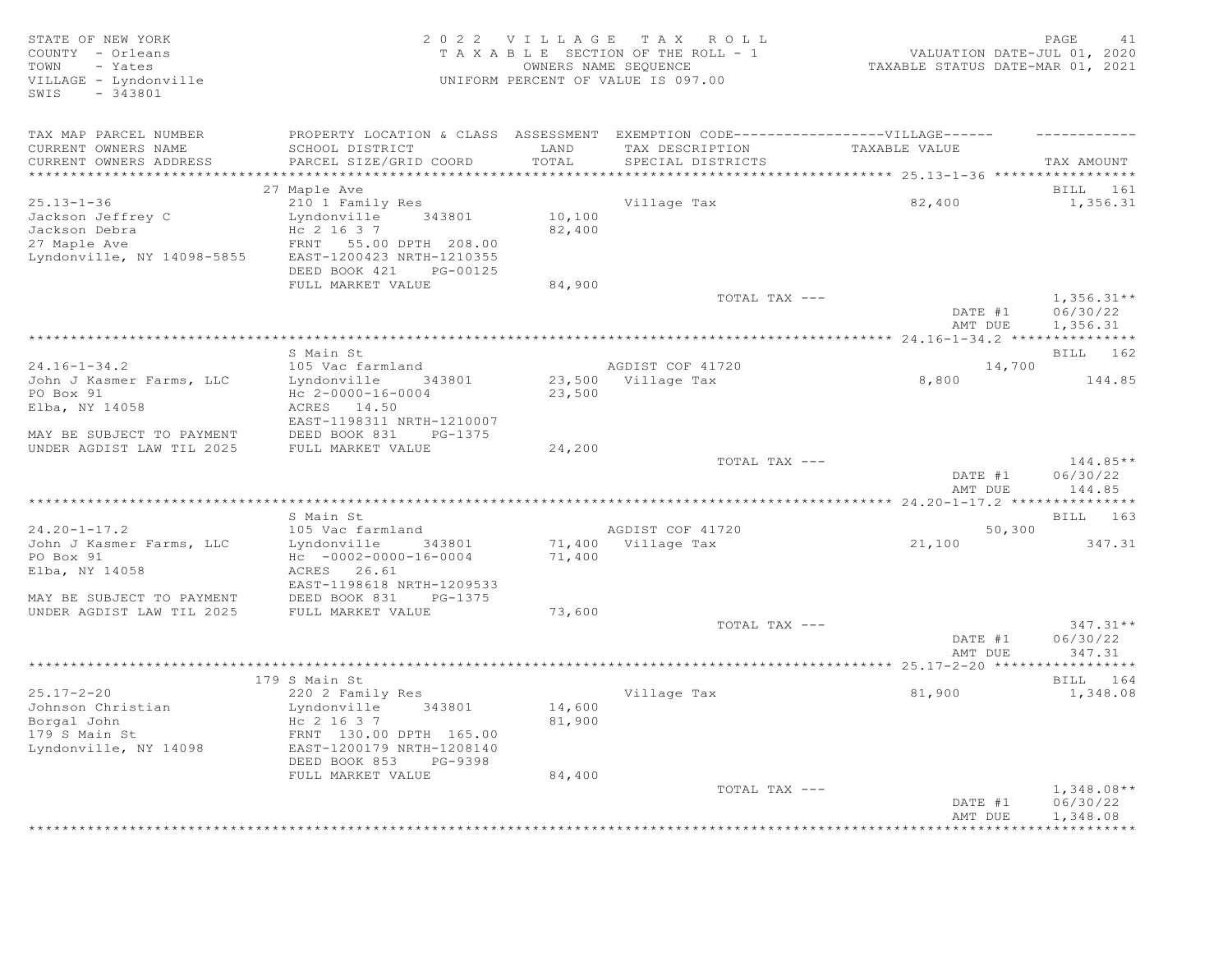| STATE OF NEW YORK<br>COUNTY - Orleans<br>TOWN<br>- Yates<br>VILLAGE - Lyndonville<br>$-343801$<br>SWIS |                                                                                  |        | 2022 VILLAGE TAX ROLL<br>TAXABLE SECTION OF THE ROLL - 1<br>OWNERS NAME SEQUENCE<br>UNIFORM PERCENT OF VALUE IS 097.00 | VALUATION DATE-JUL 01, 2020<br>TAXABLE STATUS DATE-MAR 01, 2021 | PAGE<br>42                      |
|--------------------------------------------------------------------------------------------------------|----------------------------------------------------------------------------------|--------|------------------------------------------------------------------------------------------------------------------------|-----------------------------------------------------------------|---------------------------------|
| TAX MAP PARCEL NUMBER                                                                                  | PROPERTY LOCATION & CLASS ASSESSMENT EXEMPTION CODE----------------VILLAGE------ |        |                                                                                                                        |                                                                 |                                 |
| CURRENT OWNERS NAME                                                                                    | SCHOOL DISTRICT                                                                  | LAND   | TAX DESCRIPTION                                                                                                        | TAXABLE VALUE                                                   |                                 |
| CURRENT OWNERS ADDRESS                                                                                 | PARCEL SIZE/GRID COORD                                                           | TOTAL  | SPECIAL DISTRICTS                                                                                                      |                                                                 | TAX AMOUNT                      |
| ***************************                                                                            |                                                                                  |        |                                                                                                                        |                                                                 |                                 |
|                                                                                                        | 54 Lake Ave                                                                      |        |                                                                                                                        |                                                                 | BILL 165                        |
| $25.17 - 2 - 39$                                                                                       | 210 1 Family Res                                                                 |        | VET COM CT 41131                                                                                                       | 20,000                                                          |                                 |
| Johnson Janet                                                                                          | Lyndonville<br>343801                                                            |        | 12,800 Village Tax                                                                                                     | 63,400                                                          | 1,043.57                        |
| 54 Lake Ave<br>Lyndonville, NY 14098                                                                   | Hc 2 16 3 7<br>FRNT 135.00 DPTH 117.15                                           | 83,400 |                                                                                                                        |                                                                 |                                 |
|                                                                                                        | BANK CORE<br>EAST-1201211 NRTH-1209125                                           |        |                                                                                                                        |                                                                 |                                 |
|                                                                                                        | DEED BOOK 864<br>PG-5758                                                         |        |                                                                                                                        |                                                                 |                                 |
|                                                                                                        | FULL MARKET VALUE                                                                | 86,000 |                                                                                                                        |                                                                 |                                 |
|                                                                                                        |                                                                                  |        | TOTAL TAX ---                                                                                                          | DATE #1                                                         | $1,043.57**$<br>06/30/22        |
|                                                                                                        |                                                                                  |        |                                                                                                                        | AMT DUE                                                         | 1,043.57                        |
|                                                                                                        |                                                                                  |        |                                                                                                                        |                                                                 |                                 |
|                                                                                                        | 131 S Main St                                                                    |        |                                                                                                                        |                                                                 | BILL 166                        |
| $25.17 - 2 - 27$                                                                                       | 210 1 Family Res                                                                 |        | AGED C/T/S 41800                                                                                                       | 30,950<br>30,950                                                | 509.44                          |
| Johnston Vida A<br>131 S Main St                                                                       | 343801<br>Lyndonville<br>$Hc-2-7-16-3$                                           | 61,900 | 10,400 Village Tax                                                                                                     |                                                                 |                                 |
| Lyndonville, NY 14098                                                                                  | Incl 15 Ft Row No Side                                                           |        |                                                                                                                        |                                                                 |                                 |
|                                                                                                        | FRNT 93.75 DPTH 165.00                                                           |        |                                                                                                                        |                                                                 |                                 |
|                                                                                                        | EAST-1200180 NRTH-1208747                                                        |        |                                                                                                                        |                                                                 |                                 |
|                                                                                                        | DEED BOOK 844<br>PG-9900                                                         |        |                                                                                                                        |                                                                 |                                 |
|                                                                                                        | FULL MARKET VALUE                                                                | 63,800 |                                                                                                                        |                                                                 |                                 |
|                                                                                                        |                                                                                  |        | TOTAL TAX ---                                                                                                          |                                                                 | $509.44**$                      |
|                                                                                                        |                                                                                  |        |                                                                                                                        | DATE #1                                                         | 06/30/22                        |
|                                                                                                        |                                                                                  |        |                                                                                                                        | AMT DUE<br>$24.12 - 1 - 20$ *****                               | 509.44<br>* * * * * * * * * * * |
|                                                                                                        | 231 N Main St                                                                    |        |                                                                                                                        |                                                                 | BILL 167                        |
| $24.12 - 1 - 20$                                                                                       | 210 1 Family Res                                                                 |        | Village Tax                                                                                                            | 73,700                                                          | 1,213.10                        |
| Jurinich Jeri M                                                                                        | 343801<br>Lyndonville                                                            | 10,400 |                                                                                                                        |                                                                 |                                 |
| Albone John F                                                                                          | $Hc$ 3-16-4                                                                      | 73,700 |                                                                                                                        |                                                                 |                                 |
| 231 North Main St                                                                                      | FRNT 66.00 DPTH 165.00                                                           |        |                                                                                                                        |                                                                 |                                 |
| Lyndonville, NY 14098                                                                                  | EAST-1199954 NRTH-1212843                                                        |        |                                                                                                                        |                                                                 |                                 |
|                                                                                                        | DEED BOOK 859<br>PG-3163                                                         |        |                                                                                                                        |                                                                 |                                 |
|                                                                                                        | FULL MARKET VALUE                                                                | 76,000 |                                                                                                                        |                                                                 |                                 |
|                                                                                                        |                                                                                  |        | TOTAL TAX ---                                                                                                          |                                                                 | $1,213.10**$                    |
|                                                                                                        |                                                                                  |        |                                                                                                                        | DATE #1<br>AMT DUE                                              | 06/30/22<br>1,213.10            |
|                                                                                                        |                                                                                  |        |                                                                                                                        |                                                                 | * * * * * * * * * * *           |
|                                                                                                        | 240 West Ave                                                                     |        |                                                                                                                        |                                                                 | BILL 168                        |
| $24.12 - 1 - 1$                                                                                        | 210 1 Family Res                                                                 |        | Village Tax                                                                                                            | 43,000                                                          | 707.78                          |
| Jurs Ronald L                                                                                          | 343801<br>Lyndonville                                                            | 10,500 |                                                                                                                        |                                                                 |                                 |
| 240 West Ave                                                                                           | $HC -0003-0000-16-0004$                                                          | 43,000 |                                                                                                                        |                                                                 |                                 |
| Lyndonville, NY 14098                                                                                  | 66.00 DPTH 173.25<br>FRNT                                                        |        |                                                                                                                        |                                                                 |                                 |
|                                                                                                        | EAST-1197591 NRTH-1212224                                                        |        |                                                                                                                        |                                                                 |                                 |
|                                                                                                        | DEED BOOK 469<br>PG-231                                                          |        |                                                                                                                        |                                                                 |                                 |
|                                                                                                        | FULL MARKET VALUE                                                                | 44,300 |                                                                                                                        |                                                                 |                                 |
|                                                                                                        |                                                                                  |        | TOTAL TAX ---                                                                                                          |                                                                 | $707.78**$                      |
|                                                                                                        |                                                                                  |        |                                                                                                                        | DATE #1                                                         | 06/30/22                        |
|                                                                                                        |                                                                                  |        |                                                                                                                        | AMT DUE                                                         | 707.78                          |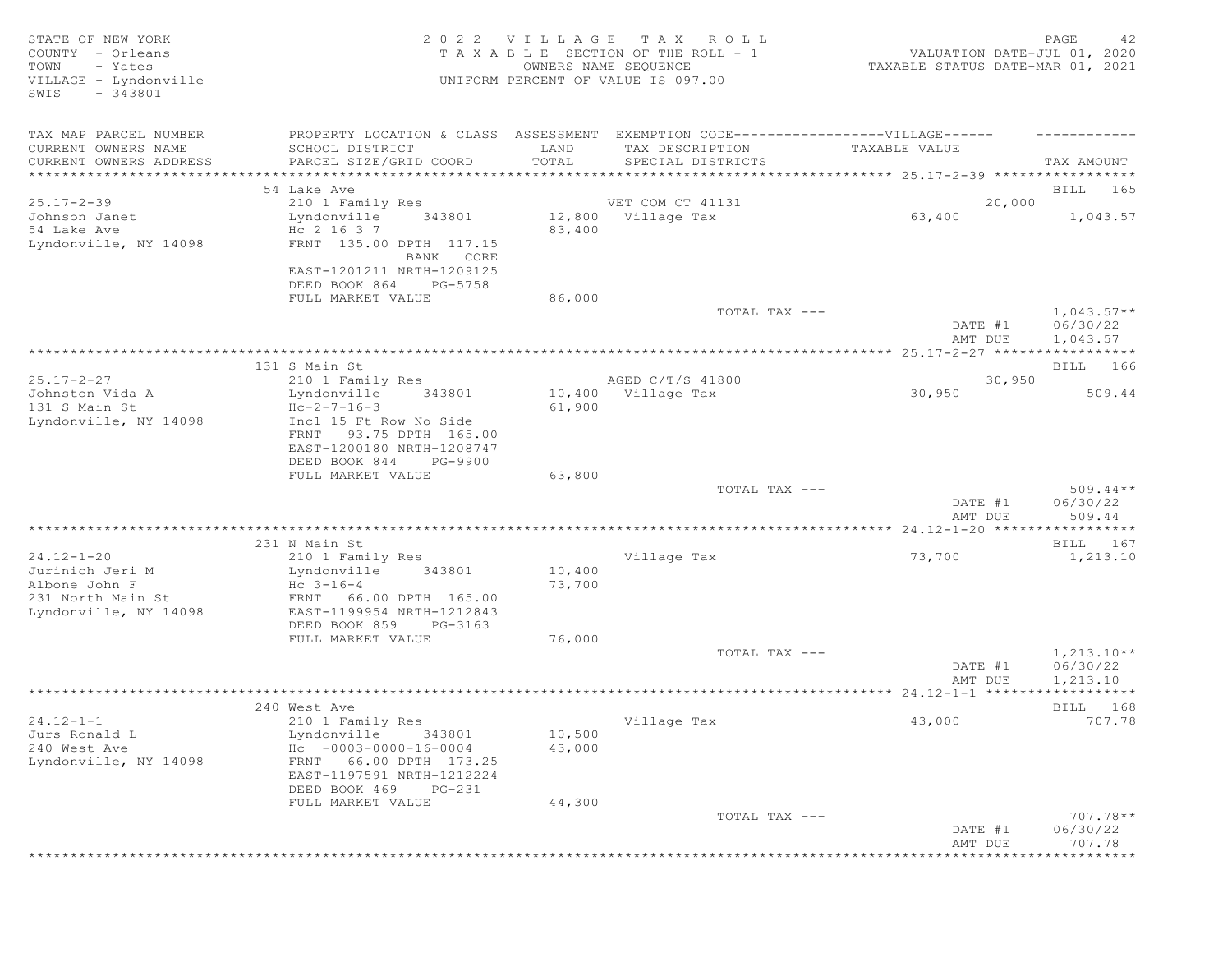STATE OF NEW YORK 2 0 2 2 V I L L A G E T A X R O L L PAGE 43 COUNTY - Orleans T A X A B L E SECTION OF THE ROLL - 1 VALUATION DATE-JUL 01, 2020 TOWN - Yates OWNERS NAME SEQUENCE TAXABLE STATUS DATE-MAR 01, 2021 VILLAGE - Lyndonville UNIFORM PERCENT OF VALUE IS 097.00 SWIS - 343801 TAX MAP PARCEL NUMBER PROPERTY LOCATION & CLASS ASSESSMENT EXEMPTION CODE-------------------VILLAGE------ ----------CURRENT OWNERS NAME SCHOOL DISTRICT LAND TAX DESCRIPTION TAXABLE VALUE CURRENT OWNERS ADDRESS PARCEL SIZE/GRID COORD TOTAL SPECIAL DISTRICTS TAX AMOUNT \*\*\*\*\*\*\*\*\*\*\*\*\*\*\*\*\*\*\*\*\*\*\*\*\*\*\*\*\*\*\*\*\*\*\*\*\*\*\*\*\*\*\*\*\*\*\*\*\*\*\*\*\*\*\*\*\*\*\*\*\*\*\*\*\*\*\*\*\*\*\*\*\*\*\*\*\*\*\*\*\*\*\*\*\*\*\*\*\*\*\*\*\*\*\*\*\*\*\*\*\*\*\* 24.12-1-48.1 \*\*\*\*\*\*\*\*\*\*\*\*\*\*\* 151 West Ave BILL 169 24.12-1-48.1 710 Manufacture Village Tax 216,200 3,558.66 K Holdings LLC and Lyndonville 343801 163,200 333 Hollenbeck St Hc 2-16-4 216,200 Rochester, NY 14621 ACRES 6.80 EAST-1198049 NRTH-1211928 PRIOR OWNER ON 3/01/2021 DEED BOOK 867 PG-8561 Fresh Cold Storage LLC FULL MARKET VALUE 222,900  $\begin{array}{lcl} \text{TOTAL TAX} & & \text{---} \end{array}$  and  $\begin{array}{lcl} 3,558.66 * & \end{array}$ DATE #1 06/30/22<br>AMT DUE 3,558.66 AMT DUE 3, 558.66 \*\*\*\*\*\*\*\*\*\*\*\*\*\*\*\*\*\*\*\*\*\*\*\*\*\*\*\*\*\*\*\*\*\*\*\*\*\*\*\*\*\*\*\*\*\*\*\*\*\*\*\*\*\*\*\*\*\*\*\*\*\*\*\*\*\*\*\*\*\*\*\*\*\*\*\*\*\*\*\*\*\*\*\*\*\*\*\*\*\*\*\*\*\*\*\*\*\*\*\*\*\*\* 24.12-1-32.1 \*\*\*\*\*\*\*\*\*\*\*\*\*\*\* 165 N Main St **BILL 170** 24.12-1-32.1 210 1 Family Res VET WAR CT 41121 12,000 Kage Mary E Lyndonville 343801 12,400 VET DIS CT 41141 13,935 165 N Main St Hc -0002-0000-16-0004 92,900 Village Tax 66,965 1,102.25 Lyndonville, NY 14098 FRNT 79.00 DPTH 231.00 EAST-1199921 NRTH-1212006 DEED BOOK 826 PG-6885 FULL MARKET VALUE 95,800<br>TOTAL TAX --- $T$ OTAL TAX  $---$  1,102.25\*\* DATE #1 06/30/22<br>AMT DUE 1,102.25 AMT DUE 1, 102.25 \*\*\*\*\*\*\*\*\*\*\*\*\*\*\*\*\*\*\*\*\*\*\*\*\*\*\*\*\*\*\*\*\*\*\*\*\*\*\*\*\*\*\*\*\*\*\*\*\*\*\*\*\*\*\*\*\*\*\*\*\*\*\*\*\*\*\*\*\*\*\*\*\*\*\*\*\*\*\*\*\*\*\*\*\*\*\*\*\*\*\*\*\*\*\*\*\*\*\*\*\*\*\* 25.13-1-58 \*\*\*\*\*\*\*\*\*\*\*\*\*\*\*\*\* 42 Church St Bill Block of the State Bill Block of the Bill Block of the Bill Block of Bill Block of the Bill Block of the Bill Block of the Bill Block of the Bill Block of the Bill Block of the Bill Block of the Bill Bloc 25.13-1-58 210 1 Family Res Village Tax 73,100 1,203.23 Kage Trust Katherine M Lyndonville 343801 9,500 851 Sunset Dr Hc 2 16 3 7 73,100 Copperas Cove, TX 76552 FRNT 75.24 DPTH 118.80 EAST-1200581 NRTH-1211471 DEED BOOK 861 PG-9424 FULL MARKET VALUE 75,400<br>TOTAL TAX --- $T$ OTAL TAX  $---$  1, 203.23\*\* DATE #1 06/30/22 AMT DUE 1, 203.23 \*\*\*\*\*\*\*\*\*\*\*\*\*\*\*\*\*\*\*\*\*\*\*\*\*\*\*\*\*\*\*\*\*\*\*\*\*\*\*\*\*\*\*\*\*\*\*\*\*\*\*\*\*\*\*\*\*\*\*\*\*\*\*\*\*\*\*\*\*\*\*\*\*\*\*\*\*\*\*\*\*\*\*\*\*\*\*\*\*\*\*\*\*\*\*\*\*\*\*\*\*\*\* 25.17-1-71.1 \*\*\*\*\*\*\*\*\*\*\*\*\*\*\* 75 S Main St BILL 172 25.17-1-71.1 210 1 Family Res Village Tax 60,700 999.12 Karrer William T Lyndonville 343801 5,900 75 S Main St Hc 2-7-16-3 60,700 13 B Hain 50<br>
Lyndonville, NY 14098 FRNT 33.00 DPTH 156.00<br>
FAST-1200179 NRTH-1209472 EAST-1200179 NRTH-1209472 PRIOR OWNER ON 3/01/2021 DEED BOOK 867 PG-4049 Edwards Diane L FULL MARKET VALUE 62,600 TOTAL TAX --- 999.12\*\* DATE #1 06/30/22 AMT DUE 999.12 \*\*\*\*\*\*\*\*\*\*\*\*\*\*\*\*\*\*\*\*\*\*\*\*\*\*\*\*\*\*\*\*\*\*\*\*\*\*\*\*\*\*\*\*\*\*\*\*\*\*\*\*\*\*\*\*\*\*\*\*\*\*\*\*\*\*\*\*\*\*\*\*\*\*\*\*\*\*\*\*\*\*\*\*\*\*\*\*\*\*\*\*\*\*\*\*\*\*\*\*\*\*\*\*\*\*\*\*\*\*\*\*\*\*\*\*\*\*\*\*\*\*\*\*\*\*\*\*\*\*\*\*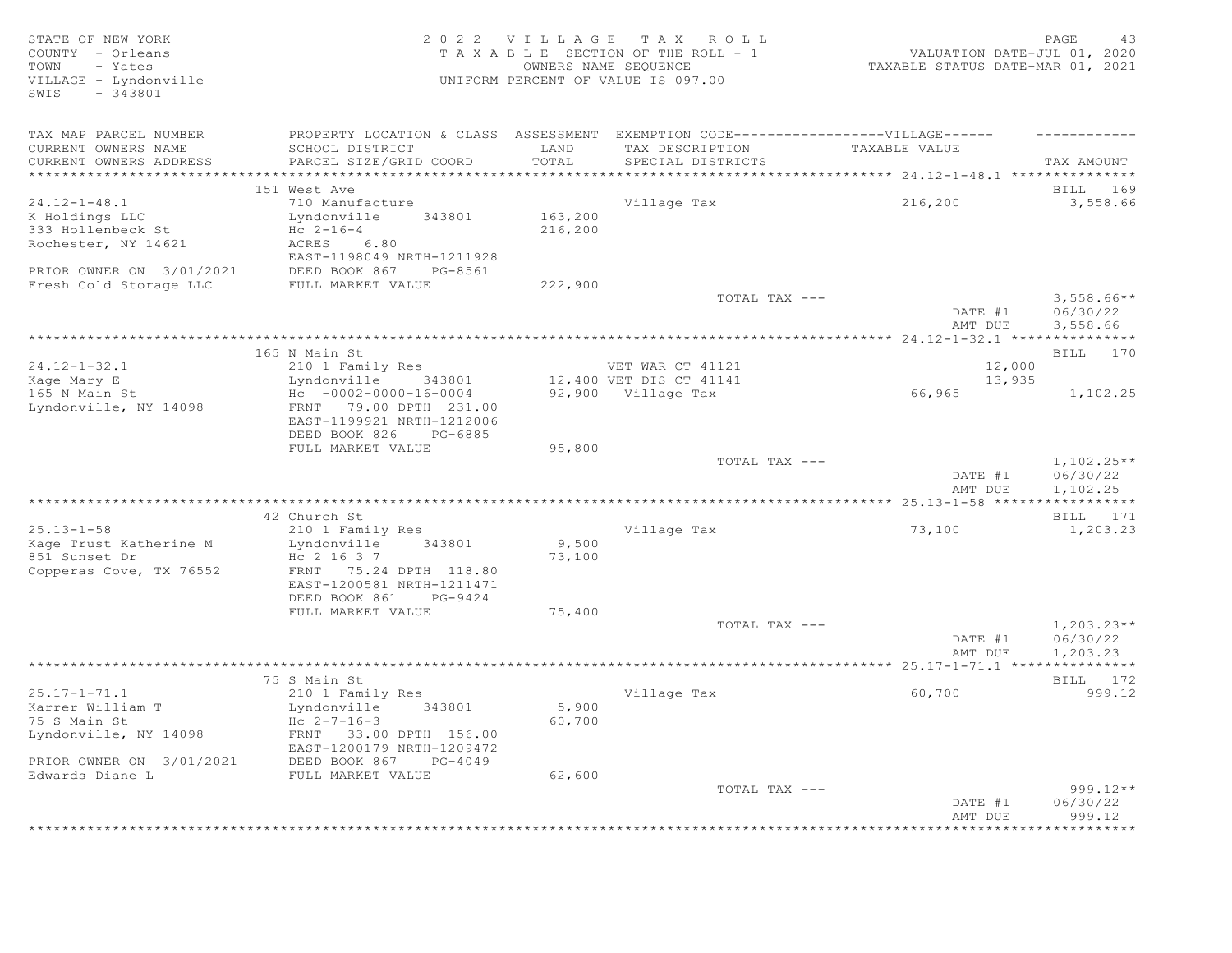STATE OF NEW YORK PAGE 14<br>COUNTY - Orleans and the state of the section of the roll - 1 waluation date-jul 01, 2020<br>TOWN - Yates counting the section of the section of the roll - 1 waluation date-jul 01, 2020 COUNTY - Orleans T A X A B L E SECTION OF THE ROLL - 1<br>TOWN - Yates COUNTERS NAME SEQUENCE TOWN - Yates OWNERS NAME SEQUENCE TAXABLE STATUS DATE-MAR 01, 2021 VILLAGE - Lyndonville UNIFORM PERCENT OF VALUE IS 097.00 SWIS - 343801 TAX MAP PARCEL NUMBER FROPERTY LOCATION & CLASS ASSESSMENT EXEMPTION CODE--------------------VILLAGE------ ---------CURRENT OWNERS NAME SCHOOL DISTRICT LAND TAX DESCRIPTION TAXABLE VALUE CURRENT OWNERS ADDRESS PARCEL SIZE/GRID COORD TOTAL SPECIAL DISTRICTS TAX AMOUNT \*\*\*\*\*\*\*\*\*\*\*\*\*\*\*\*\*\*\*\*\*\*\*\*\*\*\*\*\*\*\*\*\*\*\*\*\*\*\*\*\*\*\*\*\*\*\*\*\*\*\*\*\*\*\*\*\*\*\*\*\*\*\*\*\*\*\*\*\*\*\*\*\*\*\*\*\*\*\*\*\*\*\*\*\*\*\*\*\*\*\*\*\*\*\*\*\*\*\*\*\*\*\* 24.12-1-25 \*\*\*\*\*\*\*\*\*\*\*\*\*\*\*\*\* 193 N Main St Bill Die Stein and Die Stein and Die Stein and Die Stein and Die Stein and Die Stein and Die Stein and Die Stein and Die Stein and Die Stein and Die Stein and Die Stein and Die Stein and Die Stein and Die Ste 24.12-1-25 210 1 Family Res Village Tax 79,800 1,313.51 Kassay Andrew J Lyndonville 343801 12,800 Kassay Santana  $HC$  3-16-4  $79,800$ 193 N. Main St **Irregular** Lot Lyndonville, NY 14098 FRNT 82.50 DPTH 315.50 BANK CORE EAST-1199977 NRTH-1212353 DEED BOOK 850 PG-5160 FULL MARKET VALUE 82,300<br>TOTAL TAX --- $T$ OTAL TAX  $---$  1, 313.51\*\* DATE #1 06/30/22 AMT DUE 1, 313.51 \*\*\*\*\*\*\*\*\*\*\*\*\*\*\*\*\*\*\*\*\*\*\*\*\*\*\*\*\*\*\*\*\*\*\*\*\*\*\*\*\*\*\*\*\*\*\*\*\*\*\*\*\*\*\*\*\*\*\*\*\*\*\*\*\*\*\*\*\*\*\*\*\*\*\*\*\*\*\*\*\*\*\*\*\*\*\*\*\*\*\*\*\*\*\*\*\*\*\*\*\*\*\* 25.17-1-42 \*\*\*\*\*\*\*\*\*\*\*\*\*\*\*\*\* 70 Eagle St BILL 174 25.17-1-42 210 1 Family Res Village Tax 64,900 1,068.26 Keava Lyndonville 343801 9,500<br>Hc 2-7-16-3 64,900 Keavney Denise A<br>70 Eagle St Lyndonville, NY 14098 FRNT 66.00 DPTH 134.12 BANK CORE EAST-1200958 NRTH-1209881 DEED BOOK 859 PG-1213<br>FULL MARKET VALUE 66,900 FULL MARKET VALUE 66,900<br>TOTAL TAX --- $\lnot$  Total tax ---  $\lnot$   $\lnot$   $\lnot$   $\lnot$   $\lnot$   $\lnot$   $\lnot$   $\lnot$   $\lnot$   $\lnot$   $\lnot$   $\lnot$   $\lnot$   $\lnot$   $\lnot$   $\lnot$   $\lnot$   $\lnot$   $\lnot$   $\lnot$   $\lnot$   $\lnot$   $\lnot$   $\lnot$   $\lnot$   $\lnot$   $\lnot$   $\lnot$   $\lnot$   $\lnot$   $\lnot$   $\lnot$   $\lnot$   $\l$  DATE #1 06/30/22 AMT DUE 1, 068.26 \*\*\*\*\*\*\*\*\*\*\*\*\*\*\*\*\*\*\*\*\*\*\*\*\*\*\*\*\*\*\*\*\*\*\*\*\*\*\*\*\*\*\*\*\*\*\*\*\*\*\*\*\*\*\*\*\*\*\*\*\*\*\*\*\*\*\*\*\*\*\*\*\*\*\*\*\*\*\*\*\*\*\*\*\*\*\*\*\*\*\*\*\*\*\*\*\*\*\*\*\*\*\* 24.12-1-53 \*\*\*\*\*\*\*\*\*\*\*\*\*\*\*\*\* 261 N Main St **BILL 175** 24.12-1-53 210 1 Family Res Village Tax 71,600 1,178.54 Kelsey William B Lyndonville 343801 10,400 261 N Main St Hc 3 16 4 71,600 Lyndonville, NY 14098 FRNT 66.00 DPTH 165.00 BANK WFTS EAST-1199952 NRTH-1213305 DEED BOOK 842 PG-5387 FULL MARKET VALUE 73,800<br>TOTAL TAX --- $\texttt{TOTAL TAX}$   $\texttt{--}$   $\texttt{--}$   $\texttt{1,178.54**}$ DATE #1 06/30/22<br>AMT DUE 1,178.54 AMT DUE 1, 178.54 \*\*\*\*\*\*\*\*\*\*\*\*\*\*\*\*\*\*\*\*\*\*\*\*\*\*\*\*\*\*\*\*\*\*\*\*\*\*\*\*\*\*\*\*\*\*\*\*\*\*\*\*\*\*\*\*\*\*\*\*\*\*\*\*\*\*\*\*\*\*\*\*\*\*\*\*\*\*\*\*\*\*\*\*\*\*\*\*\*\*\*\*\*\*\*\*\*\*\*\*\*\*\* 25.13-1-29 \*\*\*\*\*\*\*\*\*\*\*\*\*\*\*\*\* 69 Maple Ave BILL 176 25.13-1-29 210 1 Family Res Village Tax 69,500 1,143.97 Kenyon Family Irr. Trust Lyndonville 343801 9,400 69 Maple Ave Hc 2 16 3 7 69,500 Lyndonville, NY 14098 FRNT 50.00 DPTH 190.44 EAST-1200957 NRTH-1210360 DEED BOOK 865 PG-4569 FULL MARKET VALUE 71,600<br>TOTAL TAX --- $T$ OTAL TAX  $---$  1,143.97\*\* DATE #1 06/30/22 AMT DUE 1, 143.97

\*\*\*\*\*\*\*\*\*\*\*\*\*\*\*\*\*\*\*\*\*\*\*\*\*\*\*\*\*\*\*\*\*\*\*\*\*\*\*\*\*\*\*\*\*\*\*\*\*\*\*\*\*\*\*\*\*\*\*\*\*\*\*\*\*\*\*\*\*\*\*\*\*\*\*\*\*\*\*\*\*\*\*\*\*\*\*\*\*\*\*\*\*\*\*\*\*\*\*\*\*\*\*\*\*\*\*\*\*\*\*\*\*\*\*\*\*\*\*\*\*\*\*\*\*\*\*\*\*\*\*\*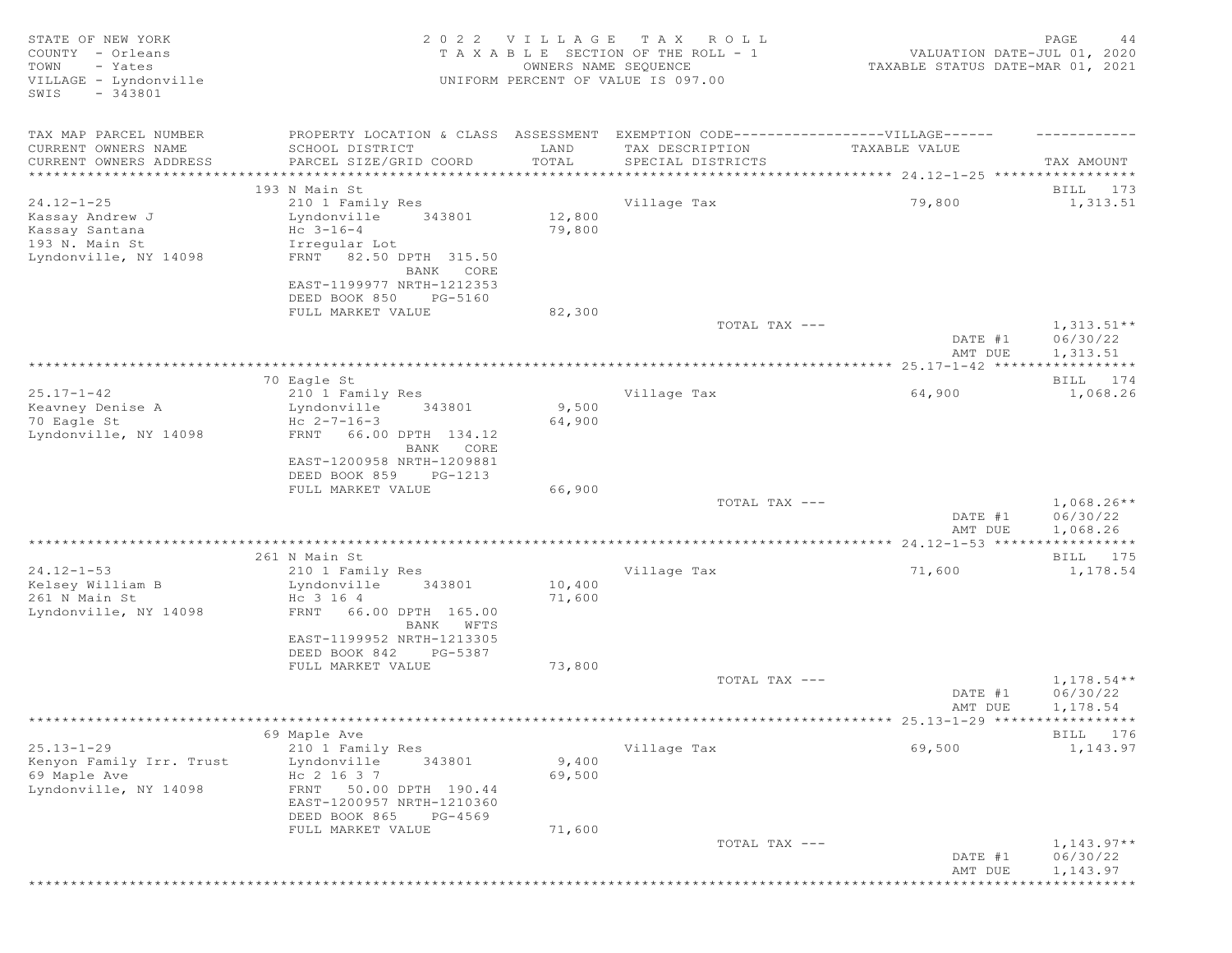STATE OF NEW YORK 2 0 2 2 V I L L A G E T A X R O L L PAGE 45 COUNTY - Orleans T A X A B L E SECTION OF THE ROLL - 1<br>TOWN - Yates DATES DATE: DOWNERS NAME SEQUENCE TOWN - Yates OWNERS NAME SEQUENCE TAXABLE STATUS DATE-MAR 01, 2021 VILLAGE - Lyndonville UNIFORM PERCENT OF VALUE IS 097.00 SWIS - 343801 TAX MAP PARCEL NUMBER PROPERTY LOCATION & CLASS ASSESSMENT EXEMPTION CODE------------------VILLAGE------ ------------ CURRENT OWNERS NAME SCHOOL DISTRICT LAND TAX DESCRIPTION TAXABLE VALUE CURRENT OWNERS ADDRESS PARCEL SIZE/GRID COORD TOTAL SPECIAL DISTRICTS TAX AMOUNT \*\*\*\*\*\*\*\*\*\*\*\*\*\*\*\*\*\*\*\*\*\*\*\*\*\*\*\*\*\*\*\*\*\*\*\*\*\*\*\*\*\*\*\*\*\*\*\*\*\*\*\*\*\*\*\*\*\*\*\*\*\*\*\*\*\*\*\*\*\*\*\*\*\*\*\*\*\*\*\*\*\*\*\*\*\*\*\*\*\*\*\*\*\*\*\*\*\*\*\*\*\*\* 24.20-1-9.11 \*\*\*\*\*\*\*\*\*\*\*\*\*\*\* 136 S Main St Bill and State Bill and State Bill and State Bill and State Bill and State Bill and State Bill and State Bill and State Bill and State Bill and State Bill and State Bill and State Bill and State Bill and Stat 24.20-1-9.11 210 1 Family Res Village Tax 85,100 1,400.75 Kenyon Timothy Lyndonville 343801 17,700 Kenyon Kimberly Hc -0002-0000-16-0004 85,100 136 South Main St (ACRES 1.10 BANK CORE<br>136 South Main St (ACRES 1.10 BANK CORE<br>19871 NRTH-1208707 Lyndonville, NY 14098 DEED BOOK 857 PG-7939<br>FULL MARKET VALUE 87,700 MAY BE SUBJECT TO PAYMENT FULL MARKET VALUE UNDER AGDIST LAW TIL 2023  $T$ OTAL TAX  $---$  1,400.75\*\* DATE #1 06/30/22<br>AMT DUE 1,400.75 AMT DUE 1, 400.75 \*\*\*\*\*\*\*\*\*\*\*\*\*\*\*\*\*\*\*\*\*\*\*\*\*\*\*\*\*\*\*\*\*\*\*\*\*\*\*\*\*\*\*\*\*\*\*\*\*\*\*\*\*\*\*\*\*\*\*\*\*\*\*\*\*\*\*\*\*\*\*\*\*\*\*\*\*\*\*\*\*\*\*\*\*\*\*\*\*\*\*\*\*\*\*\*\*\*\*\*\*\*\* 24.12-1-57 \*\*\*\*\*\*\*\*\*\*\*\*\*\*\*\*\* 245 N Main St Bill and State Bill and State Bill and State Bill and State Bill and State Bill and State Bill and St 24.12-1-57 210 1 Family Res Village Tax 82,700 1,361.25 Knapp James C Lyndonville 343801 10,400 Knapp Brenda B Hc 3 16 4 82,700 245 N Main St FRNT 66.00 DPTH 165.00 Lyndonville, NY 14098 EAST-1199953 NRTH-1213041 DEED BOOK 461 PG-243<br>FULL MARKET VALUE 85,300 FULL MARKET VALUE 85,300<br>
TOTAL TAX --- $T$ OTAL TAX  $---$  1,361.25\*\* DATE #1 06/30/22 AMT DUE 1, 361.25 \*\*\*\*\*\*\*\*\*\*\*\*\*\*\*\*\*\*\*\*\*\*\*\*\*\*\*\*\*\*\*\*\*\*\*\*\*\*\*\*\*\*\*\*\*\*\*\*\*\*\*\*\*\*\*\*\*\*\*\*\*\*\*\*\*\*\*\*\*\*\*\*\*\*\*\*\*\*\*\*\*\*\*\*\*\*\*\*\*\*\*\*\*\*\*\*\*\*\*\*\*\*\* 25.13-1-10.5 \*\*\*\*\*\*\*\*\*\*\*\*\*\*\* 6 Lynwood Dr BILL 179 25.13-1-10.5 210 1 Family Res Village Tax 128,900 2,121.70 Kubiszyn Nicholas W Lyndonville 343801 15,900 Kubiszyn Elaine M  $Hc$   $2-7-16-3$  128,900 6 Lynwood Dr FRNT 130.00 DPTH 243.00 Lyndonville, NY 14098 EAST-1201078 NRTH-1210655 DEED BOOK 848 PG-2258 FULL MARKET VALUE  $132,900$ <br>TOTAL TAX --- $T$ OTAL TAX  $---$  2,121.70\*\* DATE #1 06/30/22<br>AMT DUE 2,121.70 AMT DUE 2, 121.70 \*\*\*\*\*\*\*\*\*\*\*\*\*\*\*\*\*\*\*\*\*\*\*\*\*\*\*\*\*\*\*\*\*\*\*\*\*\*\*\*\*\*\*\*\*\*\*\*\*\*\*\*\*\*\*\*\*\*\*\*\*\*\*\*\*\*\*\*\*\*\*\*\*\*\*\*\*\*\*\*\*\*\*\*\*\*\*\*\*\*\*\*\*\*\*\*\*\*\*\*\*\*\* 24.12-1-12 \*\*\*\*\*\*\*\*\*\*\*\*\*\*\*\*\* 66 West Ave BILL 180 24.12-1-12 210 1 Family Res Village Tax 86,800 1,428.73 Laraby Amanda C Lyndonville 343801 10,500 Laraby Amanda C 10,500<br>
66 West Ave Hc 3-16-4 86,800<br>
Lyndonville, NY 14098 FRNT 66.00 DPTH 173.25 Lyndonville, NY 14098 FRNT 66.00 DPTH 173.25 EAST-1199229 NRTH-1212258 DEED BOOK 863 PG-4717<br>FULL MARKET VALUE 89,500 FULL MARKET VALUE  $T$ OTAL TAX  $---$  1,428.73\*\* DATE #1 06/30/22 AMT DUE 1, 428.73 \*\*\*\*\*\*\*\*\*\*\*\*\*\*\*\*\*\*\*\*\*\*\*\*\*\*\*\*\*\*\*\*\*\*\*\*\*\*\*\*\*\*\*\*\*\*\*\*\*\*\*\*\*\*\*\*\*\*\*\*\*\*\*\*\*\*\*\*\*\*\*\*\*\*\*\*\*\*\*\*\*\*\*\*\*\*\*\*\*\*\*\*\*\*\*\*\*\*\*\*\*\*\*\*\*\*\*\*\*\*\*\*\*\*\*\*\*\*\*\*\*\*\*\*\*\*\*\*\*\*\*\*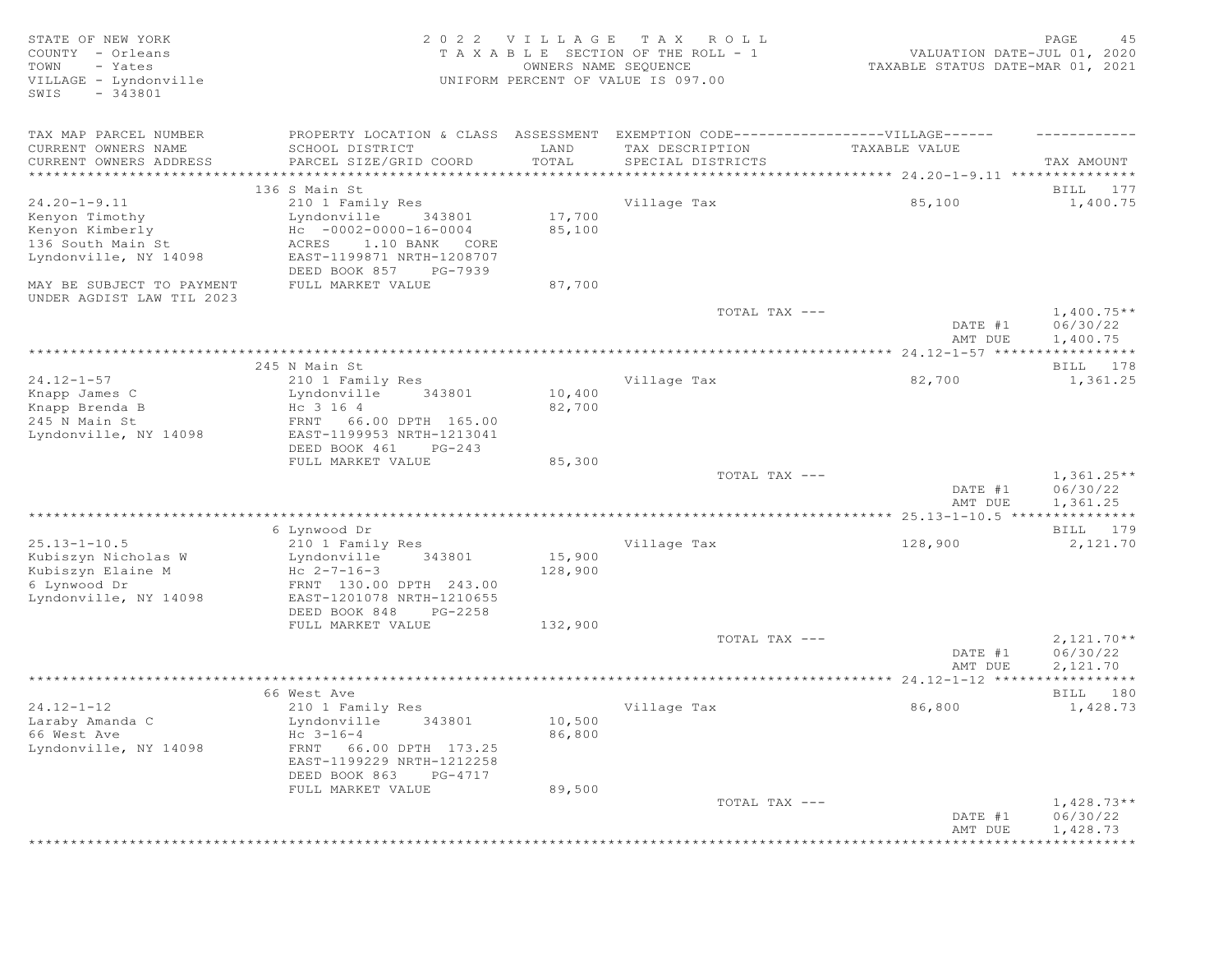# STATE OF NEW YORK SALL A GOOGLE ALL AGE TAX ROLL CHARGE 20 2 2 2 V I L L A G E TAX ROLL COUNTY - Orleans T A X A B L E SECTION OF THE ROLL - 1 VALUATION DATE-JUL 01, 2020 TOWN - Yates OWNERS NAME SEQUENCE TAXABLE STATUS DATE-MAR 01, 2021 VILLAGE - Lyndonville UNIFORM PERCENT OF VALUE IS 097.00

| TAX MAP PARCEL NUMBER     | PROPERTY LOCATION & CLASS ASSESSMENT |         | EXEMPTION CODE------------------VILLAGE------ |               |              |
|---------------------------|--------------------------------------|---------|-----------------------------------------------|---------------|--------------|
| CURRENT OWNERS NAME       | SCHOOL DISTRICT                      | LAND    | TAX DESCRIPTION                               | TAXABLE VALUE |              |
| CURRENT OWNERS ADDRESS    | PARCEL SIZE/GRID COORD               | TOTAL   | SPECIAL DISTRICTS                             |               | TAX AMOUNT   |
|                           |                                      |         |                                               |               |              |
|                           | 28 Eagle St                          |         |                                               |               | BILL 181     |
| $25.17 - 1 - 35$          | 210 1 Family Res                     |         | Village Tax                                   | 61,800        | 1,017.23     |
| Larkin William            | Lyndonville<br>343801                | 10,200  |                                               |               |              |
| 28 Eagle St               | $Hc 2-7-16-3$                        | 61,800  |                                               |               |              |
| PO Box 322                | FRNT 74.58 DPTH 136.76               |         |                                               |               |              |
| Lyndonville, NY 14098     | BANK CORE                            |         |                                               |               |              |
|                           | EAST-1200424 NRTH-1209872            |         |                                               |               |              |
| PRIOR OWNER ON 3/01/2021  | DEED BOOK 00229 PG-00053             |         |                                               |               |              |
| Larkin William            | FULL MARKET VALUE                    | 63,700  |                                               |               |              |
|                           |                                      |         | TOTAL TAX ---                                 |               | $1,017.23**$ |
|                           |                                      |         |                                               | DATE #1       | 06/30/22     |
|                           |                                      |         |                                               | AMT DUE       | 1,017.23     |
|                           |                                      |         |                                               |               |              |
|                           | 2 Miller Dr                          |         |                                               |               | BILL 182     |
| $25.17 - 1 - 82.1$        | 210 1 Family Res                     |         | Village Tax                                   | 120,800       | 1,988.37     |
| Lathrop Lloyd J           | Lyndonville<br>343801                | 15,800  |                                               |               |              |
| Lathrop Kristin G         | $Hc 2-7-16-3$                        | 120,800 |                                               |               |              |
| 2 Miller Dr               | FRNT 132.12 DPTH 217.50              |         |                                               |               |              |
| Lyndonville, NY 14098     | EAST-1201811 NRTH-1209710            |         |                                               |               |              |
|                           | DEED BOOK 863<br>PG-9988             |         |                                               |               |              |
|                           | FULL MARKET VALUE                    | 124,500 |                                               |               |              |
|                           |                                      |         | TOTAL TAX ---                                 |               | $1,988.37**$ |
|                           |                                      |         |                                               | DATE #1       | 06/30/22     |
|                           |                                      |         |                                               | AMT DUE       | 1,988.37     |
|                           |                                      |         |                                               |               |              |
|                           | 262 N Main St                        |         |                                               |               | BILL 183     |
| $25.9 - 1 - 21$           | 210 1 Family Res                     |         | Village Tax                                   | 45,600        | 750.58       |
| Lawrence-Richard Jodi-Ann | Lyndonville<br>343801                | 12,700  | RS340 Reassessed Sewer                        | 110.00 MT     | 110.00       |
| 1805 Crandall Ave         | $Hc$ $1-8-16-3$                      | 45,600  |                                               |               |              |
| Kendall, NY 14476         | FRNT 82.50 DPTH 243.00               |         |                                               |               |              |
|                           | EAST-1200219 NRTH-1213372            |         |                                               |               |              |
|                           | DEED BOOK 858<br>PG-4744             |         |                                               |               |              |
|                           | FULL MARKET VALUE                    | 47,000  | TOTAL TAX ---                                 |               | 860.58**     |
|                           |                                      |         |                                               | DATE #1       | 06/30/22     |
|                           |                                      |         |                                               | AMT DUE       | 860.58       |
|                           |                                      |         |                                               |               |              |
|                           | 84 Eagle St                          |         |                                               |               | BILL 184     |
| $25.17 - 1 - 44$          | 210 1 Family Res                     |         | AGED C/T 41801                                | 12,050        |              |
| Leonard Mildred M         | Lyndonville<br>343801                |         | 10,800 Village Tax                            | 12,050        | 198.34       |
| Donald Wanda              | Hc 2 16 3 7                          | 24,100  |                                               |               |              |
| 84 Eagle St               | FRNT 82.56 DPTH 136.50               |         |                                               |               |              |
| Lyndonville, NY 14098     | EAST-1201123 NRTH-1209883            |         |                                               |               |              |
|                           | DEED BOOK 855<br>PG-2712             |         |                                               |               |              |
|                           | FULL MARKET VALUE                    | 24,800  |                                               |               |              |
|                           |                                      |         | TOTAL TAX ---                                 |               | $198.34**$   |
|                           |                                      |         |                                               | DATE #1       | 06/30/22     |
|                           |                                      |         |                                               | AMT DUE       | 198.34       |
|                           |                                      |         |                                               |               |              |
|                           |                                      |         |                                               |               |              |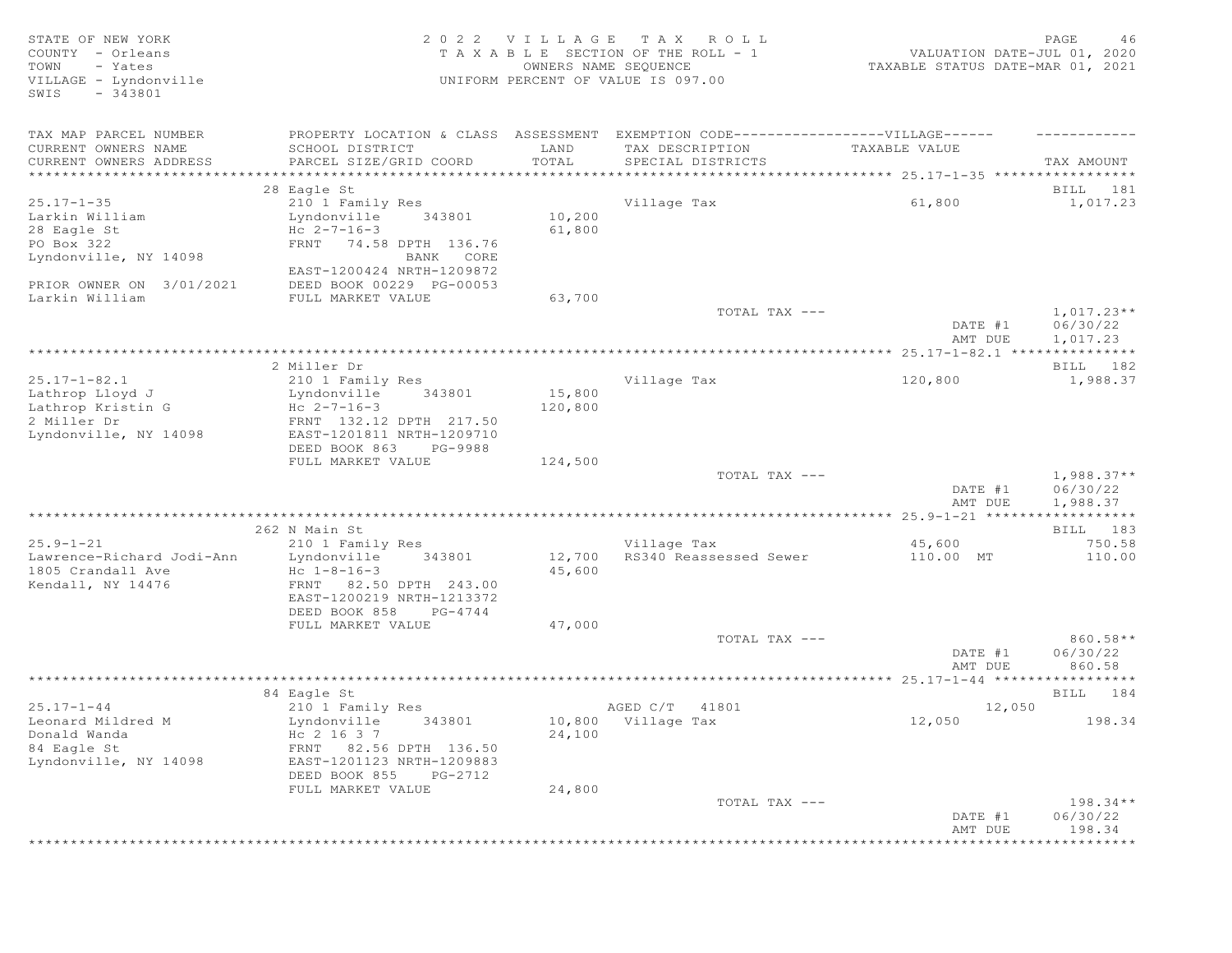| STATE OF NEW YORK<br>COUNTY - Orleans             |                                                                                  | 2022 VILLAGE         | TAX ROLL                              |                                  | PAGE<br>47           |
|---------------------------------------------------|----------------------------------------------------------------------------------|----------------------|---------------------------------------|----------------------------------|----------------------|
|                                                   |                                                                                  |                      | T A X A B L E SECTION OF THE ROLL - 1 | VALUATION DATE-JUL 01, 2020      |                      |
| - Yates<br>TOWN                                   |                                                                                  | OWNERS NAME SEQUENCE |                                       | TAXABLE STATUS DATE-MAR 01, 2021 |                      |
| VILLAGE - Lyndonville                             |                                                                                  |                      | UNIFORM PERCENT OF VALUE IS 097.00    |                                  |                      |
| $-343801$<br>SWIS                                 |                                                                                  |                      |                                       |                                  |                      |
|                                                   |                                                                                  |                      |                                       |                                  |                      |
|                                                   |                                                                                  |                      |                                       |                                  |                      |
| TAX MAP PARCEL NUMBER                             | PROPERTY LOCATION & CLASS ASSESSMENT EXEMPTION CODE----------------VILLAGE------ |                      |                                       |                                  |                      |
| CURRENT OWNERS NAME                               | SCHOOL DISTRICT                                                                  | LAND                 | TAX DESCRIPTION                       | TAXABLE VALUE                    |                      |
| CURRENT OWNERS ADDRESS<br>*********************** | PARCEL SIZE/GRID COORD                                                           | TOTAL                | SPECIAL DISTRICTS                     |                                  | TAX AMOUNT           |
|                                                   |                                                                                  |                      |                                       |                                  |                      |
|                                                   | 162 S Main St                                                                    |                      |                                       |                                  | BILL 185             |
| $24.20 - 1 - 13$                                  | 210 1 Family Res                                                                 |                      | Village Tax                           | 146,800                          | 2,416.33             |
| Lewis Theodore W                                  | Lyndonville<br>343801                                                            | 10,700               |                                       |                                  |                      |
| Lewis Amy Salvatore                               | $Hc 2-16-4$                                                                      | 146,800              |                                       |                                  |                      |
| 162 S Main St                                     | FRNT 70.00 DPTH 165.00                                                           |                      |                                       |                                  |                      |
| Lyndonville, NY 14098                             | EAST-1199947 NRTH-1208378                                                        |                      |                                       |                                  |                      |
|                                                   | DEED BOOK 842<br>PG-8352                                                         |                      |                                       |                                  |                      |
|                                                   | FULL MARKET VALUE                                                                | 151,300              |                                       |                                  |                      |
|                                                   |                                                                                  |                      | TOTAL TAX ---                         |                                  | $2,416.33**$         |
|                                                   |                                                                                  |                      |                                       | DATE #1                          | 06/30/22             |
|                                                   |                                                                                  |                      |                                       | AMT DUE                          | 2,416.33             |
|                                                   |                                                                                  |                      |                                       |                                  |                      |
|                                                   | 205 N Main St                                                                    |                      |                                       |                                  | BILL 186             |
| $24.12 - 1 - 23$                                  | 210 1 Family Res                                                                 |                      | VET WAR CT 41121                      | 12,000                           |                      |
| Loke Larry R                                      | 343801<br>Lyndonville                                                            |                      | 13,100 VET DIS CT 41141               | 4,445                            |                      |
| 205 N Main St                                     | $Hc \t3-16-4$                                                                    |                      | 88,900 Village Tax                    | 72,455                           | 1,192.61             |
| Lyndonville, NY 14098                             | FRNT 87.00 DPTH 231.00                                                           |                      |                                       |                                  |                      |
|                                                   | EAST-1199920 NRTH-1212510                                                        |                      |                                       |                                  |                      |
|                                                   |                                                                                  |                      |                                       |                                  |                      |
|                                                   | DEED BOOK 00232 PG-00275                                                         |                      |                                       |                                  |                      |
|                                                   | FULL MARKET VALUE                                                                | 91,600               |                                       |                                  |                      |
|                                                   |                                                                                  |                      | TOTAL TAX ---                         |                                  | $1,192.61**$         |
|                                                   |                                                                                  |                      |                                       | DATE #1                          | 06/30/22             |
|                                                   |                                                                                  |                      |                                       | AMT DUE                          | 1,192.61             |
|                                                   |                                                                                  |                      |                                       |                                  |                      |
|                                                   | 17 Garland St                                                                    |                      |                                       |                                  | BILL 187             |
| $25.13 - 1 - 78$                                  | 210 1 Family Res                                                                 |                      | Village Tax                           | 89,500                           | 1,473.17             |
|                                                   | 343801                                                                           |                      |                                       |                                  |                      |
| Lonnen Mary F                                     | Lyndonville                                                                      | 11,300               |                                       |                                  |                      |
| 17 Garland St                                     | Hc 2 16 3 7                                                                      | 89,500               |                                       |                                  |                      |
| Lyndonville, NY 14098                             | FRNT 66.52 DPTH 235.75<br>BANK CORE                                              |                      |                                       |                                  |                      |
|                                                   |                                                                                  |                      |                                       |                                  |                      |
|                                                   | EAST-1200452 NRTH-1210929                                                        |                      |                                       |                                  |                      |
|                                                   | DEED BOOK 857<br>PG-2865                                                         |                      |                                       |                                  |                      |
|                                                   | FULL MARKET VALUE                                                                | 92,300               |                                       |                                  |                      |
|                                                   |                                                                                  |                      | TOTAL TAX ---                         |                                  | $1,473.17**$         |
|                                                   |                                                                                  |                      |                                       | DATE #1                          | 06/30/22             |
|                                                   |                                                                                  |                      |                                       | AMT DUE                          | 1,473.17             |
|                                                   |                                                                                  |                      |                                       |                                  |                      |
|                                                   | 139 S Main St                                                                    |                      |                                       |                                  | BILL 188             |
| $25.17 - 2 - 26$                                  | 210 1 Family Res                                                                 |                      | Village Tax                           | 121,200                          | 1,994.96             |
| Luckman Amanda L                                  | Lyndonville<br>343801                                                            | 11,500               |                                       |                                  |                      |
| 129 S Main St                                     | Hc $2 - 7 - 16 - 3$                                                              | 121,200              |                                       |                                  |                      |
| Lyndonville, NY 14098                             | FRNT 78.00 DPTH 165.00                                                           |                      |                                       |                                  |                      |
|                                                   | BANK CORE                                                                        |                      |                                       |                                  |                      |
|                                                   | EAST-1200180 NRTH-1208659                                                        |                      |                                       |                                  |                      |
|                                                   | DEED BOOK 861<br>PG-4919                                                         |                      |                                       |                                  |                      |
|                                                   | FULL MARKET VALUE                                                                | 124,900              |                                       |                                  |                      |
|                                                   |                                                                                  |                      | TOTAL TAX ---                         |                                  | $1,994.96**$         |
|                                                   |                                                                                  |                      |                                       | DATE #1<br>AMT DUE               | 06/30/22<br>1,994.96 |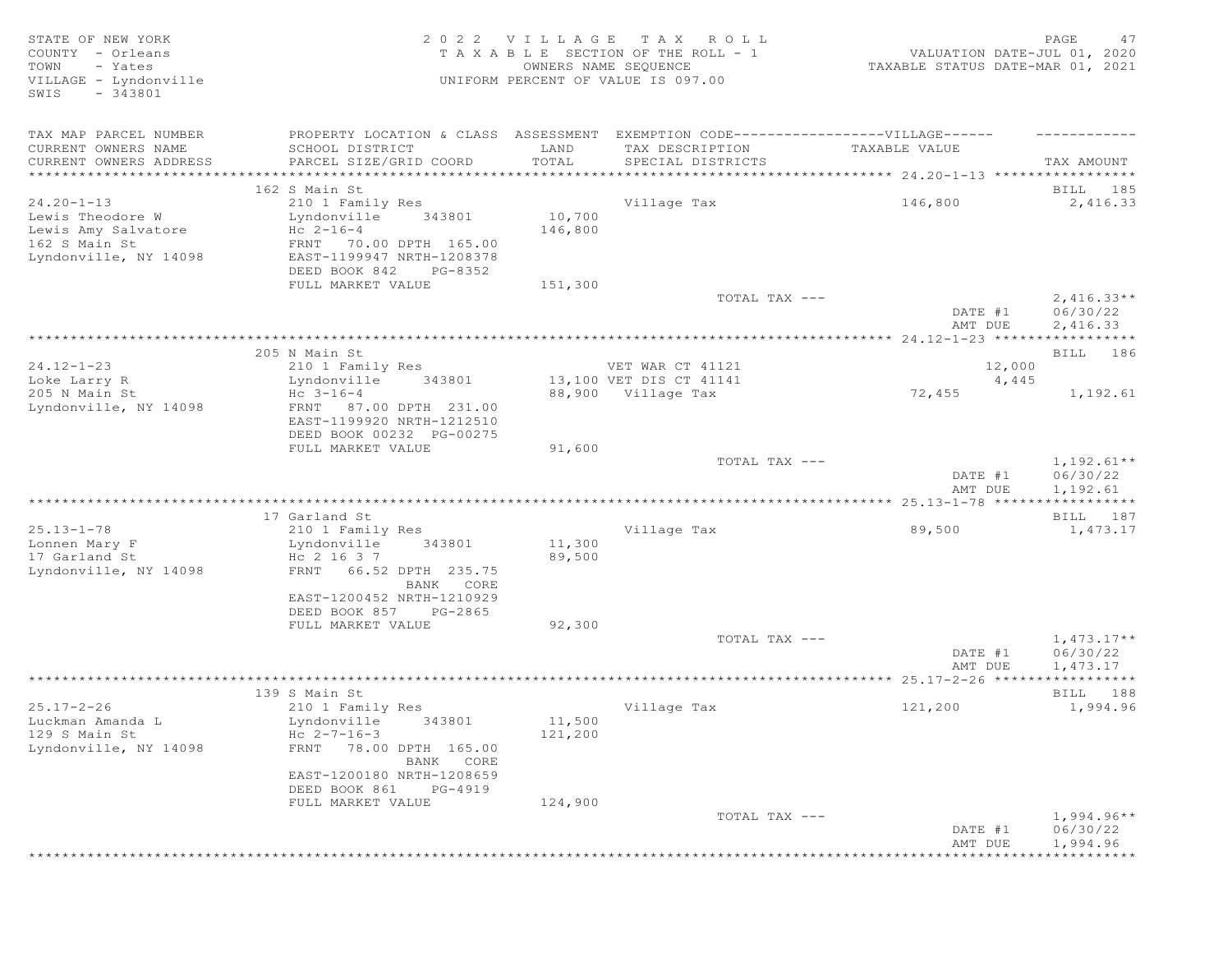| TAX MAP PARCEL NUMBER<br>PROPERTY LOCATION & CLASS ASSESSMENT EXEMPTION CODE-----------------VILLAGE------<br>SCHOOL DISTRICT<br>LAND<br>CURRENT OWNERS NAME<br>TAX DESCRIPTION<br>TAXABLE VALUE<br>TOTAL<br>CURRENT OWNERS ADDRESS<br>PARCEL SIZE/GRID COORD<br>SPECIAL DISTRICTS<br>TAX AMOUNT<br>249 N Main St<br>BILL 189<br>$24.12 - 1 - 56$<br>Village Tax<br>95,200<br>210 1 Family Res<br>10,400<br>Luckman Mary C<br>Lyndonville<br>343801<br>249 N Main St<br>Hc 3 16 4<br>95,200<br>Lyndonville, NY 14098<br>FRNT<br>66.00 DPTH 165.00<br>BANK LERETA<br>EAST-1199953 NRTH-1213107<br>DEED BOOK 829<br>PG-7009<br>98,100<br>FULL MARKET VALUE<br>$1,567.00**$<br>TOTAL TAX ---<br>06/30/22<br>DATE #1<br>1,567.00<br>AMT DUE<br>Lynwood Dr<br>BILL 190<br>$25.13 - 1 - 10.2$<br>Village Tax<br>203,800<br>3,354.56<br>411 Apartment<br>33,100<br>Lyndonville Associates<br>343801<br>Lyndonville<br>$Hc 2-7-16-3$<br>203,800<br>Attn: Q & D Management Inc.<br>8171 Main St Ste 7<br>Parkside Apartments<br>Williamsville, NY 14221<br>ACRES<br>1.38<br>EAST-1201374 NRTH-1210571<br>DEED BOOK 411<br>PG-00315<br>210,100<br>FULL MARKET VALUE<br>$3,354.56**$<br>TOTAL TAX ---<br>DATE #1<br>06/30/22<br>3,354.56<br>AMT DUE<br>S Main St<br>BILL 191<br>$25.17 - 2 - 18$<br>105 Vac farmland<br>AGDIST COF 41720<br>62,500<br>26,800<br>441.13<br>343801<br>89,300 Village Tax<br>LynOaken Farms Inc<br>Lyndonville<br>11540 Platten Rd<br>Hc 2 16 3 7<br>89,300<br>Lyndonville, NY 14098<br>ACRES 34.40<br>EAST-1201404 NRTH-1208782<br>MAY BE SUBJECT TO PAYMENT<br>DEED BOOK 626<br>PG-257<br>UNDER AGDIST LAW TIL 2025<br>FULL MARKET VALUE<br>92,100<br>TOTAL TAX ---<br>DATE #1<br>06/30/22<br>441.13<br>AMT DUE<br>Maple Ave<br>BILL 192<br>$25.17 - 1 - 3$<br>3,300<br>330 Vacant comm<br>Village Tax<br>Lyndonville<br>343801<br>3,300<br>M & T Trust Co<br>3,300<br>Att: Corp Real Estate<br>$Hc 2-7-16-3$<br>One M & T Plaza 18th Floor<br>FRNT 48.00 DPTH 84.50<br>Buffalo, NY 14203<br>EAST-1200213 NRTH-1210148<br>DEED BOOK 00348 PG-00041<br>FULL MARKET VALUE<br>3,400<br>TOTAL TAX ---<br>DATE #1<br>06/30/22<br>54.32<br>AMT DUE<br>********************************* | STATE OF NEW YORK<br>COUNTY - Orleans<br>TOWN<br>- Yates<br>VILLAGE - Lyndonville<br>$-343801$<br>SWIS | OWNERS NAME SEQUENCE | 2022 VILLAGE TAX ROLL<br>TAXABLE SECTION OF THE ROLL - 1<br>UNIFORM PERCENT OF VALUE IS 097.00 | VALUATION DATE-JUL 01, 2020<br>TAXABLE STATUS DATE-MAR 01, 2021 | PAGE<br>48 |
|-------------------------------------------------------------------------------------------------------------------------------------------------------------------------------------------------------------------------------------------------------------------------------------------------------------------------------------------------------------------------------------------------------------------------------------------------------------------------------------------------------------------------------------------------------------------------------------------------------------------------------------------------------------------------------------------------------------------------------------------------------------------------------------------------------------------------------------------------------------------------------------------------------------------------------------------------------------------------------------------------------------------------------------------------------------------------------------------------------------------------------------------------------------------------------------------------------------------------------------------------------------------------------------------------------------------------------------------------------------------------------------------------------------------------------------------------------------------------------------------------------------------------------------------------------------------------------------------------------------------------------------------------------------------------------------------------------------------------------------------------------------------------------------------------------------------------------------------------------------------------------------------------------------------------------------------------------------------------------------------------------------------------------------------------------------------------------------------------------------------------------------------------------------------------------------------------------|--------------------------------------------------------------------------------------------------------|----------------------|------------------------------------------------------------------------------------------------|-----------------------------------------------------------------|------------|
|                                                                                                                                                                                                                                                                                                                                                                                                                                                                                                                                                                                                                                                                                                                                                                                                                                                                                                                                                                                                                                                                                                                                                                                                                                                                                                                                                                                                                                                                                                                                                                                                                                                                                                                                                                                                                                                                                                                                                                                                                                                                                                                                                                                                       |                                                                                                        |                      |                                                                                                |                                                                 |            |
|                                                                                                                                                                                                                                                                                                                                                                                                                                                                                                                                                                                                                                                                                                                                                                                                                                                                                                                                                                                                                                                                                                                                                                                                                                                                                                                                                                                                                                                                                                                                                                                                                                                                                                                                                                                                                                                                                                                                                                                                                                                                                                                                                                                                       |                                                                                                        |                      |                                                                                                |                                                                 |            |
|                                                                                                                                                                                                                                                                                                                                                                                                                                                                                                                                                                                                                                                                                                                                                                                                                                                                                                                                                                                                                                                                                                                                                                                                                                                                                                                                                                                                                                                                                                                                                                                                                                                                                                                                                                                                                                                                                                                                                                                                                                                                                                                                                                                                       |                                                                                                        |                      |                                                                                                |                                                                 |            |
|                                                                                                                                                                                                                                                                                                                                                                                                                                                                                                                                                                                                                                                                                                                                                                                                                                                                                                                                                                                                                                                                                                                                                                                                                                                                                                                                                                                                                                                                                                                                                                                                                                                                                                                                                                                                                                                                                                                                                                                                                                                                                                                                                                                                       |                                                                                                        |                      |                                                                                                |                                                                 |            |
|                                                                                                                                                                                                                                                                                                                                                                                                                                                                                                                                                                                                                                                                                                                                                                                                                                                                                                                                                                                                                                                                                                                                                                                                                                                                                                                                                                                                                                                                                                                                                                                                                                                                                                                                                                                                                                                                                                                                                                                                                                                                                                                                                                                                       |                                                                                                        |                      |                                                                                                |                                                                 | 1,567.00   |
|                                                                                                                                                                                                                                                                                                                                                                                                                                                                                                                                                                                                                                                                                                                                                                                                                                                                                                                                                                                                                                                                                                                                                                                                                                                                                                                                                                                                                                                                                                                                                                                                                                                                                                                                                                                                                                                                                                                                                                                                                                                                                                                                                                                                       |                                                                                                        |                      |                                                                                                |                                                                 |            |
|                                                                                                                                                                                                                                                                                                                                                                                                                                                                                                                                                                                                                                                                                                                                                                                                                                                                                                                                                                                                                                                                                                                                                                                                                                                                                                                                                                                                                                                                                                                                                                                                                                                                                                                                                                                                                                                                                                                                                                                                                                                                                                                                                                                                       |                                                                                                        |                      |                                                                                                |                                                                 |            |
|                                                                                                                                                                                                                                                                                                                                                                                                                                                                                                                                                                                                                                                                                                                                                                                                                                                                                                                                                                                                                                                                                                                                                                                                                                                                                                                                                                                                                                                                                                                                                                                                                                                                                                                                                                                                                                                                                                                                                                                                                                                                                                                                                                                                       |                                                                                                        |                      |                                                                                                |                                                                 |            |
|                                                                                                                                                                                                                                                                                                                                                                                                                                                                                                                                                                                                                                                                                                                                                                                                                                                                                                                                                                                                                                                                                                                                                                                                                                                                                                                                                                                                                                                                                                                                                                                                                                                                                                                                                                                                                                                                                                                                                                                                                                                                                                                                                                                                       |                                                                                                        |                      |                                                                                                |                                                                 |            |
|                                                                                                                                                                                                                                                                                                                                                                                                                                                                                                                                                                                                                                                                                                                                                                                                                                                                                                                                                                                                                                                                                                                                                                                                                                                                                                                                                                                                                                                                                                                                                                                                                                                                                                                                                                                                                                                                                                                                                                                                                                                                                                                                                                                                       |                                                                                                        |                      |                                                                                                |                                                                 |            |
|                                                                                                                                                                                                                                                                                                                                                                                                                                                                                                                                                                                                                                                                                                                                                                                                                                                                                                                                                                                                                                                                                                                                                                                                                                                                                                                                                                                                                                                                                                                                                                                                                                                                                                                                                                                                                                                                                                                                                                                                                                                                                                                                                                                                       |                                                                                                        |                      |                                                                                                |                                                                 |            |
|                                                                                                                                                                                                                                                                                                                                                                                                                                                                                                                                                                                                                                                                                                                                                                                                                                                                                                                                                                                                                                                                                                                                                                                                                                                                                                                                                                                                                                                                                                                                                                                                                                                                                                                                                                                                                                                                                                                                                                                                                                                                                                                                                                                                       |                                                                                                        |                      |                                                                                                |                                                                 |            |
|                                                                                                                                                                                                                                                                                                                                                                                                                                                                                                                                                                                                                                                                                                                                                                                                                                                                                                                                                                                                                                                                                                                                                                                                                                                                                                                                                                                                                                                                                                                                                                                                                                                                                                                                                                                                                                                                                                                                                                                                                                                                                                                                                                                                       |                                                                                                        |                      |                                                                                                |                                                                 |            |
|                                                                                                                                                                                                                                                                                                                                                                                                                                                                                                                                                                                                                                                                                                                                                                                                                                                                                                                                                                                                                                                                                                                                                                                                                                                                                                                                                                                                                                                                                                                                                                                                                                                                                                                                                                                                                                                                                                                                                                                                                                                                                                                                                                                                       |                                                                                                        |                      |                                                                                                |                                                                 |            |
|                                                                                                                                                                                                                                                                                                                                                                                                                                                                                                                                                                                                                                                                                                                                                                                                                                                                                                                                                                                                                                                                                                                                                                                                                                                                                                                                                                                                                                                                                                                                                                                                                                                                                                                                                                                                                                                                                                                                                                                                                                                                                                                                                                                                       |                                                                                                        |                      |                                                                                                |                                                                 |            |
|                                                                                                                                                                                                                                                                                                                                                                                                                                                                                                                                                                                                                                                                                                                                                                                                                                                                                                                                                                                                                                                                                                                                                                                                                                                                                                                                                                                                                                                                                                                                                                                                                                                                                                                                                                                                                                                                                                                                                                                                                                                                                                                                                                                                       |                                                                                                        |                      |                                                                                                |                                                                 |            |
|                                                                                                                                                                                                                                                                                                                                                                                                                                                                                                                                                                                                                                                                                                                                                                                                                                                                                                                                                                                                                                                                                                                                                                                                                                                                                                                                                                                                                                                                                                                                                                                                                                                                                                                                                                                                                                                                                                                                                                                                                                                                                                                                                                                                       |                                                                                                        |                      |                                                                                                |                                                                 |            |
|                                                                                                                                                                                                                                                                                                                                                                                                                                                                                                                                                                                                                                                                                                                                                                                                                                                                                                                                                                                                                                                                                                                                                                                                                                                                                                                                                                                                                                                                                                                                                                                                                                                                                                                                                                                                                                                                                                                                                                                                                                                                                                                                                                                                       |                                                                                                        |                      |                                                                                                |                                                                 |            |
|                                                                                                                                                                                                                                                                                                                                                                                                                                                                                                                                                                                                                                                                                                                                                                                                                                                                                                                                                                                                                                                                                                                                                                                                                                                                                                                                                                                                                                                                                                                                                                                                                                                                                                                                                                                                                                                                                                                                                                                                                                                                                                                                                                                                       |                                                                                                        |                      |                                                                                                |                                                                 |            |
|                                                                                                                                                                                                                                                                                                                                                                                                                                                                                                                                                                                                                                                                                                                                                                                                                                                                                                                                                                                                                                                                                                                                                                                                                                                                                                                                                                                                                                                                                                                                                                                                                                                                                                                                                                                                                                                                                                                                                                                                                                                                                                                                                                                                       |                                                                                                        |                      |                                                                                                |                                                                 |            |
|                                                                                                                                                                                                                                                                                                                                                                                                                                                                                                                                                                                                                                                                                                                                                                                                                                                                                                                                                                                                                                                                                                                                                                                                                                                                                                                                                                                                                                                                                                                                                                                                                                                                                                                                                                                                                                                                                                                                                                                                                                                                                                                                                                                                       |                                                                                                        |                      |                                                                                                |                                                                 |            |
|                                                                                                                                                                                                                                                                                                                                                                                                                                                                                                                                                                                                                                                                                                                                                                                                                                                                                                                                                                                                                                                                                                                                                                                                                                                                                                                                                                                                                                                                                                                                                                                                                                                                                                                                                                                                                                                                                                                                                                                                                                                                                                                                                                                                       |                                                                                                        |                      |                                                                                                |                                                                 |            |
|                                                                                                                                                                                                                                                                                                                                                                                                                                                                                                                                                                                                                                                                                                                                                                                                                                                                                                                                                                                                                                                                                                                                                                                                                                                                                                                                                                                                                                                                                                                                                                                                                                                                                                                                                                                                                                                                                                                                                                                                                                                                                                                                                                                                       |                                                                                                        |                      |                                                                                                |                                                                 |            |
|                                                                                                                                                                                                                                                                                                                                                                                                                                                                                                                                                                                                                                                                                                                                                                                                                                                                                                                                                                                                                                                                                                                                                                                                                                                                                                                                                                                                                                                                                                                                                                                                                                                                                                                                                                                                                                                                                                                                                                                                                                                                                                                                                                                                       |                                                                                                        |                      |                                                                                                |                                                                 |            |
|                                                                                                                                                                                                                                                                                                                                                                                                                                                                                                                                                                                                                                                                                                                                                                                                                                                                                                                                                                                                                                                                                                                                                                                                                                                                                                                                                                                                                                                                                                                                                                                                                                                                                                                                                                                                                                                                                                                                                                                                                                                                                                                                                                                                       |                                                                                                        |                      |                                                                                                |                                                                 |            |
|                                                                                                                                                                                                                                                                                                                                                                                                                                                                                                                                                                                                                                                                                                                                                                                                                                                                                                                                                                                                                                                                                                                                                                                                                                                                                                                                                                                                                                                                                                                                                                                                                                                                                                                                                                                                                                                                                                                                                                                                                                                                                                                                                                                                       |                                                                                                        |                      |                                                                                                |                                                                 |            |
|                                                                                                                                                                                                                                                                                                                                                                                                                                                                                                                                                                                                                                                                                                                                                                                                                                                                                                                                                                                                                                                                                                                                                                                                                                                                                                                                                                                                                                                                                                                                                                                                                                                                                                                                                                                                                                                                                                                                                                                                                                                                                                                                                                                                       |                                                                                                        |                      |                                                                                                |                                                                 |            |
|                                                                                                                                                                                                                                                                                                                                                                                                                                                                                                                                                                                                                                                                                                                                                                                                                                                                                                                                                                                                                                                                                                                                                                                                                                                                                                                                                                                                                                                                                                                                                                                                                                                                                                                                                                                                                                                                                                                                                                                                                                                                                                                                                                                                       |                                                                                                        |                      |                                                                                                |                                                                 |            |
|                                                                                                                                                                                                                                                                                                                                                                                                                                                                                                                                                                                                                                                                                                                                                                                                                                                                                                                                                                                                                                                                                                                                                                                                                                                                                                                                                                                                                                                                                                                                                                                                                                                                                                                                                                                                                                                                                                                                                                                                                                                                                                                                                                                                       |                                                                                                        |                      |                                                                                                |                                                                 |            |
|                                                                                                                                                                                                                                                                                                                                                                                                                                                                                                                                                                                                                                                                                                                                                                                                                                                                                                                                                                                                                                                                                                                                                                                                                                                                                                                                                                                                                                                                                                                                                                                                                                                                                                                                                                                                                                                                                                                                                                                                                                                                                                                                                                                                       |                                                                                                        |                      |                                                                                                |                                                                 |            |
|                                                                                                                                                                                                                                                                                                                                                                                                                                                                                                                                                                                                                                                                                                                                                                                                                                                                                                                                                                                                                                                                                                                                                                                                                                                                                                                                                                                                                                                                                                                                                                                                                                                                                                                                                                                                                                                                                                                                                                                                                                                                                                                                                                                                       |                                                                                                        |                      |                                                                                                |                                                                 |            |
|                                                                                                                                                                                                                                                                                                                                                                                                                                                                                                                                                                                                                                                                                                                                                                                                                                                                                                                                                                                                                                                                                                                                                                                                                                                                                                                                                                                                                                                                                                                                                                                                                                                                                                                                                                                                                                                                                                                                                                                                                                                                                                                                                                                                       |                                                                                                        |                      |                                                                                                |                                                                 |            |
|                                                                                                                                                                                                                                                                                                                                                                                                                                                                                                                                                                                                                                                                                                                                                                                                                                                                                                                                                                                                                                                                                                                                                                                                                                                                                                                                                                                                                                                                                                                                                                                                                                                                                                                                                                                                                                                                                                                                                                                                                                                                                                                                                                                                       |                                                                                                        |                      |                                                                                                |                                                                 |            |
|                                                                                                                                                                                                                                                                                                                                                                                                                                                                                                                                                                                                                                                                                                                                                                                                                                                                                                                                                                                                                                                                                                                                                                                                                                                                                                                                                                                                                                                                                                                                                                                                                                                                                                                                                                                                                                                                                                                                                                                                                                                                                                                                                                                                       |                                                                                                        |                      |                                                                                                |                                                                 | $441.13**$ |
|                                                                                                                                                                                                                                                                                                                                                                                                                                                                                                                                                                                                                                                                                                                                                                                                                                                                                                                                                                                                                                                                                                                                                                                                                                                                                                                                                                                                                                                                                                                                                                                                                                                                                                                                                                                                                                                                                                                                                                                                                                                                                                                                                                                                       |                                                                                                        |                      |                                                                                                |                                                                 |            |
|                                                                                                                                                                                                                                                                                                                                                                                                                                                                                                                                                                                                                                                                                                                                                                                                                                                                                                                                                                                                                                                                                                                                                                                                                                                                                                                                                                                                                                                                                                                                                                                                                                                                                                                                                                                                                                                                                                                                                                                                                                                                                                                                                                                                       |                                                                                                        |                      |                                                                                                |                                                                 |            |
|                                                                                                                                                                                                                                                                                                                                                                                                                                                                                                                                                                                                                                                                                                                                                                                                                                                                                                                                                                                                                                                                                                                                                                                                                                                                                                                                                                                                                                                                                                                                                                                                                                                                                                                                                                                                                                                                                                                                                                                                                                                                                                                                                                                                       |                                                                                                        |                      |                                                                                                |                                                                 |            |
|                                                                                                                                                                                                                                                                                                                                                                                                                                                                                                                                                                                                                                                                                                                                                                                                                                                                                                                                                                                                                                                                                                                                                                                                                                                                                                                                                                                                                                                                                                                                                                                                                                                                                                                                                                                                                                                                                                                                                                                                                                                                                                                                                                                                       |                                                                                                        |                      |                                                                                                |                                                                 |            |
|                                                                                                                                                                                                                                                                                                                                                                                                                                                                                                                                                                                                                                                                                                                                                                                                                                                                                                                                                                                                                                                                                                                                                                                                                                                                                                                                                                                                                                                                                                                                                                                                                                                                                                                                                                                                                                                                                                                                                                                                                                                                                                                                                                                                       |                                                                                                        |                      |                                                                                                |                                                                 | 54.32      |
|                                                                                                                                                                                                                                                                                                                                                                                                                                                                                                                                                                                                                                                                                                                                                                                                                                                                                                                                                                                                                                                                                                                                                                                                                                                                                                                                                                                                                                                                                                                                                                                                                                                                                                                                                                                                                                                                                                                                                                                                                                                                                                                                                                                                       |                                                                                                        |                      |                                                                                                |                                                                 |            |
|                                                                                                                                                                                                                                                                                                                                                                                                                                                                                                                                                                                                                                                                                                                                                                                                                                                                                                                                                                                                                                                                                                                                                                                                                                                                                                                                                                                                                                                                                                                                                                                                                                                                                                                                                                                                                                                                                                                                                                                                                                                                                                                                                                                                       |                                                                                                        |                      |                                                                                                |                                                                 |            |
|                                                                                                                                                                                                                                                                                                                                                                                                                                                                                                                                                                                                                                                                                                                                                                                                                                                                                                                                                                                                                                                                                                                                                                                                                                                                                                                                                                                                                                                                                                                                                                                                                                                                                                                                                                                                                                                                                                                                                                                                                                                                                                                                                                                                       |                                                                                                        |                      |                                                                                                |                                                                 |            |
|                                                                                                                                                                                                                                                                                                                                                                                                                                                                                                                                                                                                                                                                                                                                                                                                                                                                                                                                                                                                                                                                                                                                                                                                                                                                                                                                                                                                                                                                                                                                                                                                                                                                                                                                                                                                                                                                                                                                                                                                                                                                                                                                                                                                       |                                                                                                        |                      |                                                                                                |                                                                 |            |
|                                                                                                                                                                                                                                                                                                                                                                                                                                                                                                                                                                                                                                                                                                                                                                                                                                                                                                                                                                                                                                                                                                                                                                                                                                                                                                                                                                                                                                                                                                                                                                                                                                                                                                                                                                                                                                                                                                                                                                                                                                                                                                                                                                                                       |                                                                                                        |                      |                                                                                                |                                                                 |            |
|                                                                                                                                                                                                                                                                                                                                                                                                                                                                                                                                                                                                                                                                                                                                                                                                                                                                                                                                                                                                                                                                                                                                                                                                                                                                                                                                                                                                                                                                                                                                                                                                                                                                                                                                                                                                                                                                                                                                                                                                                                                                                                                                                                                                       |                                                                                                        |                      |                                                                                                |                                                                 |            |
|                                                                                                                                                                                                                                                                                                                                                                                                                                                                                                                                                                                                                                                                                                                                                                                                                                                                                                                                                                                                                                                                                                                                                                                                                                                                                                                                                                                                                                                                                                                                                                                                                                                                                                                                                                                                                                                                                                                                                                                                                                                                                                                                                                                                       |                                                                                                        |                      |                                                                                                |                                                                 | $54.32**$  |
|                                                                                                                                                                                                                                                                                                                                                                                                                                                                                                                                                                                                                                                                                                                                                                                                                                                                                                                                                                                                                                                                                                                                                                                                                                                                                                                                                                                                                                                                                                                                                                                                                                                                                                                                                                                                                                                                                                                                                                                                                                                                                                                                                                                                       |                                                                                                        |                      |                                                                                                |                                                                 |            |
|                                                                                                                                                                                                                                                                                                                                                                                                                                                                                                                                                                                                                                                                                                                                                                                                                                                                                                                                                                                                                                                                                                                                                                                                                                                                                                                                                                                                                                                                                                                                                                                                                                                                                                                                                                                                                                                                                                                                                                                                                                                                                                                                                                                                       |                                                                                                        |                      |                                                                                                |                                                                 |            |
|                                                                                                                                                                                                                                                                                                                                                                                                                                                                                                                                                                                                                                                                                                                                                                                                                                                                                                                                                                                                                                                                                                                                                                                                                                                                                                                                                                                                                                                                                                                                                                                                                                                                                                                                                                                                                                                                                                                                                                                                                                                                                                                                                                                                       |                                                                                                        |                      |                                                                                                |                                                                 |            |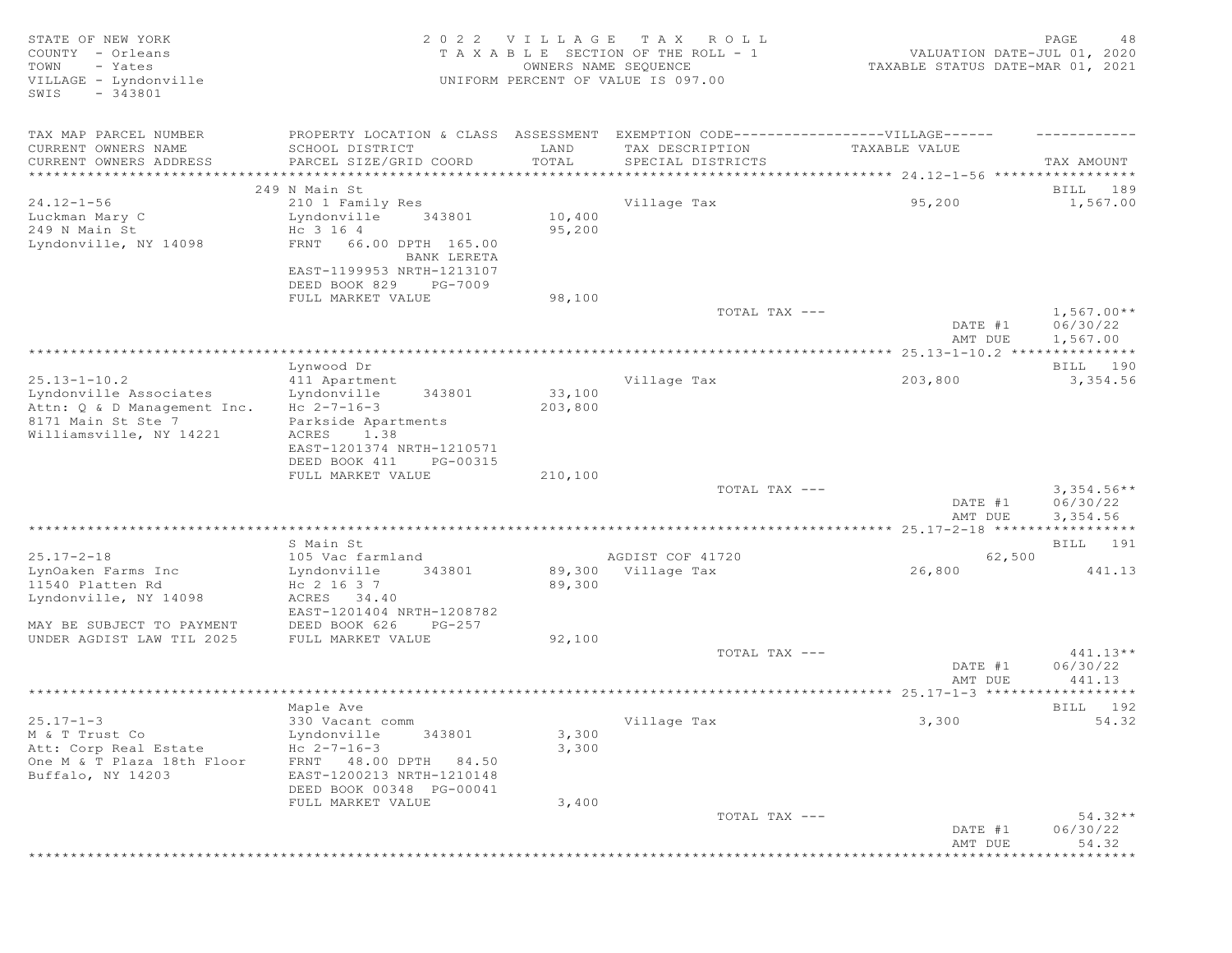STATE OF NEW YORK 2 0 2 2 V I L L A G E T A X R O L L PAGE 49 COUNTY - Orleans T A X A B L E SECTION OF THE ROLL - 1<br>TOWN - Yates DATES DATE: DOWNERS NAME SEQUENCE TOWN - Yates OWNERS NAME SEQUENCE TAXABLE STATUS DATE-MAR 01, 2021 VILLAGE - Lyndonville UNIFORM PERCENT OF VALUE IS 097.00 SWIS - 343801 TAX MAP PARCEL NUMBER PROPERTY LOCATION & CLASS ASSESSMENT EXEMPTION CODE-------------------VILLAGE------ ----------CURRENT OWNERS NAME SCHOOL DISTRICT LAND TAX DESCRIPTION TAXABLE VALUE CURRENT OWNERS ADDRESS PARCEL SIZE/GRID COORD TOTAL SPECIAL DISTRICTS TAX AMOUNT \*\*\*\*\*\*\*\*\*\*\*\*\*\*\*\*\*\*\*\*\*\*\*\*\*\*\*\*\*\*\*\*\*\*\*\*\*\*\*\*\*\*\*\*\*\*\*\*\*\*\*\*\*\*\*\*\*\*\*\*\*\*\*\*\*\*\*\*\*\*\*\*\*\*\*\*\*\*\*\*\*\*\*\*\*\*\*\*\*\*\*\*\*\*\*\*\*\*\*\*\*\*\* 25.17-2-44 \*\*\*\*\*\*\*\*\*\*\*\*\*\*\*\*\* 7 Willowbrook Dr BILL 193 25.17-2-44 210 1 Family Res Village Tax 123,900 2,039.40 Mack David A Charles and Lyndonville 343801 16,600 Mack Maxine B  $\,$  Hc 2 16 3 7  $\,$  123,900  $\,$ 7 Willowbrook Dr FRNT 134.00 DPTH 463.82 ACRES 1.41 BANK CORE EAST-1202298 NRTH-1209689 DEED BOOK 864 PG-463 FULL MARKET VALUE 127,700  $\sigma$  total tax  $---$  2,039.40\*\* DATE #1 06/30/22<br>AMT DUE 2,039.40 AMT DUE 2, 039.40 \*\*\*\*\*\*\*\*\*\*\*\*\*\*\*\*\*\*\*\*\*\*\*\*\*\*\*\*\*\*\*\*\*\*\*\*\*\*\*\*\*\*\*\*\*\*\*\*\*\*\*\*\*\*\*\*\*\*\*\*\*\*\*\*\*\*\*\*\*\*\*\*\*\*\*\*\*\*\*\*\*\*\*\*\*\*\*\*\*\*\*\*\*\*\*\*\*\*\*\*\*\*\* 25.17-1-32.1 \*\*\*\*\*\*\*\*\*\*\*\*\*\*\* 29 S Main St Bill and State Bill and State Bill and State Bill and State Bill and State Bill and State Bill and State Bill and State Bill and State Bill and State Bill and State Bill and State Bill and State Bill and State 25.17-1-32.1 481 Att row bldg Village Tax 18,800 309.45 Main Street Lyndonville LLC Lyndonville 343801 10,000 2235 Casitas Way Hc 2 16 3 7 18,800 Palm Springs, CA 92264 FRNT 113.00 DPTH 194.00 EAST-1200191 NRTH-1210006 DEED BOOK 857 PG-2882 FULL MARKET VALUE 19,400<br>TOTAL TAX --- $TOTAL$   $TAX$   $---$  309.45\*\* DATE #1 06/30/22 AMT DUE 309.45 \*\*\*\*\*\*\*\*\*\*\*\*\*\*\*\*\*\*\*\*\*\*\*\*\*\*\*\*\*\*\*\*\*\*\*\*\*\*\*\*\*\*\*\*\*\*\*\*\*\*\*\*\*\*\*\*\*\*\*\*\*\*\*\*\*\*\*\*\*\*\*\*\*\*\*\*\*\*\*\*\*\*\*\*\*\*\*\*\*\*\*\*\*\*\*\*\*\*\*\*\*\*\* 25.17-1-26 \*\*\*\*\*\*\*\*\*\*\*\*\*\*\*\*\* ergentling to the state of the state of the state of the state of the state of the state of the state of the state of the state of the state of the state of the state of the state of the state of the state of the state of 25.17-1-26 330 Vacant comm Village Tax 700 11.52 Main Street Lyndonville, LLC Lyndonville 343801 700<br>2235 Casitas Way Ho 2-7-16-3 700 2235 Casitas Way Hc 2-7-16-3 700 Palm Springs, CA 92264 FRNT 60.00 DPTH 60.00 EAST-1200222 NRTH-1210072 PRIOR OWNER ON 3/01/2021 DEED BOOK 867 PG-9638 Pennysaver Markets, Inc. FULL MARKET VALUE 700  $T$ OTAL TAX  $---$  11.52\*\* DATE #1 06/30/22<br>AMT DUE 11.52 AMT DUE  $11.52$ \*\*\*\*\*\*\*\*\*\*\*\*\*\*\*\*\*\*\*\*\*\*\*\*\*\*\*\*\*\*\*\*\*\*\*\*\*\*\*\*\*\*\*\*\*\*\*\*\*\*\*\*\*\*\*\*\*\*\*\*\*\*\*\*\*\*\*\*\*\*\*\*\*\*\*\*\*\*\*\*\*\*\*\*\*\*\*\*\*\*\*\*\*\*\*\*\*\*\*\*\*\*\* 25.13-1-81 \*\*\*\*\*\*\*\*\*\*\*\*\*\*\*\*\* 31 Garland St BILL 196 25.13-1-81 210 1 Family Res Village Tax 31,300 515.20 Manning Edward Lyndonville 343801 10,900 31 Garland St  $He$   $2-16-3-7$   $31,300$ Lyndonville, NY 14098 FRNT 66.00 DPTH 195.25 EAST-1200497 NRTH-1211125

DEED BOOK 428 PG-00075<br>FULL MARKET VALUE 32,300 FULL MARKET VALUE  $T$ OTAL TAX  $---$  515.20\*\* DATE #1 06/30/22 AMT DUE 515.20 \*\*\*\*\*\*\*\*\*\*\*\*\*\*\*\*\*\*\*\*\*\*\*\*\*\*\*\*\*\*\*\*\*\*\*\*\*\*\*\*\*\*\*\*\*\*\*\*\*\*\*\*\*\*\*\*\*\*\*\*\*\*\*\*\*\*\*\*\*\*\*\*\*\*\*\*\*\*\*\*\*\*\*\*\*\*\*\*\*\*\*\*\*\*\*\*\*\*\*\*\*\*\*\*\*\*\*\*\*\*\*\*\*\*\*\*\*\*\*\*\*\*\*\*\*\*\*\*\*\*\*\*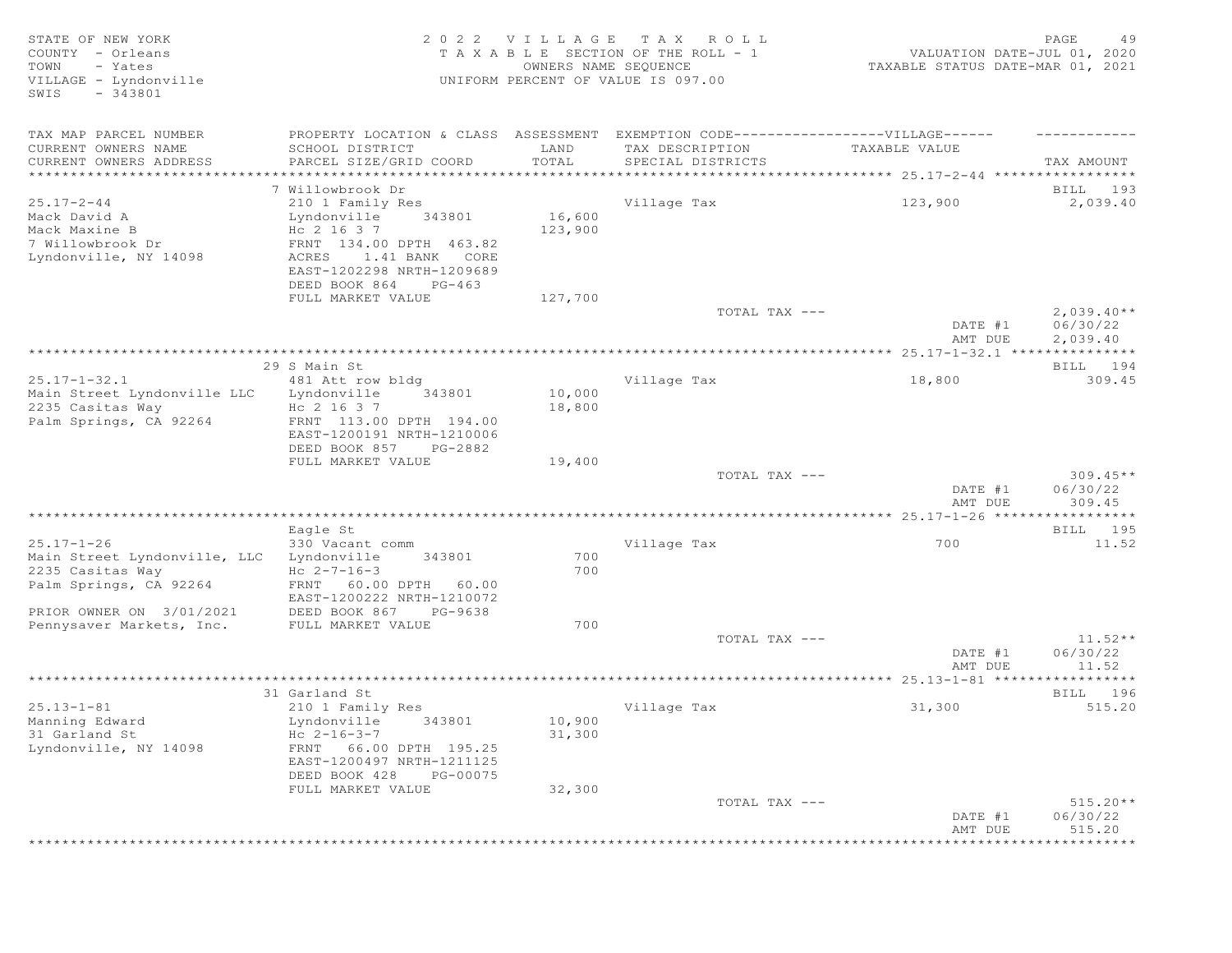| COUNTY - Orleans<br>T A X A B L E SECTION OF THE ROLL - 1<br>VALUATION DATE-JUL 01, 2020<br>- Yates<br>TOWN<br>OWNERS NAME SEQUENCE<br>TAXABLE STATUS DATE-MAR 01, 2021<br>VILLAGE - Lyndonville<br>UNIFORM PERCENT OF VALUE IS 097.00<br>SWIS<br>$-343801$<br>TAX MAP PARCEL NUMBER<br>PROPERTY LOCATION & CLASS ASSESSMENT EXEMPTION CODE----------------VILLAGE------<br>CURRENT OWNERS NAME<br>TAX DESCRIPTION<br>SCHOOL DISTRICT<br>LAND<br>TAXABLE VALUE<br>CURRENT OWNERS ADDRESS<br>TOTAL<br>PARCEL SIZE/GRID COORD<br>SPECIAL DISTRICTS<br>TAX AMOUNT<br>********************************<br>**********************<br>3 S Main St<br>BILL 197<br>$25.17 - 1 - 1$<br>Village Tax<br>461 Bank<br>205,300<br>3,379.25<br>16,100<br>Manufacturers & Traders Trust Lyndonville<br>343801<br>Attn: Corp Real Estate<br>Hc $2 - 7 - 16 - 3$<br>205,300<br>One M & T Plaza 18th Floor<br>FRNT 44.50 DPTH 93.00<br>Buffalo, NY 14203<br>EAST-1200146 NRTH-1210167<br>DEED BOOK 00145 PG-00148<br>FULL MARKET VALUE<br>211,600<br>TOTAL TAX ---<br>$3,379.25**$<br>DATE #1<br>06/30/22<br>3,379.25<br>AMT DUE<br>32 Garland St<br>BILL 198<br>$25.13 - 1 - 64$<br>210 1 Family Res<br>Village Tax<br>51,300<br>844.40<br>Mapes Cheryl E<br>11,000<br>Lyndonville<br>343801<br>2541 Angling Rd<br>Hc $2 - 7 - 16 - 3$<br>51,300<br>Medina, NY 14103<br>FRNT 66.00 DPTH 200.25<br>EAST-1200745 NRTH-1211127<br>DEED BOOK 00222 PG-00215<br>FULL MARKET VALUE<br>52,900<br>TOTAL TAX ---<br>$844.40**$<br>06/30/22<br>DATE #1<br>844.40<br>AMT DUE<br>1 Willowbrook Dr<br>BILL 199<br>$25.17 - 2 - 47$<br>Village Tax<br>69,400<br>1,142.33<br>210 1 Family Res<br>14,200<br>Mariano Joyce M<br>Lyndonville<br>343801<br>1 Willowbrook Dr<br>Hc 2 16 3 7<br>69,400<br>PO Box 398<br>FRNT 165.00 DPTH 121.00<br>Lyndonville, NY 14098<br>BANK CORE<br>EAST-1202146 NRTH-1210064<br>DEED BOOK 00246 PG-00155<br>71,500<br>FULL MARKET VALUE<br>TOTAL TAX ---<br>$1,142.33**$<br>DATE #1<br>06/30/22<br>AMT DUE<br>1,142.33<br>138 Eagle St<br>BILL 200<br>$25.17 - 1 - 50.1$<br>210 1 Family Res<br>Village Tax<br>71,100<br>1,170.31<br>10,700<br>Martillotta Patricia<br>Lyndonville<br>343801<br>3825 Sandstone Ct<br>$Hc \t2-7-16-3$<br>71,100<br>New Smyran Beach, FL 03820<br>FRNT 82.50 DPTH 140.50<br>EAST-1201826 NRTH-1209890<br>DEED BOOK 863<br>PG-9585<br>FULL MARKET VALUE<br>73,300<br>TOTAL TAX ---<br>$1,170.31**$<br>DATE #1<br>06/30/22<br>1,170.31<br>AMT DUE | STATE OF NEW YORK |  | 2022 VILLAGE TAX ROLL | 50<br>PAGE          |
|------------------------------------------------------------------------------------------------------------------------------------------------------------------------------------------------------------------------------------------------------------------------------------------------------------------------------------------------------------------------------------------------------------------------------------------------------------------------------------------------------------------------------------------------------------------------------------------------------------------------------------------------------------------------------------------------------------------------------------------------------------------------------------------------------------------------------------------------------------------------------------------------------------------------------------------------------------------------------------------------------------------------------------------------------------------------------------------------------------------------------------------------------------------------------------------------------------------------------------------------------------------------------------------------------------------------------------------------------------------------------------------------------------------------------------------------------------------------------------------------------------------------------------------------------------------------------------------------------------------------------------------------------------------------------------------------------------------------------------------------------------------------------------------------------------------------------------------------------------------------------------------------------------------------------------------------------------------------------------------------------------------------------------------------------------------------------------------------------------------------------------------------------------------------------------------------------------------------------------------------------------------------------------------------------------------------------------------------------------------------------------------------------------------------------------------------------------------------------|-------------------|--|-----------------------|---------------------|
|                                                                                                                                                                                                                                                                                                                                                                                                                                                                                                                                                                                                                                                                                                                                                                                                                                                                                                                                                                                                                                                                                                                                                                                                                                                                                                                                                                                                                                                                                                                                                                                                                                                                                                                                                                                                                                                                                                                                                                                                                                                                                                                                                                                                                                                                                                                                                                                                                                                                              |                   |  |                       |                     |
|                                                                                                                                                                                                                                                                                                                                                                                                                                                                                                                                                                                                                                                                                                                                                                                                                                                                                                                                                                                                                                                                                                                                                                                                                                                                                                                                                                                                                                                                                                                                                                                                                                                                                                                                                                                                                                                                                                                                                                                                                                                                                                                                                                                                                                                                                                                                                                                                                                                                              |                   |  |                       |                     |
|                                                                                                                                                                                                                                                                                                                                                                                                                                                                                                                                                                                                                                                                                                                                                                                                                                                                                                                                                                                                                                                                                                                                                                                                                                                                                                                                                                                                                                                                                                                                                                                                                                                                                                                                                                                                                                                                                                                                                                                                                                                                                                                                                                                                                                                                                                                                                                                                                                                                              |                   |  |                       |                     |
|                                                                                                                                                                                                                                                                                                                                                                                                                                                                                                                                                                                                                                                                                                                                                                                                                                                                                                                                                                                                                                                                                                                                                                                                                                                                                                                                                                                                                                                                                                                                                                                                                                                                                                                                                                                                                                                                                                                                                                                                                                                                                                                                                                                                                                                                                                                                                                                                                                                                              |                   |  |                       |                     |
|                                                                                                                                                                                                                                                                                                                                                                                                                                                                                                                                                                                                                                                                                                                                                                                                                                                                                                                                                                                                                                                                                                                                                                                                                                                                                                                                                                                                                                                                                                                                                                                                                                                                                                                                                                                                                                                                                                                                                                                                                                                                                                                                                                                                                                                                                                                                                                                                                                                                              |                   |  |                       |                     |
|                                                                                                                                                                                                                                                                                                                                                                                                                                                                                                                                                                                                                                                                                                                                                                                                                                                                                                                                                                                                                                                                                                                                                                                                                                                                                                                                                                                                                                                                                                                                                                                                                                                                                                                                                                                                                                                                                                                                                                                                                                                                                                                                                                                                                                                                                                                                                                                                                                                                              |                   |  |                       |                     |
|                                                                                                                                                                                                                                                                                                                                                                                                                                                                                                                                                                                                                                                                                                                                                                                                                                                                                                                                                                                                                                                                                                                                                                                                                                                                                                                                                                                                                                                                                                                                                                                                                                                                                                                                                                                                                                                                                                                                                                                                                                                                                                                                                                                                                                                                                                                                                                                                                                                                              |                   |  |                       |                     |
|                                                                                                                                                                                                                                                                                                                                                                                                                                                                                                                                                                                                                                                                                                                                                                                                                                                                                                                                                                                                                                                                                                                                                                                                                                                                                                                                                                                                                                                                                                                                                                                                                                                                                                                                                                                                                                                                                                                                                                                                                                                                                                                                                                                                                                                                                                                                                                                                                                                                              |                   |  |                       |                     |
|                                                                                                                                                                                                                                                                                                                                                                                                                                                                                                                                                                                                                                                                                                                                                                                                                                                                                                                                                                                                                                                                                                                                                                                                                                                                                                                                                                                                                                                                                                                                                                                                                                                                                                                                                                                                                                                                                                                                                                                                                                                                                                                                                                                                                                                                                                                                                                                                                                                                              |                   |  |                       |                     |
|                                                                                                                                                                                                                                                                                                                                                                                                                                                                                                                                                                                                                                                                                                                                                                                                                                                                                                                                                                                                                                                                                                                                                                                                                                                                                                                                                                                                                                                                                                                                                                                                                                                                                                                                                                                                                                                                                                                                                                                                                                                                                                                                                                                                                                                                                                                                                                                                                                                                              |                   |  |                       |                     |
|                                                                                                                                                                                                                                                                                                                                                                                                                                                                                                                                                                                                                                                                                                                                                                                                                                                                                                                                                                                                                                                                                                                                                                                                                                                                                                                                                                                                                                                                                                                                                                                                                                                                                                                                                                                                                                                                                                                                                                                                                                                                                                                                                                                                                                                                                                                                                                                                                                                                              |                   |  |                       |                     |
|                                                                                                                                                                                                                                                                                                                                                                                                                                                                                                                                                                                                                                                                                                                                                                                                                                                                                                                                                                                                                                                                                                                                                                                                                                                                                                                                                                                                                                                                                                                                                                                                                                                                                                                                                                                                                                                                                                                                                                                                                                                                                                                                                                                                                                                                                                                                                                                                                                                                              |                   |  |                       |                     |
|                                                                                                                                                                                                                                                                                                                                                                                                                                                                                                                                                                                                                                                                                                                                                                                                                                                                                                                                                                                                                                                                                                                                                                                                                                                                                                                                                                                                                                                                                                                                                                                                                                                                                                                                                                                                                                                                                                                                                                                                                                                                                                                                                                                                                                                                                                                                                                                                                                                                              |                   |  |                       |                     |
|                                                                                                                                                                                                                                                                                                                                                                                                                                                                                                                                                                                                                                                                                                                                                                                                                                                                                                                                                                                                                                                                                                                                                                                                                                                                                                                                                                                                                                                                                                                                                                                                                                                                                                                                                                                                                                                                                                                                                                                                                                                                                                                                                                                                                                                                                                                                                                                                                                                                              |                   |  |                       |                     |
|                                                                                                                                                                                                                                                                                                                                                                                                                                                                                                                                                                                                                                                                                                                                                                                                                                                                                                                                                                                                                                                                                                                                                                                                                                                                                                                                                                                                                                                                                                                                                                                                                                                                                                                                                                                                                                                                                                                                                                                                                                                                                                                                                                                                                                                                                                                                                                                                                                                                              |                   |  |                       |                     |
|                                                                                                                                                                                                                                                                                                                                                                                                                                                                                                                                                                                                                                                                                                                                                                                                                                                                                                                                                                                                                                                                                                                                                                                                                                                                                                                                                                                                                                                                                                                                                                                                                                                                                                                                                                                                                                                                                                                                                                                                                                                                                                                                                                                                                                                                                                                                                                                                                                                                              |                   |  |                       |                     |
|                                                                                                                                                                                                                                                                                                                                                                                                                                                                                                                                                                                                                                                                                                                                                                                                                                                                                                                                                                                                                                                                                                                                                                                                                                                                                                                                                                                                                                                                                                                                                                                                                                                                                                                                                                                                                                                                                                                                                                                                                                                                                                                                                                                                                                                                                                                                                                                                                                                                              |                   |  |                       |                     |
|                                                                                                                                                                                                                                                                                                                                                                                                                                                                                                                                                                                                                                                                                                                                                                                                                                                                                                                                                                                                                                                                                                                                                                                                                                                                                                                                                                                                                                                                                                                                                                                                                                                                                                                                                                                                                                                                                                                                                                                                                                                                                                                                                                                                                                                                                                                                                                                                                                                                              |                   |  |                       |                     |
|                                                                                                                                                                                                                                                                                                                                                                                                                                                                                                                                                                                                                                                                                                                                                                                                                                                                                                                                                                                                                                                                                                                                                                                                                                                                                                                                                                                                                                                                                                                                                                                                                                                                                                                                                                                                                                                                                                                                                                                                                                                                                                                                                                                                                                                                                                                                                                                                                                                                              |                   |  |                       |                     |
|                                                                                                                                                                                                                                                                                                                                                                                                                                                                                                                                                                                                                                                                                                                                                                                                                                                                                                                                                                                                                                                                                                                                                                                                                                                                                                                                                                                                                                                                                                                                                                                                                                                                                                                                                                                                                                                                                                                                                                                                                                                                                                                                                                                                                                                                                                                                                                                                                                                                              |                   |  |                       |                     |
|                                                                                                                                                                                                                                                                                                                                                                                                                                                                                                                                                                                                                                                                                                                                                                                                                                                                                                                                                                                                                                                                                                                                                                                                                                                                                                                                                                                                                                                                                                                                                                                                                                                                                                                                                                                                                                                                                                                                                                                                                                                                                                                                                                                                                                                                                                                                                                                                                                                                              |                   |  |                       |                     |
|                                                                                                                                                                                                                                                                                                                                                                                                                                                                                                                                                                                                                                                                                                                                                                                                                                                                                                                                                                                                                                                                                                                                                                                                                                                                                                                                                                                                                                                                                                                                                                                                                                                                                                                                                                                                                                                                                                                                                                                                                                                                                                                                                                                                                                                                                                                                                                                                                                                                              |                   |  |                       |                     |
|                                                                                                                                                                                                                                                                                                                                                                                                                                                                                                                                                                                                                                                                                                                                                                                                                                                                                                                                                                                                                                                                                                                                                                                                                                                                                                                                                                                                                                                                                                                                                                                                                                                                                                                                                                                                                                                                                                                                                                                                                                                                                                                                                                                                                                                                                                                                                                                                                                                                              |                   |  |                       |                     |
|                                                                                                                                                                                                                                                                                                                                                                                                                                                                                                                                                                                                                                                                                                                                                                                                                                                                                                                                                                                                                                                                                                                                                                                                                                                                                                                                                                                                                                                                                                                                                                                                                                                                                                                                                                                                                                                                                                                                                                                                                                                                                                                                                                                                                                                                                                                                                                                                                                                                              |                   |  |                       |                     |
|                                                                                                                                                                                                                                                                                                                                                                                                                                                                                                                                                                                                                                                                                                                                                                                                                                                                                                                                                                                                                                                                                                                                                                                                                                                                                                                                                                                                                                                                                                                                                                                                                                                                                                                                                                                                                                                                                                                                                                                                                                                                                                                                                                                                                                                                                                                                                                                                                                                                              |                   |  |                       |                     |
|                                                                                                                                                                                                                                                                                                                                                                                                                                                                                                                                                                                                                                                                                                                                                                                                                                                                                                                                                                                                                                                                                                                                                                                                                                                                                                                                                                                                                                                                                                                                                                                                                                                                                                                                                                                                                                                                                                                                                                                                                                                                                                                                                                                                                                                                                                                                                                                                                                                                              |                   |  |                       |                     |
|                                                                                                                                                                                                                                                                                                                                                                                                                                                                                                                                                                                                                                                                                                                                                                                                                                                                                                                                                                                                                                                                                                                                                                                                                                                                                                                                                                                                                                                                                                                                                                                                                                                                                                                                                                                                                                                                                                                                                                                                                                                                                                                                                                                                                                                                                                                                                                                                                                                                              |                   |  |                       |                     |
|                                                                                                                                                                                                                                                                                                                                                                                                                                                                                                                                                                                                                                                                                                                                                                                                                                                                                                                                                                                                                                                                                                                                                                                                                                                                                                                                                                                                                                                                                                                                                                                                                                                                                                                                                                                                                                                                                                                                                                                                                                                                                                                                                                                                                                                                                                                                                                                                                                                                              |                   |  |                       |                     |
|                                                                                                                                                                                                                                                                                                                                                                                                                                                                                                                                                                                                                                                                                                                                                                                                                                                                                                                                                                                                                                                                                                                                                                                                                                                                                                                                                                                                                                                                                                                                                                                                                                                                                                                                                                                                                                                                                                                                                                                                                                                                                                                                                                                                                                                                                                                                                                                                                                                                              |                   |  |                       |                     |
|                                                                                                                                                                                                                                                                                                                                                                                                                                                                                                                                                                                                                                                                                                                                                                                                                                                                                                                                                                                                                                                                                                                                                                                                                                                                                                                                                                                                                                                                                                                                                                                                                                                                                                                                                                                                                                                                                                                                                                                                                                                                                                                                                                                                                                                                                                                                                                                                                                                                              |                   |  |                       |                     |
|                                                                                                                                                                                                                                                                                                                                                                                                                                                                                                                                                                                                                                                                                                                                                                                                                                                                                                                                                                                                                                                                                                                                                                                                                                                                                                                                                                                                                                                                                                                                                                                                                                                                                                                                                                                                                                                                                                                                                                                                                                                                                                                                                                                                                                                                                                                                                                                                                                                                              |                   |  |                       |                     |
|                                                                                                                                                                                                                                                                                                                                                                                                                                                                                                                                                                                                                                                                                                                                                                                                                                                                                                                                                                                                                                                                                                                                                                                                                                                                                                                                                                                                                                                                                                                                                                                                                                                                                                                                                                                                                                                                                                                                                                                                                                                                                                                                                                                                                                                                                                                                                                                                                                                                              |                   |  |                       |                     |
|                                                                                                                                                                                                                                                                                                                                                                                                                                                                                                                                                                                                                                                                                                                                                                                                                                                                                                                                                                                                                                                                                                                                                                                                                                                                                                                                                                                                                                                                                                                                                                                                                                                                                                                                                                                                                                                                                                                                                                                                                                                                                                                                                                                                                                                                                                                                                                                                                                                                              |                   |  |                       |                     |
|                                                                                                                                                                                                                                                                                                                                                                                                                                                                                                                                                                                                                                                                                                                                                                                                                                                                                                                                                                                                                                                                                                                                                                                                                                                                                                                                                                                                                                                                                                                                                                                                                                                                                                                                                                                                                                                                                                                                                                                                                                                                                                                                                                                                                                                                                                                                                                                                                                                                              |                   |  |                       |                     |
|                                                                                                                                                                                                                                                                                                                                                                                                                                                                                                                                                                                                                                                                                                                                                                                                                                                                                                                                                                                                                                                                                                                                                                                                                                                                                                                                                                                                                                                                                                                                                                                                                                                                                                                                                                                                                                                                                                                                                                                                                                                                                                                                                                                                                                                                                                                                                                                                                                                                              |                   |  |                       |                     |
|                                                                                                                                                                                                                                                                                                                                                                                                                                                                                                                                                                                                                                                                                                                                                                                                                                                                                                                                                                                                                                                                                                                                                                                                                                                                                                                                                                                                                                                                                                                                                                                                                                                                                                                                                                                                                                                                                                                                                                                                                                                                                                                                                                                                                                                                                                                                                                                                                                                                              |                   |  |                       |                     |
|                                                                                                                                                                                                                                                                                                                                                                                                                                                                                                                                                                                                                                                                                                                                                                                                                                                                                                                                                                                                                                                                                                                                                                                                                                                                                                                                                                                                                                                                                                                                                                                                                                                                                                                                                                                                                                                                                                                                                                                                                                                                                                                                                                                                                                                                                                                                                                                                                                                                              |                   |  |                       |                     |
|                                                                                                                                                                                                                                                                                                                                                                                                                                                                                                                                                                                                                                                                                                                                                                                                                                                                                                                                                                                                                                                                                                                                                                                                                                                                                                                                                                                                                                                                                                                                                                                                                                                                                                                                                                                                                                                                                                                                                                                                                                                                                                                                                                                                                                                                                                                                                                                                                                                                              |                   |  |                       |                     |
|                                                                                                                                                                                                                                                                                                                                                                                                                                                                                                                                                                                                                                                                                                                                                                                                                                                                                                                                                                                                                                                                                                                                                                                                                                                                                                                                                                                                                                                                                                                                                                                                                                                                                                                                                                                                                                                                                                                                                                                                                                                                                                                                                                                                                                                                                                                                                                                                                                                                              |                   |  |                       |                     |
|                                                                                                                                                                                                                                                                                                                                                                                                                                                                                                                                                                                                                                                                                                                                                                                                                                                                                                                                                                                                                                                                                                                                                                                                                                                                                                                                                                                                                                                                                                                                                                                                                                                                                                                                                                                                                                                                                                                                                                                                                                                                                                                                                                                                                                                                                                                                                                                                                                                                              |                   |  |                       |                     |
|                                                                                                                                                                                                                                                                                                                                                                                                                                                                                                                                                                                                                                                                                                                                                                                                                                                                                                                                                                                                                                                                                                                                                                                                                                                                                                                                                                                                                                                                                                                                                                                                                                                                                                                                                                                                                                                                                                                                                                                                                                                                                                                                                                                                                                                                                                                                                                                                                                                                              |                   |  |                       |                     |
|                                                                                                                                                                                                                                                                                                                                                                                                                                                                                                                                                                                                                                                                                                                                                                                                                                                                                                                                                                                                                                                                                                                                                                                                                                                                                                                                                                                                                                                                                                                                                                                                                                                                                                                                                                                                                                                                                                                                                                                                                                                                                                                                                                                                                                                                                                                                                                                                                                                                              |                   |  |                       |                     |
|                                                                                                                                                                                                                                                                                                                                                                                                                                                                                                                                                                                                                                                                                                                                                                                                                                                                                                                                                                                                                                                                                                                                                                                                                                                                                                                                                                                                                                                                                                                                                                                                                                                                                                                                                                                                                                                                                                                                                                                                                                                                                                                                                                                                                                                                                                                                                                                                                                                                              |                   |  |                       |                     |
|                                                                                                                                                                                                                                                                                                                                                                                                                                                                                                                                                                                                                                                                                                                                                                                                                                                                                                                                                                                                                                                                                                                                                                                                                                                                                                                                                                                                                                                                                                                                                                                                                                                                                                                                                                                                                                                                                                                                                                                                                                                                                                                                                                                                                                                                                                                                                                                                                                                                              |                   |  |                       |                     |
|                                                                                                                                                                                                                                                                                                                                                                                                                                                                                                                                                                                                                                                                                                                                                                                                                                                                                                                                                                                                                                                                                                                                                                                                                                                                                                                                                                                                                                                                                                                                                                                                                                                                                                                                                                                                                                                                                                                                                                                                                                                                                                                                                                                                                                                                                                                                                                                                                                                                              |                   |  |                       |                     |
|                                                                                                                                                                                                                                                                                                                                                                                                                                                                                                                                                                                                                                                                                                                                                                                                                                                                                                                                                                                                                                                                                                                                                                                                                                                                                                                                                                                                                                                                                                                                                                                                                                                                                                                                                                                                                                                                                                                                                                                                                                                                                                                                                                                                                                                                                                                                                                                                                                                                              |                   |  |                       |                     |
|                                                                                                                                                                                                                                                                                                                                                                                                                                                                                                                                                                                                                                                                                                                                                                                                                                                                                                                                                                                                                                                                                                                                                                                                                                                                                                                                                                                                                                                                                                                                                                                                                                                                                                                                                                                                                                                                                                                                                                                                                                                                                                                                                                                                                                                                                                                                                                                                                                                                              |                   |  |                       |                     |
|                                                                                                                                                                                                                                                                                                                                                                                                                                                                                                                                                                                                                                                                                                                                                                                                                                                                                                                                                                                                                                                                                                                                                                                                                                                                                                                                                                                                                                                                                                                                                                                                                                                                                                                                                                                                                                                                                                                                                                                                                                                                                                                                                                                                                                                                                                                                                                                                                                                                              |                   |  |                       |                     |
|                                                                                                                                                                                                                                                                                                                                                                                                                                                                                                                                                                                                                                                                                                                                                                                                                                                                                                                                                                                                                                                                                                                                                                                                                                                                                                                                                                                                                                                                                                                                                                                                                                                                                                                                                                                                                                                                                                                                                                                                                                                                                                                                                                                                                                                                                                                                                                                                                                                                              |                   |  |                       |                     |
|                                                                                                                                                                                                                                                                                                                                                                                                                                                                                                                                                                                                                                                                                                                                                                                                                                                                                                                                                                                                                                                                                                                                                                                                                                                                                                                                                                                                                                                                                                                                                                                                                                                                                                                                                                                                                                                                                                                                                                                                                                                                                                                                                                                                                                                                                                                                                                                                                                                                              |                   |  |                       |                     |
|                                                                                                                                                                                                                                                                                                                                                                                                                                                                                                                                                                                                                                                                                                                                                                                                                                                                                                                                                                                                                                                                                                                                                                                                                                                                                                                                                                                                                                                                                                                                                                                                                                                                                                                                                                                                                                                                                                                                                                                                                                                                                                                                                                                                                                                                                                                                                                                                                                                                              |                   |  |                       |                     |
|                                                                                                                                                                                                                                                                                                                                                                                                                                                                                                                                                                                                                                                                                                                                                                                                                                                                                                                                                                                                                                                                                                                                                                                                                                                                                                                                                                                                                                                                                                                                                                                                                                                                                                                                                                                                                                                                                                                                                                                                                                                                                                                                                                                                                                                                                                                                                                                                                                                                              |                   |  |                       |                     |
|                                                                                                                                                                                                                                                                                                                                                                                                                                                                                                                                                                                                                                                                                                                                                                                                                                                                                                                                                                                                                                                                                                                                                                                                                                                                                                                                                                                                                                                                                                                                                                                                                                                                                                                                                                                                                                                                                                                                                                                                                                                                                                                                                                                                                                                                                                                                                                                                                                                                              |                   |  |                       |                     |
|                                                                                                                                                                                                                                                                                                                                                                                                                                                                                                                                                                                                                                                                                                                                                                                                                                                                                                                                                                                                                                                                                                                                                                                                                                                                                                                                                                                                                                                                                                                                                                                                                                                                                                                                                                                                                                                                                                                                                                                                                                                                                                                                                                                                                                                                                                                                                                                                                                                                              |                   |  |                       |                     |
|                                                                                                                                                                                                                                                                                                                                                                                                                                                                                                                                                                                                                                                                                                                                                                                                                                                                                                                                                                                                                                                                                                                                                                                                                                                                                                                                                                                                                                                                                                                                                                                                                                                                                                                                                                                                                                                                                                                                                                                                                                                                                                                                                                                                                                                                                                                                                                                                                                                                              |                   |  |                       |                     |
|                                                                                                                                                                                                                                                                                                                                                                                                                                                                                                                                                                                                                                                                                                                                                                                                                                                                                                                                                                                                                                                                                                                                                                                                                                                                                                                                                                                                                                                                                                                                                                                                                                                                                                                                                                                                                                                                                                                                                                                                                                                                                                                                                                                                                                                                                                                                                                                                                                                                              |                   |  |                       |                     |
|                                                                                                                                                                                                                                                                                                                                                                                                                                                                                                                                                                                                                                                                                                                                                                                                                                                                                                                                                                                                                                                                                                                                                                                                                                                                                                                                                                                                                                                                                                                                                                                                                                                                                                                                                                                                                                                                                                                                                                                                                                                                                                                                                                                                                                                                                                                                                                                                                                                                              |                   |  |                       | * * * * * * * * * * |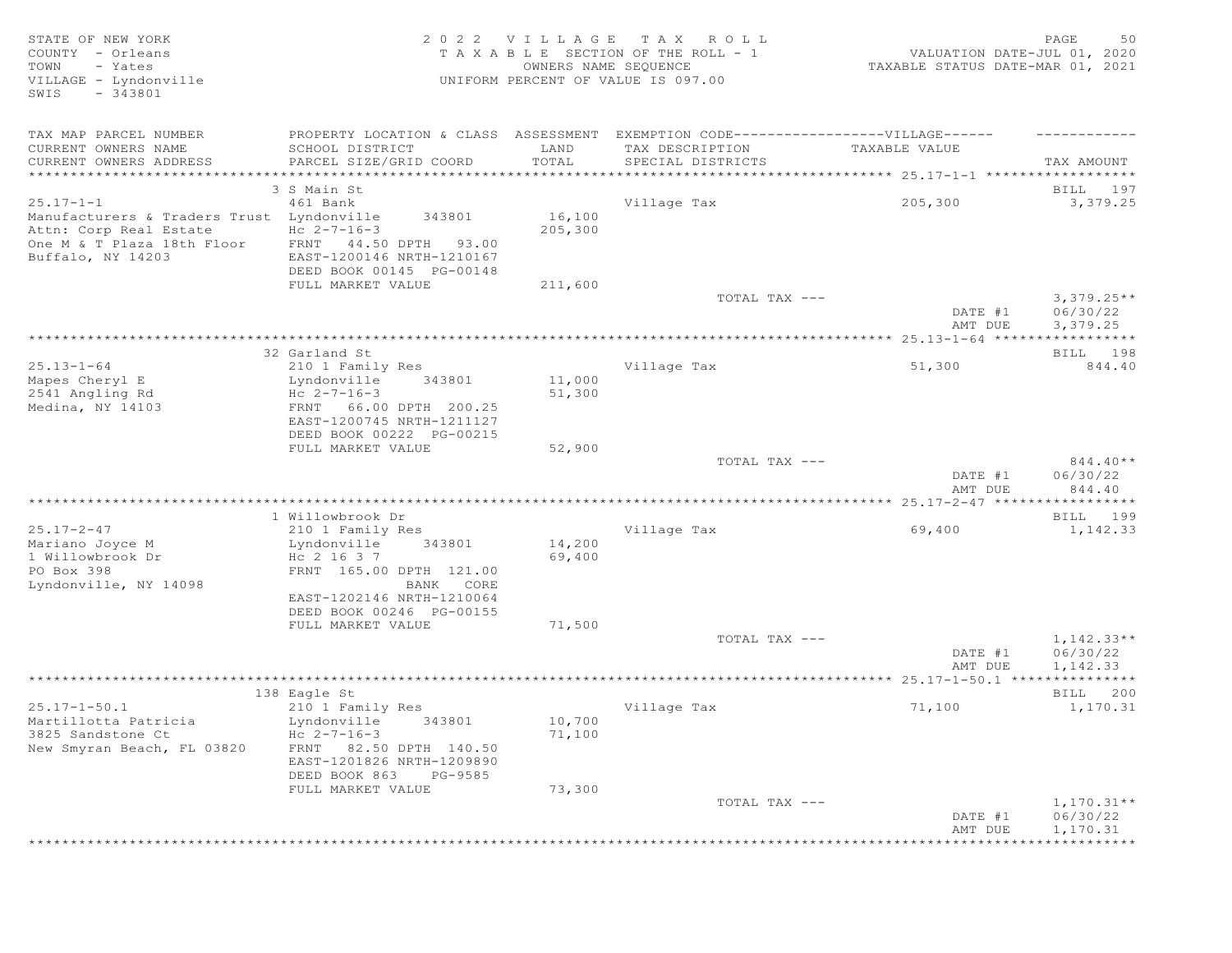| PROPERTY LOCATION & CLASS ASSESSMENT<br>EXEMPTION CODE------------------VILLAGE------<br>CURRENT OWNERS NAME<br>SCHOOL DISTRICT<br>LAND<br>TAX DESCRIPTION<br>TAXABLE VALUE<br>TOTAL<br>CURRENT OWNERS ADDRESS<br>PARCEL SIZE/GRID COORD<br>SPECIAL DISTRICTS<br>TAX AMOUNT<br>***********************<br>111 S Main St<br>BILL 201<br>1,647.65<br>210 1 Family Res<br>Village Tax<br>100,100<br>11,000<br>343801<br>Lyndonville<br>Hc $2 - 7 - 16 - 3$<br>100,100<br>FRNT 74.25 DPTH 165.00<br>BANK LERETA<br>EAST-1200181 NRTH-1209013<br>DEED BOOK 00231 PG-00137<br>FULL MARKET VALUE<br>103,200<br>$1,647.65**$<br>TOTAL TAX ---<br>DATE #1<br>06/30/22<br>AMT DUE<br>1,647.65<br>168 N Main St<br>BILL 202<br>$25.9 - 1 - 11$<br>967.85<br>210 1 Family Res<br>Village Tax<br>58,800<br>11,900<br>McAdoo Jamie N<br>Lyndonville<br>343801<br>Reisman Joshua E<br>Hc $2-8-16-3$<br>58,800<br>168 N Main St<br>FRNT<br>94.00 DPTH 138.00<br>Lyndonville, NY 14098<br>BANK CORE<br>EAST-1200180 NRTH-1212095<br>DEED BOOK 831<br>PG-3785<br>60,600<br>FULL MARKET VALUE<br>$967.85**$<br>TOTAL TAX ---<br>DATE #1<br>06/30/22<br>AMT DUE<br>967.85<br>$24.12 - 1 - 24$ *****************<br>201 N Main St<br>BILL 203<br>$24.12 - 1 - 24$<br>1,550.54<br>210 1 Family Res<br>Village Tax<br>94,200<br>12,000<br>McAvoy Stephen C<br>Lyndonville<br>343801<br>$Hc - 0003 - 0000 - 16 - 0004$<br>94,200<br>FRNT 74.25 DPTH 231.00<br>EAST-1199920 NRTH-1212429<br>DEED BOOK 00401 PG-00968<br>FULL MARKET VALUE<br>97,100<br>TOTAL TAX ---<br>$1,550.54**$<br>DATE #1<br>06/30/22<br>1,550.54<br>AMT DUE<br>84 West Ave<br>BILL 204<br>$24.12 - 1 - 8$<br>553.06<br>210 1 Family Res<br>Village Tax<br>33,600<br>343801<br>10,500<br>McDonald Norman D<br>Lyndonville<br>$HC -0003 -0000 -16 -0004$<br>33,600<br>66.00 DPTH 173.25<br>FRNT<br>EAST-1198924 NRTH-1212251<br>DEED BOOK 00266 PG-00335<br>FULL MARKET VALUE<br>34,600<br>TOTAL TAX ---<br>$553.06**$<br>DATE #1<br>06/30/22<br>553.06<br>AMT DUE | STATE OF NEW YORK<br>COUNTY - Orleans<br>TOWN<br>- Yates<br>VILLAGE - Lyndonville<br>SWIS<br>- 343801 | OWNERS NAME SEQUENCE | 2022 VILLAGE TAX ROLL<br>TAXABLE SECTION OF THE ROLL - 1<br>UNIFORM PERCENT OF VALUE IS 097.00 | VALUATION DATE-JUL 01, 2020<br>TAXABLE STATUS DATE-MAR 01, 2021 | PAGE<br>51 |
|----------------------------------------------------------------------------------------------------------------------------------------------------------------------------------------------------------------------------------------------------------------------------------------------------------------------------------------------------------------------------------------------------------------------------------------------------------------------------------------------------------------------------------------------------------------------------------------------------------------------------------------------------------------------------------------------------------------------------------------------------------------------------------------------------------------------------------------------------------------------------------------------------------------------------------------------------------------------------------------------------------------------------------------------------------------------------------------------------------------------------------------------------------------------------------------------------------------------------------------------------------------------------------------------------------------------------------------------------------------------------------------------------------------------------------------------------------------------------------------------------------------------------------------------------------------------------------------------------------------------------------------------------------------------------------------------------------------------------------------------------------------------------------------------------------------------------------------------------------------------------------------------------------------------------------------------------------------------------------------------------------------|-------------------------------------------------------------------------------------------------------|----------------------|------------------------------------------------------------------------------------------------|-----------------------------------------------------------------|------------|
|                                                                                                                                                                                                                                                                                                                                                                                                                                                                                                                                                                                                                                                                                                                                                                                                                                                                                                                                                                                                                                                                                                                                                                                                                                                                                                                                                                                                                                                                                                                                                                                                                                                                                                                                                                                                                                                                                                                                                                                                                | TAX MAP PARCEL NUMBER                                                                                 |                      |                                                                                                |                                                                 |            |
|                                                                                                                                                                                                                                                                                                                                                                                                                                                                                                                                                                                                                                                                                                                                                                                                                                                                                                                                                                                                                                                                                                                                                                                                                                                                                                                                                                                                                                                                                                                                                                                                                                                                                                                                                                                                                                                                                                                                                                                                                |                                                                                                       |                      |                                                                                                |                                                                 |            |
|                                                                                                                                                                                                                                                                                                                                                                                                                                                                                                                                                                                                                                                                                                                                                                                                                                                                                                                                                                                                                                                                                                                                                                                                                                                                                                                                                                                                                                                                                                                                                                                                                                                                                                                                                                                                                                                                                                                                                                                                                |                                                                                                       |                      |                                                                                                |                                                                 |            |
|                                                                                                                                                                                                                                                                                                                                                                                                                                                                                                                                                                                                                                                                                                                                                                                                                                                                                                                                                                                                                                                                                                                                                                                                                                                                                                                                                                                                                                                                                                                                                                                                                                                                                                                                                                                                                                                                                                                                                                                                                |                                                                                                       |                      |                                                                                                |                                                                 |            |
|                                                                                                                                                                                                                                                                                                                                                                                                                                                                                                                                                                                                                                                                                                                                                                                                                                                                                                                                                                                                                                                                                                                                                                                                                                                                                                                                                                                                                                                                                                                                                                                                                                                                                                                                                                                                                                                                                                                                                                                                                | $25.17 - 2 - 29$                                                                                      |                      |                                                                                                |                                                                 |            |
|                                                                                                                                                                                                                                                                                                                                                                                                                                                                                                                                                                                                                                                                                                                                                                                                                                                                                                                                                                                                                                                                                                                                                                                                                                                                                                                                                                                                                                                                                                                                                                                                                                                                                                                                                                                                                                                                                                                                                                                                                | Matuszak Rose A                                                                                       |                      |                                                                                                |                                                                 |            |
|                                                                                                                                                                                                                                                                                                                                                                                                                                                                                                                                                                                                                                                                                                                                                                                                                                                                                                                                                                                                                                                                                                                                                                                                                                                                                                                                                                                                                                                                                                                                                                                                                                                                                                                                                                                                                                                                                                                                                                                                                | 111 S Main St                                                                                         |                      |                                                                                                |                                                                 |            |
|                                                                                                                                                                                                                                                                                                                                                                                                                                                                                                                                                                                                                                                                                                                                                                                                                                                                                                                                                                                                                                                                                                                                                                                                                                                                                                                                                                                                                                                                                                                                                                                                                                                                                                                                                                                                                                                                                                                                                                                                                | Lyndonville, NY 14098                                                                                 |                      |                                                                                                |                                                                 |            |
|                                                                                                                                                                                                                                                                                                                                                                                                                                                                                                                                                                                                                                                                                                                                                                                                                                                                                                                                                                                                                                                                                                                                                                                                                                                                                                                                                                                                                                                                                                                                                                                                                                                                                                                                                                                                                                                                                                                                                                                                                |                                                                                                       |                      |                                                                                                |                                                                 |            |
|                                                                                                                                                                                                                                                                                                                                                                                                                                                                                                                                                                                                                                                                                                                                                                                                                                                                                                                                                                                                                                                                                                                                                                                                                                                                                                                                                                                                                                                                                                                                                                                                                                                                                                                                                                                                                                                                                                                                                                                                                |                                                                                                       |                      |                                                                                                |                                                                 |            |
|                                                                                                                                                                                                                                                                                                                                                                                                                                                                                                                                                                                                                                                                                                                                                                                                                                                                                                                                                                                                                                                                                                                                                                                                                                                                                                                                                                                                                                                                                                                                                                                                                                                                                                                                                                                                                                                                                                                                                                                                                |                                                                                                       |                      |                                                                                                |                                                                 |            |
|                                                                                                                                                                                                                                                                                                                                                                                                                                                                                                                                                                                                                                                                                                                                                                                                                                                                                                                                                                                                                                                                                                                                                                                                                                                                                                                                                                                                                                                                                                                                                                                                                                                                                                                                                                                                                                                                                                                                                                                                                |                                                                                                       |                      |                                                                                                |                                                                 |            |
|                                                                                                                                                                                                                                                                                                                                                                                                                                                                                                                                                                                                                                                                                                                                                                                                                                                                                                                                                                                                                                                                                                                                                                                                                                                                                                                                                                                                                                                                                                                                                                                                                                                                                                                                                                                                                                                                                                                                                                                                                |                                                                                                       |                      |                                                                                                |                                                                 |            |
|                                                                                                                                                                                                                                                                                                                                                                                                                                                                                                                                                                                                                                                                                                                                                                                                                                                                                                                                                                                                                                                                                                                                                                                                                                                                                                                                                                                                                                                                                                                                                                                                                                                                                                                                                                                                                                                                                                                                                                                                                |                                                                                                       |                      |                                                                                                |                                                                 |            |
|                                                                                                                                                                                                                                                                                                                                                                                                                                                                                                                                                                                                                                                                                                                                                                                                                                                                                                                                                                                                                                                                                                                                                                                                                                                                                                                                                                                                                                                                                                                                                                                                                                                                                                                                                                                                                                                                                                                                                                                                                |                                                                                                       |                      |                                                                                                |                                                                 |            |
|                                                                                                                                                                                                                                                                                                                                                                                                                                                                                                                                                                                                                                                                                                                                                                                                                                                                                                                                                                                                                                                                                                                                                                                                                                                                                                                                                                                                                                                                                                                                                                                                                                                                                                                                                                                                                                                                                                                                                                                                                |                                                                                                       |                      |                                                                                                |                                                                 |            |
|                                                                                                                                                                                                                                                                                                                                                                                                                                                                                                                                                                                                                                                                                                                                                                                                                                                                                                                                                                                                                                                                                                                                                                                                                                                                                                                                                                                                                                                                                                                                                                                                                                                                                                                                                                                                                                                                                                                                                                                                                |                                                                                                       |                      |                                                                                                |                                                                 |            |
|                                                                                                                                                                                                                                                                                                                                                                                                                                                                                                                                                                                                                                                                                                                                                                                                                                                                                                                                                                                                                                                                                                                                                                                                                                                                                                                                                                                                                                                                                                                                                                                                                                                                                                                                                                                                                                                                                                                                                                                                                |                                                                                                       |                      |                                                                                                |                                                                 |            |
|                                                                                                                                                                                                                                                                                                                                                                                                                                                                                                                                                                                                                                                                                                                                                                                                                                                                                                                                                                                                                                                                                                                                                                                                                                                                                                                                                                                                                                                                                                                                                                                                                                                                                                                                                                                                                                                                                                                                                                                                                |                                                                                                       |                      |                                                                                                |                                                                 |            |
|                                                                                                                                                                                                                                                                                                                                                                                                                                                                                                                                                                                                                                                                                                                                                                                                                                                                                                                                                                                                                                                                                                                                                                                                                                                                                                                                                                                                                                                                                                                                                                                                                                                                                                                                                                                                                                                                                                                                                                                                                |                                                                                                       |                      |                                                                                                |                                                                 |            |
|                                                                                                                                                                                                                                                                                                                                                                                                                                                                                                                                                                                                                                                                                                                                                                                                                                                                                                                                                                                                                                                                                                                                                                                                                                                                                                                                                                                                                                                                                                                                                                                                                                                                                                                                                                                                                                                                                                                                                                                                                |                                                                                                       |                      |                                                                                                |                                                                 |            |
|                                                                                                                                                                                                                                                                                                                                                                                                                                                                                                                                                                                                                                                                                                                                                                                                                                                                                                                                                                                                                                                                                                                                                                                                                                                                                                                                                                                                                                                                                                                                                                                                                                                                                                                                                                                                                                                                                                                                                                                                                |                                                                                                       |                      |                                                                                                |                                                                 |            |
|                                                                                                                                                                                                                                                                                                                                                                                                                                                                                                                                                                                                                                                                                                                                                                                                                                                                                                                                                                                                                                                                                                                                                                                                                                                                                                                                                                                                                                                                                                                                                                                                                                                                                                                                                                                                                                                                                                                                                                                                                |                                                                                                       |                      |                                                                                                |                                                                 |            |
|                                                                                                                                                                                                                                                                                                                                                                                                                                                                                                                                                                                                                                                                                                                                                                                                                                                                                                                                                                                                                                                                                                                                                                                                                                                                                                                                                                                                                                                                                                                                                                                                                                                                                                                                                                                                                                                                                                                                                                                                                |                                                                                                       |                      |                                                                                                |                                                                 |            |
|                                                                                                                                                                                                                                                                                                                                                                                                                                                                                                                                                                                                                                                                                                                                                                                                                                                                                                                                                                                                                                                                                                                                                                                                                                                                                                                                                                                                                                                                                                                                                                                                                                                                                                                                                                                                                                                                                                                                                                                                                |                                                                                                       |                      |                                                                                                |                                                                 |            |
|                                                                                                                                                                                                                                                                                                                                                                                                                                                                                                                                                                                                                                                                                                                                                                                                                                                                                                                                                                                                                                                                                                                                                                                                                                                                                                                                                                                                                                                                                                                                                                                                                                                                                                                                                                                                                                                                                                                                                                                                                |                                                                                                       |                      |                                                                                                |                                                                 |            |
|                                                                                                                                                                                                                                                                                                                                                                                                                                                                                                                                                                                                                                                                                                                                                                                                                                                                                                                                                                                                                                                                                                                                                                                                                                                                                                                                                                                                                                                                                                                                                                                                                                                                                                                                                                                                                                                                                                                                                                                                                |                                                                                                       |                      |                                                                                                |                                                                 |            |
|                                                                                                                                                                                                                                                                                                                                                                                                                                                                                                                                                                                                                                                                                                                                                                                                                                                                                                                                                                                                                                                                                                                                                                                                                                                                                                                                                                                                                                                                                                                                                                                                                                                                                                                                                                                                                                                                                                                                                                                                                |                                                                                                       |                      |                                                                                                |                                                                 |            |
|                                                                                                                                                                                                                                                                                                                                                                                                                                                                                                                                                                                                                                                                                                                                                                                                                                                                                                                                                                                                                                                                                                                                                                                                                                                                                                                                                                                                                                                                                                                                                                                                                                                                                                                                                                                                                                                                                                                                                                                                                | McAvoy Denise                                                                                         |                      |                                                                                                |                                                                 |            |
|                                                                                                                                                                                                                                                                                                                                                                                                                                                                                                                                                                                                                                                                                                                                                                                                                                                                                                                                                                                                                                                                                                                                                                                                                                                                                                                                                                                                                                                                                                                                                                                                                                                                                                                                                                                                                                                                                                                                                                                                                | 201 N Main St                                                                                         |                      |                                                                                                |                                                                 |            |
|                                                                                                                                                                                                                                                                                                                                                                                                                                                                                                                                                                                                                                                                                                                                                                                                                                                                                                                                                                                                                                                                                                                                                                                                                                                                                                                                                                                                                                                                                                                                                                                                                                                                                                                                                                                                                                                                                                                                                                                                                | Lyndonville, NY 14098                                                                                 |                      |                                                                                                |                                                                 |            |
|                                                                                                                                                                                                                                                                                                                                                                                                                                                                                                                                                                                                                                                                                                                                                                                                                                                                                                                                                                                                                                                                                                                                                                                                                                                                                                                                                                                                                                                                                                                                                                                                                                                                                                                                                                                                                                                                                                                                                                                                                |                                                                                                       |                      |                                                                                                |                                                                 |            |
|                                                                                                                                                                                                                                                                                                                                                                                                                                                                                                                                                                                                                                                                                                                                                                                                                                                                                                                                                                                                                                                                                                                                                                                                                                                                                                                                                                                                                                                                                                                                                                                                                                                                                                                                                                                                                                                                                                                                                                                                                |                                                                                                       |                      |                                                                                                |                                                                 |            |
|                                                                                                                                                                                                                                                                                                                                                                                                                                                                                                                                                                                                                                                                                                                                                                                                                                                                                                                                                                                                                                                                                                                                                                                                                                                                                                                                                                                                                                                                                                                                                                                                                                                                                                                                                                                                                                                                                                                                                                                                                |                                                                                                       |                      |                                                                                                |                                                                 |            |
|                                                                                                                                                                                                                                                                                                                                                                                                                                                                                                                                                                                                                                                                                                                                                                                                                                                                                                                                                                                                                                                                                                                                                                                                                                                                                                                                                                                                                                                                                                                                                                                                                                                                                                                                                                                                                                                                                                                                                                                                                |                                                                                                       |                      |                                                                                                |                                                                 |            |
|                                                                                                                                                                                                                                                                                                                                                                                                                                                                                                                                                                                                                                                                                                                                                                                                                                                                                                                                                                                                                                                                                                                                                                                                                                                                                                                                                                                                                                                                                                                                                                                                                                                                                                                                                                                                                                                                                                                                                                                                                |                                                                                                       |                      |                                                                                                |                                                                 |            |
|                                                                                                                                                                                                                                                                                                                                                                                                                                                                                                                                                                                                                                                                                                                                                                                                                                                                                                                                                                                                                                                                                                                                                                                                                                                                                                                                                                                                                                                                                                                                                                                                                                                                                                                                                                                                                                                                                                                                                                                                                |                                                                                                       |                      |                                                                                                |                                                                 |            |
|                                                                                                                                                                                                                                                                                                                                                                                                                                                                                                                                                                                                                                                                                                                                                                                                                                                                                                                                                                                                                                                                                                                                                                                                                                                                                                                                                                                                                                                                                                                                                                                                                                                                                                                                                                                                                                                                                                                                                                                                                |                                                                                                       |                      |                                                                                                |                                                                 |            |
|                                                                                                                                                                                                                                                                                                                                                                                                                                                                                                                                                                                                                                                                                                                                                                                                                                                                                                                                                                                                                                                                                                                                                                                                                                                                                                                                                                                                                                                                                                                                                                                                                                                                                                                                                                                                                                                                                                                                                                                                                |                                                                                                       |                      |                                                                                                |                                                                 |            |
|                                                                                                                                                                                                                                                                                                                                                                                                                                                                                                                                                                                                                                                                                                                                                                                                                                                                                                                                                                                                                                                                                                                                                                                                                                                                                                                                                                                                                                                                                                                                                                                                                                                                                                                                                                                                                                                                                                                                                                                                                | 141 Trove Ln                                                                                          |                      |                                                                                                |                                                                 |            |
|                                                                                                                                                                                                                                                                                                                                                                                                                                                                                                                                                                                                                                                                                                                                                                                                                                                                                                                                                                                                                                                                                                                                                                                                                                                                                                                                                                                                                                                                                                                                                                                                                                                                                                                                                                                                                                                                                                                                                                                                                | Ruskin, FL 33570                                                                                      |                      |                                                                                                |                                                                 |            |
|                                                                                                                                                                                                                                                                                                                                                                                                                                                                                                                                                                                                                                                                                                                                                                                                                                                                                                                                                                                                                                                                                                                                                                                                                                                                                                                                                                                                                                                                                                                                                                                                                                                                                                                                                                                                                                                                                                                                                                                                                |                                                                                                       |                      |                                                                                                |                                                                 |            |
|                                                                                                                                                                                                                                                                                                                                                                                                                                                                                                                                                                                                                                                                                                                                                                                                                                                                                                                                                                                                                                                                                                                                                                                                                                                                                                                                                                                                                                                                                                                                                                                                                                                                                                                                                                                                                                                                                                                                                                                                                |                                                                                                       |                      |                                                                                                |                                                                 |            |
|                                                                                                                                                                                                                                                                                                                                                                                                                                                                                                                                                                                                                                                                                                                                                                                                                                                                                                                                                                                                                                                                                                                                                                                                                                                                                                                                                                                                                                                                                                                                                                                                                                                                                                                                                                                                                                                                                                                                                                                                                |                                                                                                       |                      |                                                                                                |                                                                 |            |
|                                                                                                                                                                                                                                                                                                                                                                                                                                                                                                                                                                                                                                                                                                                                                                                                                                                                                                                                                                                                                                                                                                                                                                                                                                                                                                                                                                                                                                                                                                                                                                                                                                                                                                                                                                                                                                                                                                                                                                                                                |                                                                                                       |                      |                                                                                                |                                                                 |            |
|                                                                                                                                                                                                                                                                                                                                                                                                                                                                                                                                                                                                                                                                                                                                                                                                                                                                                                                                                                                                                                                                                                                                                                                                                                                                                                                                                                                                                                                                                                                                                                                                                                                                                                                                                                                                                                                                                                                                                                                                                |                                                                                                       |                      |                                                                                                |                                                                 |            |
| * * * * * * *                                                                                                                                                                                                                                                                                                                                                                                                                                                                                                                                                                                                                                                                                                                                                                                                                                                                                                                                                                                                                                                                                                                                                                                                                                                                                                                                                                                                                                                                                                                                                                                                                                                                                                                                                                                                                                                                                                                                                                                                  |                                                                                                       |                      |                                                                                                |                                                                 |            |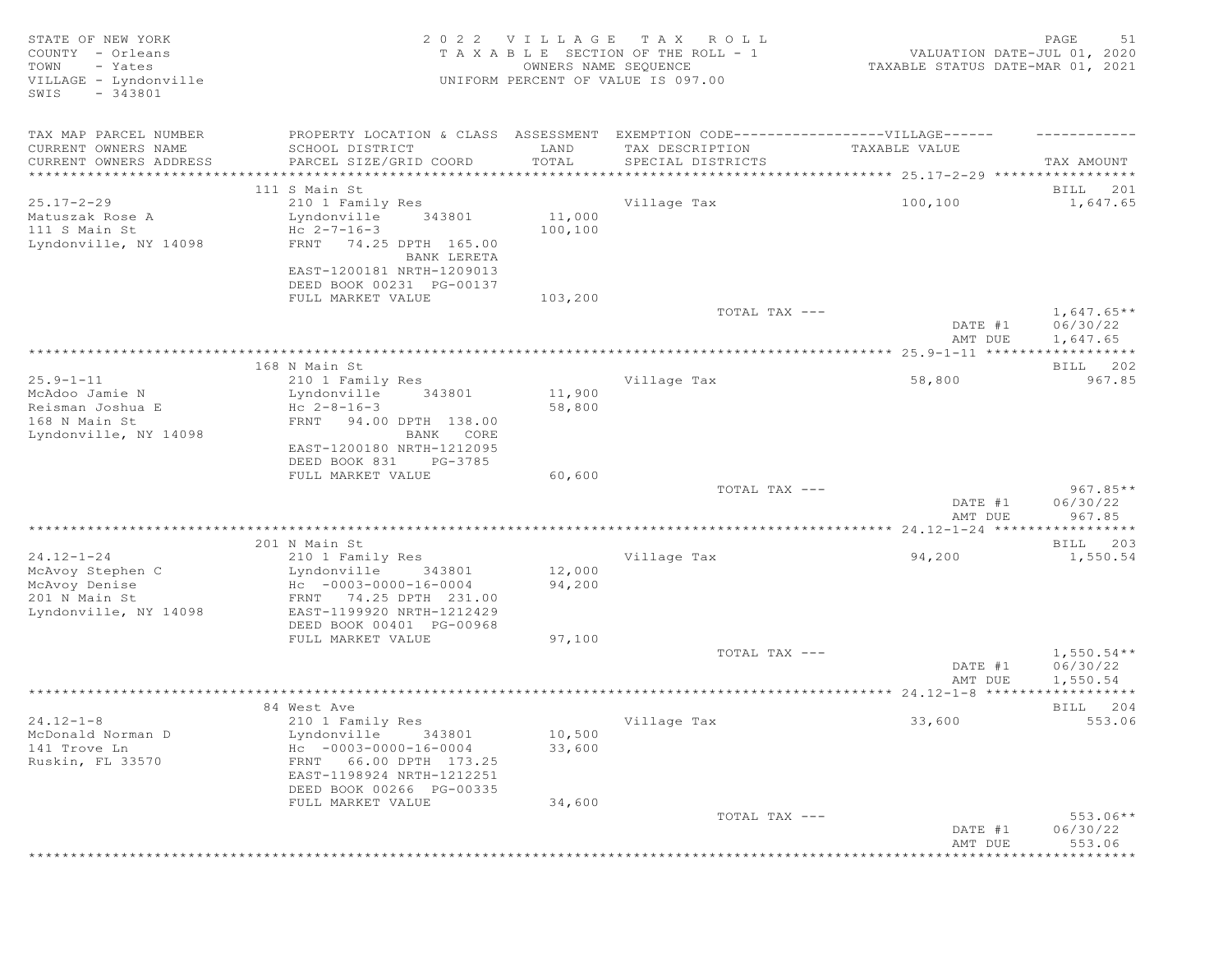# STATE OF NEW YORK SALL SALL AS A LOCAL CONSTRUCTED A LOCAL CONSTRUCTION OF A LOCAL CONSTRUCTION OF A LOCAL CONSTRUCTION OF A LOCAL CONSTRUCTION OF A LOCAL CONSTRUCTION OF A LOCAL CONSTRUCTION OF A LOCAL CONSTRUCTION OF A L COUNTY - Orleans T A X A B L E SECTION OF THE ROLL - 1 VALUATION DATE-JUL 01, 2020 TOWN - Yates OWNERS NAME SEQUENCE TAXABLE STATUS DATE-MAR 01, 2021 VILLAGE - Lyndonville UNIFORM PERCENT OF VALUE IS 097.00

| TAX MAP PARCEL NUMBER<br>CURRENT OWNERS NAME                | PROPERTY LOCATION & CLASS ASSESSMENT<br>SCHOOL DISTRICT                                        | LAND              | EXEMPTION CODE------------------VILLAGE------<br>TAX DESCRIPTION | TAXABLE VALUE      |                                      |
|-------------------------------------------------------------|------------------------------------------------------------------------------------------------|-------------------|------------------------------------------------------------------|--------------------|--------------------------------------|
| CURRENT OWNERS ADDRESS<br>***********************           | PARCEL SIZE/GRID COORD<br>********************************                                     | TOTAL             | SPECIAL DISTRICTS                                                |                    | TAX AMOUNT                           |
|                                                             | 194 N Main St                                                                                  |                   |                                                                  |                    | BILL 205                             |
| $25.9 - 1 - 15$                                             | 210 1 Family Res                                                                               |                   | Village Tax                                                      | 122,500            | 2,016.35                             |
| McKenna Patrick T<br>194 N Main St<br>Lyndonville, NY 14098 | Lyndonville<br>343801<br>$Hc - 0001 - 0008 - 16 - 0003$<br>FRNT 74.00 DPTH 198.00<br>BANK CORE | 11,700<br>122,500 |                                                                  |                    |                                      |
|                                                             | EAST-1200200 NRTH-1212375<br>DEED BOOK 837<br>PG-4669                                          |                   |                                                                  |                    |                                      |
|                                                             | FULL MARKET VALUE                                                                              | 126,300           |                                                                  |                    |                                      |
|                                                             |                                                                                                |                   | TOTAL TAX ---                                                    | DATE #1<br>AMT DUE | $2,016.35**$<br>06/30/22<br>2,016.35 |
|                                                             |                                                                                                |                   |                                                                  |                    | ***********                          |
|                                                             | 9 S Main St                                                                                    |                   |                                                                  |                    | BILL 206                             |
| $25.17 - 1 - 27$                                            | 481 Att row bldg                                                                               |                   | Village Tax                                                      | 66,200             | 1,089.65                             |
| Medina Home Rentals, LLC                                    | Lyndonville<br>343801                                                                          | 8,300             | RW340 Reassessed Water                                           | 45.87 MT           | 45.87                                |
| 340 W Main St                                               | $Hc 2-7-16-3$                                                                                  | 66,200            |                                                                  |                    |                                      |
| Batavia, NY 14020                                           | FRNT 23.00 DPTH 93.00<br>EAST-1200146 NRTH-1210116                                             |                   |                                                                  |                    |                                      |
| PRIOR OWNER ON 3/01/2021                                    | DEED BOOK 867<br>PG-6214                                                                       |                   |                                                                  |                    |                                      |
| Twin Apple Properties, LLC                                  | FULL MARKET VALUE                                                                              | 68,200            |                                                                  |                    |                                      |
|                                                             |                                                                                                |                   | TOTAL TAX ---                                                    |                    | $1,135.52**$                         |
|                                                             |                                                                                                |                   |                                                                  | DATE #1            | 06/30/22                             |
|                                                             |                                                                                                |                   |                                                                  | AMT DUE            | 1,135.52                             |
|                                                             | 120 Maple Ave                                                                                  |                   |                                                                  |                    | * * * * * * * * * * *<br>BILL 207    |
| $25.17 - 2 - 5$                                             | 210 1 Family Res                                                                               |                   | Village Tax                                                      | 81,500             | 1,341.49                             |
| Miens Cynthia M                                             | Lyndonville<br>343801                                                                          | 10,600            |                                                                  |                    |                                      |
| 120 Maple Ave                                               | Hc 2 16 3 7                                                                                    | 81,500            |                                                                  |                    |                                      |
| Lyndonville, NY 14098                                       | FRNT 90.88 DPTH 112.86<br>BANK CORE                                                            |                   |                                                                  |                    |                                      |
| PRIOR OWNER ON 3/01/2021                                    | EAST-1201608 NRTH-1210163                                                                      |                   |                                                                  |                    |                                      |
| Coleman Sara K                                              | DEED BOOK 865<br>PG-7313                                                                       |                   |                                                                  |                    |                                      |
|                                                             | FULL MARKET VALUE                                                                              | 84,000            |                                                                  |                    |                                      |
|                                                             |                                                                                                |                   | TOTAL TAX ---                                                    |                    | $1,341.49**$                         |
|                                                             |                                                                                                |                   |                                                                  | DATE #1            | 06/30/22                             |
|                                                             |                                                                                                |                   |                                                                  | AMT DUE            | 1,341.49                             |
|                                                             |                                                                                                |                   |                                                                  |                    |                                      |
|                                                             | 22 Lake Ave                                                                                    |                   |                                                                  |                    | BILL 208                             |
| $25.17 - 2 - 33$                                            | 210 1 Family Res                                                                               |                   | Village Tax                                                      | 78,300             | 1,288.82                             |
| Moltrup Cheryl D<br>2114 County Line Rd                     | Lyndonville<br>343801<br>$Hc-2-7-16-3$                                                         | 10,100<br>78,300  |                                                                  |                    |                                      |
| Barker, NY 14012                                            | FRNT 82.50 DPTH 117.25<br>EAST-1200384 NRTH-1209111                                            |                   |                                                                  |                    |                                      |
|                                                             | DEED BOOK 406<br>$PG-299$                                                                      |                   |                                                                  |                    |                                      |
|                                                             | FULL MARKET VALUE                                                                              | 80,700            |                                                                  |                    |                                      |
|                                                             |                                                                                                |                   | TOTAL TAX ---                                                    |                    | $1,288.82**$                         |
|                                                             |                                                                                                |                   |                                                                  | DATE #1            | 06/30/22                             |
|                                                             |                                                                                                |                   |                                                                  | AMT DUE            | 1,288.82                             |
|                                                             |                                                                                                |                   |                                                                  |                    | **********                           |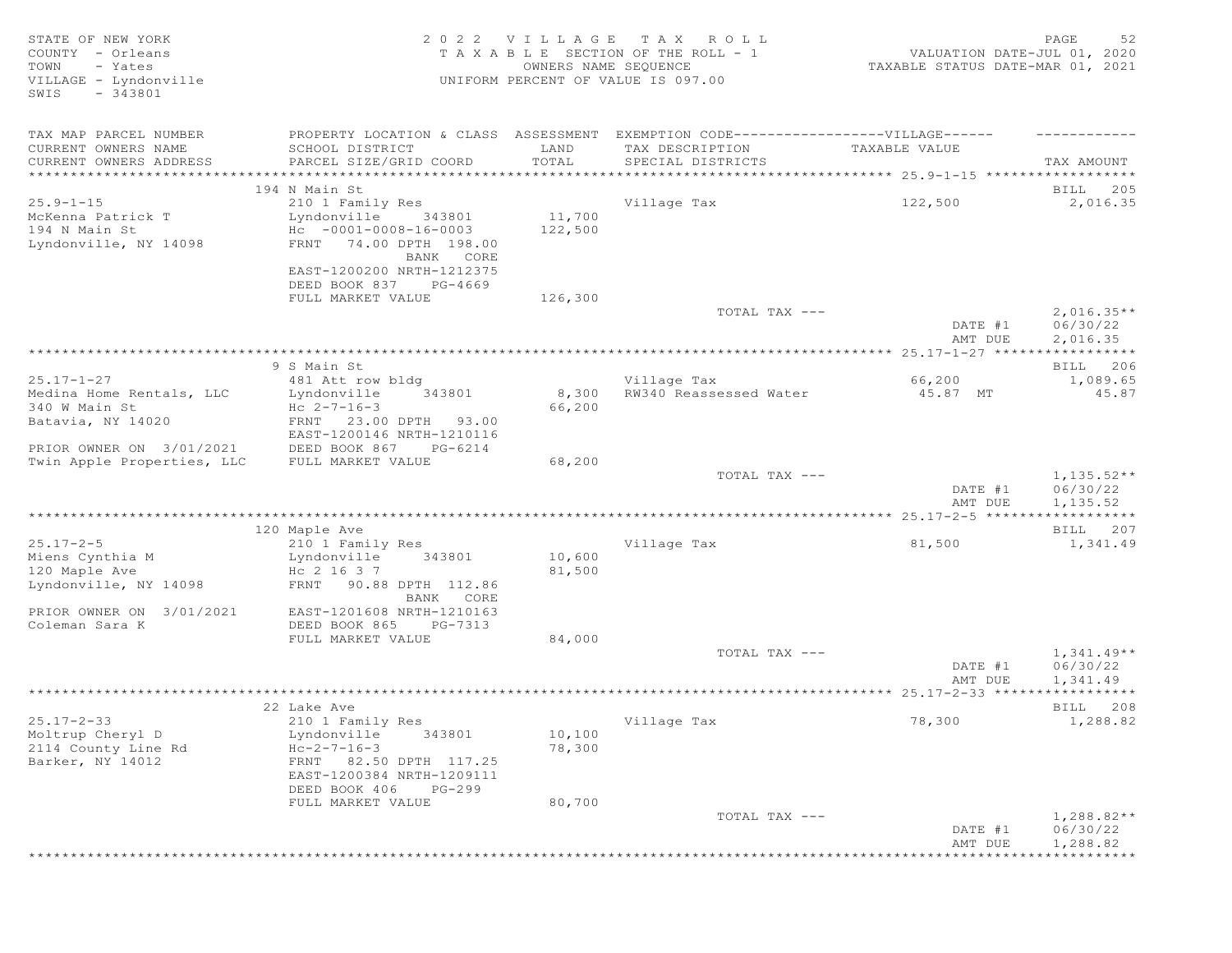| TAX MAP PARCEL NUMBER<br>PROPERTY LOCATION & CLASS ASSESSMENT EXEMPTION CODE-----------------VILLAGE------                                                                                                                                              |                                       |
|---------------------------------------------------------------------------------------------------------------------------------------------------------------------------------------------------------------------------------------------------------|---------------------------------------|
| CURRENT OWNERS NAME<br>SCHOOL DISTRICT<br>LAND<br>TAX DESCRIPTION<br>TAXABLE VALUE<br>TOTAL<br>CURRENT OWNERS ADDRESS<br>PARCEL SIZE/GRID COORD<br>SPECIAL DISTRICTS                                                                                    | TAX AMOUNT                            |
|                                                                                                                                                                                                                                                         |                                       |
| 65 Maple Ave                                                                                                                                                                                                                                            | BILL 209                              |
| $25.13 - 1 - 30$<br>Village Tax<br>69,600<br>210 1 Family Res                                                                                                                                                                                           | 1,145.62                              |
| Morton Eric A<br>12,700<br>Lyndonville<br>343801<br>65 Maple Ave<br>Hc 2 16 3 7<br>69,600<br>Lyndonville, NY 14098<br>FRNT 88.00 DPTH 190.44<br>BANK CORE                                                                                               |                                       |
| EAST-1200887 NRTH-1210358<br>DEED BOOK 827<br>PG-7588                                                                                                                                                                                                   |                                       |
| 71,800<br>FULL MARKET VALUE                                                                                                                                                                                                                             |                                       |
| TOTAL TAX ---<br>DATE #1<br>AMT DUE                                                                                                                                                                                                                     | $1,145.62**$<br>06/30/22<br>1,145.62  |
|                                                                                                                                                                                                                                                         |                                       |
| 219 N Main St<br>$24.12 - 1 - 22$                                                                                                                                                                                                                       | BILL 210                              |
| 210 1 Family Res<br>Village Tax<br>106,000<br>10,400<br>343801<br>Moskaluk Gregory A<br>Lyndonville                                                                                                                                                     | 1,744.76                              |
| Moskaluk Kateri<br>$Hc \t3-16-4$<br>106,000<br>219 North Main St<br>FRNT<br>66.00 DPTH 165.00<br>Lyndonville, NY 14098<br>BANK CORE<br>EAST-1199951 NRTH-1212688<br>DEED BOOK 853<br>PG-1891                                                            |                                       |
| 109,300<br>FULL MARKET VALUE                                                                                                                                                                                                                            |                                       |
| TOTAL TAX ---<br>DATE #1<br>AMT DUE                                                                                                                                                                                                                     | $1,744.76**$<br>06/30/22<br>1,744.76  |
|                                                                                                                                                                                                                                                         |                                       |
| 211 N Main St                                                                                                                                                                                                                                           | BILL 211                              |
| $24.12 - 1 - 19.1$<br>VET WAR CT 41121<br>11,535<br>210 1 Family Res<br>65,365<br>343801<br>15,000 Village Tax<br>Mostyn John<br>Lyndonville                                                                                                            | 1,075.91                              |
| Hlc 3-T16-R4<br>76,900<br>Mostyn Lynn<br>211 N Main St<br>FRNT 107.83 DPTH 353.70<br>EAST-1199860 NRTH-1212604<br>Lyndonville, NY 14098<br>DEED BOOK 859<br>PG-7056                                                                                     |                                       |
| FULL MARKET VALUE<br>79,300<br>TOTAL TAX ---<br>DATE #1<br>AMT DUE                                                                                                                                                                                      | $1,075.91**$<br>06/30/22<br>1,075.91  |
|                                                                                                                                                                                                                                                         | ***********                           |
| 38 Garland St                                                                                                                                                                                                                                           | BILL 212                              |
| $25.13 - 1 - 63$<br>67,700<br>210 1 Family Res<br>Village Tax<br>Mufford Richard A<br>Lyndonville<br>343801<br>11,000<br>67,700<br>Mufford Julie A<br>$2 - 7 - 16 - 3$<br>38 Garland St<br>FRNT 66.00 DPTH 200.25<br>Lyndonville, NY 14098<br>BANK CORE | 1,114.34                              |
| EAST-1200754 NRTH-1211191<br>DEED BOOK 444<br>PG-00254<br>69,800<br>FULL MARKET VALUE                                                                                                                                                                   |                                       |
| TOTAL TAX ---<br>DATE #1<br>AMT DUE                                                                                                                                                                                                                     | $1,114.34**$<br>06/30/22<br>1, 114.34 |
|                                                                                                                                                                                                                                                         | ***********                           |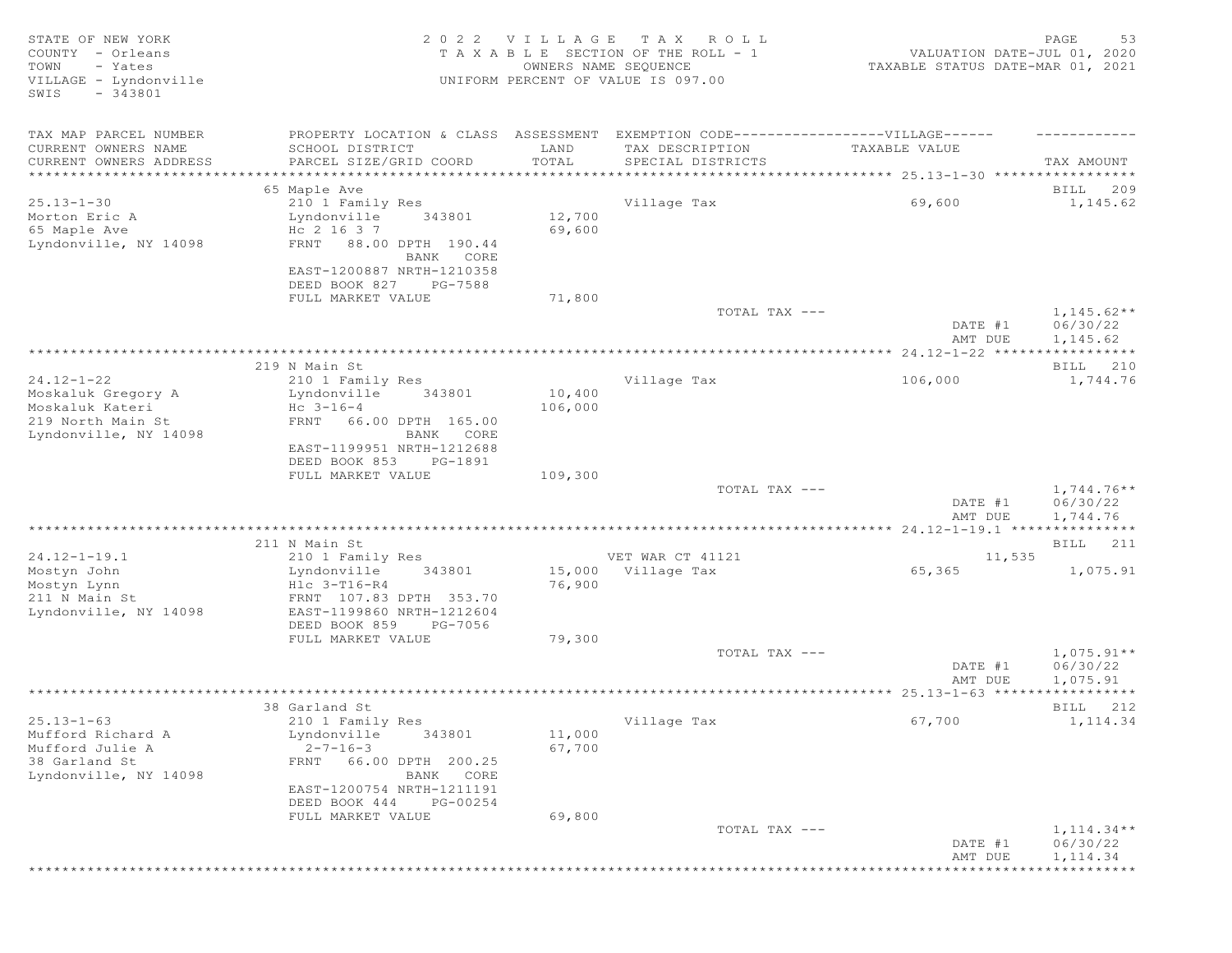STATE OF NEW YORK SALL SALL A GUID CONSUMING THE SALL CONSUMING THE SALL CONSUMING THE SALL CONSUMING THE SALL COUNTY - Orleans T A X A B L E SECTION OF THE ROLL - 1 VALUATION DATE-JUL 01, 2020 TOWN - Yates OWNERS NAME SEQUENCE TAXABLE STATUS DATE-MAR 01, 2021 VILLAGE - Lyndonville UNIFORM PERCENT OF VALUE IS 097.00 TOWN - Yates<br>
VILLAGE - Lyndonville<br>
SWIS - 343801 - 343801 TAX MAP PARCEL NUMBER PROPERTY LOCATION & CLASS ASSESSMENT EXEMPTION CODE------------------VILLAGE------ ------------ CURRENT OWNERS NAME SCHOOL DISTRICT LAND TAX DESCRIPTION TAXABLE VALUE CURRENT OWNERS ADDRESS PARCEL SIZE/GRID COORD TOTAL SPECIAL DISTRICTS TAX AMOUNT \*\*\*\*\*\*\*\*\*\*\*\*\*\*\*\*\*\*\*\*\*\*\*\*\*\*\*\*\*\*\*\*\*\*\*\*\*\*\*\*\*\*\*\*\*\*\*\*\*\*\*\*\*\*\*\*\*\*\*\*\*\*\*\*\*\*\*\*\*\*\*\*\*\*\*\*\*\*\*\*\*\*\*\*\*\*\*\*\*\*\*\*\*\*\*\*\*\*\*\*\*\*\* 25.17-1-23 \*\*\*\*\*\*\*\*\*\*\*\*\*\*\*\*\* 29 Eagle St and the state of the state of the state of the state of the state of the state of the state of the state of the state of the state of the state of the state of the state of the state of the state of the state o 25.17-1-23 210 1 Family Res Village Tax 54,000 888.84 Neace Eric Letter and Lyndonville 1943801 and 19,100 29 Eagle St Hc 2 16 3 7 54,000 Neace Eric L<br>
29 Eagle St<br>
Lyndonville, NY 14098 Life Use Jean Hyndman FRNT 100.00 DPTH 74.50 BANK CORE EAST-1200410 NRTH-1210014 DEED BOOK 829 PG-6873 FULL MARKET VALUE 55,700<br>TOTAL TAX ---TOTAL TAX  $---$  888.84  $*$  DATE #1 06/30/22 AMT DUE 888.84 \*\*\*\*\*\*\*\*\*\*\*\*\*\*\*\*\*\*\*\*\*\*\*\*\*\*\*\*\*\*\*\*\*\*\*\*\*\*\*\*\*\*\*\*\*\*\*\*\*\*\*\*\*\*\*\*\*\*\*\*\*\*\*\*\*\*\*\*\*\*\*\*\*\*\*\*\*\*\*\*\*\*\*\*\*\*\*\*\*\*\*\*\*\*\*\*\*\*\*\*\*\*\* 25.17-1-67.2 \*\*\*\*\*\*\*\*\*\*\*\*\*\*\* 15 Lake Ave BILL 214 25.17-1-67.2 220 2 Family Res Village Tax 68,400 1,125.87 Neal Jonathan B Lyndonville 343801 9,300 RS340 Reassessed Sewer 20.51 MT 20.51 Neal Carol S Hc 2-7-16-3 68,400 RW340 Reassessed Water 9.73 MT 9.73 12092 Alps Rd FRNT 96.00 DPTH 82.64 Lyndonville, NY 14098 EAST-1200293 NRTH-1209250 DEED BOOK 851 PG-6635 FULL MARKET VALUE 70,500 TOTAL TAX  $-- 1,156.11**$ DATE #1 06/30/22<br>AMT DUE 1,156.11 AMT DUE 1, 156.11 \*\*\*\*\*\*\*\*\*\*\*\*\*\*\*\*\*\*\*\*\*\*\*\*\*\*\*\*\*\*\*\*\*\*\*\*\*\*\*\*\*\*\*\*\*\*\*\*\*\*\*\*\*\*\*\*\*\*\*\*\*\*\*\*\*\*\*\*\*\*\*\*\*\*\*\*\*\*\*\*\*\*\*\*\*\*\*\*\*\*\*\*\*\*\*\*\*\*\*\*\*\*\* 24.16-1-28 \*\*\*\*\*\*\*\*\*\*\*\*\*\*\*\*\* 38 S Main St Bill 215 24.16-1-28 210 1 Family Res VET COM CT 41131 216-1-28 21,150 Nellist Queen F Lyndonville 343801 6,500 Village Tax 51,450 846.87 Nellist Terry L  $\overline{h}$  Hc 2 16 4 68,600 38 S Main St FRNT 35.00 DPTH 175.00 Lyndonville, NY 14098 EAST-1199954 NRTH-1209890 DEED BOOK 843 PG-7096 FULL MARKET VALUE 70,700<br>TOTAL TAX ---TOTAL TAX  $---$  846.87\*\* DATE #1 06/30/22 AMT DUE 846.87 \*\*\*\*\*\*\*\*\*\*\*\*\*\*\*\*\*\*\*\*\*\*\*\*\*\*\*\*\*\*\*\*\*\*\*\*\*\*\*\*\*\*\*\*\*\*\*\*\*\*\*\*\*\*\*\*\*\*\*\*\*\*\*\*\*\*\*\*\*\*\*\*\*\*\*\*\*\*\*\*\*\*\*\*\*\*\*\*\*\*\*\*\*\*\*\*\*\*\*\*\*\*\* 25.17-2-16 \*\*\*\*\*\*\*\*\*\*\*\*\*\*\*\*\* Eagle St and the state of the state of the state of the state of the state of the state of the state of the state of the state of the state of the state of the state of the state of the state of the state of the state of t 25.17-2-16 311 Res vac land Village Tax 2,400 39.50 Nellist Terry **Example 19** Lyndonville 343801 2,400 Nellist Sharon  $HC-2-7-16-3$  2,400 Nellist Sharon<br>
160 Eagle St (1.00)<br>
Lyndonville, NY 14098 (EAST-1202428 N Lyndonville, NY 14098 EAST-1202428 NRTH-1209866 DEED BOOK 410 PG-00982 FULL MARKET VALUE  $2,500$ <br>TOTAL TAX --- $\text{total } \text{MAX}$  ---  $\text{39.50**}$  DATE #1 06/30/22 AMT DUE 39.50 \*\*\*\*\*\*\*\*\*\*\*\*\*\*\*\*\*\*\*\*\*\*\*\*\*\*\*\*\*\*\*\*\*\*\*\*\*\*\*\*\*\*\*\*\*\*\*\*\*\*\*\*\*\*\*\*\*\*\*\*\*\*\*\*\*\*\*\*\*\*\*\*\*\*\*\*\*\*\*\*\*\*\*\*\*\*\*\*\*\*\*\*\*\*\*\*\*\*\*\*\*\*\*\*\*\*\*\*\*\*\*\*\*\*\*\*\*\*\*\*\*\*\*\*\*\*\*\*\*\*\*\*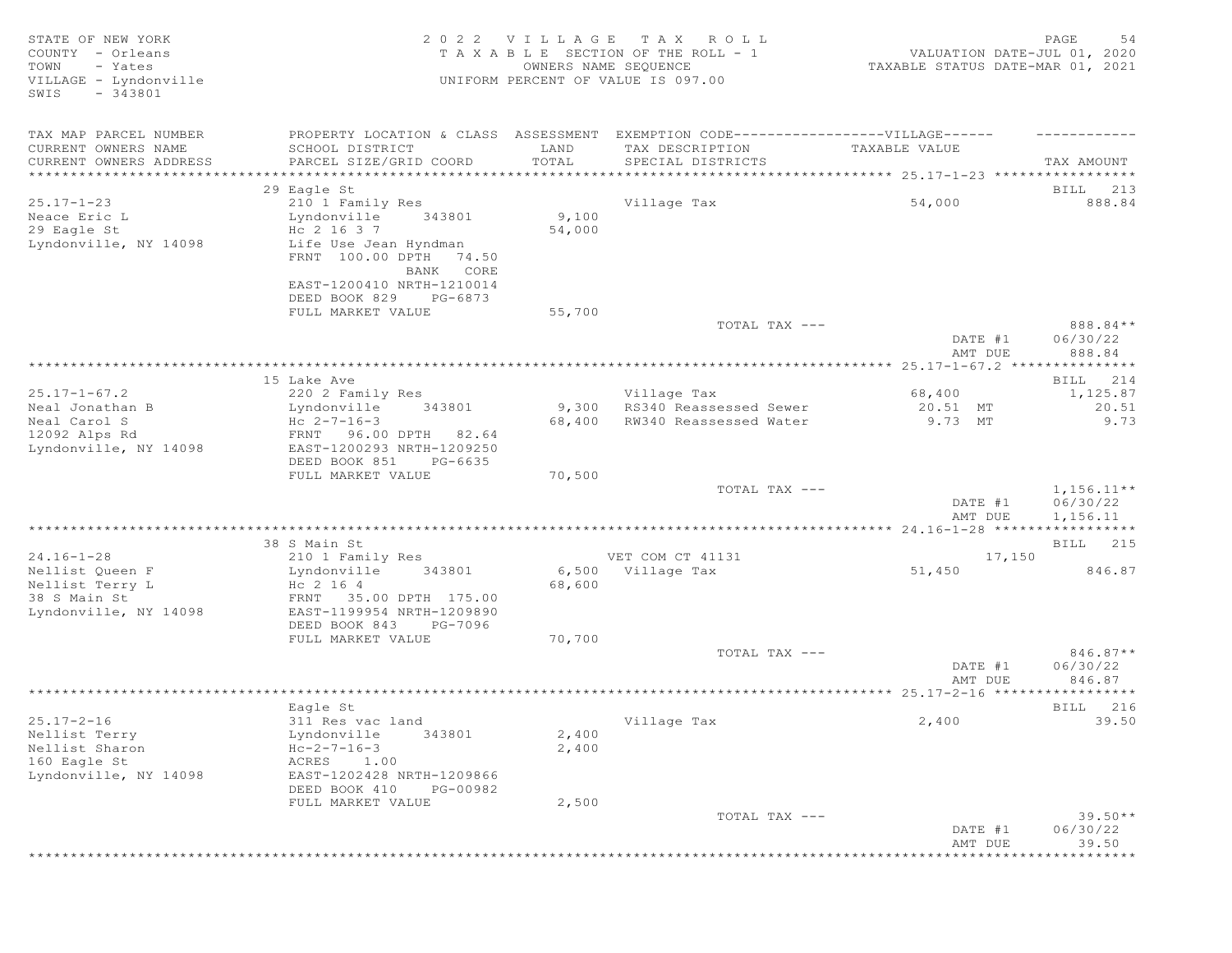STATE OF NEW YORK 2 0 2 2 V I L L A G E T A X R O L L PAGE 55 COUNTY - Orleans T A X A B L E SECTION OF THE ROLL - 1 VALUATION DATE-JUL 01, 2020 TOWN - Yates OWNERS NAME SEQUENCE TAXABLE STATUS DATE-MAR 01, 2021 VILLAGE - Lyndonville UNIFORM PERCENT OF VALUE IS 097.00 SWIS - 343801 TAX MAP PARCEL NUMBER PROPERTY LOCATION & CLASS ASSESSMENT EXEMPTION CODE-------------------VILLAGE------ ----------CURRENT OWNERS NAME SCHOOL DISTRICT LAND TAX DESCRIPTION TAXABLE VALUE PARCEL SIZE/GRID COORD TOTAL SPECIAL DISTRICTS TAX AMOUNT \*\*\*\*\*\*\*\*\*\*\*\*\*\*\*\*\*\*\*\*\*\*\*\*\*\*\*\*\*\*\*\*\*\*\*\*\*\*\*\*\*\*\*\*\*\*\*\*\*\*\*\*\*\*\*\*\*\*\*\*\*\*\*\*\*\*\*\*\*\*\*\*\*\*\*\*\*\*\*\*\*\*\*\*\*\*\*\*\*\*\*\*\*\*\*\*\*\*\*\*\*\*\* 25.17-2-13 \*\*\*\*\*\*\*\*\*\*\*\*\*\*\*\*\* 177 Eagle St and the state of the state of the state of the state of the state of the state of the state of the state of the state of the state of the state of the state of the state of the state of the state of the state 25.17-2-13 311 Res vac land Village Tax 600 9.88 Jir Kebawa Lama<br>Lyndonville 343801 600<br>He 2-7-16-3 600 Nellist Sharon A<br>160 Eagle St 160 Eagle St FRNT 82.50 DPTH 120.00 Lyndonville, NY 14098 EAST-1202352 NRTH-1210066 DEED BOOK 839 PG-1227<br>FULL MARKET VALUE 600 FULL MARKET VALUE 600 600 TOTAL TAX --- $\texttt{TOTAL TAX}$   $---$  9.88  $\texttt{***}$  DATE #1 06/30/22 AMT DUE 9.88 \*\*\*\*\*\*\*\*\*\*\*\*\*\*\*\*\*\*\*\*\*\*\*\*\*\*\*\*\*\*\*\*\*\*\*\*\*\*\*\*\*\*\*\*\*\*\*\*\*\*\*\*\*\*\*\*\*\*\*\*\*\*\*\*\*\*\*\*\*\*\*\*\*\*\*\*\*\*\*\*\*\*\*\*\*\*\*\*\*\*\*\*\*\*\*\*\*\*\*\*\*\*\* 25.17-2-46 \*\*\*\*\*\*\*\*\*\*\*\*\*\*\*\*\* 160 Eagle St 218 and the state of the state of the state of the state of the state of the state of the state of the state of the state of the state of the state of the state of the state of the state of the state of the st 25.17-2-46 210 1 Family Res Village Tax 99,600 1,639.42 Nellist Terry Letter and Lyndonville 343801 14,800  $N$ ellist Sharon  $HC-2-7-16-3$  99,600 160 Eagle St FRNT 109.00 DPTH 263.82 Lyndonville, NY 14098 EAST-1202197 NRTH-1209913 DEED BOOK 00389 PG-00290 FULL MARKET VALUE  $102,700$  TOTAL TAX --- $T$ OTAL TAX  $---$  1,639.42\*\* DATE #1 06/30/22<br>AMT DUE 1,639.42 AMT DUE 1, 639.42 \*\*\*\*\*\*\*\*\*\*\*\*\*\*\*\*\*\*\*\*\*\*\*\*\*\*\*\*\*\*\*\*\*\*\*\*\*\*\*\*\*\*\*\*\*\*\*\*\*\*\*\*\*\*\*\*\*\*\*\*\*\*\*\*\*\*\*\*\*\*\*\*\*\*\*\*\*\*\*\*\*\*\*\*\*\*\*\*\*\*\*\*\*\*\*\*\*\*\*\*\*\*\* 24.16-1-30 \*\*\*\*\*\*\*\*\*\*\*\*\*\*\*\*\* 60 S Main St Bill and State Bill and State Bill and State Bill and State Bill and State Bill and State Bill and State Bill and State Bill and State Bill and State Bill and State Bill and State Bill and State Bill and State 24.16-1-30 210 1 Family Res VET COM CT 41131 20,000 Nellist Timothy J Lyndonville 343801 15,500 Village Tax 74,500 1,226.27 Srijaiwong-Nellist Sukonthip Hc 2-16-4 94,500 60 S Main St FRNT 126.69 DPTH 220.00 Lyndonville, NY 14098 DEED BOOK 863 PG-3856 FULL MARKET VALUE 97,400<br>TOTAL TAX --- $T$ OTAL TAX  $---$  1,226.27\*\* DATE #1 06/30/22  $\text{AMT}$  DUE  $1,226.27$ \*\*\*\*\*\*\*\*\*\*\*\*\*\*\*\*\*\*\*\*\*\*\*\*\*\*\*\*\*\*\*\*\*\*\*\*\*\*\*\*\*\*\*\*\*\*\*\*\*\*\*\*\*\*\*\*\*\*\*\*\*\*\*\*\*\*\*\*\*\*\*\*\*\*\*\*\*\*\*\*\*\*\*\*\*\*\*\*\*\*\*\*\*\*\*\*\*\*\*\*\*\*\* 25.17-2-31 \*\*\*\*\*\*\*\*\*\*\*\*\*\*\*\*\* 101 S Main St **BILL 220** 25.17-2-31 210 1 Family Res Village Tax 85,900 1,413.92 Neroni Robert B Lyndonville 343801 10,000 101 South Main St Hc 2 16 3 7 85,900 Lyndonville, NY 14098 FRNT 61.40 DPTH 165.00 BANK WFTS EAST-1200181 NRTH-1209138 DEED BOOK 850 PG-7410<br>FULL MARKET VALUE 88.600 FULL MARKET VALUE  $T$ OTAL TAX  $---$  1,413.92  $*$  DATE #1 06/30/22 AMT DUE 1, 413.92

\*\*\*\*\*\*\*\*\*\*\*\*\*\*\*\*\*\*\*\*\*\*\*\*\*\*\*\*\*\*\*\*\*\*\*\*\*\*\*\*\*\*\*\*\*\*\*\*\*\*\*\*\*\*\*\*\*\*\*\*\*\*\*\*\*\*\*\*\*\*\*\*\*\*\*\*\*\*\*\*\*\*\*\*\*\*\*\*\*\*\*\*\*\*\*\*\*\*\*\*\*\*\*\*\*\*\*\*\*\*\*\*\*\*\*\*\*\*\*\*\*\*\*\*\*\*\*\*\*\*\*\*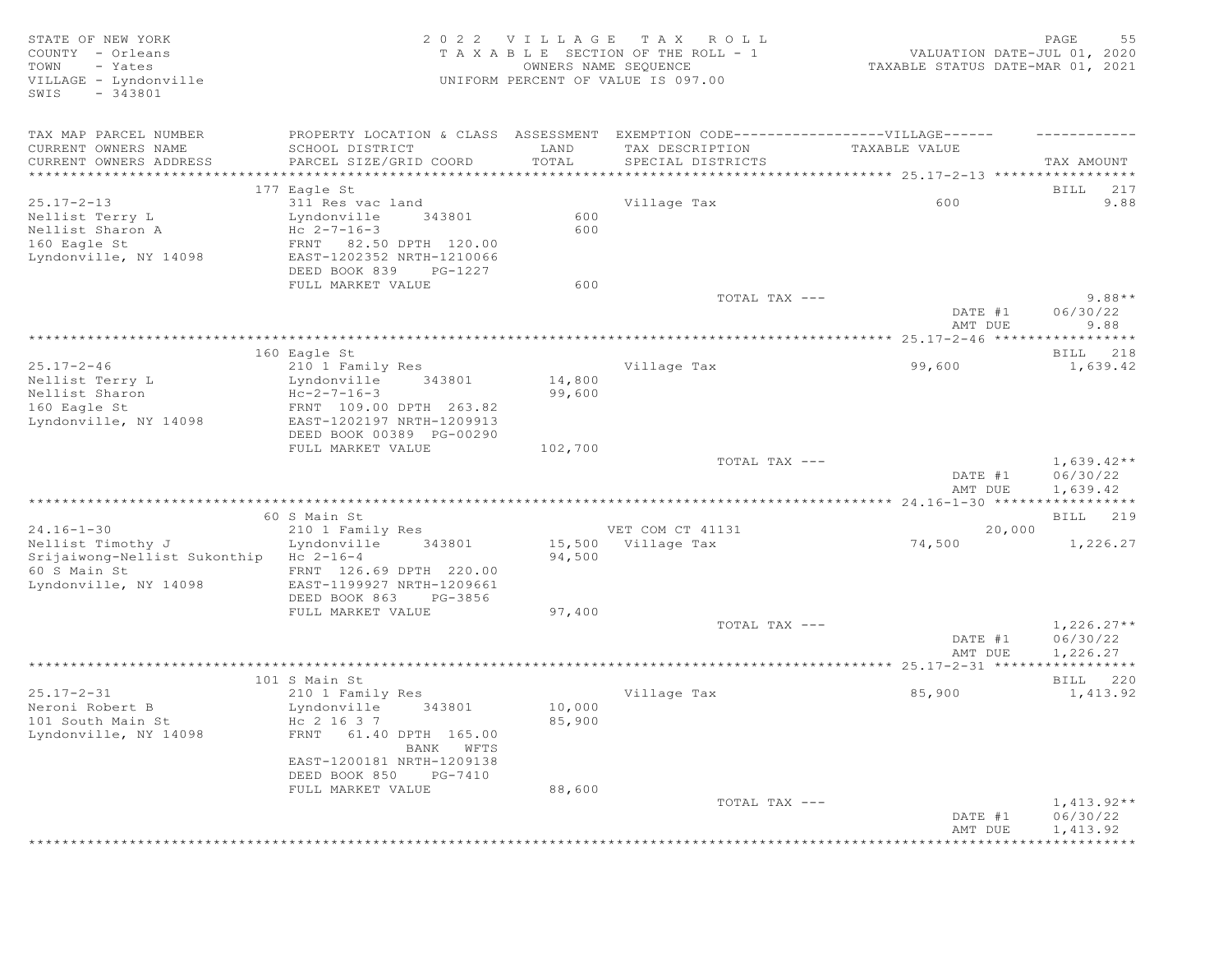| STATE OF NEW YORK<br>COUNTY - Orleans<br>- Yates<br>TOWN | TAXABLE                                                                           | 2022 VILLAGE<br>OWNERS NAME SEQUENCE | T A X<br>ROLL<br>SECTION OF THE ROLL - 1 | VALUATION DATE-JUL 01, 2020<br>TAXABLE STATUS DATE-MAR 01, 2021 | PAGE<br>56               |
|----------------------------------------------------------|-----------------------------------------------------------------------------------|--------------------------------------|------------------------------------------|-----------------------------------------------------------------|--------------------------|
| VILLAGE - Lyndonville<br>$-343801$<br>SWIS               |                                                                                   |                                      | UNIFORM PERCENT OF VALUE IS 097.00       |                                                                 |                          |
| TAX MAP PARCEL NUMBER                                    | PROPERTY LOCATION & CLASS ASSESSMENT EXEMPTION CODE-----------------VILLAGE------ |                                      |                                          |                                                                 |                          |
| CURRENT OWNERS NAME                                      | SCHOOL DISTRICT                                                                   | LAND                                 | TAX DESCRIPTION                          | TAXABLE VALUE                                                   |                          |
| CURRENT OWNERS ADDRESS                                   | PARCEL SIZE/GRID COORD                                                            | TOTAL                                | SPECIAL DISTRICTS                        |                                                                 | TAX AMOUNT               |
| ***********************                                  |                                                                                   |                                      |                                          |                                                                 |                          |
| $25.17 - 1 - 12$                                         | 62 Maple Ave                                                                      |                                      |                                          |                                                                 | BILL 221                 |
| Newman Kyle C                                            | 210 1 Family Res<br>Lyndonville<br>343801                                         | 10,000                               | Village Tax                              | 90,200                                                          | 1,484.70                 |
| Newman Jill A                                            | Hc 2 16 3 7                                                                       | 90,200                               |                                          |                                                                 |                          |
| 62 Maple Ave                                             | 66.00 DPTH 148.50<br>FRNT                                                         |                                      |                                          |                                                                 |                          |
| Lyndonville, NY 14098                                    | BANK OSFCU                                                                        |                                      |                                          |                                                                 |                          |
|                                                          | EAST-1200867 NRTH-1210130                                                         |                                      |                                          |                                                                 |                          |
|                                                          | DEED BOOK 843<br>PG-8049                                                          |                                      |                                          |                                                                 |                          |
|                                                          | FULL MARKET VALUE                                                                 | 93,000                               |                                          |                                                                 |                          |
|                                                          |                                                                                   |                                      | TOTAL TAX ---                            | DATE #1                                                         | $1,484.70**$<br>06/30/22 |
|                                                          |                                                                                   |                                      |                                          | AMT DUE                                                         | 1,484.70                 |
|                                                          |                                                                                   |                                      |                                          |                                                                 |                          |
|                                                          | 212 S Main St                                                                     |                                      |                                          |                                                                 | BILL 222                 |
| $24.20 - 1 - 18$                                         | 210 1 Family Res                                                                  |                                      | Village Tax                              | 41,700                                                          | 686.38                   |
| Nichols Sarah                                            | Lyndonville<br>343801                                                             | 15,200                               |                                          |                                                                 |                          |
| 212 South Main St                                        | $Hlc 1-16-4$                                                                      | 41,700                               |                                          |                                                                 |                          |
| Lyndonville, NY 14098                                    | Land Contract - S Newman<br>FRNT 160.00 DPTH 167.00                               |                                      |                                          |                                                                 |                          |
|                                                          | 0.61<br>ACRES                                                                     |                                      |                                          |                                                                 |                          |
|                                                          | EAST-1199950 NRTH-1207728                                                         |                                      |                                          |                                                                 |                          |
|                                                          | DEED BOOK 864<br>PG-9295                                                          |                                      |                                          |                                                                 |                          |
|                                                          | FULL MARKET VALUE                                                                 | 43,000                               |                                          |                                                                 |                          |
|                                                          |                                                                                   |                                      | TOTAL TAX ---                            |                                                                 | 686.38**                 |
|                                                          |                                                                                   |                                      |                                          | DATE #1                                                         | 06/30/22                 |
|                                                          |                                                                                   |                                      |                                          | AMT DUE<br>***************** 25.13-1-88 ******************      | 686.38                   |
|                                                          | 12 Lynwood Dr                                                                     |                                      |                                          |                                                                 | BILL 223                 |
| $25.13 - 1 - 88$                                         | 210 1 Family Res                                                                  |                                      | Village Tax                              | 218,700                                                         | 3,599.81                 |
| Nowak Irrevocable Trust John M Lyndonville               | 343801                                                                            | 18,600                               |                                          |                                                                 |                          |
| 12 Lynwood Dr                                            | Hc 2 16 3 7                                                                       | 218,700                              |                                          |                                                                 |                          |
| Lyndonville, NY 14098                                    | ACRES 1.45                                                                        |                                      |                                          |                                                                 |                          |
|                                                          | EAST-1201272 NRTH-1210990                                                         |                                      |                                          |                                                                 |                          |
|                                                          | DEED BOOK 859<br>PG-711                                                           | 225,500                              |                                          |                                                                 |                          |
|                                                          | FULL MARKET VALUE                                                                 |                                      | TOTAL TAX ---                            |                                                                 | $3,599.81**$             |
|                                                          |                                                                                   |                                      |                                          | DATE #1                                                         | 06/30/22                 |
|                                                          |                                                                                   |                                      |                                          | AMT DUE                                                         | 3,599.81                 |
|                                                          | *************************************                                             |                                      |                                          |                                                                 | ***********              |
|                                                          | 145 S Main St                                                                     |                                      |                                          |                                                                 | 224<br>BILL              |
| $25.17 - 2 - 25$                                         | 210 1 Family Res                                                                  |                                      | Village Tax                              | 87,000                                                          | 1,432.02                 |
| Nunnery Valerie J                                        | Lyndonville<br>343801                                                             | 11,700                               |                                          |                                                                 |                          |
| 145 S Main St<br>Lyndonville, NY 14098                   | Hc $2 - 7 - 16 - 3$<br>FRNT 82.50 DPTH 165.00                                     | 87,000                               |                                          |                                                                 |                          |
|                                                          | EAST-1200180 NRTH-1208578                                                         |                                      |                                          |                                                                 |                          |
|                                                          | DEED BOOK 858<br>PG-9756                                                          |                                      |                                          |                                                                 |                          |
|                                                          | FULL MARKET VALUE                                                                 | 89,700                               |                                          |                                                                 |                          |
|                                                          |                                                                                   |                                      | TOTAL TAX ---                            |                                                                 | $1,432.02**$             |
|                                                          |                                                                                   |                                      |                                          | DATE #1                                                         | 06/30/22                 |
|                                                          |                                                                                   |                                      |                                          | AMT DUE                                                         | 1,432.02                 |
|                                                          |                                                                                   |                                      |                                          |                                                                 | ***********              |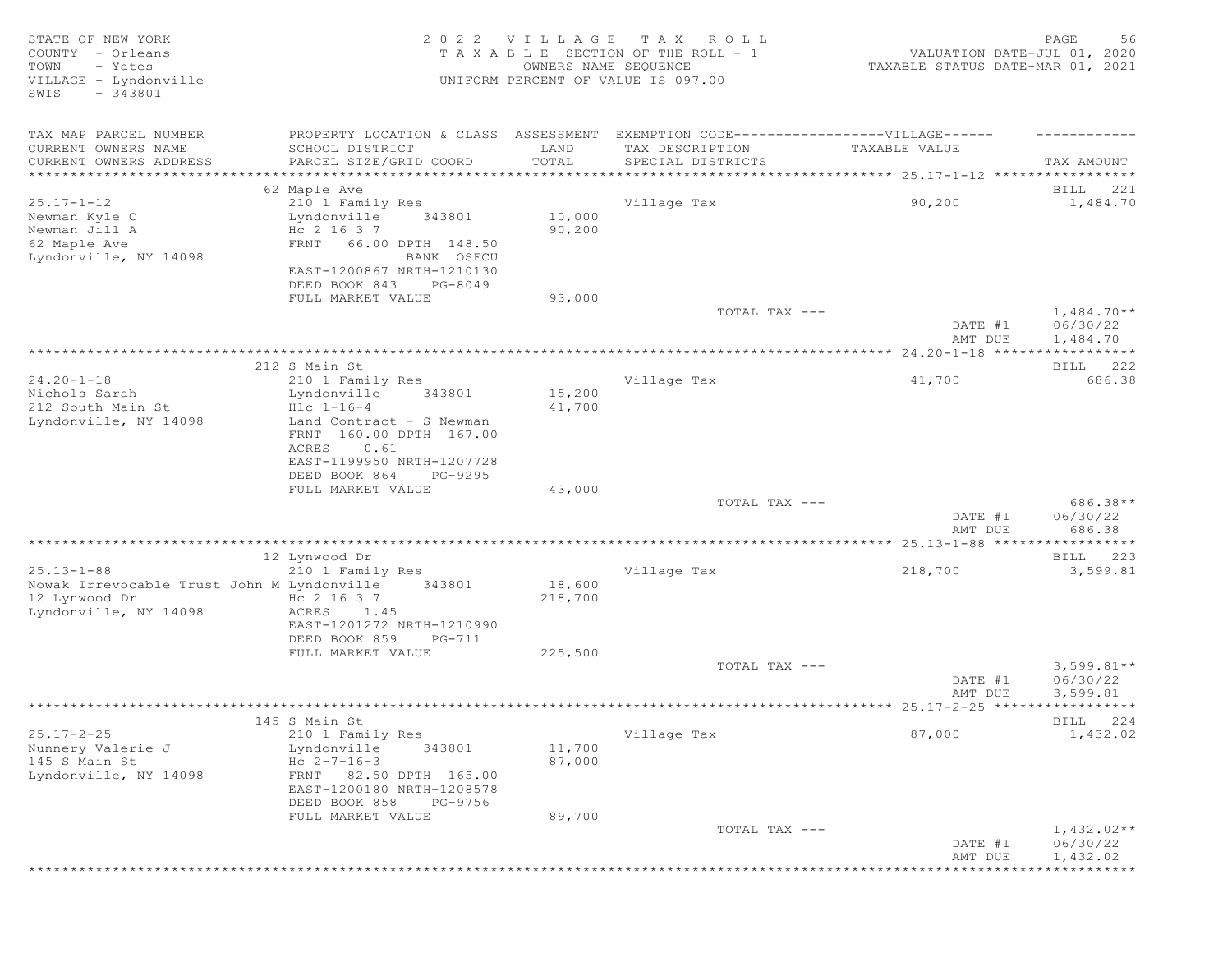STATE OF NEW YORK 2 0 2 2 V I L L A G E T A X R O L L PAGE 57 COUNTY - Orleans T A X A B L E SECTION OF THE ROLL - 1<br>TOWN - Yates COUNTER DATE: DESCRIPTION OF THE ROLL - 1 TOWN - Yates OWNERS NAME SEQUENCE TAXABLE STATUS DATE-MAR 01, 2021 VILLAGE - Lyndonville UNIFORM PERCENT OF VALUE IS 097.00 SWIS - 343801 TAX MAP PARCEL NUMBER PROPERTY LOCATION & CLASS ASSESSMENT EXEMPTION CODE-------------------VILLAGE------ ----------CURRENT OWNERS NAME SCHOOL DISTRICT LAND TAX DESCRIPTION TAXABLE VALUE CURRENT OWNERS ADDRESS PARCEL SIZE/GRID COORD TOTAL SPECIAL DISTRICTS TAX AMOUNT \*\*\*\*\*\*\*\*\*\*\*\*\*\*\*\*\*\*\*\*\*\*\*\*\*\*\*\*\*\*\*\*\*\*\*\*\*\*\*\*\*\*\*\*\*\*\*\*\*\*\*\*\*\*\*\*\*\*\*\*\*\*\*\*\*\*\*\*\*\*\*\*\*\*\*\*\*\*\*\*\*\*\*\*\*\*\*\*\*\*\*\*\*\*\*\*\*\*\*\*\*\*\* 24.20-1-14 \*\*\*\*\*\*\*\*\*\*\*\*\*\*\*\*\* 174 S Main St Bill 225 and the state of the state of the state of the state of the state of the state of the state of the state of the state of the state of the state of the state of the state of the state of the state of 24.20-1-14 210 1 Family Res Village Tax 157,500 2,592.46 Oakes Darrel J Lyndonville 343801 16,500 Oakes Linda S Hc 2-16-4 157,500 174 S Main St FRNT 200.00 DPTH 167.00 Lyndonville, NY 14098 EAST-1199946 NRTH-1208245 DEED BOOK 407 PG-01085 FULL MARKET VALUE 162,400<br>TOTAL TAX --- $\overline{\text{TOTAL TAX}}$   $---$  2,592.46\*\* DATE #1 06/30/22<br>AMT DUE 2,592.46 AMT DUE 2, 592.46 \*\*\*\*\*\*\*\*\*\*\*\*\*\*\*\*\*\*\*\*\*\*\*\*\*\*\*\*\*\*\*\*\*\*\*\*\*\*\*\*\*\*\*\*\*\*\*\*\*\*\*\*\*\*\*\*\*\*\*\*\*\*\*\*\*\*\*\*\*\*\*\*\*\*\*\*\*\*\*\*\*\*\*\*\*\*\*\*\*\*\*\*\*\*\*\*\*\*\*\*\*\*\* 25.17-1-53 \*\*\*\*\*\*\*\*\*\*\*\*\*\*\*\*\* 4 Willowbrook Dr BILL 226 25.17-1-53 210 1 Family Res 210 1 Family Res 25.17-1-53 112,900 1,858.34<br>
23.17-1-53 210 1 Family Res 243801 15,100 Lyndonville 343801 15,100<br>Hc 2 16 3 7 112,900 4 Willowbrook Dr<br>Lyndonville, NY 14098 Lyndonville, NY 14098 FRNT 150.00 DPTH 150.00 EAST-1201949 NRTH-1209756 DEED BOOK 00126 PG-00295 FULL MARKET VALUE  $116,400$ <br>TOTAL TAX --- $T$ OTAL TAX  $---$  1,858.34  $*$ DATE #1 06/30/22<br>AMT DUE 1,858.34 AMT DUE 1,858.34 \*\*\*\*\*\*\*\*\*\*\*\*\*\*\*\*\*\*\*\*\*\*\*\*\*\*\*\*\*\*\*\*\*\*\*\*\*\*\*\*\*\*\*\*\*\*\*\*\*\*\*\*\*\*\*\*\*\*\*\*\*\*\*\*\*\*\*\*\*\*\*\*\*\*\*\*\*\*\*\*\*\*\*\*\*\*\*\*\*\*\*\*\*\*\*\*\*\*\*\*\*\*\* 25.17-2-8 \*\*\*\*\*\*\*\*\*\*\*\*\*\*\*\*\*\* 150 Maple Ave BILL 227 25.17-2-8 210 1 Family Res Village Tax 90,000 1,481.40 Orr John 1992 (1994)<br>
Orr Jennifer (1992)<br>
Orr Jennifer (1992)<br>
Hc 2 16 3 7 (1993)<br>
90,000 Summiter<br>150 Maple Ave FRNT 96.69 DPTH 112.86<br>BANK CORE Lyndonville, NY 14098 EAST-1201977 NRTH-1210170 DEED BOOK 857 PG-7991 FULL MARKET VALUE 92,800<br>TOTAL TAX --- $T$ OTAL TAX  $---$  1,481.40\*\* DATE #1 06/30/22<br>AMT DUE 1,481.40 AMT DUE 1, 481.40 \*\*\*\*\*\*\*\*\*\*\*\*\*\*\*\*\*\*\*\*\*\*\*\*\*\*\*\*\*\*\*\*\*\*\*\*\*\*\*\*\*\*\*\*\*\*\*\*\*\*\*\*\*\*\*\*\*\*\*\*\*\*\*\*\*\*\*\*\*\*\*\*\*\*\*\*\*\*\*\*\*\*\*\*\*\*\*\*\*\*\*\*\*\*\*\*\*\*\*\*\*\*\* 24.12-1-2.11 \*\*\*\*\*\*\*\*\*\*\*\*\*\*\* West Ave Bull 228 and the Bill 228 and the Bill 228 and the Bill 228 and the Bill 228 and the Bill 228 and the Bill 228 and the Bill 228 and the Bill 228 and the Bill 228 and the Bill 228 and the Bill 228 and the Bill 228 24.12-1-2.11 105 Vac farmland AGDIST COF 41720 9,000 Panek Brothers, LLC Lyndonville 343801 12,600 Village Tax 3,600 59.26 3615 Eagle Harbor Rd Hc-3-0-16-4 12,600 Albion, NY 14411 EAST-0549340 NRTH-1212410 MAY BE SUBJECT TO PAYMENT DEED BOOK 860 PG-3336 UNDER AGDIST LAW TIL 2025 FULL MARKET VALUE 13,000  $T$ OTAL TAX  $---$  59.26\*\* DATE #1 06/30/22 AMT DUE 59.26 \*\*\*\*\*\*\*\*\*\*\*\*\*\*\*\*\*\*\*\*\*\*\*\*\*\*\*\*\*\*\*\*\*\*\*\*\*\*\*\*\*\*\*\*\*\*\*\*\*\*\*\*\*\*\*\*\*\*\*\*\*\*\*\*\*\*\*\*\*\*\*\*\*\*\*\*\*\*\*\*\*\*\*\*\*\*\*\*\*\*\*\*\*\*\*\*\*\*\*\*\*\*\*\*\*\*\*\*\*\*\*\*\*\*\*\*\*\*\*\*\*\*\*\*\*\*\*\*\*\*\*\*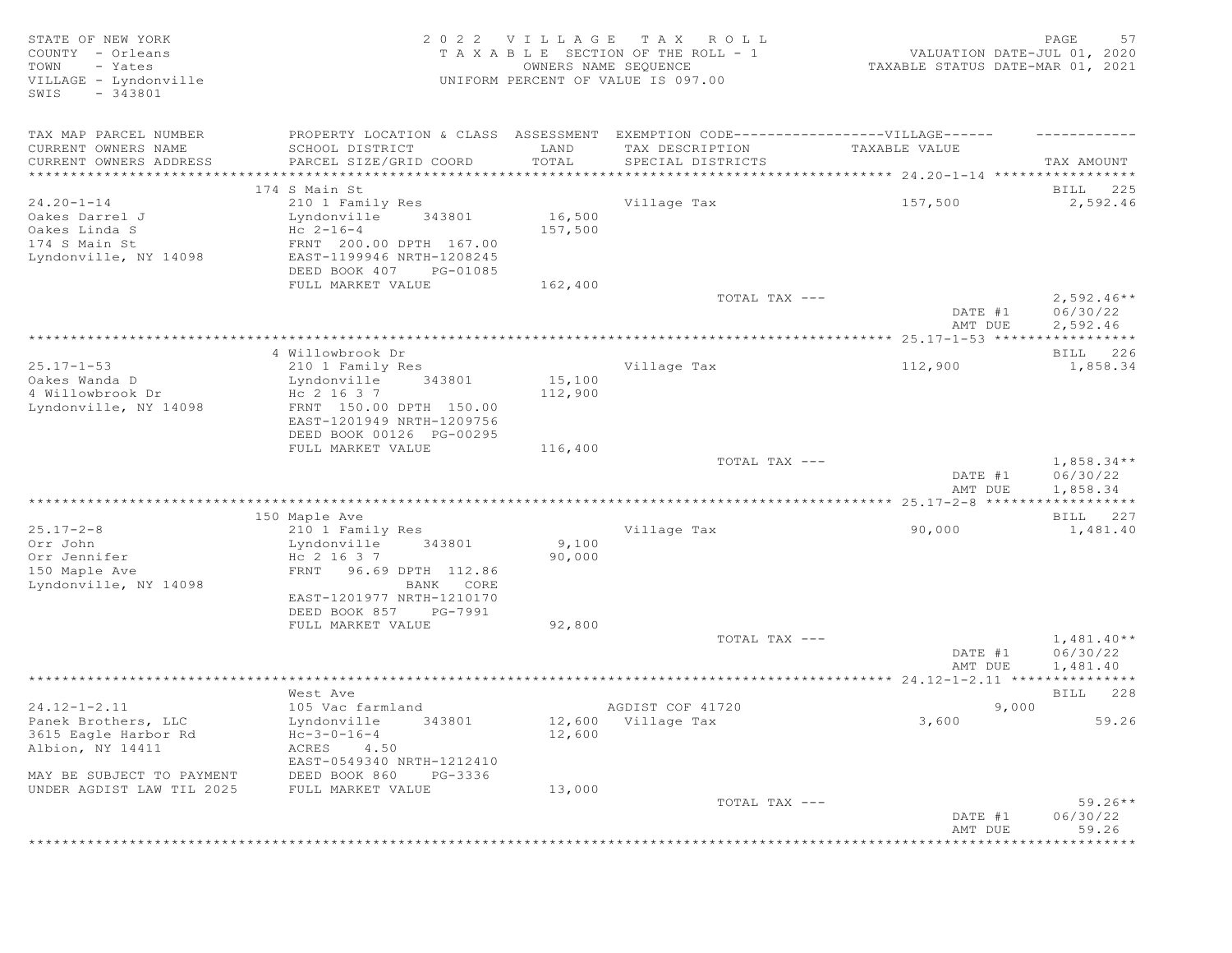# STATE OF NEW YORK SALL SALL AS A LOCAL CONSTRUCTED A LOCAL CONSTRUCTION OF A LOCAL CONSTRUCTION OF A LOCAL CONSTRUCTION OF A LOCAL CONSTRUCTION OF A LOCAL CONSTRUCTION OF A LOCAL CONSTRUCTION OF A LOCAL CONSTRUCTION OF A L COUNTY - Orleans T A X A B L E SECTION OF THE ROLL - 1 VALUATION DATE-JUL 01, 2020 TOWN - Yates OWNERS NAME SEQUENCE TAXABLE STATUS DATE-MAR 01, 2021 VILLAGE - Lyndonville UNIFORM PERCENT OF VALUE IS 097.00

| EXEMPTION CODE------------------VILLAGE------<br>PROPERTY LOCATION & CLASS ASSESSMENT<br>LAND<br>TAX DESCRIPTION TAXABLE VALUE<br>SCHOOL DISTRICT<br>TOTAL<br>SPECIAL DISTRICTS<br>PARCEL SIZE/GRID COORD<br>TAX AMOUNT<br>****************************<br>West Ave<br>$24.12 - 1 - 3$<br>AGDIST COF 41720<br>12,600<br>105 Vac farmland<br>17,900 Village Tax<br>Panek Brothers, LLC<br>343801<br>5,300<br>Lyndonville<br>3615 Eagle Harbor Rd<br>$HC -0003-0000-16-0004$<br>17,900<br>Albion, NY 14411<br>ACRES 8.00<br>EAST-1198227 NRTH-1212454<br>MAY BE SUBJECT TO PAYMENT<br>DEED BOOK 860<br>PG-3336<br>18,500<br>UNDER AGDIST LAW TIL 2025<br>FULL MARKET VALUE<br>TOTAL TAX ---<br>06/30/22<br>DATE #1<br>AMT DUE<br>87.24<br>N Main St<br>AGDIST COF 41720<br>105 Vac farmland<br>35,100<br>48,600 Village Tax<br>343801<br>13,500<br>Lyndonville<br>$Hc \t3-16-4$<br>48,600<br>Albion, NY 14411<br>ACRES 17.90<br>EAST-0550740 NRTH-1212570<br>MAY BE SUBJECT TO PAYMENT<br>DEED BOOK 860<br>PG-3336<br>UNDER AGDIST LAW TIL 2025<br>FULL MARKET VALUE<br>50,100<br>TOTAL TAX ---<br>06/30/22<br>DATE #1<br>AMT DUE<br>222.21<br>N Main St<br>$24.12 - 1 - 60$<br>AGDIST COF 41720<br>11,700<br>105 Vac farmland<br>16,500 Village Tax<br>Panek Brothers, LLC<br>Lyndonville<br>343801<br>4,800<br>3615 Eagle Harbor Rd<br>Hc 3 16 4<br>16,500<br>ACRES 6.40<br>Albion, NY 14411<br>EAST-1199571 NRTH-1213144<br>DEED BOOK 860<br>PG-3336<br>FULL MARKET VALUE<br>17,000<br>TOTAL TAX ---<br>DATE #1<br>06/30/22<br>79.01<br>AMT DUE<br>S Main St<br>$24.20 - 1 - 9.12$<br>120 Field crops<br>AGDIST COF 41720<br>95,900<br>137,900 Village Tax<br>42,000<br>Panek Brothers, LLC<br>Lyndonville<br>343801<br>13420 West County House Rd<br>$HC -0002 -0000 -16 -0004$<br>137,900<br>Albion, NY 14411<br>ACRES 49.25<br>EAST-1198645 NRTH-1208808<br>MAY BE SUBJECT TO PAYMENT<br>DEED BOOK 856<br>PG-3196<br>UNDER AGDIST LAW TIL 2025<br>FULL MARKET VALUE<br>142,200<br>TOTAL TAX ---<br>06/30/22<br>DATE #1<br>AMT DUE<br>691.32 |                           |  |  |          |
|-------------------------------------------------------------------------------------------------------------------------------------------------------------------------------------------------------------------------------------------------------------------------------------------------------------------------------------------------------------------------------------------------------------------------------------------------------------------------------------------------------------------------------------------------------------------------------------------------------------------------------------------------------------------------------------------------------------------------------------------------------------------------------------------------------------------------------------------------------------------------------------------------------------------------------------------------------------------------------------------------------------------------------------------------------------------------------------------------------------------------------------------------------------------------------------------------------------------------------------------------------------------------------------------------------------------------------------------------------------------------------------------------------------------------------------------------------------------------------------------------------------------------------------------------------------------------------------------------------------------------------------------------------------------------------------------------------------------------------------------------------------------------------------------------------------------------------------------------------------------------------------------------------------------------------------------------------------------------------------------------------------------------------------------------|---------------------------|--|--|----------|
| ***********                                                                                                                                                                                                                                                                                                                                                                                                                                                                                                                                                                                                                                                                                                                                                                                                                                                                                                                                                                                                                                                                                                                                                                                                                                                                                                                                                                                                                                                                                                                                                                                                                                                                                                                                                                                                                                                                                                                                                                                                                                     | TAX MAP PARCEL NUMBER     |  |  |          |
| BILL 229<br>87.24<br>$87.24**$<br>222.21<br>$222.21**$<br>BILL 231<br>79.01<br>BILL 232<br>691.32<br>$691.32**$                                                                                                                                                                                                                                                                                                                                                                                                                                                                                                                                                                                                                                                                                                                                                                                                                                                                                                                                                                                                                                                                                                                                                                                                                                                                                                                                                                                                                                                                                                                                                                                                                                                                                                                                                                                                                                                                                                                                 | CURRENT OWNERS NAME       |  |  |          |
|                                                                                                                                                                                                                                                                                                                                                                                                                                                                                                                                                                                                                                                                                                                                                                                                                                                                                                                                                                                                                                                                                                                                                                                                                                                                                                                                                                                                                                                                                                                                                                                                                                                                                                                                                                                                                                                                                                                                                                                                                                                 | CURRENT OWNERS ADDRESS    |  |  |          |
|                                                                                                                                                                                                                                                                                                                                                                                                                                                                                                                                                                                                                                                                                                                                                                                                                                                                                                                                                                                                                                                                                                                                                                                                                                                                                                                                                                                                                                                                                                                                                                                                                                                                                                                                                                                                                                                                                                                                                                                                                                                 |                           |  |  |          |
|                                                                                                                                                                                                                                                                                                                                                                                                                                                                                                                                                                                                                                                                                                                                                                                                                                                                                                                                                                                                                                                                                                                                                                                                                                                                                                                                                                                                                                                                                                                                                                                                                                                                                                                                                                                                                                                                                                                                                                                                                                                 |                           |  |  |          |
|                                                                                                                                                                                                                                                                                                                                                                                                                                                                                                                                                                                                                                                                                                                                                                                                                                                                                                                                                                                                                                                                                                                                                                                                                                                                                                                                                                                                                                                                                                                                                                                                                                                                                                                                                                                                                                                                                                                                                                                                                                                 |                           |  |  |          |
|                                                                                                                                                                                                                                                                                                                                                                                                                                                                                                                                                                                                                                                                                                                                                                                                                                                                                                                                                                                                                                                                                                                                                                                                                                                                                                                                                                                                                                                                                                                                                                                                                                                                                                                                                                                                                                                                                                                                                                                                                                                 |                           |  |  |          |
|                                                                                                                                                                                                                                                                                                                                                                                                                                                                                                                                                                                                                                                                                                                                                                                                                                                                                                                                                                                                                                                                                                                                                                                                                                                                                                                                                                                                                                                                                                                                                                                                                                                                                                                                                                                                                                                                                                                                                                                                                                                 |                           |  |  |          |
|                                                                                                                                                                                                                                                                                                                                                                                                                                                                                                                                                                                                                                                                                                                                                                                                                                                                                                                                                                                                                                                                                                                                                                                                                                                                                                                                                                                                                                                                                                                                                                                                                                                                                                                                                                                                                                                                                                                                                                                                                                                 |                           |  |  |          |
|                                                                                                                                                                                                                                                                                                                                                                                                                                                                                                                                                                                                                                                                                                                                                                                                                                                                                                                                                                                                                                                                                                                                                                                                                                                                                                                                                                                                                                                                                                                                                                                                                                                                                                                                                                                                                                                                                                                                                                                                                                                 |                           |  |  |          |
|                                                                                                                                                                                                                                                                                                                                                                                                                                                                                                                                                                                                                                                                                                                                                                                                                                                                                                                                                                                                                                                                                                                                                                                                                                                                                                                                                                                                                                                                                                                                                                                                                                                                                                                                                                                                                                                                                                                                                                                                                                                 |                           |  |  |          |
|                                                                                                                                                                                                                                                                                                                                                                                                                                                                                                                                                                                                                                                                                                                                                                                                                                                                                                                                                                                                                                                                                                                                                                                                                                                                                                                                                                                                                                                                                                                                                                                                                                                                                                                                                                                                                                                                                                                                                                                                                                                 |                           |  |  |          |
|                                                                                                                                                                                                                                                                                                                                                                                                                                                                                                                                                                                                                                                                                                                                                                                                                                                                                                                                                                                                                                                                                                                                                                                                                                                                                                                                                                                                                                                                                                                                                                                                                                                                                                                                                                                                                                                                                                                                                                                                                                                 |                           |  |  |          |
|                                                                                                                                                                                                                                                                                                                                                                                                                                                                                                                                                                                                                                                                                                                                                                                                                                                                                                                                                                                                                                                                                                                                                                                                                                                                                                                                                                                                                                                                                                                                                                                                                                                                                                                                                                                                                                                                                                                                                                                                                                                 |                           |  |  |          |
|                                                                                                                                                                                                                                                                                                                                                                                                                                                                                                                                                                                                                                                                                                                                                                                                                                                                                                                                                                                                                                                                                                                                                                                                                                                                                                                                                                                                                                                                                                                                                                                                                                                                                                                                                                                                                                                                                                                                                                                                                                                 |                           |  |  |          |
|                                                                                                                                                                                                                                                                                                                                                                                                                                                                                                                                                                                                                                                                                                                                                                                                                                                                                                                                                                                                                                                                                                                                                                                                                                                                                                                                                                                                                                                                                                                                                                                                                                                                                                                                                                                                                                                                                                                                                                                                                                                 |                           |  |  | BILL 230 |
|                                                                                                                                                                                                                                                                                                                                                                                                                                                                                                                                                                                                                                                                                                                                                                                                                                                                                                                                                                                                                                                                                                                                                                                                                                                                                                                                                                                                                                                                                                                                                                                                                                                                                                                                                                                                                                                                                                                                                                                                                                                 | $24.12 - 1 - 19.21$       |  |  |          |
|                                                                                                                                                                                                                                                                                                                                                                                                                                                                                                                                                                                                                                                                                                                                                                                                                                                                                                                                                                                                                                                                                                                                                                                                                                                                                                                                                                                                                                                                                                                                                                                                                                                                                                                                                                                                                                                                                                                                                                                                                                                 | Panek Brothers, LLC       |  |  |          |
|                                                                                                                                                                                                                                                                                                                                                                                                                                                                                                                                                                                                                                                                                                                                                                                                                                                                                                                                                                                                                                                                                                                                                                                                                                                                                                                                                                                                                                                                                                                                                                                                                                                                                                                                                                                                                                                                                                                                                                                                                                                 | 3615 Eagle Harbor Rd      |  |  |          |
|                                                                                                                                                                                                                                                                                                                                                                                                                                                                                                                                                                                                                                                                                                                                                                                                                                                                                                                                                                                                                                                                                                                                                                                                                                                                                                                                                                                                                                                                                                                                                                                                                                                                                                                                                                                                                                                                                                                                                                                                                                                 |                           |  |  |          |
|                                                                                                                                                                                                                                                                                                                                                                                                                                                                                                                                                                                                                                                                                                                                                                                                                                                                                                                                                                                                                                                                                                                                                                                                                                                                                                                                                                                                                                                                                                                                                                                                                                                                                                                                                                                                                                                                                                                                                                                                                                                 |                           |  |  |          |
|                                                                                                                                                                                                                                                                                                                                                                                                                                                                                                                                                                                                                                                                                                                                                                                                                                                                                                                                                                                                                                                                                                                                                                                                                                                                                                                                                                                                                                                                                                                                                                                                                                                                                                                                                                                                                                                                                                                                                                                                                                                 |                           |  |  |          |
|                                                                                                                                                                                                                                                                                                                                                                                                                                                                                                                                                                                                                                                                                                                                                                                                                                                                                                                                                                                                                                                                                                                                                                                                                                                                                                                                                                                                                                                                                                                                                                                                                                                                                                                                                                                                                                                                                                                                                                                                                                                 |                           |  |  |          |
|                                                                                                                                                                                                                                                                                                                                                                                                                                                                                                                                                                                                                                                                                                                                                                                                                                                                                                                                                                                                                                                                                                                                                                                                                                                                                                                                                                                                                                                                                                                                                                                                                                                                                                                                                                                                                                                                                                                                                                                                                                                 |                           |  |  |          |
|                                                                                                                                                                                                                                                                                                                                                                                                                                                                                                                                                                                                                                                                                                                                                                                                                                                                                                                                                                                                                                                                                                                                                                                                                                                                                                                                                                                                                                                                                                                                                                                                                                                                                                                                                                                                                                                                                                                                                                                                                                                 |                           |  |  |          |
|                                                                                                                                                                                                                                                                                                                                                                                                                                                                                                                                                                                                                                                                                                                                                                                                                                                                                                                                                                                                                                                                                                                                                                                                                                                                                                                                                                                                                                                                                                                                                                                                                                                                                                                                                                                                                                                                                                                                                                                                                                                 |                           |  |  |          |
|                                                                                                                                                                                                                                                                                                                                                                                                                                                                                                                                                                                                                                                                                                                                                                                                                                                                                                                                                                                                                                                                                                                                                                                                                                                                                                                                                                                                                                                                                                                                                                                                                                                                                                                                                                                                                                                                                                                                                                                                                                                 |                           |  |  |          |
|                                                                                                                                                                                                                                                                                                                                                                                                                                                                                                                                                                                                                                                                                                                                                                                                                                                                                                                                                                                                                                                                                                                                                                                                                                                                                                                                                                                                                                                                                                                                                                                                                                                                                                                                                                                                                                                                                                                                                                                                                                                 |                           |  |  |          |
|                                                                                                                                                                                                                                                                                                                                                                                                                                                                                                                                                                                                                                                                                                                                                                                                                                                                                                                                                                                                                                                                                                                                                                                                                                                                                                                                                                                                                                                                                                                                                                                                                                                                                                                                                                                                                                                                                                                                                                                                                                                 |                           |  |  |          |
|                                                                                                                                                                                                                                                                                                                                                                                                                                                                                                                                                                                                                                                                                                                                                                                                                                                                                                                                                                                                                                                                                                                                                                                                                                                                                                                                                                                                                                                                                                                                                                                                                                                                                                                                                                                                                                                                                                                                                                                                                                                 |                           |  |  |          |
|                                                                                                                                                                                                                                                                                                                                                                                                                                                                                                                                                                                                                                                                                                                                                                                                                                                                                                                                                                                                                                                                                                                                                                                                                                                                                                                                                                                                                                                                                                                                                                                                                                                                                                                                                                                                                                                                                                                                                                                                                                                 |                           |  |  |          |
|                                                                                                                                                                                                                                                                                                                                                                                                                                                                                                                                                                                                                                                                                                                                                                                                                                                                                                                                                                                                                                                                                                                                                                                                                                                                                                                                                                                                                                                                                                                                                                                                                                                                                                                                                                                                                                                                                                                                                                                                                                                 |                           |  |  |          |
|                                                                                                                                                                                                                                                                                                                                                                                                                                                                                                                                                                                                                                                                                                                                                                                                                                                                                                                                                                                                                                                                                                                                                                                                                                                                                                                                                                                                                                                                                                                                                                                                                                                                                                                                                                                                                                                                                                                                                                                                                                                 | MAY BE SUBJECT TO PAYMENT |  |  |          |
|                                                                                                                                                                                                                                                                                                                                                                                                                                                                                                                                                                                                                                                                                                                                                                                                                                                                                                                                                                                                                                                                                                                                                                                                                                                                                                                                                                                                                                                                                                                                                                                                                                                                                                                                                                                                                                                                                                                                                                                                                                                 | UNDER AGDIST LAW TIL 2025 |  |  |          |
|                                                                                                                                                                                                                                                                                                                                                                                                                                                                                                                                                                                                                                                                                                                                                                                                                                                                                                                                                                                                                                                                                                                                                                                                                                                                                                                                                                                                                                                                                                                                                                                                                                                                                                                                                                                                                                                                                                                                                                                                                                                 |                           |  |  | 79.01**  |
|                                                                                                                                                                                                                                                                                                                                                                                                                                                                                                                                                                                                                                                                                                                                                                                                                                                                                                                                                                                                                                                                                                                                                                                                                                                                                                                                                                                                                                                                                                                                                                                                                                                                                                                                                                                                                                                                                                                                                                                                                                                 |                           |  |  |          |
|                                                                                                                                                                                                                                                                                                                                                                                                                                                                                                                                                                                                                                                                                                                                                                                                                                                                                                                                                                                                                                                                                                                                                                                                                                                                                                                                                                                                                                                                                                                                                                                                                                                                                                                                                                                                                                                                                                                                                                                                                                                 |                           |  |  |          |
|                                                                                                                                                                                                                                                                                                                                                                                                                                                                                                                                                                                                                                                                                                                                                                                                                                                                                                                                                                                                                                                                                                                                                                                                                                                                                                                                                                                                                                                                                                                                                                                                                                                                                                                                                                                                                                                                                                                                                                                                                                                 |                           |  |  |          |
|                                                                                                                                                                                                                                                                                                                                                                                                                                                                                                                                                                                                                                                                                                                                                                                                                                                                                                                                                                                                                                                                                                                                                                                                                                                                                                                                                                                                                                                                                                                                                                                                                                                                                                                                                                                                                                                                                                                                                                                                                                                 |                           |  |  |          |
|                                                                                                                                                                                                                                                                                                                                                                                                                                                                                                                                                                                                                                                                                                                                                                                                                                                                                                                                                                                                                                                                                                                                                                                                                                                                                                                                                                                                                                                                                                                                                                                                                                                                                                                                                                                                                                                                                                                                                                                                                                                 |                           |  |  |          |
|                                                                                                                                                                                                                                                                                                                                                                                                                                                                                                                                                                                                                                                                                                                                                                                                                                                                                                                                                                                                                                                                                                                                                                                                                                                                                                                                                                                                                                                                                                                                                                                                                                                                                                                                                                                                                                                                                                                                                                                                                                                 |                           |  |  |          |
|                                                                                                                                                                                                                                                                                                                                                                                                                                                                                                                                                                                                                                                                                                                                                                                                                                                                                                                                                                                                                                                                                                                                                                                                                                                                                                                                                                                                                                                                                                                                                                                                                                                                                                                                                                                                                                                                                                                                                                                                                                                 |                           |  |  |          |
|                                                                                                                                                                                                                                                                                                                                                                                                                                                                                                                                                                                                                                                                                                                                                                                                                                                                                                                                                                                                                                                                                                                                                                                                                                                                                                                                                                                                                                                                                                                                                                                                                                                                                                                                                                                                                                                                                                                                                                                                                                                 |                           |  |  |          |
|                                                                                                                                                                                                                                                                                                                                                                                                                                                                                                                                                                                                                                                                                                                                                                                                                                                                                                                                                                                                                                                                                                                                                                                                                                                                                                                                                                                                                                                                                                                                                                                                                                                                                                                                                                                                                                                                                                                                                                                                                                                 |                           |  |  |          |
|                                                                                                                                                                                                                                                                                                                                                                                                                                                                                                                                                                                                                                                                                                                                                                                                                                                                                                                                                                                                                                                                                                                                                                                                                                                                                                                                                                                                                                                                                                                                                                                                                                                                                                                                                                                                                                                                                                                                                                                                                                                 |                           |  |  |          |
|                                                                                                                                                                                                                                                                                                                                                                                                                                                                                                                                                                                                                                                                                                                                                                                                                                                                                                                                                                                                                                                                                                                                                                                                                                                                                                                                                                                                                                                                                                                                                                                                                                                                                                                                                                                                                                                                                                                                                                                                                                                 |                           |  |  |          |
|                                                                                                                                                                                                                                                                                                                                                                                                                                                                                                                                                                                                                                                                                                                                                                                                                                                                                                                                                                                                                                                                                                                                                                                                                                                                                                                                                                                                                                                                                                                                                                                                                                                                                                                                                                                                                                                                                                                                                                                                                                                 |                           |  |  |          |
|                                                                                                                                                                                                                                                                                                                                                                                                                                                                                                                                                                                                                                                                                                                                                                                                                                                                                                                                                                                                                                                                                                                                                                                                                                                                                                                                                                                                                                                                                                                                                                                                                                                                                                                                                                                                                                                                                                                                                                                                                                                 |                           |  |  |          |
|                                                                                                                                                                                                                                                                                                                                                                                                                                                                                                                                                                                                                                                                                                                                                                                                                                                                                                                                                                                                                                                                                                                                                                                                                                                                                                                                                                                                                                                                                                                                                                                                                                                                                                                                                                                                                                                                                                                                                                                                                                                 |                           |  |  |          |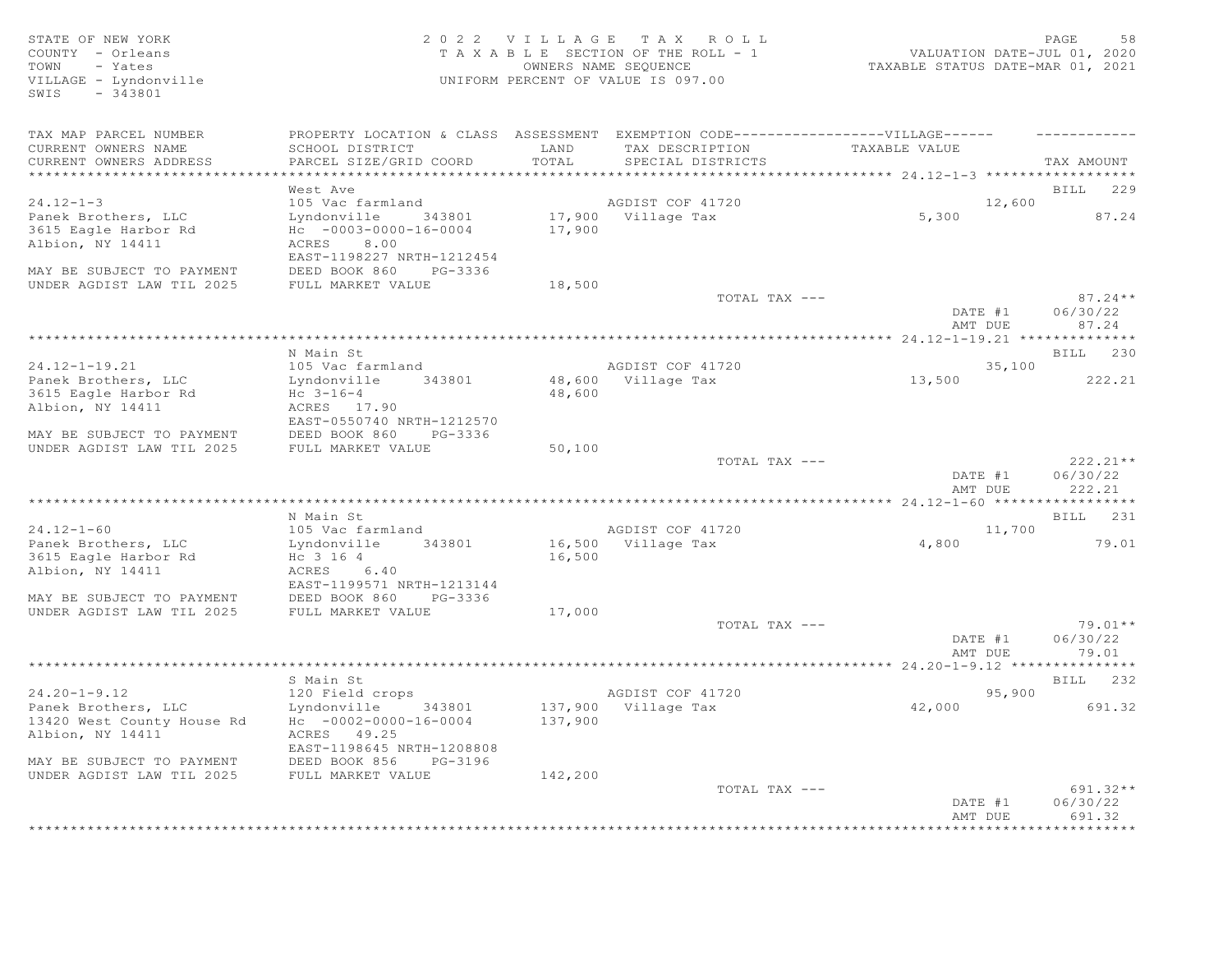# STATE OF NEW YORK 2 0 2 2 V I L L A G E T A X R O L L PAGE 59 COUNTY - Orleans T A X A B L E SECTION OF THE ROLL - 1 VALUATION DATE-JUL 01, 2020 TOWN - Yates OWNERS NAME SEQUENCE TAXABLE STATUS DATE-MAR 01, 2021 VILLAGE - Lyndonville UNIFORM PERCENT OF VALUE IS 097.00

| TAX MAP PARCEL NUMBER                          | PROPERTY LOCATION & CLASS ASSESSMENT |        | EXEMPTION CODE------------------VILLAGE------ |         |             |
|------------------------------------------------|--------------------------------------|--------|-----------------------------------------------|---------|-------------|
| CURRENT OWNERS NAME                            | SCHOOL DISTRICT                      | LAND   | TAX DESCRIPTION TAXABLE VALUE                 |         |             |
| CURRENT OWNERS ADDRESS                         | PARCEL SIZE/GRID COORD               | TOTAL  | SPECIAL DISTRICTS                             |         | TAX AMOUNT  |
| ****************************                   |                                      |        |                                               |         |             |
|                                                | N Main St                            |        |                                               |         | BILL 233    |
| $25.9 - 1 - 4.22$                              | 105 Vac farmland                     |        | AGDIST COF 41720                              | 13,400  |             |
| Panek Brothers, LLC                            | 343801<br>Lyndonville                |        | 18,700 Village Tax                            | 5,300   | 87.24       |
| 13420 West County House Rd<br>Albion, NY 14411 | Hc 1 16 3 8<br>ACRES                 | 18,700 |                                               |         |             |
|                                                | 7.70<br>EAST-1201101 NRTH-1212758    |        |                                               |         |             |
| MAY BE SUBJECT TO PAYMENT                      | DEED BOOK 856<br>PG-1950             |        |                                               |         |             |
| UNDER AGDIST LAW TIL 2025                      | FULL MARKET VALUE                    | 19,300 |                                               |         |             |
|                                                |                                      |        | TOTAL TAX ---                                 |         | $87.24**$   |
|                                                |                                      |        |                                               | DATE #1 | 06/30/22    |
|                                                |                                      |        |                                               | AMT DUE | 87.24       |
|                                                |                                      |        |                                               |         |             |
|                                                | N Main St                            |        |                                               |         | BILL 234    |
| $25.9 - 1 - 25$                                | 105 Vac farmland                     |        | AGDIST COF 41720                              | 11,900  |             |
| Panek Brothers, LLC                            | 343801<br>Lyndonville                |        | 16,600 Village Tax                            | 4,700   | 77.36       |
| 13420 West County House Rd                     | Hc $1 - 8 - 16 - 3$                  | 16,600 |                                               |         |             |
| Albion, NY 14411                               | ACRES 6.00                           |        |                                               |         |             |
|                                                | EAST-1200564 NRTH-1213108            |        |                                               |         |             |
| MAY BE SUBJECT TO PAYMENT                      | DEED BOOK 856<br>PG-1950             |        |                                               |         |             |
| UNDER AGDIST LAW TIL 2025                      | FULL MARKET VALUE                    | 17,100 |                                               |         | $77.36**$   |
|                                                |                                      |        | TOTAL TAX ---                                 | DATE #1 | 06/30/22    |
|                                                |                                      |        |                                               | AMT DUE | 77.36       |
|                                                |                                      |        |                                               |         |             |
|                                                | Housel Ave                           |        |                                               |         | BILL 235    |
| $24.16 - 1 - 1.2$                              | 105 Vac farmland                     |        | AGDIST COF 41720                              | 4,200   |             |
| Panek Family, LLC                              | Lyndonville<br>343801                |        | 6,400 Village Tax                             | 2,200   | 36.21       |
| 13420 W Countyhouse Rd                         | $Hc \t2-16-4$                        | 6,400  |                                               |         |             |
| Albion, NY 14411                               | ACRES 3.90                           |        |                                               |         |             |
|                                                | EAST-1197568 NRTH-1211383            |        |                                               |         |             |
| MAY BE SUBJECT TO PAYMENT                      | DEED BOOK 565<br>$PG-18$             |        |                                               |         |             |
| UNDER AGDIST LAW TIL 2025                      | FULL MARKET VALUE                    | 6,600  |                                               |         |             |
|                                                |                                      |        | TOTAL TAX ---                                 |         | $36.21**$   |
|                                                |                                      |        |                                               | DATE #1 | 06/30/22    |
|                                                |                                      |        |                                               | AMT DUE | 36.21       |
|                                                | Lynwood Dr                           |        |                                               |         | BILL 236    |
| $25.13 - 1 - 11.1$                             | 105 Vac farmland                     |        | AGDIST COF 41720                              | 63,300  |             |
| Panek Family, LLC                              | 343801<br>Lyndonville                |        | 89,000 Village Tax                            | 25,700  | 423.02      |
| 13420 W Countyhouse Rd                         | Hc 2 16 3 7                          | 89,000 |                                               |         |             |
| Albion, NY 14411                               | ACRES 32.80                          |        |                                               |         |             |
|                                                | EAST-1202112 NRTH-1211071            |        |                                               |         |             |
| MAY BE SUBJECT TO PAYMENT                      | DEED BOOK 565<br>$PG-18$             |        |                                               |         |             |
| UNDER AGDIST LAW TIL 2025                      | FULL MARKET VALUE                    | 91,800 |                                               |         |             |
|                                                |                                      |        | TOTAL TAX ---                                 |         | $423.02**$  |
|                                                |                                      |        |                                               | DATE #1 | 06/30/22    |
|                                                |                                      |        |                                               | AMT DUE | 423.02      |
|                                                |                                      |        |                                               |         | *********** |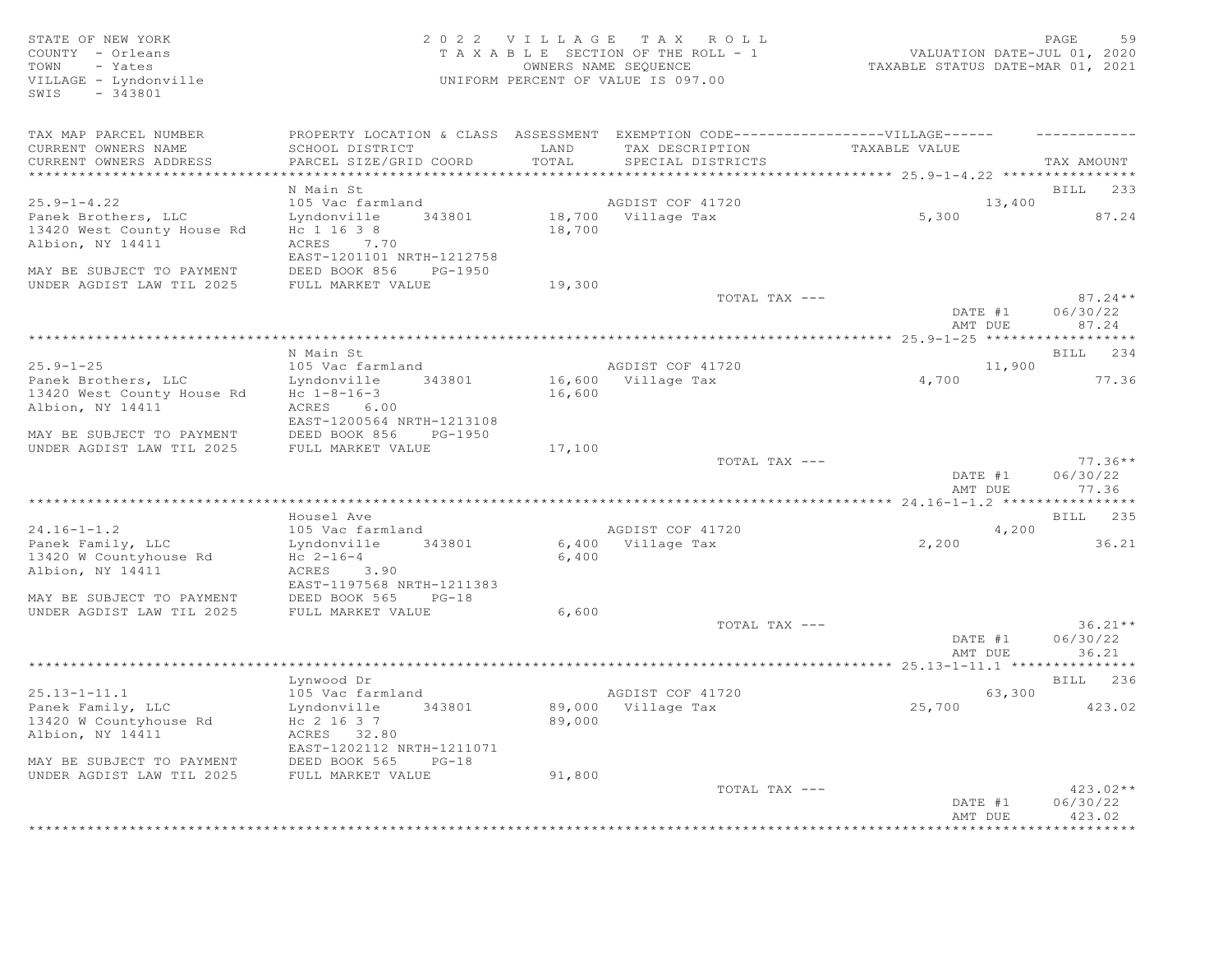STATE OF NEW YORK 2 0 2 2 V I L L A G E T A X R O L L PAGE 60 COUNTY - Orleans T A X A B L E SECTION OF THE ROLL - 1<br>TOWN - Yates COUNTERS NAME SECUENCE TOWN - Yates OWNERS NAME SEQUENCE TAXABLE STATUS DATE-MAR 01, 2021 VILLAGE - Lyndonville UNIFORM PERCENT OF VALUE IS 097.00 SWIS - 343801 TAX MAP PARCEL NUMBER PROPERTY LOCATION & CLASS ASSESSMENT EXEMPTION CODE-------------------VILLAGE------ ----------CURRENT OWNERS NAME SCHOOL DISTRICT LAND TAX DESCRIPTION TAXABLE VALUE PARCEL SIZE/GRID COORD TOTAL SPECIAL DISTRICTS TAX AMOUNT \*\*\*\*\*\*\*\*\*\*\*\*\*\*\*\*\*\*\*\*\*\*\*\*\*\*\*\*\*\*\*\*\*\*\*\*\*\*\*\*\*\*\*\*\*\*\*\*\*\*\*\*\*\*\*\*\*\*\*\*\*\*\*\*\*\*\*\*\*\*\*\*\*\*\*\*\*\*\*\*\*\*\*\*\*\*\*\*\*\*\*\*\*\*\*\*\*\*\*\*\*\*\* 25.13-1-86.112 \*\*\*\*\*\*\*\*\*\*\*\*\* N Main St **BILL 237** 25.13-1-86.112 105 Vac farmland AGDIST COF 41720 5,200 Panek Family, LLC Lyndonville 343801 7,200 Village Tax 2,000 32.92 13420 W County House Rd Hc 0002-0007-16-0003 7,200 Albion, NY 14411 ACRES 2.71 EAST-0553430 NRTH-1211800 MAY BE SUBJECT TO PAYMENT DEED BOOK 824 PG-1381 UNDER AGDIST LAW TIL 2025 FULL MARKET VALUE 7,400  $TOTAL$   $TAX$   $---$  32.92  $*$ DATE #1 06/30/22<br>AMT DUE 32.92 AMT DUE 32.92 \*\*\*\*\*\*\*\*\*\*\*\*\*\*\*\*\*\*\*\*\*\*\*\*\*\*\*\*\*\*\*\*\*\*\*\*\*\*\*\*\*\*\*\*\*\*\*\*\*\*\*\*\*\*\*\*\*\*\*\*\*\*\*\*\*\*\*\*\*\*\*\*\*\*\*\*\*\*\*\*\*\*\*\*\*\*\*\*\*\*\*\*\*\*\*\*\*\*\*\*\*\*\* 25.13-1-1.11 \*\*\*\*\*\*\*\*\*\*\*\*\*\*\* 138 N Main St Bill 238 N Main St Bill 238 N Main St Bill 238 N Main St Bill 238 N Main St Bill 238 N Main St Bill 200 25.13-1-1.11 210 1 Family Res Village Tax 93,000 1,530.78 Panek James Lyndonville 343801 11,800 Panek Kerry Hc 2-16-3-7 93,000 13420 West County House Rd FRNT 75.00 DPTH 200.00 Albion, NY 14411 EAST-1200201 NRTH-1211725 DEED BOOK 865 PG-815 FULL MARKET VALUE 95,900<br>TOTAL TAX --- $T$ OTAL TAX  $---$  1,530.78\*\* DATE #1 06/30/22<br>AMT DUE 1,530.78 AMT DUE 1, 530.78 \*\*\*\*\*\*\*\*\*\*\*\*\*\*\*\*\*\*\*\*\*\*\*\*\*\*\*\*\*\*\*\*\*\*\*\*\*\*\*\*\*\*\*\*\*\*\*\*\*\*\*\*\*\*\*\*\*\*\*\*\*\*\*\*\*\*\*\*\*\*\*\*\*\*\*\*\*\*\*\*\*\*\*\*\*\*\*\*\*\*\*\*\*\*\*\*\*\*\*\*\*\*\* 25.13-1-1.12 \*\*\*\*\*\*\*\*\*\*\*\*\*\*\* N Main St Bill 239 and the state of the state of the state of the state of the state of the state of the state of the state of the state of the state of the state of the state of the state of the state of the state of the 25.13-1-1.12 311 Res vac land Village Tax 3,800 62.55 Panek James Lyndonville 343801 3,800  $\overline{H}C$  2-16-3-7 13420 West County House Rd ACRES 1.60<br>Albion, NY 14411 EAST-1200475 NRTH-1211662 Albion, NY 14411 DEED BOOK 865 PG-826 FULL MARKET VALUE 3,900<br>TOTAL TAX --- $T$ OTAL TAX  $---$  62.55\*\* DATE #1 06/30/22 AMT DUE 62.55 \*\*\*\*\*\*\*\*\*\*\*\*\*\*\*\*\*\*\*\*\*\*\*\*\*\*\*\*\*\*\*\*\*\*\*\*\*\*\*\*\*\*\*\*\*\*\*\*\*\*\*\*\*\*\*\*\*\*\*\*\*\*\*\*\*\*\*\*\*\*\*\*\*\*\*\*\*\*\*\*\*\*\*\*\*\*\*\*\*\*\*\*\*\*\*\*\*\*\*\*\*\*\* 25.13-1-14 \*\*\*\*\*\*\*\*\*\*\*\*\*\*\*\*\* 189 Maple Ave BILL 240 25.13-1-14 210 1 Family Res Village Tax 78,600 1,293.76 Pecone John A Jr Lyndonville 343801 11,900 Pecone Madelaine T<br>1234 Marshall Rd<br>FRNT 66.00 DPTH 168.00 1234 Marshall Rd FRNT 66.00 DPTH 168.00 BANK CORE<br>EAST-1202478 NRTH-1210377 Lyndonville, NY 14098 DEED BOOK 786 PG-301<br>FULL MARKET VALUE 81,000 FULL MARKET VALUE  $\texttt{TOTAL TAX}$  ---  $\texttt{1,293.76**}$  DATE #1 06/30/22 AMT DUE 1, 293.76

\*\*\*\*\*\*\*\*\*\*\*\*\*\*\*\*\*\*\*\*\*\*\*\*\*\*\*\*\*\*\*\*\*\*\*\*\*\*\*\*\*\*\*\*\*\*\*\*\*\*\*\*\*\*\*\*\*\*\*\*\*\*\*\*\*\*\*\*\*\*\*\*\*\*\*\*\*\*\*\*\*\*\*\*\*\*\*\*\*\*\*\*\*\*\*\*\*\*\*\*\*\*\*\*\*\*\*\*\*\*\*\*\*\*\*\*\*\*\*\*\*\*\*\*\*\*\*\*\*\*\*\*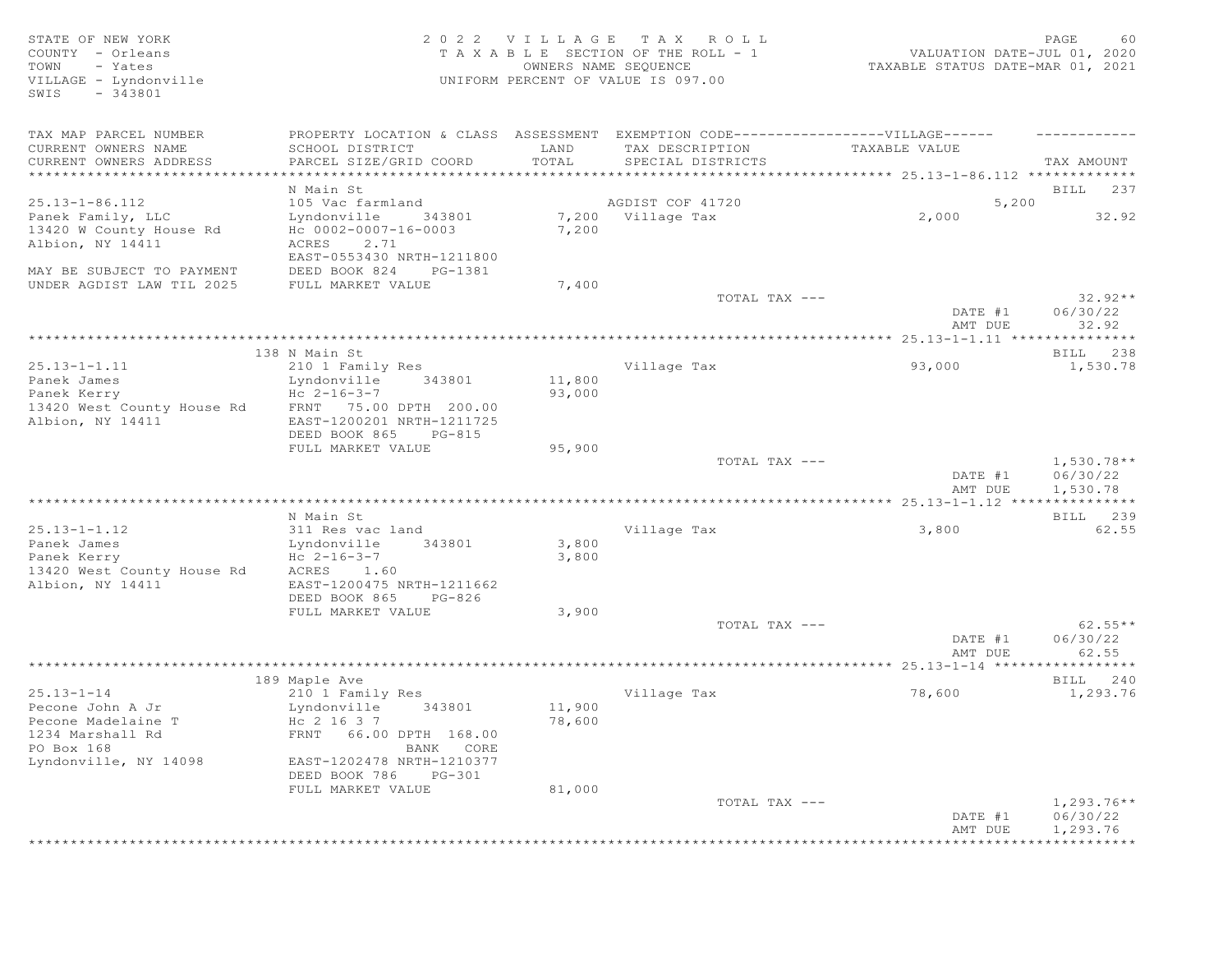STATE OF NEW YORK<br>COUNTY - Orleans and the state of the SECTION OF THE ROLL - 1 (2020)<br>TOWN - Yates and the SEQUENCE COUNTER SUMMERS NAME SEQUENCE (2021) TOWN - Yates (2021)<br>TOWN - Yates COUNTY - Orleans T A X A B L E SECTION OF THE ROLL - 1 VALUATION DATE-JUL 01, 2020 TOWN - Yates OWNERS NAME SEQUENCE TAXABLE STATUS DATE-MAR 01, 2021 VILLAGE - Lyndonville UNIFORM PERCENT OF VALUE IS 097.00 SWIS - 343801 TAX MAP PARCEL NUMBER PROPERTY LOCATION & CLASS ASSESSMENT EXEMPTION CODE-------------------VILLAGE------ ----------CURRENT OWNERS NAME SCHOOL DISTRICT LAND TAX DESCRIPTION TAXABLE VALUE CURRENT OWNERS ADDRESS PARCEL SIZE/GRID COORD TOTAL SPECIAL DISTRICTS TAX AMOUNT \*\*\*\*\*\*\*\*\*\*\*\*\*\*\*\*\*\*\*\*\*\*\*\*\*\*\*\*\*\*\*\*\*\*\*\*\*\*\*\*\*\*\*\*\*\*\*\*\*\*\*\*\*\*\*\*\*\*\*\*\*\*\*\*\*\*\*\*\*\*\*\*\*\*\*\*\*\*\*\*\*\*\*\*\*\*\*\*\*\*\*\*\*\*\*\*\*\*\*\*\*\*\* 25.13-1-15 \*\*\*\*\*\*\*\*\*\*\*\*\*\*\*\*\* 181 Maple Ave BILL 241 25.13-1-15 210 1 Family Res Village Tax 121,600 2,001.54 Perry Charles G Lyndonville 343801 20,700 Perry Anne S Hc 2 14 3 7 121,600 181 Maple Ave ACRES 2.60 Lyndonville, NY 14098 EAST-1202311 NRTH-1210526 DEED BOOK 00383 PG-00367 FULL MARKET VALUE  $125,400$ <br>TOTAL TAX --- $\begin{array}{ccc} {\tt TOTA} & {\tt TAX} & \text{---} \end{array}$   $\begin{array}{ccc} & 2\text{, }001\text{, }54\text{**} \end{array}$ DATE #1 06/30/22<br>AMT DUE 2,001.54 AMT DUE 2, 001.54 \*\*\*\*\*\*\*\*\*\*\*\*\*\*\*\*\*\*\*\*\*\*\*\*\*\*\*\*\*\*\*\*\*\*\*\*\*\*\*\*\*\*\*\*\*\*\*\*\*\*\*\*\*\*\*\*\*\*\*\*\*\*\*\*\*\*\*\*\*\*\*\*\*\*\*\*\*\*\*\*\*\*\*\*\*\*\*\*\*\*\*\*\*\*\*\*\*\*\*\*\*\*\* 25.13-1-35 \*\*\*\*\*\*\*\*\*\*\*\*\*\*\*\*\* 31 Maple Ave BILL 242 25.13-1-35 210 1 Family Res Village Tax 58,000 58,000 954.68<br>Perry Harold M Jr. Lyndonville 343801 10,100 Perry Harold M Jr. Lyndonville 343801 10,100 31 Maple Ave Hc 2-16-3-7 58,000 Lyndonville, NY 14098 FRNT 54.08 DPTH 208.00 BANK CORE EAST-1200477 NRTH-1210356 DEED BOOK 512 PG-249<br>FULL MARKET VALUE 59,800 FULL MARKET VALUE 59,800<br>TOTAL TAX --- $TOTAL$   $TAX$   $---$  954.68\*\* DATE #1 06/30/22 AMT DUE 954.68 \*\*\*\*\*\*\*\*\*\*\*\*\*\*\*\*\*\*\*\*\*\*\*\*\*\*\*\*\*\*\*\*\*\*\*\*\*\*\*\*\*\*\*\*\*\*\*\*\*\*\*\*\*\*\*\*\*\*\*\*\*\*\*\*\*\*\*\*\*\*\*\*\*\*\*\*\*\*\*\*\*\*\*\*\*\*\*\*\*\*\*\*\*\*\*\*\*\*\*\*\*\*\* 25.17-1-54 \*\*\*\*\*\*\*\*\*\*\*\*\*\*\*\*\* 6 Willowbrook Dr BILL 243 25.17-1-54 210 1 Family Res Village Tax 99,100 1,631.19<br>
210 1 Family Res Village Tax 99,100<br>
216 37 99,100 99,100 Pescara Bonnie B Lyndonville 343801 11,900 6 Willowbrook Dr Hc 2 16 3 7 99,100 Lyndonville, NY 14098 FRNT 90.00 DPTH 150.00 BANK LERETA EAST-1201949 NRTH-1209632 DEED BOOK 861 PG-895 FULL MARKET VALUE 102,200  $T$ OTAL TAX  $---$  1,631.19\*\* DATE #1 06/30/22 AMT DUE 1, 631.19 \*\*\*\*\*\*\*\*\*\*\*\*\*\*\*\*\*\*\*\*\*\*\*\*\*\*\*\*\*\*\*\*\*\*\*\*\*\*\*\*\*\*\*\*\*\*\*\*\*\*\*\*\*\*\*\*\*\*\*\*\*\*\*\*\*\*\*\*\*\*\*\*\*\*\*\*\*\*\*\*\*\*\*\*\*\*\*\*\*\*\*\*\*\*\*\*\*\*\*\*\*\*\* 25.13-1-72 \*\*\*\*\*\*\*\*\*\*\*\*\*\*\*\*\* 24 Riverside St and the state of the state of the state of the state of the state of the state of the state of the state of the state of the state of the state of the state of the state of the state of the state of the sta 25.13-1-72 210 1 Family Res Village Tax 58,300 959.62<br>
210 1 Family Res Village Tax 58,300 959.62<br>
24 Riverside St FRNT 80.00 DPTH 60.00 Petrie Jacqueline Lyndonville 343801 6,600 Bickle Sarah  $Hc$  2 16 3 7 58,300 24 Riverside St FRNT 80.00 DPTH 60.00 Lyndonville, NY 14098 EAST-1200395 NRTH-1210671 DEED BOOK 864 PG-9955 FULL MARKET VALUE 60,100<br>TOTAL TAX --- TOTAL TAX --- 959.62\*\* DATE #1 06/30/22 AMT DUE 959.62 \*\*\*\*\*\*\*\*\*\*\*\*\*\*\*\*\*\*\*\*\*\*\*\*\*\*\*\*\*\*\*\*\*\*\*\*\*\*\*\*\*\*\*\*\*\*\*\*\*\*\*\*\*\*\*\*\*\*\*\*\*\*\*\*\*\*\*\*\*\*\*\*\*\*\*\*\*\*\*\*\*\*\*\*\*\*\*\*\*\*\*\*\*\*\*\*\*\*\*\*\*\*\*\*\*\*\*\*\*\*\*\*\*\*\*\*\*\*\*\*\*\*\*\*\*\*\*\*\*\*\*\*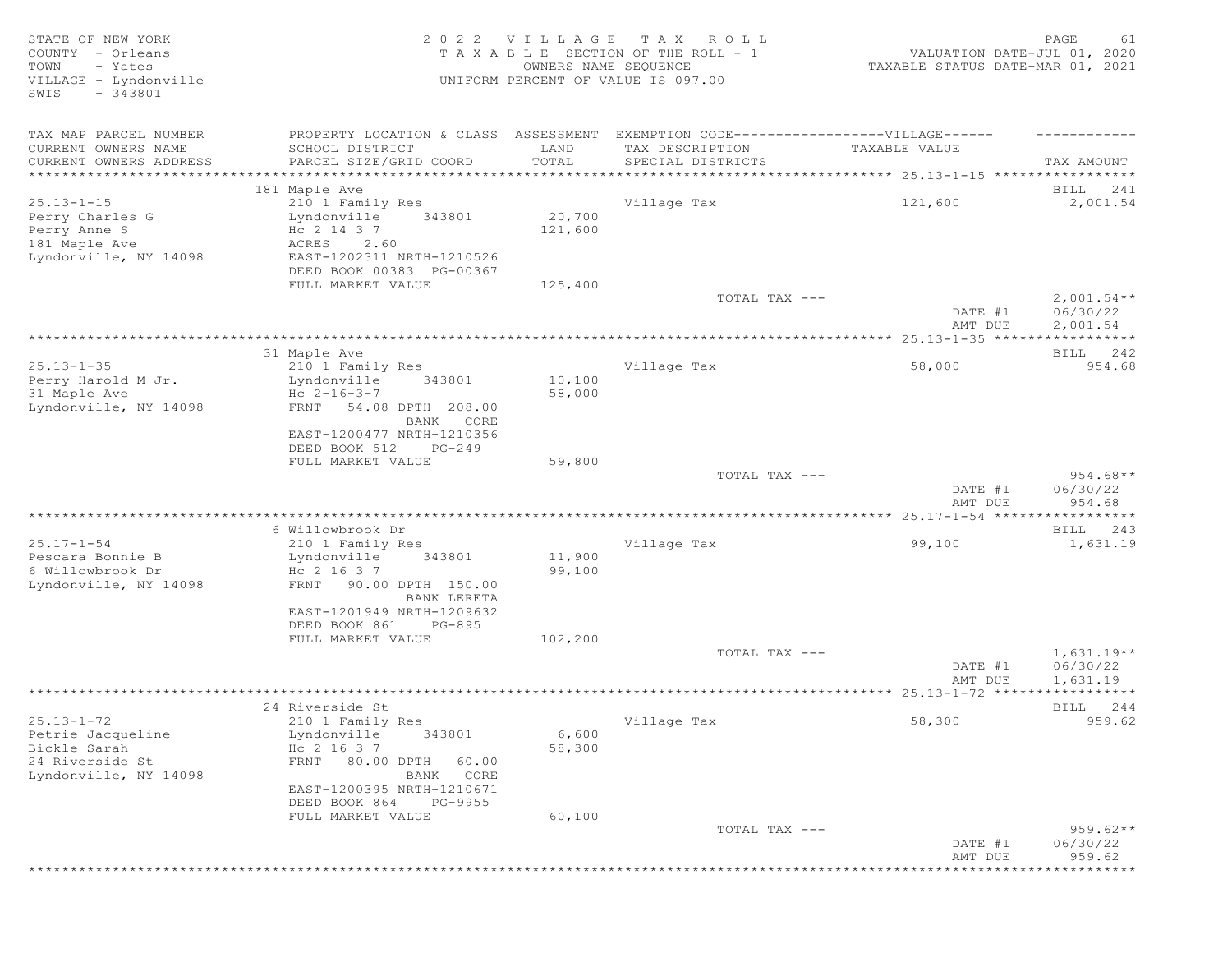STATE OF NEW YORK 2 0 2 2 V I L L A G E T A X R O L L PAGE 62 COUNTY - Orleans T A X A B L E SECTION OF THE ROLL - 1<br>TOWN - Yates COUNTER DATE: DESCRIPTION OF THE ROLL - 1 TOWN - Yates OWNERS NAME SEQUENCE TAXABLE STATUS DATE-MAR 01, 2021 UNIFORM PERCENT OF VALUE IS 097.00 SWIS - 343801 TAX MAP PARCEL NUMBER PROPERTY LOCATION & CLASS ASSESSMENT EXEMPTION CODE------------------VILLAGE------ ------------ CURRENT OWNERS NAME SCHOOL DISTRICT LAND TAX DESCRIPTION TAXABLE VALUE CURRENT OWNERS ADDRESS PARCEL SIZE/GRID COORD TOTAL SPECIAL DISTRICTS TAX AMOUNT \*\*\*\*\*\*\*\*\*\*\*\*\*\*\*\*\*\*\*\*\*\*\*\*\*\*\*\*\*\*\*\*\*\*\*\*\*\*\*\*\*\*\*\*\*\*\*\*\*\*\*\*\*\*\*\*\*\*\*\*\*\*\*\*\*\*\*\*\*\*\*\*\*\*\*\*\*\*\*\*\*\*\*\*\*\*\*\*\*\*\*\*\*\*\*\*\*\*\*\*\*\*\* 25.17-1-41 \*\*\*\*\*\*\*\*\*\*\*\*\*\*\*\*\* 66 Eagle St BILL 245 25.17-1-41 210 1 Family Res Village Tax 60,300 992.54  $Lyndonville$  343801 9,200<br>Hc 2-7-16-3 60.300 Rc 2-7-16-3<br>FRNT 62.00 DPTH 134.00 Rogers Kelly A<br>66 Eagle St<br>Lyndonville, NY 14098 Lyndonville, NY 14098 EAST-1200893 NRTH-1209880 DEED BOOK 851 PG-4711<br>FULL MARKET VALUE 62,200 FULL MARKET VALUE 62,200<br>TOTAL TAX --- TOTAL TAX --- 992.54\*\* DATE #1 06/30/22 AMT DUE 992.54 \*\*\*\*\*\*\*\*\*\*\*\*\*\*\*\*\*\*\*\*\*\*\*\*\*\*\*\*\*\*\*\*\*\*\*\*\*\*\*\*\*\*\*\*\*\*\*\*\*\*\*\*\*\*\*\*\*\*\*\*\*\*\*\*\*\*\*\*\*\*\*\*\*\*\*\*\*\*\*\*\*\*\*\*\*\*\*\*\*\*\*\*\*\*\*\*\*\*\*\*\*\*\* 25.17-1-15 \*\*\*\*\*\*\*\*\*\*\*\*\*\*\*\*\* 82 Maple Ave BILL 246 25.17-1-15 210 1 Family Res Village Tax 84,700 1,394.17 Lyndonville 343801 10,800<br>Hc 2 16 3 7 84,700 Phillips Rose  $AC 2 16 3 7$   $84,700$ 82 Maple Ave FRNT 86.00 DPTH 128.04 Lyndonville, NY 14098 EAST-1201110 NRTH-1210145 DEED BOOK 00323 PG-00133 FULL MARKET VALUE 87,300<br>TOTAL TAX --- $T$ OTAL TAX  $---$  1,394.17\*\* DATE #1 06/30/22<br>AMT DUE 1,394.17 AMT DUE 1, 394.17 \*\*\*\*\*\*\*\*\*\*\*\*\*\*\*\*\*\*\*\*\*\*\*\*\*\*\*\*\*\*\*\*\*\*\*\*\*\*\*\*\*\*\*\*\*\*\*\*\*\*\*\*\*\*\*\*\*\*\*\*\*\*\*\*\*\*\*\*\*\*\*\*\*\*\*\*\*\*\*\*\*\*\*\*\*\*\*\*\*\*\*\*\*\*\*\*\*\*\*\*\*\*\* 25.17-2-1 \*\*\*\*\*\*\*\*\*\*\*\*\*\*\*\*\*\* er of the state of the state of the state of the state of the state of the state of the state of the state of the state of the state of the state of the state of the state of the state of the state of the state of the stat 25.17-2-1 210 1 Family Res Village Tax 68,200 1,122.57 Lyndonville 343801 10,900<br>Hc 2-7-16-3 68,200 Phillips Roger A<br>90 Maple Ave<br>Lyndonville, NY 14098 Lyndonville, NY 14098 FRNT 96.69 DPTH 112.86 BANK CORE EAST-1201234 NRTH-1210157 DEED BOOK 641 PG-188<br>FULL MARKET VALUE 70,300 FULL MARKET VALUE 70,300<br>TOTAL TAX --- $T$ OTAL TAX  $---$  1,122.57\*\* DATE #1 06/30/22<br>AMT DUE 1,122.57 AMT DUE 1, 122.57 \*\*\*\*\*\*\*\*\*\*\*\*\*\*\*\*\*\*\*\*\*\*\*\*\*\*\*\*\*\*\*\*\*\*\*\*\*\*\*\*\*\*\*\*\*\*\*\*\*\*\*\*\*\*\*\*\*\*\*\*\*\*\*\*\*\*\*\*\*\*\*\*\*\*\*\*\*\*\*\*\*\*\*\*\*\*\*\*\*\*\*\*\*\*\*\*\*\*\*\*\*\*\* 25.13-1-47 \*\*\*\*\*\*\*\*\*\*\*\*\*\*\*\*\* 16 Riverside St and the state of the state of the state of the state of the state of the state of the state of the state of the state of the state of the state of the state of the state of the state of the state of the sta 25.13-1-47 220 2 Family Res Village Tax 52,600 865.80 Lyndonville 343801 6,600<br>Hc 2-7-16-3 52,600 Pietrzykowski Nancy<br>16 Riverside St 16 Riverside St <sup>FRNT</sup> 76.65 DPTH 57.00<br>
Lyndonville, NY 14098 EAST-1200264 NRTH-1210681 Lyndonville, NY 14098 EAST-1200264 NRTH-1210681 DEED BOOK 837 PG-5072<br>FULL MARKET VALUE 54,200 FULL MARKET VALUE  $TOTAL$   $TAX$   $---$  865.80\*\* DATE #1 06/30/22 AMT DUE 865.80 \*\*\*\*\*\*\*\*\*\*\*\*\*\*\*\*\*\*\*\*\*\*\*\*\*\*\*\*\*\*\*\*\*\*\*\*\*\*\*\*\*\*\*\*\*\*\*\*\*\*\*\*\*\*\*\*\*\*\*\*\*\*\*\*\*\*\*\*\*\*\*\*\*\*\*\*\*\*\*\*\*\*\*\*\*\*\*\*\*\*\*\*\*\*\*\*\*\*\*\*\*\*\*\*\*\*\*\*\*\*\*\*\*\*\*\*\*\*\*\*\*\*\*\*\*\*\*\*\*\*\*\*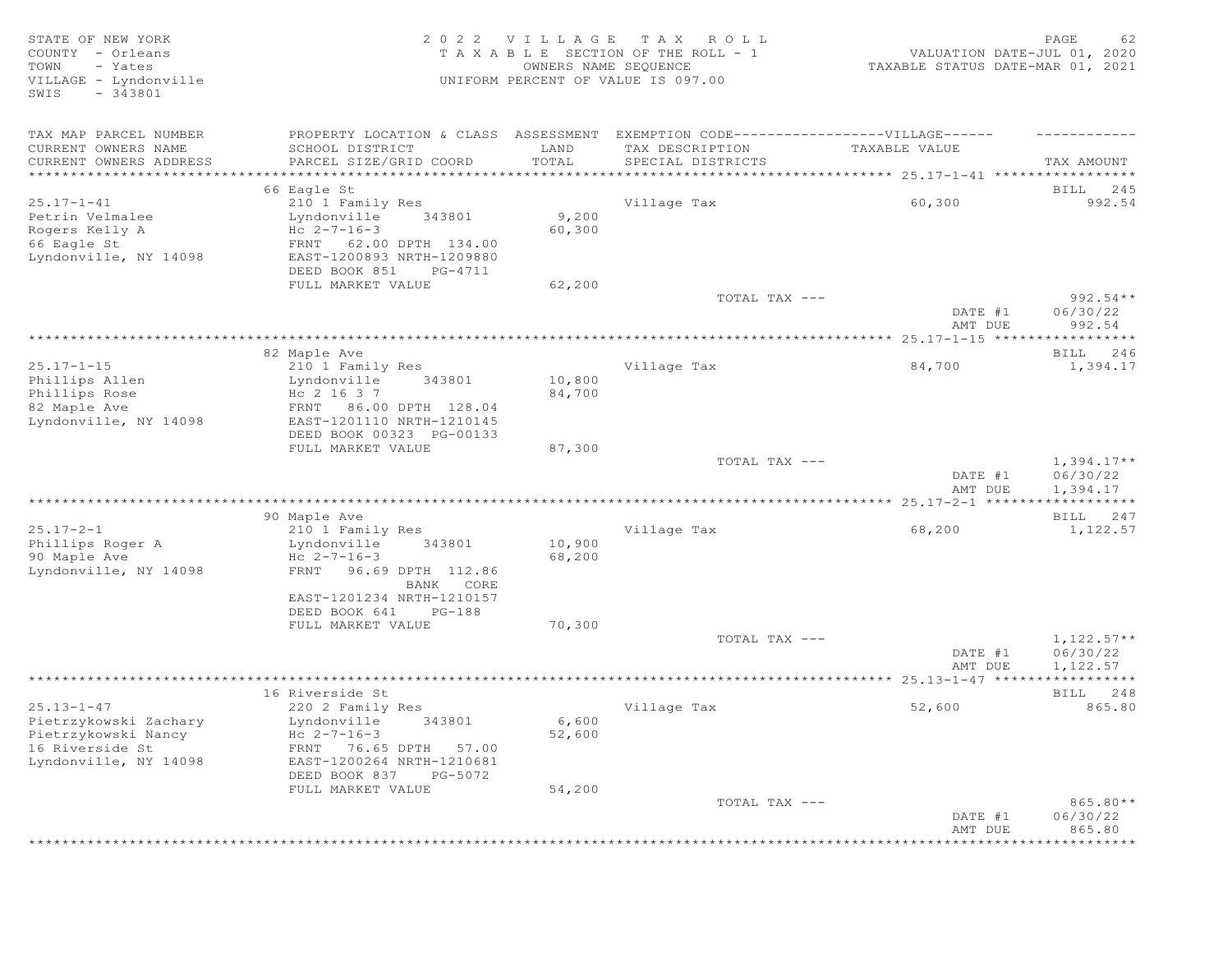STATE OF NEW YORK 2 0 2 2 V I L L A G E T A X R O L L PAGE 63 COUNTY - Orleans T A X A B L E SECTION OF THE ROLL - 1 VALUATION DATE-JUL 01, 2020 TOWN - Yates OWNERS NAME SEQUENCE TAXABLE STATUS DATE-MAR 01, 2021 VILLAGE - Lyndonville UNIFORM PERCENT OF VALUE IS 097.00 SWIS - 343801 TAX MAP PARCEL NUMBER PROPERTY LOCATION & CLASS ASSESSMENT EXEMPTION CODE-------------------VILLAGE------ ----------CURRENT OWNERS NAME SCHOOL DISTRICT LAND TAX DESCRIPTION TAXABLE VALUE CURRENT OWNERS ADDRESS PARCEL SIZE/GRID COORD TOTAL SPECIAL DISTRICTS TAX AMOUNT \*\*\*\*\*\*\*\*\*\*\*\*\*\*\*\*\*\*\*\*\*\*\*\*\*\*\*\*\*\*\*\*\*\*\*\*\*\*\*\*\*\*\*\*\*\*\*\*\*\*\*\*\*\*\*\*\*\*\*\*\*\*\*\*\*\*\*\*\*\*\*\*\*\*\*\*\*\*\*\*\*\*\*\*\*\*\*\*\*\*\*\*\*\*\*\*\*\*\*\*\*\*\* 25.13-1-83 \*\*\*\*\*\*\*\*\*\*\*\*\*\*\*\*\* 43 Garland St BILL 249 25.13-1-83 210 1 Family Res Village Tax 58,700 966.20 Pinkoski Stephen Lyndonville 343801 10,100 Pinkoski Sandra Hc 2 16 3 7 58,700 43 Garland St<br>
Lyndonville, NY 14098 EAST-1200532 NRTH-1211259 Lyndonville, NY 14098 EAST-1200532 NRTH-1211259 DEED BOOK 855 PG-7607<br>FULL MARKET VALUE 60,500 FULL MARKET VALUE 60,500<br>TOTAL TAX --- TOTAL TAX --- 966.20\*\* DATE #1 06/30/22 AMT DUE 966.20 \*\*\*\*\*\*\*\*\*\*\*\*\*\*\*\*\*\*\*\*\*\*\*\*\*\*\*\*\*\*\*\*\*\*\*\*\*\*\*\*\*\*\*\*\*\*\*\*\*\*\*\*\*\*\*\*\*\*\*\*\*\*\*\*\*\*\*\*\*\*\*\*\*\*\*\*\*\*\*\*\*\*\*\*\*\*\*\*\*\*\*\*\*\*\*\*\*\*\*\*\*\*\* 25.17-1-70 \*\*\*\*\*\*\*\*\*\*\*\*\*\*\*\*\* 83 S Main St Bill 250 States and the set of the set of the set of the set of the set of the set of the set of the set of the set of the set of the set of the set of the set of the set of the set of the set of the set of th 25.17-1-70 220 2 Family Res Village Tax 59,300 976.08 Lyndonville 343801 10,800<br>Hc 2 16 3 7 59,300 83 South Main St<br>
Lyndonville, NY 14098 FRNT 61.00 DPTH 230.00 Lyndonville, NY 14098 BANK CORE EAST-1200215 NRTH-1209372 DEED BOOK 849 PG-1605<br>FULL MARKET VALUE 61,100 FULL MARKET VALUE 61,100<br>TOTAL TAX --- $T$ OTAL TAX  $---$  976.08\*\* DATE #1 06/30/22 AMT DUE 976.08 \*\*\*\*\*\*\*\*\*\*\*\*\*\*\*\*\*\*\*\*\*\*\*\*\*\*\*\*\*\*\*\*\*\*\*\*\*\*\*\*\*\*\*\*\*\*\*\*\*\*\*\*\*\*\*\*\*\*\*\*\*\*\*\*\*\*\*\*\*\*\*\*\*\*\*\*\*\*\*\*\*\*\*\*\*\*\*\*\*\*\*\*\*\*\*\*\*\*\*\*\*\*\* 25.13-1-70.1 \*\*\*\*\*\*\*\*\*\*\*\*\*\*\* Garland St BILL 251 25.13-1-70.1 311 Res vac land Village Tax 6,500 106.99 Poler Teresa R Lyndonville 343801 6,500 28 Riverside St Maryna Holland Holland<br>1970 Holland Holland Holland Holland<br>2085 ACRES 3.40 Lyndonville, NY 14098 EAST-1200905 NRTH-1210896 DEED BOOK 835 PG-8656<br>FULL MARKET VALUE 6,700 FULL MARKET VALUE 6,700<br>TOTAL TAX --- $TOTAL$   $TAX$   $-- 106.99**$ DATE #1 06/30/22<br>AMT DUE 106.99 AMT DUE 106.99 \*\*\*\*\*\*\*\*\*\*\*\*\*\*\*\*\*\*\*\*\*\*\*\*\*\*\*\*\*\*\*\*\*\*\*\*\*\*\*\*\*\*\*\*\*\*\*\*\*\*\*\*\*\*\*\*\*\*\*\*\*\*\*\*\*\*\*\*\*\*\*\*\*\*\*\*\*\*\*\*\*\*\*\*\*\*\*\*\*\*\*\*\*\*\*\*\*\*\*\*\*\*\* 25.13-1-71 \*\*\*\*\*\*\*\*\*\*\*\*\*\*\*\*\* 28 Riverside St BILL 252 25.13-1-71 210 1 Family Res Village Tax 70,300 1,157.14 Lyndonville 343801 9,500<br>Hc 2-7-16-3 70,300 28 Riverside St<br>
Lyndonville, NY 14098 Lyndonville, NY 14098 FRNT 88.00 DPTH 96.00 EAST-1200479 NRTH-1210650 DEED BOOK 835 PG-8656<br>FULL MARKET VALUE 72,500 FULL MARKET VALUE  $T$ OTAL TAX  $---$  1,157.14\*\* DATE #1 06/30/22 AMT DUE 1, 157.14 \*\*\*\*\*\*\*\*\*\*\*\*\*\*\*\*\*\*\*\*\*\*\*\*\*\*\*\*\*\*\*\*\*\*\*\*\*\*\*\*\*\*\*\*\*\*\*\*\*\*\*\*\*\*\*\*\*\*\*\*\*\*\*\*\*\*\*\*\*\*\*\*\*\*\*\*\*\*\*\*\*\*\*\*\*\*\*\*\*\*\*\*\*\*\*\*\*\*\*\*\*\*\*\*\*\*\*\*\*\*\*\*\*\*\*\*\*\*\*\*\*\*\*\*\*\*\*\*\*\*\*\*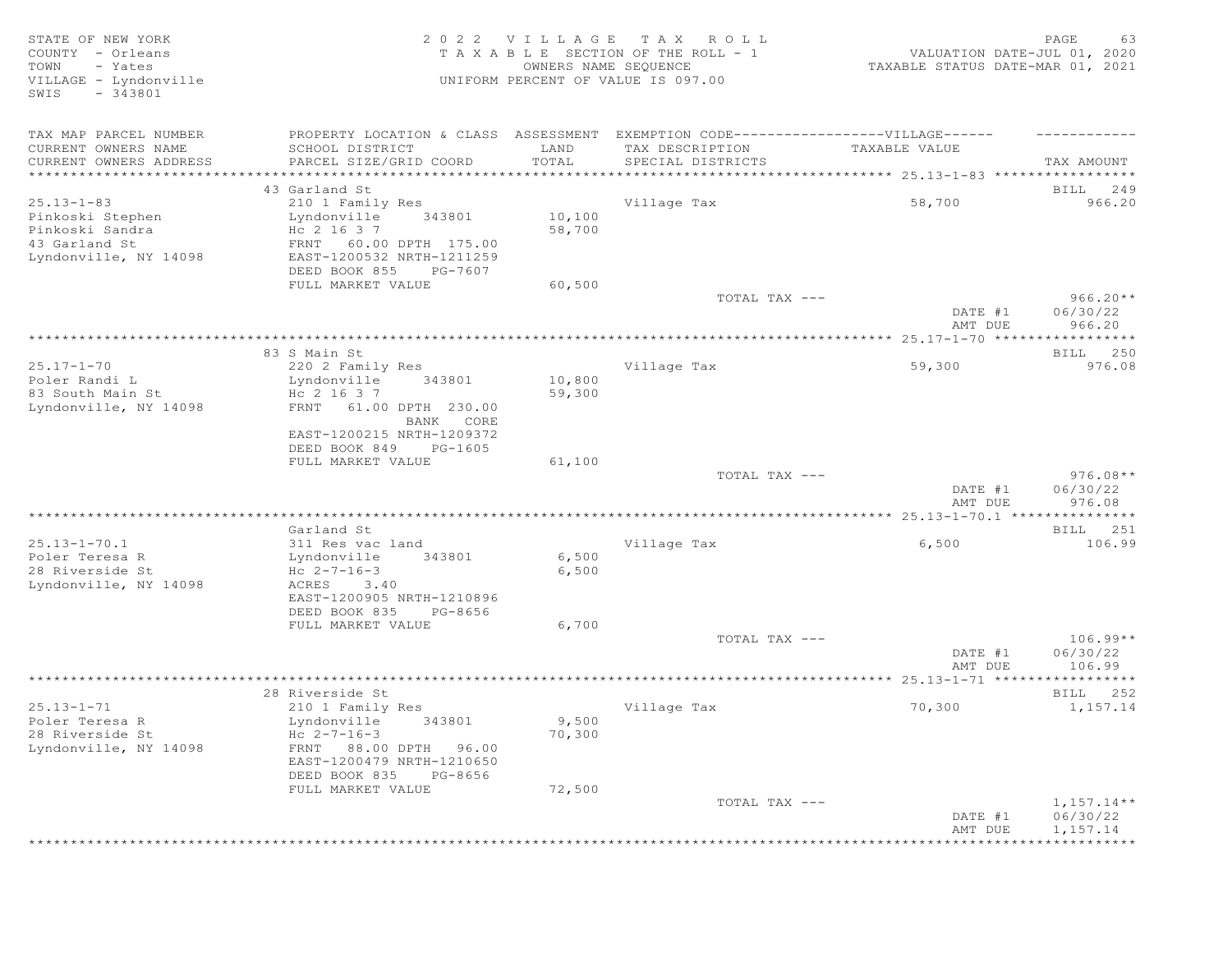# STATE OF NEW YORK SALL SOLUTION OF A SALL AGE TAX ROLL STATE OF NEW YORK SALL SALL PAGE 64 COUNTY - Orleans T A X A B L E SECTION OF THE ROLL - 1 VALUATION DATE-JUL 01, 2020 TOWN - Yates OWNERS NAME SEQUENCE TAXABLE STATUS DATE-MAR 01, 2021 VILLAGE - Lyndonville UNIFORM PERCENT OF VALUE IS 097.00

| TAX MAP PARCEL NUMBER<br>CURRENT OWNERS NAME<br>CURRENT OWNERS ADDRESS | PROPERTY LOCATION & CLASS ASSESSMENT<br>SCHOOL DISTRICT<br>PARCEL SIZE/GRID COORD                       | LAND<br>TOTAL     | EXEMPTION CODE------------------VILLAGE------<br>TAX DESCRIPTION<br>SPECIAL DISTRICTS | TAXABLE VALUE      | TAX AMOUNT                           |
|------------------------------------------------------------------------|---------------------------------------------------------------------------------------------------------|-------------------|---------------------------------------------------------------------------------------|--------------------|--------------------------------------|
| *************************                                              |                                                                                                         |                   |                                                                                       |                    |                                      |
| $25.13 - 1 - 8$<br>Price Lemuel L                                      | 53 Church St<br>210 1 Family Res<br>Lyndonville 343801                                                  |                   | VET WAR CT 41121<br>18,500 VET DIS CT 41141                                           | 12,000<br>40,000   | BILL 253                             |
| Price Christyn<br>53 Church St<br>Lyndonville, NY 14098                | Hc 2 16 3 7<br>ACRES 1.43<br>EAST-1200808 NRTH-1211672<br>DEED BOOK 861<br>PG-5442<br>FULL MARKET VALUE | 93,500            | 90,700 Village Tax                                                                    | 38,700             | 637.00                               |
|                                                                        |                                                                                                         |                   | TOTAL TAX ---                                                                         | DATE #1<br>AMT DUE | $637.00**$<br>06/30/22<br>637.00     |
|                                                                        |                                                                                                         |                   |                                                                                       |                    |                                      |
|                                                                        | 12 Miller Dr                                                                                            |                   |                                                                                       |                    | BILL 254                             |
| $25.17 - 1 - 77$<br>Prince Desiree<br>PO Box 62                        | 210 1 Family Res<br>Lyndonville<br>343801<br>$Hc 2-16-3-7$                                              | 12,100<br>113,000 | Village Tax                                                                           | 113,000            | 1,859.98                             |
| Lyndonville, NY 14098                                                  | FRNT 125.00 DPTH 195.00<br>BANK CORE<br>EAST-1201183 NRTH-1209719                                       |                   |                                                                                       |                    |                                      |
|                                                                        | DEED BOOK 861<br>PG-8802<br>FULL MARKET VALUE                                                           | 116,500           | TOTAL TAX ---                                                                         |                    | $1,859.98**$                         |
|                                                                        |                                                                                                         |                   |                                                                                       | DATE #1<br>AMT DUE | 06/30/22<br>1,859.98                 |
|                                                                        |                                                                                                         |                   |                                                                                       |                    |                                      |
|                                                                        | West Ave                                                                                                |                   |                                                                                       |                    | BILL 255                             |
| $24.12 - 1 - 40.1$                                                     | 312 Vac w/imprv                                                                                         |                   | Village Tax                                                                           | 13,700             | 225.50                               |
| Rak Joseph<br>Rak Linda M<br>64 N Main St                              | Lyndonville 343801<br>$Hc 2-16-4$<br>ACRES 0.78                                                         | 8,400<br>13,700   |                                                                                       |                    |                                      |
| Lyndonville, NY 14098                                                  | EAST-1199632 NRTH-1211847<br>DEED BOOK 543<br>$PG-187$                                                  |                   |                                                                                       |                    |                                      |
|                                                                        | FULL MARKET VALUE                                                                                       | 14,100            | TOTAL TAX ---                                                                         | DATE #1<br>AMT DUE | $225.50**$<br>06/30/22<br>225.50     |
|                                                                        |                                                                                                         |                   |                                                                                       |                    |                                      |
|                                                                        | 64 N Main St                                                                                            |                   |                                                                                       |                    | BILL 256                             |
| $25.13 - 1 - 49$                                                       | 210 1 Family Res                                                                                        |                   | Village Tax                                                                           | 87,900             | 1,446.84                             |
| Rak Joseph<br>Rak Linda                                                | Lyndonville<br>343801<br>Hc $2 - 7 - 16 - 3$                                                            | 8,900<br>87,900   |                                                                                       |                    |                                      |
| 64 North Main St<br>Lyndonville, NY 14098                              | FRNT 57.00 DPTH 134.00<br>EAST-1200171 NRTH-1210784<br>DEED BOOK 00383 PG-00328                         |                   |                                                                                       |                    |                                      |
|                                                                        | FULL MARKET VALUE                                                                                       | 90,600            |                                                                                       |                    |                                      |
|                                                                        |                                                                                                         |                   | TOTAL TAX ---                                                                         | DATE #1<br>AMT DUE | $1,446.84**$<br>06/30/22<br>1,446.84 |
|                                                                        |                                                                                                         |                   |                                                                                       |                    |                                      |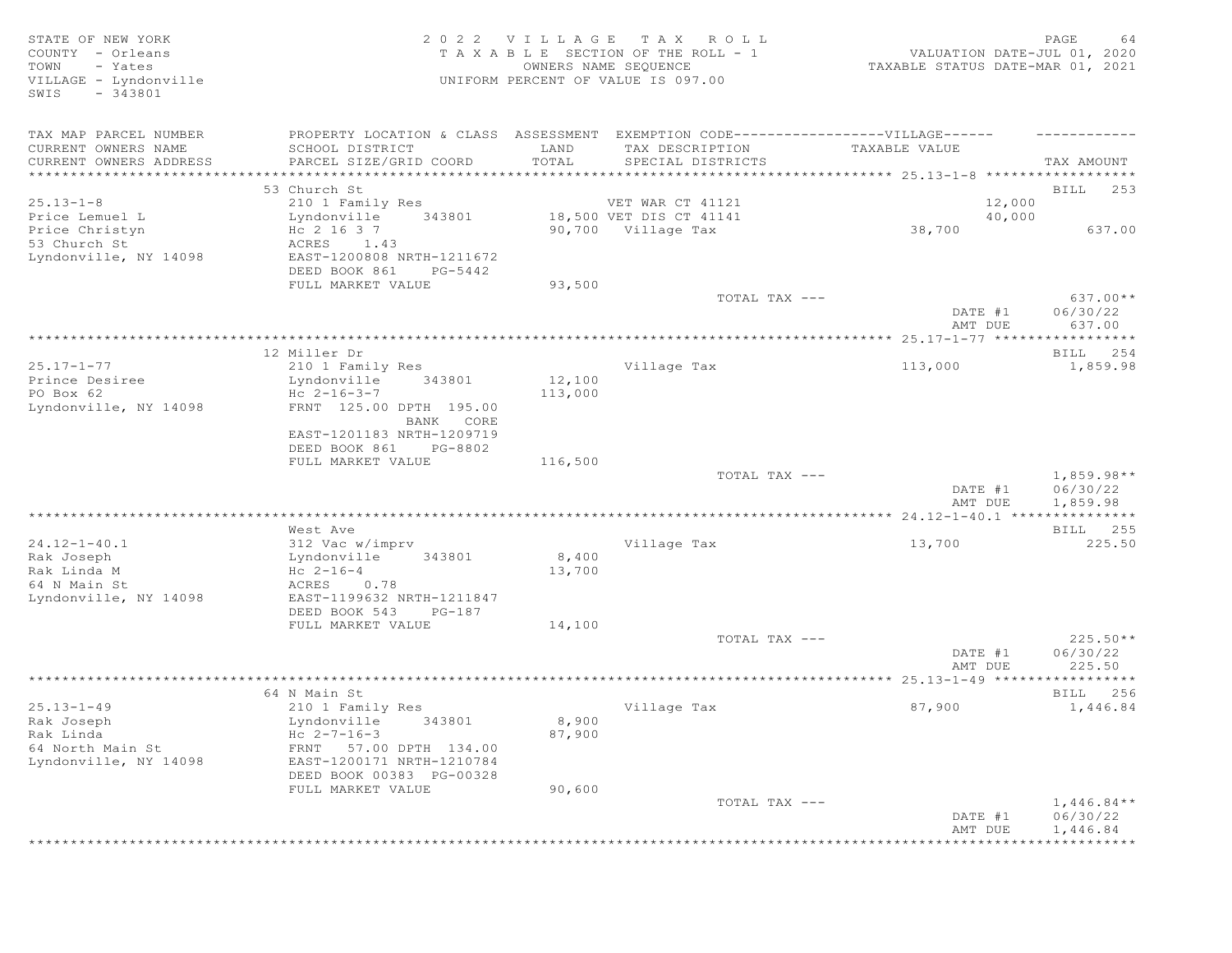# STATE OF NEW YORK SALL RESOLUTION OF A SALL AND RESOLUTION OF A SALL CHARGE CONTROLL CONTROLLER SERVICE STRAINS COUNTY - Orleans T A X A B L E SECTION OF THE ROLL - 1 VALUATION DATE-JUL 01, 2020 TOWN - Yates OWNERS NAME SEQUENCE TAXABLE STATUS DATE-MAR 01, 2021 VILLAGE - Lyndonville UNIFORM PERCENT OF VALUE IS 097.00

| TAX MAP PARCEL NUMBER            | PROPERTY LOCATION & CLASS ASSESSMENT                 |            | EXEMPTION CODE------------------VILLAGE------ |               |                                   |
|----------------------------------|------------------------------------------------------|------------|-----------------------------------------------|---------------|-----------------------------------|
| CURRENT OWNERS NAME              | SCHOOL DISTRICT                                      | LAND       | TAX DESCRIPTION                               | TAXABLE VALUE |                                   |
| CURRENT OWNERS ADDRESS           | PARCEL SIZE/GRID COORD                               | TOTAL      | SPECIAL DISTRICTS                             |               | TAX AMOUNT                        |
| **********************           | ******************                                   | ********** |                                               |               |                                   |
|                                  | 14 Miller Dr                                         |            |                                               |               | BILL 257                          |
| $25.17 - 1 - 76$                 | 411 Apartment                                        |            | Village Tax                                   | 155,500       | 2,559.54                          |
| Realtegic L.P.                   | Lyndonville<br>343801                                | 38,400     |                                               |               |                                   |
| 221 Commerce Dr                  | Hc 2 16 3 7                                          | 155,500    |                                               |               |                                   |
| Amherst, NY 14228                | FRNT 125.00 DPTH 195.00<br>EAST-1201056 NRTH-1209716 |            |                                               |               |                                   |
| PRIOR OWNER ON 3/01/2021         | DEED BOOK 867<br>PG-1959                             |            |                                               |               |                                   |
| Dibley Francis                   | FULL MARKET VALUE                                    | 160,300    |                                               |               |                                   |
|                                  |                                                      |            | TOTAL TAX ---                                 |               | $2,559.54**$                      |
|                                  |                                                      |            |                                               | DATE #1       | 06/30/22                          |
|                                  |                                                      |            |                                               | AMT DUE       | 2,559.54                          |
|                                  |                                                      |            |                                               |               |                                   |
|                                  | 21 Lake Ave                                          |            |                                               |               | BILL 258                          |
| $25.17 - 1 - 67.1$               | 210 1 Family Res                                     |            | Village Tax                                   | 77,500        | 1,275.65                          |
| Recco Kimberly                   | Lyndonville<br>343801                                | 8,900      |                                               |               |                                   |
| 21 Lake Ave                      | $Hc 2-7-16-3$                                        | 77,500     |                                               |               |                                   |
| Lyndonville, NY 14098            | FRNT 90.00 DPTH 82.50                                |            |                                               |               |                                   |
|                                  | BANK CORE                                            |            |                                               |               |                                   |
| PRIOR OWNER ON 3/01/2021         | EAST-1200358 NRTH-1209250                            |            |                                               |               |                                   |
| Russo Kimberly                   | DEED BOOK 854<br>PG-8401                             |            |                                               |               |                                   |
|                                  | FULL MARKET VALUE                                    | 79,900     |                                               |               |                                   |
|                                  |                                                      |            | TOTAL TAX ---                                 |               | $1,275.65**$                      |
|                                  |                                                      |            |                                               | DATE #1       | 06/30/22                          |
|                                  |                                                      |            |                                               | AMT DUE       | 1,275.65<br>* * * * * * * * * * * |
|                                  | 63 Lake Ave                                          |            |                                               |               | BILL 259                          |
| $25.17 - 1 - 59$                 | 210 1 Family Res                                     |            | Village Tax                                   | 80,600        | 1,326.68                          |
| Reigle Amy                       | Lyndonville<br>343801                                | 12,100     |                                               |               |                                   |
| 63 Lake Ave                      | Hc 2 16 3 7                                          | 80,600     |                                               |               |                                   |
| Lyndonville, NY 14098            | FRNT 110.00 DPTH 123.75                              |            |                                               |               |                                   |
|                                  | BANK LERETA                                          |            |                                               |               |                                   |
|                                  | EAST-1201516 NRTH-1209302                            |            |                                               |               |                                   |
|                                  | DEED BOOK 856<br>PG-6215                             |            |                                               |               |                                   |
|                                  | FULL MARKET VALUE                                    | 83,100     |                                               |               |                                   |
|                                  |                                                      |            | TOTAL TAX ---                                 |               | $1,326.68**$                      |
|                                  |                                                      |            |                                               | DATE #1       | 06/30/22                          |
|                                  |                                                      |            |                                               | AMT DUE       | 1,326.68                          |
|                                  |                                                      |            |                                               |               |                                   |
|                                  | 235 N Main St                                        |            |                                               |               | BILL 260                          |
| $24.12 - 1 - 59$                 | 210 1 Family Res                                     |            | Village Tax                                   | 93,300        | 1,535.72                          |
| Ricci Angelo Jr<br>Ricci Karen A | Lyndonville<br>343801                                | 10,400     |                                               |               |                                   |
| 235 North Main St                | Hc 3 16 4<br>66.00 DPTH 165.00<br>FRNT               | 93,300     |                                               |               |                                   |
| Lyndonville, NY 14098            | EAST-1199953 NRTH-1212910                            |            |                                               |               |                                   |
|                                  | DEED BOOK 437<br>PG-00307                            |            |                                               |               |                                   |
|                                  | FULL MARKET VALUE                                    | 96,200     |                                               |               |                                   |
|                                  |                                                      |            | TOTAL TAX ---                                 |               | $1,535.72**$                      |
|                                  |                                                      |            |                                               | DATE #1       | 06/30/22                          |
|                                  |                                                      |            |                                               | AMT DUE       | 1,535.72                          |
|                                  |                                                      |            |                                               |               | ***********                       |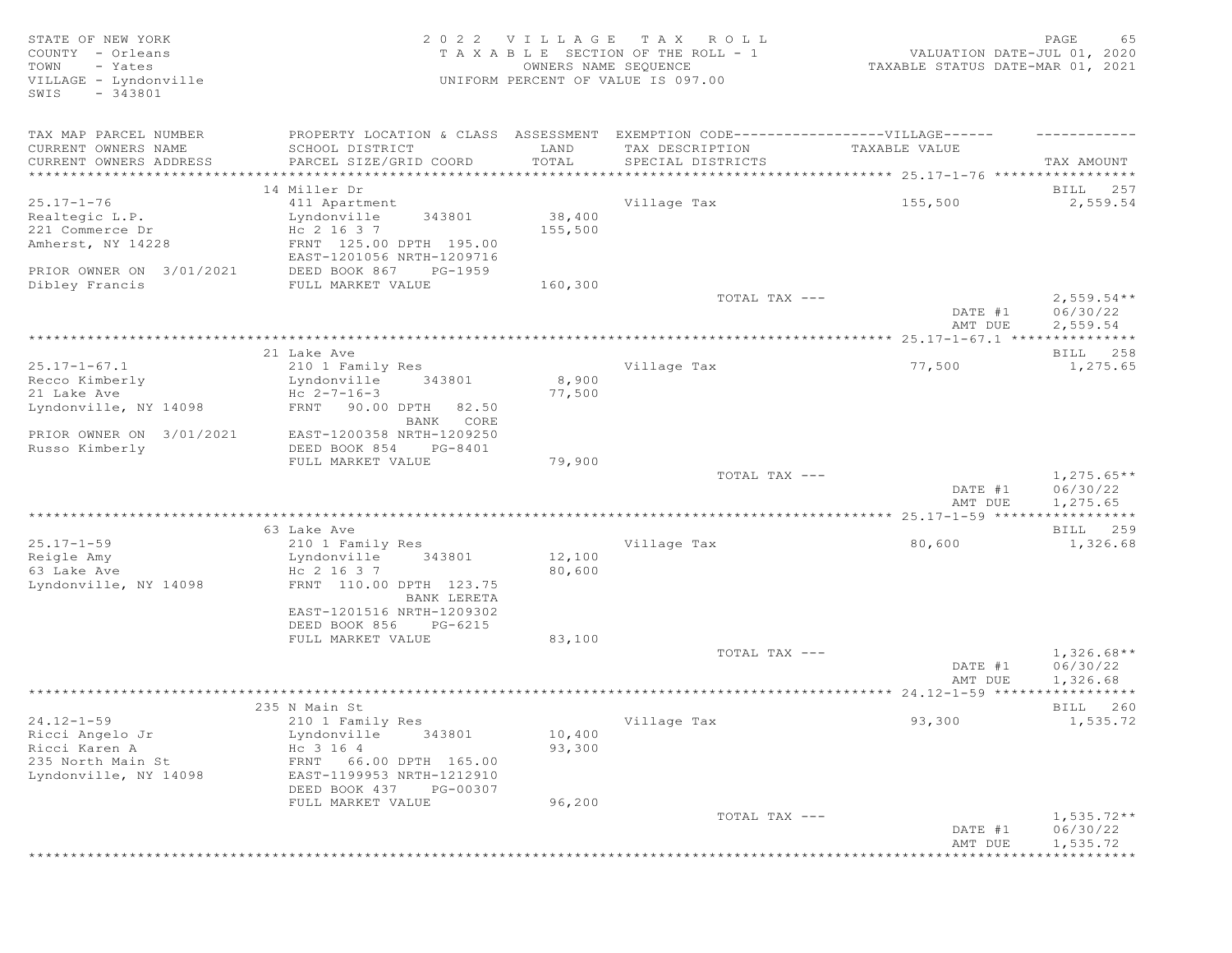| COUNTY - Orleans<br>T A X A B L E SECTION OF THE ROLL - 1<br>VALUATION DATE-JUL 01, 2020                   |                          |
|------------------------------------------------------------------------------------------------------------|--------------------------|
|                                                                                                            |                          |
| - Yates<br>TOWN<br>OWNERS NAME SEQUENCE<br>TAXABLE STATUS DATE-MAR 01, 2021                                |                          |
| VILLAGE - Lyndonville<br>UNIFORM PERCENT OF VALUE IS 097.00                                                |                          |
| $-343801$<br>SWIS                                                                                          |                          |
|                                                                                                            |                          |
| TAX MAP PARCEL NUMBER<br>PROPERTY LOCATION & CLASS ASSESSMENT EXEMPTION CODE-----------------VILLAGE------ |                          |
| CURRENT OWNERS NAME<br>TAX DESCRIPTION<br>SCHOOL DISTRICT<br>LAND<br>TAXABLE VALUE                         |                          |
| CURRENT OWNERS ADDRESS<br>TOTAL<br>PARCEL SIZE/GRID COORD<br>SPECIAL DISTRICTS                             | TAX AMOUNT               |
| *********************************<br>**********************                                                |                          |
| 83 Eagle St                                                                                                | BILL 261                 |
| $25.17 - 1 - 16$<br>210 1 Family Res<br>Village Tax<br>33,100                                              | 544.83                   |
| 10,700<br>Riley Jerry Jr<br>Lyndonville<br>343801                                                          |                          |
| 83 Eagle St<br>33,100<br>Hc 2 16 3 7<br>Lyndonville, NY 14098<br>FRNT 115.50 DPTH 94.00                    |                          |
| EAST-1201098 NRTH-1210034                                                                                  |                          |
| DEED BOOK 831<br>PG-3536                                                                                   |                          |
| FULL MARKET VALUE<br>34,100                                                                                |                          |
| TOTAL TAX ---                                                                                              | $544.83**$               |
| DATE #1                                                                                                    | 06/30/22                 |
| AMT DUE                                                                                                    | 544.83                   |
|                                                                                                            |                          |
| 195 Maple Ave                                                                                              | BILL 262                 |
| $25.13 - 1 - 13$<br>Village Tax<br>78,100<br>210 1 Family Res                                              | 1,285.53                 |
| 10,400<br>Rinker Faith Ann<br>Lyndonville<br>343801                                                        |                          |
| Rinker Lee E<br>Hc 2 16 3 7<br>78,100                                                                      |                          |
| 195 Maple Ave<br>FRNT 66.00 DPTH 168.00                                                                    |                          |
| Lyndonville, NY 14098<br>EAST-1202544 NRTH-1210378<br>DEED BOOK 830                                        |                          |
| PG-1667<br>FULL MARKET VALUE<br>80,500                                                                     |                          |
| TOTAL TAX ---                                                                                              | $1,285.53**$             |
| DATE #1                                                                                                    | 06/30/22                 |
| AMT DUE                                                                                                    | 1,285.53                 |
|                                                                                                            |                          |
| 265 N Main St                                                                                              | BILL 263                 |
| $24.12 - 1 - 52$<br>79,400<br>210 1 Family Res<br>Village Tax                                              | 1,306.93                 |
| Robertson Jack<br>11,100<br>Lyndonville<br>343801                                                          |                          |
| 265 N Main St<br>Hc 3 16 4<br>79,400                                                                       |                          |
| FRNT 76.00 DPTH 165.00<br>Lyndonville, NY 14098                                                            |                          |
| BANK CORE                                                                                                  |                          |
| EAST-1199952 NRTH-1213374                                                                                  |                          |
| DEED BOOK 827<br>PG-1021                                                                                   |                          |
| 81,900<br>FULL MARKET VALUE                                                                                |                          |
| TOTAL TAX ---<br>DATE #1                                                                                   | $1,306.93**$<br>06/30/22 |
| AMT DUE                                                                                                    | 1,306.93                 |
|                                                                                                            | ***********              |
| 134 Maple Ave                                                                                              | BILL 264                 |
| $25.17 - 2 - 6.1$<br>210 1 Family Res<br>Village Tax<br>100,900                                            | 1,660.82                 |
| 14,700<br>Robinson Vickie L<br>Lyndonville<br>343801                                                       |                          |
| 134 Maple Ave<br>Hc 2 16 3 7<br>100,900                                                                    |                          |
| Lyndonville, NY 14098<br>FRNT 270.10 DPTH 112.86                                                           |                          |
| EAST-1201776 NRTH-1210141                                                                                  |                          |
| DEED BOOK 494<br>PG-227                                                                                    |                          |
| FULL MARKET VALUE<br>104,000                                                                               |                          |
| TOTAL TAX ---                                                                                              | $1,660.82**$             |
|                                                                                                            |                          |
| DATE #1<br>06/30/22<br>AMT DUE                                                                             | 1,660.82                 |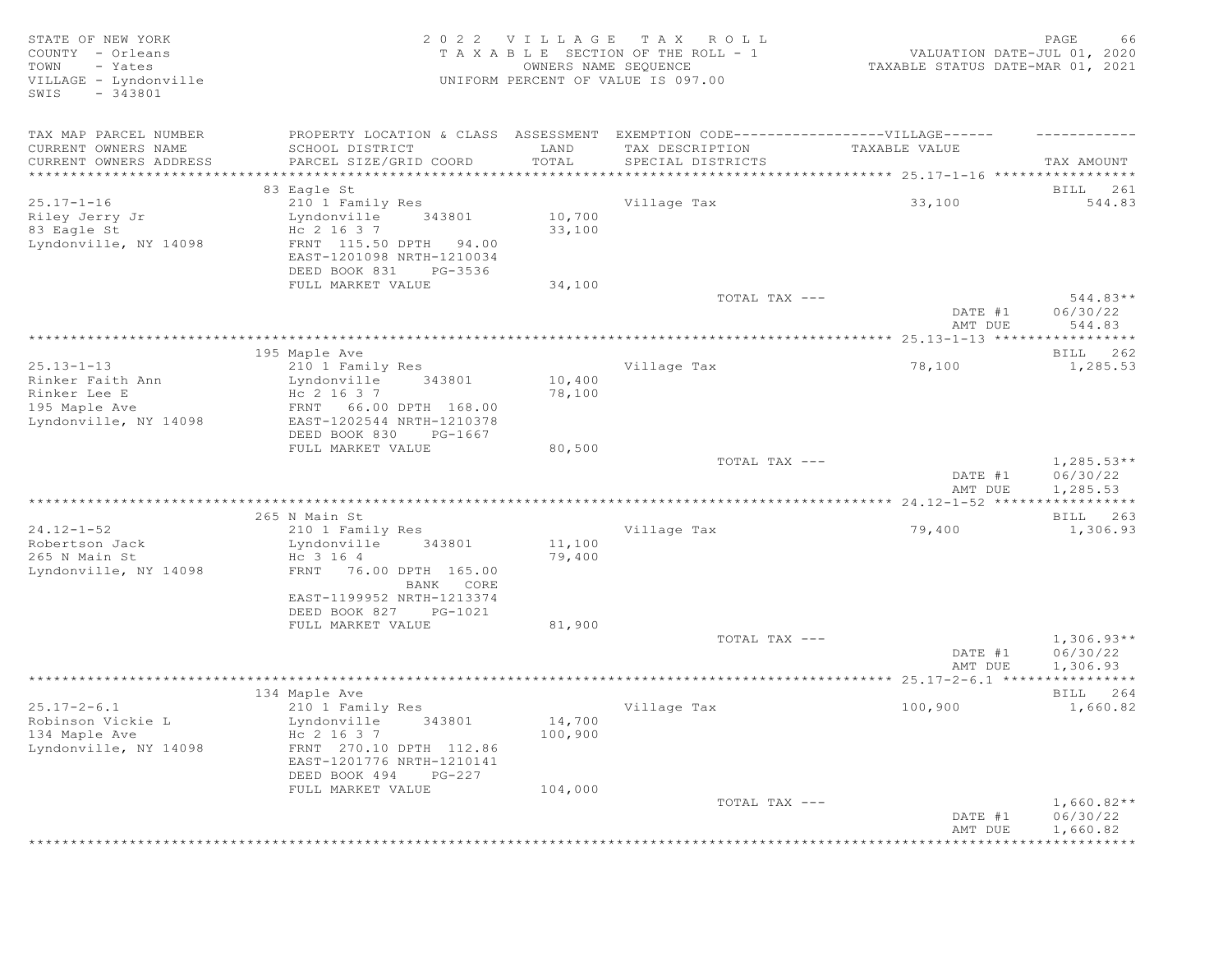# STATE OF NEW YORK SALL RESOLUTION OF A SALL A G EXAMPLE A SALL CHARGE CONTROLL CONTROLLY A SALL CHARGE CONTROLLY A SALL CHARGE CONTROLLY A SALL CHARGE CONTROLLY A SALL CHARGE CONTROLLY A SALL CHARGE CONTROLLY A SALL CHARGE COUNTY - Orleans T A X A B L E SECTION OF THE ROLL - 1 VALUATION DATE-JUL 01, 2020 TOWN - Yates OWNERS NAME SEQUENCE TAXABLE STATUS DATE-MAR 01, 2021 VILLAGE - Lyndonville UNIFORM PERCENT OF VALUE IS 097.00

| TAX MAP PARCEL NUMBER    | PROPERTY LOCATION & CLASS ASSESSMENT                 |         | EXEMPTION CODE------------------VILLAGE------ |               |                    |
|--------------------------|------------------------------------------------------|---------|-----------------------------------------------|---------------|--------------------|
| CURRENT OWNERS NAME      | SCHOOL DISTRICT                                      | LAND    | TAX DESCRIPTION                               | TAXABLE VALUE |                    |
| CURRENT OWNERS ADDRESS   | PARCEL SIZE/GRID COORD                               | TOTAL   | SPECIAL DISTRICTS                             |               | TAX AMOUNT         |
| ***********************  |                                                      |         |                                               |               |                    |
|                          | 56 West Ave                                          |         |                                               |               | BILL 265           |
| $24.12 - 1 - 13$         | 210 1 Family Res                                     |         | Village Tax                                   | 63,600        | 1,046.86           |
| Rodriquez Abiqeil E      | Lyndonville<br>343801                                | 14,100  |                                               |               |                    |
| 56 West Ave              | $Hc - 0003 - 0000 - 16 - 0004$                       | 63,600  |                                               |               |                    |
| Lyndonville, NY 14098    | FRNT 115.50 DPTH 173.25<br>EAST-1199320 NRTH-1212260 |         |                                               |               |                    |
| PRIOR OWNER ON 3/01/2021 | DEED BOOK 867<br>PG-1578                             |         |                                               |               |                    |
| Coleman Steven           | FULL MARKET VALUE                                    | 65,600  |                                               |               |                    |
|                          |                                                      |         | TOTAL TAX ---                                 |               | $1,046.86**$       |
|                          |                                                      |         |                                               | DATE #1       | 06/30/22           |
|                          |                                                      |         |                                               | AMT DUE       | 1,046.86           |
|                          |                                                      |         |                                               |               |                    |
|                          | 58 Eagle St                                          |         |                                               |               | BILL 266           |
| $25.17 - 1 - 40$         | 220 2 Family Res                                     |         | Village Tax                                   | 63,500        | 1,045.21           |
| Rogers Kevin             | Lyndonville<br>343801                                | 11,100  |                                               |               |                    |
| 58 Eagle St              | Hc $2 - 7 - 16 - 3$                                  | 63,500  |                                               |               |                    |
| Lyndonville, NY 14098    | FRNT 86.46 DPTH 134.12                               |         |                                               |               |                    |
|                          | EAST-1200819 NRTH-1209879                            |         |                                               |               |                    |
|                          | DEED BOOK 734<br>$PG-289$                            |         |                                               |               |                    |
|                          | FULL MARKET VALUE                                    | 65,500  |                                               |               |                    |
|                          |                                                      |         | TOTAL TAX ---                                 |               | $1,045.21**$       |
|                          |                                                      |         |                                               | DATE #1       | 06/30/22           |
|                          |                                                      |         |                                               | AMT DUE       | 1,045.21           |
|                          |                                                      |         |                                               |               |                    |
| $25.13 - 1 - 39$         | 15 Maple Ave<br>210 1 Family Res                     |         | Village Tax                                   | 22,300        | BILL 267<br>367.06 |
| Rosario Jesus Garcia     | Lyndonville<br>343801                                | 10,800  |                                               |               |                    |
| Rosario Janna Garcia     | Hc 2 16 3 7                                          | 22,300  |                                               |               |                    |
| 9755 Seaman Rd           | FRNT 85.14 DPTH 130.00                               |         |                                               |               |                    |
| Middleport, NY 14105     | EAST-1200270 NRTH-1210313                            |         |                                               |               |                    |
|                          | DEED BOOK 866<br>$PG-578$                            |         |                                               |               |                    |
| PRIOR OWNER ON 3/01/2021 | FULL MARKET VALUE                                    | 23,000  |                                               |               |                    |
| Whittier Geoffrey L      |                                                      |         |                                               |               |                    |
|                          |                                                      |         | TOTAL TAX $---$                               |               | $367.06**$         |
|                          |                                                      |         |                                               | DATE #1       | 06/30/22           |
|                          |                                                      |         |                                               | AMT DUE       | 367.06             |
|                          |                                                      |         |                                               |               |                    |
|                          | 16 N Main St                                         |         |                                               |               | BILL 268           |
| $25.13 - 1 - 38$         | 414 Hotel                                            |         | Village Tax                                   | 124,300       | 2,045.98           |
| Rosentreter Kurt H       | Lyndonville<br>343801                                | 10,000  |                                               |               |                    |
| PO Box 184               | $Hc 2-7-16-3$                                        | 124,300 |                                               |               |                    |
| Lyndonville, NY 14098    | FRNT 40.00 DPTH 124.74                               |         |                                               |               |                    |
|                          | EAST-1200204 NRTH-1210318                            |         |                                               |               |                    |
|                          | DEED BOOK 825<br>PG-7273                             |         |                                               |               |                    |
|                          | FULL MARKET VALUE                                    | 128,100 |                                               |               |                    |
|                          |                                                      |         | TOTAL TAX ---                                 |               | $2,045.98**$       |
|                          |                                                      |         |                                               | DATE #1       | 06/30/22           |
|                          |                                                      |         |                                               | AMT DUE       | 2,045.98           |
|                          |                                                      |         |                                               |               |                    |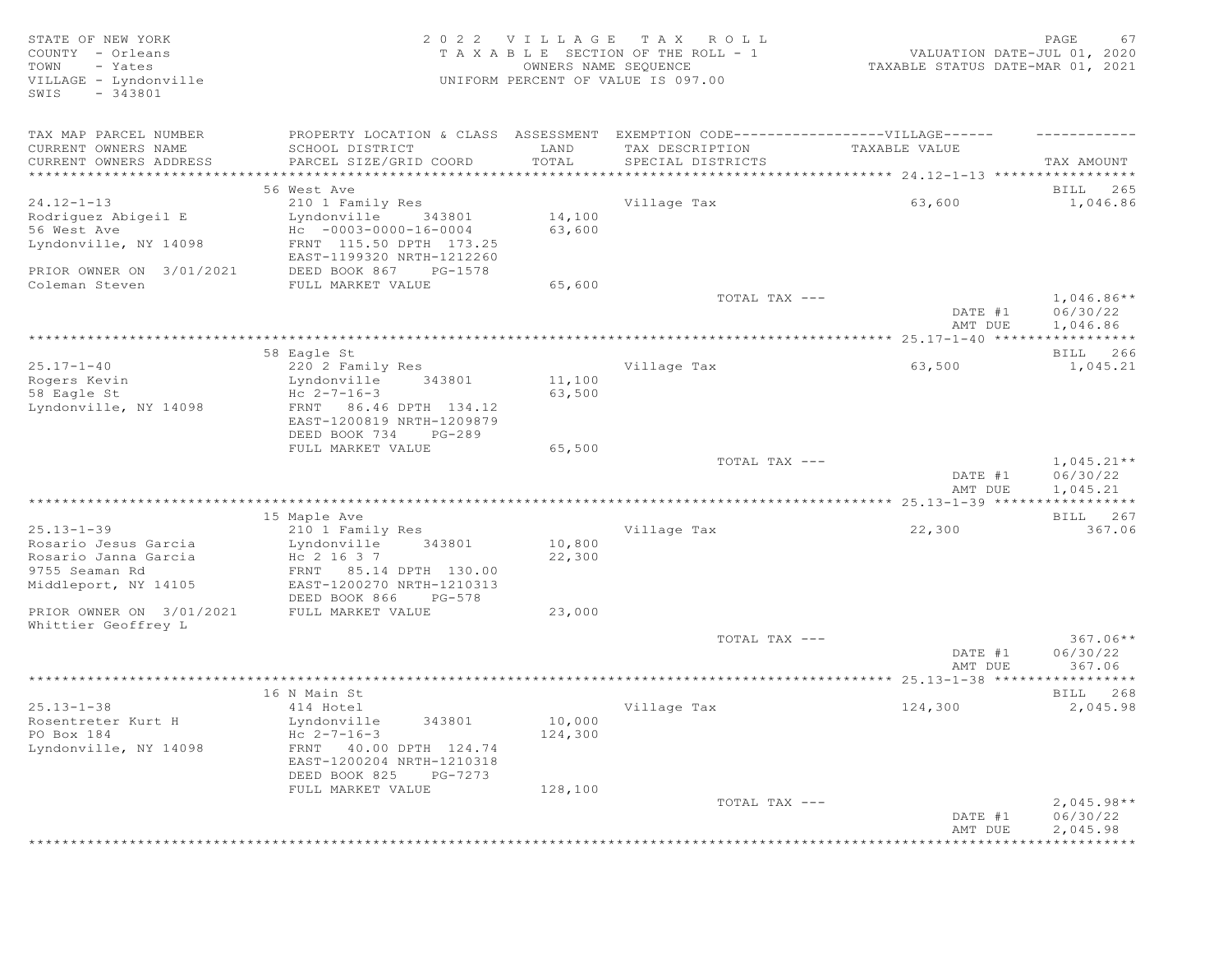STATE OF NEW YORK SALL RESOLUTION OF A SALL A G EXAMPLE A SALL CHARGE CONTROLLY CONSIDER A SALL CHARGE CONTROLLY COUNTY - Orleans T A X A B L E SECTION OF THE ROLL - 1 VALUATION DATE-JUL 01, 2020 TOWN - Yates OWNERS NAME SEQUENCE TAXABLE STATUS DATE-MAR 01, 2021 VILLAGE - Lyndonville UNIFORM PERCENT OF VALUE IS 097.00 SWIS - 343801 TAX MAP PARCEL NUMBER PROPERTY LOCATION & CLASS ASSESSMENT EXEMPTION CODE-------------------VILLAGE------ ----------CURRENT OWNERS NAME SCHOOL DISTRICT LAND TAX DESCRIPTION TAXABLE VALUE CURRENT OWNERS ADDRESS PARCEL SIZE/GRID COORD TOTAL SPECIAL DISTRICTS TAX AMOUNT \*\*\*\*\*\*\*\*\*\*\*\*\*\*\*\*\*\*\*\*\*\*\*\*\*\*\*\*\*\*\*\*\*\*\*\*\*\*\*\*\*\*\*\*\*\*\*\*\*\*\*\*\*\*\*\*\*\*\*\*\*\*\*\*\*\*\*\*\*\*\*\*\*\*\*\*\*\*\*\*\*\*\*\*\*\*\*\*\*\*\*\*\*\*\*\*\*\*\*\*\*\*\* 25.13-1-42 \*\*\*\*\*\*\*\*\*\*\*\*\*\*\*\*\* 10 N Main St **BILL 269** 25.13-1-42 330 Vacant comm Village Tax 3,200 52.67 Rosentreter Kurt H Lyndonville 343801 3,200 PO Box 184 Hc 2-7-16-3 3,200 Lyndonville, NY 14098 FRNT 55.00 DPTH 70.00 EAST-1200146 NRTH-1210324 DEED BOOK 825 PG-7273<br>FULL MARKET VALUE 3,300 ---<br>FULL MARKET VALUE 3,300<br>TOTAL TAX --- $TOTAL$   $TAX$   $---$  52.67\*\* DATE #1 06/30/22<br>AMT DUE 52.67 AMT DUE 52.67 \*\*\*\*\*\*\*\*\*\*\*\*\*\*\*\*\*\*\*\*\*\*\*\*\*\*\*\*\*\*\*\*\*\*\*\*\*\*\*\*\*\*\*\*\*\*\*\*\*\*\*\*\*\*\*\*\*\*\*\*\*\*\*\*\*\*\*\*\*\*\*\*\*\*\*\*\*\*\*\*\*\*\*\*\*\*\*\*\*\*\*\*\*\*\*\*\*\*\*\*\*\*\* 24.20-1-3.1 \*\*\*\*\*\*\*\*\*\*\*\*\*\*\*\* 94 S Main St **BILL 270** 24.20-1-3.1 210 1 Family Res (14,300)<br>210 1 Family Res (14,300) 210 1 Family Res (19,000 1,958.74<br>210 19,000 119,000 119,000 119,000 119,000 119,000 119,000 119,000 119,000 119,000 119,000 119,000 1,958.74 Rozler John A Jr Lyndonville 343801 14,300 94 S Main St Hc -0002-0007-16-0004 119,000 Lyndonville, NY 14098 FRNT 123.75 DPTH 165.00 ACRES 0.47 BANK CORE EAST-0551610 NRTH-1209110 DEED BOOK 862 PG-4963 FULL MARKET VALUE  $122,700$  TOTAL TAX --- $T$ OTAL TAX  $---$  1,958.74\*\* DATE #1 06/30/22 AMT DUE 1, 958.74 \*\*\*\*\*\*\*\*\*\*\*\*\*\*\*\*\*\*\*\*\*\*\*\*\*\*\*\*\*\*\*\*\*\*\*\*\*\*\*\*\*\*\*\*\*\*\*\*\*\*\*\*\*\*\*\*\*\*\*\*\*\*\*\*\*\*\*\*\*\*\*\*\*\*\*\*\*\*\*\*\*\*\*\*\*\*\*\*\*\*\*\*\*\*\*\*\*\*\*\*\*\*\* 25.13-1-26 \*\*\*\*\*\*\*\*\*\*\*\*\*\*\*\*\* er of the state of the state of the state of the state of the state of the state of the state of the state of the state of the state of the state of the state of the state of the state of the state of the state of the stat 25.13-1-26 210 1 Family Res Village Tax 100,500 1,654.23 Sanderson Gregory Landonville 343801 14,000 Sanderson Jessica J  $\overline{c}$  Hc 2-16-3 100,500 91 Maple Ave FRNT 100.00 DPTH 200.44 Lyndonville, NY 14098 BANK WFTS EAST-1201207 NRTH-1210368 DEED BOOK 839 PG-4638 FULL MARKET VALUE 103,600  $T$ OTAL TAX  $---$  1,654.23\*\* DATE #1 06/30/22 AMT DUE 1, 654.23 \*\*\*\*\*\*\*\*\*\*\*\*\*\*\*\*\*\*\*\*\*\*\*\*\*\*\*\*\*\*\*\*\*\*\*\*\*\*\*\*\*\*\*\*\*\*\*\*\*\*\*\*\*\*\*\*\*\*\*\*\*\*\*\*\*\*\*\*\*\*\*\*\*\*\*\*\*\*\*\*\*\*\*\*\*\*\*\*\*\*\*\*\*\*\*\*\*\*\*\*\*\*\* 25.13-1-9 \*\*\*\*\*\*\*\*\*\*\*\*\*\*\*\*\*\* Garland St BILL 272 25.13-1-9 311 Res vac land Village Tax 3,400 55.96 Sanderson Richard L Lyndonville 343801 3,400 Sanderson Susanne D  $\overline{a}$  Hc 2 16 3 7  $\overline{a}$  3,400 52 Garland St ACRES 2.20 EAST-1201055 NRTH-1211566 DEED BOOK 860 PG-1765<br>FULL MARKET VALUE 3,500 FULL MARKET VALUE 3,500<br>TOTAL TAX --- TOTAL TAX --- 55.96\*\* DATE #1 06/30/22 AMT DUE 55.96 \*\*\*\*\*\*\*\*\*\*\*\*\*\*\*\*\*\*\*\*\*\*\*\*\*\*\*\*\*\*\*\*\*\*\*\*\*\*\*\*\*\*\*\*\*\*\*\*\*\*\*\*\*\*\*\*\*\*\*\*\*\*\*\*\*\*\*\*\*\*\*\*\*\*\*\*\*\*\*\*\*\*\*\*\*\*\*\*\*\*\*\*\*\*\*\*\*\*\*\*\*\*\*\*\*\*\*\*\*\*\*\*\*\*\*\*\*\*\*\*\*\*\*\*\*\*\*\*\*\*\*\*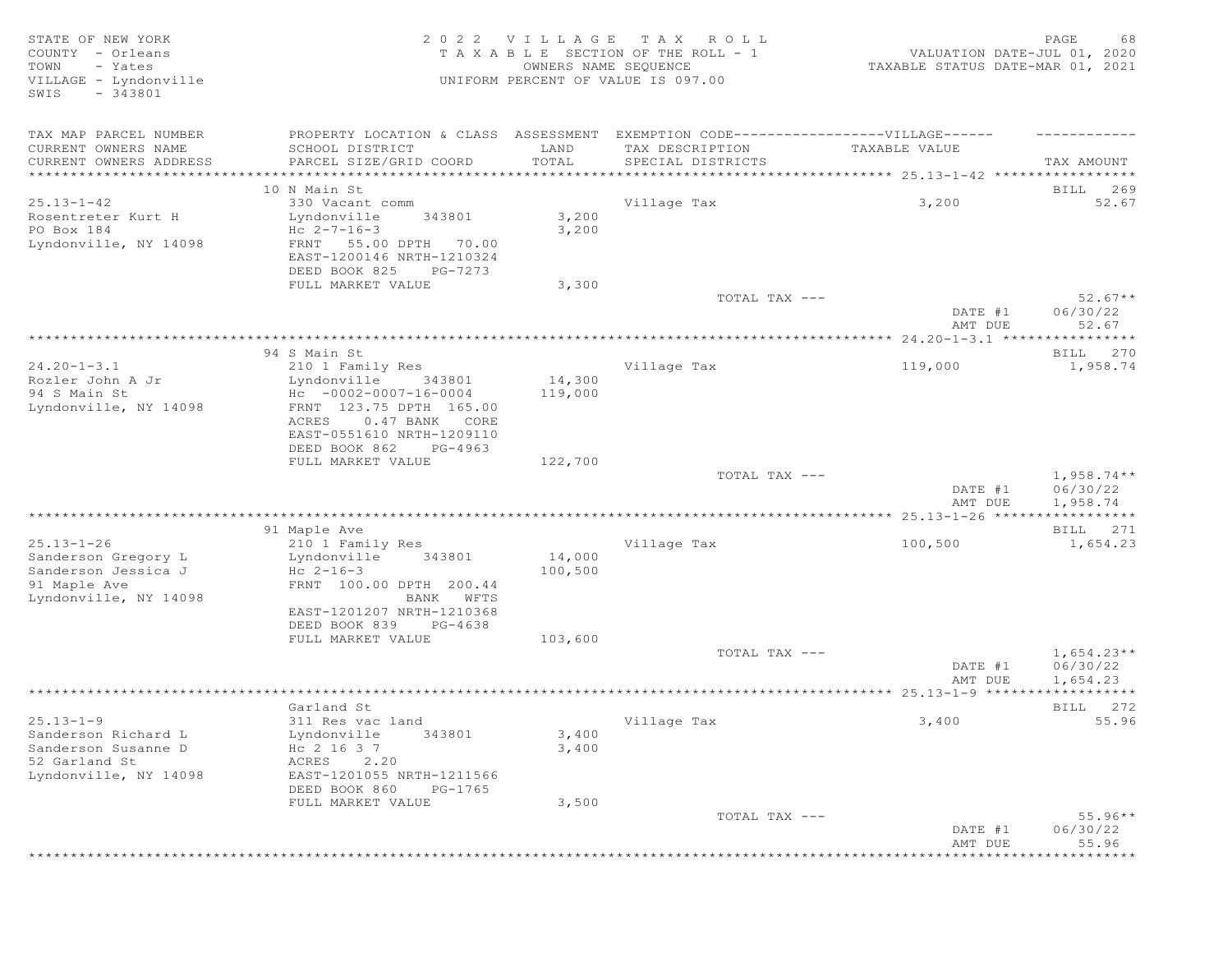STATE OF NEW YORK 2 0 2 2 V I L L A G E T A X R O L L PAGE 69 COUNTY - Orleans T A X A B L E SECTION OF THE ROLL - 1<br>TOWN - Yates COUNTRS NAME SECUENCE TOWN - Yates OWNERS NAME SEQUENCE TAXABLE STATUS DATE-MAR 01, 2021 VILLAGE - Lyndonville UNIFORM PERCENT OF VALUE IS 097.00 SWIS - 343801 TAX MAP PARCEL NUMBER PROPERTY LOCATION & CLASS ASSESSMENT EXEMPTION CODE------------------VILLAGE------ ------------ CURRENT OWNERS NAME SCHOOL DISTRICT LAND TAX DESCRIPTION TAXABLE VALUE CURRENT OWNERS ADDRESS PARCEL SIZE/GRID COORD TOTAL SPECIAL DISTRICTS TAX AMOUNT \*\*\*\*\*\*\*\*\*\*\*\*\*\*\*\*\*\*\*\*\*\*\*\*\*\*\*\*\*\*\*\*\*\*\*\*\*\*\*\*\*\*\*\*\*\*\*\*\*\*\*\*\*\*\*\*\*\*\*\*\*\*\*\*\*\*\*\*\*\*\*\*\*\*\*\*\*\*\*\*\*\*\*\*\*\*\*\*\*\*\*\*\*\*\*\*\*\*\*\*\*\*\* 25.13-1-59.1 \*\*\*\*\*\*\*\*\*\*\*\*\*\*\* 52 Garland St BILL 273 25.13-1-59.1 210 1 Family Res Village Tax 96,600 1,590.04 Sanderson Richard L Lyndonville 343801 14,800 Sanderson Susanne D  $_{\rm HC}$  2 16 3 7  $_{\rm HC}$  96,600 52 Garland St<br>
Lyndonville, NY 14098 EAST-1200796 NRTH-1211506 EAST-1200796 NRTH-1211506 DEED BOOK 860 PG-1765 FULL MARKET VALUE 99,600<br>TOTAL TAX --- $\begin{array}{ccc} {\tt TOTA} & {\tt TAX} & \text{---} & \end{array} \hspace{2cm} {\tt 1,590.04**}$ DATE #1 06/30/22<br>AMT DUE 1,590.04 AMT DUE 1, 590.04 \*\*\*\*\*\*\*\*\*\*\*\*\*\*\*\*\*\*\*\*\*\*\*\*\*\*\*\*\*\*\*\*\*\*\*\*\*\*\*\*\*\*\*\*\*\*\*\*\*\*\*\*\*\*\*\*\*\*\*\*\*\*\*\*\*\*\*\*\*\*\*\*\*\*\*\*\*\*\*\*\*\*\*\*\*\*\*\*\*\*\*\*\*\*\*\*\*\*\*\*\*\*\* 25.17-1-48 \*\*\*\*\*\*\*\*\*\*\*\*\*\*\*\*\* 102 Eagle St and the state of the state of the state of the state of the state of the state of the state of the state of the state of the state of the state of the state of the state of the state of the state of the state 25.17-1-48 210 1 Family Res VET COM CT 41131 20,000 Scarlett Warren R. Lyndonville 343801 14,000 Village Tax 69,600 1,145.62 Scarlett Mary A.  $BC 2-7-16-3$  89,600 Scarlett warren N. (1992)<br>
Scarlett Mary A. (1992)<br>
PO Box 116 FRNT 137.00 DPTH 136.76<br>
Pyndonville, NY 14098 (1985 FAST-1201549 NRTH-1209890 Lyndonville, NY 14098 EAST-1201549 NRTH-1209890 DEED BOOK 00353 PG-00154 FULL MARKET VALUE 92,400<br>TOTAL TAX --- $T$ OTAL TAX  $---$  1,145.62\*\* DATE #1 06/30/22<br>AMT DUE 1,145.62 AMT DUE 1, 145.62 \*\*\*\*\*\*\*\*\*\*\*\*\*\*\*\*\*\*\*\*\*\*\*\*\*\*\*\*\*\*\*\*\*\*\*\*\*\*\*\*\*\*\*\*\*\*\*\*\*\*\*\*\*\*\*\*\*\*\*\*\*\*\*\*\*\*\*\*\*\*\*\*\*\*\*\*\*\*\*\*\*\*\*\*\*\*\*\*\*\*\*\*\*\*\*\*\*\*\*\*\*\*\* 25.17-1-20 \*\*\*\*\*\*\*\*\*\*\*\*\*\*\*\*\* and the set of the set of the set of the set of the set of the set of the set of the set of the set of the set of the set of the set of the set of the set of the set of the set of the set of the set of the set of the set o 25.17-1-20 210 1 Family Res VET WAR CT 41121 8,520 Schildt Daniel L Lyndonville 343801 9,500 Village Tax 48,280 794.69 Schildt Daniel L<br>
41 Eagle St<br>
41 Eagle St<br>
56,800<br>
41 Eagle St<br>
56,800<br>
56,800<br>
56,800<br>
56,800<br>
FRNT 115.50 DPTH 75.00 Lyndonville, NY 14098 FRNT 115.50 DPTH 75.00 BANK CORE EAST-1200628 NRTH-1210017 DEED BOOK 836 PG-6059<br>FULL MARKET VALUE 58,600 FULL MARKET VALUE 58,600<br>TOTAL TAX --- $\texttt{TOTAL TAX}$   $\texttt{--}$   $\texttt{--}$   $\texttt{--}$   $\texttt{--}$   $\texttt{--}$   $\texttt{--}$   $\texttt{--}$   $\texttt{--}$   $\texttt{--}$   $\texttt{--}$   $\texttt{--}$   $\texttt{--}$   $\texttt{--}$   $\texttt{--}$   $\texttt{--}$   $\texttt{--}$   $\texttt{--}$   $\texttt{--}$   $\texttt{--}$   $\texttt{--}$   $\texttt{--}$   $\texttt{--}$   $\texttt{--}$   $\text$ DATE #1 06/30/22<br>AMT DUE 794.69 AMT DUE 794.69 \*\*\*\*\*\*\*\*\*\*\*\*\*\*\*\*\*\*\*\*\*\*\*\*\*\*\*\*\*\*\*\*\*\*\*\*\*\*\*\*\*\*\*\*\*\*\*\*\*\*\*\*\*\*\*\*\*\*\*\*\*\*\*\*\*\*\*\*\*\*\*\*\*\*\*\*\*\*\*\*\*\*\*\*\*\*\*\*\*\*\*\*\*\*\*\*\*\*\*\*\*\*\* 25.13-1-50 \*\*\*\*\*\*\*\*\*\*\*\*\*\*\*\*\* To N Main St and the set of the set of the set of the set of the set of the set of the set of the set of the set of the set of the set of the set of the set of the set of the set of the set of the set of the set of the set 25.13-1-50 210 1 Family Res Village Tax 66,500 1,094.59 Schilling Christine Lyndonville 343801 11,600 1627 Williams St Hc 2 16 3 7 66,500 Boise, ID 83706 FRNT 69.67 DPTH 231.00 EAST-1200219 NRTH-1210849 DEED BOOK 833 PG-5698<br>FULL MARKET VALUE 68,600 FULL MARKET VALUE  $\texttt{TOTAL TAX}$   $- \texttt{1,094.59**}$  DATE #1 06/30/22 AMT DUE 1, 094.59 \*\*\*\*\*\*\*\*\*\*\*\*\*\*\*\*\*\*\*\*\*\*\*\*\*\*\*\*\*\*\*\*\*\*\*\*\*\*\*\*\*\*\*\*\*\*\*\*\*\*\*\*\*\*\*\*\*\*\*\*\*\*\*\*\*\*\*\*\*\*\*\*\*\*\*\*\*\*\*\*\*\*\*\*\*\*\*\*\*\*\*\*\*\*\*\*\*\*\*\*\*\*\*\*\*\*\*\*\*\*\*\*\*\*\*\*\*\*\*\*\*\*\*\*\*\*\*\*\*\*\*\*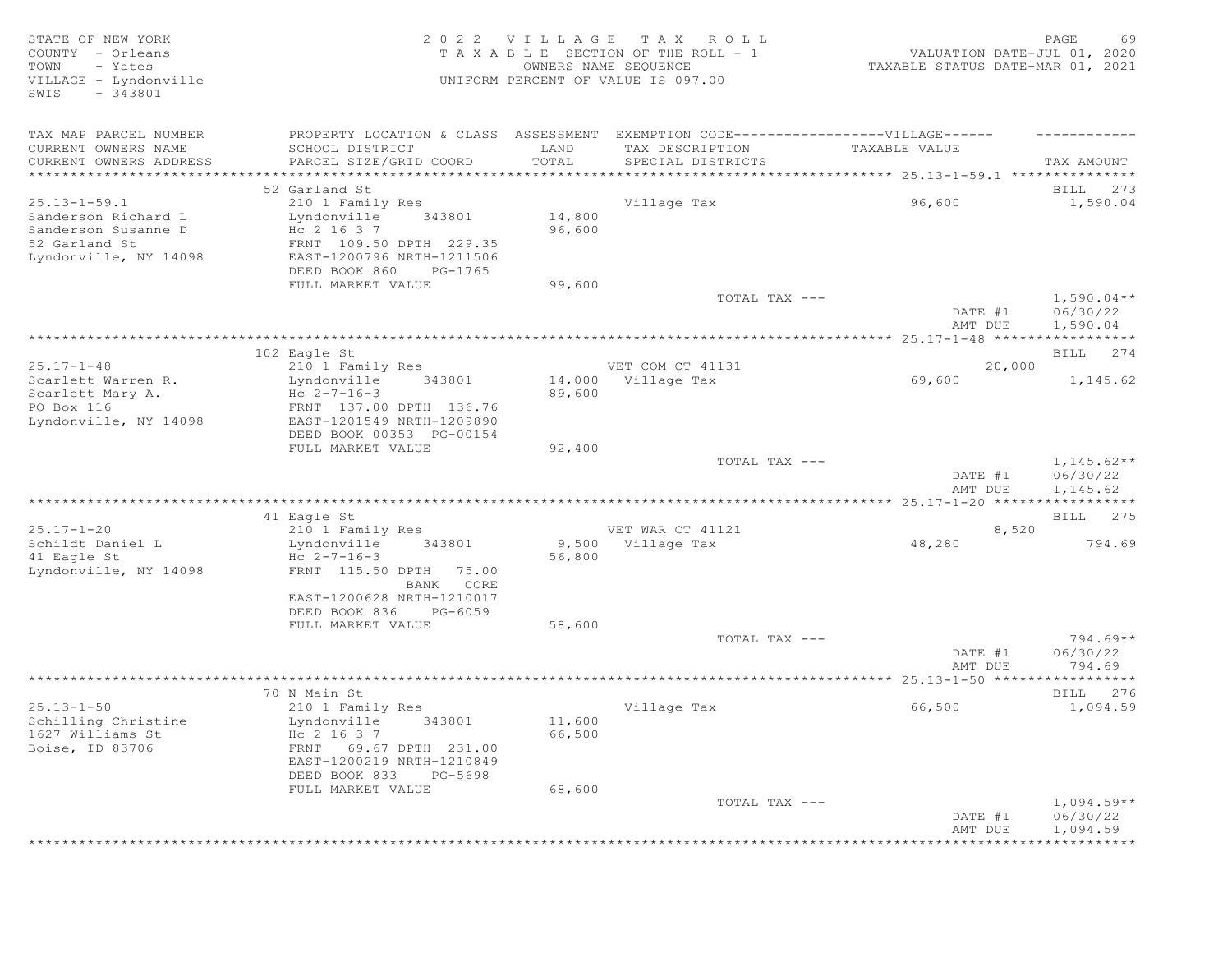STATE OF NEW YORK CONSTRUCTED AS A LOCAL CONSTRUCTED A LOCAL CONSTRUCTION OF A LOCAL CONSTRUCTION OF A LOCAL COMM COUNTY - Orleans T A X A B L E SECTION OF THE ROLL - 1 VALUATION DATE-JUL 01, 2020 TOWN - Yates OWNERS NAME SEQUENCE TAXABLE STATUS DATE-MAR 01, 2021 VILLAGE - Lyndonville UNIFORM PERCENT OF VALUE IS 097.00 SWIS - 343801 TAX MAP PARCEL NUMBER PROPERTY LOCATION & CLASS ASSESSMENT EXEMPTION CODE-------------------VILLAGE------ ----------CURRENT OWNERS NAME SCHOOL DISTRICT LAND TAX DESCRIPTION TAXABLE VALUE CURRENT OWNERS ADDRESS PARCEL SIZE/GRID COORD TOTAL SPECIAL DISTRICTS TAX AMOUNT \*\*\*\*\*\*\*\*\*\*\*\*\*\*\*\*\*\*\*\*\*\*\*\*\*\*\*\*\*\*\*\*\*\*\*\*\*\*\*\*\*\*\*\*\*\*\*\*\*\*\*\*\*\*\*\*\*\*\*\*\*\*\*\*\*\*\*\*\*\*\*\*\*\*\*\*\*\*\*\*\*\*\*\*\*\*\*\*\*\*\*\*\*\*\*\*\*\*\*\*\*\*\* 25.13-1-75 \*\*\*\*\*\*\*\*\*\*\*\*\*\*\*\*\* 27 Riverside St 2003 and 2008 and 2009 and 2008 and 2009 and 2008 and 2008 and 2008 and 2008 and 2008 and 200 25.13-1-75 210 1 Family Res VET WAR CT 41121 6,570 Schlichter Sheila Lyndonville 343801 10,800 Village Tax 37,230 612.81 Richard Bradley  $Hc$  2 16 3 7  $43,800$ 27 Riverside St FRNT 76.00 DPTH 149.00 Lyndonville, NY 14098 EAST-1200431 NRTH-1210826 DEED BOOK 853 PG-9010 FULL MARKET VALUE  $45,200$  TOTAL TAX ---TOTAL TAX  $---$  612.81\*\* DATE #1 06/30/22 AMT DUE 612.81 \*\*\*\*\*\*\*\*\*\*\*\*\*\*\*\*\*\*\*\*\*\*\*\*\*\*\*\*\*\*\*\*\*\*\*\*\*\*\*\*\*\*\*\*\*\*\*\*\*\*\*\*\*\*\*\*\*\*\*\*\*\*\*\*\*\*\*\*\*\*\*\*\*\*\*\*\*\*\*\*\*\*\*\*\*\*\*\*\*\*\*\*\*\*\*\*\*\*\*\*\*\*\* 25.17-1-24 \*\*\*\*\*\*\*\*\*\*\*\*\*\*\*\*\* 21 Eagle St and the state of the state of the state of the state of the state of the state of the state of the state of the state of the state of the state of the state of the state of the state of the state of the state o 25.17-1-24 210 1 Family Res RPTL466 c 41693 3,000 Scribner Harold F Lyndonville 343801 7,000 Village Tax 55,400 911.89 Scribner Eloise  $HC$  2 16 3 7 58,400 21 Eagle St FRNT 65.00 DPTH 74.50 Lyndonville, NY 14098 EAST-1200327 NRTH-1210008 DEED BOOK 842 PG-2218 FULL MARKET VALUE 60,200<br>TOTAL TAX --- $T$ OTAL TAX  $---$  911.89\*\* DATE #1 06/30/22 AMT DUE 911.89 \*\*\*\*\*\*\*\*\*\*\*\*\*\*\*\*\*\*\*\*\*\*\*\*\*\*\*\*\*\*\*\*\*\*\*\*\*\*\*\*\*\*\*\*\*\*\*\*\*\*\*\*\*\*\*\*\*\*\*\*\*\*\*\*\*\*\*\*\*\*\*\*\*\*\*\*\*\*\*\*\*\*\*\*\*\*\*\*\*\*\*\*\*\*\*\*\*\*\*\*\*\*\* 25.9-1-9 \*\*\*\*\*\*\*\*\*\*\*\*\*\*\*\*\*\*\* 158 N Main St **BILL 279** 25.9-1-9 210 1 Family Res VET COM CT 41131 15,625 Scribner William G Lyndonville 343801 8,200 VET DIS CT 41141 18,750 158 N Main St Hc -0000-0008-16-0003 62,500 RPTL466\_c 41693 3,000 Lyndonville, NY 14098 FRNT 49.00 DPTH 135.50 Village Tax 25,125 413.56 EAST-1200168 NRTH-1211968 DEED BOOK 00121 PG-00082 FULL MARKET VALUE 64,400<br>TOTAL TAX --- $T$ OTAL TAX  $---$  413.56\*\* DATE #1 06/30/22 AMT DUE 413.56 \*\*\*\*\*\*\*\*\*\*\*\*\*\*\*\*\*\*\*\*\*\*\*\*\*\*\*\*\*\*\*\*\*\*\*\*\*\*\*\*\*\*\*\*\*\*\*\*\*\*\*\*\*\*\*\*\*\*\*\*\*\*\*\*\*\*\*\*\*\*\*\*\*\*\*\*\*\*\*\*\*\*\*\*\*\*\*\*\*\*\*\*\*\*\*\*\*\*\*\*\*\*\* 25.17-1-51 \*\*\*\*\*\*\*\*\*\*\*\*\*\*\*\*\* 144 Eagle St BILL 280 25.17-1-51 210 1 Family Res Village Tax 75,000 1,234.50 Scroger Christopher Lyndonville 343801 10,700 147 Eagle St Hc 2-7-16-3 75,000 Lyndonville, NY 14098 FRNT 82.50 DPTH 132.00 EAST-1201895 NRTH-1209896 DEED BOOK 856 PG-6672 FULL MARKET VALUE 77,300  $\texttt{TOTAL TAX}$   $\texttt{--}$   $\texttt{--}$   $\texttt{1,234.50**}$  DATE #1 06/30/22 AMT DUE 1, 234.50 \*\*\*\*\*\*\*\*\*\*\*\*\*\*\*\*\*\*\*\*\*\*\*\*\*\*\*\*\*\*\*\*\*\*\*\*\*\*\*\*\*\*\*\*\*\*\*\*\*\*\*\*\*\*\*\*\*\*\*\*\*\*\*\*\*\*\*\*\*\*\*\*\*\*\*\*\*\*\*\*\*\*\*\*\*\*\*\*\*\*\*\*\*\*\*\*\*\*\*\*\*\*\*\*\*\*\*\*\*\*\*\*\*\*\*\*\*\*\*\*\*\*\*\*\*\*\*\*\*\*\*\*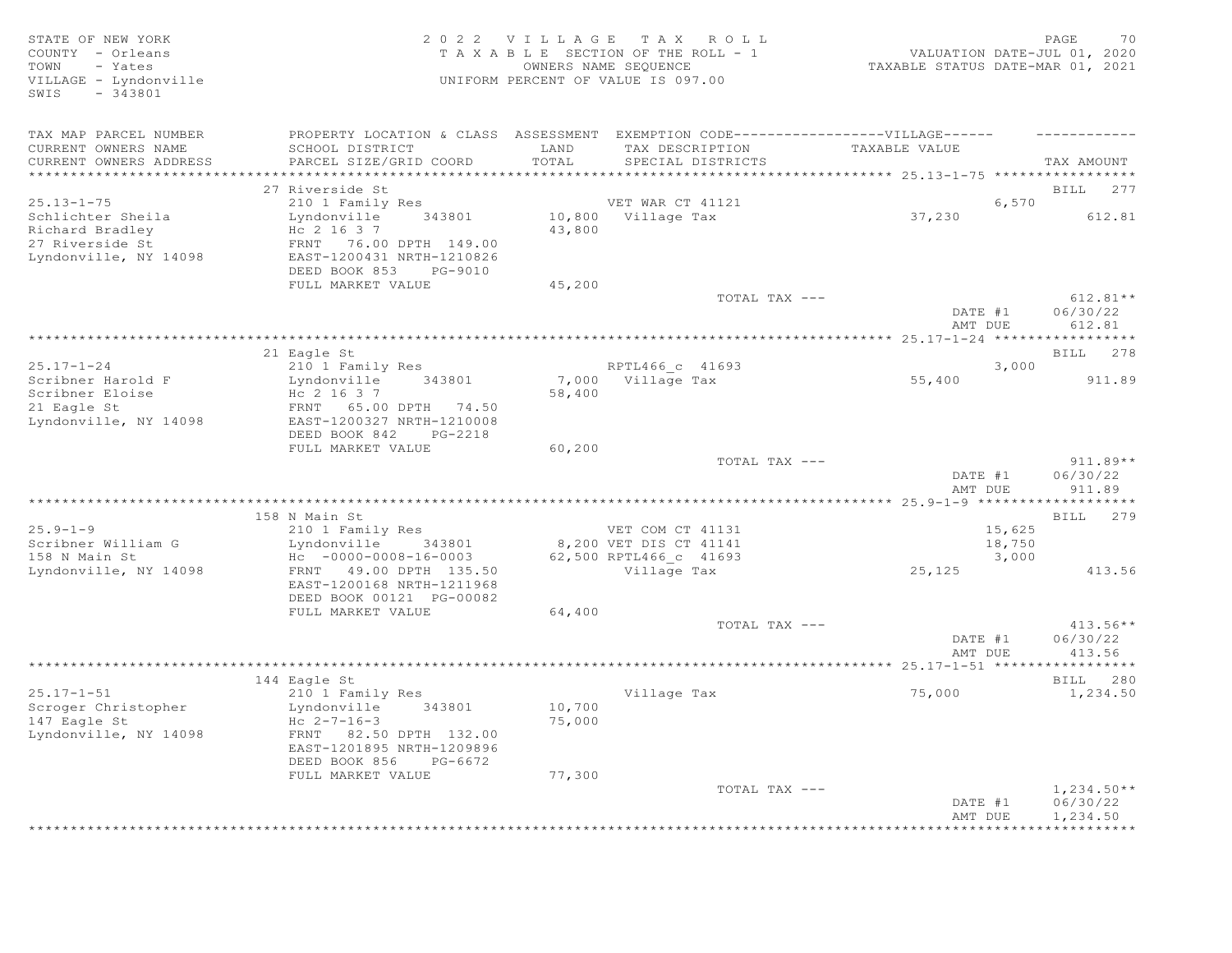# STATE OF NEW YORK SALL RESOLUTION OF A SALL RESOLUTION OF A SALL CHARGE TRANSPORT OF A SALL PAGE TO A SALL PAGE COUNTY - Orleans T A X A B L E SECTION OF THE ROLL - 1 VALUATION DATE-JUL 01, 2020 TOWN - Yates OWNERS NAME SEQUENCE TAXABLE STATUS DATE-MAR 01, 2021 VILLAGE - Lyndonville UNIFORM PERCENT OF VALUE IS 097.00

| TAX MAP PARCEL NUMBER                 | PROPERTY LOCATION & CLASS ASSESSMENT                  |                   | EXEMPTION CODE------------------VILLAGE------ |               |              |
|---------------------------------------|-------------------------------------------------------|-------------------|-----------------------------------------------|---------------|--------------|
| CURRENT OWNERS NAME                   | SCHOOL DISTRICT                                       | LAND              | TAX DESCRIPTION                               | TAXABLE VALUE |              |
| CURRENT OWNERS ADDRESS                | PARCEL SIZE/GRID COORD                                | TOTAL             | SPECIAL DISTRICTS                             |               | TAX AMOUNT   |
| * * * * * * * * * * * * * * * * * * * | *********************************                     |                   |                                               |               |              |
|                                       | 8 Miller Dr                                           |                   |                                               |               | BILL 281     |
| $25.17 - 1 - 79$                      | 210 1 Family Res                                      |                   | Village Tax                                   | 109,400       | 1,800.73     |
| Scroger Patrice<br>8 Miller Dr        | 343801<br>Lyndonville<br>Hc 2 16 3 7                  | 12,100<br>109,400 |                                               |               |              |
| Lyndonville, NY 14098                 | FRNT 125.00 DPTH 195.00                               |                   |                                               |               |              |
|                                       | EAST-1201436 NRTH-1209723                             |                   |                                               |               |              |
| PRIOR OWNER ON 3/01/2021              | DEED BOOK 866<br>PG-1277                              |                   |                                               |               |              |
| Hedges Douglas                        | FULL MARKET VALUE                                     | 112,800           |                                               |               |              |
|                                       |                                                       |                   | TOTAL TAX ---                                 |               | $1,800.73**$ |
|                                       |                                                       |                   |                                               | DATE #1       | 06/30/22     |
|                                       |                                                       |                   |                                               | AMT DUE       | 1,800.73     |
|                                       |                                                       |                   |                                               |               |              |
|                                       | 147 Eagle St                                          |                   |                                               |               | BILL 282     |
| $25.17 - 2 - 49$                      | 210 1 Family Res                                      |                   | Village Tax                                   | 82,000        | 1,349.72     |
| Scroger Patrice<br>147 Eagle St       | Lyndonville<br>343801<br>Hc 2 16 3 7                  | 12,800<br>82,000  |                                               |               |              |
| Lyndonville, NY 14098                 | FRNT 138.13 DPTH 112.86                               |                   |                                               |               |              |
|                                       | EAST-1201914 NRTH-1210056                             |                   |                                               |               |              |
|                                       | DEED BOOK 433<br>PG-00177                             |                   |                                               |               |              |
|                                       | FULL MARKET VALUE                                     | 84,500            |                                               |               |              |
|                                       |                                                       |                   | TOTAL TAX ---                                 |               | $1,349.72**$ |
|                                       |                                                       |                   |                                               | DATE #1       | 06/30/22     |
|                                       |                                                       |                   |                                               | AMT DUE       | 1,349.72     |
|                                       |                                                       |                   |                                               |               |              |
|                                       | 37 Maple Ave                                          |                   |                                               |               | BILL 283     |
| $25.13 - 1 - 34$                      | 210 1 Family Res                                      |                   | Village Tax                                   | 92,200        | 1,517.62     |
| Seekins Janet                         | Lyndonville<br>343801                                 | 12,600            |                                               |               |              |
| 37 Maple Ave<br>PO Box 448            | Hc 2 16 3 7<br>FRNT 78.00 DPTH 275.00                 | 92,200            |                                               |               |              |
| Lyndonville, NY 14098                 | EAST-1200547 NRTH-1210392                             |                   |                                               |               |              |
|                                       | DEED BOOK 537<br>$PG-136$                             |                   |                                               |               |              |
|                                       | FULL MARKET VALUE                                     | 95,100            |                                               |               |              |
|                                       |                                                       |                   | TOTAL TAX ---                                 |               | $1,517.62**$ |
|                                       |                                                       |                   |                                               | DATE #1       | 06/30/22     |
|                                       |                                                       |                   |                                               | AMT DUE       | 1,517.62     |
|                                       |                                                       |                   |                                               |               |              |
|                                       | S Main St                                             |                   |                                               |               | BILL 284     |
| $25.17 - 2 - 19.2$                    | 105 Vac farmland                                      |                   | AGDIST COF 41720                              | 84,200        |              |
| Sentiff Bruce J                       | Lyndonville<br>343801                                 |                   | 119,700 Village Tax                           | 35,500        | 584.33       |
| 2308 Angling Rd                       | ACRES 47.10                                           | 119,700           |                                               |               |              |
| Lyndonville, NY 14098                 | EAST-1201610 NRTH-1208037<br>DEED BOOK 853<br>PG-2969 |                   |                                               |               |              |
| MAY BE SUBJECT TO PAYMENT             | FULL MARKET VALUE                                     | 123,400           |                                               |               |              |
| UNDER AGDIST LAW TIL 2025             |                                                       |                   |                                               |               |              |
|                                       |                                                       |                   | TOTAL TAX ---                                 |               | 584.33**     |
|                                       |                                                       |                   |                                               | DATE #1       | 06/30/22     |
|                                       |                                                       |                   |                                               | AMT DUE       | 584.33       |
|                                       |                                                       |                   |                                               |               | ***********  |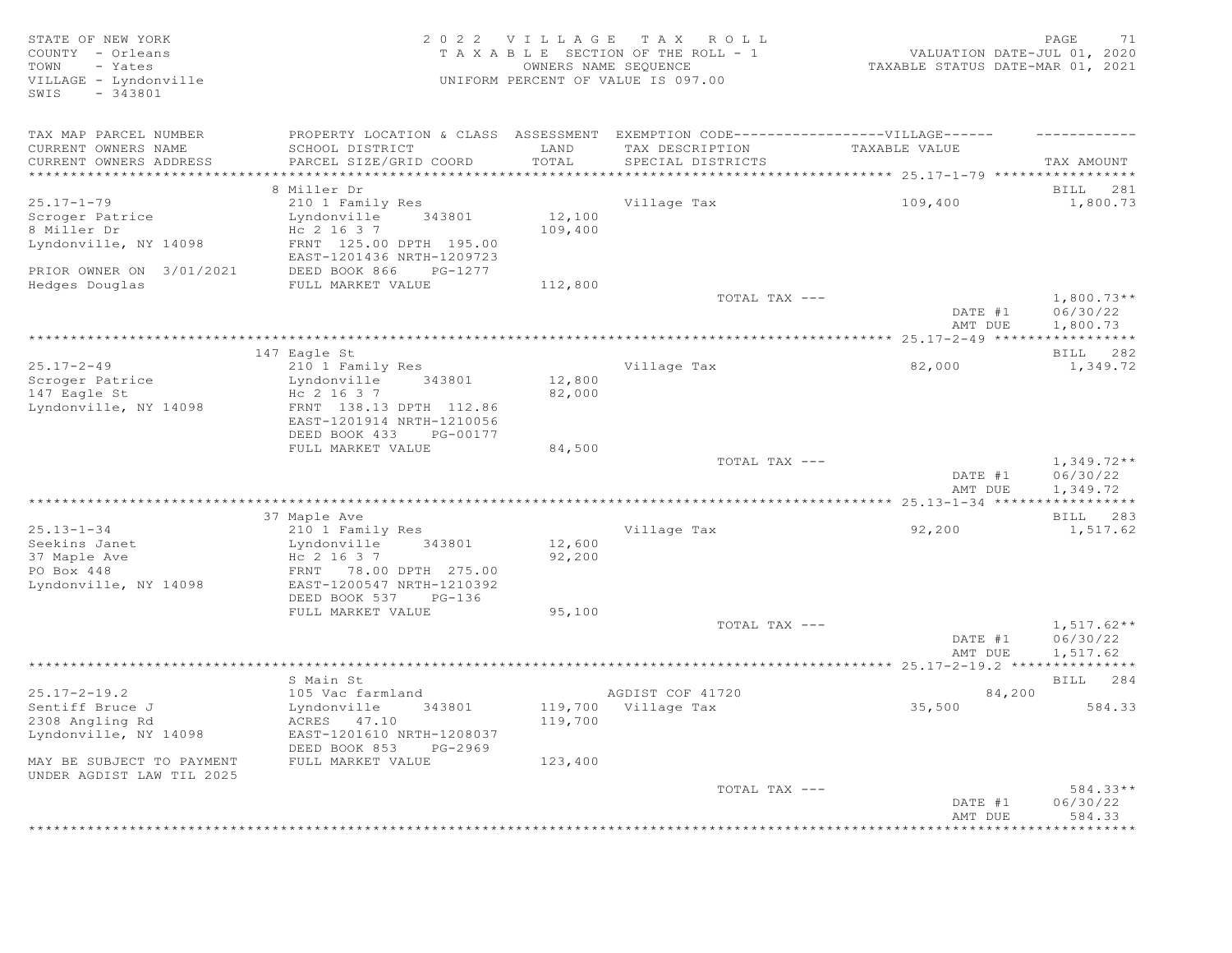STATE OF NEW YORK PAGE 2022 VILLAGE TAX ROLL PAGE POSTATE OF NEW YORK PAGE 2022 VILLAGE TAX ROLL<br>COUNTY - Orleans TAXABLE SECTION OF THE ROLL - 1 VALUATION DATE-JUL 01, 2020<br>TOWN - Yates counters name Sequence that the sec COUNTY - Orleans T A X A B L E SECTION OF THE ROLL - 1<br>TOWN - Yates COUNTERS NAME SEQUENCE TOWN - Yates OWNERS NAME SEQUENCE TAXABLE STATUS DATE-MAR 01, 2021 VILLAGE - Lyndonville UNIFORM PERCENT OF VALUE IS 097.00 SWIS - 343801 TAX MAP PARCEL NUMBER PROPERTY LOCATION & CLASS ASSESSMENT EXEMPTION CODE-------------------VILLAGE------ ----------CURRENT OWNERS NAME SCHOOL DISTRICT LAND TAX DESCRIPTION TAXABLE VALUE CURRENT OWNERS ADDRESS PARCEL SIZE/GRID COORD TOTAL SPECIAL DISTRICTS TAX AMOUNT \*\*\*\*\*\*\*\*\*\*\*\*\*\*\*\*\*\*\*\*\*\*\*\*\*\*\*\*\*\*\*\*\*\*\*\*\*\*\*\*\*\*\*\*\*\*\*\*\*\*\*\*\*\*\*\*\*\*\*\*\*\*\*\*\*\*\*\*\*\*\*\*\*\*\*\*\*\*\*\*\*\*\*\*\*\*\*\*\*\*\*\*\*\*\*\*\*\*\*\*\*\*\* 25.13-1-17.1 \*\*\*\*\*\*\*\*\*\*\*\*\*\*\* 157 Maple Ave BILL 285 25.13-1-17.1 210 1 Family Res Village Tax 95,200 1,567.00 Sgarzi Jason Lyndonville 343801 14,100 Sgarzi Aimee  $AC 2-16-3-7$  95,200 157 Maple St FRNT 100.00 DPTH 212.00 Lyndonville, NY 14098 EAST-1202063 NRTH-1210395 DEED BOOK 849 PG-2589 FULL MARKET VALUE 98,100<br>TOTAL TAX --- $\begin{array}{ccc} {\tt TOTA} & {\tt TAX} & \text{---} \end{array}$  and  $\begin{array}{ccc} {\tt TOTA} & {\tt TAX} & \text{---} \end{array}$  and  $\begin{array}{ccc} {\tt I,567.00**} \end{array}$ DATE #1 06/30/22<br>AMT DUE 1,567.00 AMT DUE 1, 567.00 \*\*\*\*\*\*\*\*\*\*\*\*\*\*\*\*\*\*\*\*\*\*\*\*\*\*\*\*\*\*\*\*\*\*\*\*\*\*\*\*\*\*\*\*\*\*\*\*\*\*\*\*\*\*\*\*\*\*\*\*\*\*\*\*\*\*\*\*\*\*\*\*\*\*\*\*\*\*\*\*\*\*\*\*\*\*\*\*\*\*\*\*\*\*\*\*\*\*\*\*\*\*\* 25.9-1-23.1 \*\*\*\*\*\*\*\*\*\*\*\*\*\*\*\* 240 N Main St **BILL 286** 25.9-1-23.1 210 1 Family Res Village Tax 91,900 1,512.68 Shaw Steven D Lyndonville 343801 11,900 Shaw Steven D<br>240 N Main St<br>Lyndonville, NY 14098 Lyndonville, NY 14098 FRNT 136.00 DPTH 165.00 EAST-1200181 NRTH-1213053 DEED BOOK 00311 PG-00289 FULL MARKET VALUE 94,700<br>TOTAL TAX --- $\texttt{TOTAL TAX}$  ---  $\texttt{1, 512.68**}$ DATE #1 06/30/22<br>AMT DUE 1,512.68 AMT DUE 1, 512.68 \*\*\*\*\*\*\*\*\*\*\*\*\*\*\*\*\*\*\*\*\*\*\*\*\*\*\*\*\*\*\*\*\*\*\*\*\*\*\*\*\*\*\*\*\*\*\*\*\*\*\*\*\*\*\*\*\*\*\*\*\*\*\*\*\*\*\*\*\*\*\*\*\*\*\*\*\*\*\*\*\*\*\*\*\*\*\*\*\*\*\*\*\*\*\*\*\*\*\*\*\*\*\* 25.9-1-23.2 \*\*\*\*\*\*\*\*\*\*\*\*\*\*\*\* N Main St **BILL 287** 25.9-1-23.2 311 Res vac land Village Tax 1,200 19.75 Lyndonville 343801 1,200<br>Hc 1-8-16-3 1,200 Shaw Steven D<br>
240 N Main St<br>
1240 N Main St<br>
240 N Main St<br>
240 N Main St<br>
240 N Main St<br>
26 N Main St<br>
26 N Main St<br>
26 N Main St<br>
26 N Main St<br>
26 N Main St<br>
26 N Main St<br>
26 N Main St<br>
26 N Main St<br>
26 N Main St<br>
26 N Lyndonville, NY 14098 EAST-1200181 NRTH-1213184 DEED BOOK 00330 PG-00161 FULL MARKET VALUE  $1,200$  TOTAL TAX --- $T$ OTAL TAX  $---$  19.75\*\* DATE #1 06/30/22 AMT DUE  $19.75$ \*\*\*\*\*\*\*\*\*\*\*\*\*\*\*\*\*\*\*\*\*\*\*\*\*\*\*\*\*\*\*\*\*\*\*\*\*\*\*\*\*\*\*\*\*\*\*\*\*\*\*\*\*\*\*\*\*\*\*\*\*\*\*\*\*\*\*\*\*\*\*\*\*\*\*\*\*\*\*\*\*\*\*\*\*\*\*\*\*\*\*\*\*\*\*\*\*\*\*\*\*\*\* 24.16-1-26 \*\*\*\*\*\*\*\*\*\*\*\*\*\*\*\*\* 18 S Main St Bill 288 Studies and the set of the set of the set of the set of the set of the set of the set of the set of the set of the set of the set of the set of the set of the set of the set of the set of the set of t 24.16-1-26 652 Govt bldgs Village Tax 130,500 2,148.04 Sicora, LLC Lyndonville 343801 23,900 PO Box 538 Hc -0002-0000-16-0004 130,500 Nunda, NY 14517 **FRNT 71.96 DPTH 120.12**  EAST-1199960 NRTH-1210062 PRIOR OWNER ON 3/01/2021 DEED BOOK 860 PG-6186 FULL MARKET VALUE 134,500<br>TOTAL TAX ---TOTAL TAX  $---$  2,148.04\*\* DATE #1 06/30/22 AMT DUE 2, 148.04 \*\*\*\*\*\*\*\*\*\*\*\*\*\*\*\*\*\*\*\*\*\*\*\*\*\*\*\*\*\*\*\*\*\*\*\*\*\*\*\*\*\*\*\*\*\*\*\*\*\*\*\*\*\*\*\*\*\*\*\*\*\*\*\*\*\*\*\*\*\*\*\*\*\*\*\*\*\*\*\*\*\*\*\*\*\*\*\*\*\*\*\*\*\*\*\*\*\*\*\*\*\*\*\*\*\*\*\*\*\*\*\*\*\*\*\*\*\*\*\*\*\*\*\*\*\*\*\*\*\*\*\*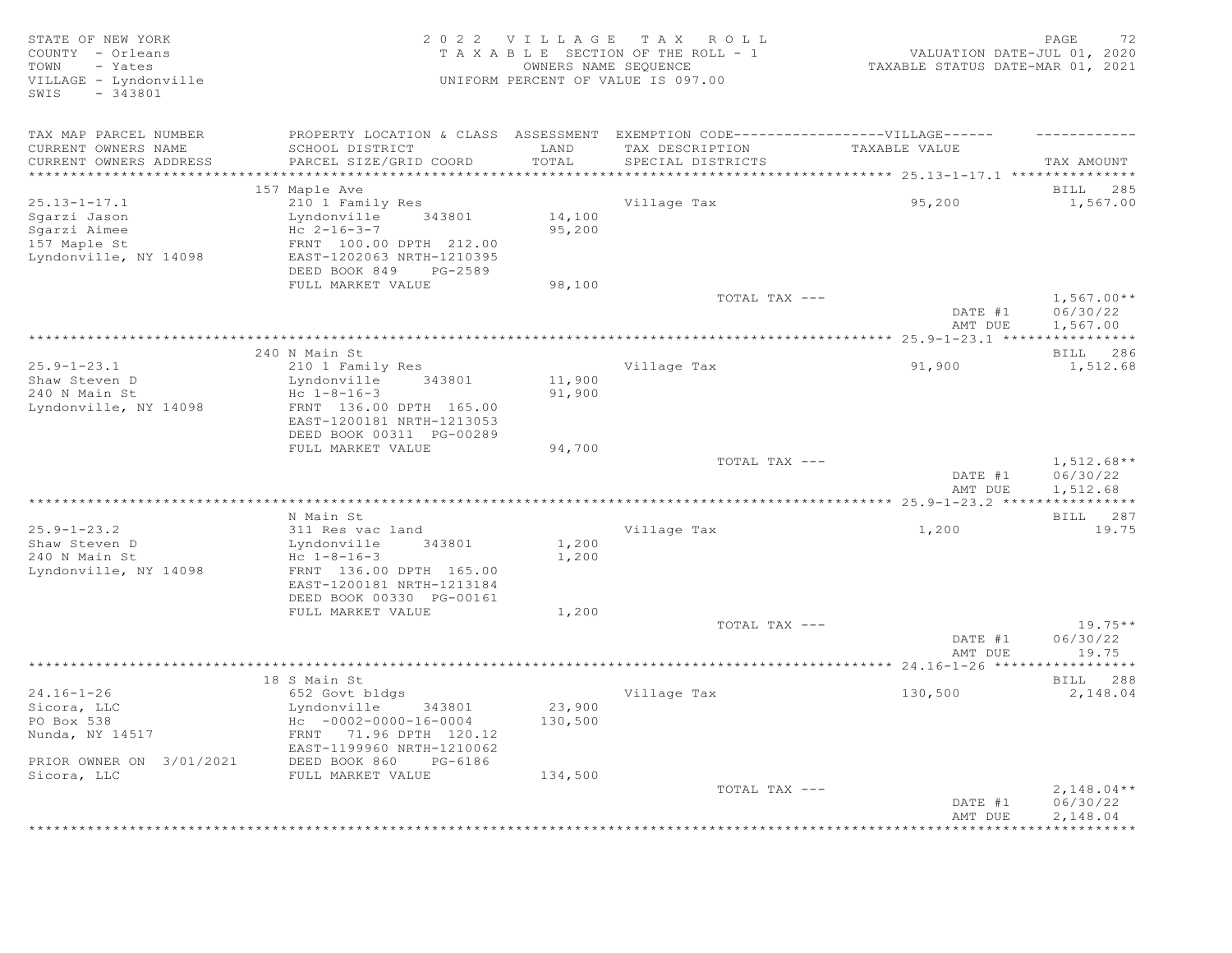| STATE OF NEW YORK<br>COUNTY - Orleans<br>TOWN<br>- Yates<br>VILLAGE - Lyndonville<br>$-343801$<br>SWIS |                                                       | OWNERS NAME SEQUENCE | 2022 VILLAGE TAX ROLL<br>T A X A B L E SECTION OF THE ROLL - 1<br>UNIFORM PERCENT OF VALUE IS 097.00 | VALUATION DATE-JUL 01, 2020<br>TAXABLE STATUS DATE-MAR 01, 2021 | 73<br>PAGE           |
|--------------------------------------------------------------------------------------------------------|-------------------------------------------------------|----------------------|------------------------------------------------------------------------------------------------------|-----------------------------------------------------------------|----------------------|
| TAX MAP PARCEL NUMBER                                                                                  | PROPERTY LOCATION & CLASS ASSESSMENT                  |                      |                                                                                                      | EXEMPTION CODE------------------VILLAGE------                   |                      |
| CURRENT OWNERS NAME                                                                                    | SCHOOL DISTRICT                                       | LAND                 | TAX DESCRIPTION                                                                                      | TAXABLE VALUE                                                   |                      |
| CURRENT OWNERS ADDRESS                                                                                 | PARCEL SIZE/GRID COORD                                | TOTAL                | SPECIAL DISTRICTS                                                                                    |                                                                 | TAX AMOUNT           |
|                                                                                                        | 25 West Ave                                           |                      |                                                                                                      |                                                                 | BILL 289             |
| $24.12 - 1 - 38$                                                                                       | 220 2 Family Res                                      |                      | Village Tax                                                                                          | 51,600                                                          | 849.34               |
| Silversmith Jay                                                                                        | Lyndonville<br>343801                                 | 9,600                |                                                                                                      |                                                                 |                      |
| 1859 Murdock Rd                                                                                        | $HC -0003-0000-16-0004$                               | 51,600               |                                                                                                      |                                                                 |                      |
| Lyndonville, NY 14098                                                                                  | FRNT 58.00 DPTH 161.25                                |                      |                                                                                                      |                                                                 |                      |
|                                                                                                        | BANK LERETA<br>EAST-1199719 NRTH-1212053              |                      |                                                                                                      |                                                                 |                      |
|                                                                                                        | DEED BOOK 00037 PG-00009                              |                      |                                                                                                      |                                                                 |                      |
|                                                                                                        | FULL MARKET VALUE                                     | 53,200               |                                                                                                      |                                                                 |                      |
|                                                                                                        |                                                       |                      | TOTAL TAX ---                                                                                        |                                                                 | 849.34**             |
|                                                                                                        |                                                       |                      |                                                                                                      | DATE #1                                                         | 06/30/22             |
|                                                                                                        |                                                       |                      |                                                                                                      | AMT DUE                                                         | 849.34               |
|                                                                                                        | 182 N Main St                                         |                      |                                                                                                      |                                                                 | BILL 290             |
| $25.9 - 1 - 13$                                                                                        | 210 1 Family Res                                      |                      | Village Tax                                                                                          | 54,500                                                          | 897.07               |
| Sinclair Connor                                                                                        | Lyndonville<br>343801                                 | 11,600               |                                                                                                      |                                                                 |                      |
| 182 N Main St                                                                                          | $Hc - 0002 - 0008 - 16 - 0003$                        | 54,500               |                                                                                                      |                                                                 |                      |
| Lyndonville, NY 14098                                                                                  | FRNT 66.58 DPTH 438.00                                |                      |                                                                                                      |                                                                 |                      |
|                                                                                                        | BANK CORE                                             |                      |                                                                                                      |                                                                 |                      |
|                                                                                                        | EAST-1200321 NRTH-1212248<br>DEED BOOK 835<br>PG-5625 |                      |                                                                                                      |                                                                 |                      |
|                                                                                                        | FULL MARKET VALUE                                     | 56,200               |                                                                                                      |                                                                 |                      |
|                                                                                                        |                                                       |                      | TOTAL TAX ---                                                                                        |                                                                 | 897.07**             |
|                                                                                                        |                                                       |                      |                                                                                                      | DATE #1                                                         | 06/30/22             |
|                                                                                                        |                                                       |                      |                                                                                                      | AMT DUE                                                         | 897.07               |
|                                                                                                        |                                                       |                      |                                                                                                      |                                                                 |                      |
| $25.17 - 1 - 78$                                                                                       | 10 Miller Dr<br>210 1 Family Res                      |                      | Village Tax                                                                                          | 109,100                                                         | BILL 291<br>1,795.79 |
| Skellon Lewis W III                                                                                    | Lyndonville<br>343801                                 | 15,200               |                                                                                                      |                                                                 |                      |
| 10 Miller Dr                                                                                           | Hc 2 16 3 7                                           | 109,100              |                                                                                                      |                                                                 |                      |
| Lyndonville, NY 14098                                                                                  | FRNT 125.00 DPTH 195.00                               |                      |                                                                                                      |                                                                 |                      |
|                                                                                                        | BANK CORE                                             |                      |                                                                                                      |                                                                 |                      |
|                                                                                                        | EAST-1201310 NRTH-1209721                             |                      |                                                                                                      |                                                                 |                      |
|                                                                                                        | DEED BOOK 843<br>PG-6421<br>FULL MARKET VALUE         | 112,500              |                                                                                                      |                                                                 |                      |
|                                                                                                        |                                                       |                      | TOTAL TAX ---                                                                                        |                                                                 | $1,795.79**$         |
|                                                                                                        |                                                       |                      |                                                                                                      | DATE #1                                                         | 06/30/22             |
|                                                                                                        |                                                       |                      |                                                                                                      | AMT DUE                                                         | 1,795.79             |
|                                                                                                        |                                                       |                      |                                                                                                      |                                                                 |                      |
|                                                                                                        | 15 Riverside St                                       |                      |                                                                                                      |                                                                 | BILL 292             |
| $25.13 - 1 - 48$                                                                                       | 210 1 Family Res                                      |                      | VET COM CT 41131                                                                                     | 20,000                                                          |                      |
| Slayer Norman<br>15 Riverside St                                                                       | Lyndonville<br>343801<br>$Hc 2-7-16-3$                | 81,500               | 7,600 Village Tax                                                                                    | 61,500                                                          | 1,012.29             |
| Lyndonville, NY 14098                                                                                  | 96.00 DPTH<br>57.75<br>FRNT                           |                      |                                                                                                      |                                                                 |                      |
|                                                                                                        | EAST-1200285 NRTH-1210784                             |                      |                                                                                                      |                                                                 |                      |
|                                                                                                        | DEED BOOK 859<br>PG-9580                              |                      |                                                                                                      |                                                                 |                      |
|                                                                                                        | FULL MARKET VALUE                                     | 84,000               |                                                                                                      |                                                                 |                      |
|                                                                                                        |                                                       |                      | TOTAL TAX ---                                                                                        |                                                                 | $1,012.29**$         |
|                                                                                                        |                                                       |                      |                                                                                                      | DATE #1                                                         | 06/30/22             |
|                                                                                                        |                                                       |                      |                                                                                                      | AMT DUE                                                         | 1,012.29             |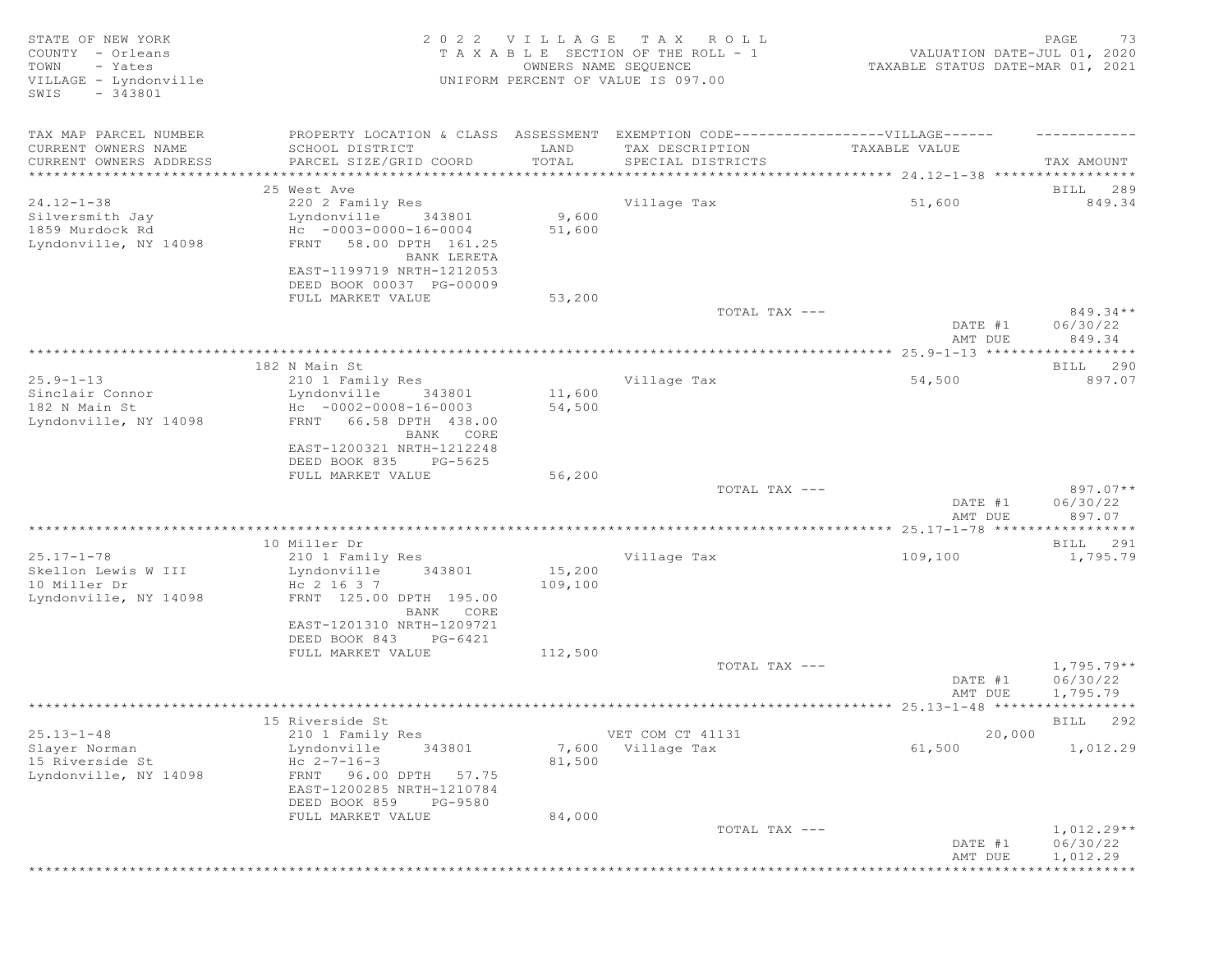STATE OF NEW YORK 2 0 2 2 V I L L A G E T A X R O L L PAGE 74 COUNTY - Orleans T A X A B L E SECTION OF THE ROLL - 1 VALUATION DATE-JUL 01, 2020 TOWN - Yates OWNERS NAME SEQUENCE TAXABLE STATUS DATE-MAR 01, 2021 VILLAGE - Lyndonville UNIFORM PERCENT OF VALUE IS 097.00 SWIS - 343801 TAX MAP PARCEL NUMBER PROPERTY LOCATION & CLASS ASSESSMENT EXEMPTION CODE-------------------VILLAGE------ ----------CURRENT OWNERS NAME SCHOOL DISTRICT LAND TAX DESCRIPTION TAXABLE VALUE CURRENT OWNERS ADDRESS PARCEL SIZE/GRID COORD TOTAL SPECIAL DISTRICTS TAX AMOUNT \*\*\*\*\*\*\*\*\*\*\*\*\*\*\*\*\*\*\*\*\*\*\*\*\*\*\*\*\*\*\*\*\*\*\*\*\*\*\*\*\*\*\*\*\*\*\*\*\*\*\*\*\*\*\*\*\*\*\*\*\*\*\*\*\*\*\*\*\*\*\*\*\*\*\*\*\*\*\*\*\*\*\*\*\*\*\*\*\*\*\*\*\*\*\*\*\*\*\*\*\*\*\* 25.17-1-55 \*\*\*\*\*\*\*\*\*\*\*\*\*\*\*\*\* 10 Willowbrook Dr BILL 293 25.17-1-55 210 1 Family Res Village Tax 103,800 1,708.55 Slingerland Tami S Lyndonville 343801 15,100 10 Willowbrook Dr Hc 2-7-16-3 103,800 Lyndonville, NY 14098 FRNT 150.00 DPTH 150.00 EAST-1201951 NRTH-1209450 DEED BOOK 847 PG-5357 FULL MARKET VALUE  $107,000$  TOTAL TAX --- $\texttt{TOTAL TAX}$   $\texttt{--}$   $\texttt{--}$   $\texttt{1,708.55**}$ DATE #1 06/30/22<br>AMT DUE 1,708.55 AMT DUE 1,708.55 \*\*\*\*\*\*\*\*\*\*\*\*\*\*\*\*\*\*\*\*\*\*\*\*\*\*\*\*\*\*\*\*\*\*\*\*\*\*\*\*\*\*\*\*\*\*\*\*\*\*\*\*\*\*\*\*\*\*\*\*\*\*\*\*\*\*\*\*\*\*\*\*\*\*\*\*\*\*\*\*\*\*\*\*\*\*\*\*\*\*\*\*\*\*\*\*\*\*\*\*\*\*\* 25.17-1-18 \*\*\*\*\*\*\*\*\*\*\*\*\*\*\*\*\* 55 Eagle St BILL 294 25.17-1-18 210 1 Family Res Village Tax 67,700 1,114.34 Smith Barbara M Mundonville 343801 7,100  $c$ /o Robert Smith Hc  $2-7-16-3$  67,700 2235 Casitas Way FRNT 65.00 DPTH 75.00 Palm Springs, CA 92264 EAST-1200781 NRTH-1210019 DEED BOOK 489 PG-238 FULL MARKET VALUE 69,800<br>TOTAL TAX --- $T$ OTAL TAX  $---$  1,114.34\*\* DATE #1 06/30/22<br>AMT DUE 1,114.34 AMT DUE 1, 114.34 \*\*\*\*\*\*\*\*\*\*\*\*\*\*\*\*\*\*\*\*\*\*\*\*\*\*\*\*\*\*\*\*\*\*\*\*\*\*\*\*\*\*\*\*\*\*\*\*\*\*\*\*\*\*\*\*\*\*\*\*\*\*\*\*\*\*\*\*\*\*\*\*\*\*\*\*\*\*\*\*\*\*\*\*\*\*\*\*\*\*\*\*\*\*\*\*\*\*\*\*\*\*\* 25.17-2-51 \*\*\*\*\*\*\*\*\*\*\*\*\*\*\*\*\* 127 Eagle St and the state of the state of the state of the state of the state of the state of the state of the state of the state of the state of the state of the state of the state of the state of the state of the state 25.17-2-51 210 1 Family Res Village Tax 53,300 877.32 Stanley Ricky K Lyndonville 343801 10,700 Stanley Margaret  $\overline{H}$  Hc 2 16 3 7 53,300 127 Eagle Stanley Margaret<br>
127 Eagle St<br>
127 Eagle St<br>
127 Eagle St<br>
14098 EAST-1201720 NRTH-1210053 Lyndonville, NY 14098 EAST-1201720 NRTH-1210053 DEED BOOK 425 PG-00164 FULL MARKET VALUE 54,900<br>TOTAL TAX --- $T$ OTAL TAX  $---$  877.32  $*$ DATE #1 06/30/22 **AMT DUE** 877.32 \*\*\*\*\*\*\*\*\*\*\*\*\*\*\*\*\*\*\*\*\*\*\*\*\*\*\*\*\*\*\*\*\*\*\*\*\*\*\*\*\*\*\*\*\*\*\*\*\*\*\*\*\*\*\*\*\*\*\*\*\*\*\*\*\*\*\*\*\*\*\*\*\*\*\*\*\*\*\*\*\*\*\*\*\*\*\*\*\*\*\*\*\*\*\*\*\*\*\*\*\*\*\* 25.13-1-12 \*\*\*\*\*\*\*\*\*\*\*\*\*\*\*\*\* 201 Maple Ave BILL 296 25.13-1-12 210 1 Family Res Village Tax 144,800 2,383.41 Starr James K Lyndonville 343801 21,600 Starr Serena M  $_{\text{HC}}$  2-16-3-7 144,800 201 Maple Ave ACRES 3.40 Lyndonville, NY 14098 EAST-1202576 NRTH-1210619 DEED BOOK 843 PG-967 FULL MARKET VALUE 149,300<br>TOTAL TAX --- $\texttt{TOTAL TAX}$   $\texttt{--}$   $\texttt{--}$   $\texttt{--}$   $\texttt{--}$   $\texttt{--}$   $\texttt{--}$   $\texttt{--}$   $\texttt{--}$   $\texttt{--}$   $\texttt{--}$   $\texttt{--}$   $\texttt{--}$   $\texttt{--}$   $\texttt{--}$   $\texttt{--}$   $\texttt{--}$   $\texttt{--}$   $\texttt{--}$   $\texttt{--}$   $\texttt{--}$   $\texttt{--}$   $\texttt{--}$   $\texttt{--}$   $\text$ DATE #1 06/30/22<br>AMT DUE 2,383.41 AMT DUE 2, 383.41 \*\*\*\*\*\*\*\*\*\*\*\*\*\*\*\*\*\*\*\*\*\*\*\*\*\*\*\*\*\*\*\*\*\*\*\*\*\*\*\*\*\*\*\*\*\*\*\*\*\*\*\*\*\*\*\*\*\*\*\*\*\*\*\*\*\*\*\*\*\*\*\*\*\*\*\*\*\*\*\*\*\*\*\*\*\*\*\*\*\*\*\*\*\*\*\*\*\*\*\*\*\*\*\*\*\*\*\*\*\*\*\*\*\*\*\*\*\*\*\*\*\*\*\*\*\*\*\*\*\*\*\*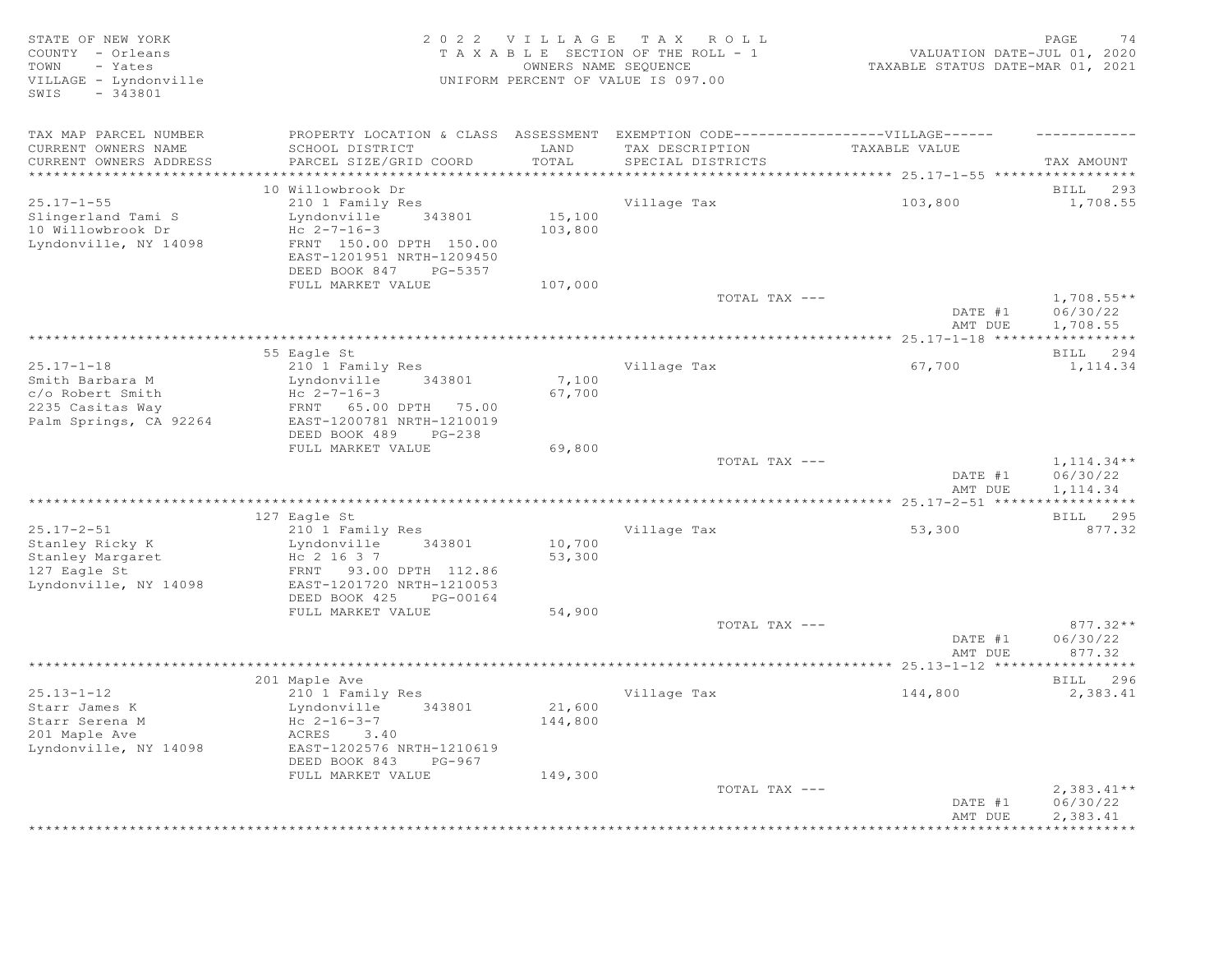| STATE OF NEW YORK<br>COUNTY - Orleans<br>TOWN<br>- Yates<br>VILLAGE - Lyndonville          | 2 0 2 2                                                                                                                                                                      | VILLAGE<br>OWNERS NAME SEQUENCE | TAX ROLL<br>T A X A B L E SECTION OF THE ROLL - 1<br>UNIFORM PERCENT OF VALUE IS 097.00 | VALUATION DATE-JUL 01, 2020<br>TAXABLE STATUS DATE-MAR 01, 2021 | 75<br>PAGE                           |
|--------------------------------------------------------------------------------------------|------------------------------------------------------------------------------------------------------------------------------------------------------------------------------|---------------------------------|-----------------------------------------------------------------------------------------|-----------------------------------------------------------------|--------------------------------------|
| $-343801$<br>SWIS                                                                          |                                                                                                                                                                              |                                 |                                                                                         |                                                                 |                                      |
| TAX MAP PARCEL NUMBER<br>CURRENT OWNERS NAME                                               | PROPERTY LOCATION & CLASS ASSESSMENT EXEMPTION CODE-----------------VILLAGE------<br>SCHOOL DISTRICT                                                                         | LAND<br>TOTAL                   | TAX DESCRIPTION                                                                         | TAXABLE VALUE                                                   |                                      |
| CURRENT OWNERS ADDRESS<br>*************************************                            | PARCEL SIZE/GRID COORD                                                                                                                                                       |                                 | SPECIAL DISTRICTS                                                                       |                                                                 | TAX AMOUNT                           |
|                                                                                            | 176 N Main St                                                                                                                                                                |                                 |                                                                                         |                                                                 | BILL 297                             |
| $25.9 - 1 - 12$                                                                            | 210 1 Family Res                                                                                                                                                             |                                 | Village Tax                                                                             | 48,900                                                          | 804.90                               |
| Starr Janet<br>c/o CitiMortgage, Inc.<br>PO Box 9445<br>Gaithersburg, MD 20898-9445        | Lyndonville<br>343801<br>Hc $2 - 8 - 16 - 3$<br>FRNT 72.00 DPTH 157.00<br>BANK CORE<br>EAST-1200171 NRTH-1212179<br>DEED BOOK 606<br>PG-138<br>FULL MARKET VALUE             | 10,700<br>48,900<br>50,400      | RS340 Reassessed Sewer                                                                  | 110.00 MT                                                       | 110.00                               |
|                                                                                            |                                                                                                                                                                              |                                 | TOTAL TAX ---                                                                           | DATE #1<br>AMT DUE                                              | $914.90**$<br>06/30/22<br>914.90     |
|                                                                                            |                                                                                                                                                                              |                                 |                                                                                         |                                                                 |                                      |
|                                                                                            | 208 West Ave                                                                                                                                                                 |                                 |                                                                                         |                                                                 | BILL 298                             |
| $24.12 - 1 - 4$<br>Stevenson Devin Lewis<br>208 West Ave<br>Lyndonville, NY 14098          | 210 1 Family Res<br>Lyndonville<br>343801<br>$Hc - 0003 - 0000 - 16 - 0004$<br>FRNT 136.00 DPTH 173.25<br>BANK CORE<br>EAST-1198573 NRTH-1212242<br>DEED BOOK 864<br>PG-9702 | 15,200<br>67,500                | Village Tax                                                                             | 67,500                                                          | 1,111.05                             |
|                                                                                            | FULL MARKET VALUE                                                                                                                                                            | 69,600                          |                                                                                         |                                                                 |                                      |
|                                                                                            |                                                                                                                                                                              |                                 | TOTAL TAX ---                                                                           | DATE #1<br>AMT DUE                                              | $1,111.05**$<br>06/30/22<br>1,111.05 |
|                                                                                            |                                                                                                                                                                              |                                 |                                                                                         |                                                                 |                                      |
| $25.17 - 2 - 9.1$                                                                          | 156 Maple Ave<br>210 1 Family Res                                                                                                                                            |                                 | Village Tax                                                                             | 106,400                                                         | BILL 299<br>1,751.35                 |
| Stinson Cal L<br>Stinson Terry L<br>156 Maple Ave<br>Lyndonville, NY 14098                 | Lyndonville<br>343801<br>Hc $2 - 7 - 16 - 3$<br>FRNT 165.00 DPTH 102.00<br>BANK CORE<br>EAST-1202146 NRTH-1210175<br>DEED BOOK 858<br>PG-9214                                | 12,800<br>106,400               |                                                                                         |                                                                 |                                      |
|                                                                                            | FULL MARKET VALUE                                                                                                                                                            | 109,700                         |                                                                                         |                                                                 |                                      |
|                                                                                            |                                                                                                                                                                              |                                 | TOTAL TAX ---                                                                           | DATE #1<br>AMT DUE                                              | $1,751.35**$<br>06/30/22<br>1,751.35 |
|                                                                                            | ******************************                                                                                                                                               |                                 |                                                                                         |                                                                 |                                      |
| $25.13 - 1 - 32$<br>Stoll David W<br>Stoll Beth A<br>49 Maple Ave<br>Lyndonville, NY 14098 | 49 Maple Ave<br>210 1 Family Res<br>Lyndonville<br>343801<br>Hc 2 16 3 7<br>FRNT 68.76 DPTH 276.00<br>BANK CORE<br>EAST-1200689 NRTH-1210399<br>DEED BOOK 476<br>PG-167      | 11,500<br>76,300                | Village Tax                                                                             | 76,300                                                          | BILL 300<br>1,255.90                 |
|                                                                                            | FULL MARKET VALUE                                                                                                                                                            | 78,700                          | TOTAL TAX ---                                                                           | DATE #1<br>AMT DUE                                              | $1,255.90**$<br>06/30/22<br>1,255.90 |
|                                                                                            |                                                                                                                                                                              |                                 |                                                                                         |                                                                 | ***********                          |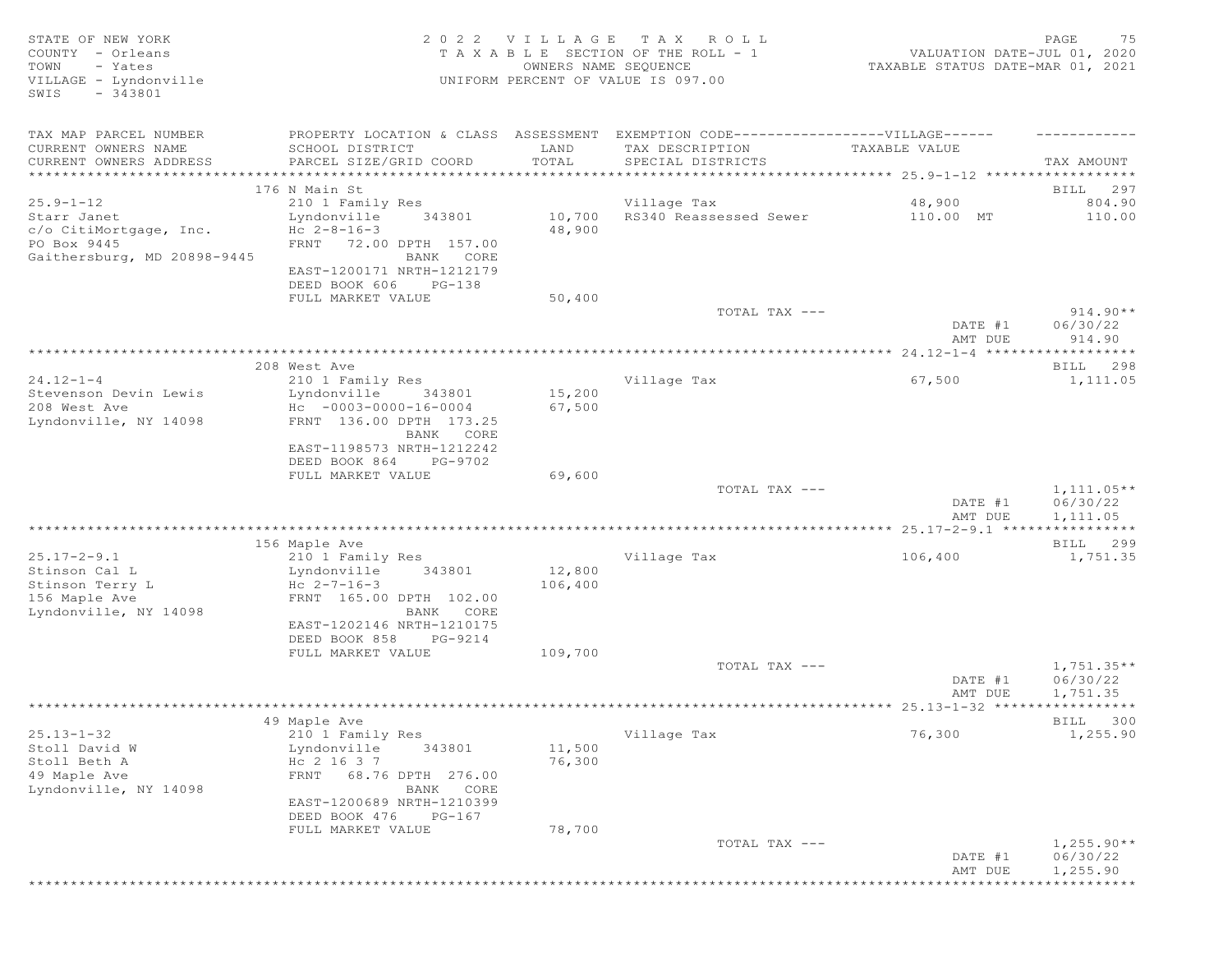STATE OF NEW YORK 2 0 2 2 V I L L A G E T A X R O L L PAGE 76 COUNTY - Orleans T A X A B L E SECTION OF THE ROLL - 1<br>TOWN - Yates COUNTER DATE: DESCRIPTION OF THE ROLL - 1 TOWN - Yates OWNERS NAME SEQUENCE TAXABLE STATUS DATE-MAR 01, 2021 UNIFORM PERCENT OF VALUE IS 097.00 SWIS - 343801 TAX MAP PARCEL NUMBER PROPERTY LOCATION & CLASS ASSESSMENT EXEMPTION CODE-------------------VILLAGE------ ----------CURRENT OWNERS NAME SCHOOL DISTRICT LAND TAX DESCRIPTION TAXABLE VALUE CURRENT OWNERS ADDRESS PARCEL SIZE/GRID COORD TOTAL SPECIAL DISTRICTS TAX AMOUNT \*\*\*\*\*\*\*\*\*\*\*\*\*\*\*\*\*\*\*\*\*\*\*\*\*\*\*\*\*\*\*\*\*\*\*\*\*\*\*\*\*\*\*\*\*\*\*\*\*\*\*\*\*\*\*\*\*\*\*\*\*\*\*\*\*\*\*\*\*\*\*\*\*\*\*\*\*\*\*\*\*\*\*\*\*\*\*\*\*\*\*\*\*\*\*\*\*\*\*\*\*\*\* 25.17-1-17 \*\*\*\*\*\*\*\*\*\*\*\*\*\*\*\*\* er of the state of the state of the state of the state of the state of the state of the state of the state of the state of the state of the state of the state of the state of the state of the state of the state of the stat 25.17-1-17 210 1 Family Res Village Tax 34,900 574.46 Suhr Harold Lyndonville 343801 9,100 Suhr Joanne Hc 2 16 3 7 34,900 1529 Lyndonville Rd FRNT 227.00 DPTH 75.00 Lyndonville, NY 14098 EAST-1200927 NRTH-1210020 DEED BOOK 541 PG-47 FULL MARKET VALUE 36,000<br>TOTAL TAX --- $TOTAL$  TAX  $---$  574.46\*\* DATE #1 06/30/22<br>AMT DUE 574.46 AMT DUE 574.46 \*\*\*\*\*\*\*\*\*\*\*\*\*\*\*\*\*\*\*\*\*\*\*\*\*\*\*\*\*\*\*\*\*\*\*\*\*\*\*\*\*\*\*\*\*\*\*\*\*\*\*\*\*\*\*\*\*\*\*\*\*\*\*\*\*\*\*\*\*\*\*\*\*\*\*\*\*\*\*\*\*\*\*\*\*\*\*\*\*\*\*\*\*\*\*\*\*\*\*\*\*\*\* 24.12-1-58 \*\*\*\*\*\*\*\*\*\*\*\*\*\*\*\*\* 239 N Main St BILL 302 24.12-1-58 210 1 Family Res Village Tax 73,400 1,208.17 Lyndonville 343801 10,400<br>Hc 3 16 4 73,400 24.12-1-50<br>Sullivan Lee A<br>239 N Main St<br>Lyndonville, NY 14098 Lyndonville, NY 14098 FRNT 66.00 DPTH 165.00 EAST-1199953 NRTH-1212976 DEED BOOK 842 PG-153 FULL MARKET VALUE 75,700<br>TOTAL TAX --- $\texttt{TOTAL TAX}$   $\texttt{--}$   $\texttt{--}$   $\texttt{1,208.17**}$ DATE #1 06/30/22<br>AMT DUE 1,208.17 AMT DUE 1, 208.17 \*\*\*\*\*\*\*\*\*\*\*\*\*\*\*\*\*\*\*\*\*\*\*\*\*\*\*\*\*\*\*\*\*\*\*\*\*\*\*\*\*\*\*\*\*\*\*\*\*\*\*\*\*\*\*\*\*\*\*\*\*\*\*\*\*\*\*\*\*\*\*\*\*\*\*\*\*\*\*\*\*\*\*\*\*\*\*\*\*\*\*\*\*\*\*\*\*\*\*\*\*\*\* 25.17-2-42 \*\*\*\*\*\*\*\*\*\*\*\*\*\*\*\*\* 144 Lake Ave BILL 303 25.17-2-42 210 1 Family Res Village Tax 115,000 1,892.90 Taylor Thomas N Lyndonville 343801 16,500 Taylor Thomas N (1992)<br>
Taylor Sandra (1992–2008)<br>
Taylor Sandra (1992–2008)<br>
H2-2-7-16-3 (1.10 (1993)<br>
ACRES (1.10 (1993) 144 Lake Ave ACRES 1.10 Lyndonville, NY 14098 EAST-1201756 NRTH-1209136 DEED BOOK 00395 PG-00844 FULL MARKET VALUE 118,600<br>TOTAL TAX --- $\blacksquare$  Total Tax ---  $\blacksquare$   $\blacksquare$   $\blacksquare$   $\blacksquare$   $\blacksquare$   $\blacksquare$   $\blacksquare$   $\blacksquare$   $\blacksquare$   $\blacksquare$   $\blacksquare$   $\blacksquare$   $\blacksquare$   $\blacksquare$   $\blacksquare$   $\blacksquare$   $\blacksquare$   $\blacksquare$   $\blacksquare$   $\blacksquare$   $\blacksquare$   $\blacksquare$   $\blacksquare$   $\blacksquare$   $\blacksquare$   $\blacksquare$   $\blacksquare$   $\blacksquare$   $\blacks$ DATE #1 06/30/22 AMT DUE 1,892.90 \*\*\*\*\*\*\*\*\*\*\*\*\*\*\*\*\*\*\*\*\*\*\*\*\*\*\*\*\*\*\*\*\*\*\*\*\*\*\*\*\*\*\*\*\*\*\*\*\*\*\*\*\*\*\*\*\*\*\*\*\*\*\*\*\*\*\*\*\*\*\*\*\*\*\*\*\*\*\*\*\*\*\*\*\*\*\*\*\*\*\*\*\*\*\*\*\*\*\*\*\*\*\* 25.17-1-8 \*\*\*\*\*\*\*\*\*\*\*\*\*\*\*\*\*\* 40 Maple Ave BILL 304 25.17-1-8 210 1 Family Res Village Tax 84,500 1,390.87 Thaine Valerie **1**yndonville 343801 10,200 40 Maple Ave Hc 2-7-16-3 84,500 Lyndonville, NY 14098 FRNT 85.80 DPTH 113.42 EAST-1200575 NRTH-1210144 DEED BOOK 852 PG-8391 FULL MARKET VALUE 87,100<br>TOTAL TAX --- $\texttt{TOTAL TAX}$   $\texttt{--}$   $\texttt{--}$   $\texttt{1,390.87**}$  DATE #1 06/30/22 AMT DUE 1, 390.87 \*\*\*\*\*\*\*\*\*\*\*\*\*\*\*\*\*\*\*\*\*\*\*\*\*\*\*\*\*\*\*\*\*\*\*\*\*\*\*\*\*\*\*\*\*\*\*\*\*\*\*\*\*\*\*\*\*\*\*\*\*\*\*\*\*\*\*\*\*\*\*\*\*\*\*\*\*\*\*\*\*\*\*\*\*\*\*\*\*\*\*\*\*\*\*\*\*\*\*\*\*\*\*\*\*\*\*\*\*\*\*\*\*\*\*\*\*\*\*\*\*\*\*\*\*\*\*\*\*\*\*\*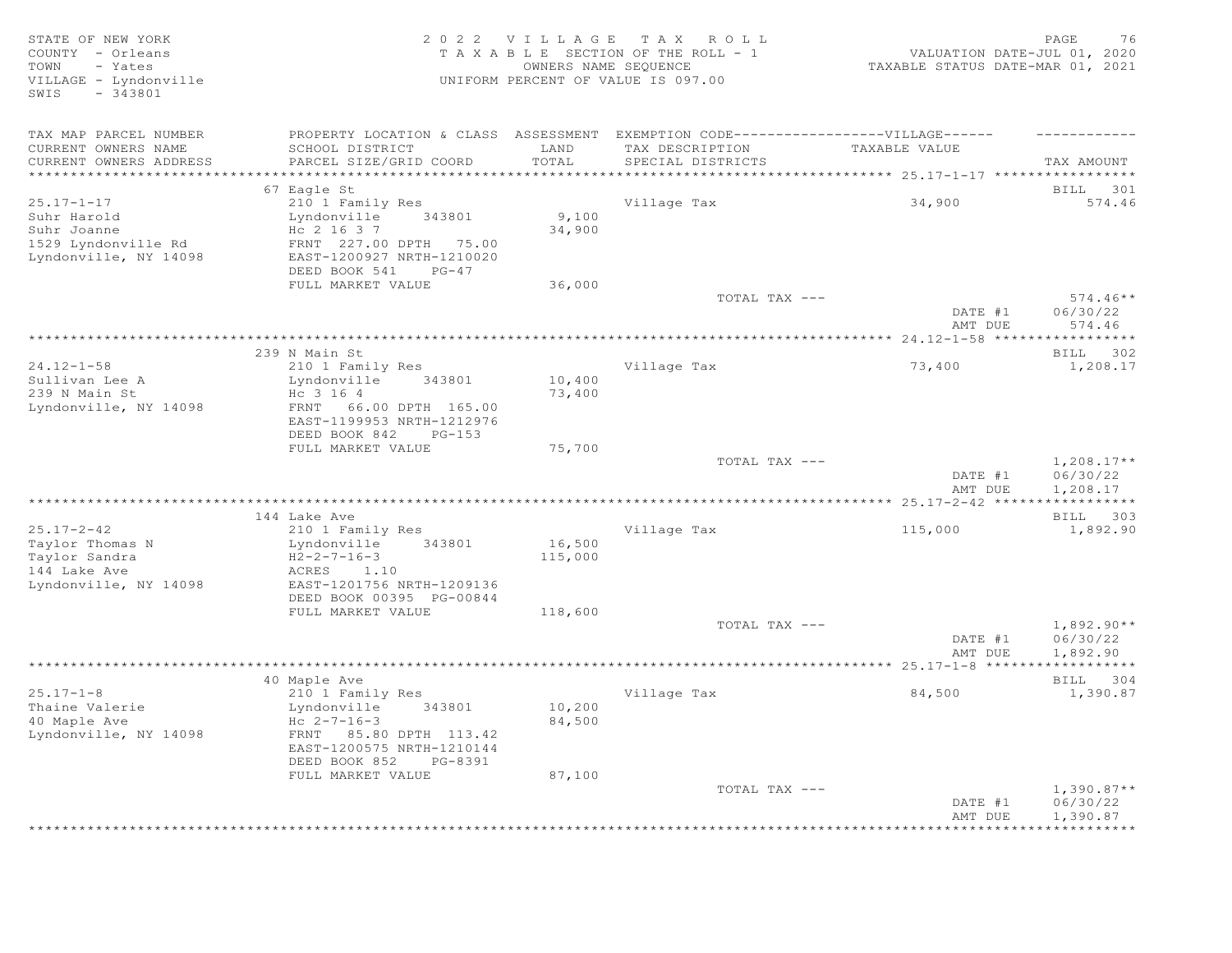SWIS - 343801

#### STATE OF NEW YORK SALL RESOLUTION OF A SALL RESOLUTION OF A SALL CHARGE TRACK AND RESOLUTION OF A SALL PAGE 77 COUNTY - Orleans T A X A B L E SECTION OF THE ROLL - 1 VALUATION DATE-JUL 01, 2020 TOWN - Yates OWNERS NAME SEQUENCE TAXABLE STATUS DATE-MAR 01, 2021 VILLAGE - Lyndonville UNIFORM PERCENT OF VALUE IS 097.00

| TAX MAP PARCEL NUMBER     | PROPERTY LOCATION & CLASS ASSESSMENT      |        | EXEMPTION CODE-----------------VILLAGE------ |               |                             |
|---------------------------|-------------------------------------------|--------|----------------------------------------------|---------------|-----------------------------|
| CURRENT OWNERS NAME       | SCHOOL DISTRICT                           | LAND   | TAX DESCRIPTION                              | TAXABLE VALUE |                             |
| CURRENT OWNERS ADDRESS    | PARCEL SIZE/GRID COORD                    | TOTAL  | SPECIAL DISTRICTS                            |               | TAX AMOUNT                  |
| **********************    | *******************************           |        |                                              |               |                             |
| $25.17 - 2 - 17.1$        | Platten Rd                                |        |                                              |               | BILL 305                    |
| The Robin Hill Foundation | 311 Res vac land<br>Lyndonville<br>343801 | 15,800 | Village Tax                                  | 15,800        | 260.07                      |
| 11556 Platten Rd          | $Hc 2-7-16-3$                             | 15,800 |                                              |               |                             |
| Lyndonville, NY 14098     | 7.40<br>ACRES                             |        |                                              |               |                             |
|                           | EAST-1202606 NRTH-1209555                 |        |                                              |               |                             |
|                           | DEED BOOK 843<br>PG-9105                  |        |                                              |               |                             |
|                           | FULL MARKET VALUE                         | 16,300 |                                              |               |                             |
|                           |                                           |        | TOTAL TAX ---                                |               | $260.07**$                  |
|                           |                                           |        |                                              | DATE #1       | 06/30/22                    |
|                           |                                           |        |                                              | AMT DUE       | 260.07                      |
|                           |                                           |        |                                              |               | ***********                 |
| $25.17 - 1 - 34$          | 22 Eagle St                               |        |                                              |               | BILL 306                    |
| Thompson Dennis           | 210 1 Family Res<br>Lyndonville<br>343801 | 9,700  | Village Tax                                  | 74,000        | 1,218.04                    |
| 142 South Main St         | $Hc 2-7-16-3$                             | 74,000 |                                              |               |                             |
| Lyndonville, NY 14098     | Odd Shape Lot                             |        |                                              |               |                             |
|                           | FRNT 66.00 DPTH 136.76                    |        |                                              |               |                             |
|                           | EAST-1200353 NRTH-1209870                 |        |                                              |               |                             |
|                           | DEED BOOK 854<br>PG-179                   |        |                                              |               |                             |
|                           | FULL MARKET VALUE                         | 76,300 |                                              |               |                             |
|                           |                                           |        | TOTAL TAX ---                                |               | $1,218.04**$                |
|                           |                                           |        |                                              | DATE #1       | 06/30/22                    |
|                           |                                           |        |                                              | AMT DUE       | 1,218.04                    |
|                           | S Main St                                 |        |                                              |               | BILL 307                    |
| $24.20 - 1 - 9.3$         | 311 Res vac land                          |        | Village Tax                                  | 100           | 1.65                        |
| Thompson Dennis M         | Lyndonville<br>343801                     | 100    |                                              |               |                             |
| Thompson Beth             | $Hc - 0002 - 0000 - 16 - 0004$            | 100    |                                              |               |                             |
| 142 South Main St         | FRNT 40.00 DPTH 22.00                     |        |                                              |               |                             |
| Lyndonville, NY 14098     | EAST-1199792 NRTH-1208625                 |        |                                              |               |                             |
|                           | DEED BOOK 856<br>PG-4346                  |        |                                              |               |                             |
| MAY BE SUBJECT TO PAYMENT | FULL MARKET VALUE                         | 100    |                                              |               |                             |
| UNDER AGDIST LAW TIL 2022 |                                           |        |                                              |               |                             |
|                           |                                           |        | TOTAL TAX ---                                |               | $1.65**$                    |
|                           |                                           |        |                                              | DATE #1       | 06/30/22                    |
|                           |                                           |        |                                              | AMT DUE       | 1.65<br>* * * * * * * * * * |
|                           | S Main St                                 |        |                                              |               | BILL 308                    |
| $24.20 - 1 - 9.4$         | 311 Res vac land                          |        | Village Tax                                  | 1,800         | 29.63                       |
| Thompson Dennis M         | Lyndonville<br>343801                     | 1,800  |                                              |               |                             |
| Thompson Beth             | $HC -0002 -0000 -16 -0004$                | 1,800  |                                              |               |                             |
| 142 South Main St         | FRNT 200.00 DPTH 167.00                   |        |                                              |               |                             |
| Lyndonville, NY 14098     | EAST-1199780 NRTH-1208453                 |        |                                              |               |                             |
|                           | DEED BOOK 856<br>PG-4346                  |        |                                              |               |                             |
| MAY BE SUBJECT TO PAYMENT | FULL MARKET VALUE                         | 1,900  |                                              |               |                             |
| UNDER AGDIST LAW TIL 2022 |                                           |        |                                              |               |                             |
|                           |                                           |        | TOTAL TAX ---                                |               | $29.63**$                   |
|                           |                                           |        |                                              | DATE #1       | 06/30/22                    |
|                           |                                           |        |                                              | AMT DUE       | 29.63                       |
|                           |                                           |        |                                              |               |                             |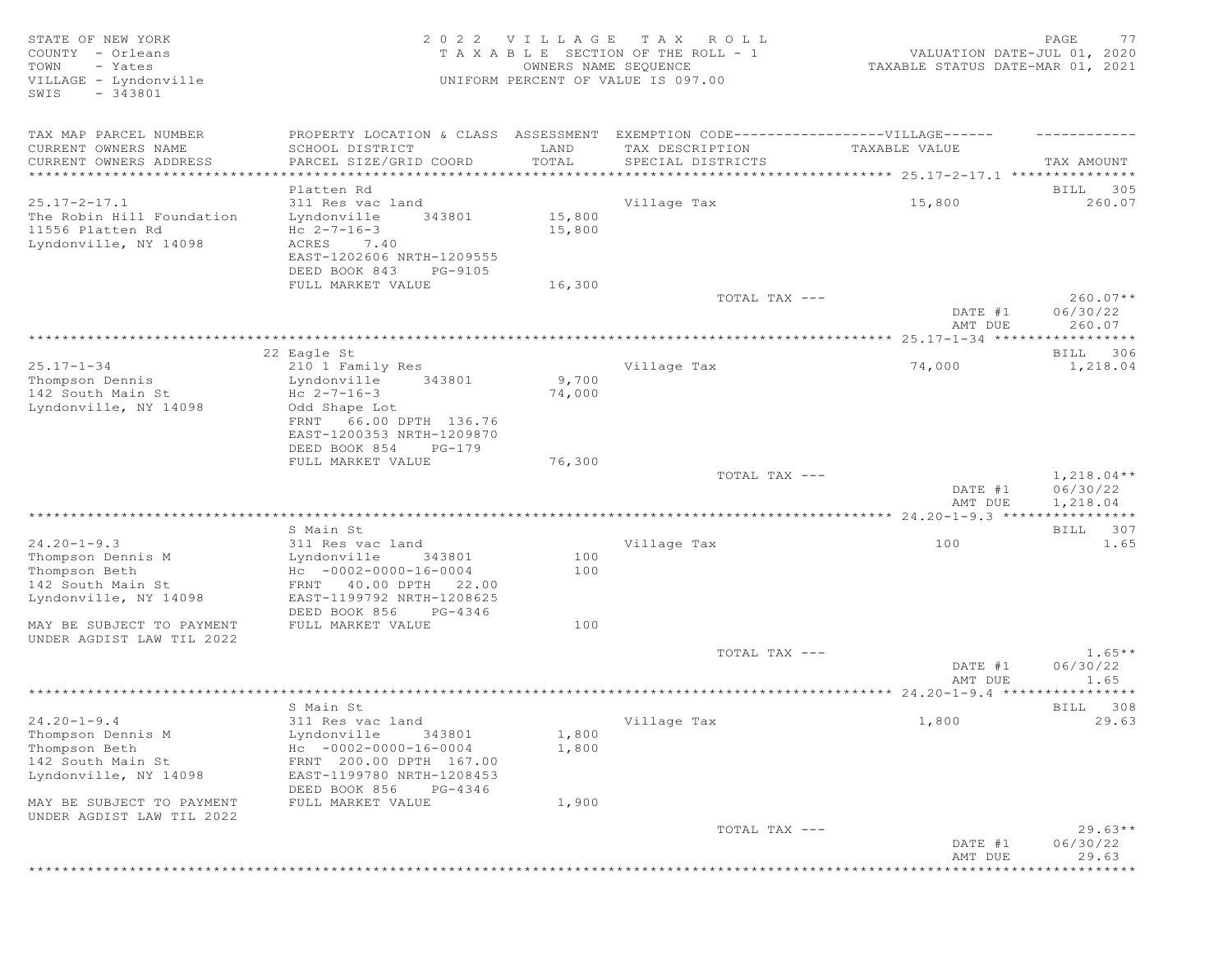| STATE OF NEW YORK                                             |                                                         | 2022 VILLAGE         | TAX ROLL                                                                         |                                  | PAGE<br>78            |
|---------------------------------------------------------------|---------------------------------------------------------|----------------------|----------------------------------------------------------------------------------|----------------------------------|-----------------------|
| COUNTY - Orleans                                              |                                                         |                      | T A X A B L E SECTION OF THE ROLL - 1                                            | VALUATION DATE-JUL 01, 2020      |                       |
| - Yates<br>TOWN<br>VILLAGE - Lyndonville<br>$-343801$<br>SWIS |                                                         | OWNERS NAME SEQUENCE | UNIFORM PERCENT OF VALUE IS 097.00                                               | TAXABLE STATUS DATE-MAR 01, 2021 |                       |
|                                                               |                                                         |                      |                                                                                  |                                  |                       |
| TAX MAP PARCEL NUMBER                                         |                                                         |                      | PROPERTY LOCATION & CLASS ASSESSMENT EXEMPTION CODE----------------VILLAGE------ |                                  |                       |
| CURRENT OWNERS NAME                                           | SCHOOL DISTRICT                                         | LAND                 | TAX DESCRIPTION                                                                  | TAXABLE VALUE                    |                       |
| CURRENT OWNERS ADDRESS<br>***********************             | PARCEL SIZE/GRID COORD                                  | TOTAL                | SPECIAL DISTRICTS                                                                |                                  | TAX AMOUNT            |
|                                                               | 142 S Main St                                           |                      |                                                                                  |                                  | BILL 309              |
| $24.20 - 1 - 10$                                              | 210 1 Family Res                                        |                      | Village Tax                                                                      | 190,500                          | 3,135.64              |
| Thompson Dennis M                                             | Lyndonville<br>343801                                   | 14,400               |                                                                                  |                                  |                       |
| Schroeder Beth C                                              | $Hc - 0002 - 0000 - 16 - 0004$                          | 190,500              |                                                                                  |                                  |                       |
| 142 S Main St                                                 | FRNT 98.50 DPTH 332.00                                  |                      |                                                                                  |                                  |                       |
| Lyndonville, NY 14098                                         | BANK CORE                                               |                      |                                                                                  |                                  |                       |
|                                                               | EAST-1199909 NRTH-1208598                               |                      |                                                                                  |                                  |                       |
|                                                               | DEED BOOK 837<br>PG-5373                                |                      |                                                                                  |                                  |                       |
|                                                               | FULL MARKET VALUE                                       | 196,400              |                                                                                  |                                  |                       |
|                                                               |                                                         |                      | TOTAL TAX ---                                                                    |                                  | $3,135.64**$          |
|                                                               |                                                         |                      |                                                                                  | DATE #1                          | 06/30/22              |
|                                                               |                                                         |                      |                                                                                  | AMT DUE                          | 3,135.64              |
|                                                               |                                                         |                      |                                                                                  |                                  |                       |
|                                                               | Maple Ave                                               |                      |                                                                                  |                                  | BILL 310              |
| $25.17 - 2 - 17.2$                                            | 311 Res vac land                                        |                      | Village Tax                                                                      | 2,200                            | 36.21                 |
| Thurber Jerod                                                 | Lyndonville<br>343801                                   | 2,200                |                                                                                  |                                  |                       |
| Thurber Bliss                                                 | $Hc 2-7-16-3$                                           | 2,200                |                                                                                  |                                  |                       |
| 11496 Platten Rd<br>Lyndonville, NY 14098                     | ACRES<br>0.90<br>EAST-1202632 NRTH-1210113              |                      |                                                                                  |                                  |                       |
|                                                               | DEED BOOK 847<br>PG-7910                                |                      |                                                                                  |                                  |                       |
|                                                               | FULL MARKET VALUE                                       | 2,300                |                                                                                  |                                  |                       |
|                                                               |                                                         |                      | TOTAL TAX ---                                                                    |                                  | $36.21**$             |
|                                                               |                                                         |                      |                                                                                  | DATE #1                          | 06/30/22              |
|                                                               |                                                         |                      |                                                                                  | AMT DUE                          | 36.21                 |
|                                                               |                                                         |                      |                                                                                  |                                  |                       |
|                                                               | 8 Eagle St                                              |                      |                                                                                  |                                  | BILL 311              |
| $25.17 - 1 - 33$                                              | 210 1 Family Res                                        |                      | Village Tax                                                                      | 144,500                          | 2,378.48              |
| Tice Barbara R                                                | Lyndonville<br>343801                                   | 16,100               |                                                                                  |                                  |                       |
| 8 Eagle St                                                    | Hc $2 - 7 - 16 - 3$                                     | 144,500              |                                                                                  |                                  |                       |
| Lyndonville, NY 14098                                         | FRNT 218.46 DPTH 148.14                                 |                      |                                                                                  |                                  |                       |
|                                                               | EAST-1200211 NRTH-1209861                               |                      |                                                                                  |                                  |                       |
|                                                               | DEED BOOK 492<br>$PG-204$                               |                      |                                                                                  |                                  |                       |
|                                                               | FULL MARKET VALUE                                       | 149,000              |                                                                                  |                                  |                       |
|                                                               |                                                         |                      | TOTAL TAX ---                                                                    |                                  | $2,378.48**$          |
|                                                               |                                                         |                      |                                                                                  | DATE #1                          | 06/30/22              |
|                                                               |                                                         |                      |                                                                                  | AMT DUE                          | 2,378.48              |
|                                                               |                                                         |                      |                                                                                  |                                  | * * * * * * * * * * * |
|                                                               | 80 S Main St                                            |                      |                                                                                  |                                  | BILL 312              |
| $24.20 - 1 - 1$                                               | 210 1 Family Res                                        |                      | Village Tax                                                                      | 161,700                          | 2,661.59              |
| Tuk James A                                                   | 343801<br>Lyndonville                                   | 13,000               |                                                                                  |                                  |                       |
| Sullivan Lauren M<br>80 South Main St                         | $HC -0002 -0007 -16 -0004$<br>86.79 DPTH 222.75<br>FRNT | 161,700              |                                                                                  |                                  |                       |
| Lyndonville, NY 14098                                         | BANK CORE                                               |                      |                                                                                  |                                  |                       |
|                                                               | EAST-1199925 NRTH-1209409                               |                      |                                                                                  |                                  |                       |
|                                                               | DEED BOOK 856<br>PG-2192                                |                      |                                                                                  |                                  |                       |
|                                                               | FULL MARKET VALUE                                       | 166,700              |                                                                                  |                                  |                       |
|                                                               |                                                         |                      | TOTAL TAX ---                                                                    |                                  | $2,661.59**$          |
|                                                               |                                                         |                      |                                                                                  | DATE #1                          | 06/30/22              |
|                                                               |                                                         |                      |                                                                                  | AMT DUE                          | 2,661.59              |
|                                                               |                                                         |                      |                                                                                  |                                  | * * * * * * * * * * * |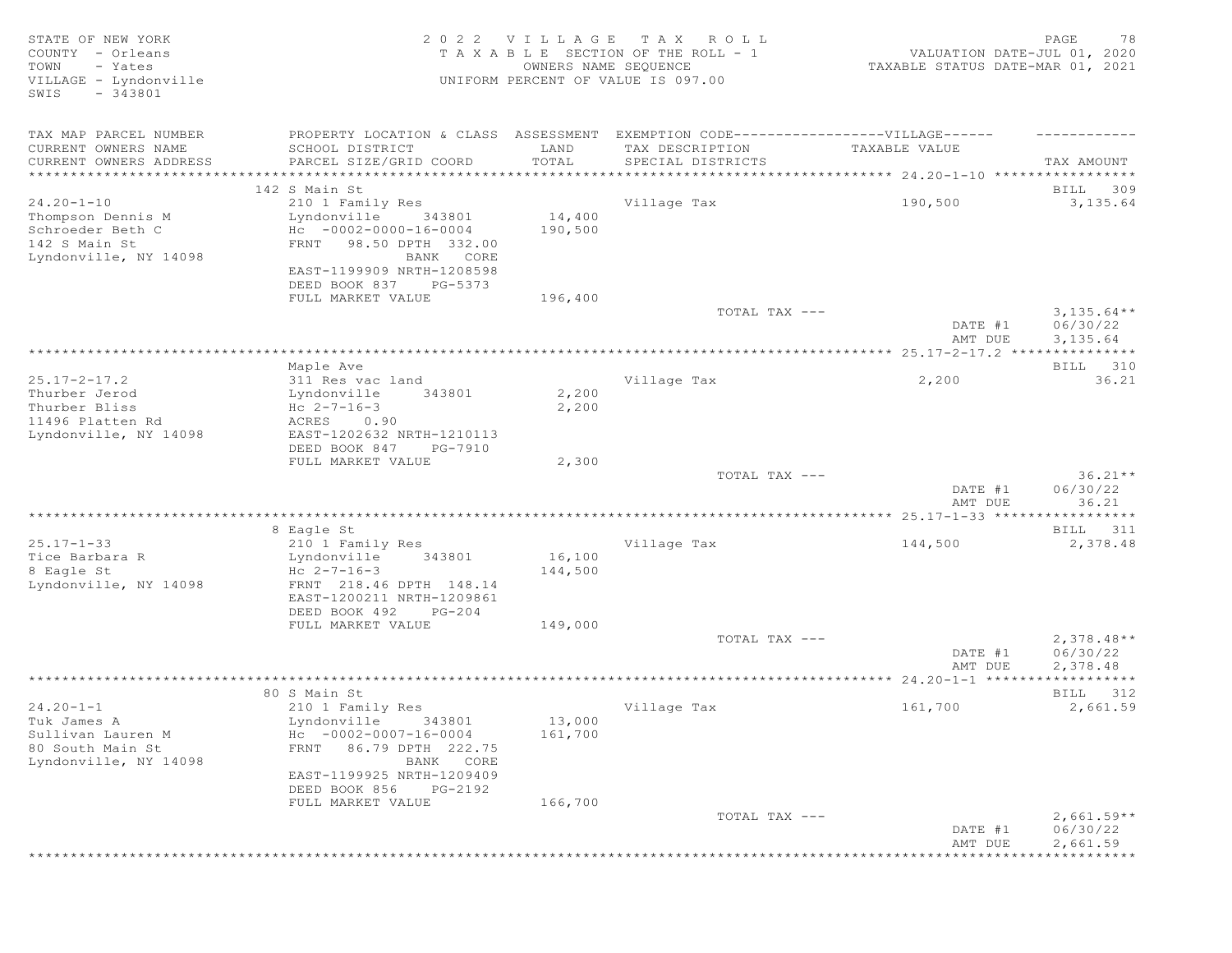SWIS - 343801

#### STATE OF NEW YORK 2 0 2 2 V I L L A G E T A X R O L L PAGE 79 COUNTY - Orleans T A X A B L E SECTION OF THE ROLL - 1 VALUATION DATE-JUL 01, 2020 TOWN - Yates OWNERS NAME SEQUENCE TAXABLE STATUS DATE-MAR 01, 2021 VILLAGE - Lyndonville UNIFORM PERCENT OF VALUE IS 097.00

| TAX MAP PARCEL NUMBER<br>CURRENT OWNERS NAME<br>CURRENT OWNERS ADDRESS                                                     | PROPERTY LOCATION & CLASS ASSESSMENT<br>SCHOOL DISTRICT<br>PARCEL SIZE/GRID COORD                                  | LAND<br>TOTAL     | EXEMPTION CODE------------------VILLAGE------<br>TAX DESCRIPTION<br>SPECIAL DISTRICTS | TAXABLE VALUE      | TAX AMOUNT                           |
|----------------------------------------------------------------------------------------------------------------------------|--------------------------------------------------------------------------------------------------------------------|-------------------|---------------------------------------------------------------------------------------|--------------------|--------------------------------------|
| **********************                                                                                                     |                                                                                                                    | ***********       |                                                                                       |                    |                                      |
|                                                                                                                            | 87 N Main St                                                                                                       |                   |                                                                                       |                    | BILL 313                             |
| $24.16 - 1 - 16$<br>VanDenBroeke Carolyn M<br>VanDenBroeke Nicholas J<br>87 N Main St<br>PO Box 5<br>Lyndonville, NY 14098 | 210 1 Family Res<br>Lyndonville<br>343801<br>$Hc 2-16-4$<br>Irregular Lot<br>FRNT 96.71 DPTH 265.32<br>BANK LERETA | 14,200<br>116,000 | Village Tax                                                                           | 116,000            | 1,909.36                             |
|                                                                                                                            | EAST-1199904 NRTH-1210999<br>DEED BOOK 858<br>PG-6974<br>FULL MARKET VALUE                                         | 119,588           |                                                                                       |                    |                                      |
|                                                                                                                            |                                                                                                                    |                   | TOTAL TAX ---                                                                         | DATE #1<br>AMT DUE | $1,909.36**$<br>06/30/22<br>1,909.36 |
|                                                                                                                            |                                                                                                                    |                   |                                                                                       |                    |                                      |
|                                                                                                                            | 16 Lynwood Dr                                                                                                      |                   |                                                                                       |                    | BILL 314                             |
| $25.13 - 1 - 10.131$<br>Vann Megan J<br>16 Lynwood Dr<br>Lyndonville, NY 14098                                             | 210 1 Family Res<br>Lyndonville<br>343801<br>2.16 BANK<br>ACRES<br>CORE<br>EAST-1201299 NRTH-1211358               | 20,300<br>267,000 | Village Tax                                                                           | 267,000            | 4,394.83                             |
|                                                                                                                            | DEED BOOK 853<br>PG-4589<br>FULL MARKET VALUE                                                                      | 275,300           |                                                                                       |                    |                                      |
|                                                                                                                            |                                                                                                                    |                   | TOTAL TAX ---                                                                         | DATE #1<br>AMT DUE | $4,394.83**$<br>06/30/22<br>4,394.83 |
|                                                                                                                            |                                                                                                                    |                   |                                                                                       |                    |                                      |
|                                                                                                                            | Lynwood Dr                                                                                                         |                   |                                                                                       |                    | BILL 315                             |
| $25.13 - 1 - 10.132$                                                                                                       | 312 Vac w/imprv                                                                                                    |                   | Village Tax                                                                           | 44,300             | 729.18                               |
| Vann Megan J<br>16 Lynwood Dr                                                                                              | Lyndonville<br>343801<br>ACRES<br>2.90                                                                             | 22,100<br>44,300  |                                                                                       |                    |                                      |
| Lyndonville, NY 14098                                                                                                      | EAST-1201341 NRTH-1211648<br>DEED BOOK 865<br>PG-9465                                                              |                   |                                                                                       |                    |                                      |
| PRIOR OWNER ON 3/01/2021<br>Johnson II Alan R                                                                              | FULL MARKET VALUE                                                                                                  | 45,700            |                                                                                       |                    |                                      |
|                                                                                                                            |                                                                                                                    |                   | TOTAL TAX ---                                                                         | DATE #1<br>AMT DUE | 729.18**<br>06/30/22<br>729.18       |
|                                                                                                                            |                                                                                                                    |                   |                                                                                       |                    |                                      |
|                                                                                                                            | 54 Garland St                                                                                                      |                   |                                                                                       |                    | BILL 316                             |
| $25.13 - 1 - 60$                                                                                                           | 210 1 Family Res                                                                                                   |                   | VET COM CT 41131                                                                      | 20,000             |                                      |
| Wadford Calvine<br>Wadford Kristin                                                                                         | Lyndonville<br>343801<br>$Hc 2-7-16-3$                                                                             | 93,500            | 13,400 Village Tax                                                                    | 73,500             | 1,209.81                             |
| 54 Garland St<br>Lyndonville, NY 14098                                                                                     | FRNT 90.28 DPTH 226.38<br>EAST-1200782 NRTH-1211402<br>DEED BOOK 490<br>$PG-73$                                    |                   |                                                                                       |                    |                                      |
|                                                                                                                            | FULL MARKET VALUE                                                                                                  | 96,400            |                                                                                       |                    |                                      |
|                                                                                                                            |                                                                                                                    |                   | TOTAL TAX ---                                                                         | DATE #1<br>AMT DUE | $1,209.81**$<br>06/30/22<br>1,209.81 |
|                                                                                                                            |                                                                                                                    |                   |                                                                                       |                    |                                      |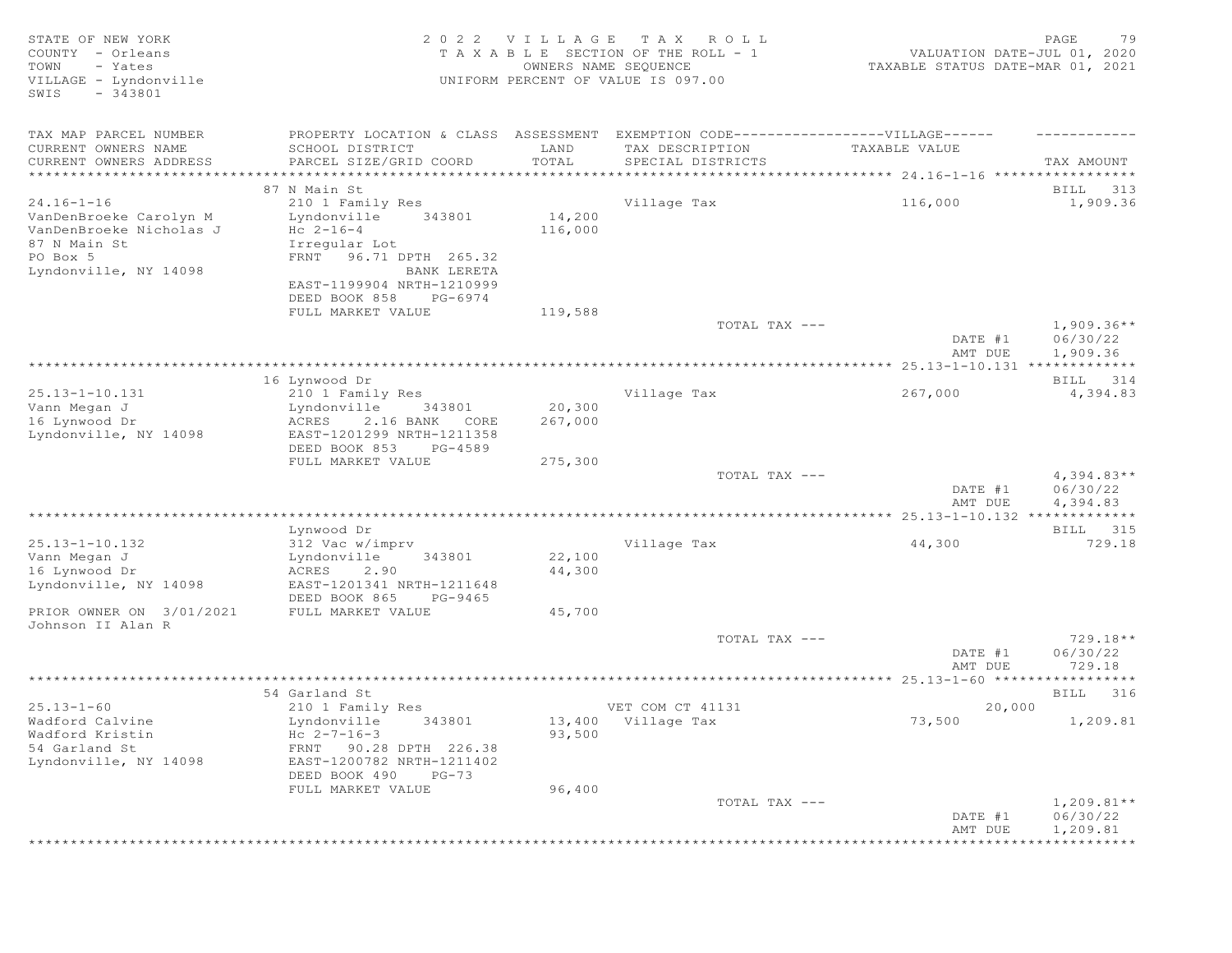STATE OF NEW YORK SALL RESOLUTION OF A SALL AND RESOLUTION OF A SALL CHARGE A SOLUTION OF A SALL CHARGE SOLUTION OF A SALL CHARGE AND RESOLUTION OF A SALL CHARGE A SOLUTION OF A SALL CHARGE A SOLUTION OF A SALL CHARGE A SO COUNTY - Orleans T A X A B L E SECTION OF THE ROLL - 1 VALUATION DATE-JUL 01, 2020 TOWN - Yates OWNERS NAME SEQUENCE TAXABLE STATUS DATE-MAR 01, 2021 VILLAGE - Lyndonville UNIFORM PERCENT OF VALUE IS 097.00 SWIS - 343801 TAX MAP PARCEL NUMBER PROPERTY LOCATION & CLASS ASSESSMENT EXEMPTION CODE------------------VILLAGE------ ------------ CURRENT OWNERS NAME SCHOOL DISTRICT LAND TAX DESCRIPTION TAXABLE VALUE CURRENT OWNERS ADDRESS PARCEL SIZE/GRID COORD TOTAL SPECIAL DISTRICTS TAX AMOUNT \*\*\*\*\*\*\*\*\*\*\*\*\*\*\*\*\*\*\*\*\*\*\*\*\*\*\*\*\*\*\*\*\*\*\*\*\*\*\*\*\*\*\*\*\*\*\*\*\*\*\*\*\*\*\*\*\*\*\*\*\*\*\*\*\*\*\*\*\*\*\*\*\*\*\*\*\*\*\*\*\*\*\*\*\*\*\*\*\*\*\*\*\*\*\*\*\*\*\*\*\*\*\* 25.17-1-64 \*\*\*\*\*\*\*\*\*\*\*\*\*\*\*\*\* 45 Lake Ave BILL 317 25.17-1-64 210 1 Family Res Village Tax 104,500 1,720.07 Wakefield Gary Land Lyndonville 343801 12,500 Wakefield Sandra J  $\,$  Hc 2 16 3 7  $\,$   $\,$  104,500  $\,$ 45 Lake Ave FRNT 120.00 DPTH 123.75 Lyndonville, NY 14098 EAST-1200929 NRTH-1209291 DEED BOOK 831 PG-9334 FULL MARKET VALUE  $107,700$ <br>TOTAL TAX --- $\texttt{TOTAL TAX}$   $\texttt{--}$   $\texttt{--}$   $\texttt{1,720.07**}$ DATE #1 06/30/22<br>AMT DUE 1,720.07 AMT DUE 1, 720.07 \*\*\*\*\*\*\*\*\*\*\*\*\*\*\*\*\*\*\*\*\*\*\*\*\*\*\*\*\*\*\*\*\*\*\*\*\*\*\*\*\*\*\*\*\*\*\*\*\*\*\*\*\*\*\*\*\*\*\*\*\*\*\*\*\*\*\*\*\*\*\*\*\*\*\*\*\*\*\*\*\*\*\*\*\*\*\*\*\*\*\*\*\*\*\*\*\*\*\*\*\*\*\* 24.12-1-54 \*\*\*\*\*\*\*\*\*\*\*\*\*\*\*\*\* 257 N Main St Bill and State Bill and State Bill and State Bill and State Bill and State Bill and State Bill and State Bill and State Bill and State Bill and State Bill and State Bill and State Bill and State Bill and Stat 24.12-1-54 210 1 Family Res 210 1 Village Tax 210 1 210 1 210 1 Family Res 24,500 210 1,390.87<br>Nalker Benjamin M 210 1,390.87 Walker Benjamin M Lyndonville 343801 10,400 Hunt Samantha L  $_{\rm HC}$  3 16 4  $_{\rm HC}$  84,500 257 N Main St FRNT 66.00 DPTH 165.00 Lyndonville, NY 14098 EAST-1199952 NRTH-1213240 DEED BOOK 863 PG-710 FULL MARKET VALUE 87,100<br>TOTAL TAX --- $\texttt{TOTAL TAX}$   $- \texttt{1,390.87**}$ DATE #1 06/30/22 AMT DUE 1, 390.87 \*\*\*\*\*\*\*\*\*\*\*\*\*\*\*\*\*\*\*\*\*\*\*\*\*\*\*\*\*\*\*\*\*\*\*\*\*\*\*\*\*\*\*\*\*\*\*\*\*\*\*\*\*\*\*\*\*\*\*\*\*\*\*\*\*\*\*\*\*\*\*\*\*\*\*\*\*\*\*\*\*\*\*\*\*\*\*\*\*\*\*\*\*\*\*\*\*\*\*\*\*\*\* 25.13-1-40 \*\*\*\*\*\*\*\*\*\*\*\*\*\*\*\*\* 2 N Main St Bill and the set of the set of the set of the set of the set of the set of the set of the set of the set of the set of the set of the set of the set of the set of the set of the set of the set of the set of the 25.13-1-40 482 Det row bldg Village Tax 106,900 1,759.58 Walnut Rose Rentals, LLC Lyndonville 343801 19,800 5000 Tonawanda Creek Rd Hc 2-7-16-3 106,900 N Tonawanda, NY 14120 FRNT 69.50 DPTH 83.74 EAST-1200147 NRTH-1210269 PRIOR OWNER ON 3/01/2021 DEED BOOK 864 PG-5129 Walnut Rose Rentals, LLC FULL MARKET VALUE 110,200  $\texttt{TOTAL TAX}$   $\texttt{--}$   $\texttt{--}$   $\texttt{1,759.58**}$ DATE #1 06/30/22<br>AMT DUE 1,759.58 AMT DUE 1, 759.58 \*\*\*\*\*\*\*\*\*\*\*\*\*\*\*\*\*\*\*\*\*\*\*\*\*\*\*\*\*\*\*\*\*\*\*\*\*\*\*\*\*\*\*\*\*\*\*\*\*\*\*\*\*\*\*\*\*\*\*\*\*\*\*\*\*\*\*\*\*\*\*\*\*\*\*\*\*\*\*\*\*\*\*\*\*\*\*\*\*\*\*\*\*\*\*\*\*\*\*\*\*\*\* 24.20-1-17.1 \*\*\*\*\*\*\*\*\*\*\*\*\*\*\* 72 S Main St BILL 320 24.20-1-17.1 220 2 Family Res Village Tax 82,900 1,364.54 Warriner Dennis Land Lyndonville 1943801 11,400 Warriner Exzilda M Hc -0002-0000-16-0004 82,900 72 S Main St<br>
Lyndonville, NY 14098 FRNT 67.60 DPTH 231.00 Lyndonville, NY 14098 EAST-1199911 NRTH-1209484 DEED BOOK 00431 PG-00034 FULL MARKET VALUE 85,500<br>TOTAL TAX --- $T$ OTAL TAX  $---$  1,364.54\*\* DATE #1 06/30/22<br>AMT DUE 1,364.54 AMT DUE 1, 364.54

\*\*\*\*\*\*\*\*\*\*\*\*\*\*\*\*\*\*\*\*\*\*\*\*\*\*\*\*\*\*\*\*\*\*\*\*\*\*\*\*\*\*\*\*\*\*\*\*\*\*\*\*\*\*\*\*\*\*\*\*\*\*\*\*\*\*\*\*\*\*\*\*\*\*\*\*\*\*\*\*\*\*\*\*\*\*\*\*\*\*\*\*\*\*\*\*\*\*\*\*\*\*\*\*\*\*\*\*\*\*\*\*\*\*\*\*\*\*\*\*\*\*\*\*\*\*\*\*\*\*\*\*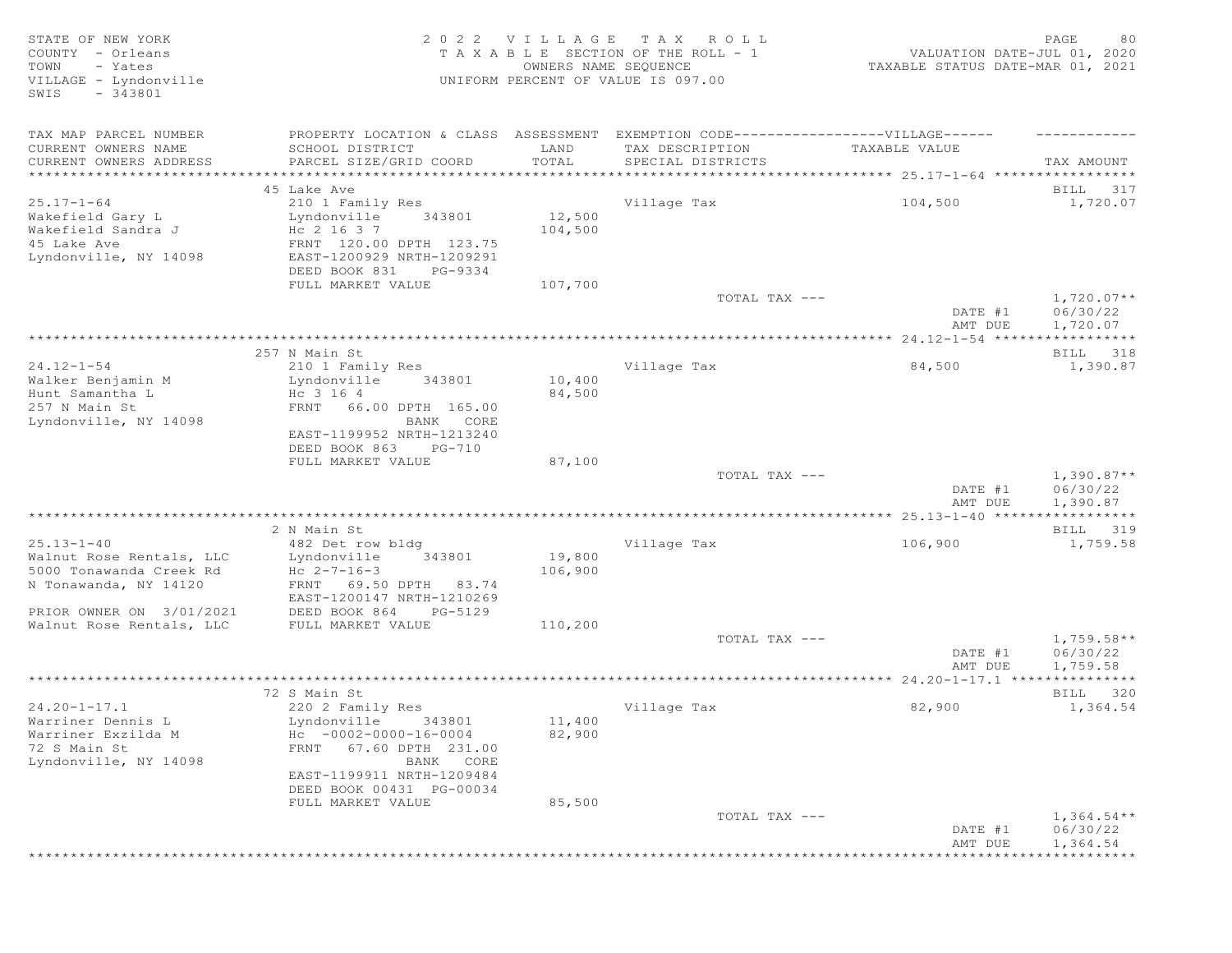| STATE OF NEW YORK<br>COUNTY - Orleans                     |                                                                                   |                   | 2022 VILLAGE TAX ROLL<br>TAXABLE SECTION OF THE ROLL - 1   | VALUATION DATE-JUL 01, 2020      | 81<br>PAGE               |
|-----------------------------------------------------------|-----------------------------------------------------------------------------------|-------------------|------------------------------------------------------------|----------------------------------|--------------------------|
| TOWN<br>- Yates<br>VILLAGE - Lyndonville<br>SWIS - 343801 |                                                                                   |                   | OWNERS NAME SEQUENCE<br>UNIFORM PERCENT OF VALUE IS 097.00 | TAXABLE STATUS DATE-MAR 01, 2021 |                          |
| TAX MAP PARCEL NUMBER                                     | PROPERTY LOCATION & CLASS ASSESSMENT EXEMPTION CODE-----------------VILLAGE------ |                   |                                                            |                                  |                          |
| CURRENT OWNERS NAME                                       | SCHOOL DISTRICT                                                                   | LAND              | TAX DESCRIPTION                                            | TAXABLE VALUE                    |                          |
| CURRENT OWNERS ADDRESS                                    | PARCEL SIZE/GRID COORD                                                            | TOTAL             | SPECIAL DISTRICTS                                          |                                  | TAX AMOUNT               |
| ***********************                                   | *******************************                                                   |                   |                                                            |                                  |                          |
|                                                           | 123 N Main St                                                                     |                   |                                                            |                                  | BILL 321                 |
| $24.16 - 1 - 9.1$                                         | 411 Apartment                                                                     |                   | Village Tax                                                | 130,000                          | 2,139.81                 |
| Washak Mary A<br>12959 Lakeshore Rd                       | Lyndonville<br>343801<br>$Hc 2-16-4$                                              | 34,100<br>130,000 |                                                            |                                  |                          |
| Lyndonville, NY 14098                                     | FRNT 92.00 DPTH 231.00                                                            |                   |                                                            |                                  |                          |
|                                                           | EAST-1199968 NRTH-1211473                                                         |                   |                                                            |                                  |                          |
|                                                           | DEED BOOK 533<br>PG-134                                                           |                   |                                                            |                                  |                          |
|                                                           | FULL MARKET VALUE                                                                 | 134,000           |                                                            |                                  |                          |
|                                                           |                                                                                   |                   | TOTAL TAX ---                                              | DATE #1                          | $2,139.81**$<br>06/30/22 |
|                                                           |                                                                                   |                   |                                                            | AMT DUE                          | 2,139.81                 |
|                                                           |                                                                                   |                   |                                                            |                                  |                          |
|                                                           | 172 Maple Ave                                                                     |                   |                                                            |                                  | BILL 322                 |
| $25.17 - 2 - 11$                                          | 210 1 Family Res                                                                  |                   | Village Tax                                                | 58,500                           | 962.91                   |
| Waterstram Judith A<br>Waterstram William F               | Lyndonville<br>343801<br>Hc 2 16 3 7                                              | 12,600<br>58,500  |                                                            |                                  |                          |
| 172 Maple Ave                                             | FRNT 82.50 DPTH 222.00                                                            |                   |                                                            |                                  |                          |
| Lyndonville, NY 14098                                     | EAST-1202269 NRTH-1210116                                                         |                   |                                                            |                                  |                          |
|                                                           | DEED BOOK 00314 PG-00195                                                          |                   |                                                            |                                  |                          |
|                                                           | FULL MARKET VALUE                                                                 | 60, 300           |                                                            |                                  |                          |
|                                                           |                                                                                   |                   | TOTAL TAX ---                                              | DATE #1                          | $962.91**$<br>06/30/22   |
|                                                           |                                                                                   |                   |                                                            | AMT DUE                          | 962.91                   |
|                                                           |                                                                                   |                   |                                                            |                                  | ***********              |
|                                                           | Lynwood Dr                                                                        |                   |                                                            |                                  | BILL 323                 |
| $25.13 - 1 - 87$                                          | 311 Res vac land                                                                  |                   | Village Tax                                                | 13,100                           | 215.63                   |
| Watson Eric<br>4584 Wilkins Rd                            | 343801<br>Lyndonville<br>Hc 2 16 3 7                                              | 13,100<br>13,100  |                                                            |                                  |                          |
| Albion, NY 14411                                          | ACRES 0.45                                                                        |                   |                                                            |                                  |                          |
|                                                           | EAST-1201455 NRTH-1210750                                                         |                   |                                                            |                                  |                          |
|                                                           | DEED BOOK 856<br>PG-7897                                                          |                   |                                                            |                                  |                          |
|                                                           | FULL MARKET VALUE                                                                 | 13,500            |                                                            |                                  |                          |
|                                                           |                                                                                   |                   | TOTAL TAX ---                                              | DATE #1                          | $215.63**$<br>06/30/22   |
|                                                           |                                                                                   |                   |                                                            | AMT DUE                          | 215.63                   |
|                                                           |                                                                                   |                   |                                                            |                                  |                          |
|                                                           | 162 N Main St                                                                     |                   |                                                            |                                  | BILL 324                 |
| $25.9 - 1 - 10$                                           | 210 1 Family Res                                                                  |                   | Village Tax                                                | 54,900                           | 903.66                   |
| Watts Family Enterprises<br>5312 Salt Works Rd            | Lyndonville<br>343801<br>$Hc - 0002 - 0008 - 16 - 0003$                           | 10,300<br>54,900  |                                                            |                                  |                          |
| Middleport, NY 14105                                      | FRNT 59.00 DPTH 195.50<br>EAST-1200168 NRTH-1212021                               |                   |                                                            |                                  |                          |
|                                                           | DEED BOOK 855<br>PG-3354                                                          |                   |                                                            |                                  |                          |
|                                                           | FULL MARKET VALUE                                                                 | 56,600            | TOTAL TAX ---                                              |                                  | $903.66**$               |
|                                                           |                                                                                   |                   |                                                            | DATE #1                          | 06/30/22                 |
|                                                           |                                                                                   |                   |                                                            | AMT DUE                          | 903.66                   |
|                                                           |                                                                                   |                   | ************************************                       |                                  | * * * * * * * * *        |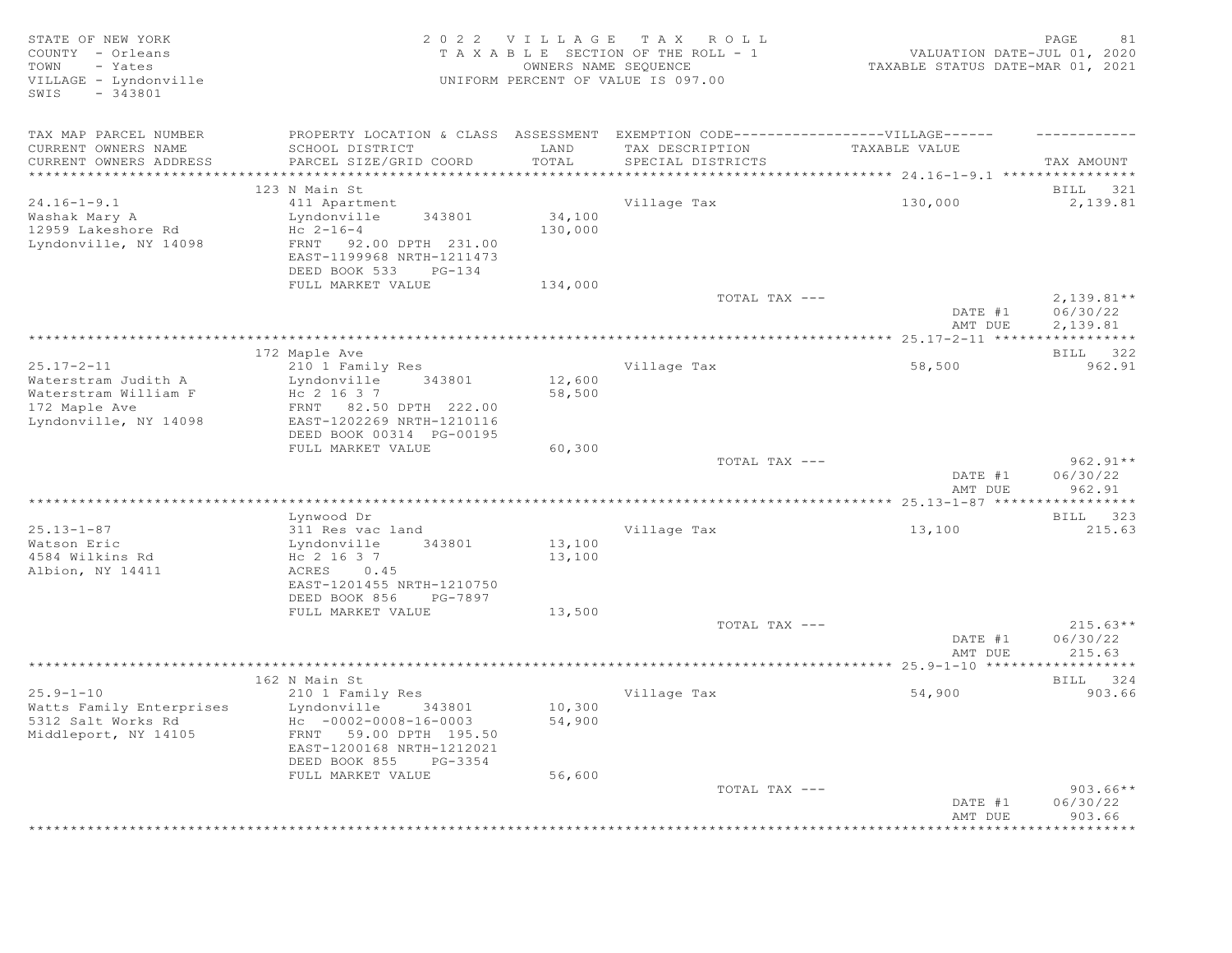| STATE OF NEW YORK<br>2022 VILLAGE TAX ROLL<br>COUNTY - Orleans<br>TAXABLE SECTION OF THE ROLL - 1<br>OWNERS NAME SEQUENCE<br>TOWN<br>- Yates<br>VILLAGE - Lyndonville<br>UNIFORM PERCENT OF VALUE IS 097.00<br>$-343801$<br>SWIS | PAGE<br>82<br>VALUATION DATE-JUL 01, 2020<br>TAXABLE STATUS DATE-MAR 01, 2021 |
|----------------------------------------------------------------------------------------------------------------------------------------------------------------------------------------------------------------------------------|-------------------------------------------------------------------------------|
| PROPERTY LOCATION & CLASS ASSESSMENT EXEMPTION CODE-----------------VILLAGE------<br>TAX MAP PARCEL NUMBER                                                                                                                       |                                                                               |
| CURRENT OWNERS NAME<br>SCHOOL DISTRICT<br>LAND<br>TAX DESCRIPTION<br>TAXABLE VALUE                                                                                                                                               |                                                                               |
| TOTAL<br>CURRENT OWNERS ADDRESS<br>PARCEL SIZE/GRID COORD<br>SPECIAL DISTRICTS                                                                                                                                                   | TAX AMOUNT                                                                    |
| 12 Willowbrook Dr                                                                                                                                                                                                                | BILL 325                                                                      |
| VET WAR CT 41121<br>$25.17 - 1 - 56$<br>210 1 Family Res                                                                                                                                                                         | 12,000                                                                        |
| Wells David R<br>11,400 Village Tax<br>Lyndonville<br>343801<br>82,900                                                                                                                                                           | 1,364.54                                                                      |
| Wells Janice R<br>Hc $2 - 7 - 16 - 3$<br>94,900                                                                                                                                                                                  |                                                                               |
| 12 Willowbrook Dr<br>0.34<br>ACRES                                                                                                                                                                                               |                                                                               |
| Lyndonville, NY 14098<br>EAST-1201961 NRTH-1209311                                                                                                                                                                               |                                                                               |
| DEED BOOK 867<br>PG-3411                                                                                                                                                                                                         |                                                                               |
| PRIOR OWNER ON 3/01/2021<br>FULL MARKET VALUE<br>97,800<br>Wells David                                                                                                                                                           |                                                                               |
| TOTAL TAX ---                                                                                                                                                                                                                    | $1,364.54**$                                                                  |
| DATE #1                                                                                                                                                                                                                          | 06/30/22                                                                      |
| AMT DUE                                                                                                                                                                                                                          | 1,364.54                                                                      |
|                                                                                                                                                                                                                                  |                                                                               |
| 22 Church St                                                                                                                                                                                                                     | BILL 326                                                                      |
| CW 15 VET/ 41167<br>210 1 Family Res<br>$25.13 - 1 - 56$                                                                                                                                                                         | 12,000                                                                        |
| 12,900 Village Tax<br>81,800<br>343801<br>Wells James C<br>Lyndonville<br>Wells Valerie D<br>Hc $2 - 7 - 16 - 3$<br>93,800                                                                                                       | 1,346.43                                                                      |
| 22 Church St<br>FRNT 132.00 DPTH 120.00                                                                                                                                                                                          |                                                                               |
| Lyndonville, NY 14098<br>EAST-1200331 NRTH-1211425                                                                                                                                                                               |                                                                               |
| DEED BOOK 830<br>PG-5782                                                                                                                                                                                                         |                                                                               |
| FULL MARKET VALUE<br>96,700                                                                                                                                                                                                      |                                                                               |
| TOTAL TAX ---<br>DATE #1<br>AMT DUE                                                                                                                                                                                              | $1,346.43**$<br>06/30/22<br>1,346.43                                          |
|                                                                                                                                                                                                                                  |                                                                               |
| 275 N Main St                                                                                                                                                                                                                    | BILL 327                                                                      |
| $24.12 - 1 - 51$<br>210 1 Family Res<br>Village Tax<br>124,900                                                                                                                                                                   | 2,055.86                                                                      |
| Wells Michael J<br>Lyndonville<br>343801<br>15,700                                                                                                                                                                               |                                                                               |
| 275 N Main St<br>$Hc$ 3-16-4<br>124,900                                                                                                                                                                                          |                                                                               |
| Lyndonville, NY 14098<br>FRNT 150.00 DPTH 167.00                                                                                                                                                                                 |                                                                               |
| EAST-1199951 NRTH-1213487                                                                                                                                                                                                        |                                                                               |
| PRIOR OWNER ON 3/01/2021<br>DEED BOOK 866<br>PG-8510                                                                                                                                                                             |                                                                               |
| Evans Desiree M<br>FULL MARKET VALUE<br>128,800                                                                                                                                                                                  |                                                                               |
| TOTAL TAX ---<br>DATE #1                                                                                                                                                                                                         | $2,055.86**$<br>06/30/22                                                      |
| AMT DUE                                                                                                                                                                                                                          | 2,055.86                                                                      |
|                                                                                                                                                                                                                                  |                                                                               |
| 25 Lake Ave                                                                                                                                                                                                                      | BILL 328                                                                      |
| $25.17 - 1 - 66$<br>465 Prof. bldg.<br>Village Tax<br>134,900                                                                                                                                                                    | 2,220.46                                                                      |
| 41,800<br>Wenhold, Physical Therapist Th Lyndonville<br>343801                                                                                                                                                                   |                                                                               |
| 25 Lake Ave<br>$Hc 2-7-16-3$<br>134,900                                                                                                                                                                                          |                                                                               |
| PO Box 481<br>FRNT 147.23 DPTH 196.65                                                                                                                                                                                            |                                                                               |
| Lyndonville, NY 14098<br>EAST-1200502 NRTH-1209467                                                                                                                                                                               |                                                                               |
| DEED BOOK 00232 PG-00251                                                                                                                                                                                                         |                                                                               |
| FULL MARKET VALUE<br>139,100                                                                                                                                                                                                     |                                                                               |
| TOTAL TAX ---<br>DATE #1                                                                                                                                                                                                         | $2,220.46**$<br>06/30/22                                                      |
| AMT DUE                                                                                                                                                                                                                          | 2,220.46                                                                      |
| *****************                                                                                                                                                                                                                | ***********                                                                   |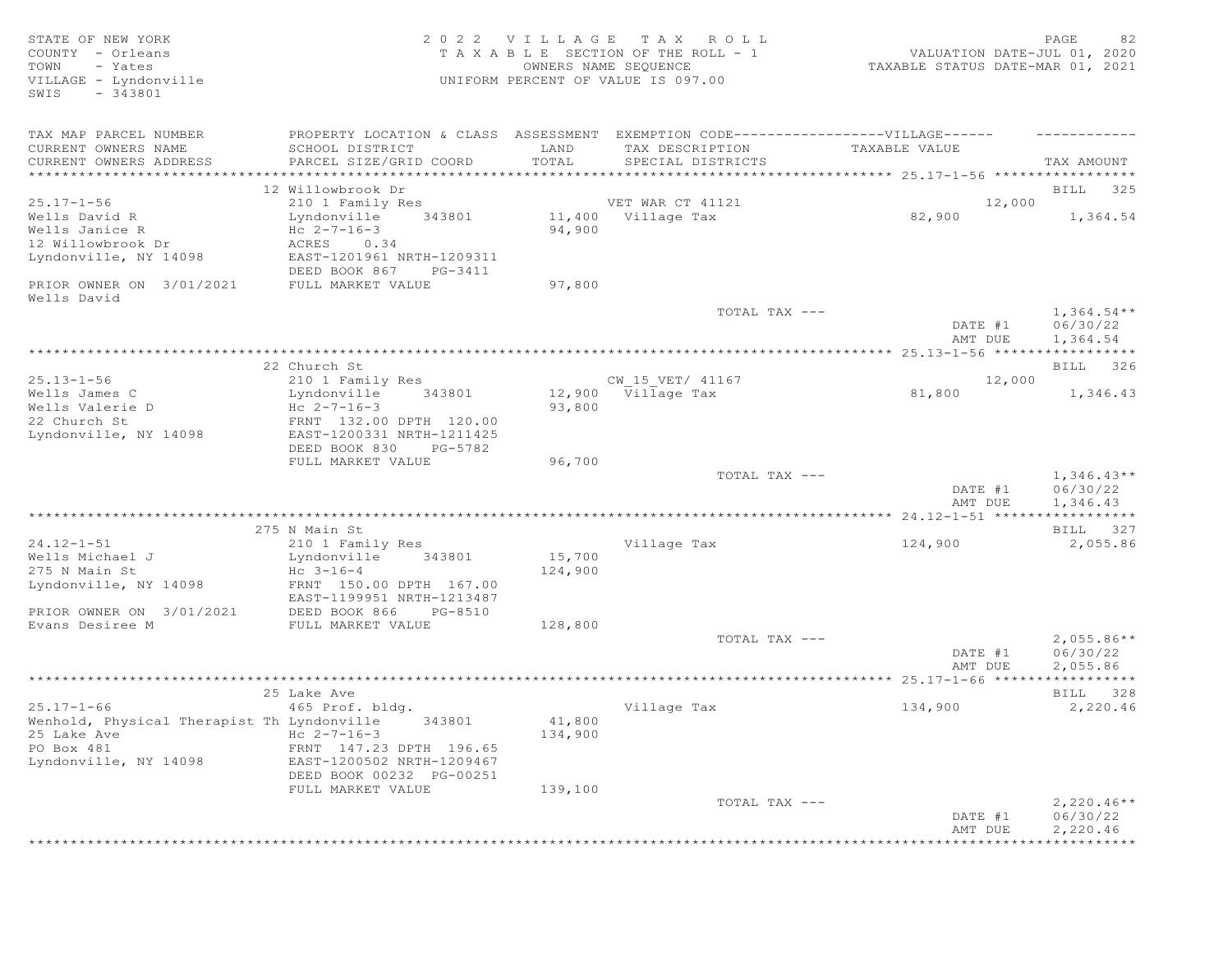STATE OF NEW YORK<br>COUNTY - Orleans and the state of the SECTION OF THE ROLL - 1 (2020)<br>TOWN - Yates and the SEQUENCE COUNTER SUMMERS NAME SEQUENCE THE ROLL - 1 (2021)<br>TOWN - Yates (2021) COUNTY - Orleans T A X A B L E SECTION OF THE ROLL - 1<br>TOWN - Yates COUNTRS NAME SECUENCE TOWN - Yates OWNERS NAME SEQUENCE TAXABLE STATUS DATE-MAR 01, 2021 VILLAGE - Lyndonville UNIFORM PERCENT OF VALUE IS 097.00 SWIS - 343801 TAX MAP PARCEL NUMBER PROPERTY LOCATION & CLASS ASSESSMENT EXEMPTION CODE-------------------VILLAGE------ ----------CURRENT OWNERS NAME SCHOOL DISTRICT LAND TAX DESCRIPTION TAXABLE VALUE CURRENT OWNERS ADDRESS PARCEL SIZE/GRID COORD TOTAL SPECIAL DISTRICTS TAX AMOUNT \*\*\*\*\*\*\*\*\*\*\*\*\*\*\*\*\*\*\*\*\*\*\*\*\*\*\*\*\*\*\*\*\*\*\*\*\*\*\*\*\*\*\*\*\*\*\*\*\*\*\*\*\*\*\*\*\*\*\*\*\*\*\*\*\*\*\*\*\*\*\*\*\*\*\*\*\*\*\*\*\*\*\*\*\*\*\*\*\*\*\*\*\*\*\*\*\*\*\*\*\*\*\* 25.17-1-2 \*\*\*\*\*\*\*\*\*\*\*\*\*\*\*\*\*\* 5 S Main St BILL 329 25.17-1-2 481 Att row bldg Village Tax 57,400 944.81 Whipple Jeanne **Lyndonville** 343801 7,200 PO Box 563 Hc 2-716-3 57,400 Whipple Jeanne<br>
PO Box 563<br>
Lyndonville, NY 14098 FRNT 20.00 DPTH 93.00 EAST-1200146 NRTH-1210137 DEED BOOK 00278 PG-00009 FULL MARKET VALUE 59,200<br>TOTAL TAX --- $\text{total } \text{MAX}$  --- DATE #1 06/30/22 AMT DUE 944.81 \*\*\*\*\*\*\*\*\*\*\*\*\*\*\*\*\*\*\*\*\*\*\*\*\*\*\*\*\*\*\*\*\*\*\*\*\*\*\*\*\*\*\*\*\*\*\*\*\*\*\*\*\*\*\*\*\*\*\*\*\*\*\*\*\*\*\*\*\*\*\*\*\*\*\*\*\*\*\*\*\*\*\*\*\*\*\*\*\*\*\*\*\*\*\*\*\*\*\*\*\*\*\* 25.9-1-8 \*\*\*\*\*\*\*\*\*\*\*\*\*\*\*\*\*\*\* 17 Railroad Ave BILL 330 25.9-1-8 220 2 Family Res 220 2 Family Res 230 2 Family Res 243801 27,300<br>
220 2 Family Res 21,073.19<br>
220 2 Family Res 7,300 20 1,073.19<br>
220 2 Family Res 21,073.19<br>
220 2 Family Res 21,030 200 21,073.19 Lyndonville  $343801$ <br>Hc  $2-8-16-3$ Whipple Jeanne S<br>PO Box 563<br>Lyndonville, NY 14098 Lyndonville, NY 14098 FRNT 59.83 DPTH 87.00 EAST-1200264 NRTH-1211992 DEED BOOK 838 PG-9474 FULL MARKET VALUE 67,200<br>TOTAL TAX --- $T$ OTAL TAX  $---$  1,073.19\*\* DATE #1 06/30/22<br>AMT DUE 1,073.19 AMT DUE 1, 073.19 \*\*\*\*\*\*\*\*\*\*\*\*\*\*\*\*\*\*\*\*\*\*\*\*\*\*\*\*\*\*\*\*\*\*\*\*\*\*\*\*\*\*\*\*\*\*\*\*\*\*\*\*\*\*\*\*\*\*\*\*\*\*\*\*\*\*\*\*\*\*\*\*\*\*\*\*\*\*\*\*\*\*\*\*\*\*\*\*\*\*\*\*\*\*\*\*\*\*\*\*\*\*\* 25.17-1-58 \*\*\*\*\*\*\*\*\*\*\*\*\*\*\*\*\* 67 Lake Ave BILL 331 25.17-1-58 210 1 Family Res VET WAR CT 41121 12,000 Whipple John W Lyndonville 343801 12,100 Village Tax 78,900 1,298.70 Whipple Brenda F Hc 2 16 3 7 90,900 67 Lake Ave FRNT 110.00 DPTH 123.75 EAST-1201625 NRTH-1209304 DEED BOOK 00392 PG-01133 FULL MARKET VALUE 93,700<br>TOTAL TAX --- $\texttt{TOTAL TAX}$   $\texttt{--}$   $\texttt{--}$   $\texttt{1,298.70**}$ DATE #1 06/30/22 AMT DUE 1, 298.70 \*\*\*\*\*\*\*\*\*\*\*\*\*\*\*\*\*\*\*\*\*\*\*\*\*\*\*\*\*\*\*\*\*\*\*\*\*\*\*\*\*\*\*\*\*\*\*\*\*\*\*\*\*\*\*\*\*\*\*\*\*\*\*\*\*\*\*\*\*\*\*\*\*\*\*\*\*\*\*\*\*\*\*\*\*\*\*\*\*\*\*\*\*\*\*\*\*\*\*\*\*\*\* 25.17-2-43 \*\*\*\*\*\*\*\*\*\*\*\*\*\*\*\*\* 11 Willowbrook Dr BILL 332 25.17-2-43 210 1 Family Res Village Tax 142,500 2,345.56 Whipple Patrick Lyndonville 343801 15,300 Whipple Kathryn  $HC$   $2-7-16-3$   $142,500$ 11 Willowbrook Dr ACRES 2.10 BANK CORE Lyndonville, NY 14098 EAST-1202260 NRTH-1209502 DEED BOOK 858 PG-8402 FULL MARKET VALUE 146,900<br>TOTAL TAX --- $\texttt{TOTAL TAX}$   $\texttt{--}$   $\texttt{--}$   $\texttt{--}$   $\texttt{--}$   $\texttt{--}$   $\texttt{--}$   $\texttt{--}$   $\texttt{--}$   $\texttt{--}$   $\texttt{--}$   $\texttt{--}$   $\texttt{--}$   $\texttt{--}$   $\texttt{--}$   $\texttt{--}$   $\texttt{--}$   $\texttt{--}$   $\texttt{--}$   $\texttt{--}$   $\texttt{--}$   $\texttt{--}$   $\texttt{--}$   $\texttt{--}$   $\text$ DATE #1 06/30/22<br>AMT DUE 2,345.56 AMT DUE 2, 345.56 \*\*\*\*\*\*\*\*\*\*\*\*\*\*\*\*\*\*\*\*\*\*\*\*\*\*\*\*\*\*\*\*\*\*\*\*\*\*\*\*\*\*\*\*\*\*\*\*\*\*\*\*\*\*\*\*\*\*\*\*\*\*\*\*\*\*\*\*\*\*\*\*\*\*\*\*\*\*\*\*\*\*\*\*\*\*\*\*\*\*\*\*\*\*\*\*\*\*\*\*\*\*\*\*\*\*\*\*\*\*\*\*\*\*\*\*\*\*\*\*\*\*\*\*\*\*\*\*\*\*\*\*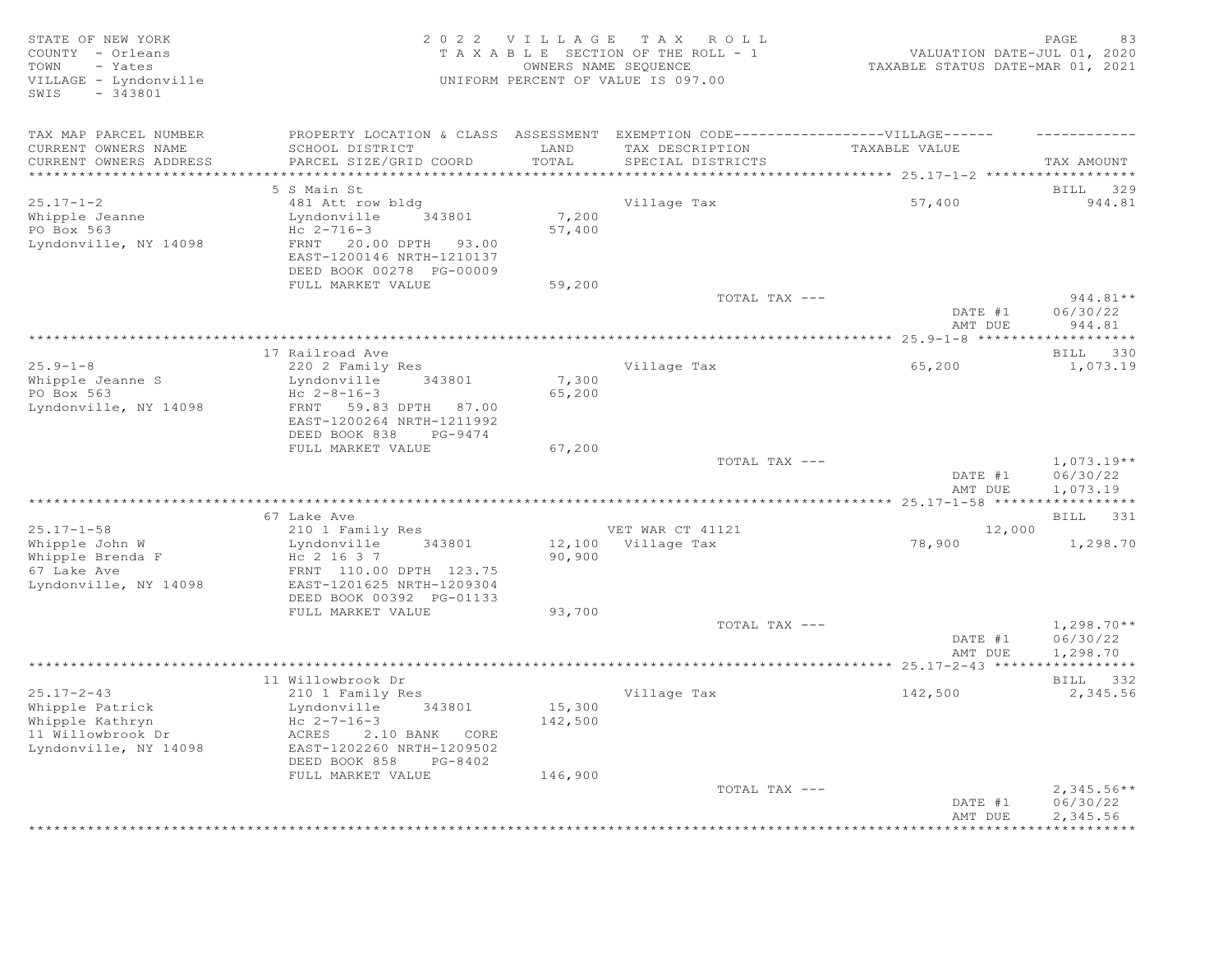| STATE OF NEW YORK<br>COUNTY - Orleans                         |                                                      | 2022 VILLAGE         | TAX ROLL<br>T A X A B L E SECTION OF THE ROLL - 1 | VALUATION DATE-JUL 01, 2020      | PAGE<br>84                      |
|---------------------------------------------------------------|------------------------------------------------------|----------------------|---------------------------------------------------|----------------------------------|---------------------------------|
| - Yates<br>TOWN<br>VILLAGE - Lyndonville<br>$-343801$<br>SWIS |                                                      | OWNERS NAME SEQUENCE | UNIFORM PERCENT OF VALUE IS 097.00                | TAXABLE STATUS DATE-MAR 01, 2021 |                                 |
| TAX MAP PARCEL NUMBER                                         | PROPERTY LOCATION & CLASS ASSESSMENT                 |                      | EXEMPTION CODE------------------VILLAGE------     |                                  |                                 |
| CURRENT OWNERS NAME                                           | SCHOOL DISTRICT                                      | LAND                 | TAX DESCRIPTION                                   | TAXABLE VALUE                    |                                 |
| CURRENT OWNERS ADDRESS                                        | PARCEL SIZE/GRID COORD                               | TOTAL                | SPECIAL DISTRICTS                                 |                                  | TAX AMOUNT                      |
| ***********************                                       |                                                      |                      |                                                   |                                  |                                 |
|                                                               | 55 Maple Ave                                         |                      |                                                   |                                  | BILL 333                        |
| $25.13 - 1 - 31$                                              | 210 1 Family Res                                     |                      | Village Tax                                       | 48,800                           | 803.25                          |
| White Donald Jr.                                              | Lyndonville<br>343801                                | 15,300               |                                                   |                                  |                                 |
| 55 Maple Ave<br>Lyndonville, NY 14098                         | Hc 2 16 3 7<br>FRNT 118.00 DPTH 310.00               | 48,800               |                                                   |                                  |                                 |
|                                                               | BANK WFTS                                            |                      |                                                   |                                  |                                 |
|                                                               | EAST-1200784 NRTH-1210416                            |                      |                                                   |                                  |                                 |
|                                                               | DEED BOOK 831<br>PG-7147                             |                      |                                                   |                                  |                                 |
|                                                               | FULL MARKET VALUE                                    | 50,300               |                                                   |                                  |                                 |
|                                                               |                                                      |                      | TOTAL TAX ---                                     |                                  | 803.25**                        |
|                                                               |                                                      |                      |                                                   | DATE #1                          | 06/30/22                        |
|                                                               |                                                      |                      |                                                   | AMT DUE                          | 803.25                          |
|                                                               | 68 S Main St                                         |                      |                                                   |                                  | BILL 334                        |
| $24.16 - 1 - 32$                                              | 210 1 Family Res                                     |                      | Village Tax                                       | 72,500                           | 1,193.35                        |
| Whitney Joanne E                                              | Lyndonville<br>343801                                | 12,000               |                                                   |                                  |                                 |
| Tyson Maria L. Whitney                                        | $Hc 2-16-4$                                          | 72,500               |                                                   |                                  |                                 |
| 68 S Main St                                                  | FRNT 81.21 DPTH 220.00                               |                      |                                                   |                                  |                                 |
| Lyndonville, NY 14098                                         | EAST-1199927 NRTH-1209559                            |                      |                                                   |                                  |                                 |
|                                                               | DEED BOOK 00232 PG-00106                             |                      |                                                   |                                  |                                 |
|                                                               | FULL MARKET VALUE                                    | 74,700               | TOTAL TAX ---                                     |                                  | $1,193.35**$                    |
|                                                               |                                                      |                      |                                                   | DATE #1<br>AMT DUE               | 06/30/22<br>1,193.35            |
|                                                               |                                                      |                      |                                                   |                                  | * * * * * * * * * * *           |
|                                                               | 88 S Main St                                         |                      |                                                   |                                  | BILL 335                        |
| $24.20 - 1 - 2$                                               | 210 1 Family Res                                     |                      | Village Tax                                       | 153,200                          | 2,521.68                        |
| Wilcox David E Jr                                             | 343801<br>Lyndonville                                | 13,200               |                                                   |                                  |                                 |
| Wilcox Patricia                                               | Hc $2 - 7 - 16 - 4$                                  | 153,200              |                                                   |                                  |                                 |
| 88 S Main St                                                  | FRNT 91.74 DPTH 195.25                               |                      |                                                   |                                  |                                 |
| Lyndonville, NY 14098                                         | EAST-1199938 NRTH-1209321<br>DEED BOOK 863<br>PG-990 |                      |                                                   |                                  |                                 |
|                                                               | FULL MARKET VALUE                                    | 157,900              |                                                   |                                  |                                 |
|                                                               |                                                      |                      | TOTAL TAX ---                                     |                                  | $2,521.68**$                    |
|                                                               |                                                      |                      |                                                   | DATE #1                          | 06/30/22                        |
|                                                               |                                                      |                      |                                                   | AMT DUE                          | 2,521.68                        |
|                                                               |                                                      |                      |                                                   |                                  | * * * * * * * * * * *           |
|                                                               | 180 S Main St                                        |                      |                                                   |                                  | BILL 336                        |
| $24.20 - 1 - 15$<br>Williams Kathleen A                       | 210 1 Family Res<br>343801<br>Lyndonville            | 16,200               | Village Tax                                       | 137,800                          | 2,268.19                        |
| 180 S Main St                                                 | $HC -0001-0000-16-0004$                              | 137,800              |                                                   |                                  |                                 |
| Lyndonville, NY 14098                                         | FRNT 180.00 DPTH 167.00                              |                      |                                                   |                                  |                                 |
|                                                               | EAST-1199946 NRTH-1208055                            |                      |                                                   |                                  |                                 |
|                                                               | DEED BOOK 761<br>PG-317                              |                      |                                                   |                                  |                                 |
|                                                               | FULL MARKET VALUE                                    | 142,100              |                                                   |                                  |                                 |
|                                                               |                                                      |                      | TOTAL TAX ---                                     |                                  | $2,268.19**$                    |
|                                                               |                                                      |                      |                                                   | DATE #1                          | 06/30/22                        |
|                                                               |                                                      |                      |                                                   | AMT DUE                          | 2,268.19<br>* * * * * * * * * * |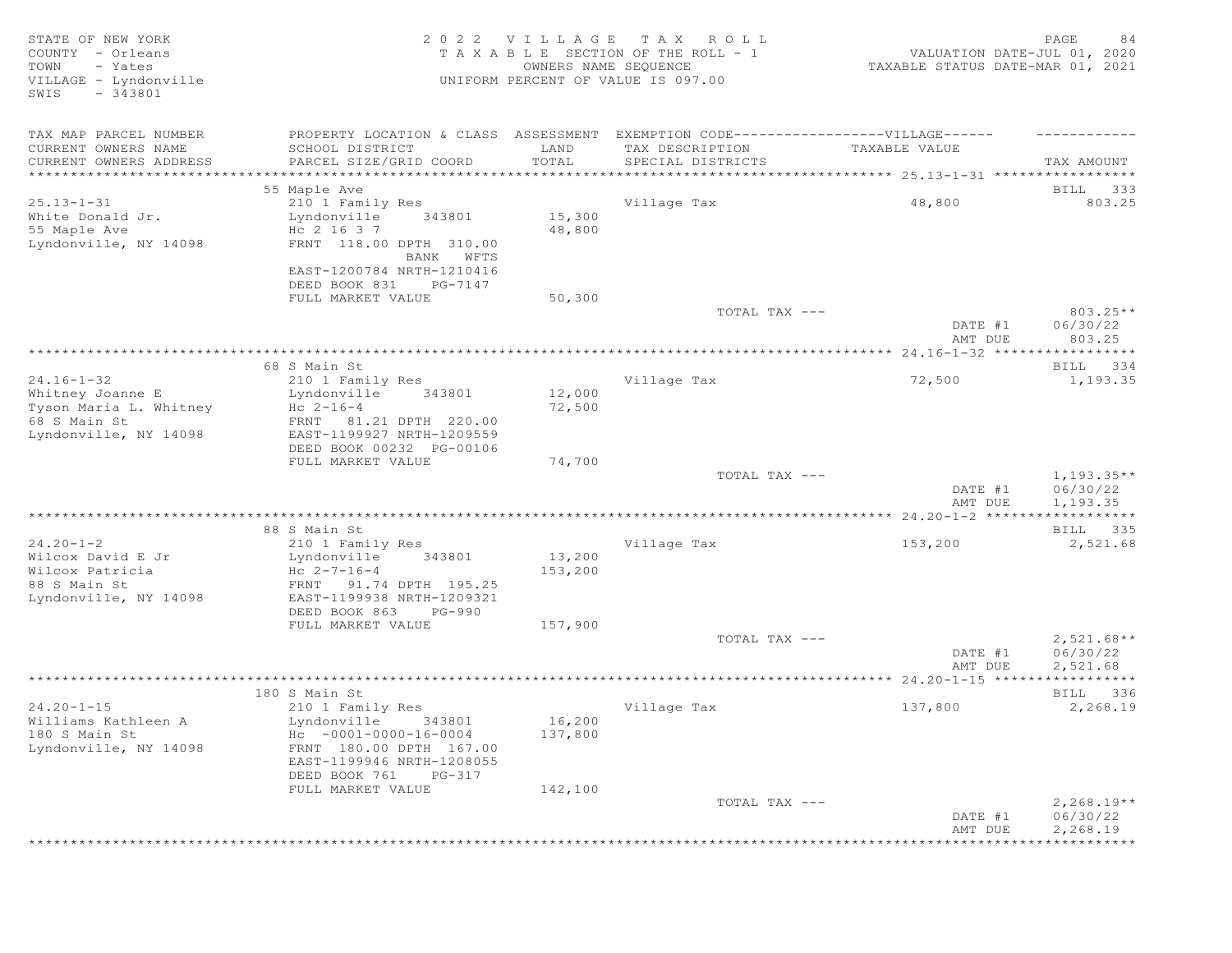| STATE OF NEW YORK<br>COUNTY - Orleans<br>- Yates<br>TOWN |                                                                                  | 2022 VILLAGE<br>OWNERS NAME SEQUENCE | TAX ROLL<br>T A X A B L E SECTION OF THE ROLL - 1 | VALUATION DATE-JUL 01, 2020<br>TAXABLE STATUS DATE-MAR 01, 2021 | PAGE<br>85               |
|----------------------------------------------------------|----------------------------------------------------------------------------------|--------------------------------------|---------------------------------------------------|-----------------------------------------------------------------|--------------------------|
| VILLAGE - Lyndonville<br>$-343801$<br>SWIS               |                                                                                  |                                      | UNIFORM PERCENT OF VALUE IS 097.00                |                                                                 |                          |
| TAX MAP PARCEL NUMBER                                    | PROPERTY LOCATION & CLASS ASSESSMENT EXEMPTION CODE----------------VILLAGE------ |                                      |                                                   |                                                                 |                          |
| CURRENT OWNERS NAME                                      | SCHOOL DISTRICT                                                                  | LAND                                 | TAX DESCRIPTION                                   | TAXABLE VALUE                                                   |                          |
| CURRENT OWNERS ADDRESS                                   | PARCEL SIZE/GRID COORD                                                           | TOTAL                                | SPECIAL DISTRICTS                                 |                                                                 | TAX AMOUNT               |
| ***********************                                  |                                                                                  |                                      |                                                   |                                                                 |                          |
| $24.16 - 1 - 12$                                         | 18 Housel Ave                                                                    |                                      |                                                   | 76,800                                                          | BILL 337<br>1,264.13     |
| Wilson Alice L                                           | 210 1 Family Res<br>Lyndonville<br>343801                                        | 13,800                               | Village Tax                                       |                                                                 |                          |
| 18 Housel Ave                                            | $Hc 2-16-4$                                                                      | 76,800                               |                                                   |                                                                 |                          |
| Lyndonville, NY 14098                                    | FRNT 155.50 DPTH 122.00                                                          |                                      |                                                   |                                                                 |                          |
|                                                          | BANK CORE                                                                        |                                      |                                                   |                                                                 |                          |
|                                                          | EAST-1199834 NRTH-1211256                                                        |                                      |                                                   |                                                                 |                          |
|                                                          | DEED BOOK 856<br>PG-5772                                                         |                                      |                                                   |                                                                 |                          |
|                                                          | FULL MARKET VALUE                                                                | 79,200                               |                                                   |                                                                 |                          |
|                                                          |                                                                                  |                                      | TOTAL TAX ---                                     | DATE #1                                                         | $1,264.13**$<br>06/30/22 |
|                                                          |                                                                                  |                                      |                                                   | AMT DUE                                                         | 1,264.13                 |
|                                                          |                                                                                  |                                      |                                                   |                                                                 |                          |
|                                                          | 50 S Main St                                                                     |                                      |                                                   |                                                                 | BILL 338                 |
| $24.16 - 1 - 29.1$                                       | 210 1 Family Res                                                                 |                                      | Village Tax                                       | 179,800                                                         | 2,959.52                 |
| Wilson Darren D                                          | Lyndonville<br>343801                                                            | 19,700                               |                                                   |                                                                 |                          |
| Wilson Wendy O                                           | Hc $2 - 16 - 4$                                                                  | 179,800                              |                                                   |                                                                 |                          |
| 50 S Main St                                             | ACRES<br>1.90                                                                    |                                      |                                                   |                                                                 |                          |
| Lyndonville, NY 14098                                    | EAST-1199721 NRTH-1209727                                                        |                                      |                                                   |                                                                 |                          |
|                                                          | DEED BOOK 00273 PG-00083<br>FULL MARKET VALUE                                    | 185,400                              |                                                   |                                                                 |                          |
|                                                          |                                                                                  |                                      | TOTAL TAX ---                                     |                                                                 | $2,959.52**$             |
|                                                          |                                                                                  |                                      |                                                   | DATE #1                                                         | 06/30/22                 |
|                                                          |                                                                                  |                                      |                                                   | AMT DUE                                                         | 2,959.52                 |
|                                                          |                                                                                  |                                      |                                                   |                                                                 | * * * * * * * * * * *    |
|                                                          | 57 Lake Ave                                                                      |                                      |                                                   |                                                                 | BILL 339                 |
| $25.17 - 1 - 61$                                         | 210 1 Family Res                                                                 |                                      | Village Tax                                       | 96,600                                                          | 1,590.04                 |
| Wilson Stephanie L                                       | 343801<br>Lyndonville                                                            | 12,500                               |                                                   |                                                                 |                          |
| 57 Lake Ave                                              | Hc 2 16 3 7                                                                      | 96,600                               |                                                   |                                                                 |                          |
| Lyndonville, NY 14098                                    | FRNT 120.00 DPTH 123.75<br>BANK CORE                                             |                                      |                                                   |                                                                 |                          |
|                                                          | EAST-1201288 NRTH-1209298                                                        |                                      |                                                   |                                                                 |                          |
|                                                          | DEED BOOK 846<br>PG-296                                                          |                                      |                                                   |                                                                 |                          |
|                                                          | FULL MARKET VALUE                                                                | 99,600                               |                                                   |                                                                 |                          |
|                                                          |                                                                                  |                                      | TOTAL TAX ---                                     |                                                                 | $1,590.04**$             |
|                                                          |                                                                                  |                                      |                                                   | DATE #1                                                         | 06/30/22                 |
|                                                          |                                                                                  |                                      |                                                   | AMT DUE                                                         | 1,590.04                 |
|                                                          |                                                                                  |                                      |                                                   |                                                                 |                          |
| $25.13 - 1 - 85.1$                                       | 53 Garland St                                                                    |                                      |                                                   | 64,800                                                          | BILL 340                 |
| Winch Susan                                              | 210 1 Family Res<br>Lyndonville<br>343801                                        | 9,000                                | Village Tax                                       |                                                                 | 1,066.61                 |
| Cichocki Irene                                           | Hc $2 - 7 - 16 - 3$                                                              | 64,800                               |                                                   |                                                                 |                          |
| 53 Garland St                                            | FRNT 75.24 DPTH<br>99.00                                                         |                                      |                                                   |                                                                 |                          |
| PO Box 82                                                | BANK CORE                                                                        |                                      |                                                   |                                                                 |                          |
| Lyndonville, NY 14098                                    | EAST-1200577 NRTH-1211398                                                        |                                      |                                                   |                                                                 |                          |
|                                                          | DEED BOOK 767<br>$PG-69$                                                         |                                      |                                                   |                                                                 |                          |
|                                                          | FULL MARKET VALUE                                                                | 66,800                               |                                                   |                                                                 |                          |
|                                                          |                                                                                  |                                      | TOTAL TAX ---                                     |                                                                 | $1,066.61**$             |
|                                                          |                                                                                  |                                      |                                                   | DATE #1                                                         | 06/30/22                 |
|                                                          |                                                                                  |                                      |                                                   | AMT DUE                                                         | 1,066.61<br>***********  |
|                                                          |                                                                                  |                                      |                                                   |                                                                 |                          |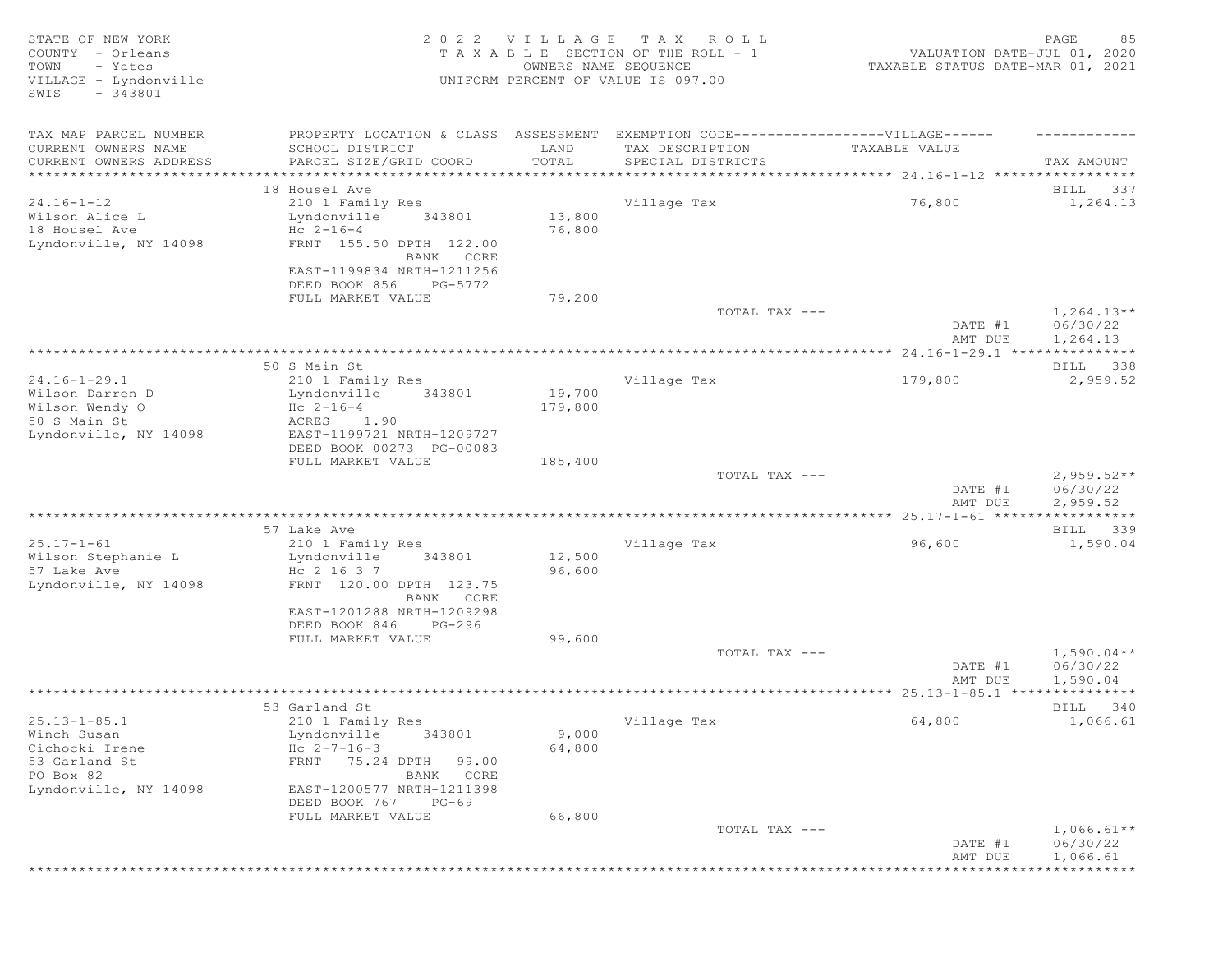STATE OF NEW YORK SALL SALL A GUID AND RESOLUTION OF THE SALL CHARGE CONTROLL CONTROLLY A SALL CHARGE SOME SAG COUNTY - Orleans T A X A B L E SECTION OF THE ROLL - 1 VALUATION DATE-JUL 01, 2020 TOWN - Yates OWNERS NAME SEQUENCE TAXABLE STATUS DATE-MAR 01, 2021 TOWN - Yates<br>
VILLAGE - Lyndonville<br>
VILLAGE - Lyndonville<br>
UNIFORM PERCENT OF VALUE IS 097.00 SWIS - 343801 TAX MAP PARCEL NUMBER PROPERTY LOCATION & CLASS ASSESSMENT EXEMPTION CODE------------------VILLAGE------ ------------ CURRENT OWNERS NAME SCHOOL DISTRICT LAND TAX DESCRIPTION TAXABLE VALUE CURRENT OWNERS ADDRESS PARCEL SIZE/GRID COORD TOTAL SPECIAL DISTRICTS TAX AMOUNT \*\*\*\*\*\*\*\*\*\*\*\*\*\*\*\*\*\*\*\*\*\*\*\*\*\*\*\*\*\*\*\*\*\*\*\*\*\*\*\*\*\*\*\*\*\*\*\*\*\*\*\*\*\*\*\*\*\*\*\*\*\*\*\*\*\*\*\*\*\*\*\*\*\*\*\*\*\*\*\*\*\*\*\*\*\*\*\*\*\*\*\*\*\*\*\*\*\*\*\*\*\*\* 25.17-1-37 \*\*\*\*\*\*\*\*\*\*\*\*\*\*\*\*\* and the set of the set of the set of the set of the set of the set of the set of the set of the set of the set of the set of the set of the set of the set of the set of the set of the set of the set of the set of the set o 25.17-1-37 220 2 Family Res Village Tax 54,700 900.36 Winiecki Claude Lyndonville 343801 9,500 42 Eagle St Hc 2 16 3 7 54,700 Lyndonville, NY 14098 FRNT 65.00 DPTH 134.12 EAST-1200608 NRTH-1209875 DEED BOOK 679 PG-91 FULL MARKET VALUE 56,400<br>TOTAL TAX --- TOTAL TAX --- 900.36\*\* DATE #1 06/30/22 AMT DUE 900.36 \*\*\*\*\*\*\*\*\*\*\*\*\*\*\*\*\*\*\*\*\*\*\*\*\*\*\*\*\*\*\*\*\*\*\*\*\*\*\*\*\*\*\*\*\*\*\*\*\*\*\*\*\*\*\*\*\*\*\*\*\*\*\*\*\*\*\*\*\*\*\*\*\*\*\*\*\*\*\*\*\*\*\*\*\*\*\*\*\*\*\*\*\*\*\*\*\*\*\*\*\*\*\* 25.9-1-1.1 \*\*\*\*\*\*\*\*\*\*\*\*\*\*\*\*\* 230 N Main St Bill and State Bill and State Bill and State Bill and State Bill and State Bill and State Bill and State Bill and State Bill and State Bill and State Bill and State Bill and State Bill and State Bill and Stat 25.9-1-1.1 210 1 Family Res RPTL466 c 41693 3,000 Wolfe Roger W Lyndonville 343801 18,200 Village Tax 135,300 2,227.04 Wolfe Sandra A Hc -0001-0008-16-0003 138,300 230 North Main St Average Frontage Lyndonville, NY 14098 FRNT 237.82 DPTH 222.00 EAST-1200210 NRTH-1212849 DEED BOOK 411 PG-00914 FULL MARKET VALUE  $142,600$  TOTAL TAX --- $\texttt{TOTAL TAX}$   $---$  2,227.04\*\* DATE #1 06/30/22 AMT DUE 2, 227.04 \*\*\*\*\*\*\*\*\*\*\*\*\*\*\*\*\*\*\*\*\*\*\*\*\*\*\*\*\*\*\*\*\*\*\*\*\*\*\*\*\*\*\*\*\*\*\*\*\*\*\*\*\*\*\*\*\*\*\*\*\*\*\*\*\*\*\*\*\*\*\*\*\*\*\*\*\*\*\*\*\*\*\*\*\*\*\*\*\*\*\*\*\*\*\*\*\*\*\*\*\*\*\* 25.17-1-19 \*\*\*\*\*\*\*\*\*\*\*\*\*\*\*\*\* 51 Eagle St BILL 343 25.17-1-19 210 1 Family Res Village Tax 62,500 1,028.75 Woodward Danny P Lyndonville 343801 7,000 Woodward Beverly  $Hc$  2 16 3 7 62,500 51 Eagle St FRNT 64.00 DPTH 75.00 Lyndonville, NY 14098 BANK CORE EAST-1200717 NRTH-1210018 DEED BOOK 433 PG-00136 FULL MARKET VALUE 64,400<br>TOTAL TAX --- $\texttt{TOTAL TAX}$   $\texttt{--}$   $\texttt{--}$   $\texttt{1,028.75**}$ DATE #1 06/30/22 AMT DUE 1,028.75 \*\*\*\*\*\*\*\*\*\*\*\*\*\*\*\*\*\*\*\*\*\*\*\*\*\*\*\*\*\*\*\*\*\*\*\*\*\*\*\*\*\*\*\*\*\*\*\*\*\*\*\*\*\*\*\*\*\*\*\*\*\*\*\*\*\*\*\*\*\*\*\*\*\*\*\*\*\*\*\*\*\*\*\*\*\*\*\*\*\*\*\*\*\*\*\*\*\*\*\*\*\*\* 25.13-1-77 \*\*\*\*\*\*\*\*\*\*\*\*\*\*\*\*\* 11 Garland St BILL 344 25.13-1-77 210 1 Family Res RPTL466\_c 41693 3,000 Woodward Danny P Jr Lyndonville 343801 7,500 Village Tax 68,600 1,129.16 Capstick Shirleen  $He$   $2-7-16-3$   $71,600$ 11 Garland St FRNT 57.75 DPTH 95.00 Lyndonville, NY 14098 EAST-1200513 NRTH-1210868 DEED BOOK 00156 PG-00123 FULL MARKET VALUE 73,800<br>TOTAL TAX --- $T$ OTAL TAX  $---$  1,129.16\*\* DATE #1 06/30/22<br>AMT DUE 1,129.16 AMT DUE 1, 129.16 \*\*\*\*\*\*\*\*\*\*\*\*\*\*\*\*\*\*\*\*\*\*\*\*\*\*\*\*\*\*\*\*\*\*\*\*\*\*\*\*\*\*\*\*\*\*\*\*\*\*\*\*\*\*\*\*\*\*\*\*\*\*\*\*\*\*\*\*\*\*\*\*\*\*\*\*\*\*\*\*\*\*\*\*\*\*\*\*\*\*\*\*\*\*\*\*\*\*\*\*\*\*\*\*\*\*\*\*\*\*\*\*\*\*\*\*\*\*\*\*\*\*\*\*\*\*\*\*\*\*\*\*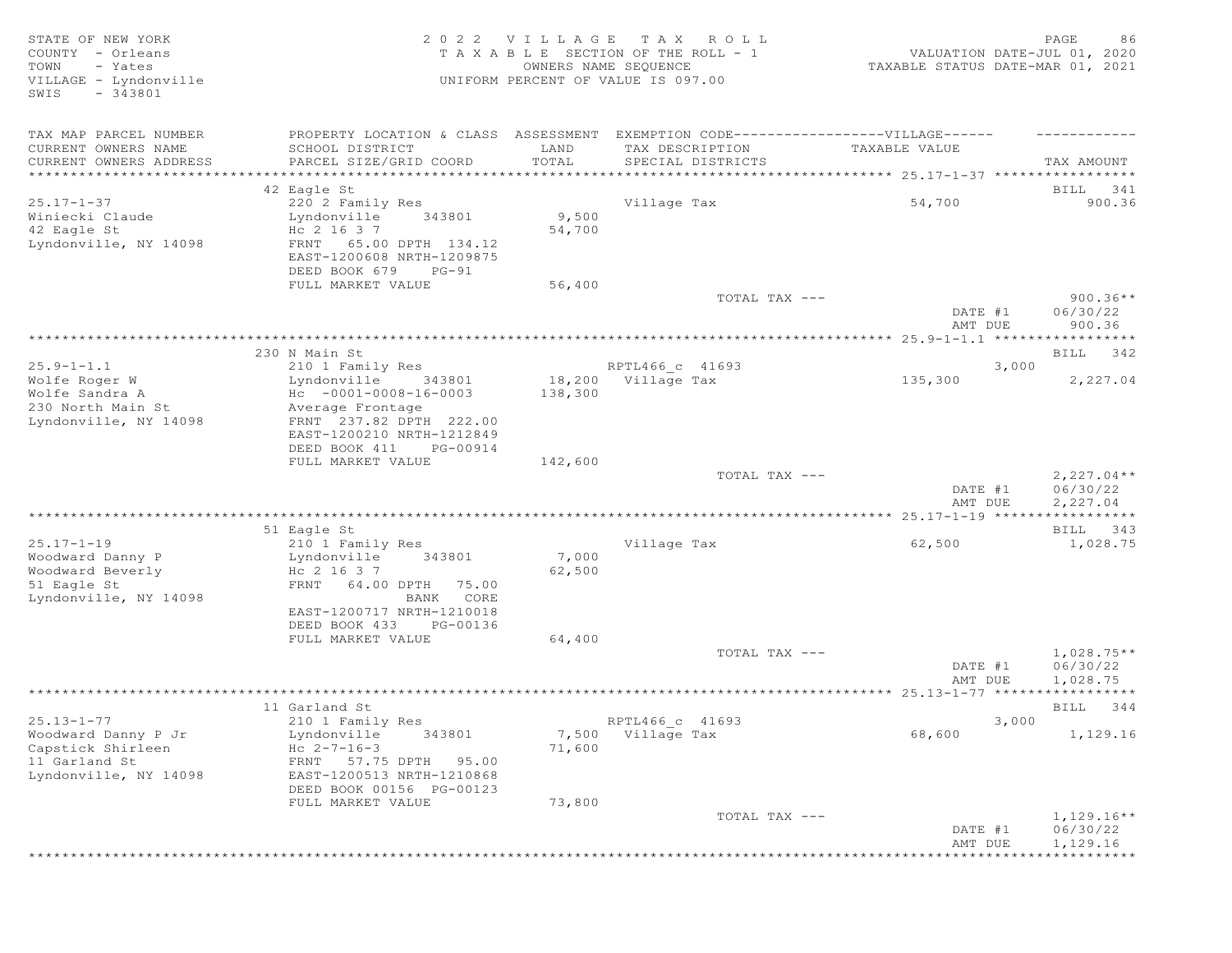| STATE OF NEW YORK       | 2 0 2 2                              | VILLAGE              | TAX ROLL                                      |                                  | PAGE<br>87           |
|-------------------------|--------------------------------------|----------------------|-----------------------------------------------|----------------------------------|----------------------|
| COUNTY - Orleans        | T A X A B L E                        |                      | SECTION OF THE ROLL - 1                       | VALUATION DATE-JUL 01, 2020      |                      |
| TOWN<br>- Yates         |                                      | OWNERS NAME SEQUENCE |                                               | TAXABLE STATUS DATE-MAR 01, 2021 |                      |
| VILLAGE - Lyndonville   |                                      |                      | UNIFORM PERCENT OF VALUE IS 097.00            |                                  |                      |
| $-343801$<br>SWIS       |                                      |                      |                                               |                                  |                      |
|                         |                                      |                      |                                               |                                  |                      |
| TAX MAP PARCEL NUMBER   | PROPERTY LOCATION & CLASS ASSESSMENT |                      | EXEMPTION CODE------------------VILLAGE------ |                                  |                      |
| CURRENT OWNERS NAME     | SCHOOL DISTRICT                      | LAND                 | TAX DESCRIPTION                               | TAXABLE VALUE                    |                      |
| CURRENT OWNERS ADDRESS  | PARCEL SIZE/GRID COORD               | TOTAL                | SPECIAL DISTRICTS                             |                                  | TAX AMOUNT           |
| *********************** |                                      |                      |                                               |                                  |                      |
|                         | 73 Maple Ave                         |                      |                                               |                                  | 345<br>BILL          |
| $25.13 - 1 - 28$        | 210 1 Family Res                     |                      | Village Tax                                   | 59,200                           | 974.43               |
| Woodworth Dixie L       | Lyndonville<br>343801                | 11,100               |                                               |                                  |                      |
| 73 Maple Ave            | Hc 2 16 3 7                          | 59,200               |                                               |                                  |                      |
| Lyndonville, NY 14098   | 69.44 DPTH 190.44<br>FRNT            |                      |                                               |                                  |                      |
|                         | BANK CORE                            |                      |                                               |                                  |                      |
|                         | EAST-1201020 NRTH-1210361            |                      |                                               |                                  |                      |
|                         | DEED BOOK 824<br>PG-663              |                      |                                               |                                  |                      |
|                         | FULL MARKET VALUE                    | 61,000               |                                               |                                  |                      |
|                         |                                      |                      | TOTAL TAX ---                                 |                                  | $974.43**$           |
|                         |                                      |                      |                                               | DATE #1                          | 06/30/22             |
|                         |                                      |                      |                                               | AMT DUE                          | 974.43               |
|                         |                                      |                      |                                               |                                  |                      |
|                         | 180 Maple Ave                        |                      |                                               |                                  | BILL 346             |
| $25.17 - 2 - 12$        | 210 1 Family Res                     |                      | VET COM CT 41131                              | 19,075                           |                      |
| Woodworth Roger A       | Lyndonville<br>343801                |                      | 9,400 VET DIS CT 41141                        | 26,705                           |                      |
| Woodworth Mary Jane     | Hc 2 16 3 7                          |                      | 76,300 Village Tax                            | 30,520                           | 502.36               |
| 180 Maple Ave           | FRNT 82.50 DPTH 102.00               |                      |                                               |                                  |                      |
| Lyndonville, NY 14098   | EAST-1202351 NRTH-1210177            |                      |                                               |                                  |                      |
|                         | DEED BOOK 00377 PG-00127             |                      |                                               |                                  |                      |
|                         | FULL MARKET VALUE                    | 78,700               |                                               |                                  |                      |
|                         |                                      |                      | TOTAL TAX ---                                 |                                  | $502.36**$           |
|                         |                                      |                      |                                               | DATE #1                          | 06/30/22             |
|                         |                                      |                      |                                               | AMT DUE                          | 502.36               |
|                         | 78 Eagle St                          |                      |                                               |                                  | BILL 347             |
| $25.17 - 1 - 43$        |                                      |                      | Village Tax                                   | 85,000                           | 1,399.10             |
|                         | 210 1 Family Res                     |                      |                                               |                                  |                      |
| Woodworth Teri M        | Lyndonville<br>343801                | 11,400               |                                               |                                  |                      |
| 78 Eagle St             | Hc $2 - 7 - 16 - 3$                  | 85,000               |                                               |                                  |                      |
| Lyndonville, NY 14098   | FRNT 90.00 DPTH 134.12               |                      |                                               |                                  |                      |
|                         | BANK CORE                            |                      |                                               |                                  |                      |
|                         | EAST-1201036 NRTH-1209881            |                      |                                               |                                  |                      |
|                         | DEED BOOK 859<br>PG-1250             |                      |                                               |                                  |                      |
|                         | FULL MARKET VALUE                    | 87,600               | TOTAL TAX ---                                 |                                  |                      |
|                         |                                      |                      |                                               |                                  | $1,399.10**$         |
|                         |                                      |                      |                                               | DATE #1                          | 06/30/22             |
|                         |                                      |                      |                                               | AMT DUE                          | 1,399.10             |
|                         | 106 S Main St                        |                      |                                               |                                  | BILL 348             |
| $24.20 - 1 - 5.1$       | 210 1 Family Res                     |                      | Village Tax                                   | 119,700                          | 1,970.27             |
|                         |                                      |                      |                                               |                                  |                      |
| Woodworth Terry         | Lyndonville<br>343801                | 14,300               |                                               |                                  |                      |
| Woodworth Carla         | $HC -0002 -0007 -16 -0004$           | 119,700              |                                               |                                  |                      |
| 106 S Main St           | FRNT 123.75 DPTH 165.00              |                      |                                               |                                  |                      |
| Lyndonville, NY 14098   | EAST-0551610 NRTH-1209110            |                      |                                               |                                  |                      |
|                         | DEED BOOK 760<br>$PG-222$            |                      |                                               |                                  |                      |
|                         | FULL MARKET VALUE                    | 123,402              |                                               |                                  |                      |
|                         |                                      |                      | TOTAL TAX ---                                 |                                  | $1,970.27**$         |
|                         |                                      |                      |                                               | DATE #1                          | 06/30/22             |
|                         |                                      |                      |                                               | AMT DUE                          | 1,970.27             |
|                         |                                      |                      |                                               |                                  | ******************** |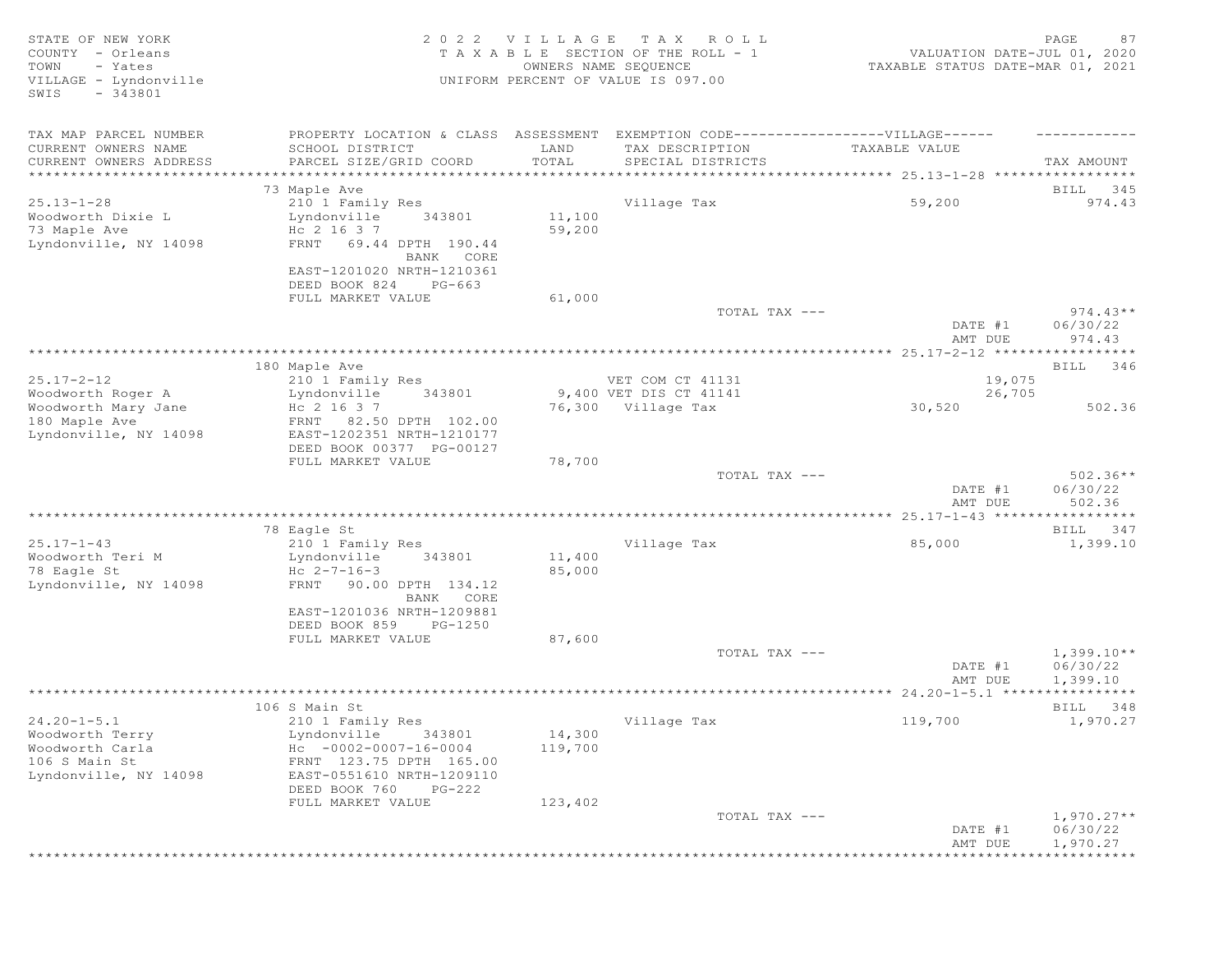STATE OF NEW YORK CONSULTED STATE OF NEW YORK AND STATE A LOUD COUNTY - OF LEASURE SOLUCT A LOUD OF THE ROLL - 1<br>2020 TA X A B L E SECTION OF THE ROLL - 1 VALUATION DATE-JUL 01, 2020<br>2021 TOWN - Yates Samme States COUNERS COUNTY - Orleans T A X A B L E SECTION OF THE ROLL - 1 TOWN - Yates OWNERS NAME SEQUENCE TAXABLE STATUS DATE-MAR 01, 2021 VILLAGE - Lyndonville UNIFORM PERCENT OF VALUE IS 097.00 SWIS - 343801 TAX MAP PARCEL NUMBER BROPERTY LOCATION & CLASS ASSESSMENT EXEMPTION CODE-------------------VILLAGE------ ----------CURRENT OWNERS NAME SCHOOL DISTRICT LAND TAX DESCRIPTION TAXABLE VALUE CURRENT OWNERS ADDRESS PARCEL SIZE/GRID COORD TOTAL SPECIAL DISTRICTS TAX AMOUNT \*\*\*\*\*\*\*\*\*\*\*\*\*\*\*\*\*\*\*\*\*\*\*\*\*\*\*\*\*\*\*\*\*\*\*\*\*\*\*\*\*\*\*\*\*\*\*\*\*\*\*\*\*\*\*\*\*\*\*\*\*\*\*\*\*\*\*\*\*\*\*\*\*\*\*\*\*\*\*\*\*\*\*\*\*\*\*\*\*\*\*\*\*\*\*\*\*\*\*\*\*\*\* 24.20-1-9.2 \*\*\*\*\*\*\*\*\*\*\*\*\*\*\*\* S Main St Bill and Stephen Stephen Stephen Stephen Stephen Stephen Stephen Stephen Stephen Stephen Stephen Stephen Stephen Stephen Stephen Stephen Stephen Stephen Stephen Stephen Stephen Stephen Stephen Stephen Stephen Ste 24.20-1-9.2 312 Vac w/imprv Village Tax 11,500 189.29 Woodworth Terry Lyndonville 343801 3,800 Woodworth Carla Hc -0002-0000-16-0004 11,500 106 South Main St **ACRES** 1.58 Lyndonville, NY 14098 EAST-1199789 NRTH-1209075 DEED BOOK 856 PG-4343 MAY BE SUBJECT TO PAYMENT FULL MARKET VALUE  $11,900$ UNDER AGDIST LAW TIL 2022  $T$ OTAL TAX  $---$  189.29\*\* DATE #1 06/30/22<br>AMT DUE 189.29 AMT DUE 189.29 \*\*\*\*\*\*\*\*\*\*\*\*\*\*\*\*\*\*\*\*\*\*\*\*\*\*\*\*\*\*\*\*\*\*\*\*\*\*\*\*\*\*\*\*\*\*\*\*\*\*\*\*\*\*\*\*\*\*\*\*\*\*\*\*\*\*\*\*\*\*\*\*\*\*\*\*\*\*\*\*\*\*\*\*\*\*\*\*\*\*\*\*\*\*\*\*\*\*\*\*\*\*\* 25.9-1-14 \*\*\*\*\*\*\*\*\*\*\*\*\*\*\*\*\*\* 186 N Main St Bill and Stephen Stephen Stephen Stephen Stephen Stephen Stephen Stephen Stephen Stephen Stephen Stephen Stephen Stephen Stephen Stephen Stephen Stephen Stephen Stephen Stephen Stephen Stephen Stephen Stephen 25.9-1-14 210 1 Family Res Village Tax 79,000 1,300.34 Wroblewski Kyle N Lyndonville 343801 10,500 186 North Main St Hc 1-8-16-3 79,000 Lyndonville, NY 14098 FRNT 60.00 DPTH 198.00 BANK CORE EAST-1200200 NRTH-1212309 DEED BOOK 856 PG-1639 FULL MARKET VALUE 81,400<br>TOTAL TAX --- $\texttt{TOTAL TAX}$   $\texttt{--}$   $\texttt{--}$   $\texttt{1,300.34**}$ DATE #1 06/30/22<br>AMT DUE 1,300.34 AMT DUE 1, 300.34 \*\*\*\*\*\*\*\*\*\*\*\*\*\*\*\*\*\*\*\*\*\*\*\*\*\*\*\*\*\*\*\*\*\*\*\*\*\*\*\*\*\*\*\*\*\*\*\*\*\*\*\*\*\*\*\*\*\*\*\*\*\*\*\*\*\*\*\*\*\*\*\*\*\*\*\*\*\*\*\*\*\*\*\*\*\*\*\*\*\*\*\*\*\*\*\*\*\*\*\*\*\*\* 24.20-1-11 \*\*\*\*\*\*\*\*\*\*\*\*\*\*\*\*\* 152 S Main St Bill and State Bill and State Bill and State Bill and State Bill and State Bill and State Bill and State Bill and State Bill and State Bill and State Bill and State Bill and State Bill and State Bill and Stat 24.20-1-11 210 1 Family Res AGED C/T/S 41800 20-1-11 49,300 Yee Yu Heng Hong Lyndonville 343801 10,700 Village Tax 49,300 811.48 Lee Teresa Suet Ming Hc -0002-0000-16-0004 98,600 152 S Main St FRNT 70.00 DPTH 165.00 Lyndonville, NY 14098 BANK CORE EAST-1199948 NRTH-1208512 DEED BOOK 00099 PG-00234 FULL MARKET VALUE  $101,600$ <br>TOTAL TAX --- $T$ OTAL TAX  $---$  811.48\*\* DATE #1 06/30/22<br>AMT DUE 811.48 AMT DUE 811.48

\*\*\*\*\*\*\*\*\*\*\*\*\*\*\*\*\*\*\*\*\*\*\*\*\*\*\*\*\*\*\*\*\*\*\*\*\*\*\*\*\*\*\*\*\*\*\*\*\*\*\*\*\*\*\*\*\*\*\*\*\*\*\*\*\*\*\*\*\*\*\*\*\*\*\*\*\*\*\*\*\*\*\*\*\*\*\*\*\*\*\*\*\*\*\*\*\*\*\*\*\*\*\*\*\*\*\*\*\*\*\*\*\*\*\*\*\*\*\*\*\*\*\*\*\*\*\*\*\*\*\*\*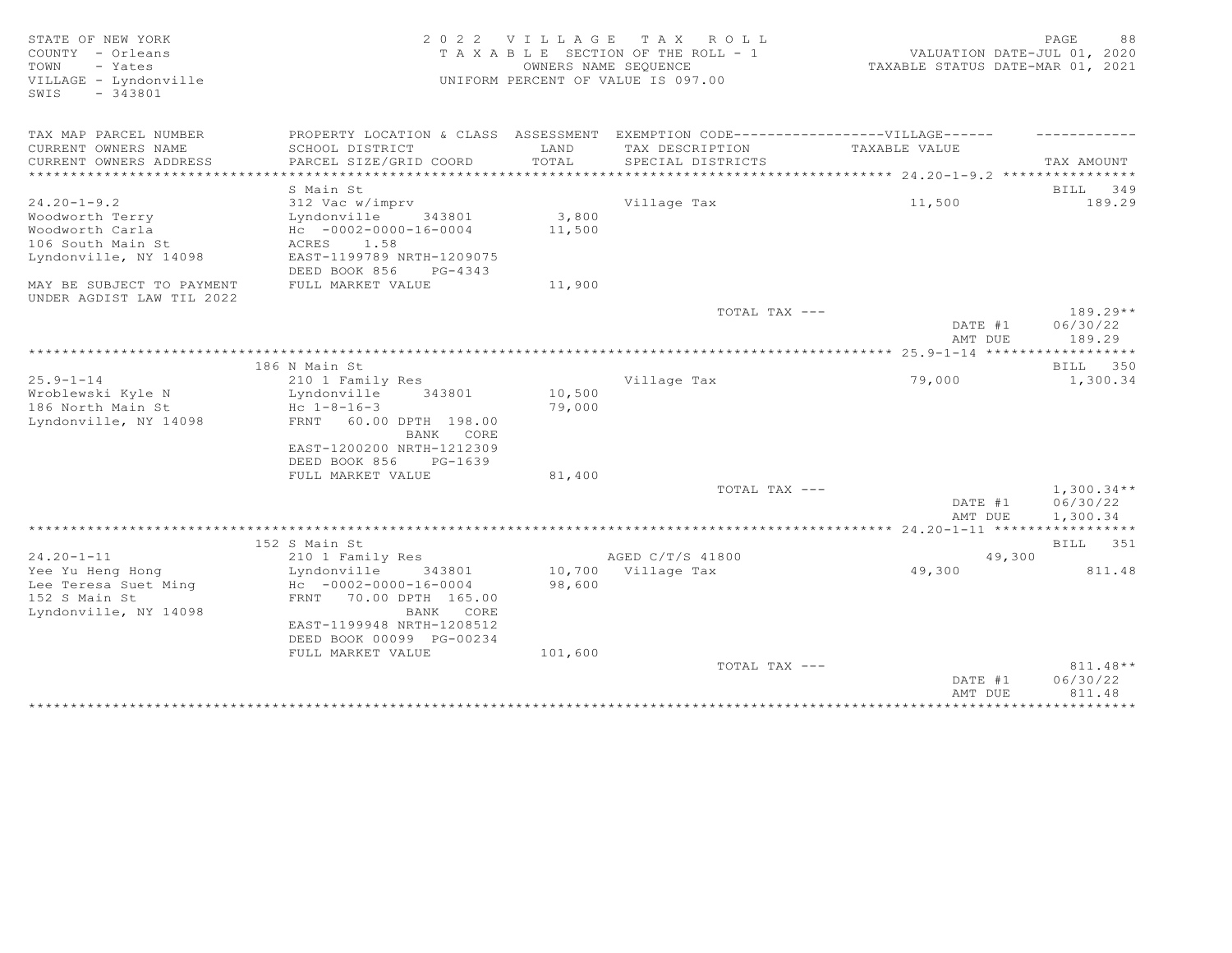| STATE OF NEW YORK                          |                                                                                                                                                                                                                                                 |                                                                                           | 2022 VILLAGE TAX ROLL                        |               | 89<br>PAGE                       |  |
|--------------------------------------------|-------------------------------------------------------------------------------------------------------------------------------------------------------------------------------------------------------------------------------------------------|-------------------------------------------------------------------------------------------|----------------------------------------------|---------------|----------------------------------|--|
| COUNTY - Orleans<br>TOWN<br>- Yates        |                                                                                                                                                                                                                                                 | T A X A B L E SECTION OF THE ROLL - 1 WALUATION DATE-JUL 01, 2020<br>OWNERS NAME SEQUENCE |                                              |               | TAXABLE STATUS DATE-MAR 01, 2021 |  |
| VILLAGE - Lyndonville<br>$-343801$<br>SWIS |                                                                                                                                                                                                                                                 |                                                                                           | UNIFORM PERCENT OF VALUE IS 097.00           |               |                                  |  |
| TAX MAP PARCEL NUMBER                      | PROPERTY LOCATION & CLASS ASSESSMENT                                                                                                                                                                                                            |                                                                                           | EXEMPTION CODE-----------------VILLAGE------ |               |                                  |  |
| CURRENT OWNERS NAME                        | SCHOOL DISTRICT                                                                                                                                                                                                                                 | LAND                                                                                      | TAX DESCRIPTION                              | TAXABLE VALUE |                                  |  |
|                                            | $\begin{tabular}{lllllll} \textbf{CURRENT} & \textbf{WWERS} & \textbf{ADDRESS} & \textbf{PARCH} & \textbf{SIZE/GRID COORD} & \textbf{TOTAL} & \textbf{SPECIAL DISTRICTS} & \textbf{TSTRICTS} & \textbf{TAX AMOUNT} \end{tabular} \end{tabular}$ |                                                                                           |                                              |               |                                  |  |
|                                            |                                                                                                                                                                                                                                                 |                                                                                           |                                              |               |                                  |  |
|                                            | 126 N Main St                                                                                                                                                                                                                                   |                                                                                           |                                              |               | BILL 352                         |  |
| $25.13 - 1 - 4$                            | 210 1 Family Res                                                                                                                                                                                                                                |                                                                                           | Village Tax                                  | 62, 200       | 1,023.81                         |  |
| Zaranek Christine                          | 343801<br>Lyndonville                                                                                                                                                                                                                           | 11,000                                                                                    | RS340 Reassessed Sewer                       | 213.66 MT     | 213.66                           |  |
| 771 Bishops Ln                             | $Hc - 0002 - 0007 - 16 - 0003$                                                                                                                                                                                                                  | 62,200                                                                                    | RW340 Reassessed Water                       | 397.54 MT     | 397.54                           |  |
| Webster, NY 14580                          | FRNT 66.00 DPTH 201.30                                                                                                                                                                                                                          |                                                                                           |                                              |               |                                  |  |
|                                            | BANK CORE                                                                                                                                                                                                                                       |                                                                                           |                                              |               |                                  |  |
|                                            | EAST-1200203 NRTH-1211577                                                                                                                                                                                                                       |                                                                                           |                                              |               |                                  |  |
|                                            | DEED BOOK 840<br>PG-2836                                                                                                                                                                                                                        |                                                                                           |                                              |               |                                  |  |
|                                            | FULL MARKET VALUE                                                                                                                                                                                                                               | 64,100                                                                                    |                                              |               |                                  |  |
|                                            |                                                                                                                                                                                                                                                 |                                                                                           | TOTAL TAX ---                                |               | $1,635.01**$                     |  |
|                                            |                                                                                                                                                                                                                                                 |                                                                                           |                                              | DATE #1       | 06/30/22                         |  |
|                                            |                                                                                                                                                                                                                                                 |                                                                                           |                                              | AMT DUE       | 1,635.01                         |  |
|                                            |                                                                                                                                                                                                                                                 |                                                                                           |                                              |               |                                  |  |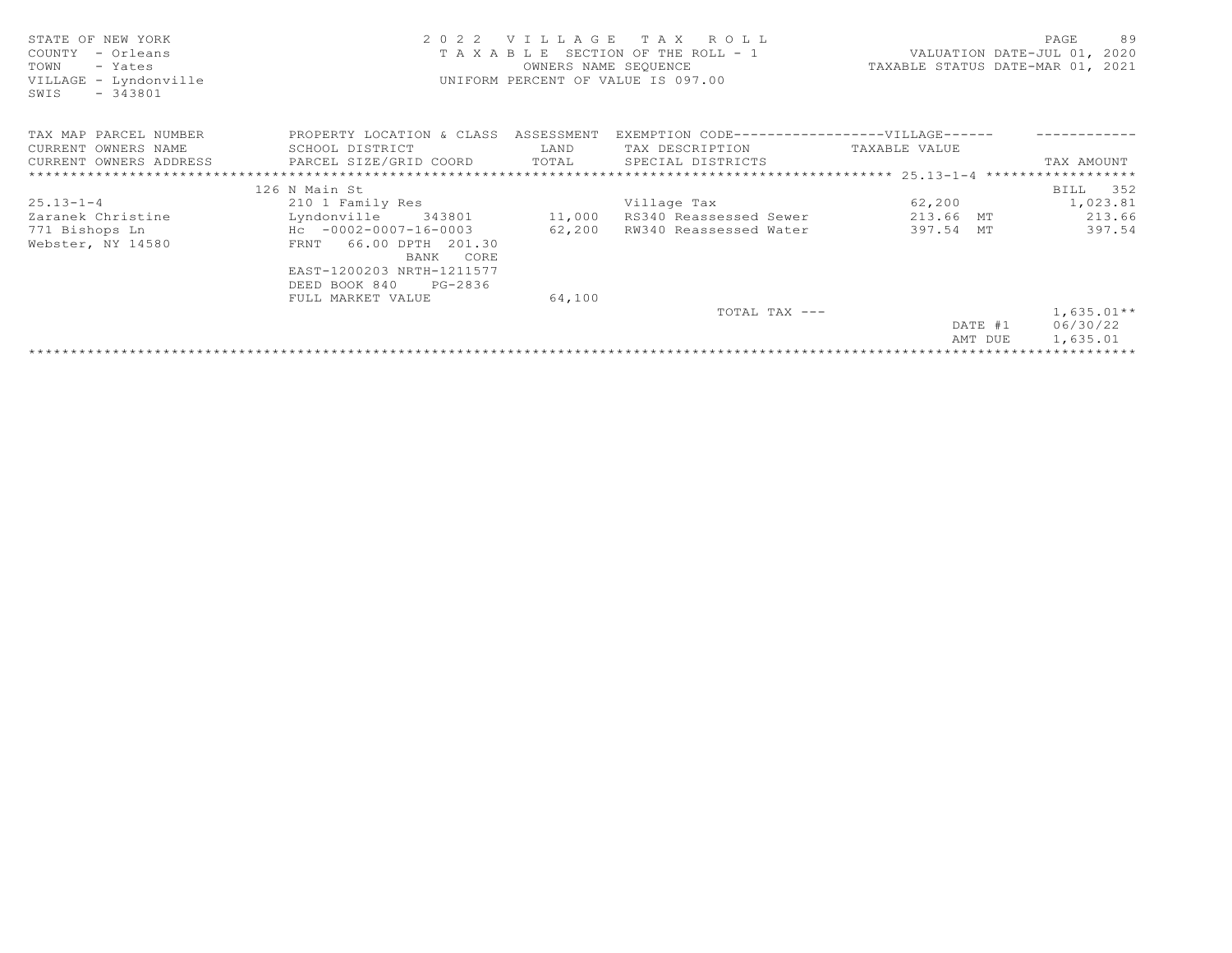| STATE OF NEW YORK<br>COUNTY - Orleans     | 2022 VILLAGE TAX ROLL<br>T A X A B L E SECTION OF THE ROLL - 1 | PAGE<br>90<br>VALUATION DATE-JUL 01, 2020 |  |
|-------------------------------------------|----------------------------------------------------------------|-------------------------------------------|--|
| TOWN - Yates                              |                                                                | TAXABLE STATUS DATE-MAR 01, 2021          |  |
| VILLAGE - Lyndonville<br>SWIS<br>- 343801 | UNIFORM PERCENT OF VALUE IS 097.00                             | RPS155/V04/L015<br>CURRENT DATE 5/11/2022 |  |
|                                           |                                                                |                                           |  |

#### \*\*\* S P E C I A L D I S T R I C T S U M M A R Y \*\*\*

|                                | EXTENSION<br>TOTAL | EXTENSION | AD VALOREM | EXEMPT | TAXABLE | TOTAL  |
|--------------------------------|--------------------|-----------|------------|--------|---------|--------|
| CODE<br>DISTRICT NAME  PARCELS | TYPE               | VALUE     | VALUE      | AMOUNT | VALUE   | TAX    |
|                                |                    |           |            |        |         |        |
| RS340 Reassessed Sew           | MOVTAX             | 567.26    |            |        | 567.26  | 567.26 |
| RW340 Reassessed Wat           | MOVTAX             | 721.41    |            |        | 721.41  | 721.41 |

#### \*\*\* S C H O O L D I S T R I C T S U M M A R Y \*\*\*

| CODE   | DISTRICT NAME      | TOTAL<br>PARCELS | ASSESSED<br>LAND | ASSESSED<br>TOTAL | EXEMPT<br>AMOUNT         | TOTAL<br>TAXABLE         |
|--------|--------------------|------------------|------------------|-------------------|--------------------------|--------------------------|
|        |                    |                  |                  |                   | ---------<br>STAR AMOUNT | --------<br>STAR TAXABLE |
|        | Lyndonville        | 352              | 5505,100         | 30047,800         | 698,950                  | 29,348,850               |
| 343801 |                    |                  |                  |                   | 7034,550                 | 22, 314, 300             |
|        | SUB-TOTAL          | 352              | 5505,100         | 30047,800         | 698,950                  | 29,348,850               |
|        | SUB - TO TAL(CONT) |                  |                  |                   | 7034,550                 | 22, 314, 300             |
|        |                    |                  |                  |                   |                          |                          |
|        | TOTAL              | 352              | 5505,100         | 30047,800         | 698,950                  | 29,348,850               |
|        | T O T A L (CONT)   |                  |                  |                   | 7034,550                 | 22, 314, 300             |

#### \*\*\* S Y S T E M C O D E S S U M M A R Y \*\*\*

#### NO SYSTEM EXEMPTIONS AT THIS LEVEL

#### \*\*\* E X E M P T I O N S U M M A R Y \*\*\*

|       |             | TOTAL          |         |  |
|-------|-------------|----------------|---------|--|
| CODE  | DESCRIPTION | PARCELS        | VILLAGE |  |
| 41121 | VET WAR CT  | 19             | 203,490 |  |
| 41131 | VET COM CT  | 15             | 287,500 |  |
| 41141 | VET DIS CT  | Q              | 231,595 |  |
| 41167 | CW 15 VET/  | 4              | 42,525  |  |
| 41693 | RPTL466 c   | $\overline{ }$ | 21,000  |  |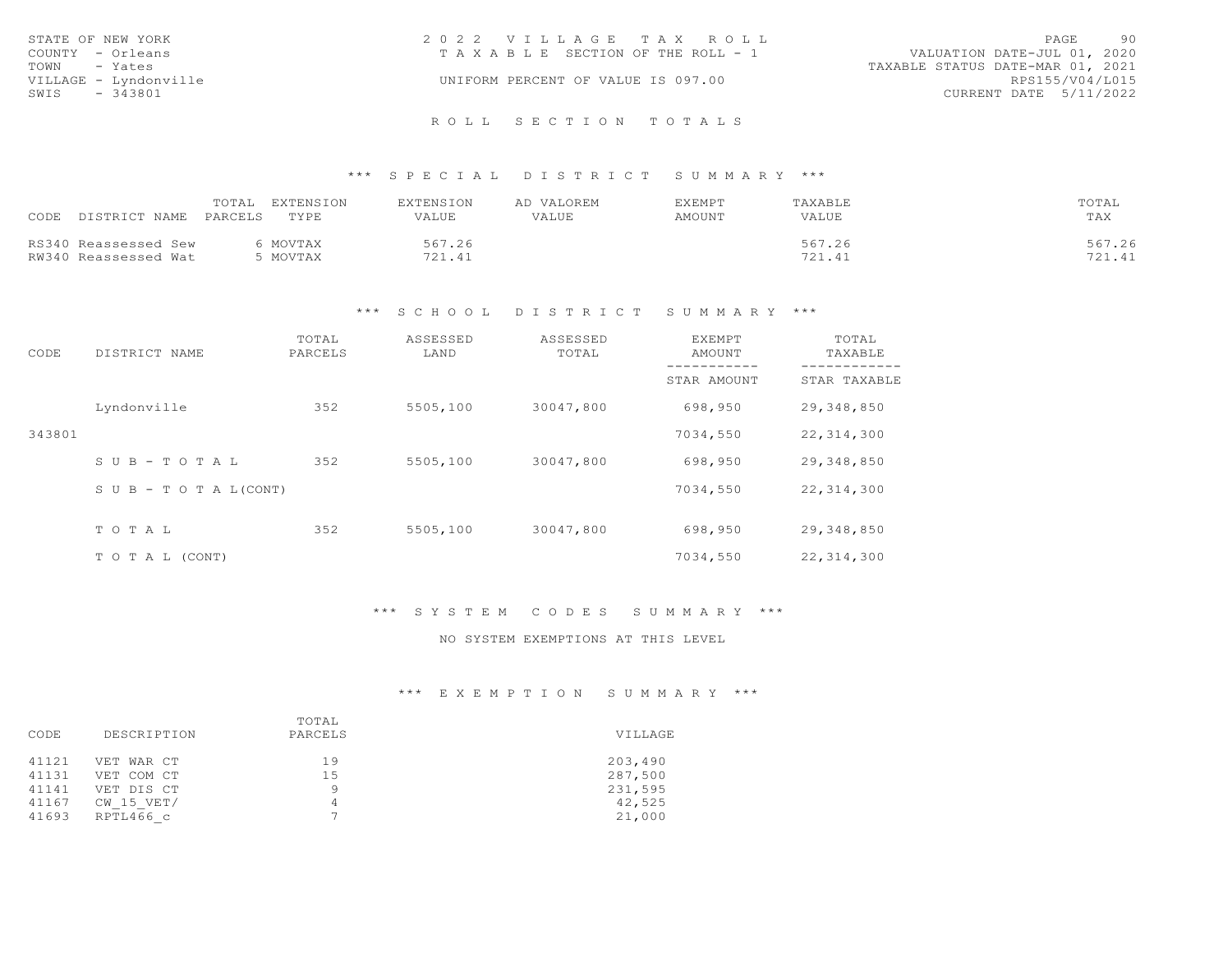| STATE OF NEW YORK     | 2022 VILLAGE TAX ROLL                 | PAGE 91                          |
|-----------------------|---------------------------------------|----------------------------------|
| COUNTY - Orleans      | T A X A B L E SECTION OF THE ROLL - 1 | VALUATION DATE-JUL 01, 2020      |
| TOWN - Yates          |                                       | TAXABLE STATUS DATE-MAR 01, 2021 |
| VILLAGE - Lyndonville | UNIFORM PERCENT OF VALUE IS 097.00    | RPS155/V04/L015                  |
| SWIS - 343801         |                                       | CURRENT DATE 5/11/2022           |
|                       |                                       |                                  |

## \*\*\* E X E M P T I O N S U M M A R Y \*\*\*

|       |             | TOTAL    |          |  |
|-------|-------------|----------|----------|--|
| CODE  | DESCRIPTION | PARCELS  | VILLAGE  |  |
| 41720 | AGDIST COF  | 18       | 601,200  |  |
| 41800 | AGED C/T/S  | ∍<br>ت   | 95,125   |  |
| 41801 | AGED C/T    | ᅩ        | 12,050   |  |
| 41807 | Senior V    | <b>.</b> | 30,760   |  |
|       | TOTAL       | 77       | 1525,245 |  |

# \*\*\* G R A N D T O T A L S \*\*\*

| ROLL<br>SEC | DESCRIPTION                               | TOTAL<br>PARCELS | ASSESSED<br>LAND | ASSESSED<br>TOTAL | EXEMPT<br><b>AMOUNT</b> | TOTAL<br>TAXABLE | TOTAL<br>TAX                         |
|-------------|-------------------------------------------|------------------|------------------|-------------------|-------------------------|------------------|--------------------------------------|
|             |                                           |                  |                  |                   | -----------             | ------------     |                                      |
|             |                                           |                  |                  |                   | STAR AMOUNT             | STAR TAXABLE     |                                      |
|             | Village Tax<br>SPEC DIST TAXES<br>TAXABLE | 352              | 5505,100         | 30047,800         | 1,525,245               | 28, 522, 555     | 469,482.36<br>1,288.67<br>470,771.03 |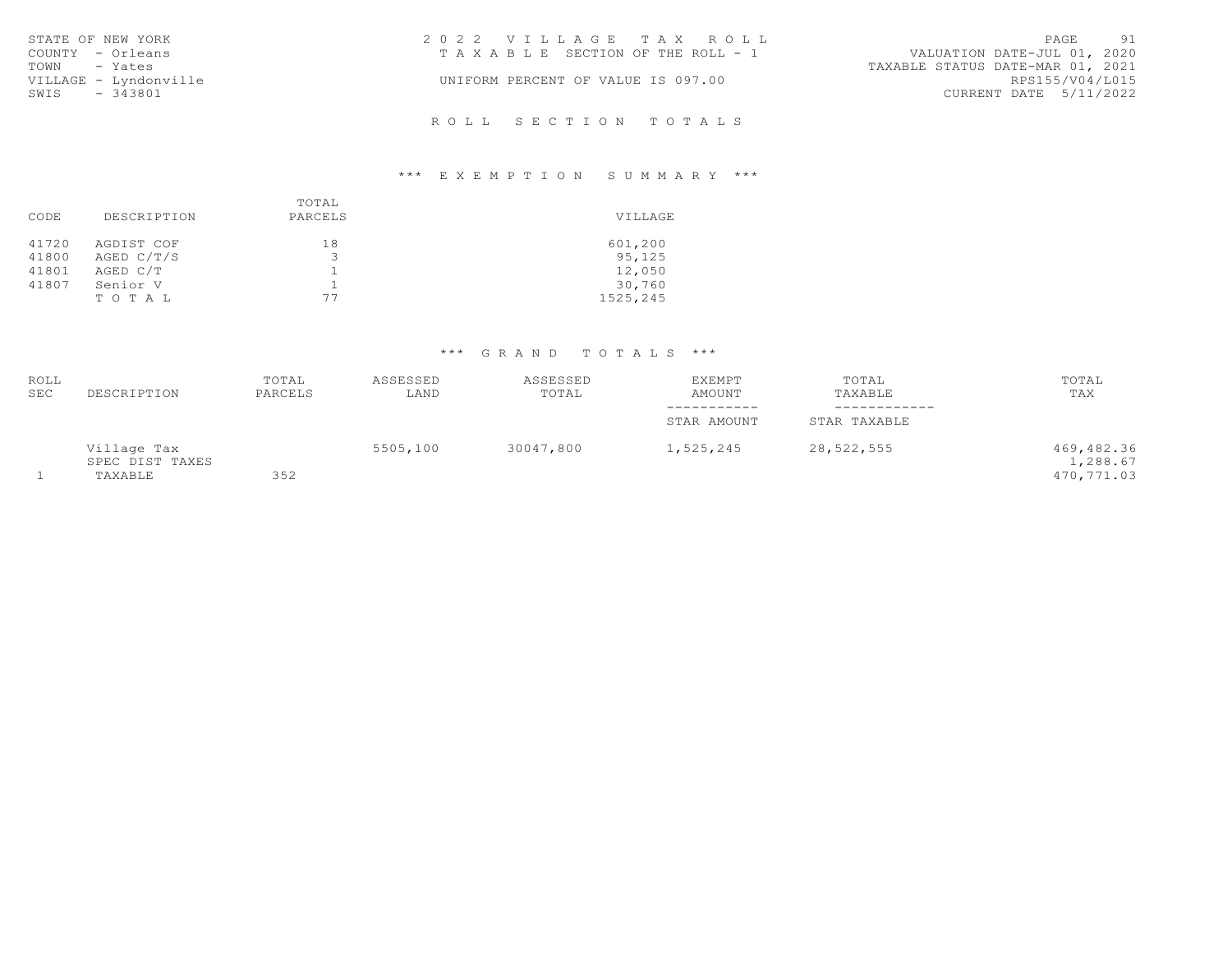STATE OF NEW YORK SALL STATE OF NEW YORK STATE OF NEW YORK SALL SERVICE SERVICE SERVICE SERVICE SERVICE SERVICE COUNTY - Orleans SPECIAL FRANCHISE SECTION OF THE ROLL - 5 VALUATION DATE-JUL 01, 2020 TOWN - Yates OWNERS NAME SEQUENCE TAXABLE STATUS DATE-MAR 01, 2021 VILLAGE - Lyndonville UNIFORM PERCENT OF VALUE IS 097.00 SWIS - 343801 TAX MAP PARCEL NUMBER PROPERTY LOCATION & CLASS ASSESSMENT EXEMPTION CODE------------------VILLAGE------ -----------CURRENT OWNERS NAME SCHOOL DISTRICT LAND TAX DESCRIPTION TAXABLE VALUE CURRENT OWNERS ADDRESS PARCEL SIZE/GRID COORD TOTAL SPECIAL DISTRICTS TAX AMOUNT \*\*\*\*\*\*\*\*\*\*\*\*\*\*\*\*\*\*\*\*\*\*\*\*\*\*\*\*\*\*\*\*\*\*\*\*\*\*\*\*\*\*\*\*\*\*\*\*\*\*\*\*\*\*\*\*\*\*\*\*\*\*\*\*\*\*\*\*\*\*\*\*\*\*\*\*\*\*\*\*\*\*\*\*\*\*\*\*\*\*\*\*\*\*\*\*\*\*\*\*\*\*\* 500.1-10-1 \*\*\*\*\*\*\*\*\*\*\*\*\*\*\*\*\* BILL 353 500.1-10-1 861 Elec & gas Village Tax 304,487 5,011.87 Niagara Mohawk Power Corp Lyndonville 343801 0 Real Estate Tax Department Special Franchise 304,487 300 Erie Boulevard West **BANK** NIMO Syracuse, NY 13202 FULL MARKET VALUE 313,904  $\texttt{TOTAL TAX}$   $---$  5,011.87\*\* DATE #1 06/30/22<br>AMT DUE 5,011.87 AMT DUE 5, 011.87 \*\*\*\*\*\*\*\*\*\*\*\*\*\*\*\*\*\*\*\*\*\*\*\*\*\*\*\*\*\*\*\*\*\*\*\*\*\*\*\*\*\*\*\*\*\*\*\*\*\*\*\*\*\*\*\*\*\*\*\*\*\*\*\*\*\*\*\*\*\*\*\*\*\*\*\*\*\*\*\*\*\*\*\*\*\*\*\*\*\*\*\*\*\*\*\*\*\*\*\*\*\*\* 500.1-10-3 \*\*\*\*\*\*\*\*\*\*\*\*\*\*\*\*\* BILL 354 500.1-10-3 861 Elec & gas Village Tax 196,730 3,238.18 NYSEG Lyndonville 343801 0 c/o Avangrid Management Co Special Franchise 196,730 Local Tax Dept Formerly 999 13 2500 90 1 City Center Fl 5 BANK NYSEG Portland, ME 04101 FULL MARKET VALUE 202,814  $\texttt{TOTAL TAX}$  ---  $\texttt{3,238.18**}$  DATE #1 06/30/22 AMT DUE 3, 238.18 \*\*\*\*\*\*\*\*\*\*\*\*\*\*\*\*\*\*\*\*\*\*\*\*\*\*\*\*\*\*\*\*\*\*\*\*\*\*\*\*\*\*\*\*\*\*\*\*\*\*\*\*\*\*\*\*\*\*\*\*\*\*\*\*\*\*\*\*\*\*\*\*\*\*\*\*\*\*\*\*\*\*\*\*\*\*\*\*\*\*\*\*\*\*\*\*\*\*\*\*\*\*\* 500.1-10-5 \*\*\*\*\*\*\*\*\*\*\*\*\*\*\*\*\* 246 West Ave BILL 355 500.1-10-5 837 Cell Tower Village Tax 133,048 2,189.98 SBA Towers II LLC **Lyndonville** 343801 0 Attn: Tax Department Special Franchise 133,048 Site ID #NY 13799 ACRES 0.01 8051 Congress Ave FULL MARKET VALUE 137,163 Boca Raton, FL 33487-1307  $\texttt{TOTAL TAX}$   $- \texttt{2,189.98**}$ DATE #1 06/30/22<br>AMT DUE 2,189.98 AMT DUE 2, 189.98 \*\*\*\*\*\*\*\*\*\*\*\*\*\*\*\*\*\*\*\*\*\*\*\*\*\*\*\*\*\*\*\*\*\*\*\*\*\*\*\*\*\*\*\*\*\*\*\*\*\*\*\*\*\*\*\*\*\*\*\*\*\*\*\*\*\*\*\*\*\*\*\*\*\*\*\*\*\*\*\*\*\*\*\*\*\*\*\*\*\*\*\*\*\*\*\*\*\*\*\*\*\*\* 500.1-10-4 \*\*\*\*\*\*\*\*\*\*\*\*\*\*\*\*\* BILL 356 500.1-10-4 869 Television Village Tax 24,017 395.32 Time Warner Of Batavia Lyndonville 343801 0 PO Box 7467 BANK TWB 24,017  $\text{Charlotte}$ , NC 28241-7467 FULL MARKET VALUE  $24,760$  $TOTAL$  TAX  $---$  395.32  $*$ DATE #1 06/30/22 AMT DUE 395.32 \*\*\*\*\*\*\*\*\*\*\*\*\*\*\*\*\*\*\*\*\*\*\*\*\*\*\*\*\*\*\*\*\*\*\*\*\*\*\*\*\*\*\*\*\*\*\*\*\*\*\*\*\*\*\*\*\*\*\*\*\*\*\*\*\*\*\*\*\*\*\*\*\*\*\*\*\*\*\*\*\*\*\*\*\*\*\*\*\*\*\*\*\*\*\*\*\*\*\*\*\*\*\*\*\*\*\*\*\*\*\*\*\*\*\*\*\*\*\*\*\*\*\*\*\*\*\*\*\*\*\*\*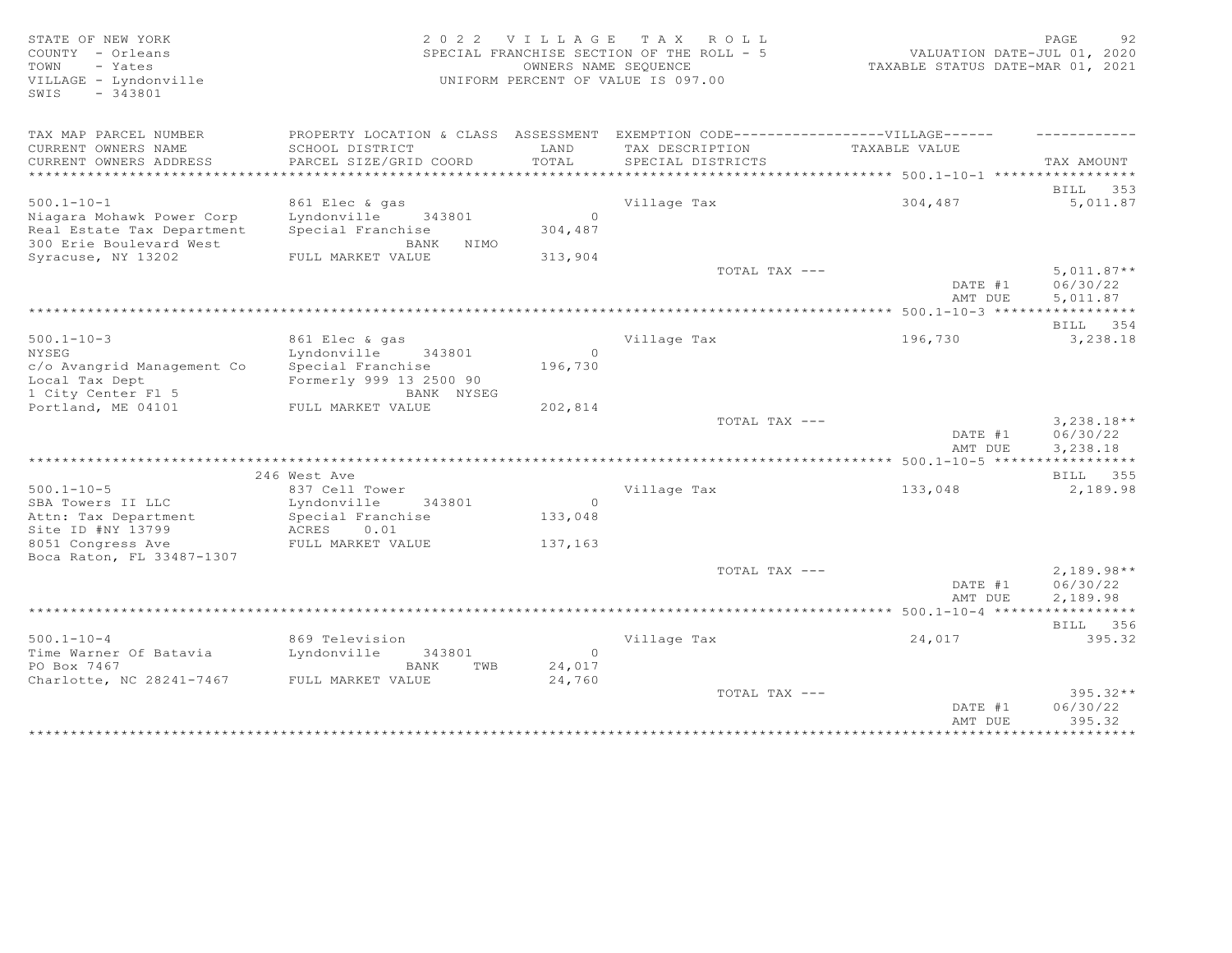| STATE OF NEW YORK<br>COUNTY<br>- Orleans<br>TOWN<br>- Yates<br>VILLAGE - Lyndonville<br>$-343801$<br>SWIS |                                      |                | 2022 VILLAGE TAX ROLL<br>OWNERS NAME SEQUENCE<br>UNIFORM PERCENT OF VALUE IS 097.00 | SPECIAL FRANCHISE SECTION OF THE ROLL - 5 VALUATION DATE-JUL 01, 2020<br>TAXABLE STATUS DATE-MAR 01, 2021 | 93<br>PAGE   |  |
|-----------------------------------------------------------------------------------------------------------|--------------------------------------|----------------|-------------------------------------------------------------------------------------|-----------------------------------------------------------------------------------------------------------|--------------|--|
| TAX MAP PARCEL NUMBER                                                                                     | PROPERTY LOCATION & CLASS ASSESSMENT |                |                                                                                     | EXEMPTION CODE------------------VILLAGE------                                                             |              |  |
| CURRENT OWNERS NAME                                                                                       | SCHOOL DISTRICT                      | LAND           | TAX DESCRIPTION                                                                     | TAXABLE VALUE                                                                                             |              |  |
| CURRENT OWNERS ADDRESS FARCEL SIZE/GRID COORD TOTAL                                                       |                                      |                | SPECIAL DISTRICTS                                                                   |                                                                                                           | TAX AMOUNT   |  |
|                                                                                                           |                                      |                |                                                                                     |                                                                                                           |              |  |
|                                                                                                           |                                      |                |                                                                                     |                                                                                                           | BILL 357     |  |
| $500.1 - 10 - 2$                                                                                          | 866 Telephone                        |                | Village Tax                                                                         | 61,992                                                                                                    | 1,020.39     |  |
| Verizon New York Inc.                                                                                     | Lyndonville 343801                   | $\overline{0}$ |                                                                                     |                                                                                                           |              |  |
| Duff & Phelps                                                                                             | Special Franchise                    | 61,992         |                                                                                     |                                                                                                           |              |  |
| PO Box 2749                                                                                               | BANKVERIZON                          |                |                                                                                     |                                                                                                           |              |  |
| Addison, TX 75001                                                                                         | FULL MARKET VALUE                    | 63,909         |                                                                                     |                                                                                                           |              |  |
|                                                                                                           |                                      |                | TOTAL TAX $---$                                                                     |                                                                                                           | $1,020.39**$ |  |
|                                                                                                           |                                      |                |                                                                                     | DATE #1                                                                                                   | 06/30/22     |  |
|                                                                                                           |                                      |                |                                                                                     | AMT DUE                                                                                                   | 1,020.39     |  |
|                                                                                                           |                                      |                |                                                                                     |                                                                                                           |              |  |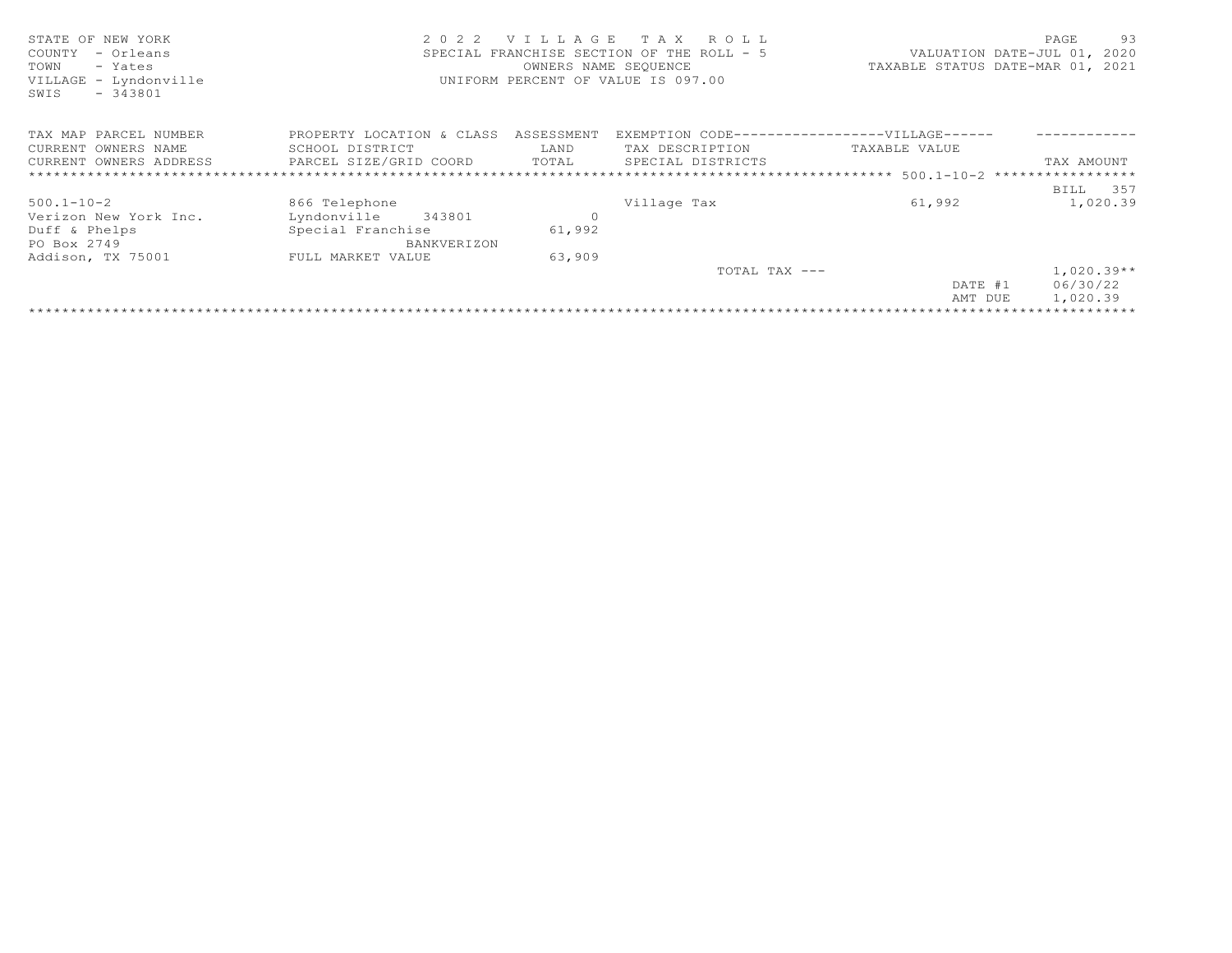| STATE OF NEW YORK     | 2022 VILLAGE TAX ROLL                     | PAGE<br>94                       |
|-----------------------|-------------------------------------------|----------------------------------|
| COUNTY - Orleans      | SPECIAL FRANCHISE SECTION OF THE ROLL - 5 | VALUATION DATE-JUL 01, 2020      |
| TOWN - Yates          |                                           | TAXABLE STATUS DATE-MAR 01, 2021 |
| VILLAGE - Lyndonville | UNIFORM PERCENT OF VALUE IS 097.00        | RPS155/V04/L015                  |
| SWIS - 343801         |                                           | CURRENT DATE 5/11/2022           |
|                       |                                           |                                  |
|                       | ROLL SECTION TOTALS                       |                                  |

#### \*\*\* S P E C I A L D I S T R I C T S U M M A R Y \*\*\*

|                         | 0.171   | EXTENSION      | $\cdot$ mmazo $\tau$ = $\tau$<br>LAILNƏIUI | $\sim$ $\sim$ $\sim$ $\sim$ $\sim$<br>VALOREM | <b>LALLAD</b><br>EXEMF - | $\cdots$<br>'AAADL. | $\sim$ m $\sim$<br>LOTAT |
|-------------------------|---------|----------------|--------------------------------------------|-----------------------------------------------|--------------------------|---------------------|--------------------------|
| CODE<br>NAME<br>DISTRI! | FARCELL | התערד.<br>---- | $\tau \tau \tau \tau \tau \tau$<br>YALUL   | $-777$<br>.                                   | AMOUNT                   |                     | $-1$<br>$\pm \sqrt{24}$  |

#### NO SPECIAL DISTRICTS AT THIS LEVEL

\*\*\* S C H O O L D I S T R I C T S U M M A R Y \*\*\*

| CODE   | DISTRICT NAME              | TOTAL<br>PARCELS | ASSESSED<br>LAND | ASSESSED<br>TOTAL | EXEMPT<br>AMOUNT | TOTAL<br>TAXABLE<br>-------- |
|--------|----------------------------|------------------|------------------|-------------------|------------------|------------------------------|
|        |                            |                  |                  |                   | STAR AMOUNT      | STAR TAXABLE                 |
|        | Lyndonville                | 5                |                  | 720,274           |                  | 720,274                      |
| 343801 |                            |                  |                  |                   |                  | 720,274                      |
|        | $S$ U B - T O T A L        | 5                |                  | 720,274           |                  | 720,274                      |
|        | S U B - T O T A $L$ (CONT) |                  |                  |                   |                  | 720,274                      |
|        |                            |                  |                  |                   |                  |                              |
|        | TO TAL                     | 5                |                  | 720,274           |                  | 720,274                      |
|        | T O T A L (CONT)           |                  |                  |                   |                  | 720,274                      |

\*\*\* S Y S T E M C O D E S S U M M A R Y \*\*\*

NO SYSTEM EXEMPTIONS AT THIS LEVEL

\*\*\* E X E M P T I O N S U M M A R Y \*\*\*

NO EXEMPTIONS AT THIS LEVEL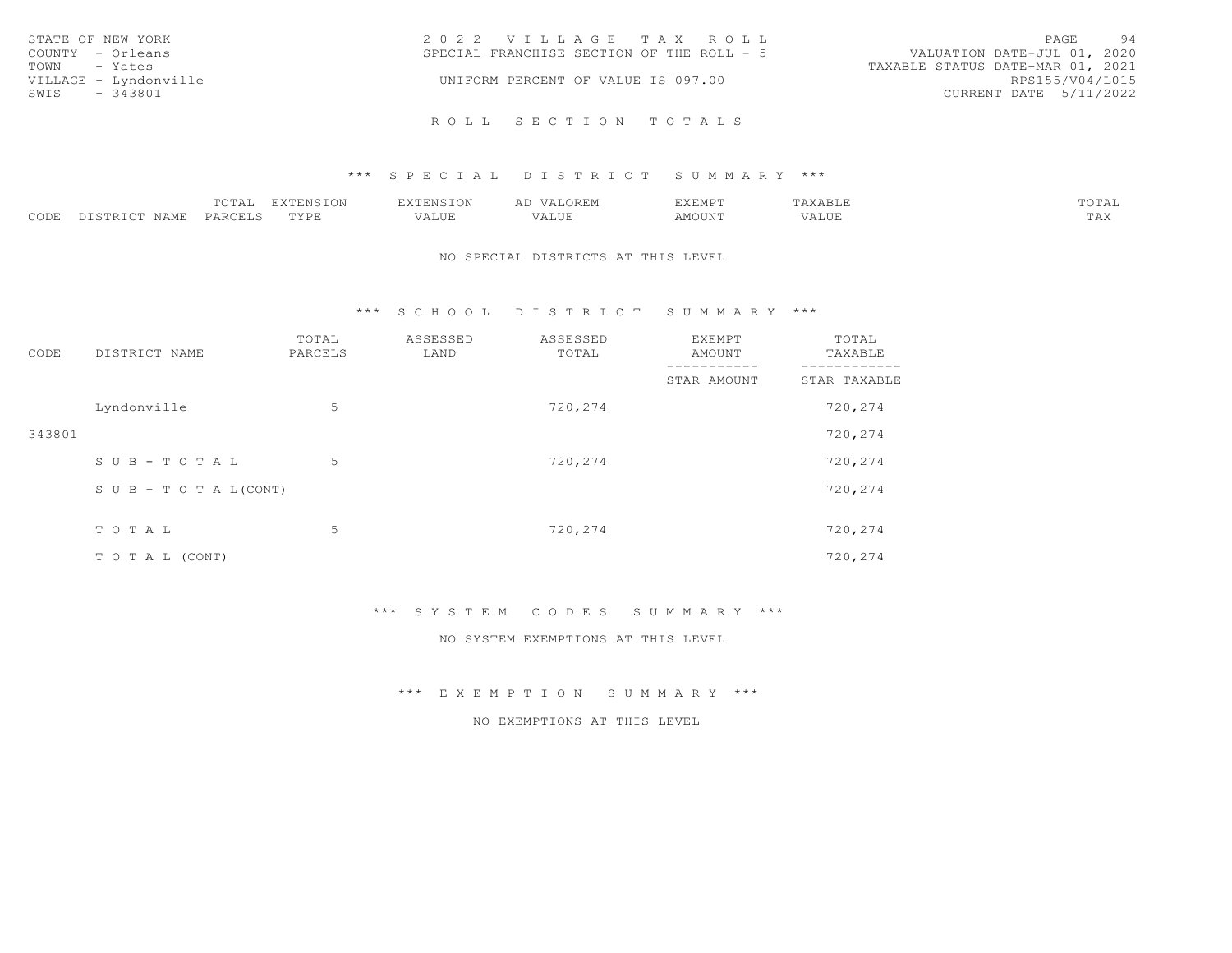| STATE OF NEW YORK     | 2022 VILLAGE TAX ROLL                     | PAGE 95                          |
|-----------------------|-------------------------------------------|----------------------------------|
| COUNTY - Orleans      | SPECIAL FRANCHISE SECTION OF THE ROLL - 5 | VALUATION DATE-JUL 01, 2020      |
| TOWN - Yates          |                                           | TAXABLE STATUS DATE-MAR 01, 2021 |
| VILLAGE - Lyndonville | UNIFORM PERCENT OF VALUE IS 097.00        | RPS155/V04/L015                  |
| SWIS<br>- 343801      |                                           | CURRENT DATE 5/11/2022           |
|                       |                                           |                                  |
|                       | ROLL SECTION TOTALS                       |                                  |

## \*\*\* G R A N D T O T A L S \*\*\*

| ROLL<br>SEC | DESCRIPTION                    | TOTAL<br>PARCELS | ASSESSED<br>LAND | ASSESSED<br>TOTAL | EXEMPT<br><b>AMOUNT</b><br>-----------<br>STAR AMOUNT | TOTAL<br>TAXABLE<br>------------<br>STAR TAXABLE | TOTAL<br>TAX |  |
|-------------|--------------------------------|------------------|------------------|-------------------|-------------------------------------------------------|--------------------------------------------------|--------------|--|
|             | Village Tax<br>SPEC DIST TAXES |                  |                  | 720,274           |                                                       | 720,274                                          | 11,855.74    |  |
|             | SPECIAL FRANCHISE              |                  |                  |                   |                                                       |                                                  | 11,855.74    |  |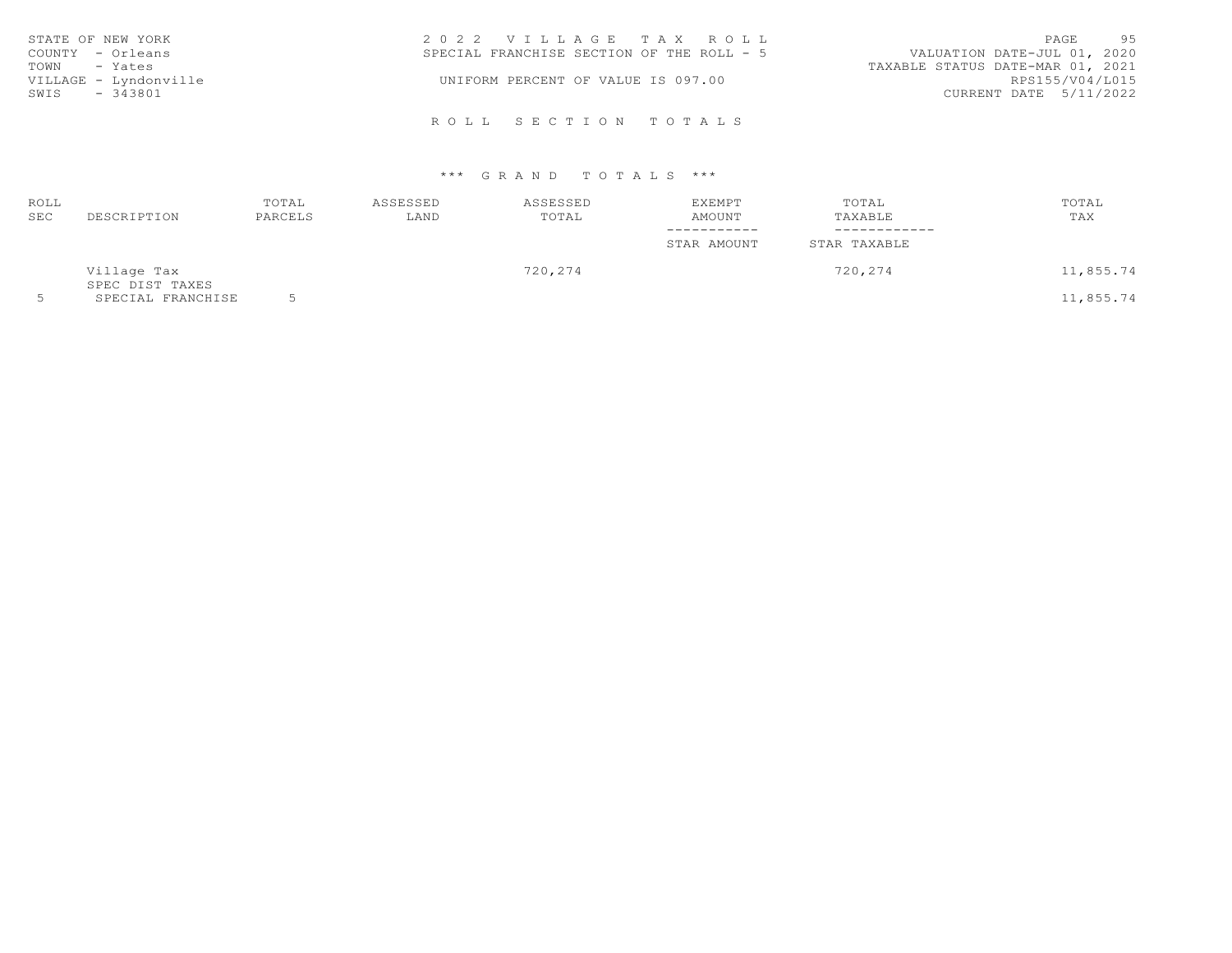| STATE OF NEW YORK<br>COUNTY - Orleans<br>TOWN<br>- Yates<br>VILLAGE - Lyndonville<br>$-343801$<br>SWIS | 2 0 2 2                                            | VILLAGE<br>OWNERS NAME SEQUENCE | T A X<br>ROLL<br>UTILITY & R.R. SECTION OF THE ROLL - 6<br>UNIFORM PERCENT OF VALUE IS 097.00 | VALUATION DATE-JUL 01, 2020<br>TAXABLE STATUS DATE-MAR 01, 2021 | 96<br>PAGE                |
|--------------------------------------------------------------------------------------------------------|----------------------------------------------------|---------------------------------|-----------------------------------------------------------------------------------------------|-----------------------------------------------------------------|---------------------------|
| TAX MAP PARCEL NUMBER                                                                                  | PROPERTY LOCATION & CLASS                          | ASSESSMENT                      |                                                                                               | EXEMPTION CODE------------------VILLAGE------                   |                           |
| CURRENT OWNERS NAME                                                                                    | SCHOOL DISTRICT                                    | LAND                            | TAX DESCRIPTION                                                                               | TAXABLE VALUE                                                   |                           |
| CURRENT OWNERS ADDRESS                                                                                 | PARCEL SIZE/GRID COORD                             | TOTAL                           | SPECIAL DISTRICTS                                                                             |                                                                 | TAX AMOUNT                |
| ***************************                                                                            |                                                    |                                 |                                                                                               |                                                                 |                           |
| $25.13 - 1 - 7$                                                                                        | 51 Church St<br>872 Elec-Substation                |                                 | Village Tax                                                                                   | 781,560                                                         | BILL 358<br>12,864.51     |
| Niagara Mohawk Power Corp                                                                              | Lyndonville<br>343801                              | 7,600                           |                                                                                               |                                                                 |                           |
| Real Estate Tax Dept B2                                                                                | $Hc - 0002 - 0007 - 16 - 0003$                     | 781,560                         |                                                                                               |                                                                 |                           |
| 300 Erie Blvd West                                                                                     | Substation                                         |                                 |                                                                                               |                                                                 |                           |
| Syracuse, NY 13202                                                                                     | Loc 0713689 & 1713689<br>15.00 DPTH 219.78<br>FRNT |                                 |                                                                                               |                                                                 |                           |
|                                                                                                        | BANK NIMO<br>EAST-1200642 NRTH-1211724             |                                 |                                                                                               |                                                                 |                           |
|                                                                                                        | FULL MARKET VALUE                                  | 805,700                         |                                                                                               |                                                                 |                           |
|                                                                                                        |                                                    |                                 | TOTAL TAX ---                                                                                 | DATE #1                                                         | $12,864.51**$<br>06/30/22 |
|                                                                                                        |                                                    |                                 |                                                                                               | AMT DUE                                                         | 12,864.51                 |
|                                                                                                        |                                                    |                                 |                                                                                               | 638.001-99-132.350/101 *****                                    |                           |
|                                                                                                        |                                                    |                                 |                                                                                               |                                                                 | BILL 359                  |
| 638.001-99-132.350/101                                                                                 | 882 Elec Trans Imp<br>Lyndonville<br>343801        | $\circ$                         | Village Tax                                                                                   | 138,400                                                         | 2,278.07                  |
| Niagara Mohawk Power Corp<br>Real Estate Tax Dept B2                                                   | PhillipsMedina Tap #301                            | 138,400                         |                                                                                               |                                                                 |                           |
| 300 Erie Boulevard West                                                                                | Loc #0712470                                       |                                 |                                                                                               |                                                                 |                           |
| Syracuse, NY 13202                                                                                     | Transmission                                       |                                 |                                                                                               |                                                                 |                           |
|                                                                                                        | BANK NIMO                                          |                                 |                                                                                               |                                                                 |                           |
|                                                                                                        | FULL MARKET VALUE                                  | 142,700                         |                                                                                               |                                                                 |                           |
|                                                                                                        |                                                    |                                 | TOTAL TAX ---                                                                                 | DATE #1                                                         | $2,278.07**$<br>06/30/22  |
|                                                                                                        |                                                    |                                 |                                                                                               | AMT DUE                                                         | 2,278.07                  |
|                                                                                                        |                                                    |                                 |                                                                                               | $638.1 - 99 - 132.350 / 102$ *******                            |                           |
|                                                                                                        | Loc #0712506                                       |                                 |                                                                                               |                                                                 | BILL 360                  |
| 638.1-99-132.350/102                                                                                   | 882 Elec Trans Imp                                 |                                 | Village Tax                                                                                   | 62,464                                                          | 1,028.16                  |
| Niagara Mohawk Power Corp                                                                              | 343801<br>Lyndonville                              | $\circ$                         |                                                                                               |                                                                 |                           |
| Attn: Real Estate Tax Dept                                                                             | Transmission<br>Loc #712506                        | 62,464                          |                                                                                               |                                                                 |                           |
| Erie Boulevard West<br>Syracuse, NY 13202                                                              | Waterport Tap #301-8%                              |                                 |                                                                                               |                                                                 |                           |
|                                                                                                        | BANK NIMO                                          |                                 |                                                                                               |                                                                 |                           |
|                                                                                                        | FULL MARKET VALUE                                  | 64,400                          |                                                                                               |                                                                 |                           |
|                                                                                                        |                                                    |                                 | TOTAL TAX ---                                                                                 |                                                                 | $1,028.16**$              |
|                                                                                                        |                                                    |                                 |                                                                                               | DATE #1                                                         | 06/30/22                  |
|                                                                                                        |                                                    |                                 |                                                                                               | AMT DUE                                                         | 1,028.16                  |
|                                                                                                        |                                                    |                                 |                                                                                               |                                                                 | BILL 361                  |
| 638.001-99-132.350/188                                                                                 | 884 Elec Dist Out                                  |                                 | Village Tax                                                                                   | 130,473                                                         | 2,147.59                  |
| Niagara Mohawk Power Corp                                                                              | Lyndonville<br>343801                              | $\circ$                         |                                                                                               |                                                                 |                           |
| Attn: Real Estate Tax Dept B2                                                                          | Distribution                                       | 130,473                         |                                                                                               |                                                                 |                           |
| 300 Erie Blvd West                                                                                     | Loc #888888                                        |                                 |                                                                                               |                                                                 |                           |
| Syracuse, NY 13202                                                                                     | outside plant                                      |                                 |                                                                                               |                                                                 |                           |
|                                                                                                        | BANK<br>NIMO                                       |                                 |                                                                                               |                                                                 |                           |
|                                                                                                        | FULL MARKET VALUE                                  | 134,500                         | TOTAL TAX ---                                                                                 |                                                                 | $2,147.59**$              |
|                                                                                                        |                                                    |                                 |                                                                                               | DATE #1                                                         | 06/30/22                  |
|                                                                                                        |                                                    |                                 |                                                                                               | AMT DUE                                                         | 2,147.59                  |
|                                                                                                        |                                                    |                                 |                                                                                               |                                                                 | * * * * * * * * * * *     |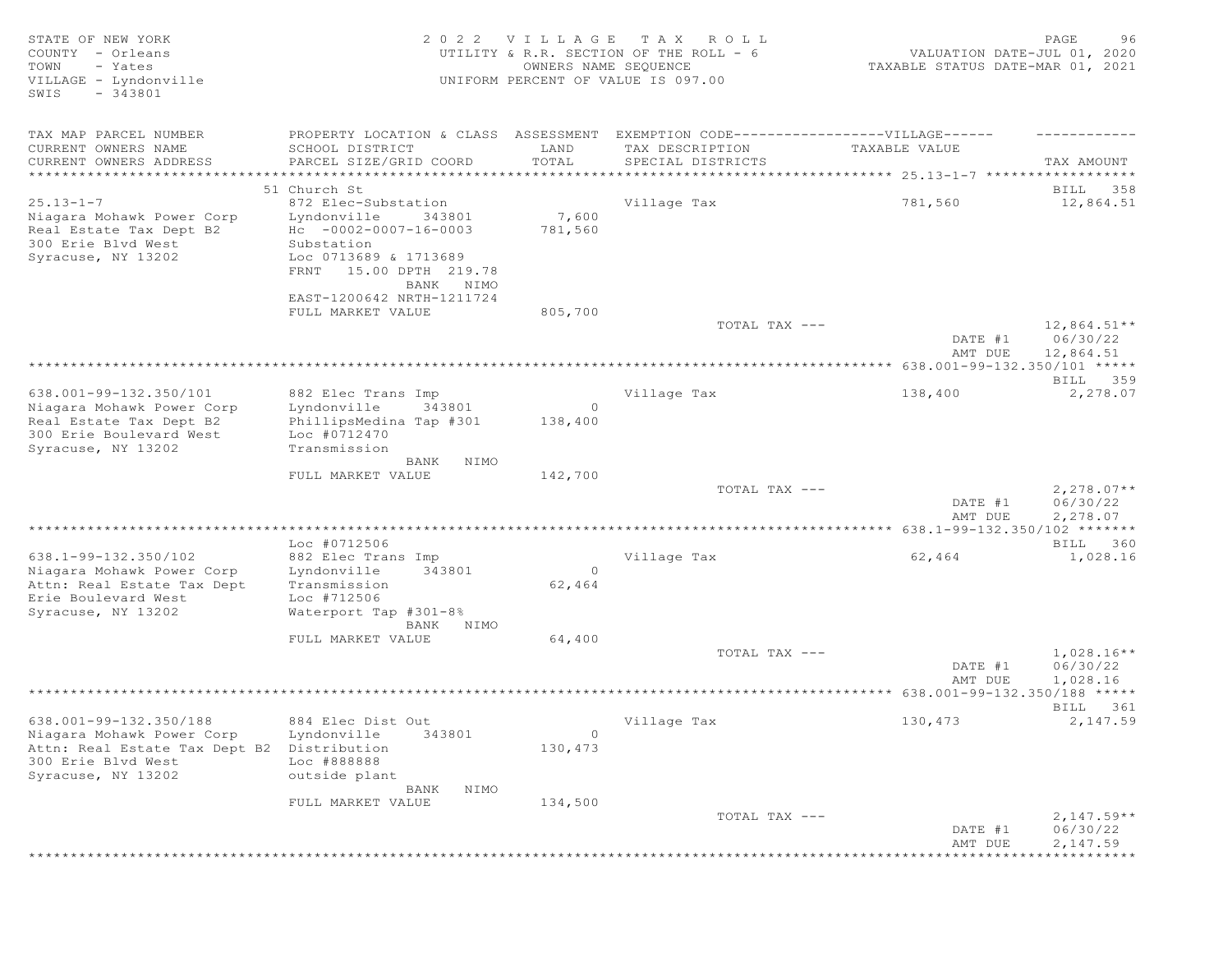| STATE OF NEW YORK<br>COUNTY - Orleans<br>- Yates<br>TOWN<br>VILLAGE - Lyndonville<br>$-343801$<br>SWIS |                                                                                                  | 2022 VILLAGE      | TAX ROLL<br>UTILITY & R.R. SECTION OF THE ROLL - 6<br>OWNERS NAME SEQUENCE<br>UNIFORM PERCENT OF VALUE IS 097.00 | VALUATION DATE-JUL 01, 2020<br>TAXABLE STATUS DATE-MAR 01, 2021                   | PAGE<br>97                       |
|--------------------------------------------------------------------------------------------------------|--------------------------------------------------------------------------------------------------|-------------------|------------------------------------------------------------------------------------------------------------------|-----------------------------------------------------------------------------------|----------------------------------|
| TAX MAP PARCEL NUMBER                                                                                  | PROPERTY LOCATION & CLASS ASSESSMENT                                                             |                   | EXEMPTION CODE------------------VILLAGE------                                                                    |                                                                                   |                                  |
| CURRENT OWNERS NAME<br>CURRENT OWNERS ADDRESS<br>* * * * * * * * * * * * * * * * * * * *               | SCHOOL DISTRICT<br>PARCEL SIZE/GRID COORD                                                        | LAND<br>TOTAL     | TAX DESCRIPTION<br>SPECIAL DISTRICTS                                                                             | TAXABLE VALUE                                                                     | TAX AMOUNT                       |
|                                                                                                        | Loc #888888                                                                                      |                   |                                                                                                                  | ***********************************    638.001-99-131.600/188                **** | BILL 362                         |
| 638.001-99-131.600/188<br>NYSEG<br>c/o Avangrid Management Co<br>Local Tax Dept<br>1 City Center Fl 5  | 885 Gas Outside Pla<br>Lyndonville<br>343801<br>Distribution<br>outside plant<br>Loc #888888     | $\circ$<br>47,238 | Village Tax                                                                                                      | 47,238                                                                            | 777.54                           |
| Portland, ME 04101                                                                                     | BANK NYSEG                                                                                       |                   |                                                                                                                  |                                                                                   |                                  |
|                                                                                                        | FULL MARKET VALUE                                                                                | 48,700            |                                                                                                                  |                                                                                   |                                  |
|                                                                                                        |                                                                                                  |                   | TOTAL TAX ---                                                                                                    | DATE #1<br>AMT DUE                                                                | $777.54**$<br>06/30/22<br>777.54 |
|                                                                                                        |                                                                                                  |                   |                                                                                                                  |                                                                                   |                                  |
|                                                                                                        | 35 Eagle St                                                                                      |                   |                                                                                                                  |                                                                                   | BILL 363                         |
| $25.17 - 1 - 21$                                                                                       | 831 Tele Comm                                                                                    |                   | Village Tax                                                                                                      | 38,600                                                                            | 635.36                           |
| Verizon New York Inc.                                                                                  | Lyndonville<br>343801                                                                            | 20,900            |                                                                                                                  |                                                                                   |                                  |
| Duff & Phelps                                                                                          | $Hc - 0002 - 0007 - 16 - 0003$                                                                   | 38,600            |                                                                                                                  |                                                                                   |                                  |
| PO Box 2749<br>Addison, TX 75001                                                                       | Central Office Bldg<br>FRNT 57.75 DPTH 111.02<br><b>BANKVERIZON</b><br>EAST-1200544 NRTH-1210036 |                   |                                                                                                                  |                                                                                   |                                  |
|                                                                                                        | DEED BOOK 00194 PG-00035                                                                         |                   |                                                                                                                  |                                                                                   |                                  |
|                                                                                                        | FULL MARKET VALUE                                                                                | 39,800            |                                                                                                                  |                                                                                   |                                  |
|                                                                                                        |                                                                                                  |                   | TOTAL TAX ---                                                                                                    |                                                                                   | $635.36**$                       |
|                                                                                                        |                                                                                                  |                   |                                                                                                                  | DATE #1                                                                           | 06/30/22                         |
|                                                                                                        |                                                                                                  |                   |                                                                                                                  | AMT DUE                                                                           | 635.36                           |
|                                                                                                        | Loc #888888                                                                                      |                   |                                                                                                                  |                                                                                   | BILL 364                         |
| 638.001-99-631.900/188                                                                                 | 836 Telecom. eq.                                                                                 |                   | Village Tax                                                                                                      | 7,878                                                                             | 129.67                           |
| Verizon New York Inc.                                                                                  | 343801<br>Lyndonville                                                                            | $\circ$           |                                                                                                                  |                                                                                   |                                  |
| Duff & Phelps                                                                                          | outside plant                                                                                    | 7,878             |                                                                                                                  |                                                                                   |                                  |
| PO Box 2749                                                                                            | Loc #888888                                                                                      |                   |                                                                                                                  |                                                                                   |                                  |
| Addison, TX 75001                                                                                      | <b>BANKVERIZON</b>                                                                               |                   |                                                                                                                  |                                                                                   |                                  |
|                                                                                                        | FULL MARKET VALUE                                                                                | 8,100             |                                                                                                                  |                                                                                   |                                  |
|                                                                                                        |                                                                                                  |                   | TOTAL TAX ---                                                                                                    |                                                                                   | $129.67**$                       |
|                                                                                                        |                                                                                                  |                   |                                                                                                                  | DATE #1                                                                           | 06/30/22                         |
|                                                                                                        |                                                                                                  |                   |                                                                                                                  | AMT DUE                                                                           | 129.67                           |
|                                                                                                        |                                                                                                  |                   |                                                                                                                  | ***********************************                                               |                                  |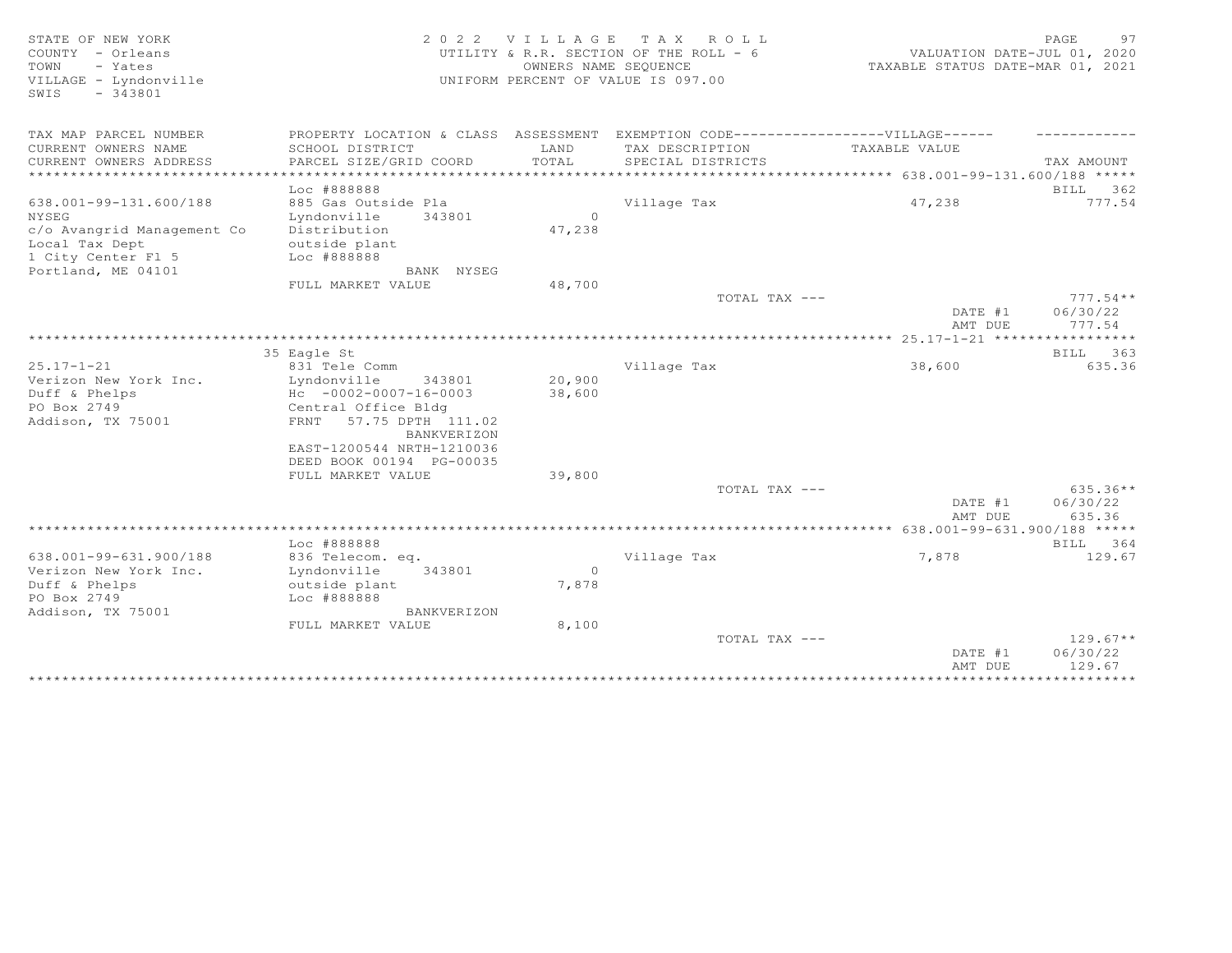| STATE OF NEW YORK     | 2022 VILLAGE TAX ROLL                  | PAGE<br>98                       |  |
|-----------------------|----------------------------------------|----------------------------------|--|
| COUNTY - Orleans      | UTILITY & R.R. SECTION OF THE ROLL - 6 | VALUATION DATE-JUL 01, 2020      |  |
| TOWN - Yates          |                                        | TAXABLE STATUS DATE-MAR 01, 2021 |  |
| VILLAGE - Lyndonville |                                        | RPS155/V04/L015                  |  |
| SWIS<br>- 343801      |                                        | CURRENT DATE 5/11/2022           |  |
|                       |                                        |                                  |  |

#### \*\*\* S P E C I A L D I S T R I C T S U M M A R Y \*\*\*

|                          | ጣ∩ጥአ<br>.vial | EXTENSION                     | <b>EXTENSION</b> | VALOREM           | <b>EXEMPT</b> | VADIE<br>. AAAD LE | TOTAL             |
|--------------------------|---------------|-------------------------------|------------------|-------------------|---------------|--------------------|-------------------|
| CODE<br>NAME<br>DISTRICT | PARCELS       | <b>TYPR</b><br><u>+ + + +</u> | VALUE            | 77 T TIM<br>'Alul | AMOUNT        | 1 2 3 3 4 5 6      | $m \times$<br>⊥⇔∧ |

#### NO SPECIAL DISTRICTS AT THIS LEVEL

\*\*\* S C H O O L D I S T R I C T S U M M A R Y \*\*\*

| CODE   | DISTRICT NAME      | TOTAL<br>PARCELS | ASSESSED<br>LAND | ASSESSED<br>TOTAL | EXEMPT<br>AMOUNT | TOTAL<br>TAXABLE |
|--------|--------------------|------------------|------------------|-------------------|------------------|------------------|
|        |                    |                  |                  |                   | STAR AMOUNT      | STAR TAXABLE     |
|        | Lyndonville        |                  | 28,500           | 1206,613          |                  | 1,206,613        |
| 343801 |                    |                  |                  |                   |                  | 1,206,613        |
|        | SUB-TOTAL          |                  | 28,500           | 1206,613          |                  | 1,206,613        |
|        | SUB - TO TAL(CONT) |                  |                  |                   |                  | 1,206,613        |
|        | TOTAL              | $7^{\circ}$      | 28,500           | 1206,613          |                  | 1,206,613        |
|        |                    |                  |                  |                   |                  |                  |
|        | T O T A L (CONT)   |                  |                  |                   |                  | 1,206,613        |

\*\*\* S Y S T E M C O D E S S U M M A R Y \*\*\*

NO SYSTEM EXEMPTIONS AT THIS LEVEL

\*\*\* E X E M P T I O N S U M M A R Y \*\*\*

NO EXEMPTIONS AT THIS LEVEL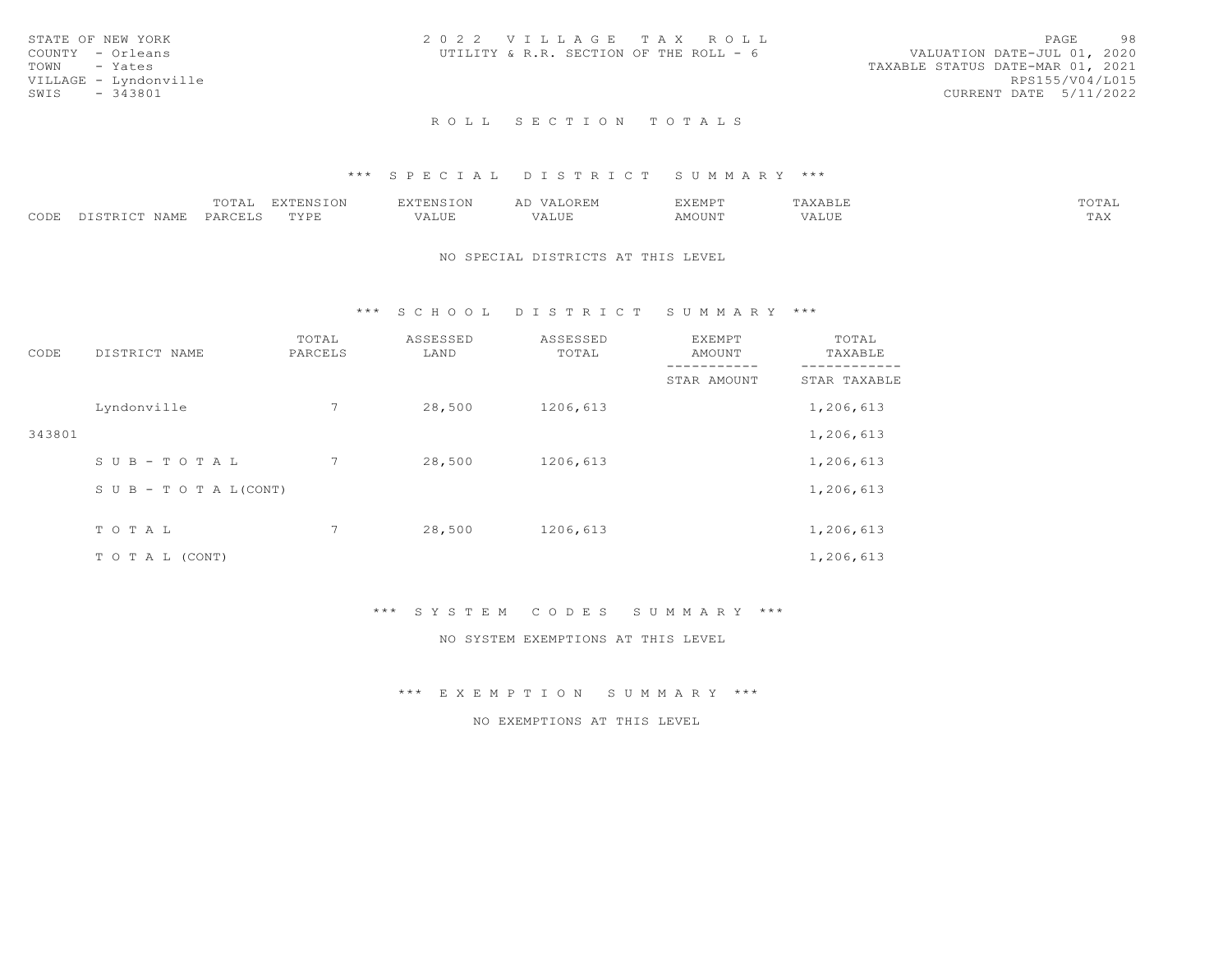| STATE OF NEW YORK     | 2022 VILLAGE TAX ROLL                  | - 99<br>PAGE                     |  |
|-----------------------|----------------------------------------|----------------------------------|--|
| COUNTY - Orleans      | UTILITY & R.R. SECTION OF THE ROLL - 6 | VALUATION DATE-JUL 01, 2020      |  |
| TOWN<br>- Yates       |                                        | TAXABLE STATUS DATE-MAR 01, 2021 |  |
| VILLAGE - Lyndonville |                                        | RPS155/V04/L015                  |  |
| - 343801<br>SWIS      |                                        | CURRENT DATE 5/11/2022           |  |
|                       |                                        |                                  |  |

## \*\*\* G R A N D T O T A L S \*\*\*

| ROLL       |                                | TOTAL   | ASSESSED | ASSESSED | EXEMPT      | TOTAL        | TOTAL     |
|------------|--------------------------------|---------|----------|----------|-------------|--------------|-----------|
| <b>SEC</b> | DESCRIPTION                    | PARCELS | LAND     | TOTAL    | AMOUNT      | TAXABLE      | TAX       |
|            |                                |         |          |          | ----------- | ------------ |           |
|            |                                |         |          |          | STAR AMOUNT | STAR TAXABLE |           |
|            | Village Tax<br>SPEC DIST TAXES |         | 28,500   | 1206,613 |             | 1,206,613    | 19,860.90 |
|            | UTILITIES & N.C.               |         |          |          |             |              | 19,860.90 |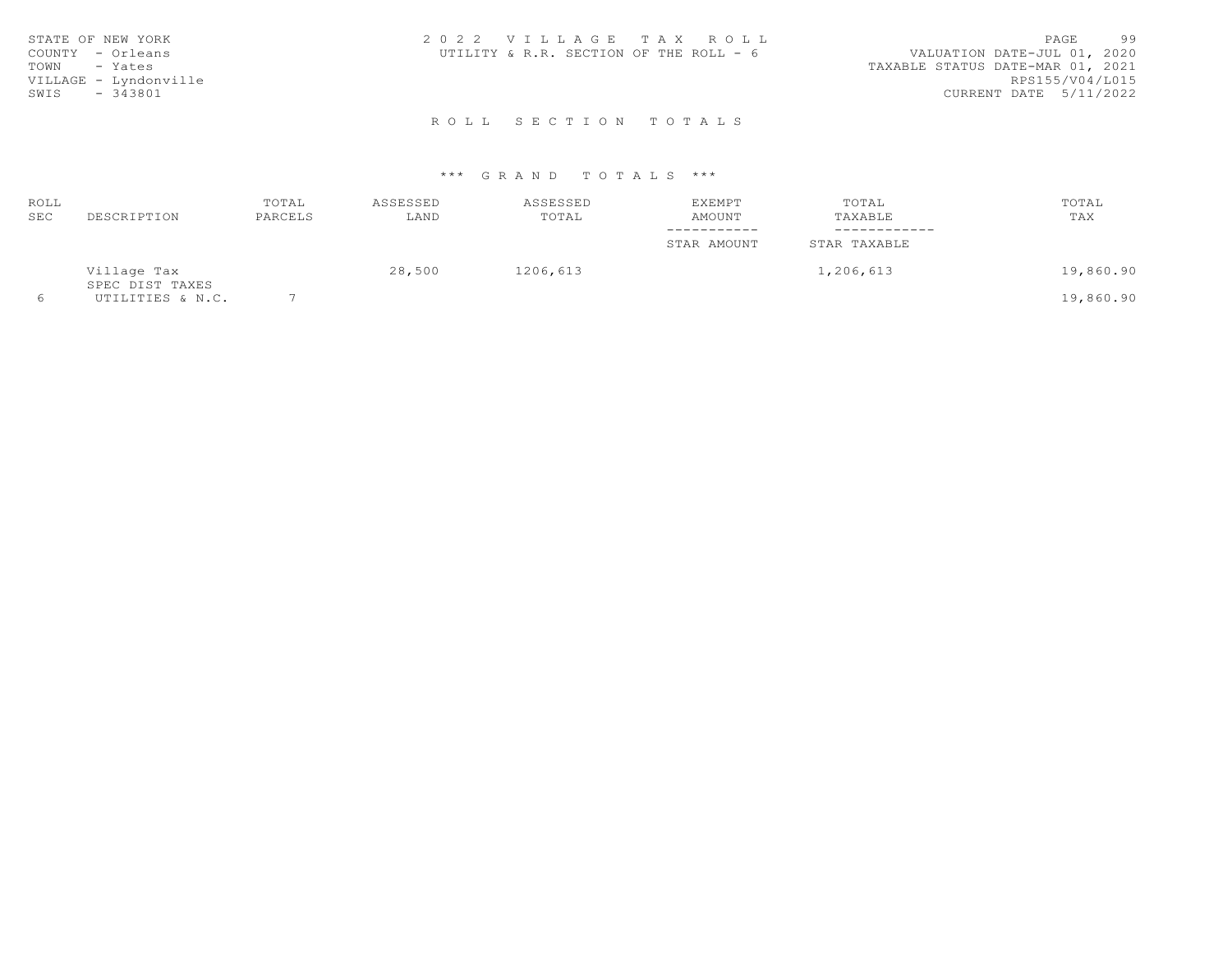| EXEMPTION CODE------------------VILLAGE------<br>TAX MAP PARCEL NUMBER<br>PROPERTY LOCATION & CLASS ASSESSMENT<br>CURRENT OWNERS NAME<br>SCHOOL DISTRICT<br>LAND<br>TAX DESCRIPTION<br>TAXABLE VALUE<br>TOTAL<br>CURRENT OWNERS ADDRESS<br>PARCEL SIZE/GRID COORD<br>TAX AMOUNT<br>SPECIAL DISTRICTS<br>************************<br>25 Housel Ave<br>$24.16 - 1 - 18.1$<br>612 School<br>3084,700<br>SCHOOL<br>13800<br>Lyndonville Central<br>871,200 Village Tax<br>0.00<br>0.00<br>Lyndonville<br>343801<br>25 Housel Ave<br>Hc 2 16 4<br>3084,700<br>ACRES 36.30<br>Lyndonville, NY 14098<br>EAST-1198894 NRTH-1210776<br>DEED BOOK 425<br>PG-00112<br>FULL MARKET VALUE<br>3180,100<br>$0.00**$<br>TOTAL TAX ---<br>N Main St<br>$24.16 - 1 - 19$<br>6,200<br>330 Vacant comm<br>SCHOOL<br>13800<br>Lyndonville Central<br>6,200 Village Tax<br>0.00<br>0.00<br>Lyndonville<br>343801<br>Housel Ave<br>$Hc - 0002 - 0000 - 16 - 0004$<br>6,200<br>FRNT 76.56 DPTH 258.06<br>Lyndonville, NY 14098<br>0.46<br>ACRES<br>EAST-1199904 NRTH-1210714<br>DEED BOOK 00340 PG-00145<br>FULL MARKET VALUE<br>6,400<br>TOTAL TAX ---<br>$0.00**$<br>90 N Main St<br>$25.13 - 1 - 52$<br>612 School<br>13800<br>SCHOOL<br>773,500<br>54,700 Village Tax<br>0.00<br>0.00<br>Lyndonville Central School<br>343801<br>Lyndonville<br>25 Housel Ave<br>773,500<br>$Hc 2-7-16-3$<br>Lyndonville, NY 14098<br>2.28<br>ACRES<br>EAST-1200253 NRTH-1211156<br>DEED BOOK 464<br>$PG-149$<br>797,400<br>FULL MARKET VALUE<br>$0.00**$<br>TOTAL TAX ---<br>Cemetery St<br>$24.16 - 1 - 9.22$<br>TWN OWN CE 13510<br>30,300<br>695 Cemetery<br>30,300 Village Tax<br>0.00<br>Lynhaven Cemetery<br>Lyndonville<br>343801<br>0.00<br>Lyndonville, NY 14098<br>30,300<br>Hc 2 16 4<br>FRNT 75.50 DPTH 214.75<br>EAST-1199616 NRTH-1211527<br>31,200<br>FULL MARKET VALUE<br>$0.00**$<br>TOTAL TAX --- | STATE OF NEW YORK<br>COUNTY - Orleans<br>- Yates<br>TOWN<br>VILLAGE - Lyndonville<br>$-343801$<br>SWIS | 2 0 2 2 | <b>VILLAGE</b> | TAX ROLL<br>WHOLLY EXEMPT SECTION OF THE ROLL - 8<br>OWNERS NAME SEOUENCE<br>UNIFORM PERCENT OF VALUE IS 097.00 | TAXABLE STATUS DATE-MAR 01, 2021 | PAGE<br>100<br>VALUATION DATE-JUL 01, 2020 |
|----------------------------------------------------------------------------------------------------------------------------------------------------------------------------------------------------------------------------------------------------------------------------------------------------------------------------------------------------------------------------------------------------------------------------------------------------------------------------------------------------------------------------------------------------------------------------------------------------------------------------------------------------------------------------------------------------------------------------------------------------------------------------------------------------------------------------------------------------------------------------------------------------------------------------------------------------------------------------------------------------------------------------------------------------------------------------------------------------------------------------------------------------------------------------------------------------------------------------------------------------------------------------------------------------------------------------------------------------------------------------------------------------------------------------------------------------------------------------------------------------------------------------------------------------------------------------------------------------------------------------------------------------------------------------------------------------------------------------------------------------------------------------------------------------------------------------------------------------------------------------------|--------------------------------------------------------------------------------------------------------|---------|----------------|-----------------------------------------------------------------------------------------------------------------|----------------------------------|--------------------------------------------|
|                                                                                                                                                                                                                                                                                                                                                                                                                                                                                                                                                                                                                                                                                                                                                                                                                                                                                                                                                                                                                                                                                                                                                                                                                                                                                                                                                                                                                                                                                                                                                                                                                                                                                                                                                                                                                                                                                  |                                                                                                        |         |                |                                                                                                                 |                                  |                                            |
|                                                                                                                                                                                                                                                                                                                                                                                                                                                                                                                                                                                                                                                                                                                                                                                                                                                                                                                                                                                                                                                                                                                                                                                                                                                                                                                                                                                                                                                                                                                                                                                                                                                                                                                                                                                                                                                                                  |                                                                                                        |         |                |                                                                                                                 |                                  |                                            |
|                                                                                                                                                                                                                                                                                                                                                                                                                                                                                                                                                                                                                                                                                                                                                                                                                                                                                                                                                                                                                                                                                                                                                                                                                                                                                                                                                                                                                                                                                                                                                                                                                                                                                                                                                                                                                                                                                  |                                                                                                        |         |                |                                                                                                                 |                                  |                                            |
|                                                                                                                                                                                                                                                                                                                                                                                                                                                                                                                                                                                                                                                                                                                                                                                                                                                                                                                                                                                                                                                                                                                                                                                                                                                                                                                                                                                                                                                                                                                                                                                                                                                                                                                                                                                                                                                                                  |                                                                                                        |         |                |                                                                                                                 |                                  |                                            |
|                                                                                                                                                                                                                                                                                                                                                                                                                                                                                                                                                                                                                                                                                                                                                                                                                                                                                                                                                                                                                                                                                                                                                                                                                                                                                                                                                                                                                                                                                                                                                                                                                                                                                                                                                                                                                                                                                  |                                                                                                        |         |                |                                                                                                                 |                                  |                                            |
|                                                                                                                                                                                                                                                                                                                                                                                                                                                                                                                                                                                                                                                                                                                                                                                                                                                                                                                                                                                                                                                                                                                                                                                                                                                                                                                                                                                                                                                                                                                                                                                                                                                                                                                                                                                                                                                                                  |                                                                                                        |         |                |                                                                                                                 |                                  |                                            |
|                                                                                                                                                                                                                                                                                                                                                                                                                                                                                                                                                                                                                                                                                                                                                                                                                                                                                                                                                                                                                                                                                                                                                                                                                                                                                                                                                                                                                                                                                                                                                                                                                                                                                                                                                                                                                                                                                  |                                                                                                        |         |                |                                                                                                                 |                                  |                                            |
|                                                                                                                                                                                                                                                                                                                                                                                                                                                                                                                                                                                                                                                                                                                                                                                                                                                                                                                                                                                                                                                                                                                                                                                                                                                                                                                                                                                                                                                                                                                                                                                                                                                                                                                                                                                                                                                                                  |                                                                                                        |         |                |                                                                                                                 |                                  |                                            |
|                                                                                                                                                                                                                                                                                                                                                                                                                                                                                                                                                                                                                                                                                                                                                                                                                                                                                                                                                                                                                                                                                                                                                                                                                                                                                                                                                                                                                                                                                                                                                                                                                                                                                                                                                                                                                                                                                  |                                                                                                        |         |                |                                                                                                                 |                                  |                                            |
|                                                                                                                                                                                                                                                                                                                                                                                                                                                                                                                                                                                                                                                                                                                                                                                                                                                                                                                                                                                                                                                                                                                                                                                                                                                                                                                                                                                                                                                                                                                                                                                                                                                                                                                                                                                                                                                                                  |                                                                                                        |         |                |                                                                                                                 |                                  |                                            |
|                                                                                                                                                                                                                                                                                                                                                                                                                                                                                                                                                                                                                                                                                                                                                                                                                                                                                                                                                                                                                                                                                                                                                                                                                                                                                                                                                                                                                                                                                                                                                                                                                                                                                                                                                                                                                                                                                  |                                                                                                        |         |                |                                                                                                                 |                                  |                                            |
|                                                                                                                                                                                                                                                                                                                                                                                                                                                                                                                                                                                                                                                                                                                                                                                                                                                                                                                                                                                                                                                                                                                                                                                                                                                                                                                                                                                                                                                                                                                                                                                                                                                                                                                                                                                                                                                                                  |                                                                                                        |         |                |                                                                                                                 |                                  |                                            |
|                                                                                                                                                                                                                                                                                                                                                                                                                                                                                                                                                                                                                                                                                                                                                                                                                                                                                                                                                                                                                                                                                                                                                                                                                                                                                                                                                                                                                                                                                                                                                                                                                                                                                                                                                                                                                                                                                  |                                                                                                        |         |                |                                                                                                                 |                                  |                                            |
|                                                                                                                                                                                                                                                                                                                                                                                                                                                                                                                                                                                                                                                                                                                                                                                                                                                                                                                                                                                                                                                                                                                                                                                                                                                                                                                                                                                                                                                                                                                                                                                                                                                                                                                                                                                                                                                                                  |                                                                                                        |         |                |                                                                                                                 |                                  |                                            |
|                                                                                                                                                                                                                                                                                                                                                                                                                                                                                                                                                                                                                                                                                                                                                                                                                                                                                                                                                                                                                                                                                                                                                                                                                                                                                                                                                                                                                                                                                                                                                                                                                                                                                                                                                                                                                                                                                  |                                                                                                        |         |                |                                                                                                                 |                                  |                                            |
|                                                                                                                                                                                                                                                                                                                                                                                                                                                                                                                                                                                                                                                                                                                                                                                                                                                                                                                                                                                                                                                                                                                                                                                                                                                                                                                                                                                                                                                                                                                                                                                                                                                                                                                                                                                                                                                                                  |                                                                                                        |         |                |                                                                                                                 |                                  |                                            |
|                                                                                                                                                                                                                                                                                                                                                                                                                                                                                                                                                                                                                                                                                                                                                                                                                                                                                                                                                                                                                                                                                                                                                                                                                                                                                                                                                                                                                                                                                                                                                                                                                                                                                                                                                                                                                                                                                  |                                                                                                        |         |                |                                                                                                                 |                                  |                                            |
|                                                                                                                                                                                                                                                                                                                                                                                                                                                                                                                                                                                                                                                                                                                                                                                                                                                                                                                                                                                                                                                                                                                                                                                                                                                                                                                                                                                                                                                                                                                                                                                                                                                                                                                                                                                                                                                                                  |                                                                                                        |         |                |                                                                                                                 |                                  |                                            |
|                                                                                                                                                                                                                                                                                                                                                                                                                                                                                                                                                                                                                                                                                                                                                                                                                                                                                                                                                                                                                                                                                                                                                                                                                                                                                                                                                                                                                                                                                                                                                                                                                                                                                                                                                                                                                                                                                  |                                                                                                        |         |                |                                                                                                                 |                                  |                                            |
|                                                                                                                                                                                                                                                                                                                                                                                                                                                                                                                                                                                                                                                                                                                                                                                                                                                                                                                                                                                                                                                                                                                                                                                                                                                                                                                                                                                                                                                                                                                                                                                                                                                                                                                                                                                                                                                                                  |                                                                                                        |         |                |                                                                                                                 |                                  |                                            |
|                                                                                                                                                                                                                                                                                                                                                                                                                                                                                                                                                                                                                                                                                                                                                                                                                                                                                                                                                                                                                                                                                                                                                                                                                                                                                                                                                                                                                                                                                                                                                                                                                                                                                                                                                                                                                                                                                  |                                                                                                        |         |                |                                                                                                                 |                                  |                                            |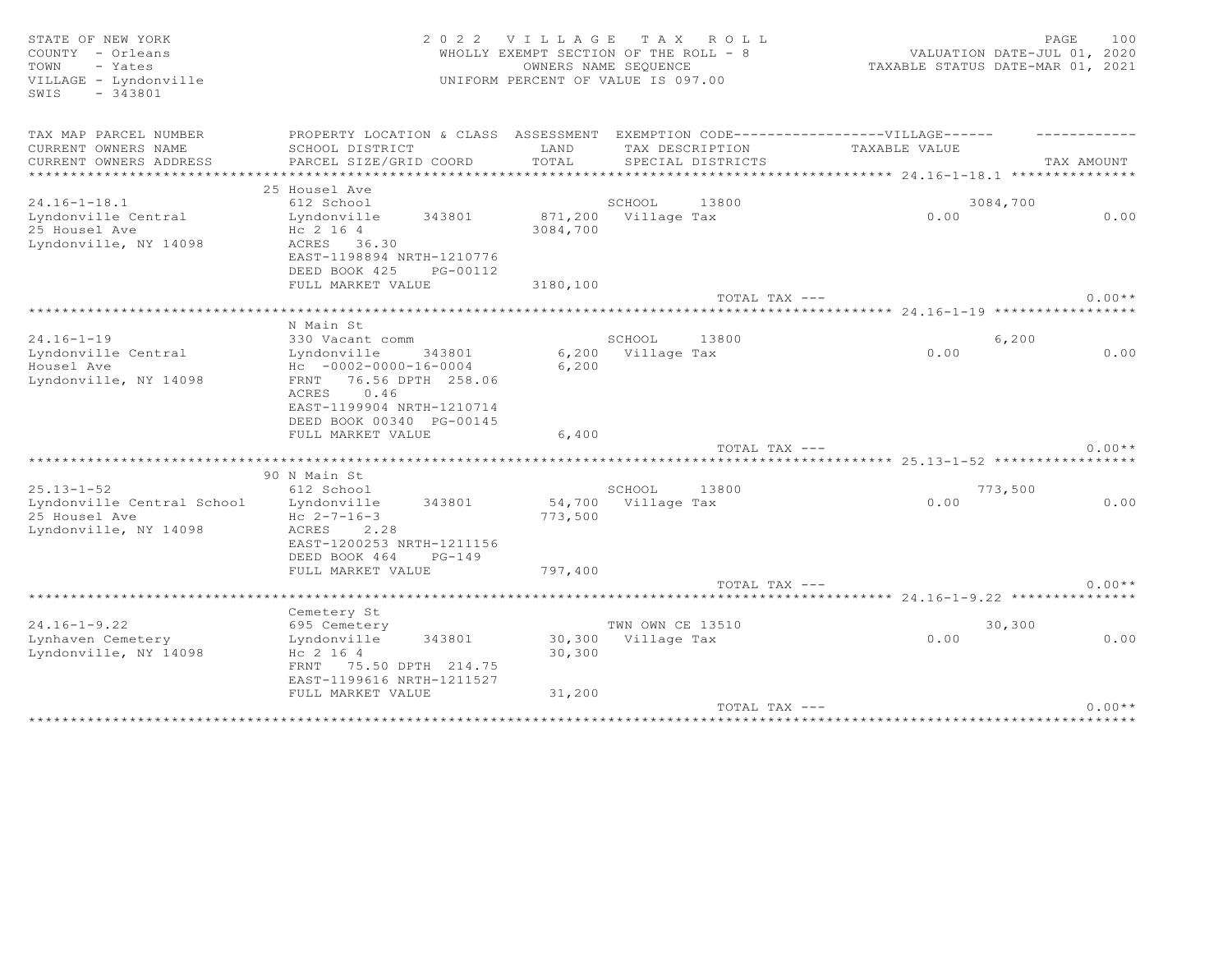SWIS - 343801

#### STATE OF NEW YORK SALL STATE OF NEW YORK STATE OF NEW YORK STATE OF NEW YORK SALL STATE OF NEW YORK SALL STATE OF DAGE 2012 COUNTY - Orleans WHOLLY EXEMPT SECTION OF THE ROLL - 8 VALUATION DATE-JUL 01, 2020 TOWN - Yates OWNERS NAME SEQUENCE TAXABLE STATUS DATE-MAR 01, 2021 VILLAGE - Lyndonville UNIFORM PERCENT OF VALUE IS 097.00

| TAX MAP PARCEL NUMBER                      | PROPERTY LOCATION & CLASS ASSESSMENT                  |         | EXEMPTION CODE------------------VILLAGE------ |                                                                 |            |
|--------------------------------------------|-------------------------------------------------------|---------|-----------------------------------------------|-----------------------------------------------------------------|------------|
| CURRENT OWNERS NAME                        | SCHOOL DISTRICT                                       | LAND    | TAX DESCRIPTION                               | TAXABLE VALUE                                                   |            |
| CURRENT OWNERS ADDRESS                     | PARCEL SIZE/GRID COORD                                | TOTAL   | SPECIAL DISTRICTS                             |                                                                 | TAX AMOUNT |
|                                            |                                                       |         |                                               | ·******************************** 24.16-1-4 ******************* |            |
|                                            | Housel Ave                                            |         |                                               |                                                                 |            |
| $24.16 - 1 - 4$                            | 695 Cemetery                                          |         | TOWN WTHIN 13500                              | 216,000                                                         |            |
| Lynhaven Cemetery &                        | 343801<br>Lyndonville                                 |         | 216,000 Village Tax                           | 0.00                                                            | 0.00       |
| Chapel                                     | $Hc 2-16-4$                                           | 216,000 |                                               |                                                                 |            |
| Housel Ave                                 | ACRES 9.00                                            |         |                                               |                                                                 |            |
| Lyndonville, NY 14098                      | EAST-1199211 NRTH-1211403<br>DEED BOOK 00268 PG-00180 |         |                                               |                                                                 |            |
|                                            | FULL MARKET VALUE                                     | 222,700 |                                               |                                                                 |            |
|                                            |                                                       |         | TOTAL TAX ---                                 |                                                                 | $0.00**$   |
|                                            |                                                       |         |                                               |                                                                 |            |
|                                            | 77 S Main St                                          |         |                                               |                                                                 |            |
| $25.17 - 1 - 71.2$                         | 642 Health bldg                                       |         | CHARITABLE 25130                              | 131,200                                                         |            |
| Oak Orchard Community Health C Lyndonville | 343801                                                |         | 22,800 Village Tax                            | 0.00                                                            | 0.00       |
| 300 West Ave                               | Hc $2 - 7 - 16 - 3$                                   | 131,200 |                                               |                                                                 |            |
| Brockport, NY 14420                        | FRNT 54.50 DPTH 330.00                                |         |                                               |                                                                 |            |
|                                            | EAST-1200343 NRTH-1209436                             |         |                                               |                                                                 |            |
|                                            | DEED BOOK 834<br>PG-2245                              |         |                                               |                                                                 |            |
|                                            | FULL MARKET VALUE                                     | 135,300 | TOTAL TAX ---                                 |                                                                 | $0.00**$   |
|                                            |                                                       |         |                                               |                                                                 |            |
|                                            | Lake Ave                                              |         |                                               |                                                                 |            |
| $25.17 - 1 - 65$                           | 330 Vacant comm                                       |         | RELIGIOUS 25110                               | 30,500                                                          |            |
| Our Lady of the Lake RC Church Lyndonville | 343801                                                |         | 30,500 Village Tax                            | 0.00                                                            | 0.00       |
| 1726 Quaker Rd                             | Hc $2 - 7 - 16 - 3$                                   | 30,500  |                                               |                                                                 |            |
| Barker, NY 14012                           | N Side Parking Lot                                    |         |                                               |                                                                 |            |
|                                            | ACRES<br>1.27                                         |         |                                               |                                                                 |            |
|                                            | EAST-1200664 NRTH-1209285                             |         |                                               |                                                                 |            |
|                                            | DEED BOOK 424<br>PG-00199                             |         |                                               |                                                                 |            |
|                                            | FULL MARKET VALUE                                     | 31,400  | TOTAL TAX ---                                 |                                                                 | $0.00**$   |
|                                            |                                                       |         |                                               |                                                                 |            |
|                                            | 36 Lake Ave                                           |         |                                               |                                                                 |            |
| $25.17 - 2 - 35$                           | 620 Religious                                         |         | RELIGIOUS 25110                               | 114,900                                                         |            |
| Our Lady of the Lake RC Church Lyndonville | 343801                                                |         | 31,200 Village Tax                            | 0.00                                                            | 0.00       |
| 1726 Ouaker Rd                             | Hc $2 - 7 - 16 - 3$                                   | 114,900 |                                               |                                                                 |            |
| Barker, NY 14012                           | Church                                                |         |                                               |                                                                 |            |
|                                            | FRNT 122.00 DPTH 118.00                               |         |                                               |                                                                 |            |
|                                            | EAST-1200600 NRTH-1209113                             |         |                                               |                                                                 |            |
|                                            | FULL MARKET VALUE                                     | 118,500 |                                               |                                                                 |            |
|                                            |                                                       |         | TOTAL TAX ---                                 |                                                                 | $0.00**$   |
|                                            |                                                       |         |                                               |                                                                 |            |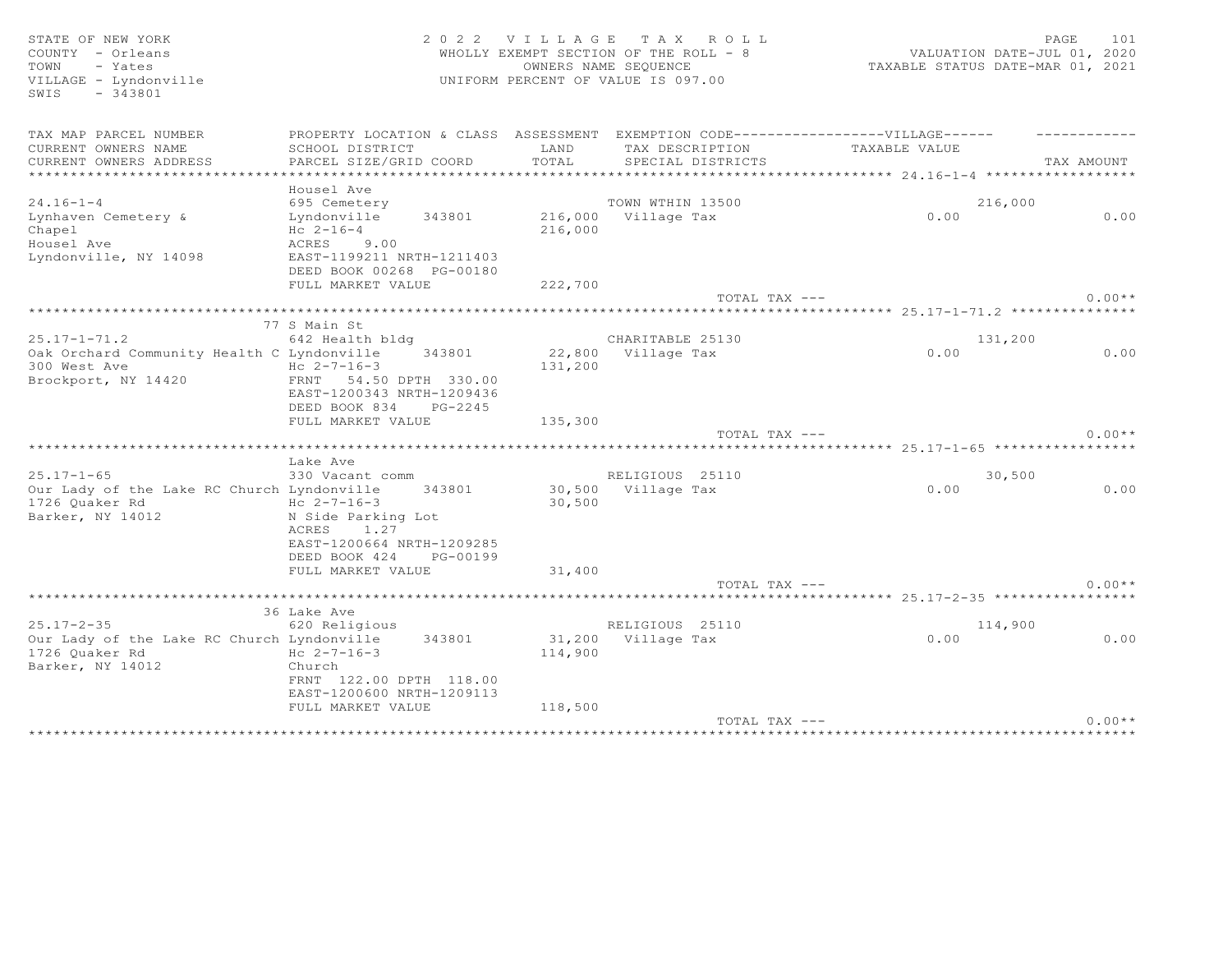| STATE OF NEW YORK<br>COUNTY - Orleans<br>- Yates<br>TOWN<br>VILLAGE - Lyndonville<br>SWIS<br>$-343801$ |                                                                                   |         | 2022 VILLAGE TAX ROLL<br>WHOLLY EXEMPT SECTION OF THE ROLL - 8<br>OWNERS NAME SEQUENCE<br>UNIFORM PERCENT OF VALUE IS 097.00 | VALUATION DATE-JUL 01, 2020<br>TAXABLE STATUS DATE-MAR 01, 2021 | PAGE<br>102 |
|--------------------------------------------------------------------------------------------------------|-----------------------------------------------------------------------------------|---------|------------------------------------------------------------------------------------------------------------------------------|-----------------------------------------------------------------|-------------|
| TAX MAP PARCEL NUMBER                                                                                  | PROPERTY LOCATION & CLASS ASSESSMENT EXEMPTION CODE-----------------VILLAGE------ |         |                                                                                                                              |                                                                 |             |
| CURRENT OWNERS NAME                                                                                    | SCHOOL DISTRICT                                                                   | LAND    | TAX DESCRIPTION                                                                                                              | TAXABLE VALUE                                                   |             |
| CURRENT OWNERS ADDRESS                                                                                 | PARCEL SIZE/GRID COORD                                                            | TOTAL   | SPECIAL DISTRICTS                                                                                                            |                                                                 | TAX AMOUNT  |
|                                                                                                        | 38 Lake Ave                                                                       |         |                                                                                                                              |                                                                 |             |
| $25.17 - 2 - 36$                                                                                       | 620 Religious                                                                     |         | RES-RELIGC 21600                                                                                                             | 160,200                                                         |             |
| Our Lady of the Lake RC Church Lyndonville 343801                                                      |                                                                                   |         | 18,500 Village Tax                                                                                                           | 0.00                                                            | 0.00        |
| 1726 Quaker Rd                                                                                         | $Hc \t2-7-16-3$                                                                   | 160,200 |                                                                                                                              |                                                                 |             |
| Barker, NY 14012                                                                                       | Parsonage<br>FRNT 260.00 DPTH 118.00<br>EAST-1200789 NRTH-1209115                 |         |                                                                                                                              |                                                                 |             |
|                                                                                                        | FULL MARKET VALUE                                                                 | 165,200 |                                                                                                                              |                                                                 |             |
|                                                                                                        |                                                                                   |         | TOTAL TAX ---                                                                                                                |                                                                 | $0.00**$    |
|                                                                                                        |                                                                                   |         |                                                                                                                              |                                                                 |             |
|                                                                                                        | 107 N Main St                                                                     |         |                                                                                                                              |                                                                 |             |
| $24.16 - 1 - 10.1$<br>Presbyterian Church                                                              | 620 Religious<br>Lyndonville<br>343801                                            |         | RELIGIOUS 25110<br>43,200 Village Tax                                                                                        | 256,800<br>0.00                                                 | 0.00        |
| 107 N Main St                                                                                          | $Hc 2-16-4$                                                                       | 256,800 |                                                                                                                              |                                                                 |             |
| Lyndonville, NY 14098                                                                                  | Church                                                                            |         |                                                                                                                              |                                                                 |             |
|                                                                                                        | Parking Lot                                                                       |         |                                                                                                                              |                                                                 |             |
|                                                                                                        | FRNT 60.00 DPTH 233.00                                                            |         |                                                                                                                              |                                                                 |             |
|                                                                                                        | ACRES 1.80                                                                        |         |                                                                                                                              |                                                                 |             |
|                                                                                                        | EAST-1199826 NRTH-1211471                                                         |         |                                                                                                                              |                                                                 |             |
|                                                                                                        | FULL MARKET VALUE                                                                 | 264,700 |                                                                                                                              |                                                                 |             |
|                                                                                                        |                                                                                   |         | TOTAL TAX ---                                                                                                                |                                                                 | $0.00**$    |
|                                                                                                        |                                                                                   |         |                                                                                                                              |                                                                 |             |
|                                                                                                        | 8 S Main St                                                                       |         |                                                                                                                              |                                                                 |             |
| $24.16 - 1 - 25$                                                                                       | 652 Govt bldgs                                                                    |         | TOWN WTHIN 13500                                                                                                             | 268,300                                                         |             |
| Town Hall<br>8 Main St                                                                                 | 343801<br>Lyndonville                                                             |         | 32,800 Village Tax                                                                                                           | 0.00                                                            | 0.00        |
| Lyndonville, NY 14098                                                                                  | $Hc 2-16-4$<br>Town Hall                                                          | 268,300 |                                                                                                                              |                                                                 |             |
|                                                                                                        | 83.50 DPTH 338.53<br>FRNT                                                         |         |                                                                                                                              |                                                                 |             |
|                                                                                                        | EAST-1199858 NRTH-1210126                                                         |         |                                                                                                                              |                                                                 |             |
|                                                                                                        | DEED BOOK 00203 PG-00598                                                          |         |                                                                                                                              |                                                                 |             |
|                                                                                                        | FULL MARKET VALUE                                                                 | 276,600 |                                                                                                                              |                                                                 |             |
|                                                                                                        |                                                                                   |         | TOTAL TAX ---                                                                                                                |                                                                 | $0.00**$    |
|                                                                                                        |                                                                                   |         |                                                                                                                              |                                                                 |             |
|                                                                                                        | Housel Ave                                                                        |         |                                                                                                                              |                                                                 |             |
| $24.16 - 1 - 3$                                                                                        | 311 Res vac land                                                                  |         | TOWN WTHIN 13500                                                                                                             | 7,100                                                           |             |
| Town Of Yates                                                                                          | 343801<br>Lyndonville                                                             |         | 7,100 Village Tax                                                                                                            | 0.00                                                            | 0.00        |
| 8 South Main St                                                                                        | Hc 4 9 16 3                                                                       | 7,100   |                                                                                                                              |                                                                 |             |
| Lyndonville, NY 14098                                                                                  | 3.70<br>ACRES                                                                     |         |                                                                                                                              |                                                                 |             |
|                                                                                                        | EAST-1198653 NRTH-1211444                                                         |         |                                                                                                                              |                                                                 |             |
|                                                                                                        | DEED BOOK 443<br>PG-00211                                                         |         |                                                                                                                              |                                                                 |             |
|                                                                                                        | FULL MARKET VALUE                                                                 | 7,300   |                                                                                                                              |                                                                 |             |
|                                                                                                        |                                                                                   |         | TOTAL TAX ---                                                                                                                |                                                                 | $0.00**$    |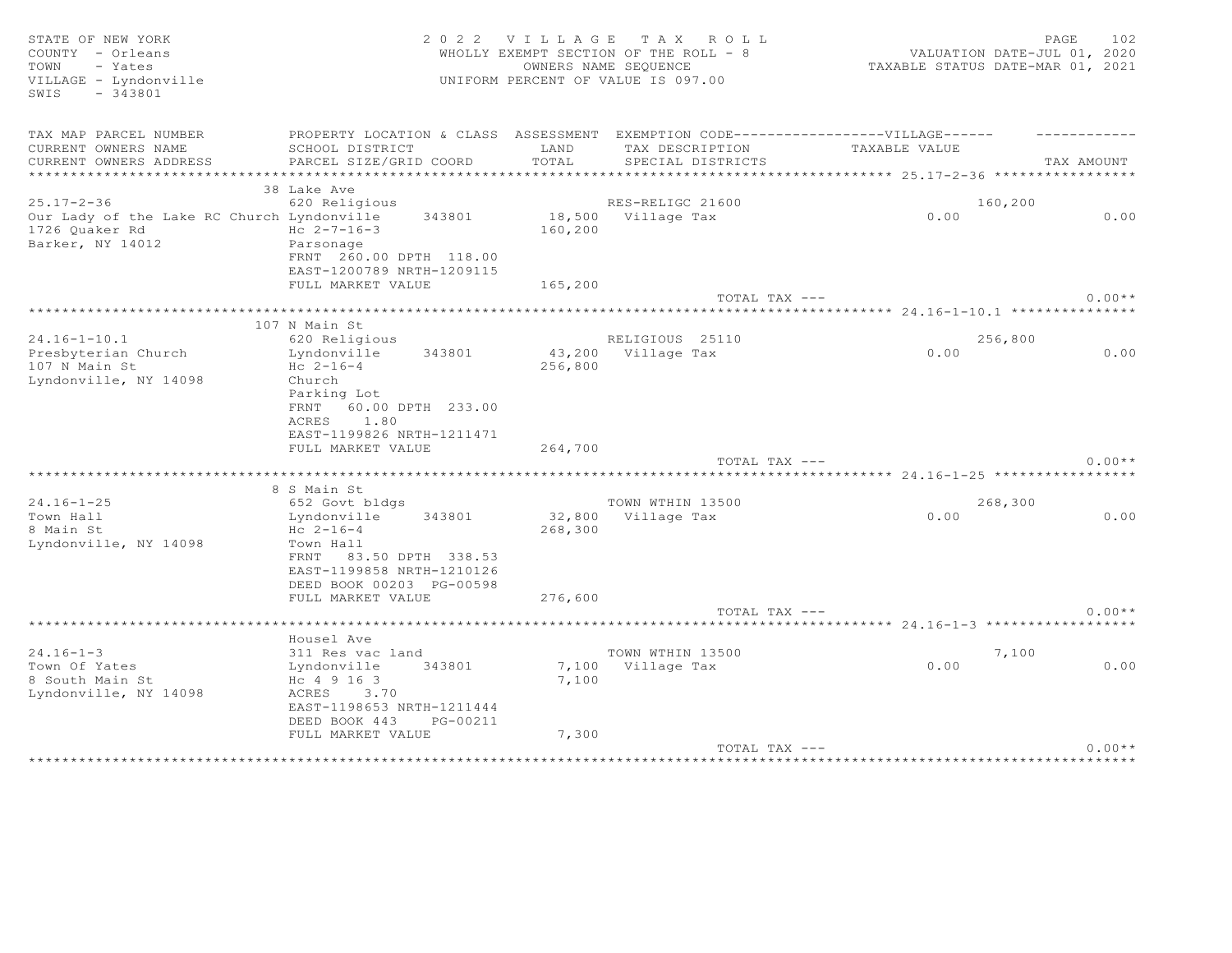| STATE OF NEW YORK<br>COUNTY - Orleans<br>- Yates<br>TOWN<br>VILLAGE - Lyndonville<br>SWIS<br>$-343801$ | 2 0 2 2                                                                                                        |         | VILLAGE TAX ROLL<br>WHOLLY EXEMPT SECTION OF THE ROLL - 8<br>OWNERS NAME SEQUENCE<br>UNIFORM PERCENT OF VALUE IS 097.00 | VALUATION DATE-JUL 01, 2020<br>TAXABLE STATUS DATE-MAR 01, 2021 | PAGE<br>103 |
|--------------------------------------------------------------------------------------------------------|----------------------------------------------------------------------------------------------------------------|---------|-------------------------------------------------------------------------------------------------------------------------|-----------------------------------------------------------------|-------------|
| TAX MAP PARCEL NUMBER                                                                                  | PROPERTY LOCATION & CLASS ASSESSMENT EXEMPTION CODE-----------------VILLAGE------                              |         |                                                                                                                         |                                                                 |             |
| CURRENT OWNERS NAME                                                                                    | SCHOOL DISTRICT                                                                                                | LAND    | TAX DESCRIPTION                                                                                                         | TAXABLE VALUE                                                   |             |
| CURRENT OWNERS ADDRESS                                                                                 | PARCEL SIZE/GRID COORD                                                                                         | TOTAL   | SPECIAL DISTRICTS                                                                                                       |                                                                 | TAX AMOUNT  |
|                                                                                                        | 118 N Main St                                                                                                  |         |                                                                                                                         |                                                                 |             |
| $25.13 - 1 - 53$                                                                                       | 620 Religious                                                                                                  |         | RELIGIOUS 25110                                                                                                         | 448,600                                                         |             |
| United Methodist Church<br>102 N Main St<br>PO Box 483                                                 | Lyndonville 343801<br>Hc $2 - 7 - 16 - 3$<br>Church                                                            | 448,600 | 39,800 Village Tax                                                                                                      | 0.00                                                            | 0.00        |
| Lyndonville, NY 14098                                                                                  | FRNT 127.00 DPTH 231.00<br>EAST-1200220 NRTH-1211284                                                           |         |                                                                                                                         |                                                                 |             |
|                                                                                                        | FULL MARKET VALUE                                                                                              | 462,500 | TOTAL TAX ---                                                                                                           |                                                                 | $0.00**$    |
|                                                                                                        |                                                                                                                |         |                                                                                                                         |                                                                 |             |
|                                                                                                        | 118 N Main St                                                                                                  |         |                                                                                                                         |                                                                 |             |
| $25.13 - 1 - 55$<br>United Methodist Society                                                           | 620 Religious<br>Lyndonville 343801                                                                            |         | RES-RELIGC 21600<br>11,300 Village Tax                                                                                  | 124,300<br>0.00                                                 | 0.00        |
| 102 N Main St<br>PO Box 483<br>Lyndonville, NY 14098                                                   | $Hc 2-7-16-3$<br>Parsonage<br>FRNT 164.00 DPTH 78.21<br>EAST-1200183 NRTH-1211455<br>DEED BOOK 00308 PG-00571  | 124,300 |                                                                                                                         |                                                                 |             |
|                                                                                                        | FULL MARKET VALUE                                                                                              | 128,100 |                                                                                                                         |                                                                 |             |
|                                                                                                        |                                                                                                                |         | TOTAL TAX ---                                                                                                           |                                                                 | $0.00**$    |
| **************************                                                                             |                                                                                                                |         |                                                                                                                         |                                                                 |             |
| $24.12 - 1 - 2.221$                                                                                    | West Ave                                                                                                       |         | VILL OWN W 13650                                                                                                        |                                                                 |             |
| Village Of Lyndonville<br>2 S Main St                                                                  | 822 Water supply<br>Lyndonville 343801<br>Cell Tower                                                           | 377,100 | 55,200 Village Tax                                                                                                      | 377,100<br>0.00                                                 | 0.00        |
| Lyndonville, NY 14098                                                                                  | Water Tower<br>FRNT 32.00 DPTH 625.46<br>2.30<br>ACRES<br>EAST-0549160 NRTH-1212560<br>DEED BOOK 757<br>PG-207 |         |                                                                                                                         |                                                                 |             |
|                                                                                                        | FULL MARKET VALUE                                                                                              | 388,800 |                                                                                                                         |                                                                 |             |
|                                                                                                        |                                                                                                                |         | TOTAL TAX ---                                                                                                           |                                                                 | $0.00**$    |
|                                                                                                        | N Main St                                                                                                      |         |                                                                                                                         |                                                                 |             |
| $24.16 - 1 - 20.2$                                                                                     | 330 Vacant comm                                                                                                |         | TOWN WTHIN 13500                                                                                                        | 3,600                                                           |             |
| Village Of Lyndonville                                                                                 | Lyndonville<br>343801                                                                                          |         | 3,600 Village Tax                                                                                                       | 0.00                                                            | 0.00        |
| Pond & Vacant Lot<br>Main St                                                                           | $Hc 2-16-4$<br>FRNT 230.00 DPTH 190.00                                                                         | 3,600   |                                                                                                                         |                                                                 |             |
| Lyndonville, NY 14098                                                                                  | EAST-1199957 NRTH-1210493<br>DEED BOOK 00000                                                                   |         |                                                                                                                         |                                                                 |             |
|                                                                                                        | FULL MARKET VALUE                                                                                              | 3,700   |                                                                                                                         |                                                                 |             |
|                                                                                                        |                                                                                                                |         | TOTAL TAX ---                                                                                                           |                                                                 | $0.00**$    |

\*\*\*\*\*\*\*\*\*\*\*\*\*\*\*\*\*\*\*\*\*\*\*\*\*\*\*\*\*\*\*\*\*\*\*\*\*\*\*\*\*\*\*\*\*\*\*\*\*\*\*\*\*\*\*\*\*\*\*\*\*\*\*\*\*\*\*\*\*\*\*\*\*\*\*\*\*\*\*\*\*\*\*\*\*\*\*\*\*\*\*\*\*\*\*\*\*\*\*\*\*\*\*\*\*\*\*\*\*\*\*\*\*\*\*\*\*\*\*\*\*\*\*\*\*\*\*\*\*\*\*\*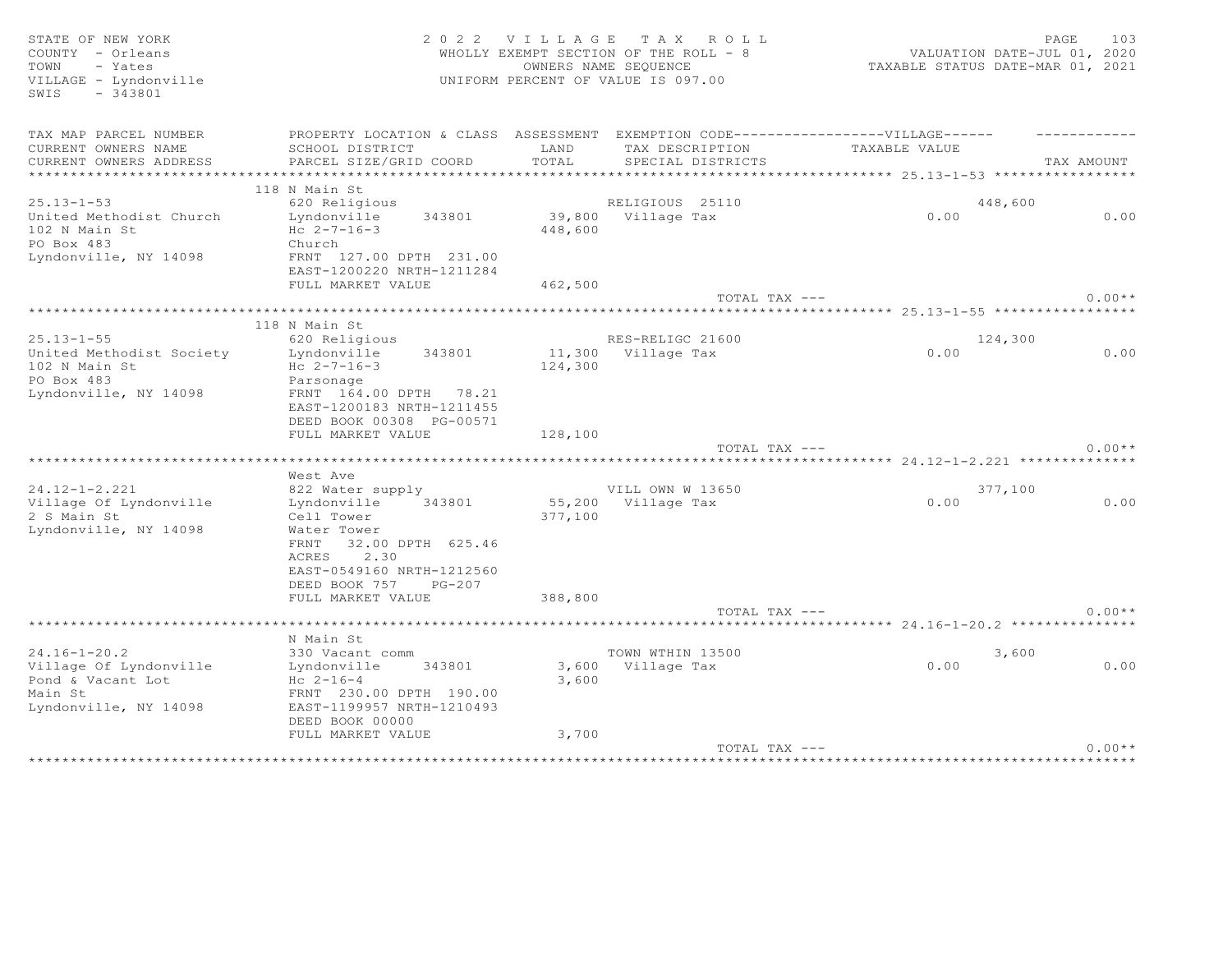| STATE OF NEW YORK<br>COUNTY - Orleans<br>TOWN<br>- Yates<br>VILLAGE - Lyndonville<br>SWIS<br>$-343801$ | 2 0 2 2                                                                                                            | VILLAGE<br>TAX ROLL<br>WHOLLY EXEMPT SECTION OF THE ROLL - 8<br>OWNERS NAME SEQUENCE<br>UNIFORM PERCENT OF VALUE IS 097.00 | VALUATION DATE-JUL 01, 2020<br>TAXABLE STATUS DATE-MAR 01, 2021 | PAGE<br>104 |
|--------------------------------------------------------------------------------------------------------|--------------------------------------------------------------------------------------------------------------------|----------------------------------------------------------------------------------------------------------------------------|-----------------------------------------------------------------|-------------|
| TAX MAP PARCEL NUMBER                                                                                  |                                                                                                                    | PROPERTY LOCATION & CLASS ASSESSMENT EXEMPTION CODE----------------VILLAGE------                                           |                                                                 |             |
| CURRENT OWNERS NAME                                                                                    | SCHOOL DISTRICT                                                                                                    | LAND<br>TAX DESCRIPTION                                                                                                    | TAXABLE VALUE                                                   |             |
| CURRENT OWNERS ADDRESS                                                                                 | PARCEL SIZE/GRID COORD                                                                                             | TOTAL<br>SPECIAL DISTRICTS                                                                                                 |                                                                 | TAX AMOUNT  |
|                                                                                                        |                                                                                                                    |                                                                                                                            |                                                                 |             |
| $24.16 - 1 - 24$                                                                                       | 2 S Main St<br>652 Govt bldgs                                                                                      | VILL OWN W 13650                                                                                                           | 190,100                                                         |             |
| Village Of Lyndonville                                                                                 | Lyndonville<br>343801                                                                                              | 20,600 Village Tax                                                                                                         | 0.00                                                            | 0.00        |
| 2 Main St<br>Lyndonville, NY 14098                                                                     | $Hc 2-16-4$<br>Village Hall<br>FRNT 56.10 DPTH 108.90                                                              | 190,100                                                                                                                    |                                                                 |             |
|                                                                                                        | EAST-1199983 NRTH-1210204                                                                                          |                                                                                                                            |                                                                 |             |
|                                                                                                        | DEED BOOK 00390 PG-00428                                                                                           |                                                                                                                            |                                                                 |             |
|                                                                                                        | FULL MARKET VALUE                                                                                                  | 196,000                                                                                                                    |                                                                 |             |
|                                                                                                        |                                                                                                                    | TOTAL TAX ---                                                                                                              |                                                                 | $0.00**$    |
|                                                                                                        | S Main St                                                                                                          |                                                                                                                            |                                                                 |             |
| $24.16 - 1 - 29.2$                                                                                     | 311 Res vac land                                                                                                   | VILL OWN W 13650                                                                                                           | 10,800                                                          |             |
| Village of Lyndonville                                                                                 | Lyndonville<br>343801                                                                                              | 10,800 Village Tax                                                                                                         | 0.00                                                            | 0.00        |
| 2 South Main St<br>Lyndonville, NY 14098                                                               | $Hc \t2-16-4$<br>ACRES 4.50<br>EAST-1199330 NRTH-1209786<br>DEED BOOK 00152 PG-00163                               | 10,800                                                                                                                     |                                                                 |             |
|                                                                                                        | FULL MARKET VALUE                                                                                                  | 11,100                                                                                                                     |                                                                 |             |
|                                                                                                        |                                                                                                                    | TOTAL TAX ---                                                                                                              |                                                                 | $0.00**$    |
|                                                                                                        | ******************************                                                                                     |                                                                                                                            |                                                                 |             |
|                                                                                                        | Railroad Ave                                                                                                       |                                                                                                                            |                                                                 |             |
| $25.9 - 1 - 5$<br>Village Of Lyndonville                                                               | 330 Vacant comm<br>343801<br>Lyndonville                                                                           | VILL OWN W 13650<br>6,000 Village Tax                                                                                      | 6,000<br>0.00                                                   | 0.00        |
| Lyndonville, NY 14098                                                                                  | $Hc$ 1-8-16-3<br>ACRES 10.10<br>EAST-1201357 NRTH-1212195<br>DEED BOOK 00000<br>FULL MARKET VALUE                  | 6,000<br>6,200                                                                                                             |                                                                 |             |
|                                                                                                        |                                                                                                                    | TOTAL TAX ---                                                                                                              |                                                                 | $0.00**$    |
|                                                                                                        |                                                                                                                    |                                                                                                                            |                                                                 |             |
|                                                                                                        | Railroad Ave                                                                                                       |                                                                                                                            |                                                                 |             |
| $25.9 - 1 - 6$                                                                                         | 853 Sewage                                                                                                         | VILL OWN W 13650                                                                                                           | 77,300                                                          |             |
| Village Of Lyndonville<br>Lyndonville, NY 14098                                                        | 343801<br>Lyndonville<br>$Hc$ $1-8-16-3$<br>5.20<br>ACRES<br>EAST-1200725 NRTH-1212191<br>DEED BOOK 00355 PG-00563 | 39,100 Village Tax<br>77,300                                                                                               | 0.00                                                            | 0.00        |
|                                                                                                        | FULL MARKET VALUE                                                                                                  | 79,700                                                                                                                     |                                                                 |             |
|                                                                                                        |                                                                                                                    | TOTAL TAX ---                                                                                                              |                                                                 | $0.00**$    |
|                                                                                                        |                                                                                                                    |                                                                                                                            |                                                                 |             |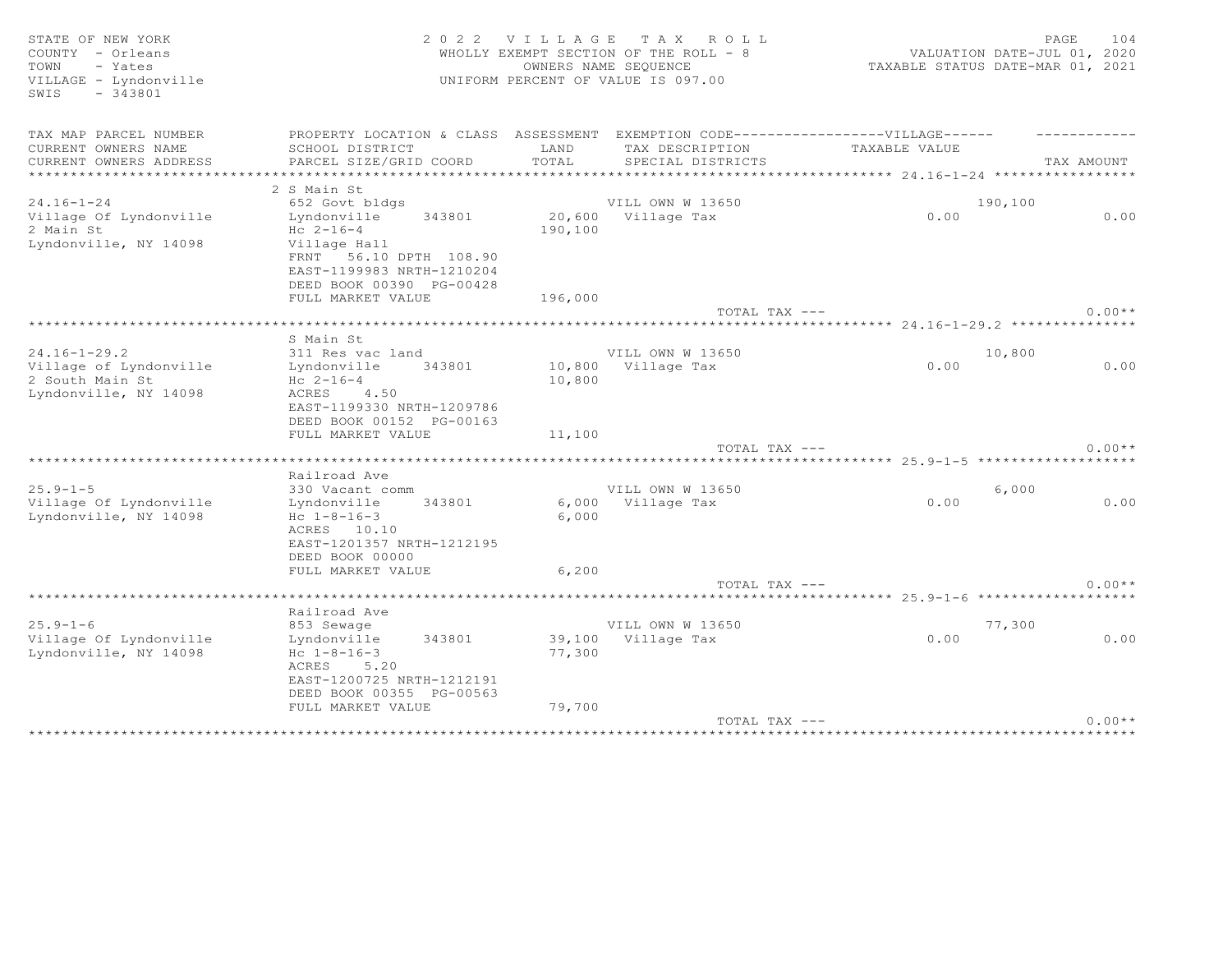| COUNTY - Orleans<br>- Yates<br>TOWN<br>VILLAGE - Lyndonville<br>$-343801$<br>SWIS         |                                                                                                                                                         |                  | WHOLLY EXEMPT SECTION OF THE ROLL - 8<br>OWNERS NAME SEQUENCE<br>UNIFORM PERCENT OF VALUE IS 097.00 | VALUATION DATE-JUL 01, 2020<br>TAXABLE STATUS DATE-MAR 01, 2021 |            |
|-------------------------------------------------------------------------------------------|---------------------------------------------------------------------------------------------------------------------------------------------------------|------------------|-----------------------------------------------------------------------------------------------------|-----------------------------------------------------------------|------------|
| TAX MAP PARCEL NUMBER                                                                     | PROPERTY LOCATION & CLASS ASSESSMENT EXEMPTION CODE-----------------VILLAGE------                                                                       |                  |                                                                                                     |                                                                 |            |
| CURRENT OWNERS NAME<br>CURRENT OWNERS ADDRESS                                             | SCHOOL DISTRICT<br>PARCEL SIZE/GRID COORD                                                                                                               | LAND<br>TOTAL    | TAX DESCRIPTION<br>SPECIAL DISTRICTS                                                                | TAXABLE VALUE                                                   | TAX AMOUNT |
|                                                                                           |                                                                                                                                                         |                  |                                                                                                     |                                                                 |            |
|                                                                                           | 148 N Main St                                                                                                                                           |                  |                                                                                                     |                                                                 |            |
| $25.13 - 1 - 86.2$                                                                        | 662 Police/fire                                                                                                                                         |                  | VILL OWN W 13650                                                                                    | 223,300                                                         |            |
| Village Of Lyndonville<br>Main St<br>Lyndonville, NY 14098                                | 343801<br>Lyndonville<br>Hc $2 - 7 - 16 - 3$<br>Fire Hall/garage<br>ACRES 1.65<br>EAST-1200401 NRTH-1211880<br>DEED BOOK 00314 PG-00174                 | 223,300          | 46,300 Village Tax                                                                                  | 0.00                                                            | 0.00       |
|                                                                                           | FULL MARKET VALUE                                                                                                                                       | 230,200          | TOTAL TAX ---                                                                                       |                                                                 | $0.00**$   |
|                                                                                           |                                                                                                                                                         |                  |                                                                                                     |                                                                 |            |
|                                                                                           | N Main St                                                                                                                                               |                  |                                                                                                     |                                                                 |            |
| $25.13 - 1 - 86.111$                                                                      | 330 Vacant comm                                                                                                                                         |                  | VILL OWN W 13650                                                                                    | 3,100                                                           |            |
| Village Of Lyndonville<br>2 South Main St<br>Lyndonville, NY 14098                        | Lyndonville<br>343801<br>Hc 0002-0007-16-0003<br>1.71<br>ACRES<br>EAST-1200676 NRTH-1211806<br>DEED BOOK 509<br>$PG-50$<br>FULL MARKET VALUE            | 3,100<br>3,200   | 3,100 Village Tax                                                                                   | 0.00                                                            | 0.00       |
|                                                                                           |                                                                                                                                                         |                  | TOTAL TAX ---                                                                                       |                                                                 | $0.00**$   |
|                                                                                           |                                                                                                                                                         |                  |                                                                                                     |                                                                 |            |
|                                                                                           | Miller Dr                                                                                                                                               |                  |                                                                                                     |                                                                 |            |
| $25.17 - 1 - 75.11$<br>Village Of Lyndonville<br>2 South Main St<br>Lyndonville, NY 14098 | 311 Res vac land<br>343801<br>Lyndonville<br>$Hc-2-16-3-7$<br>ACRES 3.80<br>EAST-1200718 NRTH-1209579<br>DEED BOOK 450<br>PG-00199<br>FULL MARKET VALUE | 19,900<br>20,500 | VILL OWN W 13650<br>19,900 Village Tax                                                              | 19,900<br>0.00                                                  | 0.00       |
|                                                                                           |                                                                                                                                                         |                  | TOTAL TAX ---                                                                                       |                                                                 | $0.00**$   |
|                                                                                           |                                                                                                                                                         |                  |                                                                                                     |                                                                 |            |
| $25.17 - 1 - 75.12$                                                                       | Miller Dr<br>311 Res vac land                                                                                                                           |                  | VILL OWN W 13650                                                                                    | 1,500                                                           |            |
| Village Of Lyndonville<br>Miller Dr<br>Lyndonville, NY 14098                              | Lyndonville<br>343801<br>Hc $2 - 7 - 16 - 3$<br>Land Locked<br>FRNT 125.00 DPTH 223.08<br>EAST-1200457 NRTH-1209735<br>DEED BOOK 00352 PG-00148         | 1,500            | 1,500 Village Tax                                                                                   | 0.00                                                            | 0.00       |
|                                                                                           | FULL MARKET VALUE                                                                                                                                       | 1,500            |                                                                                                     |                                                                 |            |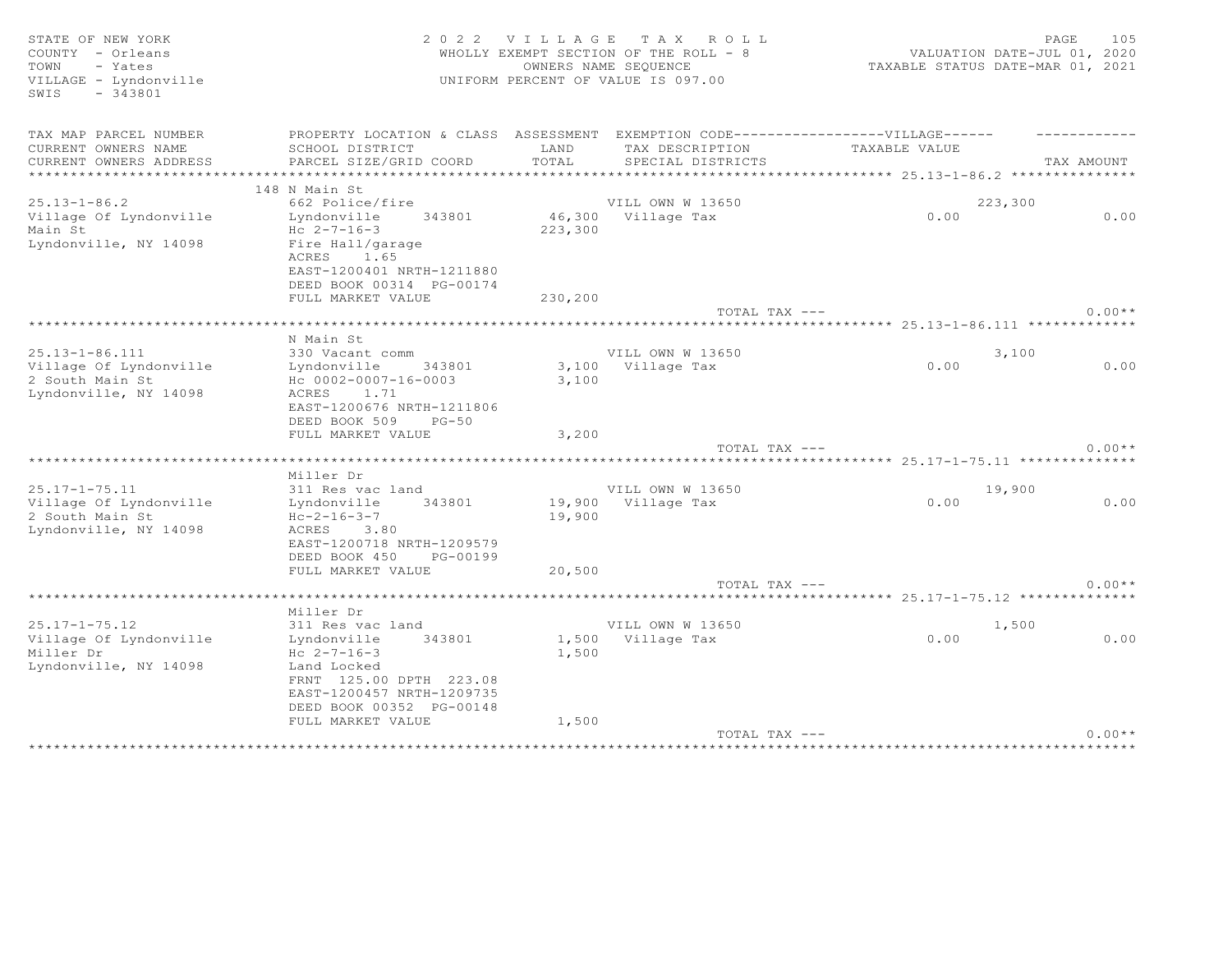| STATE OF NEW YORK<br>2022 VILLAGE TAX ROLL<br>PAGE<br>COUNTY - Orleans<br>WHOLLY EXEMPT SECTION OF THE ROLL - 8<br>VALUATION DATE-JUL 01, 2020<br>TAXABLE STATUS DATE-MAR 01, 2021<br>TOWN<br>- Yates<br>OWNERS NAME SEQUENCE<br>UNIFORM PERCENT OF VALUE IS 097.00<br>VILLAGE - Lyndonville<br>$-343801$<br>SWIS | 106      |
|-------------------------------------------------------------------------------------------------------------------------------------------------------------------------------------------------------------------------------------------------------------------------------------------------------------------|----------|
| PROPERTY LOCATION & CLASS ASSESSMENT<br>TAX MAP PARCEL NUMBER<br>EXEMPTION CODE------------------VILLAGE------                                                                                                                                                                                                    |          |
| CURRENT OWNERS NAME<br>LAND<br>TAX DESCRIPTION<br>SCHOOL DISTRICT<br>TAXABLE VALUE                                                                                                                                                                                                                                |          |
| CURRENT OWNERS ADDRESS FARCEL SIZE/GRID COORD TOTAL<br>SPECIAL DISTRICTS<br>TAX AMOUNT                                                                                                                                                                                                                            |          |
|                                                                                                                                                                                                                                                                                                                   |          |
| 15 N Main St                                                                                                                                                                                                                                                                                                      |          |
| $24.16 - 1 - 20.11$<br>190,100<br>611 Library<br>NON PROFIT 25300                                                                                                                                                                                                                                                 |          |
| Yates Community Library<br>Lyndonville<br>343801<br>0.00<br>43,400 Village Tax                                                                                                                                                                                                                                    | 0.00     |
| 15 North Main St<br>$Hc \t2-16-4$<br>190,100                                                                                                                                                                                                                                                                      |          |
| FRNT 186.07 DPTH 190.00<br>Lyndonville, NY 14098                                                                                                                                                                                                                                                                  |          |
| EAST-1199932 NRTH-1210326                                                                                                                                                                                                                                                                                         |          |
| DEED BOOK 00018 PG-00298                                                                                                                                                                                                                                                                                          |          |
| FULL MARKET VALUE<br>196,000                                                                                                                                                                                                                                                                                      |          |
| TOTAL TAX ---                                                                                                                                                                                                                                                                                                     | $0.00**$ |
|                                                                                                                                                                                                                                                                                                                   |          |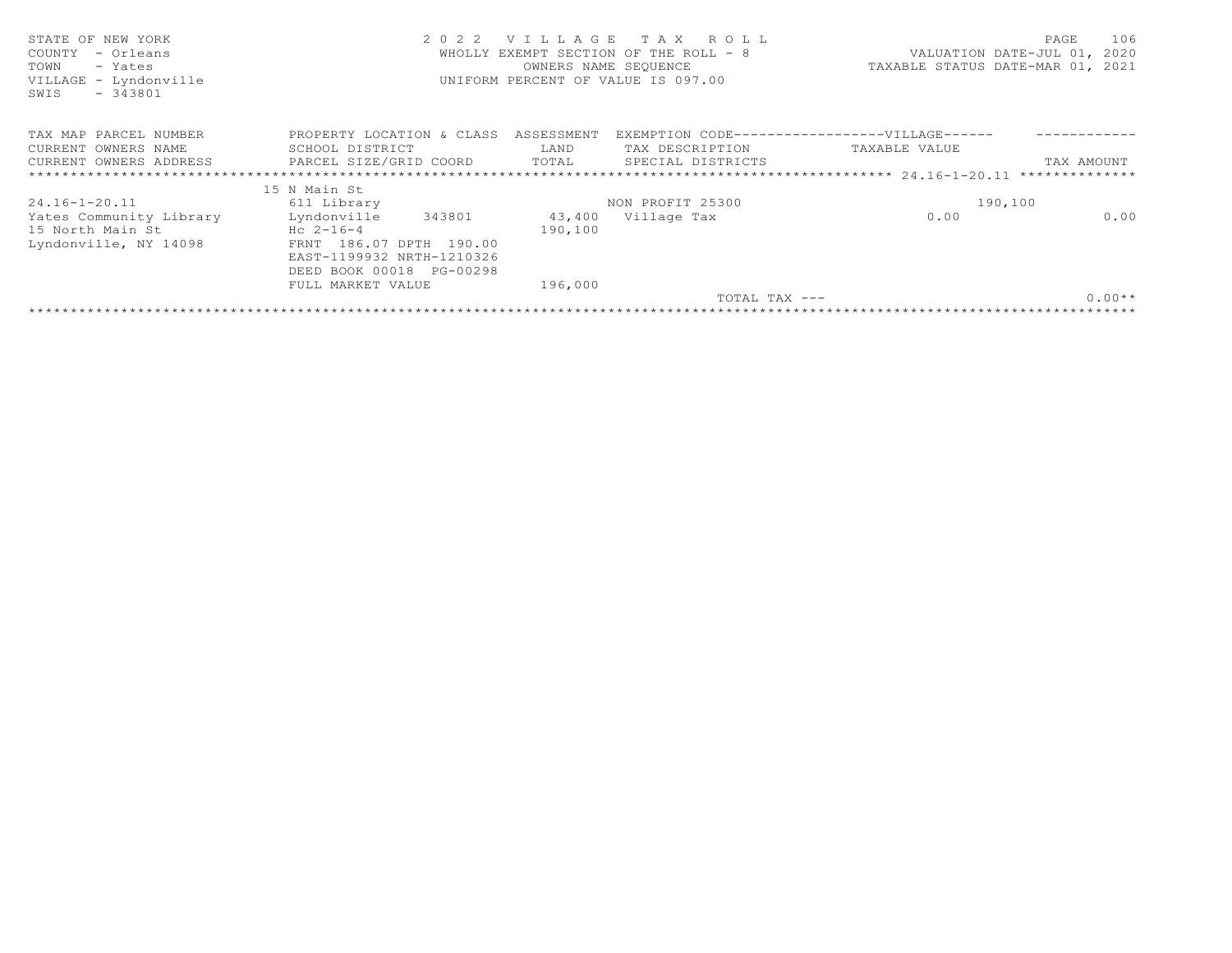| STATE OF NEW YORK     | 2022 VILLAGE TAX ROLL                 | 107<br>PAGE                      |
|-----------------------|---------------------------------------|----------------------------------|
| COUNTY - Orleans      | WHOLLY EXEMPT SECTION OF THE ROLL - 8 | VALUATION DATE-JUL 01, 2020      |
| TOWN - Yates          |                                       | TAXABLE STATUS DATE-MAR 01, 2021 |
| VILLAGE - Lyndonville | UNIFORM PERCENT OF VALUE IS 097.00    | RPS155/V04/L015                  |
| SWIS - 343801         |                                       | CURRENT DATE 5/11/2022           |
|                       |                                       |                                  |
|                       | ROLL SECTION TOTALS                   |                                  |

# \*\*\* S P E C I A L D I S T R I C T S U M M A R Y \*\*\*

|      |                  | TOTAL   | EXTENSION | <b>EXTENSION</b> | VALOREM | <b>EXEMPT</b> | TAXABLE              | TOTAL               |
|------|------------------|---------|-----------|------------------|---------|---------------|----------------------|---------------------|
| CODE | NAME<br>DISTRICT | PARCELS | TYPE      | VALUE            | VALUE   | AMOUNT        | 77 T TIM<br>7 A LU L | $m \times r$<br>TAA |

#### NO SPECIAL DISTRICTS AT THIS LEVEL

\*\*\* S C H O O L D I S T R I C T S U M M A R Y \*\*\*

| CODE   | DISTRICT NAME              | TOTAL<br>PARCELS | ASSESSED<br>LAND | ASSESSED<br>TOTAL | EXEMPT<br>AMOUNT | TOTAL<br>TAXABLE |
|--------|----------------------------|------------------|------------------|-------------------|------------------|------------------|
|        |                            |                  |                  |                   | STAR AMOUNT      | STAR TAXABLE     |
|        | Lyndonville                | 25               | 1665,100         | 6755,400          | 6755,400         |                  |
| 343801 |                            |                  |                  |                   |                  |                  |
|        | SUB-TOTAL                  | 25               | 1665,100         | 6755,400          | 6755,400         |                  |
|        | S U B - T O T A $L$ (CONT) |                  |                  |                   |                  |                  |
|        | TOTAL                      | 25               | 1665,100         | 6755,400          | 6755,400         |                  |
|        |                            |                  |                  |                   |                  |                  |
|        | TO TAL (CONT)              |                  |                  |                   |                  |                  |

\*\*\* S Y S T E M C O D E S S U M M A R Y \*\*\*

#### NO SYSTEM EXEMPTIONS AT THIS LEVEL

\*\*\* E X E M P T I O N S U M M A R Y \*\*\*

|       |             | TOTAL                          |          |  |
|-------|-------------|--------------------------------|----------|--|
| CODE  | DESCRIPTION | PARCELS                        | VILLAGE  |  |
| 13500 | TOWN WTHIN  | 4                              | 495,000  |  |
| 13510 | TWN OWN CE  |                                | 30,300   |  |
| 13650 | VILL OWN W  | $\circ$                        | 909,100  |  |
| 13800 | SCHOOL      | $\overline{\phantom{0}}$<br>٠, | 3864,400 |  |
| 21600 | RES-RELIGC  | $\hat{ }$                      | 284,500  |  |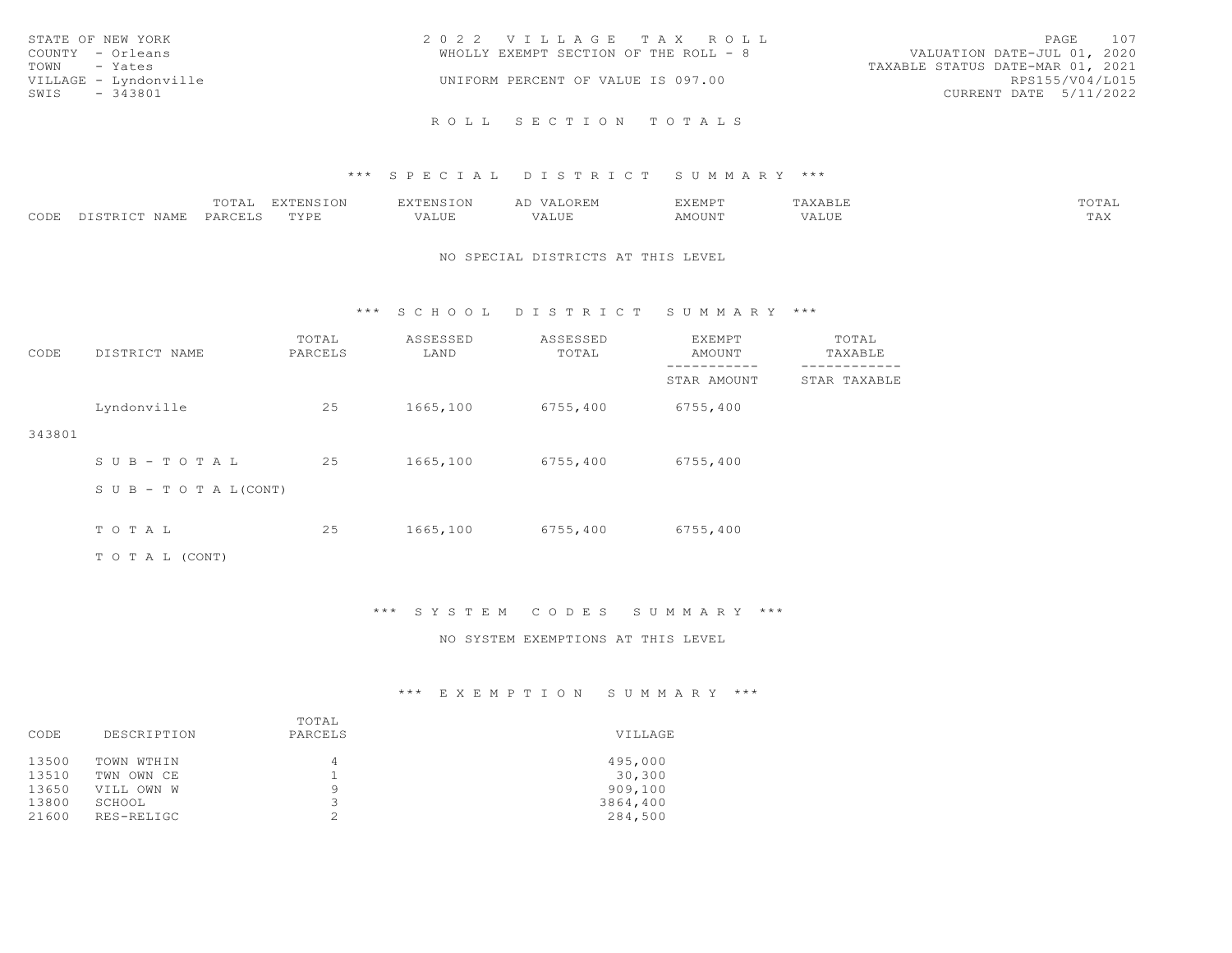| STATE OF NEW YORK     | 2022 VILLAGE TAX ROLL                 | PAGE 108                         |  |
|-----------------------|---------------------------------------|----------------------------------|--|
| COUNTY - Orleans      | WHOLLY EXEMPT SECTION OF THE ROLL - 8 | VALUATION DATE-JUL 01, 2020      |  |
| TOWN - Yates          |                                       | TAXABLE STATUS DATE-MAR 01, 2021 |  |
| VILLAGE - Lyndonville | UNIFORM PERCENT OF VALUE IS 097.00    | RPS155/V04/L015                  |  |
| SWIS<br>- 343801      |                                       | CURRENT DATE 5/11/2022           |  |
|                       |                                       |                                  |  |

# R O L L S E C T I O N T O T A L S

# \*\*\* E X E M P T I O N S U M M A R Y \*\*\*

| CODE  | DESCRIPTION | TOTAL<br>PARCELS | VILLAGE  |  |
|-------|-------------|------------------|----------|--|
| 25110 | RELIGIOUS   | 4                | 850,800  |  |
| 25130 | CHARITABLE  |                  | 131,200  |  |
| 25300 | NON PROFIT  | ᅩ                | 190,100  |  |
|       | TOTAL       | 25               | 6755,400 |  |

# \*\*\* G R A N D T O T A L S \*\*\*

| ROLL<br><b>SEC</b> | DESCRIPTION                   | TOTAL<br>PARCELS | ASSESSED<br>LAND | ASSESSED<br>TOTAL | EXEMPT<br><b>AMOUNT</b>    | TOTAL<br>TAXABLE             | TOTAL<br>TAX |  |
|--------------------|-------------------------------|------------------|------------------|-------------------|----------------------------|------------------------------|--------------|--|
|                    |                               |                  |                  |                   | -----------<br>STAR AMOUNT | ------------<br>STAR TAXABLE |              |  |
|                    | RS 8 TOTAL<br>SPEC DIST TAXES |                  | 1665,100         | 6755,400          | 6,755,400                  |                              |              |  |

8 WHOLLY EXEMPT 25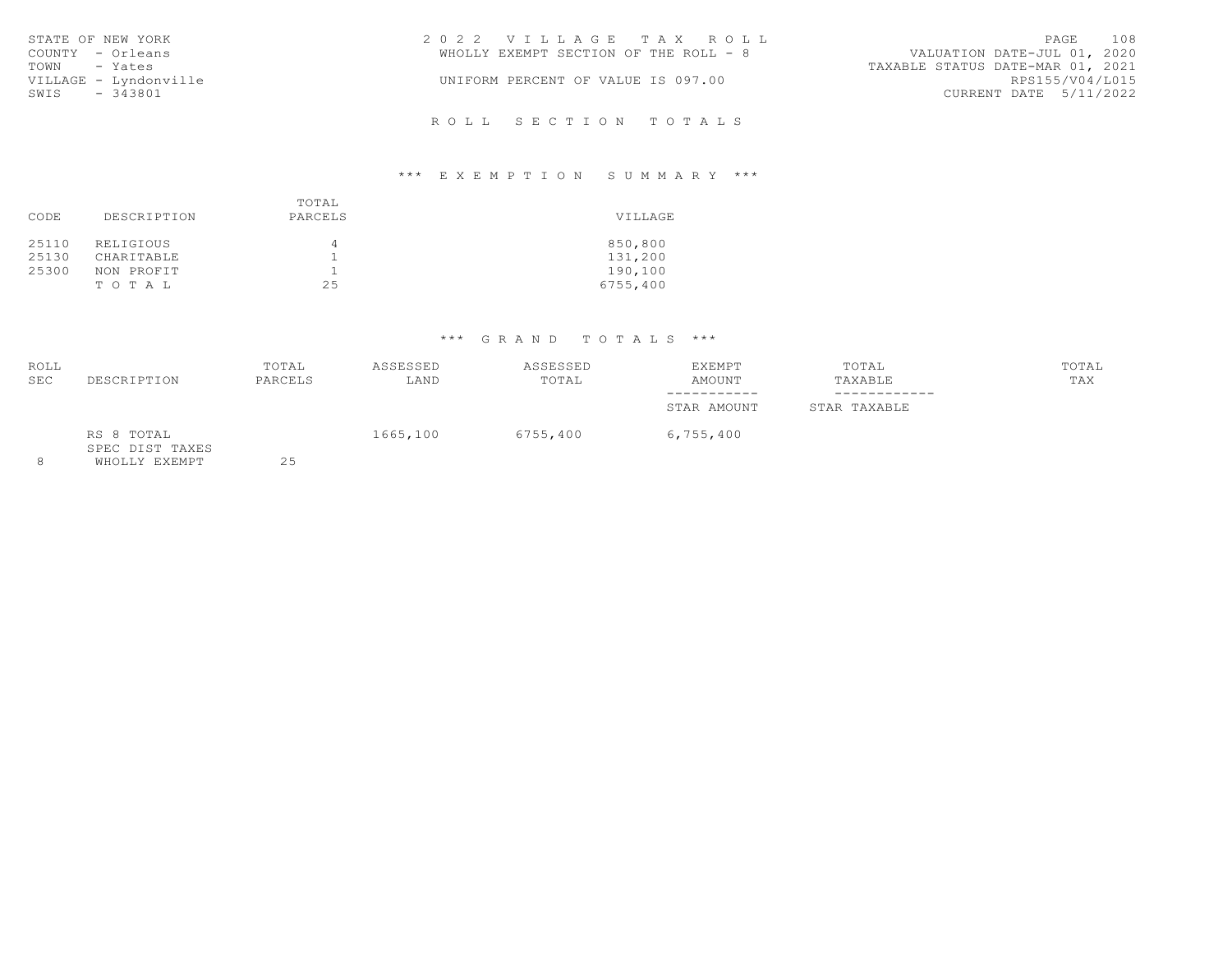| STATE OF NEW YORK     | 2022 VILLAGE TAX ROLL | PAGE 109                         |
|-----------------------|-----------------------|----------------------------------|
| COUNTY - Orleans      |                       | VALUATION DATE-JUL 01, 2020      |
| TOWN - Yates          | SWIS TOTALS           | TAXABLE STATUS DATE-MAR 01, 2021 |
| VILLAGE - Lyndonville |                       | RPS155/V04/L015                  |
| $-343801$<br>SWIS     |                       | CURRENT DATE 5/11/2022           |

#### \*\*\* S P E C I A L D I S T R I C T S U M M A R Y \*\*\*

| DISTRICT NAME<br>CODE                        | EXTENSION<br>TOTAL<br>PARCELS<br>TYPE | EXTENSION<br>VALUE | VALOREM<br>VALUE | <b>EXEMPT</b><br>AMOUNT | TAXABLE<br>VALUE | TAX<br>RATE | TOTAL<br>TAX              |
|----------------------------------------------|---------------------------------------|--------------------|------------------|-------------------------|------------------|-------------|---------------------------|
| RS340 Reassessed Sew<br>RW340 Reassessed Wat | MOVTAX<br>MOVTAX                      | 567.26<br>721.41   |                  |                         | 567.26<br>721.41 |             | 567.26<br>721 41<br>21.TJ |

# \*\*\* S C H O O L D I S T R I C T S U M M A R Y \*\*\*

| CODE   | DISTRICT NAME              | TOTAL<br>PARCELS | ASSESSED<br>LAND | ASSESSED<br>TOTAL | EXEMPT<br>AMOUNT | TOTAL<br>TAXABLE |
|--------|----------------------------|------------------|------------------|-------------------|------------------|------------------|
|        |                            |                  |                  |                   | STAR AMOUNT      | STAR TAXABLE     |
|        | Lyndonville                | 389              | 7198,700         | 38730,087         | 7454,350         | 31, 275, 737     |
| 343801 |                            |                  |                  |                   | 7034,550         | 24, 241, 187     |
|        | $S \cup B - T \cup T A L$  | 389              | 7198,700         | 38730,087         | 7454,350         | 31, 275, 737     |
|        | S U B - T O T A $L$ (CONT) |                  |                  |                   | 7034,550         | 24, 241, 187     |
|        |                            |                  |                  |                   |                  |                  |
|        | TO TAL                     | 389              | 7198,700         | 38730,087         | 7454,350         | 31, 275, 737     |
|        | T O T A L (CONT)           |                  |                  |                   | 7034,550         | 24, 241, 187     |

# \*\*\* S Y S T E M C O D E S S U M M A R Y \*\*\*

#### NO SYSTEM EXEMPTIONS AT THIS LEVEL

# \*\*\* E X E M P T I O N S U M M A R Y \*\*\*

|       |             | TOTAL   |          |  |
|-------|-------------|---------|----------|--|
| CODE  | DESCRIPTION | PARCELS | VILLAGE  |  |
| 13500 | TOWN WTHIN  |         | 495,000  |  |
| 13510 | TWN OWN CE  |         | 30,300   |  |
| 13650 | VILL OWN W  | Q       | 909,100  |  |
| 13800 | SCHOOL      |         | 3864,400 |  |
| 21600 | RES-RELIGC  | $\sim$  | 284,500  |  |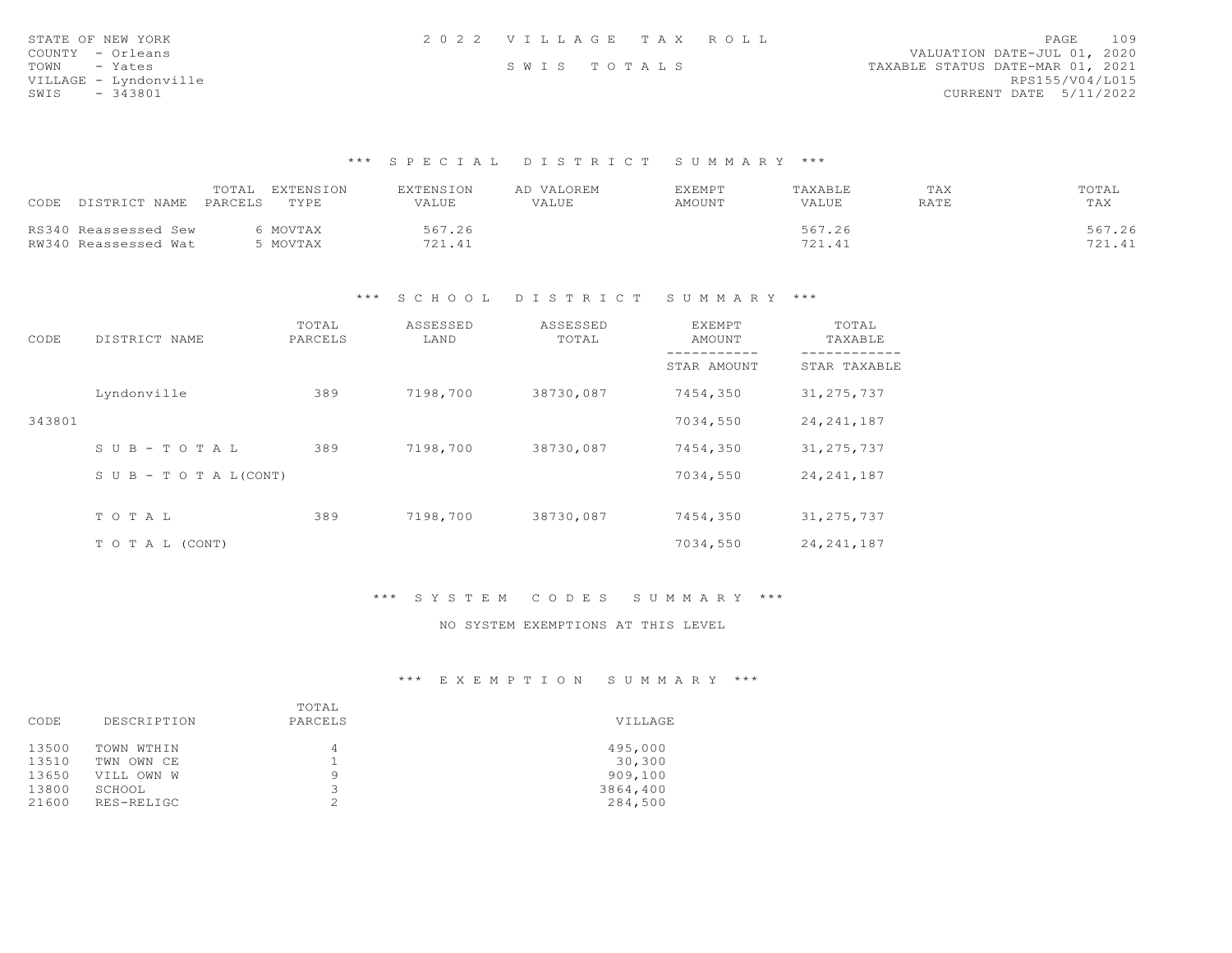| STATE OF NEW YORK     | 2022 VILLAGE TAX ROLL | 110<br>PAGE                      |
|-----------------------|-----------------------|----------------------------------|
| COUNTY - Orleans      |                       | VALUATION DATE-JUL 01, 2020      |
| TOWN - Yates          | SWIS TOTALS           | TAXABLE STATUS DATE-MAR 01, 2021 |
| VILLAGE - Lyndonville |                       | RPS155/V04/L015                  |
| SWIS<br>- 343801      |                       | CURRENT DATE 5/11/2022           |

\*\*\* E X E M P T I O N S U M M A R Y \*\*\*

|       |             | TOTAL                    |          |  |
|-------|-------------|--------------------------|----------|--|
| CODE  | DESCRIPTION | PARCELS                  | VILLAGE  |  |
|       |             |                          |          |  |
| 25110 | RELIGIOUS   | 4                        | 850,800  |  |
| 25130 | CHARITABLE  |                          | 131,200  |  |
| 25300 | NON PROFIT  |                          | 190,100  |  |
| 41121 | VET WAR CT  | 19                       | 203,490  |  |
| 41131 | VET COM CT  | 15                       | 287,500  |  |
| 41141 | VET DIS CT  | 9                        | 231,595  |  |
| 41167 | CW 15 VET/  | 4                        | 42,525   |  |
| 41693 | RPTL466 c   | $\overline{\phantom{0}}$ | 21,000   |  |
| 41720 | AGDIST COF  | 18                       | 601,200  |  |
| 41800 | AGED C/T/S  | 3                        | 95,125   |  |
| 41801 | AGED C/T    |                          | 12,050   |  |
| 41807 | Senior V    |                          | 30,760   |  |
|       | TOTAL       | 102                      | 8280,645 |  |

# \*\*\* G R A N D T O T A L S \*\*\*

| ROLL<br>SEC | DESCRIPTION                               | TOTAL<br>PARCELS | ASSESSED<br>LAND | ASSESSED<br>TOTAL | EXEMPT<br>AMOUNT           | TOTAL<br>TAXABLE             |             |                                      |  |
|-------------|-------------------------------------------|------------------|------------------|-------------------|----------------------------|------------------------------|-------------|--------------------------------------|--|
|             |                                           |                  |                  |                   | -----------<br>STAR AMOUNT | ------------<br>STAR TAXABLE | TAX<br>RATE |                                      |  |
| - 100       | Village Tax<br>SPEC DIST TAXES<br>TAXABLE | 352              | 5505,100         | 30047,800         | 1,525,245                  | 28,522,555                   | 16.460039   | 469,482.36<br>1,288.67<br>470,771.03 |  |
|             | Village Tax<br>SPEC DIST TAXES            |                  |                  | 720,274           |                            | 720,274                      | 16.460039   | 11,855.74<br>11,855.74               |  |
| 5           | SPECIAL FRANCHISE                         | $\overline{z}$   |                  |                   |                            |                              |             |                                      |  |
|             | Village Tax<br>SPEC DIST TAXES            |                  | 28,500           | 1206,613          |                            | 1,206,613                    | 16.460039   | 19,860.90                            |  |
| 6           | UTILITIES & N.C.                          | 7                |                  |                   |                            |                              |             | 19,860.90                            |  |
|             | RS 8 TOTAL                                |                  | 1665,100         | 6755,400          | 6,755,400                  |                              |             |                                      |  |